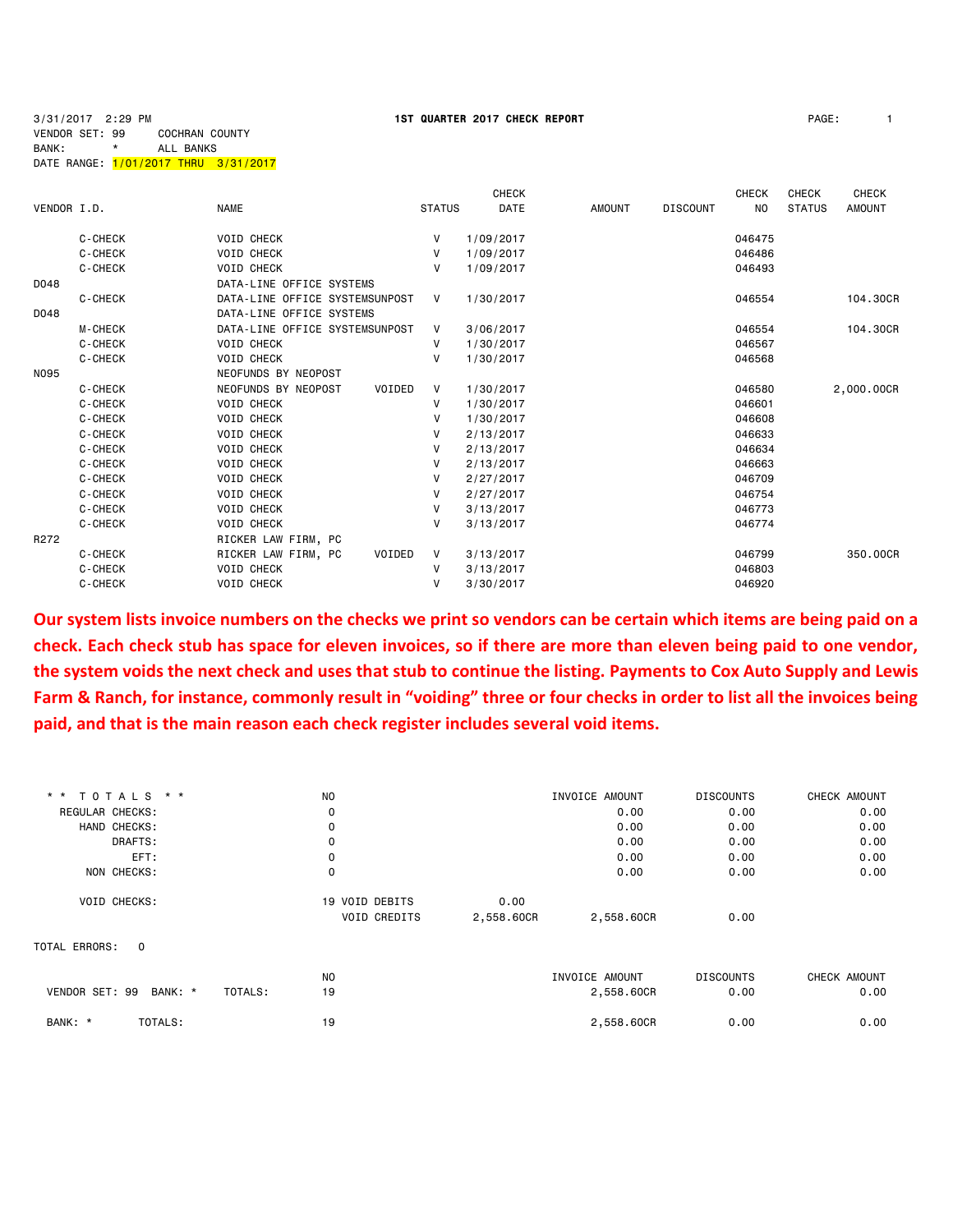|             |                                      |                                                    |                    | <b>CHECK</b>         |            |                 | <b>CHECK</b> | <b>CHECK</b>  | <b>CHECK</b>  |
|-------------|--------------------------------------|----------------------------------------------------|--------------------|----------------------|------------|-----------------|--------------|---------------|---------------|
| VENDOR I.D. |                                      | NAME                                               | <b>STATUS</b>      | DATE                 | AMOUNT     | <b>DISCOUNT</b> | NO           | <b>STATUS</b> | <b>AMOUNT</b> |
| Y010        |                                      | YELLOWHOUSE EXCHANGE                               |                    |                      |            |                 |              |               |               |
|             | C-CR 210931                          | PREC 4                                             | N                  | 1/30/2017            |            |                 | 000000       |               |               |
|             | 15 624-5451                          | REPAIRS                                            |                    | DO NOT PAY PER COMM/ | 1,138.31CR |                 |              |               |               |
|             | I-210931                             | PREC 4                                             | N                  | 1/30/2017            |            |                 | 000000       |               |               |
|             | 15 624-5451                          | REPAIRS                                            |                    | LABOR/CHANGE OIL FIL | 552.20     |                 |              |               |               |
|             | 15 624-5451                          | REPAIRS                                            | MIL SVC#1 GF102123 |                      | 324.00     |                 |              |               |               |
|             | 15 624-5451                          | REPAIRS                                            | 3/FUEL FILTERS     |                      | 245.29     |                 |              |               |               |
|             | 15 624-5451                          | REPAIRS                                            | ENVIRONMENTAL FEE  |                      | 16.82      |                 |              |               |               |
| G005        |                                      | GENERAL FUND                                       |                    |                      |            |                 |              |               |               |
|             | I-4TH QTR '16 SPEC                   | SPECIALTY CT SVC FEES                              | R                  | 1/03/2017            |            |                 | 046429       |               |               |
|             | 90 000-2379.001                      | Drug Court Fee CCP102.0178                         |                    | 4TH QTR SPECIALTY CT | 0.39       |                 |              |               |               |
|             | I-4TH QTR CIV '16                    | STATE CIVIL FEES                                   | R                  | 1/03/2017            |            |                 | 046429       |               |               |
|             | 000-2363.004<br>90                   | Co Filing Fee Ind Lgl Serv.                        | 4TH QTR CIVIL FEES |                      | 0.90       |                 |              |               |               |
|             | 000-2363.001<br>90                   | Divorce & Family Gov't 133.1514TH QTR CIVIL FEES   |                    |                      | 1.00       |                 |              |               |               |
|             | 90<br>000-2363.002                   | Other Than Divorce/Family 10B 4TH QTR CIVIL FEES   |                    |                      | 1.50       |                 |              |               |               |
|             | 90 000-2363.004                      | Co Filing Fee Ind Lgl Serv.                        | 4TH QTR CIVIL FEES |                      | 8.40       |                 |              |               |               |
|             | I-4TH QTR CRIM '16                   | STATE CRIM SVC FEES                                | R                  | 1/03/2017            |            |                 | 046429       |               |               |
|             | 000-2358.001<br>90                   | State CCC Date 010104 Forward 4TH QTR CRIMINAL FEE |                    |                      | 267.99     |                 |              |               |               |
|             | 000-2368<br>90                       | BB Bond Fee (Gov CD 41.258)                        |                    | 4TH QTR CRIMINAL FEE | 22.50      |                 |              |               |               |
|             | 000-2378<br>90                       | JRF Jury Reimb Fee CCP102.00454TH QTR CRIMINAL FEE |                    |                      | 24.58      |                 |              |               |               |
|             | 90<br>000-2363.003                   | Indigent Defense Fee                               |                    | 4TH QTR CRIMINAL FEE | 12.44      |                 |              |               |               |
|             | $000 - 2355$<br>90                   | MVF CCP 102.002                                    |                    | 4TH QTR CRIMINAL FEE | 0.36       |                 |              |               |               |
|             | 90<br>000-2367                       | STF-Sub 95% C(Trans CD542.40 4TH QTR CRIMINAL FEE  |                    |                      | 56.23      |                 |              |               | 396.29        |
| S217        |                                      | STATE COMPTROLLER                                  |                    |                      |            |                 |              |               |               |
|             |                                      | I-4TH QTR 16 SPEC CT SPECIALTY COURT COSTS         | R                  | 1/03/2017            |            |                 | 046430       |               |               |
|             | 90 000-2379.001                      | Drug Court Fee CCP102.0178                         |                    | 4TH QTR REMITTANCE F | 3.47       |                 |              |               | 3.47          |
| S217        |                                      | STATE COMPTROLLER                                  |                    |                      |            |                 |              |               |               |
|             | I-4TH QTR CIVIL '16 STATE CIVIL FEES |                                                    | R                  | 1/03/2017            |            |                 | 046431       |               |               |
|             | 000-2372<br>90                       | Birth Cert. Gov118.015                             | STATE CIVIL FEES   |                      | 23.40      |                 |              |               |               |
|             | 000-2373<br>90                       | Marriage License Gov 118.011 STATE CIVIL FEES      |                    |                      | 90.00      |                 |              |               |               |
|             | 90<br>000-2363.004                   | Co Filing Fee Ind Lgl Serv.                        | STATE CIVIL FEES   |                      | 17.10      |                 |              |               |               |
|             | 90<br>000-2363.001                   | Divorce & Family Gov't 133.151STATE CIVIL FEES     |                    |                      | 199.00     |                 |              |               |               |
|             | 90<br>000-2363.002                   | Other Than Divorce/Family 10B STATE CIVIL FEES     |                    |                      | 178.50     |                 |              |               |               |
|             | 90<br>000-2363.004                   | Co Filing Fee Ind Lgl Serv.                        | STATE CIVIL FEES   |                      | 159.50     |                 |              |               |               |
|             | 90<br>000-2379                       | Judicial Support Fee/L133.105 STATE CIVIL FEES     |                    |                      | 462.00     |                 |              |               | 1,129.50      |
| S217        |                                      | STATE COMPTROLLER                                  |                    |                      |            |                 |              |               |               |
|             | I-4TH QTR CRIM '16                   | STATE CRIMINAL FEES                                | R                  | 1/03/2017            |            |                 | 046432       |               |               |
|             | 90<br>000-2358.001                   | State CCC Date 010104 Forward 4TH QTR REMITTANCE F |                    |                      | 2,411.95   |                 |              |               |               |
|             | 000-2368<br>90                       | BB Bond Fee (Gov CD 41.258)                        |                    | 4TH QTR REMITTANCE F | 202.50     |                 |              |               |               |
|             | 000-2378<br>90                       | JRF Jury Reimb Fee CCP102.00454TH QTR REMITTANCE F |                    |                      | 221.20     |                 |              |               |               |
|             | 000-2363.003<br>90                   | Indigent Defense Fee                               |                    | 4TH QTR REMITTANCE F | 111.93     |                 |              |               |               |
|             | 90<br>000-2355                       | MVF CCP 102.002                                    |                    | 4TH QTR REMITTANCE F | 3.22       |                 |              |               |               |
|             | 90<br>$000 - 2367$                   | STF-Sub 95% C(Trans CD542.40 4TH QTR REMITTANCE F  |                    |                      | 1,068.28   |                 |              |               |               |

90 000-2342 Arrest Fees - State Officers 4TH QTR REMITTANCE F 8.28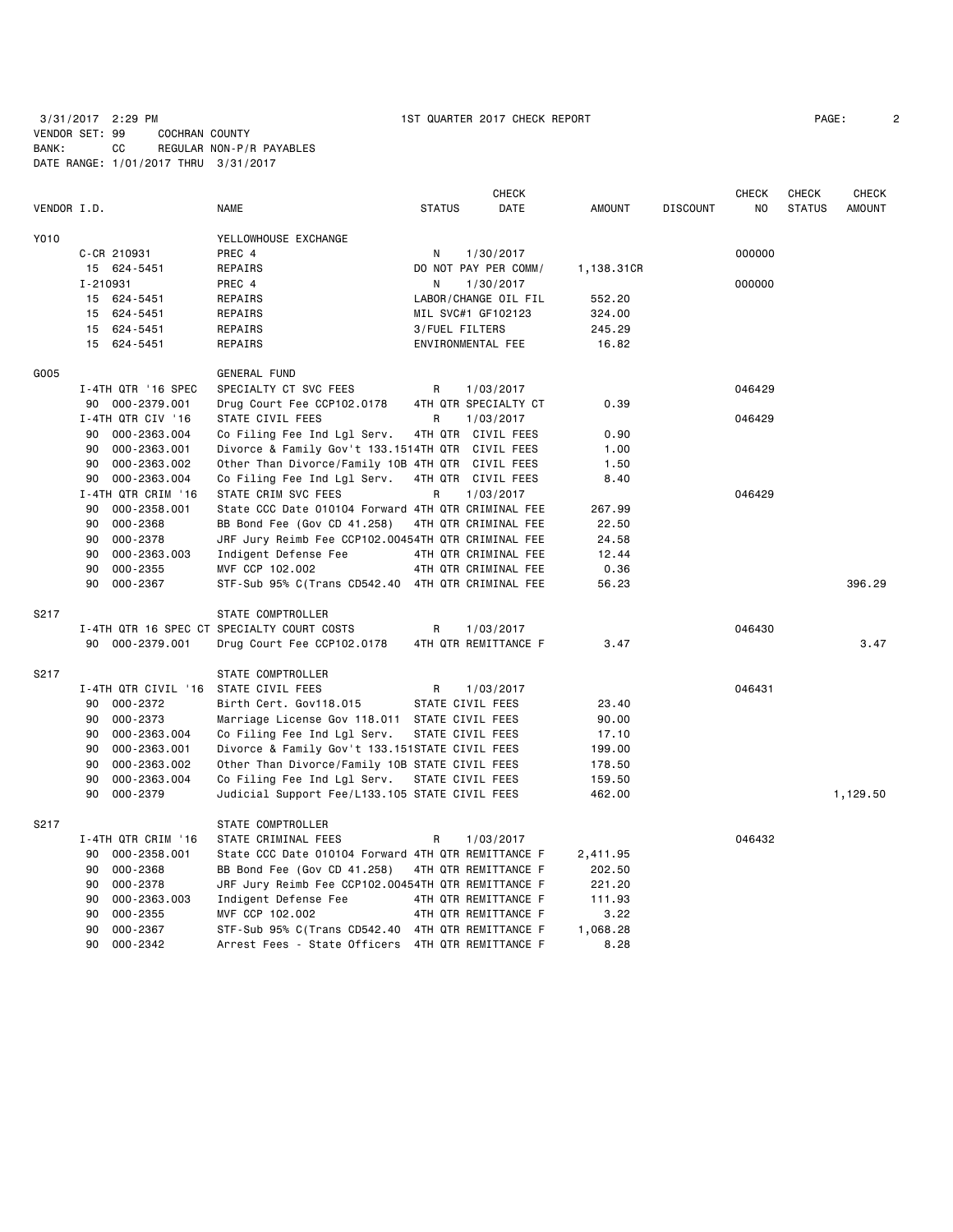3/31/2017 2:29 PM 1ST QUARTER 2017 CHECK REPORT PAGE: 3 VENDOR SET: 99 COCHRAN COUNTY BANK: CC REGULAR NON-P/R PAYABLES

DATE RANGE: 1/01/2017 THRU 3/31/2017

| VENDOR I.D. |                        | <b>NAME</b>                                        | <b>STATUS</b> | <b>CHECK</b><br><b>DATE</b> | <b>AMOUNT</b> | <b>DISCOUNT</b> | <b>CHECK</b><br>NO. | <b>CHECK</b><br><b>STATUS</b> | <b>CHECK</b><br><b>AMOUNT</b> |
|-------------|------------------------|----------------------------------------------------|---------------|-----------------------------|---------------|-----------------|---------------------|-------------------------------|-------------------------------|
| S217        |                        | STATE COMPTROLLER<br>*CONTINUED*                   |               |                             |               |                 |                     |                               |                               |
|             | I-4TH QTR CRIM '16     | STATE CRIMINAL FEES                                | R             | 1/03/2017                   |               |                 | 046432              |                               |                               |
|             | 000-2342.001<br>90     | Omni FTA                                           |               | 4TH QTR REMITTANCE F        | 120.00        |                 |                     |                               |                               |
|             | 000-2376<br>90         | Co. CrtCriminal Judicial Fund 4TH QTR REMITTANCE F |               |                             | 167.81        |                 |                     |                               |                               |
|             | 000-2361<br>90         | 50% of Time Payment to State 4TH QTR REMITTANCE F  |               |                             | 79.59         |                 |                     |                               |                               |
|             | 000-2379<br>90         | Judicial Support Fee/L133.105 4TH QTR REMITTANCE F |               |                             | 331.37        |                 |                     |                               |                               |
|             | 90<br>000-2347.001     | Truancy Prvtn & Diver. 102.0154TH QTR REMITTANCE F |               |                             | 112.54        |                 |                     |                               | 4,838.67                      |
| S217        |                        | STATE COMPTROLLER                                  |               |                             |               |                 |                     |                               |                               |
|             | I-4TH QTR EFILE '16    | STATE E-FILE FEES                                  | R             | 1/03/2017                   |               |                 | 046433              |                               |                               |
|             | 000-2363.005<br>90     | ELE. FILING FEE DIS CLK                            |               | 4TH QTR REMITTANCE F        | 450.00        |                 |                     |                               |                               |
|             | 000-2363.006<br>90     | ELE FILING FEE COUNTY CLERK                        |               | 4TH QTR REMITTANCE F        | 120.00        |                 |                     |                               |                               |
|             | 000-2363.007<br>90     | ELE FILING FEE JP                                  |               | 4TH QTR REMITTANCE F        | 30.00         |                 |                     |                               |                               |
|             | 000-2376.001<br>90     | CRIM ELECTRONIC EFF DIS CLK 4TH QTR REMITTANCE F   |               |                             | 8.69          |                 |                     |                               |                               |
|             | 000-2376.002<br>90     | CRIMINAL ELECTRONIC EFF CO.                        |               | 4TH QTR REMITTANCE F        | 7.31          |                 |                     |                               | 616.00                        |
| S217        |                        | <b>STATE COMPTROLLER</b>                           |               |                             |               |                 |                     |                               |                               |
|             | I-CSS 2016 ANNUAL      | CHILD SAFETY SEAT FINES                            | R             | 1/03/2017                   |               |                 | 046434              |                               |                               |
|             | 90 000-2365            | 50% of Seat Belt (545.412&13) 2016 TERTIARY CARE F |               |                             | 625.00        |                 |                     |                               | 625.00                        |
| R252        |                        | <b>CLARENCE ROBERTS JR</b>                         |               |                             |               |                 |                     |                               |                               |
|             |                        | I-R/B FAM HLTH 12/16 R/B FAMILY HEALTH PREM        | R             | 1/03/2017                   |               |                 | 046435              |                               |                               |
|             | 10 000-2500.4          | INSURANCE PAYABLE                                  |               | R/B FAM HEALTH CARE/        | 568.50        |                 |                     |                               | 568.50                        |
| A263        |                        | BRYAN ALVARADO                                     |               |                             |               |                 |                     |                               |                               |
|             | I-GR JURY 1/5/17       | DISTRICT COURT                                     | R             | 1/05/2017                   |               |                 | 046436              |                               |                               |
|             | 10 435-5491            | <b>GRAND JURY</b>                                  |               | GRAND JURY 1/5/17           | 15.00         |                 |                     |                               | 15.00                         |
| <b>B083</b> |                        | LISA BOWMAN                                        |               |                             |               |                 |                     |                               |                               |
|             | $I - GR$ JURY $1/5/17$ | DISTRICT COURT                                     | R             | 1/05/2017                   |               |                 | 046437              |                               |                               |
|             | 10 435-5491            | <b>GRAND JURY</b>                                  |               | GRAND JURY 1/5/17           | 15.00         |                 |                     |                               | 15.00                         |
| C051        |                        | COCHRAN COUNTY CHILDRENS                           |               |                             |               |                 |                     |                               |                               |
|             | I-GR JURY 010517       | DISTRICT COURT                                     | R             | 1/05/2017                   |               |                 | 046438              |                               |                               |
|             | 10 435-5491            | <b>GRAND JURY</b>                                  |               | DONATION/RUBEN ALVAR        | 40.00         |                 |                     |                               |                               |
|             | 10 435-5491            | <b>GRAND JURY</b>                                  |               | DONATION/DAN BOWMAN,        | 15.00         |                 |                     |                               |                               |
|             | 10 435-5491            | <b>GRAND JURY</b>                                  |               | DONATION/BILLIE MURD        | 15.00         |                 |                     |                               |                               |
|             | 10 435-5491            | <b>GRAND JURY</b>                                  |               | DONATION/CARLOS GUER        | 15.00         |                 |                     |                               | 85.00                         |
| C387        |                        | JAVIER CERDA                                       |               |                             |               |                 |                     |                               |                               |
|             | $I - GR$ JURY $1/5/17$ | <b>DISTRICT COURT</b>                              | R             | 1/05/2017                   |               |                 | 046439              |                               |                               |
|             | 10 435-5491            | <b>GRAND JURY</b>                                  |               | GRAND JURY 1/5/17           | 40.00         |                 |                     |                               | 40.00                         |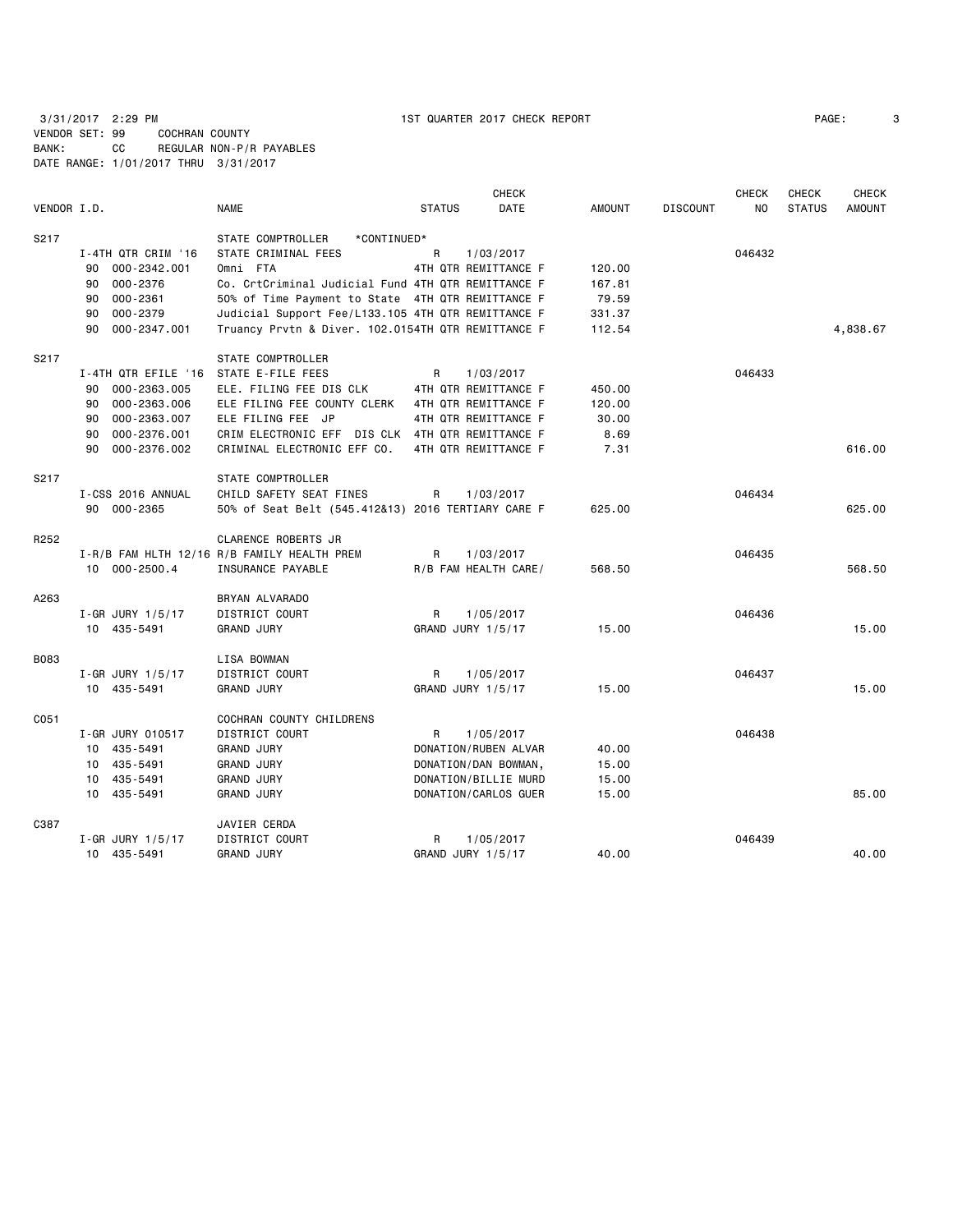| PAGE: |  |
|-------|--|
|-------|--|

|                  |                        |                       |                   | <b>CHECK</b> |               |                 | CHECK          | CHECK         | <b>CHECK</b>  |
|------------------|------------------------|-----------------------|-------------------|--------------|---------------|-----------------|----------------|---------------|---------------|
| VENDOR I.D.      |                        | <b>NAME</b>           | <b>STATUS</b>     | <b>DATE</b>  | <b>AMOUNT</b> | <b>DISCOUNT</b> | N <sub>O</sub> | <b>STATUS</b> | <b>AMOUNT</b> |
| C388             |                        | FRANK COOK            |                   |              |               |                 |                |               |               |
|                  | $I - GR$ JURY 1/5/17   | DISTRICT COURT        | R                 | 1/05/2017    |               |                 | 046440         |               |               |
|                  | 10 435-5491            | <b>GRAND JURY</b>     | GRAND JURY 1/5/17 |              | 40.00         |                 |                |               | 40.00         |
| D <sub>124</sub> |                        | JOANN DOBSON          |                   |              |               |                 |                |               |               |
|                  | I-GR JURY 1/5/17       | DISTRICT COURT        | R                 | 1/05/2017    |               |                 | 046441         |               |               |
|                  | 10 435-5491            | <b>GRAND JURY</b>     | GRAND JURY 1/5/17 |              | 15.00         |                 |                |               | 15.00         |
| D <sub>156</sub> |                        | SAMANTHA DELACRUZ     |                   |              |               |                 |                |               |               |
|                  | I-GR JURY 1/5/17       | DISTRICT COURT        | R                 | 1/05/2017    |               |                 | 046442         |               |               |
|                  | 10 435-5491            | <b>GRAND JURY</b>     | GRAND JURY 1/5/17 |              | 15.00         |                 |                |               | 15.00         |
| D <sub>180</sub> |                        | HUBERT DEAVORS        |                   |              |               |                 |                |               |               |
|                  | I-GR JURY 1/5/17       | DISTRICT COURT        | R                 | 1/05/2017    |               |                 | 046443         |               |               |
|                  | 10 435-5491            | <b>GRAND JURY</b>     | GRAND JURY 1/5/17 |              | 15.00         |                 |                |               | 15.00         |
| G058             |                        | MARIA GRACIA          |                   |              |               |                 |                |               |               |
|                  | $I-GR$ JURY 1/5/17     | DISTRICT COURT        | R                 | 1/05/2017    |               |                 | 046444         |               |               |
|                  | 10 435-5491            | <b>GRAND JURY</b>     | GRAND JURY 1/5/17 |              | 15.00         |                 |                |               | 15.00         |
| H055             |                        | LINDA HATTER          |                   |              |               |                 |                |               |               |
|                  | I-GR JURY 1/5/17       | DISTRICT COURT        | R                 | 1/05/2017    |               |                 | 046445         |               |               |
|                  | 10 435-5491            | <b>GRAND JURY</b>     | GRAND JURY 1/5/17 |              | 15.00         |                 |                |               | 15.00         |
| H148             |                        | ROBERT HAWKINS        |                   |              |               |                 |                |               |               |
|                  | I-GR JURY 1/5/17       | DISTRICT COURT        | R                 | 1/05/2017    |               |                 | 046446         |               |               |
|                  | 10 435-5491            | <b>GRAND JURY</b>     | GRAND JURY 1/5/17 |              | 40.00         |                 |                |               | 40.00         |
| H <sub>156</sub> |                        | PATRICIO HERNANDEZ JR |                   |              |               |                 |                |               |               |
|                  | I-GR JURY 1/5/17       | DISTRICT COURT        | R                 | 1/05/2017    |               |                 | 046447         |               |               |
|                  | 10 435-5491            | <b>GRAND JURY</b>     | GRAND JURY 1/5/17 |              | 15.00         |                 |                |               | 15.00         |
| J091             |                        | CINDY JOYCE           |                   |              |               |                 |                |               |               |
|                  | I-GR JURY 1/5/17       | DISTRICT COURT        | R                 | 1/05/2017    |               |                 | 046448         |               |               |
|                  | 10 435-5491            | <b>GRAND JURY</b>     | GRAND JURY 1/5/17 |              | 15.00         |                 |                |               | 15.00         |
| L217             |                        | ESPERANZA LOPEZ       |                   |              |               |                 |                |               |               |
|                  | $I - GR$ JURY $1/5/17$ | DISTRICT COURT        | R                 | 1/05/2017    |               |                 | 046449         |               |               |
|                  | 10 435-5491            | <b>GRAND JURY</b>     | GRAND JURY 1/5/17 |              | 15.00         |                 |                |               | 15.00         |
| M111             |                        | RAYMOND MARTINEZ      |                   |              |               |                 |                |               |               |
|                  | I-GR JURY 1/5/17       | DISTRICT COURT        | R                 | 1/05/2017    |               |                 | 046450         |               |               |
|                  | 10 435-5491            | <b>GRAND JURY</b>     | GRAND JURY 1/5/17 |              | 40.00         |                 |                |               | 40.00         |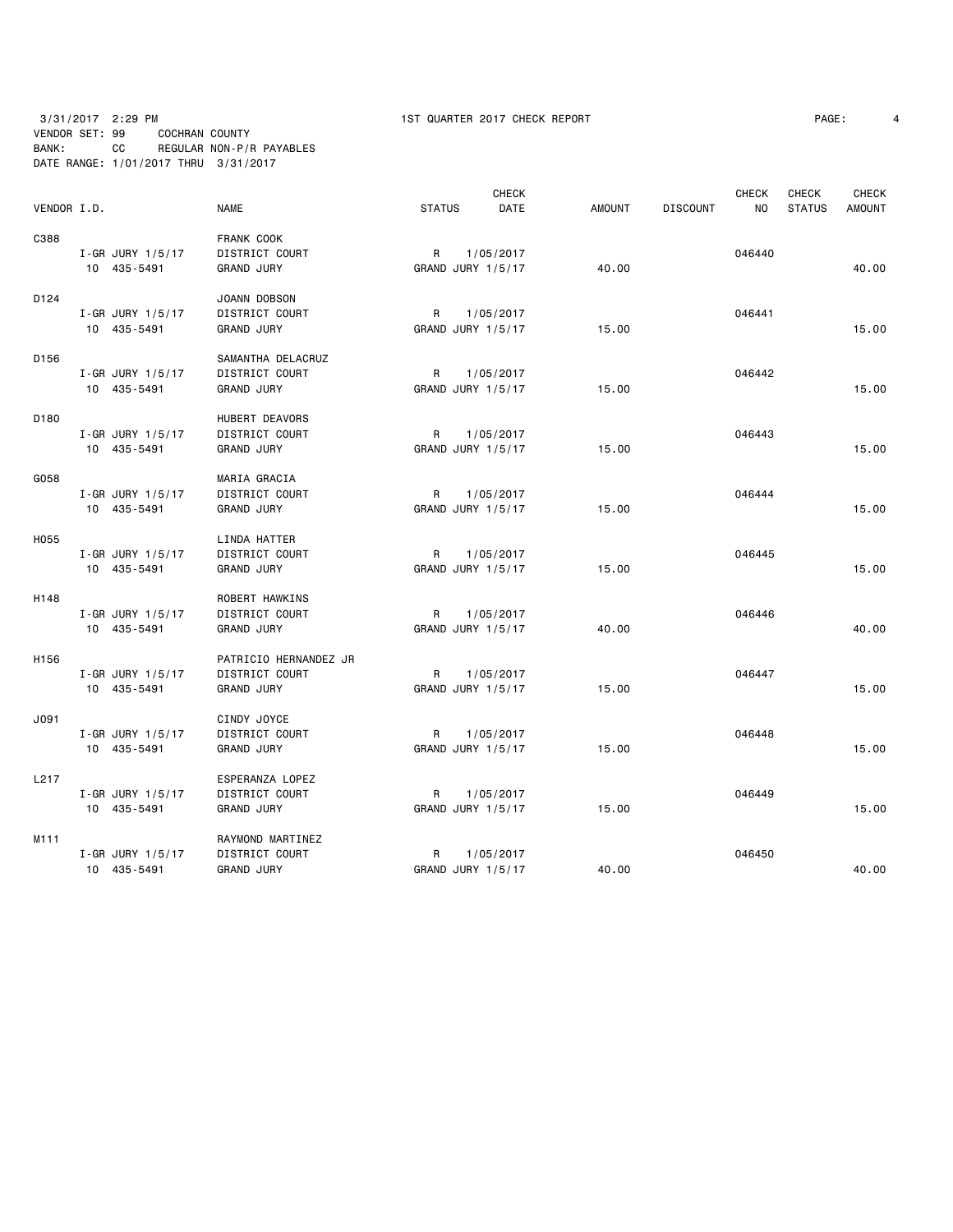|             |                        |                       |                   | <b>CHECK</b> |               |                 | <b>CHECK</b>   | <b>CHECK</b>  | CHECK         |
|-------------|------------------------|-----------------------|-------------------|--------------|---------------|-----------------|----------------|---------------|---------------|
| VENDOR I.D. |                        | <b>NAME</b>           | <b>STATUS</b>     | DATE         | <b>AMOUNT</b> | <b>DISCOUNT</b> | N <sub>O</sub> | <b>STATUS</b> | <b>AMOUNT</b> |
| M153        |                        | JOSE MENDOZA          |                   |              |               |                 |                |               |               |
|             | $I - GR$ JURY $1/5/17$ | DISTRICT COURT        | R                 | 1/05/2017    |               |                 | 046451         |               |               |
|             | 10 435-5491            | <b>GRAND JURY</b>     | GRAND JURY 1/5/17 |              | 15.00         |                 |                |               | 15.00         |
| M176        |                        | MANUEL MOLINAR, JR.   |                   |              |               |                 |                |               |               |
|             | I-GR JURY 1/5/17       | DISTRICT COURT        | R                 | 1/05/2017    |               |                 | 046452         |               |               |
|             | 10 435-5491            | <b>GRAND JURY</b>     | GRAND JURY 1/5/17 |              | 15.00         |                 |                |               | 15.00         |
| M186        |                        | HERMAN MARTINEZ       |                   |              |               |                 |                |               |               |
|             | I-GR JURY 1/5/17       | DISTRICT COURT        | R                 | 1/05/2017    |               |                 | 046453         |               |               |
|             | 10 435-5491            | <b>GRAND JURY</b>     | GRAND JURY 1/5/17 |              | 15.00         |                 |                |               | 15.00         |
| M309        |                        | <b>COLTON MERRITT</b> |                   |              |               |                 |                |               |               |
|             | I-GR JURY 1/5/17       | DISTRICT COURT        | R                 | 1/05/2017    |               |                 | 046454         |               |               |
|             | 10 435-5491            | <b>GRAND JURY</b>     | GRAND JURY 1/5/17 |              | 15.00         |                 |                |               | 15.00         |
| M326        |                        | DONNIE MERRITT        |                   |              |               |                 |                |               |               |
|             | $I - GR$ JURY $1/5/17$ | DISTRICT COURT        | R.                | 1/05/2017    |               |                 | 046455         |               |               |
|             | 10 435-5491            | <b>GRAND JURY</b>     | GRAND JURY 1/5/17 |              | 40.00         |                 |                |               | 40.00         |
| M327        |                        | SANDRA MADDING        |                   |              |               |                 |                |               |               |
|             | I-GR JURY 1/5/17       | DISTRICT COURT        | R                 | 1/05/2017    |               |                 | 046456         |               |               |
|             | 10 435-5491            | <b>GRAND JURY</b>     | GRAND JURY 1/5/17 |              | 40.00         |                 |                |               | 40.00         |
| M328        |                        | MAKYNLEE MENDOZA      |                   |              |               |                 |                |               |               |
|             | I-GR JURY 1/5/17       | DISTRICT COURT        | R                 | 1/05/2017    |               |                 | 046457         |               |               |
|             | 10 435-5491            | <b>GRAND JURY</b>     | GRAND JURY 1/5/17 |              | 40.00         |                 |                |               | 40.00         |
| P249        |                        | AIDE PORTILLO         |                   |              |               |                 |                |               |               |
|             | I-GR JURY 1/5/17       | DISTRICT COURT        | R                 | 1/05/2017    |               |                 | 046458         |               |               |
|             | 10 435-5491            | <b>GRAND JURY</b>     | GRAND JURY 1/5/17 |              | 15.00         |                 |                |               | 15.00         |
| R051        |                        | BILLY JOE ROBERTS     |                   |              |               |                 |                |               |               |
|             | $I - GR$ JURY $1/5/17$ | DISTRICT COURT        | R.                | 1/05/2017    |               |                 | 046459         |               |               |
|             | 10 435-5491            | <b>GRAND JURY</b>     | GRAND JURY 1/5/17 |              | 15.00         |                 |                |               | 15.00         |
| R292        |                        | THOREN ROBERTS        |                   |              |               |                 |                |               |               |
|             | I-GR JURY 1/5/17       | DISTRICT COURT        | R                 | 1/05/2017    |               |                 | 046460         |               |               |
|             | 10 435-5491            | <b>GRAND JURY</b>     | GRAND JURY 1/5/17 |              | 40.00         |                 |                |               | 40.00         |
| S037        |                        | WANDA SABALA          |                   |              |               |                 |                |               |               |
|             | $I - GR$ JURY $1/5/17$ | DISTRICT COURT        | R                 | 1/05/2017    |               |                 | 046461         |               |               |
|             | 10 435-5491            | <b>GRAND JURY</b>     | GRAND JURY 1/5/17 |              | 40.00         |                 |                |               | 40.00         |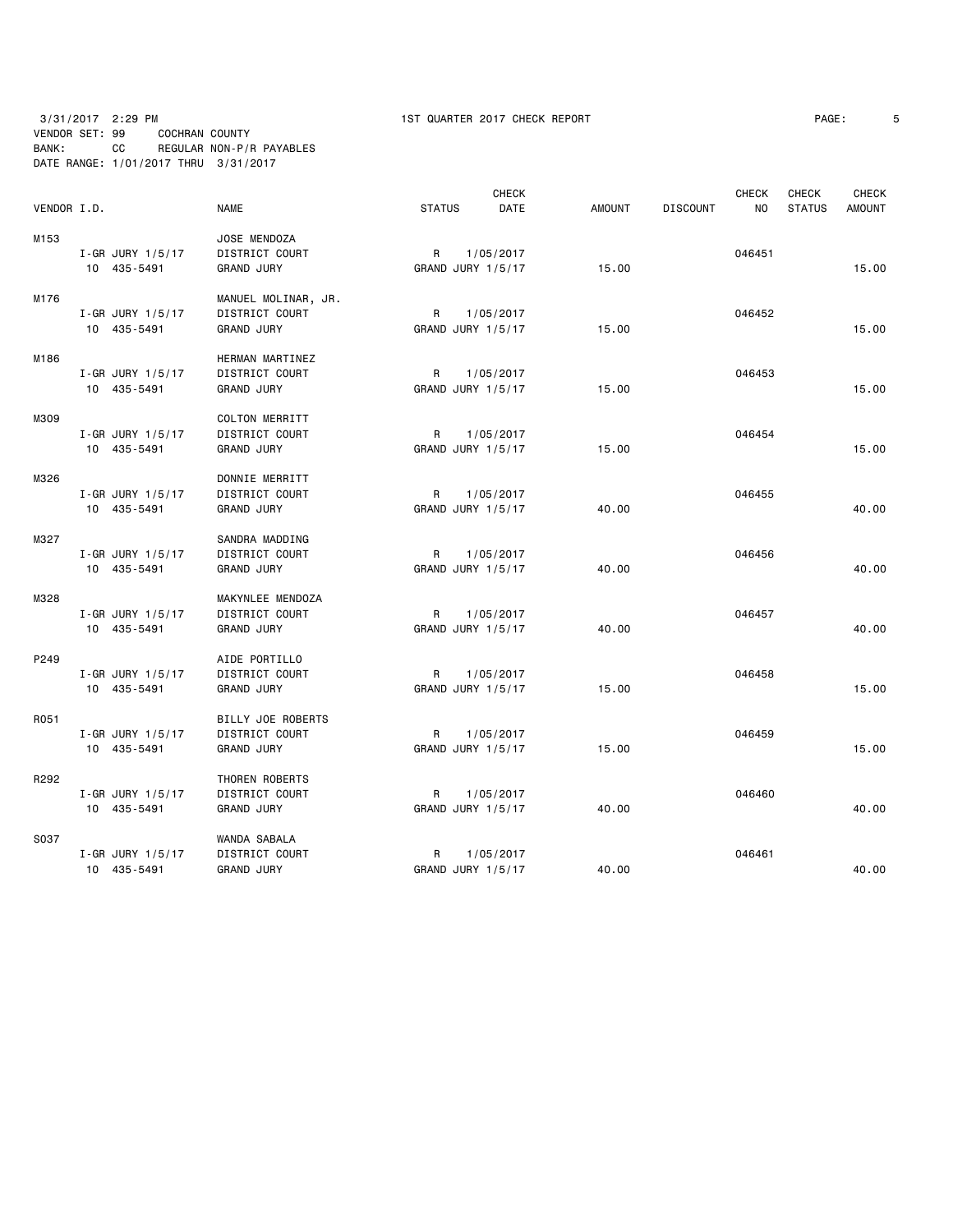| VENDOR I.D. |                                 | <b>NAME</b>                                        | <b>STATUS</b>                     | <b>CHECK</b><br>DATE | <b>AMOUNT</b> | <b>DISCOUNT</b> | <b>CHECK</b><br>NO | <b>CHECK</b><br><b>STATUS</b> | <b>CHECK</b><br><b>AMOUNT</b> |
|-------------|---------------------------------|----------------------------------------------------|-----------------------------------|----------------------|---------------|-----------------|--------------------|-------------------------------|-------------------------------|
|             |                                 |                                                    |                                   |                      |               |                 |                    |                               |                               |
| S098        |                                 | <b>KELLY SANDERS</b>                               |                                   |                      |               |                 |                    |                               |                               |
|             | I-GR JURY 1/5/17<br>10 435-5491 | DISTRICT COURT<br><b>GRAND JURY</b>                | $\mathsf{R}$<br>GRAND JURY 1/5/17 | 1/05/2017            | 40.00         |                 | 046462             |                               | 40.00                         |
|             |                                 |                                                    |                                   |                      |               |                 |                    |                               |                               |
| T263        |                                 | STEPHEN LEE TANNER                                 |                                   |                      |               |                 |                    |                               |                               |
|             | I-GR JURY 1/5/17                | DISTRICT COURT                                     | R                                 | 1/05/2017            |               |                 | 046463             |                               |                               |
|             | 10 435-5491                     | <b>GRAND JURY</b>                                  | GRAND JURY 1/5/17                 |                      | 15.00         |                 |                    |                               | 15.00                         |
|             |                                 |                                                    |                                   |                      |               |                 |                    |                               |                               |
| T289        |                                 | KATHERYN TOWNSEND                                  |                                   |                      |               |                 |                    |                               |                               |
|             | $I - GR$ JURY $1/5/17$          | DISTRICT COURT                                     | R                                 | 1/05/2017            |               |                 | 046464             |                               |                               |
|             | 10 435-5491                     | <b>GRAND JURY</b>                                  | GRAND JURY 1/5/17                 |                      | 40.00         |                 |                    |                               | 40.00                         |
| W138        |                                 | <b>LELA WESTBROOK</b>                              |                                   |                      |               |                 |                    |                               |                               |
|             | I-GR JURY 1/5/17                | DISTRICT COURT                                     | R                                 | 1/05/2017            |               |                 | 046465             |                               |                               |
|             | 10 435-5491                     | <b>GRAND JURY</b>                                  | GRAND JURY 1/5/17                 |                      | 15.00         |                 |                    |                               | 15.00                         |
|             |                                 |                                                    |                                   |                      |               |                 |                    |                               |                               |
| W185        |                                 | DEVIN WAGGONER                                     |                                   |                      |               |                 |                    |                               |                               |
|             | $I - GR$ JURY $1/5/17$          | DISTRICT COURT                                     | R                                 | 1/05/2017            |               |                 | 046466             |                               |                               |
|             | 10 435-5491                     | <b>GRAND JURY</b>                                  | GRAND JURY 1/5/17                 |                      | 40.00         |                 |                    |                               | 40.00                         |
| W229        |                                 | ANNA WIEBE                                         |                                   |                      |               |                 |                    |                               |                               |
|             | $I - GR$ JURY $1/5/17$          | DISTRICT COURT                                     | R                                 | 1/05/2017            |               |                 | 046467             |                               |                               |
|             | 10 435-5491                     | <b>GRAND JURY</b>                                  | GRAND JURY 1/5/17                 |                      | 40.00         |                 |                    |                               | 40.00                         |
|             |                                 |                                                    |                                   |                      |               |                 |                    |                               |                               |
| W231        |                                 | RICKY WEBB                                         |                                   |                      |               |                 |                    |                               |                               |
|             | I-GR JURY 1/5/17                | DISTRICT COURT                                     | R                                 | 1/05/2017            |               |                 | 046468             |                               |                               |
|             | 10 435-5491                     | <b>GRAND JURY</b>                                  | GRAND JURY 1/5/17                 |                      | 40.00         |                 |                    |                               | 40.00                         |
|             |                                 |                                                    |                                   |                      |               |                 |                    |                               |                               |
| Z104        |                                 | ANDRES ZAPATA                                      |                                   |                      |               |                 |                    |                               |                               |
|             | $I - GR$ JURY 1/5/17            | DISTRICT COURT                                     | R                                 | 1/05/2017            |               |                 | 046469             |                               |                               |
|             | 10 435-5491                     | <b>GRAND JURY</b>                                  | GRAND JURY 1/5/17                 |                      | 40.00         |                 |                    |                               | 40.00                         |
| Z114        |                                 | LUIS ZAPATA                                        |                                   |                      |               |                 |                    |                               |                               |
|             | I-GR JURY 1/5/17                | DISTRICT COURT                                     | R                                 | 1/05/2017            |               |                 | 046470             |                               |                               |
|             | 10 435-5491                     | <b>GRAND JURY</b>                                  | GRAND JURY 1/5/17                 |                      | 15.00         |                 |                    |                               | 15.00                         |
|             |                                 |                                                    |                                   |                      |               |                 |                    |                               |                               |
| B197        |                                 | <b>BRETT BUTLER</b>                                |                                   |                      |               |                 |                    |                               |                               |
|             | I-010120144502-226              | CNTY CLERK RM&P                                    | R                                 | 1/09/2017            |               |                 | 046471             |                               |                               |
|             | 22 403-5499                     | CNTY CLERK R.M. & P LGC118.05 SRVR RPR ENCRYPTO RM |                                   |                      | 250.00        |                 |                    |                               |                               |
|             | 22 403-5499                     | CNTY CLERK R.M. & P LGC118.05 MALWARE BYTES LICENS |                                   |                      | 39.95         |                 |                    |                               | 289.95                        |
| C007        |                                 | CITY OF MORTON                                     |                                   |                      |               |                 |                    |                               |                               |
|             | I-010317                        | LIB/MUS/ACT BLDG/CRHSE/PREC1                       | R                                 | 1/09/2017            |               |                 | 046472             |                               |                               |
|             | 10 650-5440                     | UTILITIES                                          | LIBRARY GAS                       |                      | 155.00        |                 |                    |                               |                               |
|             | 10<br>650-5440                  | UTILITIES                                          | LIBRARY WATER                     |                      | 28.00         |                 |                    |                               |                               |
|             | 10<br>650-5440                  | UTILITIES                                          | LIBRARY GARBAGE                   |                      | 50.50         |                 |                    |                               |                               |
|             | 650-5440<br>10                  | UTILITIES                                          | LIBRARY SEWER                     |                      | 17.00         |                 |                    |                               |                               |
|             | 10 652-5440                     | UTILITIES                                          | <b>MUSEUM GAS</b>                 |                      | 87.00         |                 |                    |                               |                               |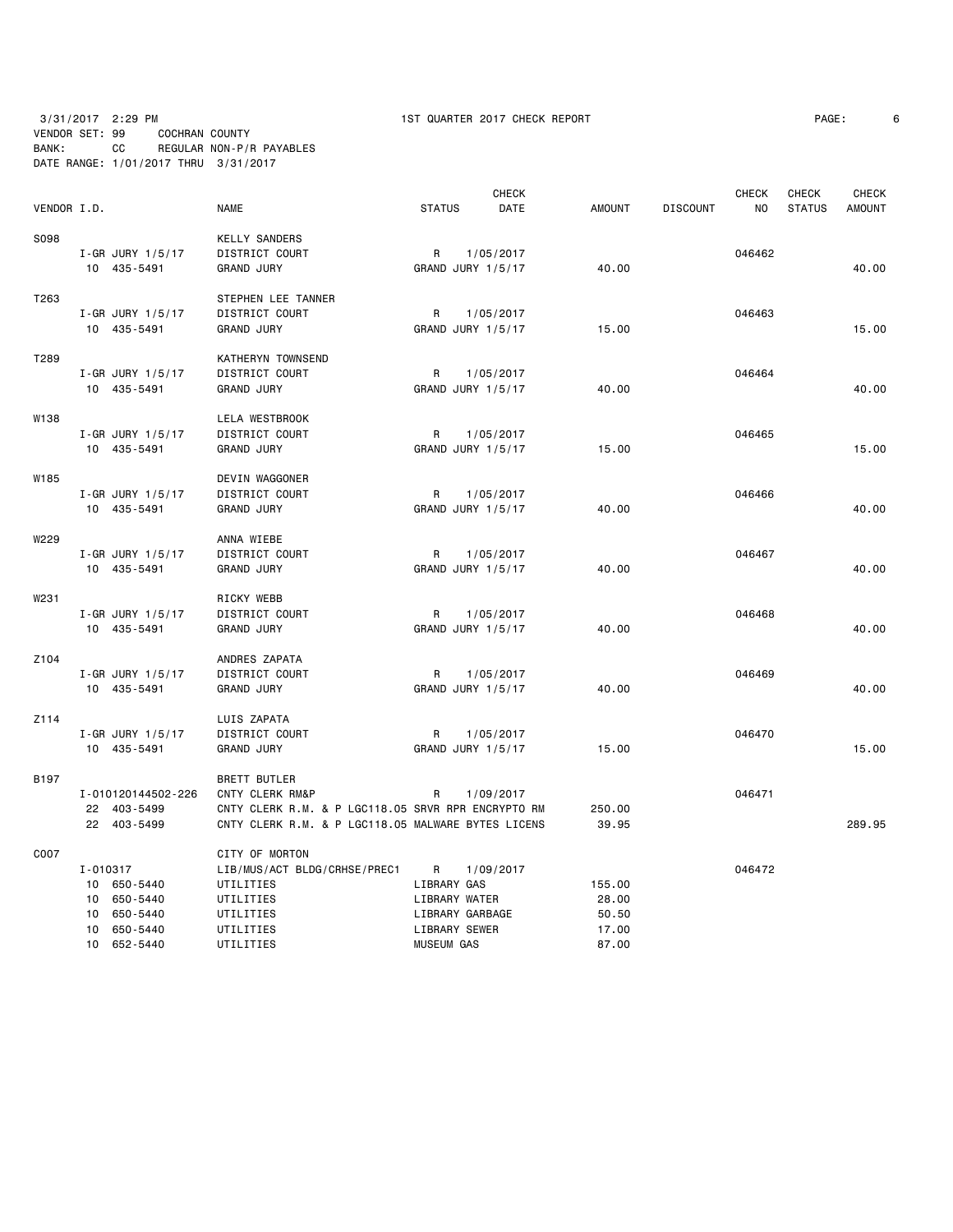| VENDOR I.D. |                  | <b>NAME</b>                   | <b>CHECK</b><br><b>STATUS</b><br>DATE | <b>AMOUNT</b> | <b>DISCOUNT</b> | <b>CHECK</b><br>NO | <b>CHECK</b><br><b>STATUS</b> | <b>CHECK</b><br><b>AMOUNT</b> |
|-------------|------------------|-------------------------------|---------------------------------------|---------------|-----------------|--------------------|-------------------------------|-------------------------------|
| C007        |                  | CITY OF MORTON<br>*CONTINUED* |                                       |               |                 |                    |                               |                               |
|             | I-010317         | LIB/MUS/ACT BLDG/CRHSE/PREC1  | R<br>1/09/2017                        |               |                 | 046472             |                               |                               |
|             | 652-5440<br>10   | UTILITIES                     | <b>MUSEUM WATER</b>                   | 28.00         |                 |                    |                               |                               |
|             | 652-5440<br>10   | UTILITIES                     | MUSEUM GARBAGE                        | 27.00         |                 |                    |                               |                               |
|             | 652-5440<br>10   | UTILITIES                     | <b>MUSEUM SEWER</b>                   | 15.00         |                 |                    |                               |                               |
|             | 10 662-5440      | UTILITIES                     | ACTIVITY BLDG GAS                     | 1,285.50      |                 |                    |                               |                               |
|             | 10 662-5440      | UTILITIES                     | ACT. BLDG WATER                       | 34.00         |                 |                    |                               |                               |
|             | 662-5440<br>10   | UTILITIES                     | ACT. BLDG GARBAGE                     | 76.00         |                 |                    |                               |                               |
|             | 662-5440<br>10   | UTILITIES                     | ACT. BLDG SEWER                       | 45.00         |                 |                    |                               |                               |
|             | 10 510-5440      | UTILITIES                     | <b>COURTHOUSE GAS</b>                 | 784.00        |                 |                    |                               |                               |
|             | 510-5440<br>10   | UTILITIES                     | <b>COURTHOUSE WATER</b>               | 98.50         |                 |                    |                               |                               |
|             | 510-5440<br>10   | UTILITIES                     | CRTHSE GARBAGE                        | 328.50        |                 |                    |                               |                               |
|             | 10 510-5440      | UTILITIES                     | <b>COURTHOUSE SEWER</b>               | 51.00         |                 |                    |                               |                               |
|             | 15 621-5440      | UTILITIES                     | PREC 1 GAS                            | 333.50        |                 |                    |                               |                               |
|             | 621-5440<br>15   | UTILITIES                     | PREC 1 WATER                          | 34.00         |                 |                    |                               |                               |
|             | 15 621-5440      | UTILITIES                     | PREC 1 GARBAGE                        | 50.50         |                 |                    |                               | 3,528.00                      |
| C019        |                  | COCHRAN MEMORIAL HOSPITAL     |                                       |               |                 |                    |                               |                               |
|             | I-7311-0007-001U | SHERIFF                       | R<br>1/09/2017                        |               |                 | 046473             |                               |                               |
|             | 10 560-5499      | MISCELLANEOUS                 | EMPL DRUG SCREEN/DEL                  | 50.00         |                 |                    |                               | 50.00                         |
| C035        |                  | COX AUTO SUPPLY CO            |                                       |               |                 |                    |                               |                               |
|             | I-353287         | COURTHOUSE                    | 1/09/2017<br>R                        |               |                 | 046474             |                               |                               |
|             | 10 510-5332      | CUSTODIAL SUPPLIES            | 6/CHRISTMAS LIGHTS                    | 179.94        |                 |                    |                               |                               |
|             | I-353342         | PREC 4                        | R<br>1/09/2017                        |               |                 | 046474             |                               |                               |
|             | 15 624-5356      | ROAD MATERIALS & SUPPLIES     | LIGHTER                               | 3.49          |                 |                    |                               |                               |
|             | 15 624-5356      | ROAD MATERIALS & SUPPLIES     | PAINT STICK                           | 4.09          |                 |                    |                               |                               |
|             | 15 624-5356      | ROAD MATERIALS & SUPPLIES     | ACE CUT TIP                           | 15.99         |                 |                    |                               |                               |
|             | I-353583         | SHERIFF                       | R<br>1/09/2017                        |               |                 | 046474             |                               |                               |
|             | 10 560-5451      | MACHINERY-NON-OFFICE REPAIR   | HEAD LAMP/#107                        | 7.71          |                 |                    |                               |                               |
|             | I-353584         | COX AUTO SUPPLY CO            | R<br>1/09/2017                        |               |                 | 046474             |                               |                               |
|             | 10 560-5451      | MACHINERY-NON-OFFICE REPAIR   | HALOGEN PIGTAL (HEAD                  | 3.89          |                 |                    |                               |                               |
|             | 10 560-5451      | MACHINERY-NON-OFFICE REPAIR   | 2/22" ADVANTAGE BEAM                  | 29.78         |                 |                    |                               |                               |
|             | 512-5451<br>10   | REPAIR                        | 3/SANDPAPER                           | 3.57          |                 |                    |                               |                               |
|             | 10 512-5451      | REPAIR                        | 2/WHITE SPRAY PAINT                   | 12.78         |                 |                    |                               |                               |
|             | I-354014         | PREC <sub>2</sub>             | R<br>1/09/2017                        |               |                 | 046474             |                               |                               |
|             | 15 622-5356      | ROAD MATERIALS & SUPPLIES     | 3/BLUE SHOP TOWELS                    | 11.97         |                 |                    |                               |                               |
|             | 15 622-5356      | ROAD MATERIALS & SUPPLIES     | <b>GLASS CLEANER</b>                  | 4.89          |                 |                    |                               |                               |
|             | 15 622-5356      | ROAD MATERIALS & SUPPLIES     | LIGHTER                               | 6.99          |                 |                    |                               |                               |
|             | 15 622-5356      | ROAD MATERIALS & SUPPLIES     | 2/PAPER TOWELS                        | 2.78          |                 |                    |                               |                               |
|             | I-354017         | PREC 4                        | 1/09/2017<br>R                        |               |                 | 046474             |                               |                               |
|             | 15 624-5330      | FUEL AND OIL                  | LUCAS ETHANOL FUEL C                  | 8.99          |                 |                    |                               |                               |
|             | I-354129         | AUDITOR                       | R<br>1/09/2017                        |               |                 | 046474             |                               |                               |
|             | 10 495-5310      | OFFICE SUPPLIES               | <b>KEY MADE</b>                       | 1.00          |                 |                    |                               |                               |
|             | I-354447         | AUDITOR                       | R<br>1/09/2017                        |               |                 | 046474             |                               |                               |
|             | 10 495-5451      | REPAIRS                       | NUTS/SCREWS/FLAT WAS                  | 2.88          |                 |                    |                               |                               |
|             | I-354503         | PREC 4                        | 1/09/2017<br>R                        |               |                 | 046474             |                               |                               |
|             | 15 624-5451      | REPAIRS                       | <b>FUSE SET</b>                       | 16.99         |                 |                    |                               |                               |
|             | I-354595         | SHERIFF                       | R<br>1/09/2017                        |               |                 | 046474             |                               |                               |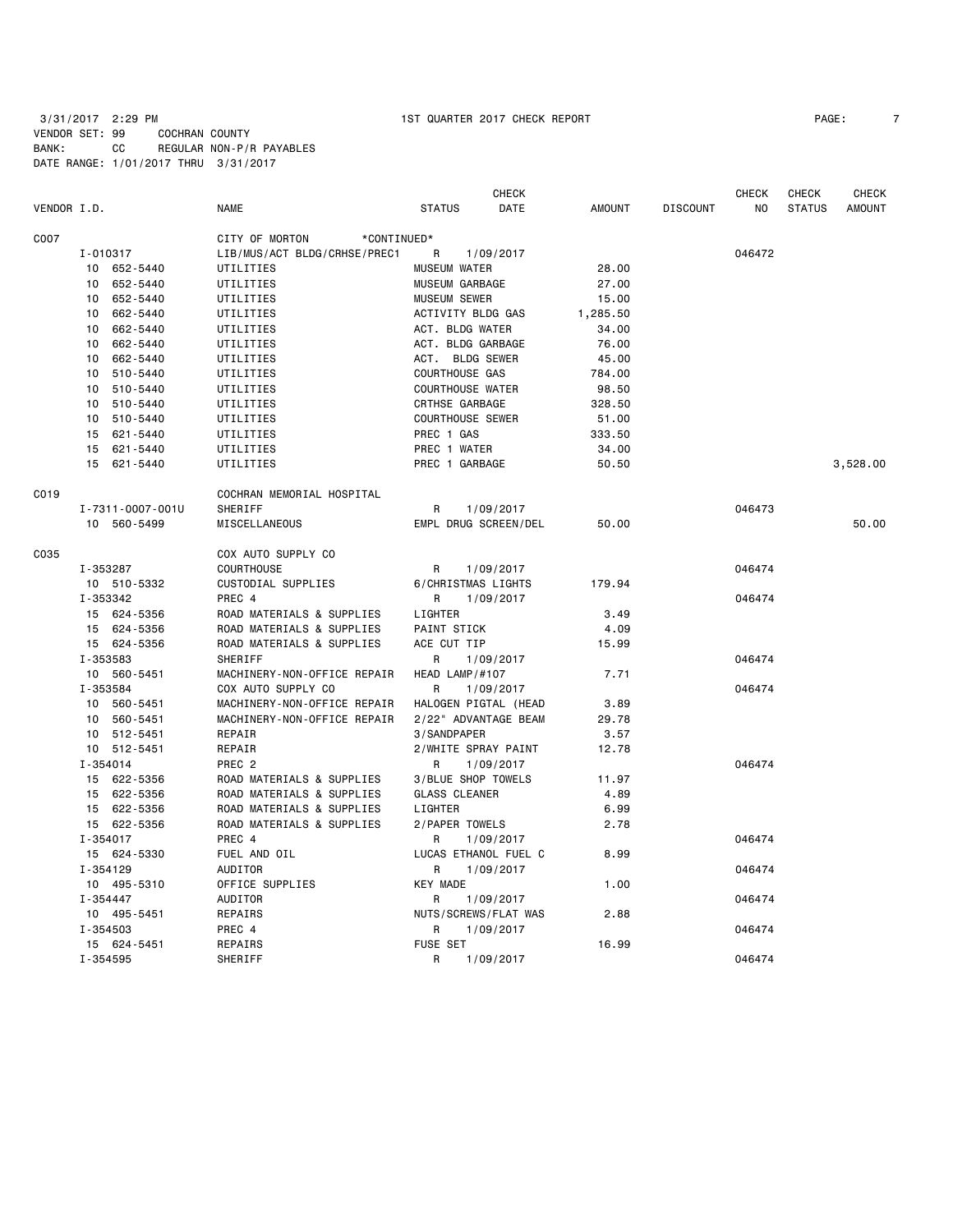| PAGE: |  |
|-------|--|
|-------|--|

|             |              |             |                                   | <b>CHECK</b>            |        |                 | CHECK  | <b>CHECK</b>  | CHECK         |
|-------------|--------------|-------------|-----------------------------------|-------------------------|--------|-----------------|--------|---------------|---------------|
| VENDOR I.D. |              |             | <b>NAME</b>                       | <b>STATUS</b><br>DATE   | AMOUNT | <b>DISCOUNT</b> | NO.    | <b>STATUS</b> | <b>AMOUNT</b> |
| C035        |              |             | COX AUTO SUPPLY CO<br>*CONTINUED* |                         |        |                 |        |               |               |
|             | I-354595     |             | SHERIFF                           | 1/09/2017<br>R          |        |                 | 046474 |               |               |
|             |              | 10 560-5451 | MACHINERY-NON-OFFICE REPAIR       | 5CA/AMSOIL 10W30        | 554.95 |                 |        |               |               |
|             |              | 10 560-5451 | MACHINERY-NON-OFFICE REPAIR       | 2/WIX AIR FILTER        | 41.16  |                 |        |               |               |
|             |              | 10 560-5451 | MACHINERY-NON-OFFICE REPAIR       | 2/WIX OIL FILTER        | 13.98  |                 |        |               |               |
|             |              | 10 560-5451 | MACHINERY-NON-OFFICE REPAIR       | 3/WIX OIL FILTER        | 23.94  |                 |        |               |               |
|             |              | 10 560-5451 | MACHINERY-NON-OFFICE REPAIR       | 2/WIX FILTER            | 11.90  |                 |        |               |               |
|             |              | 10 560-5451 | MACHINERY-NON-OFFICE REPAIR       | 2/WIX AIR FILTER        | 69.78  |                 |        |               |               |
|             |              | 10 560-5451 | MACHINERY-NON-OFFICE REPAIR       | 2/WIX OIL FILTER        | 17.78  |                 |        |               |               |
|             |              | 10 560-5451 | MACHINERY-NON-OFFICE REPAIR       | WIX AIR FILTER          | 14.88  |                 |        |               |               |
|             |              | 10 560-5451 | MACHINERY-NON-OFFICE REPAIR       | 3 WIX AIR FILTER        | 74.61  |                 |        |               |               |
|             | I-354713     |             | PREC 4                            | 1/09/2017<br>R          |        |                 | 046474 |               |               |
|             |              | 15 624-5356 | ROAD MATERIALS & SUPPLIES         | AIR HOSE                | 39.99  |                 |        |               |               |
|             |              | 15 624-5356 | ROAD MATERIALS & SUPPLIES         | HOSE MENDER             | 0.99   |                 |        |               |               |
|             |              | 15 624-5356 | ROAD MATERIALS & SUPPLIES         | BODY M PLUG ST          | 6.98   |                 |        |               |               |
|             | I-354718     |             | SHERIFF                           | 1/09/2017<br>R.         |        |                 | 046474 |               |               |
|             |              | 10 560-5451 | MACHINERY-NON-OFFICE REPAIR       | 4/WASHER FLUID          | 15.56  |                 |        |               |               |
|             | $I - 354911$ |             | JAIL                              | 1/09/2017<br>R          |        |                 | 046474 |               |               |
|             |              | 10 512-5392 | MISCELLANEOUS SUPPLIES            | 3/HEATERS               | 189.97 |                 |        |               |               |
|             | I-354924     |             | PREC <sub>1</sub>                 | R<br>1/09/2017          |        |                 | 046474 |               |               |
|             |              | 15 621-5356 | ROAD MATERIALS & SUPPLIES         | 1CS/ANTIFREEZE          | 73.99  |                 |        |               |               |
|             | I-355385     |             | SHERIFF                           | R<br>1/09/2017          |        |                 | 046474 |               |               |
|             |              | 10 560-5310 | OFFICE SUPPLIES                   | 2/DOUBLE CUT KEYS       | 3.00   |                 |        |               |               |
|             | I-355468     |             | PREC 3                            | R.<br>1/09/2017         |        |                 | 046474 |               |               |
|             |              | 15 623-5356 | ROAD MATERIALS & SUPPLIES         | 2/2 STROKE OIL          | 25.98  |                 |        |               |               |
|             |              | 15 623-5356 | ROAD MATERIALS & SUPPLIES         | UNIVERSAL CEMENT        | 9.92   |                 |        |               |               |
|             |              | 15 623-5356 | ROAD MATERIALS & SUPPLIES         | LIQUID BUFFER           | 16.98  |                 |        |               |               |
|             |              | 15 623-5356 | ROAD MATERIALS & SUPPLIES         | <b>CHEMBOND PATCHES</b> | 13.51  |                 |        |               |               |
|             |              | 15 623-5356 | ROAD MATERIALS & SUPPLIES         | <b>BOOT</b>             | 26.80  |                 |        |               |               |
|             | I-355498     |             | JAIL                              | R<br>1/09/2017          |        |                 | 046474 |               |               |
|             |              | 10 512-5451 | REPAIR                            | RUS-KIL PAINT           | 69.99  |                 |        |               |               |
|             |              | 10 512-5451 | REPAIR                            | GAL 8X4 NIP             | 1.59   |                 |        |               |               |
|             |              | 10 512-5451 | REPAIR                            | 2/SPRAY PRIMER          | 9.10   |                 |        |               |               |
|             |              | 10 512-5451 | REPAIR                            | MORTAR                  | 4.99   |                 |        |               |               |
|             | I-355550     |             | JAIL                              | R<br>1/09/2017          |        |                 | 046474 |               |               |
|             |              | 10 512-5451 | REPAIR                            | 2/CAULK                 | 4.38   |                 |        |               |               |
|             |              | 10 512-5451 | REPAIR                            | III VALVE               | 7.19   |                 |        |               |               |
|             |              | 10 512-5451 | REPAIR                            | TFE-PASTE               | 2.99   |                 |        |               |               |
|             |              | 10 512-5451 | REPAIR                            | PAINT MITT              | 5.99   |                 |        |               |               |
|             |              | 10 512-5451 | REPAIR                            | 2/PAINT BRUSHES         | 2.58   |                 |        |               |               |
|             |              | 10 512-5451 | REPAIR                            | CAULKING GUN            | 2.79   |                 |        |               |               |
|             | I-355561     |             | PREC <sub>2</sub>                 | 1/09/2017<br>R          |        |                 | 046474 |               |               |
|             |              | 15 622-5356 | ROAD MATERIALS & SUPPLIES         | WIX OIL FILTER          | 7.98   |                 |        |               |               |
|             |              | 15 622-5356 | ROAD MATERIALS & SUPPLIES         | WIX AIR FILTER          | 24.87  |                 |        |               |               |
|             |              | 15 622-5356 | ROAD MATERIALS & SUPPLIES         | INJ CLEANER             | 5.78   |                 |        |               |               |
|             |              | 15 622-5356 | ROAD MATERIALS & SUPPLIES         | RUBBER FOAM             | 3.99   |                 |        |               |               |
|             |              | 15 622-5356 | ROAD MATERIALS & SUPPLIES         | CLIP PIN                | 0.99   |                 |        |               | 1,719.58      |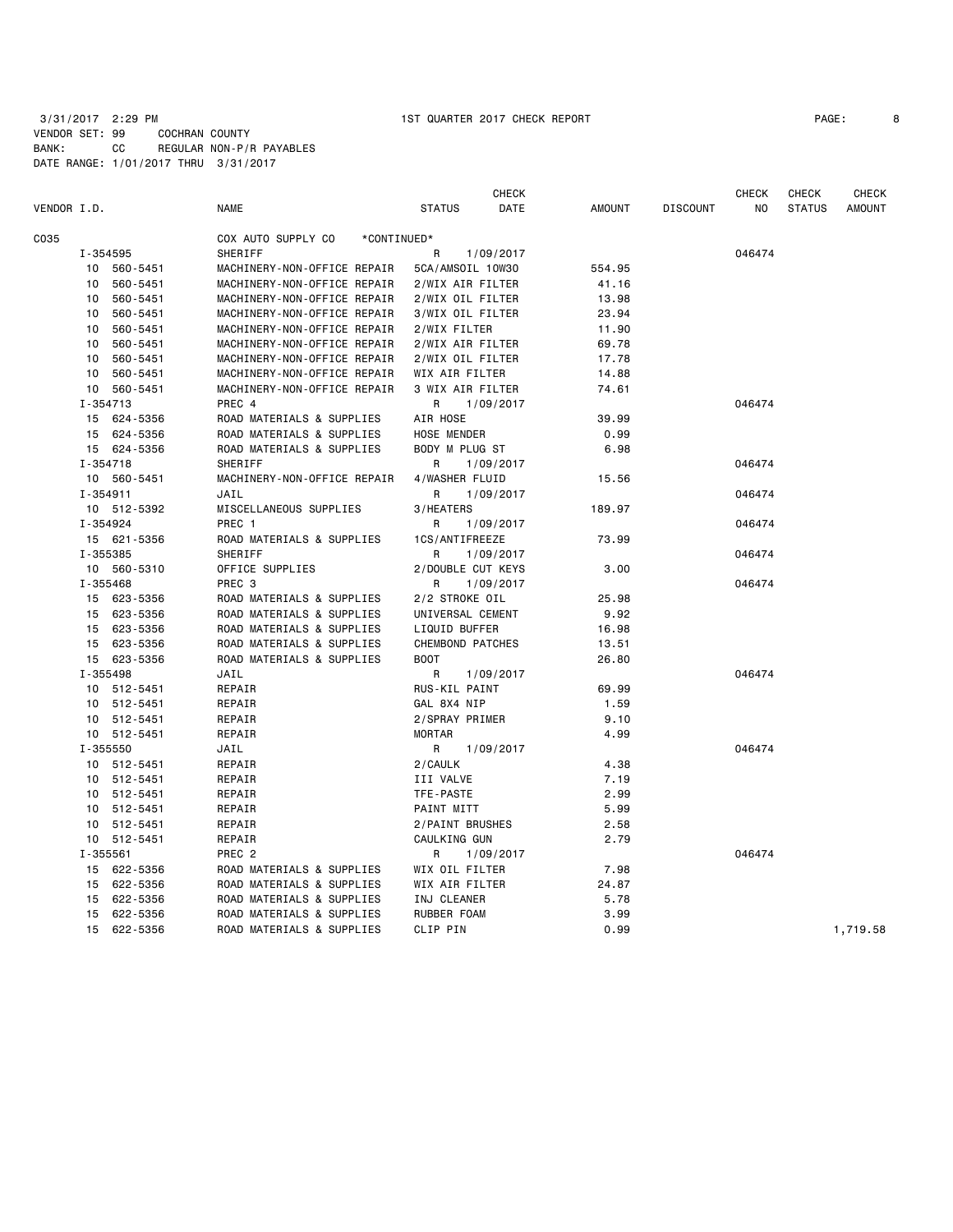|             |                    |                                              | <b>CHECK</b>                 |               |                 | <b>CHECK</b>   | <b>CHECK</b>  | <b>CHECK</b>  |
|-------------|--------------------|----------------------------------------------|------------------------------|---------------|-----------------|----------------|---------------|---------------|
| VENDOR I.D. |                    | <b>NAME</b>                                  | <b>STATUS</b><br><b>DATE</b> | <b>AMOUNT</b> | <b>DISCOUNT</b> | N <sub>O</sub> | <b>STATUS</b> | <b>AMOUNT</b> |
| C064        |                    | CITY OF MORTON F D                           |                              |               |                 |                |               |               |
|             | I-DEC 2016         | PUBLIC SAFETY*OTHER                          | 1/09/2017<br>R               |               |                 | 046476         |               |               |
|             | 10 580-5414        | FIRE PROTECTION CONTRACTS                    | 2ND CURV/1169 CTTN 1         | 350.00        |                 |                |               |               |
|             | 580-5414<br>10     | FIRE PROTECTION CONTRACTS                    | 1 S OF GORD RCH/GRS          | 350.00        |                 |                |               |               |
|             | 10 580-5414        | FIRE PROTECTION CONTRACTS                    | 8M W ON 1585/GRS 12/         | 350.00        |                 |                |               |               |
|             | 10 580-5414        | FIRE PROTECTION CONTRACTS                    | 214 EAST CR 260/GRAS         | 350.00        |                 |                |               |               |
|             | 10 580-5414        | FIRE PROTECTION CONTRACTS                    | 214 EAST CR 260/GRAS         | 350.00        |                 |                |               | 1,750.00      |
| C084        |                    | CLERK, SEVENTH COURT OF APPEAL               |                              |               |                 |                |               |               |
|             | I-DEC2016          | STATE FEES                                   | R<br>1/09/2017               |               |                 | 046477         |               |               |
|             | 000-2379.002<br>90 | 7th Crt of Appeal Gov't22.2081COUNTY COURT   |                              | 5.00          |                 |                |               |               |
|             | 90 000-2379.002    | 7th Crt of Appeal Gov't22.2081DISTRICT COURT |                              | 15.00         |                 |                |               | 20,00         |
| C321        |                    | CLEAR- VU                                    |                              |               |                 |                |               |               |
|             | $I - 87751$        | PREC 1                                       | R<br>1/09/2017               |               |                 | 046478         |               |               |
|             | 15 621-5451        | REPAIRS                                      | W/S 04 MAC #4541             | 89.99         |                 |                |               |               |
|             | 15 621-5451        | REPAIRS                                      | <b>LABOR</b>                 | 100.00        |                 |                |               |               |
|             | I-87752            | PREC 1                                       | R<br>1/09/2017               |               |                 | 046478         |               |               |
|             | 15 621-5451        | REPAIRS                                      | W/S 06 MACK #1919            | 69.99         |                 |                |               |               |
|             | 15 621-5451        | REPAIRS                                      | <b>LABOR</b>                 | 100.00        |                 |                |               | 359.98        |
| D196        |                    | JORGE DE LA CRUZ, SHERIFF                    |                              |               |                 |                |               |               |
|             | I-010317           | JAIL                                         | 1/09/2017<br>R               |               |                 | 046479         |               |               |
|             | 10 512-5391        | MEDICAL CARE-PRISONERS                       | FAMILY\$ MILK OF MAG         | 2.15          |                 |                |               |               |
|             | 10 512-5391        | MEDICAL CARE-PRISONERS                       | FAMILY\$ MAGNESIUM CI        | 1.60          |                 |                |               |               |
|             | 10 512-5391        | MEDICAL CARE-PRISONERS                       | FAMILY\$ CLEAR TAPE-         | 2.15          |                 |                |               | 5.90          |
| E075        |                    | <b>WEX BANK</b>                              |                              |               |                 |                |               |               |
|             | I-48132367         | JAIL/SHERIFF                                 | R<br>1/09/2017               |               |                 | 046480         |               |               |
|             | 10 560-5330        | FUEL AND OIL                                 | 20.52GL/UNL 12/16;LV         | 40.61         |                 |                |               |               |
|             | 560-5330<br>10     | FUEL AND OIL                                 | 25.5GL UNL 12/19; WHT        | 51.48         |                 |                |               |               |
|             | 10 560-5330        | FUEL AND OIL                                 | 23GL UNL 12/22; WHTFC        | 46.44         |                 |                |               |               |
|             | 10 560-5330        | FUEL AND OIL                                 | 24GL UNL 12/05; WHTFC        | 45.59         |                 |                |               | 184.12        |
| F014        |                    | FRONTIER AMBULANCE CORP.                     |                              |               |                 |                |               |               |
|             | I-2017 SUBSIDY     | PUBLIC SAFETY*OTHER                          | R<br>1/09/2017               |               |                 | 046481         |               |               |
|             | 10 580-5404        | MEDICAL-E.M.S. SUBSIDIES                     | 2017 SUBSIDY                 | 25,000.00     |                 |                |               | 25,000.00     |
| F097        |                    | NATHAN D FOOS dba                            |                              |               |                 |                |               |               |
|             | I-W0#0123          | <b>COURTHOUSE</b>                            | R<br>1/09/2017               |               |                 | 046482         |               |               |
|             | 10 510-5451        | REPAIR                                       | LOCHINVAR BOILER HI-         | 513.77        |                 |                |               |               |
|             | 10 510-5451        | REPAIR                                       | SHIPPING                     | 21.69         |                 |                |               | 535.46        |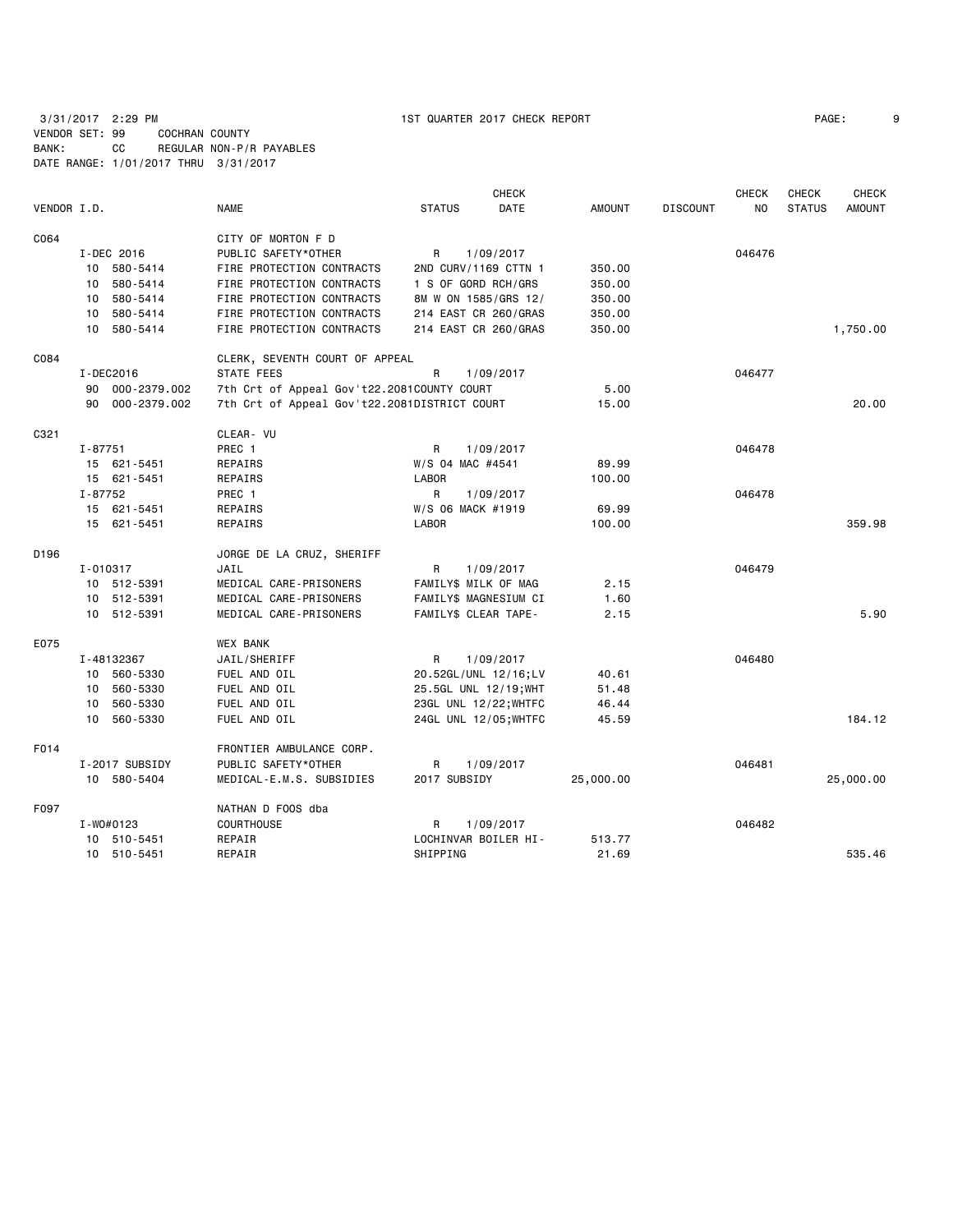3/31/2017 2:29 PM 1ST QUARTER 2017 CHECK REPORT PAGE: 10 VENDOR SET: 99 COCHRAN COUNTY

BANK: CC REGULAR NON-P/R PAYABLES DATE RANGE: 1/01/2017 THRU 3/31/2017

 CHECK CHECK CHECK CHECK VENDOR I.D. NAME STATUS DATE AMOUNT DISCOUNT NO STATUS AMOUNT G031 GRAINGER I-9317756469 JAIL R 1/09/2017 046483 10 512-5451 REPAIR RUST PREV SPRAY PRIM 25.50 10 512-5451 REPAIR SPRAY PAINT/LIGHT GR 26.58 52.08 G074 GRAVES, HUMPHRIES, STAHL, LTD I-FEES DEC16 JUSTICE OF PEACE R 1/09/2017 046484 10 000-2206.002 COLLECTION AGENCY FEES COLLECTION FEES DEC1 230.52 230.52 L010 LEWIS FARM & RANCH STORE INC C-41449 ACTIVITY BUILDING R 1/09/2017 046485 10 662-5451 REPAIR RET FAUCET PROTECTOR 1.80CR I-39019 EXTENSION SVC R 1/09/2017 046485 10 665-5334 OTHER SUPPLIES RETRACT-MATIC 69.95 10 665-5334 OTHER SUPPLIES TAG REMOVER 10.95 10 665-5334 OTHER SUPPLIES TAGGER FOR SWINE VAL 29.95 10 665-5334 OTHER SUPPLIES 10% DISC 10 100 11.09CR I-40923 PREC 1 R 1/09/2017 046485 15 621-5356 ROAD MATERIALS & SUPPLIES 3/SOAP 5.97 15 621-5356 ROAD MATERIALS & SUPPLIES SOAP 3.99 15 621-5356 ROAD MATERIALS & SUPPLIES TOILET PAPER 11.99 15 621-5356 ROAD MATERIALS & SUPPLIES 10% DISC 2.19CR I-41003 JAIL R 1/09/2017 046485 10 512-5392 MISCELLANEOUS SUPPLIES 2/CS BLEACH 47.84 10 512-5392 MISCELLANEOUS SUPPLIES 10% DISC 4.78CR I-41057 PARK R 1/09/2017 046485 CUSTODIAL SUPPLIES WINDSHIELD WASH 3.99 10 660-5332 CUSTODIAL SUPPLIES 2/2-CYCLE OIL 7.98 10 660-5332 CUSTODIAL SUPPLIES 10% DISC 1.20CR I-41085 ACTIVITY BUILDING R 1/09/2017 046485 10 662-5332 CUSTODIAL SUPPLIES TAPE 5.59 10 662-5332 CUSTODIAL SUPPLIES 10% DISC 0.55CR I-41103 DISTRICT COURT R 1/09/2017 046485 10 435-5499 MISCELLANEOUS DIET COKE 5.25 10 435-5499 MISCELLANEOUS COKE 5.25 10 435-5499 MISCELLANEOUS SPRITE 5.25 10 435-5499 MISCELLANEOUS DR PEPPER 5.25 DIET DR PEPPER 10 435-5499 MISCELLANEOUS 2/CS WATER 11.90 10 435-5499 MISCELLANEOUS 10% DISC 3.81CR I-41135 PARK/SHOW BARN R 1/09/2017 R 109/2017 046485 10 660-5451 REPAIR 2/BELLS 3/4X1/2 7.58 10 660-5451 REPAIR 2/WIRE NUT 0.16 10 660-5451 REPAIR 6GL WATER HEATER 249.99 10 660-5451 REPAIR 10% DISC 25.77CR I-41430 ACTIVITY BUILDING R 1/09/2017 046485 10 662-5451 REPAIR 2/FAUCET COVERS 3.98 10 662-5451 REPAIR 2/FAUCET COVERS 3.98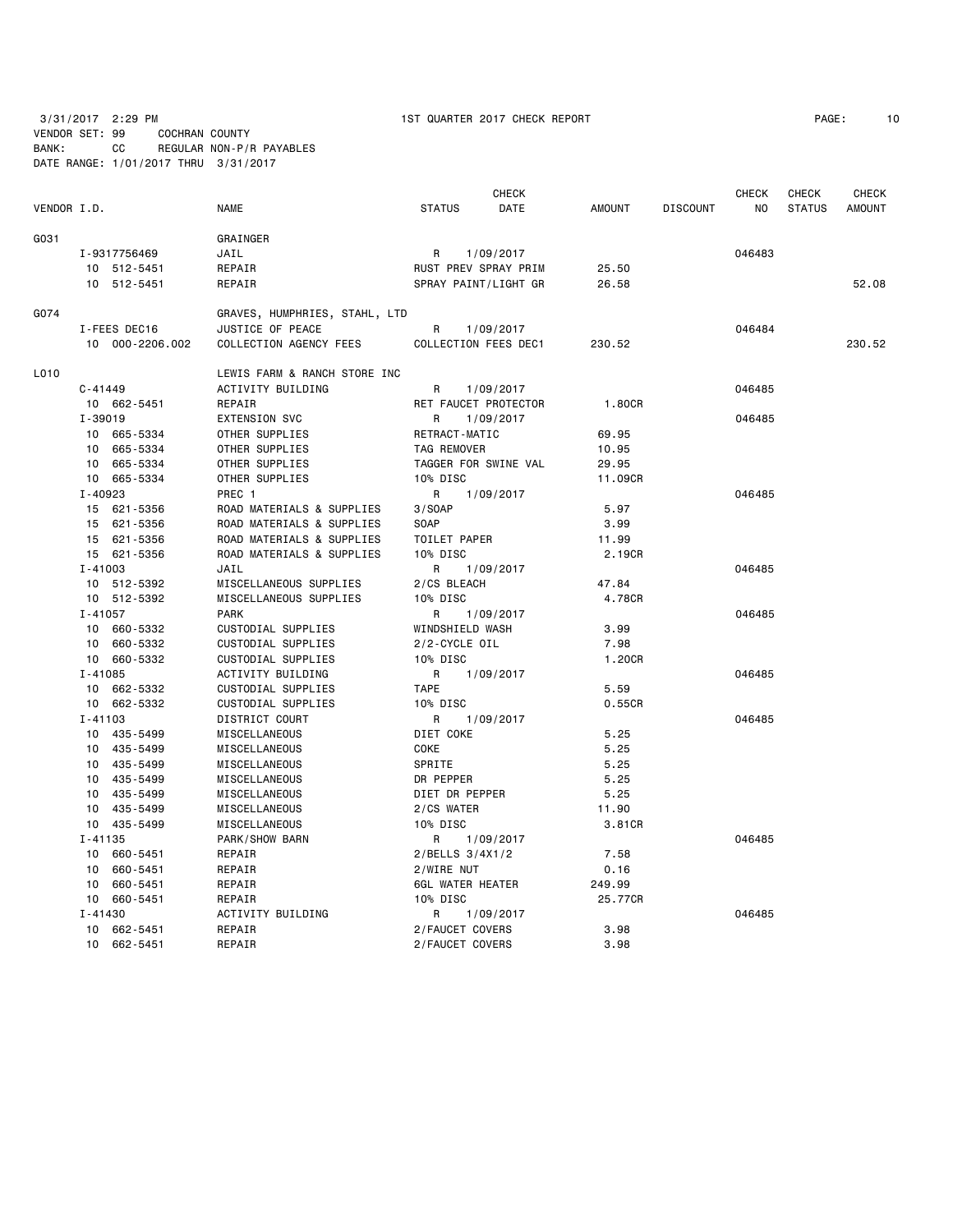| PAGE: | 11 |  |
|-------|----|--|
|-------|----|--|

|             |             |                              |                      | <b>CHECK</b> |               |                 | <b>CHECK</b> | <b>CHECK</b>  | <b>CHECK</b>  |
|-------------|-------------|------------------------------|----------------------|--------------|---------------|-----------------|--------------|---------------|---------------|
| VENDOR I.D. |             | <b>NAME</b>                  | <b>STATUS</b>        | DATE         | <b>AMOUNT</b> | <b>DISCOUNT</b> | NO           | <b>STATUS</b> | <b>AMOUNT</b> |
| L010        |             | LEWIS FARM & RANCH STORE INC | *CONTINUED*          |              |               |                 |              |               |               |
|             | $I - 41430$ | ACTIVITY BUILDING            | R                    | 1/09/2017    |               |                 | 046485       |               |               |
|             | 10 662-5451 | REPAIR                       | 10% DISC             |              | 0.80CR        |                 |              |               |               |
|             | $I - 41431$ | ACTIVITY BUILDING            | R                    | 1/09/2017    |               |                 | 046485       |               |               |
|             | 10 662-5332 | CUSTODIAL SUPPLIES           | WIPES                |              | 12.57         |                 |              |               |               |
|             | 10 662-5332 | CUSTODIAL SUPPLIES           | 10% DISC             |              | 1.26CR        |                 |              |               |               |
|             | $I - 41475$ | PREC <sub>2</sub>            | R                    | 1/09/2017    |               |                 | 046485       |               |               |
|             | 15 622-5356 | ROAD MATERIALS & SUPPLIES    | TOILET PAPER         |              | 11.99         |                 |              |               |               |
|             | $I - 41828$ | PREC 4                       | R                    | 1/09/2017    |               |                 | 046485       |               |               |
|             | 15 624-5356 | ROAD MATERIALS & SUPPLIES    | BATTERIES            |              | 3.59          |                 |              |               |               |
|             | 15 624-5356 | ROAD MATERIALS & SUPPLIES    | COFFEE               |              | 13.95         |                 |              |               |               |
|             | 15 624-5356 | ROAD MATERIALS & SUPPLIES    | <b>CLOCK</b>         |              | 17.99         |                 |              |               |               |
|             | 15 624-5356 | ROAD MATERIALS & SUPPLIES    | 10% DISC             |              | 3.55CR        |                 |              |               |               |
|             | $I - 41869$ | ACTIVITY BUILDING            | R                    | 1/09/2017    |               |                 | 046485       |               |               |
|             | 10 662-5332 | CUSTODIAL SUPPLIES           | DRUM LINERS/PINESOL/ |              | 31.96         |                 |              |               |               |
|             | 10 662-5332 | CUSTODIAL SUPPLIES           | 10% DISC             |              | 3.19CR        |                 |              |               |               |
|             | I-42037     | JAIL                         | R                    | 1/09/2017    |               |                 | 046485       |               |               |
|             | 10 512-5392 | MISCELLANEOUS SUPPLIES       | 16 GAL BLEACH        |              | 47.84         |                 |              |               |               |
|             | $I - 42041$ | CEMETERY                     | R                    | 1/09/2017    |               |                 | 046485       |               |               |
|             | 10 516-5332 | CUSTODIAL SUPPLIES           | 4/GOPHER BAIT        |              | 199.80        |                 |              |               |               |
|             | $I - 42085$ | JAIL                         | R                    | 1/09/2017    |               |                 | 046485       |               |               |
|             | 10 512-5392 | MISCELLANEOUS SUPPLIES       | RAKE                 |              | 15.99         |                 |              |               |               |
|             | 10 512-5392 | MISCELLANEOUS SUPPLIES       | 10% DISC             |              | 1.60CR        |                 |              |               |               |
|             | $I - 42199$ | PREC 4                       | R                    | 1/09/2017    |               |                 | 046485       |               |               |
|             | 15 624-5451 | REPAIRS                      | <b>FILTER</b>        |              | 35.99         |                 |              |               |               |
|             | 15 624-5451 | REPAIRS                      | 10% DISC             |              | 3.59CR        |                 |              |               |               |
|             | $I - 42251$ | CEMETERY                     | R                    | 1/09/2017    |               |                 | 046485       |               |               |
|             | 10 516-5332 | CUSTODIAL SUPPLIES           | WATER CONTAINER      |              | 21.99         |                 |              |               |               |
|             | 10 516-5332 | CUSTODIAL SUPPLIES           | 10% DISC             |              | 2.19CR        |                 |              |               |               |
|             | I-42330     | <b>COURTHOUSE</b>            | R                    | 1/09/2017    |               |                 | 046485       |               |               |
|             | 10 510-5451 | REPAIR                       | HOSE REPAIR          |              | 1.99          |                 |              |               |               |
|             | 10 510-5451 | REPAIR                       | 10% DISC             |              | 0.20CR        |                 |              |               |               |
|             | I-42386     | JAIL                         | R                    | 1/09/2017    |               |                 | 046485       |               |               |
|             | 10 512-5451 | REPAIR                       | 6' DRYER HOSE        |              | 8.94          |                 |              |               |               |
|             | 10 512-5451 | REPAIR                       | 10% DISC             |              | 0.89CR        |                 |              |               |               |
|             | $I - 42488$ | <b>COURTHOUSE</b>            | R                    | 1/09/2017    |               |                 | 046485       |               |               |
|             | 10 510-5451 | REPAIR                       | MORTAR MIX           |              | 4.50          |                 |              |               |               |
|             | 10 510-5451 | REPAIR                       | <b>TOOLS</b>         |              | 8.97          |                 |              |               | 871.64        |
| M059        |             | <b>MSB</b>                   |                      |              |               |                 |              |               |               |
|             | I-19355295  | JUVENILE PROBATION           | R                    | 1/09/2017    |               |                 | 046487       |               |               |
|             | 17 573-5427 | TRAVEL & TRAINING            | CRYSTAL FALLS MAINLN |              | 1.37          |                 |              |               |               |
|             | 17 573-5427 | TRAVEL & TRAINING            | PARK STREET MAINLN   |              | 1.94          |                 |              |               |               |
|             | 17 573-5427 | TRAVEL & TRAINING            | LAKELINE MAINLN SO   |              | 0.72          |                 |              |               |               |
|             | 17 573-5427 | TRAVEL & TRAINING            | LAKELINE MAINLN NO   |              | 0.72          |                 |              |               |               |
|             | 17 573-5427 | TRAVEL & TRAINING            | PARK STREET MAINLN   |              | 1.94          |                 |              |               |               |
|             | 17 573-5427 | TRAVEL & TRAINING            | CRYSTAL FALLS MAINLN |              | 1.37          |                 |              |               |               |
|             | 17 573-5427 | TRAVEL & TRAINING            | PROCESSING FEE       |              | 1.00          |                 |              |               | 9.06          |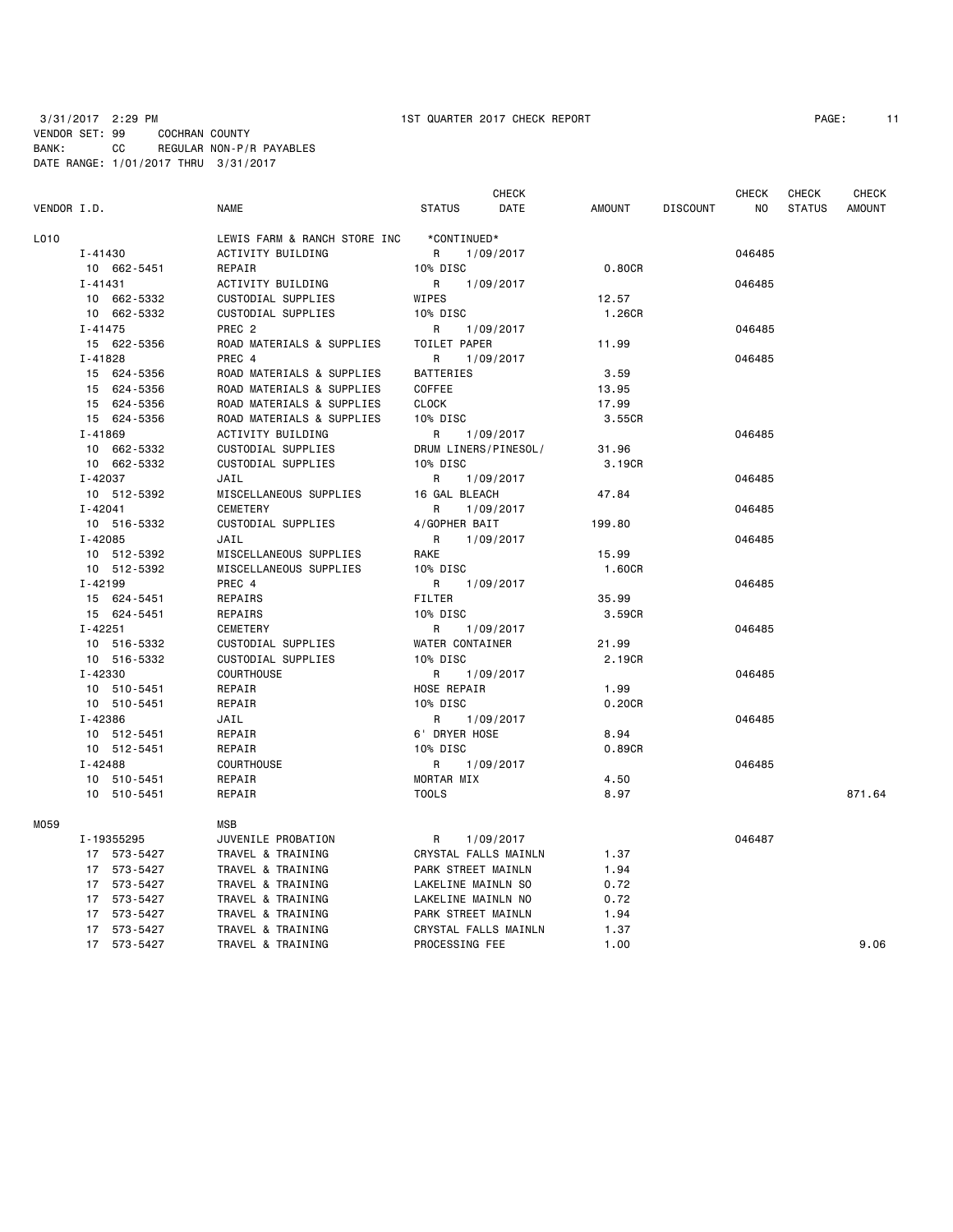3/31/2017 2:29 PM 1ST QUARTER 2017 CHECK REPORT PAGE: 12 VENDOR SET: 99 COCHRAN COUNTY BANK: CC REGULAR NON-P/R PAYABLES

DATE RANGE: 1/01/2017 THRU 3/31/2017

|             |                   |                              |                      | <b>CHECK</b>         |               |                 | <b>CHECK</b>   | <b>CHECK</b>  | <b>CHECK</b>  |
|-------------|-------------------|------------------------------|----------------------|----------------------|---------------|-----------------|----------------|---------------|---------------|
| VENDOR I.D. |                   | <b>NAME</b>                  | <b>STATUS</b>        | DATE                 | <b>AMOUNT</b> | <b>DISCOUNT</b> | N <sub>O</sub> | <b>STATUS</b> | <b>AMOUNT</b> |
| P247        |                   | PEGASUS SCHOOLS, INC.        |                      |                      |               |                 |                |               |               |
|             | $I - 14117$       | JUVENILE PROBATION           | R                    | 1/09/2017            |               |                 | 046488         |               |               |
|             | 17 573-5413.004   | Other Placements             | 31 DAYS/POST(N)JUV#1 |                      | 3,193.93      |                 |                |               | 3,193.93      |
| S071        |                   | SCRIPT OFFICE PRODUCTS, INC. |                      |                      |               |                 |                |               |               |
|             | I-51932           | <b>CLERK</b>                 | R                    | 1/09/2017            |               |                 | 046489         |               |               |
|             | 10 403-5310       | OFFICE SUPPLIES              | 3/PACKING TAPE       |                      | 14.85         |                 |                |               |               |
|             | 10 403-5310       | OFFICE SUPPLIES              | 3/DESK CALENDARS     |                      | 17.85         |                 |                |               |               |
|             | $I - 52077$       | JUSTICE OF PEACE             | R                    | 1/09/2017            |               |                 | 046489         |               |               |
|             | 10 455-5310       | OFFICE SUPPLIES              | TONER CTG            |                      | 68.49         |                 |                |               | 101.19        |
| T087        |                   | TEXAS DEPARTMENT OF HEALTH   |                      |                      |               |                 |                |               |               |
|             | I-2002260         | <b>CLERK</b>                 | R                    | 1/09/2017            |               |                 | 046490         |               |               |
|             | 10 403-5310       | OFFICE SUPPLIES              | 10 REMOTE BIRTH ACCE |                      | 18.30         |                 |                |               | 18,30         |
| U019        |                   | UNITED SUPERMARKETS, INC     |                      |                      |               |                 |                |               |               |
|             | I-7217 122816     | JAIL/MEDS                    | R                    | 1/09/2017            |               |                 | 046491         |               |               |
|             | 10 512-5391       | MEDICAL CARE-PRISONERS       | RX HERNANDEZ         |                      | 36.01         |                 |                |               |               |
|             | I-8610 122816     | JAIL                         | R                    | 1/09/2017            |               |                 | 046491         |               |               |
|             | 10 512-5392       | MISCELLANEOUS SUPPLIES       | EGGS 18CT            |                      | 2.19          |                 |                |               |               |
|             | 10 512-5333       | FOOD-PRISONERS               | 317 FROZEN MEALS     |                      | 924.91        |                 |                |               | 963.11        |
| W055        |                   | WINDSTREAM COMMUNICATIONS SW |                      |                      |               |                 |                |               |               |
|             | I-266-0638 DEC 16 | <b>MUSEUM</b>                | R                    | 1/09/2017            |               |                 | 046492         |               |               |
|             | 10 652-5420       | TELECOMMUNICATIONS           | BASIC LOCAL SVC      |                      | 53.80         |                 |                |               |               |
|             | 10 652-5420       | TELECOMMUNICATIONS           | OPTIONAL SVC         |                      | 3.15          |                 |                |               |               |
|             | 10 652-5420       | TELECOMMUNICATIONS           | LONG DIST SVC        |                      | 6.38          |                 |                |               |               |
|             | I-266-5051 DEC16  | LIBRARY                      | R                    | 1/09/2017            |               |                 | 046492         |               |               |
|             | 10 650-5420       | TELECOMMUNICATIONS           |                      | BASIC LOCAL SVC/2 LI | 109.98        |                 |                |               |               |
|             | 10 650-5420       | TELECOMMUNICATIONS           | HI SPEED INTERNET    |                      | 54.99         |                 |                |               |               |
|             | 10 650-5420       | TELECOMMUNICATIONS           | LONG DIST SVC        |                      | 0.76          |                 |                |               |               |
|             | I-266-5074 DEC16  | ADULT PROBATION              | R                    | 1/09/2017            |               |                 | 046492         |               |               |
|             | 10 570-5420       | TELECOMMUNICATIONS           | BASIC LOCAL SVC      |                      | 48.90         |                 |                |               |               |
|             | 10 570-5420       | TELECOMMUNICATIONS           | OPTIONAL SVC         |                      | 11.97         |                 |                |               |               |
|             | I-266-5161 DEC16  | <b>TREASURER</b>             | R                    | 1/09/2017            |               |                 | 046492         |               |               |
|             | 10 497-5420       | TELECOMMUNICATIONS           | BASIC LOCAL SVC      |                      | 48.90         |                 |                |               |               |
|             | 10 497-5420       | TELECOMMUNICATIONS           | LONG DIST SVC        |                      | 1.31          |                 |                |               |               |
|             | I-266-5171 DEC16  | TAX A/C                      | R                    | 1/09/2017            |               |                 | 046492         |               |               |
|             | 10 499-5420       | TELECOMMUNICATIONS           |                      | BASIC LOCAL SVC/3 LI | 151.30        |                 |                |               |               |
|             | 10 499-5420       | TELECOMMUNICATIONS           | HI SPEED INTERNET    |                      | 84.99         |                 |                |               |               |
|             | 10 499-5420       | TELECOMMUNICATIONS           | OPTIONAL SVC         |                      | 28.42         |                 |                |               |               |
|             | 10 499-5420       | TELECOMMUNICATIONS           | LONG DIST SVC        |                      | 10.42         |                 |                |               |               |
|             | I-266-5211 DEC16  | SHERIFF                      | R                    | 1/09/2017            |               |                 | 046492         |               |               |
|             | 10 560-5420       | TELECOMMUNICATIONS           | BASIC LOCAL SVC      |                      | 169.81        |                 |                |               |               |
|             | 10 560-5420       | TELECOMMUNICATIONS           | LONG DIST SVC        |                      | 7.78          |                 |                |               |               |
|             | I-266-5215 DEC16  | <b>EXTENSION SVC</b>         | R                    | 1/09/2017            |               |                 | 046492         |               |               |
|             | 10 665-5420       | TELECOMMUNICATIONS           | BASIC LOCAL SVC      |                      | 169.17        |                 |                |               |               |
|             | 10 665-5420       | TELECOMMUNICATIONS           | HI SPEED INTERNET    |                      | 39.99         |                 |                |               |               |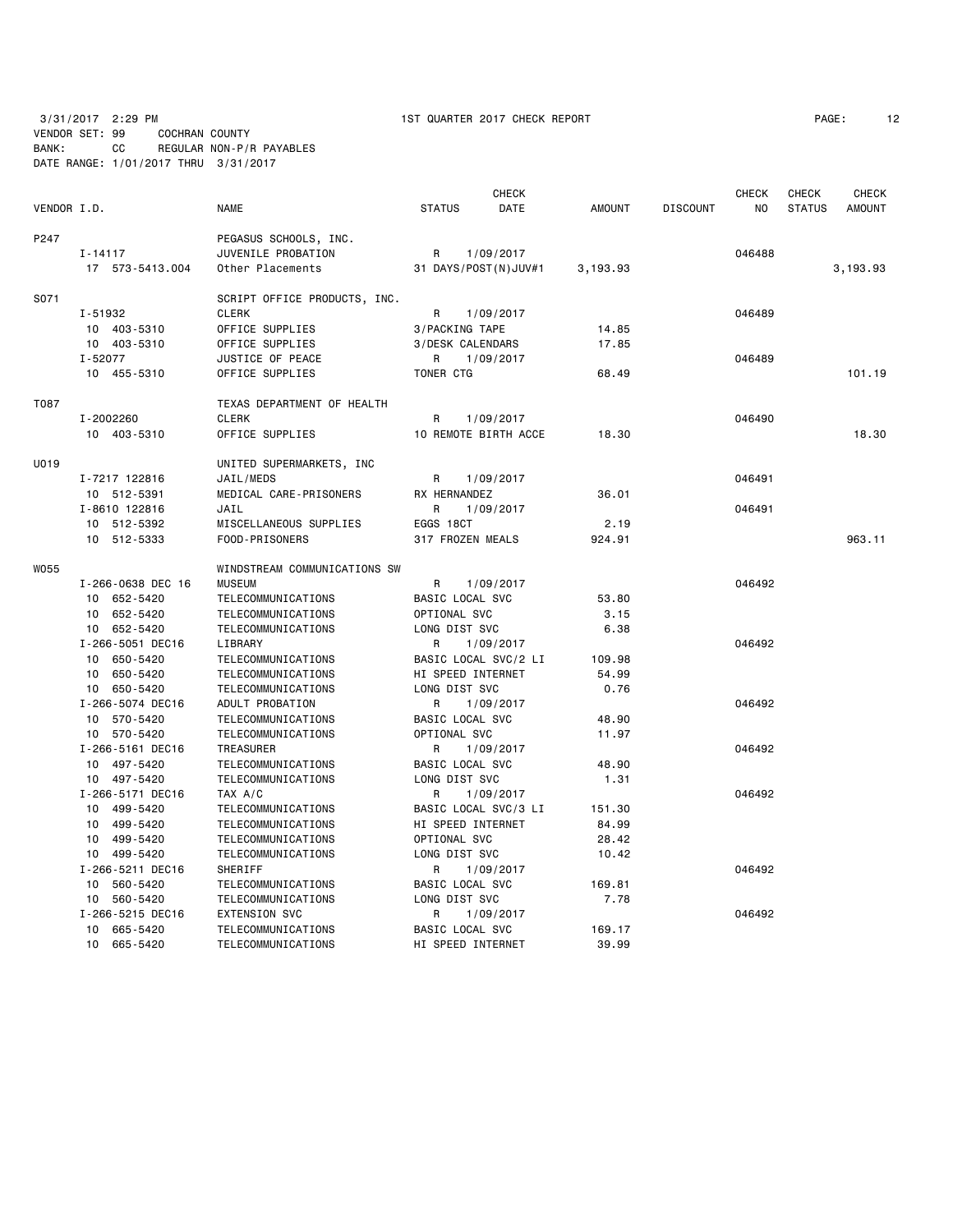| PAGE : | 13 |
|--------|----|
|--------|----|

|             |                                    |                             |                        | <b>CHECK</b> |               |                 | <b>CHECK</b> | <b>CHECK</b>  | <b>CHECK</b>  |
|-------------|------------------------------------|-----------------------------|------------------------|--------------|---------------|-----------------|--------------|---------------|---------------|
| VENDOR I.D. |                                    | <b>NAME</b>                 | STATUS                 | DATE         | <b>AMOUNT</b> | <b>DISCOUNT</b> | NO           | <b>STATUS</b> | <b>AMOUNT</b> |
| W055        |                                    | WINDSTREAM COMMUNICATION SW | *CONTINUED*            |              |               |                 |              |               |               |
|             | I-266-5215 DEC16                   | <b>EXTENSION SVC</b>        | R                      | 1/09/2017    |               |                 | 046492       |               |               |
|             | 10 665-5420                        | TELECOMMUNICATIONS          | LONG DIST SVC          |              | 0.50          |                 |              |               |               |
|             | I-266-5302 DEC16                   | JUSTICE OF PEACE            | R                      | 1/09/2017    |               |                 | 046492       |               |               |
|             | 10 455-5420                        | TELECOMMUNICATIONS          | BASIC LOCAL SVC        |              | 48.90         |                 |              |               |               |
|             | 10 455-5420                        | TELECOMMUNICATIONS          | LONG DIST SVC          |              | 2.94          |                 |              |               |               |
|             | I-266-5411 DEC16                   | JUVENILE PROBATION          | R                      | 1/09/2017    |               |                 | 046492       |               |               |
|             | 17 573-5499                        | OPERATING EXPENSES          | BASIC LOCAL SVC        |              | 48.90         |                 |              |               |               |
|             | 17 573-5499                        | OPERATING EXPENSES          | LONG DIST SVC          |              | 4.34          |                 |              |               |               |
|             |                                    |                             | R                      | 1/09/2017    |               |                 | 046492       |               |               |
|             | I-266-5412 DEC16<br>DISTRICT COURT |                             |                        |              |               |                 |              |               |               |
|             | 10 435-5420                        | TELECOMMUNICATIONS          | BASIC LOCAL SVC        |              | 114.93        |                 |              |               |               |
|             | 10 435-5420                        | TELECOMMUNICATIONS          | HI SPEED INTERNET      |              | 139.98        |                 |              |               |               |
|             | I-266-5450 DEC16                   | <b>CLERK</b>                | R                      | 1/09/2017    |               |                 | 046492       |               |               |
|             | 403-5420<br>10                     | TELECOMMUNICATIONS          | <b>BASIC LOCAL SVC</b> |              | 166.56        |                 |              |               |               |
|             | 10 403-5420                        | TELECOMMUNICATIONS          | OPTIONAL SVC           |              | 3.00          |                 |              |               |               |
|             | 10 403-5420                        | TELECOMMUNICATIONS          | LONG DIST SVC          |              | 8.62          |                 |              |               |               |
|             | I-266-5508 DEC16                   | CO JUDGE/COMM'R CT          | R                      | 1/09/2017    |               |                 | 046492       |               |               |
|             | 15 610-5420                        | TELECOMMUNICATIONS          | BASIC LOCAL SVC        |              | 118.85        |                 |              |               |               |
|             | 15 610-5420                        | TELECOMMUNICATIONS          | LONG DIST SVC          |              | 2.68          |                 |              |               |               |
|             | I-266-5700 DEC 16                  | SHERIFF                     | R                      | 1/09/2017    |               |                 | 046492       |               |               |
|             | 560-5420<br>10                     | TELECOMMUNICATIONS          | BASIC LOCAL SVC        |              | 57.23         |                 |              |               |               |
|             | 10<br>560-5420                     | TELECOMMUNICATIONS          | LONG DIST SVC          |              | 0.55          |                 |              |               |               |
|             | I-266-5822 DEC16                   | AUDITOR/NON-DEPT'L          | R                      | 1/09/2017    |               |                 | 046492       |               |               |
|             | 10 495-5420                        | TELECOMMUNICATIONS          | BASIC LOCAL SVC 266-   |              | 51.24         |                 |              |               |               |
|             | 495-5420<br>10                     | TELECOMMUNICATIONS          | <b>BUS BROADBAND</b>   |              | 59.99         |                 |              |               |               |
|             | 495-5420<br>10                     | TELECOMMUNICATIONS          | LONG DIST SVC          |              | 0.63          |                 |              |               |               |
|             | 409-5420<br>10                     | TELECOMMUNICATIONS          | FAX LINE 266-5629      |              | 51.25         |                 |              |               |               |
|             | 409-5420<br>10                     | TELECOMMUNICATIONS          | HI SPEED INTERNET      |              | 154.99        |                 |              |               |               |
|             | 10 409-5420                        | TELECOMMUNICATIONS          | FAX LONG DIST          |              | 0.83          |                 |              |               |               |
|             | I-266-8661 DEC16                   | <b>ATTORNEY</b>             | R                      | 1/09/2017    |               |                 | 046492       |               |               |
|             | 475-5420<br>10                     | TELECOMMUNICATIONS          | BASIC LOCAL SVC        |              | 114.06        |                 |              |               |               |
|             | 10 475-5420                        | TELECOMMUNICATIONS          | HI SPEED INTERNET      |              | 79.99         |                 |              |               |               |
|             | 10 475-5420                        | TELECOMMUNICATIONS          | LONG DIST SVC          |              | 0.51          |                 |              |               |               |
|             | I-266-8888 DEC16                   | SHERIFF                     | R                      | 1/09/2017    |               |                 | 046492       |               |               |
|             | 560-5420<br>10                     | TELECOMMUNICATIONS          | FAX LINE & CRIME CON   |              | 46.21         |                 |              |               |               |
|             | 560-5420<br>10                     | TELECOMMUNICATIONS          | LONG DIST SVC          |              | 0.86          |                 |              |               | 2,280.56      |
| W062        |                                    | WAL-MART COMMUNITY          |                        |              |               |                 |              |               |               |
|             | I-00211848 122816                  | JAIL                        | R                      | 1/09/2017    |               |                 | 046494       |               |               |
|             | 10<br>512-5333                     | FOOD-PRISONERS              | 3/MILK                 |              | 10.38         |                 |              |               |               |
|             | 10 512-5391                        | MEDICAL CARE-PRISONERS      | ANTIBIOTIC CREAM       |              | 3.87          |                 |              |               |               |
|             | 512-5391<br>10                     | MEDICAL CARE-PRISONERS      | ANTIBIOTIC CREAM       |              | 2.36          |                 |              |               |               |
|             | 10 512-5333                        | FOOD-PRISONERS              | CHEESE                 |              | 11.52         |                 |              |               |               |
|             | 512-5333<br>10                     | FOOD-PRISONERS              | 2/RANCH                |              | 17.96         |                 |              |               |               |
|             | 10 512-5333                        | FOOD-PRISONERS              | 4/0M HAM AND CHEESE    |              | 11.28         |                 |              |               |               |
|             | 512-5391<br>10                     | MEDICAL CARE-PRISONERS      | GAUZE SPONGE           |              | 5.97          |                 |              |               |               |
|             | 512-5391<br>10                     | MEDICAL CARE-PRISONERS      | MEDICAL WRAP           |              | 4.97          |                 |              |               |               |
|             | 10 512-5333                        | FOOD-PRISONERS              | 2/BAR S BACON          |              | 6.28          |                 |              |               |               |
|             |                                    |                             |                        |              |               |                 |              |               |               |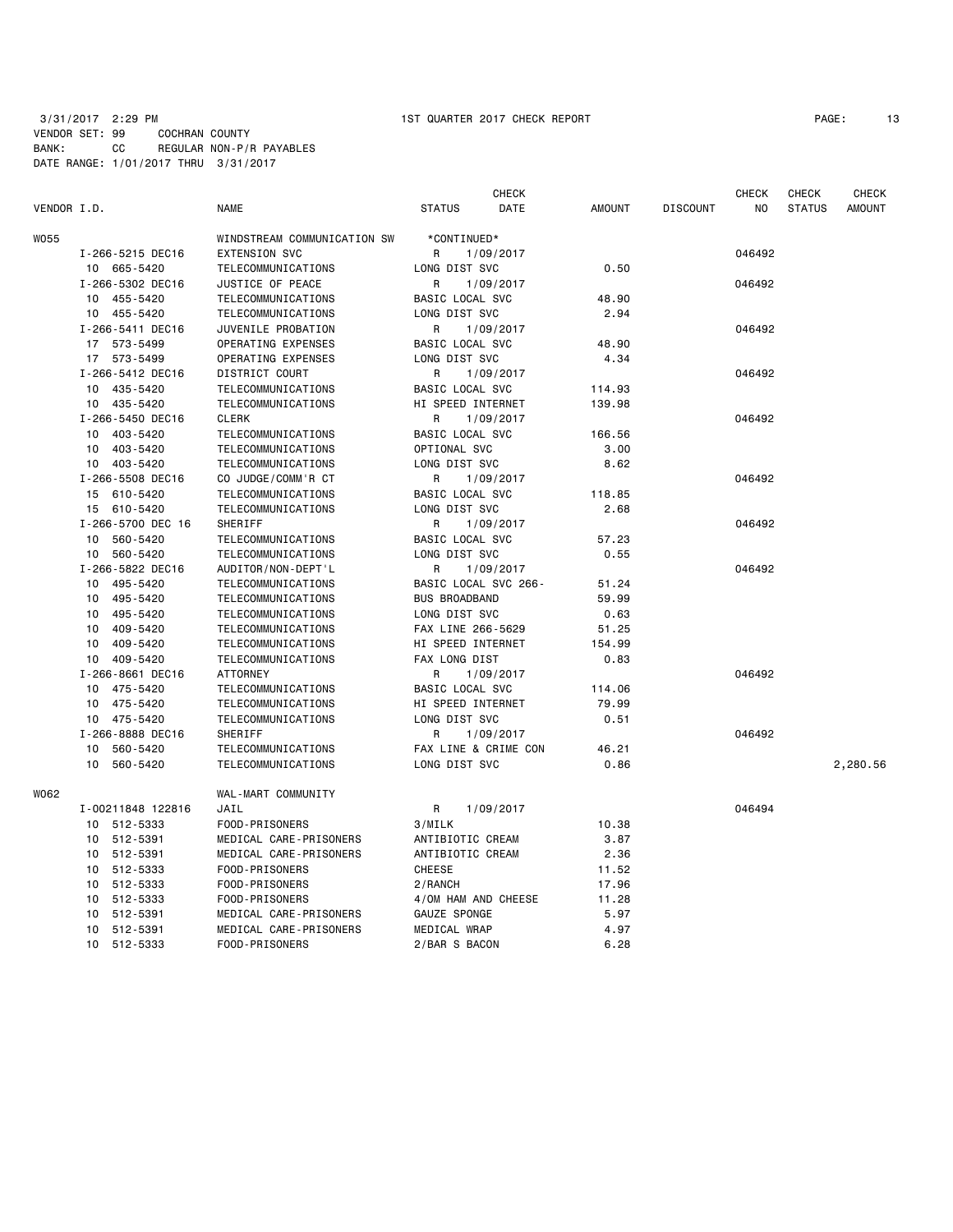| VENDOR I.D. |    |                   | <b>NAME</b>            |             | <b>STATUS</b>          | <b>CHECK</b><br>DATE       | <b>AMOUNT</b> | <b>DISCOUNT</b> | <b>CHECK</b><br>N <sub>O</sub> | <b>CHECK</b><br><b>STATUS</b> | CHECK<br><b>AMOUNT</b> |
|-------------|----|-------------------|------------------------|-------------|------------------------|----------------------------|---------------|-----------------|--------------------------------|-------------------------------|------------------------|
| W062        |    |                   | WAL-MART COMMUNITY     | *CONTINUED* |                        |                            |               |                 |                                |                               |                        |
|             |    | I-00211848 122816 | JAIL                   |             | R                      | 1/09/2017                  |               |                 | 046494                         |                               |                        |
|             | 10 | 512-5333          | FOOD-PRISONERS         |             | 9/GV BREAD             |                            | 8.82          |                 |                                |                               |                        |
|             | 10 | 512-5333          | FOOD-PRISONERS         |             | HONEY OAT BREAD        |                            | 2.28          |                 |                                |                               |                        |
|             | 10 | 512-5333          | FOOD-PRISONERS         |             | 2/GV BREAD             |                            | 1.96          |                 |                                |                               |                        |
|             | 10 | 512-5333          | FOOD-PRISONERS         |             | 3/HONEY OAT BREAD      |                            | 6.84          |                 |                                |                               |                        |
|             | 10 | 512-5333          | FOOD-PRISONERS         |             | <b>GV SANDWICH</b>     |                            | 3.98          |                 |                                |                               |                        |
|             | 10 | 512-5333          | FOOD-PRISONERS         |             | <b>GV CHEESEBURGER</b> |                            | 3.98          |                 |                                |                               |                        |
|             | 10 | 512-5333          | FOOD-PRISONERS         |             |                        | GV CHICKEN SANDWICH        | 3.98          |                 |                                |                               |                        |
|             | 10 | 512-5333          | FOOD-PRISONERS         |             | <b>GV SANDWICH</b>     |                            | 3.98          |                 |                                |                               |                        |
|             | 10 | 512-5333          | FOOD-PRISONERS         |             | PICKLES                |                            | 3.98          |                 |                                |                               |                        |
|             | 10 | 512-5333          | FOOD-PRISONERS         |             | 2/GV SEASON 4L         |                            | 7.68          |                 |                                |                               |                        |
|             | 10 | 512-5333          | FOOD-PRISONERS         |             | <b>HASHBROWNS</b>      |                            | 2.24          |                 |                                |                               |                        |
|             | 10 | 512-5333          | FOOD-PRISONERS         |             | 2/GV SAUSAGE           |                            | 11.94         |                 |                                |                               |                        |
|             | 10 | 512-5333          | FOOD-PRISONERS         |             |                        | GV CHICKEN SANDWICH        | 3.98          |                 |                                |                               |                        |
|             | 10 | 512-5333          | FOOD-PRISONERS         |             | <b>GV SANDWICH</b>     |                            | 3.98          |                 |                                |                               |                        |
|             | 10 | 512-5333          | FOOD-PRISONERS         |             | GV CHEESEBURGER        |                            | 3.98          |                 |                                |                               |                        |
|             | 10 | 512-5333          | FOOD-PRISONERS         |             | 2/FLOUR TORTILLAS      |                            | 7.56          |                 |                                |                               |                        |
|             | 10 | 512-5333          | FOOD-PRISONERS         |             | 2/CHICKEN SANDWICH     |                            | 7.96          |                 |                                |                               |                        |
|             | 10 | 512-5333          | FOOD-PRISONERS         |             | 3/CHEESEBURGER         |                            | 11.94         |                 |                                |                               |                        |
|             | 10 | 512-5333          | FOOD-PRISONERS         |             | <b>HASHBROWNS</b>      |                            | 4.22          |                 |                                |                               |                        |
|             | 10 | 512-5333          | FOOD-PRISONERS         |             |                        | 4/SC BCN CHEESEBURGE       | 23.92         |                 |                                |                               |                        |
|             | 10 | 512-5333          | FOOD-PRISONERS         |             | <b>GV SANDWICH</b>     |                            | 3.98          |                 |                                |                               |                        |
|             | 10 | 512-5333          | FOOD-PRISONERS         |             |                        | <b>SC BCN CHEESEBURGER</b> | 5.98          |                 |                                |                               |                        |
|             | 10 | 512-5333          | FOOD-PRISONERS         |             | <b>GV SANDWICH</b>     |                            | 3.98          |                 |                                |                               |                        |
|             | 10 | 512-5333          | FOOD-PRISONERS         |             | ORANGES                |                            | 3.98          |                 |                                |                               |                        |
|             | 10 | 512-5333          | FOOD-PRISONERS         |             | KRAFT MIR WHIP         |                            | 11.52         |                 |                                |                               |                        |
|             | 10 | 512-5333          | FOOD-PRISONERS         |             | <b>GV SANDWICH</b>     |                            | 3.98          |                 |                                |                               |                        |
|             | 10 | 512-5333          | FOOD-PRISONERS         |             | 2/TOMATO               |                            | 3.00          |                 |                                |                               |                        |
|             | 10 | 512-5333          | FOOD-PRISONERS         |             | SHREDDED LETTUCE       |                            | 2.98          |                 |                                |                               |                        |
|             | 10 | 512-5333          | FOOD-PRISONERS         |             | 2/PKG SALAD            |                            | 5.52          |                 |                                |                               |                        |
|             | 10 | 512-5333          | FOOD-PRISONERS         |             | <b>APPLES</b>          |                            | 5.92          |                 |                                |                               |                        |
|             | 10 | 512-5333          | FOOD-PRISONERS         |             | 3/0RANGES              |                            | 11.94         |                 |                                |                               |                        |
|             | 10 | 512-5333          | FOOD-PRISONERS         |             | <b>APPLES</b>          |                            | 5.92          |                 |                                |                               |                        |
|             | 10 | 512-5333          | FOOD-PRISONERS         |             | GV FAN FEST 32Z        |                            | 7.94          |                 |                                |                               |                        |
|             | 10 | 512-5333          | FOOD-PRISONERS         |             | 2/MUSTARD              |                            | 2.76          |                 |                                |                               |                        |
|             | 10 | 512-5333          | FOOD-PRISONERS         |             | 3/KETCHUP              |                            | 5.76          |                 |                                |                               |                        |
|             | 10 | 512-5391          | MEDICAL CARE-PRISONERS |             | GAUZE TAPE             |                            | 4.82          |                 |                                |                               | 293.77                 |
| <b>WO70</b> |    |                   | R D WALLACE OIL CO INC |             |                        |                            |               |                 |                                |                               |                        |
|             |    | I-12520019 DEC16  | <b>PARK</b>            |             | R                      | 1/09/2017                  |               |                 | 046495                         |                               |                        |
|             |    | 10 660-5330       | FUEL AND OIL           |             | 23GL REG ETH 12/14     |                            | 42.23         |                 |                                |                               |                        |
|             |    | I-12520021 DEC16  | PREC 3                 |             | R                      | 1/09/2017                  |               |                 | 046495                         |                               |                        |
|             | 15 | 623-5330          | FUEL AND OIL           |             |                        | 116.1GL DYED DIESEL        | 225.23        |                 |                                |                               |                        |
|             | 15 | 623-5330          | FUEL AND OIL           |             | 1 POWER SVC 12/1       |                            | 6.35          |                 |                                |                               |                        |
|             | 15 | 623-5330          | FUEL AND OIL           |             |                        | 135.9GL DYED DIESEL        | 263.65        |                 |                                |                               |                        |
|             | 15 | 623-5330          | FUEL AND OIL           |             | 1 POWER SVC 12/1       |                            | 6.35          |                 |                                |                               |                        |
|             | 15 | 623-5330          | FUEL AND OIL           |             |                        | 138.6GL REG ETH 12/3       | 265.56        |                 |                                |                               |                        |
|             |    | I-12520030 DEC16  | PREC 1                 |             | R                      | 1/09/2017                  |               |                 | 046495                         |                               |                        |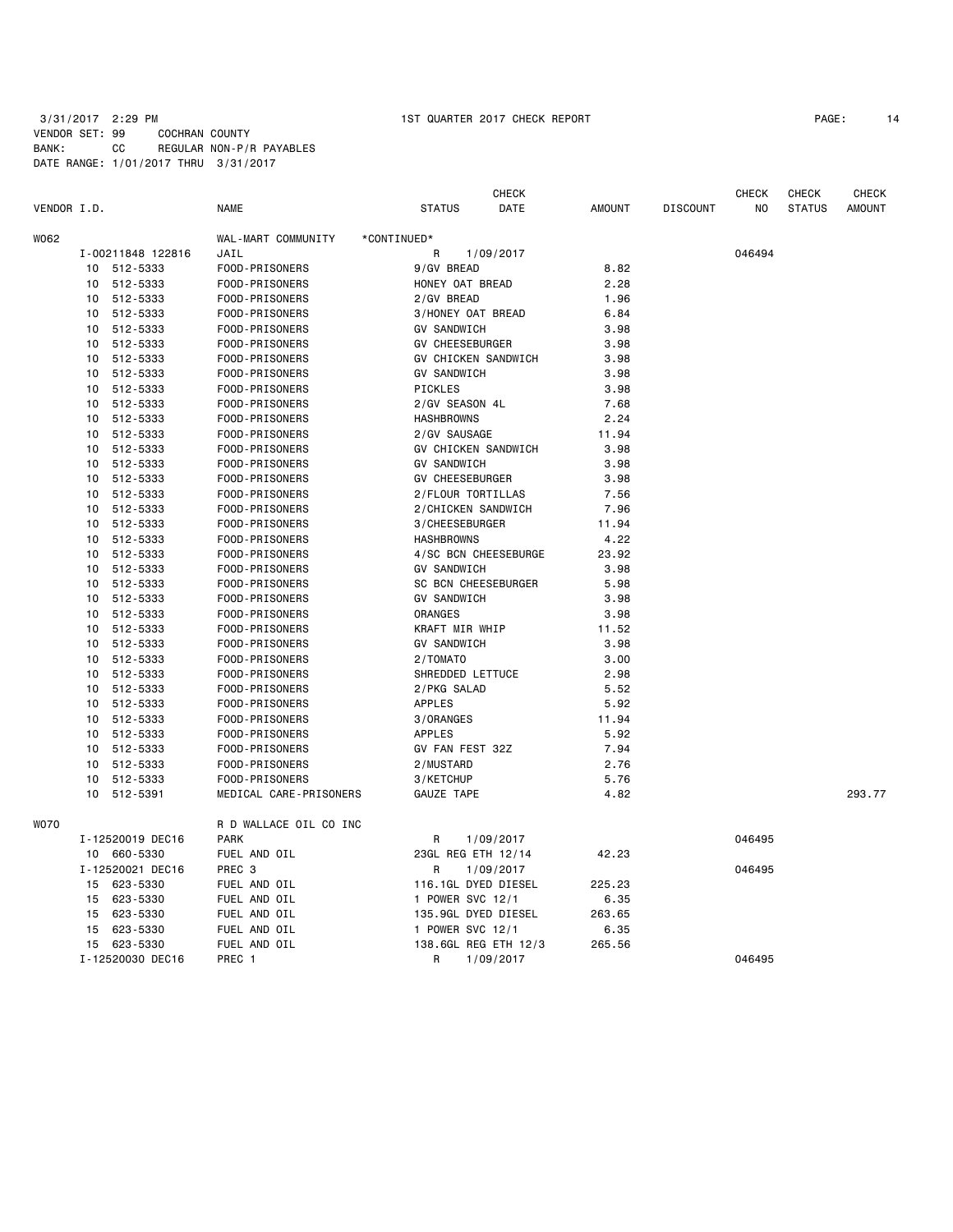|             |                                                        |                                                    |                      | <b>CHECK</b> |               |                 | <b>CHECK</b> | <b>CHECK</b>  | <b>CHECK</b>  |
|-------------|--------------------------------------------------------|----------------------------------------------------|----------------------|--------------|---------------|-----------------|--------------|---------------|---------------|
| VENDOR I.D. |                                                        | <b>NAME</b>                                        | <b>STATUS</b>        | DATE         | <b>AMOUNT</b> | <b>DISCOUNT</b> | NO.          | <b>STATUS</b> | <b>AMOUNT</b> |
| <b>WO70</b> |                                                        | R D WALLACE OIL CO INC                             | *CONTINUED*          |              |               |                 |              |               |               |
|             | I-12520030 DEC16                                       | PREC 1                                             | R                    | 1/09/2017    |               |                 | 046495       |               |               |
|             | 15 621-5330                                            | FUEL & OIL                                         | 6.46GL REG ETH 12/14 |              | 11.86         |                 |              |               |               |
|             | I-12520041 DEC16                                       | PREC 4                                             | R                    | 1/09/2017    |               |                 | 046495       |               |               |
|             | 15 624-5330                                            | FUEL AND OIL                                       | 6 GL ANTIFREEZE      |              | 70.50         |                 |              |               |               |
|             | 15 624-5330                                            | FUEL AND OIL                                       | 20GL REG ETH 12/08   |              | 36.72         |                 |              |               |               |
|             | 15 624-5330                                            | FUEL AND OIL                                       | 17.71GL REG ETH 12/1 |              | 32.52         |                 |              |               |               |
|             | 15 624-5330                                            | FUEL AND OIL                                       | 21GL REG ETH 12/20   |              | 38.56         |                 |              |               |               |
|             | I-12520043 DEC16                                       | <b>SHERIFF</b>                                     | R                    | 1/09/2017    |               |                 | 046495       |               |               |
|             | 10 560-5330                                            | FUEL AND OIL                                       | 10GL REG ETH 12/5/#1 |              | 18.37         |                 |              |               |               |
|             | 10 560-5330                                            | FUEL AND OIL                                       | 13GL REG ETH 12/13/# |              | 23.87         |                 |              |               |               |
|             | 10 560-5330                                            | FUEL AND OIL                                       | 13.5GL REG ETH 12/15 |              | 24.78         |                 |              |               |               |
|             | 560-5330<br>10                                         | FUEL AND OIL                                       | 16.6GL REG ETH 12/17 |              | 30.31         |                 |              |               |               |
|             | 560-5330<br>10                                         | FUEL AND OIL                                       | 13.5GL REG ETH 12/13 |              | 24.82         |                 |              |               |               |
|             | 10 560-5330                                            | FUEL AND OIL                                       | 11.05GL REG ETH 12/3 |              | 20.30         |                 |              |               | 1,141.98      |
| W092        |                                                        | WTG FUELS, INC                                     |                      |              |               |                 |              |               |               |
|             | I-15006-47129 12/16 JUVENILE PROBATION                 |                                                    | R                    | 1/09/2017    |               |                 | 046496       |               |               |
|             | 17 573-5499                                            | OPERATING EXPENSES                                 | 19.28GL UNL COMANCHE |              | 32.89         |                 |              |               |               |
|             | 17 573-5499                                            | OPERATING EXPENSES                                 | 18.53GL UNL COMANCHE |              | 33.47         |                 |              |               |               |
|             | 17 573-5499                                            | OPERATING EXPENSES                                 | 15.81GL UNL LBKTX 12 |              | 28.71         |                 |              |               | 95.07         |
| Y001        |                                                        | YELLOWHOUSE MACHINERY CO.                          |                      |              |               |                 |              |               |               |
|             | I-202696                                               | PREC 4                                             | R.                   | 1/09/2017    |               |                 | 046497       |               |               |
|             | 15 624-5451                                            | REPAIRS                                            | 10DURA-MAX           |              | 721.20        |                 |              |               | 721.20        |
| B263        |                                                        | <b>BEN BRISTOW</b>                                 |                      |              |               |                 |              |               |               |
|             | I-PUB OFF'L BOND '17 CONSTABLE                         |                                                    | R                    | 1/09/2017    |               |                 | 046498       |               |               |
|             | 10 550-5480                                            | BONDS & NOTARY FEES                                | R/B NEW PUB OFF'L BO |              | 50.00         |                 |              |               |               |
|             | 10 550-5480                                            | <b>BONDS &amp; NOTARY FEES</b>                     | R/B MONEY ORDER/ALLS |              | 0.49          |                 |              |               | 50.49         |
| C138        |                                                        | COUNTY JUDGES EDUCATION F                          |                      |              |               |                 |              |               |               |
|             | I-'17 CT ASST CONF                                     | CO JUDGE/COMM'R CT                                 | R                    | 1/09/2017    |               |                 | 046499       |               |               |
|             | 15 610-5428                                            | CO. JUDGE-CONTINUING EDUCATIONCT ASST REG, LBK 3/8 |                      |              | 125.00        |                 |              |               |               |
|             | I-239340/17' SPR JUD CO JUDGE/COMM'R CT<br>15 610-5428 | CO. JUDGE-CONTINUING EDUCATION2017 SPR JUD SESSION | R                    | 1/09/2017    | 125.00        |                 | 046499       |               | 250.00        |
|             |                                                        |                                                    |                      |              |               |                 |              |               |               |
| C380        |                                                        | RUBY CHAVEZ                                        |                      |              |               |                 |              |               |               |
|             | I-DW#017169                                            | ACTIVITY BLDG                                      | R                    | 1/09/2017    |               |                 | 046500       |               |               |
|             | 10 000-4370.101                                        | RENT-ACTIVITY BUILDING                             | REF DEP FOR 12/11/16 |              | 150.00        |                 |              |               | 150.00        |
| F010        |                                                        | FIVE-AREA TELEPHONE CO-OP                          |                      |              |               |                 |              |               |               |
|             | I-927-5510 JAN17                                       | PREC 4                                             | R                    | 1/09/2017    |               |                 | 046501       |               |               |
|             | 15 624-5420                                            | TELECOMMUNICATIONS                                 | BASIC LOCAL SVC      |              | 32.25         |                 |              |               |               |
|             | 15 624-5420                                            | TELECOMMUNICATIONS                                 | <b>FEES</b>          |              | 9.31          |                 |              |               | 41.56         |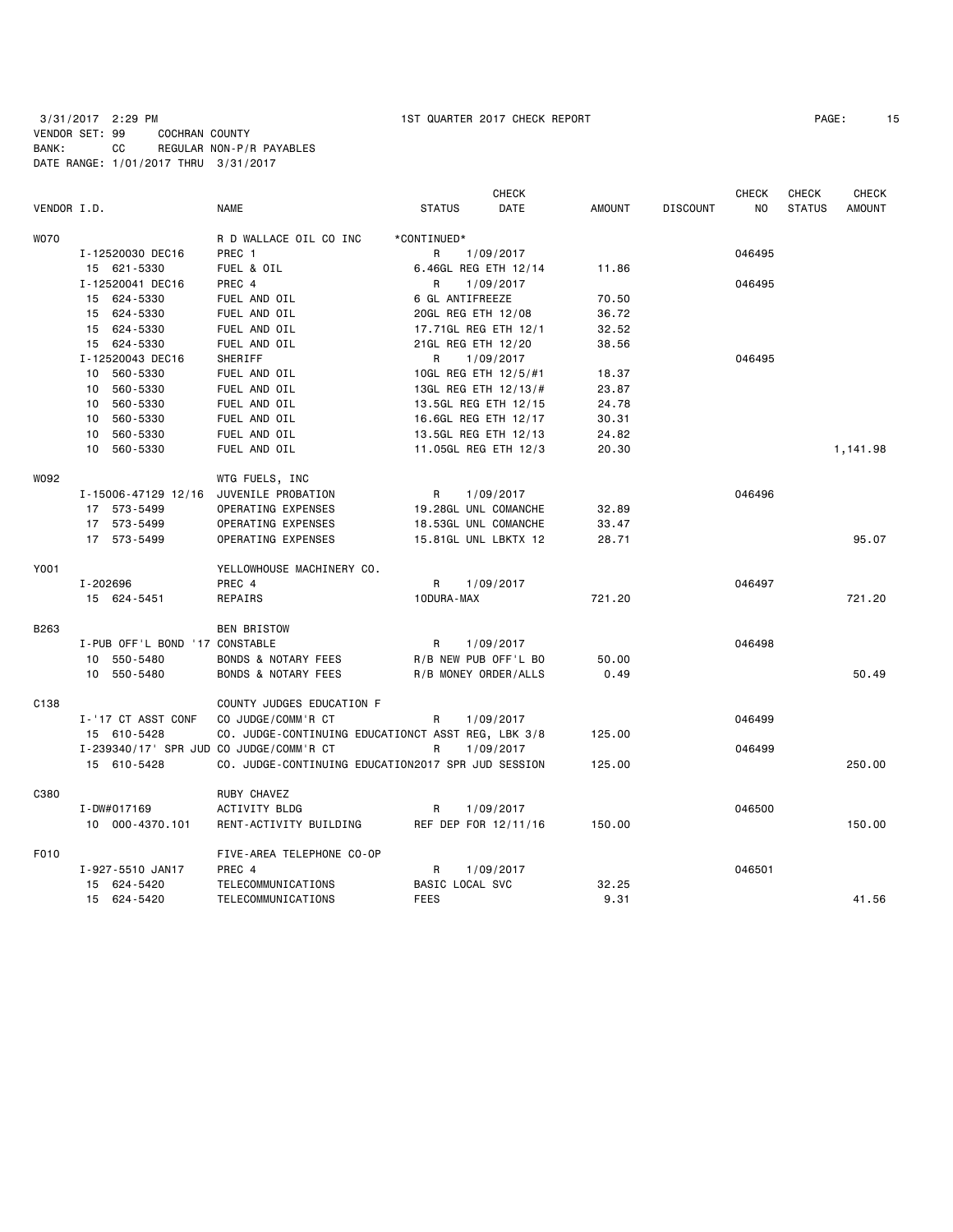| PAGE: | 16 |
|-------|----|
|-------|----|

|             |                    |                                                  |                      | <b>CHECK</b>         |               |                 | <b>CHECK</b>   | CHECK         | <b>CHECK</b>  |
|-------------|--------------------|--------------------------------------------------|----------------------|----------------------|---------------|-----------------|----------------|---------------|---------------|
| VENDOR I.D. |                    | <b>NAME</b>                                      | <b>STATUS</b>        | DATE                 | <b>AMOUNT</b> | <b>DISCOUNT</b> | N <sub>O</sub> | <b>STATUS</b> | <b>AMOUNT</b> |
| L004        |                    | LEGAL DIRECTORIES PUB. CO                        |                      |                      |               |                 |                |               |               |
|             | I-0314728          | <b>ATTORNEY</b>                                  | R                    | 1/09/2017            |               |                 | 046502         |               |               |
|             | 10 475-5310        | OFFICE SUPPLIES                                  | '17 TX LEGAL DIRECTO |                      | 69.00         |                 |                |               |               |
|             | 10 475-5310        | OFFICE SUPPLIES                                  | SHIPPING             |                      | 15.50         |                 |                |               | 84.50         |
| M325        |                    | MARY ALICE BROWN dba                             |                      |                      |               |                 |                |               |               |
|             | $I - 5 - 1108$     | NON-DEPT'L                                       | $\mathsf{R}$         | 1/09/2017            |               |                 | 046503         |               |               |
|             | 10 409-5300        | COUNTY-WIDE SUPPLIES                             | 5CS COFFEE           |                      | 169.00        |                 |                |               |               |
|             | 10 409-5300        | COUNTY-WIDE SUPPLIES                             | 1CS TEA              |                      | 20,00         |                 |                |               | 189.00        |
| N072        |                    | SPAN PUBLISHING, INC.                            |                      |                      |               |                 |                |               |               |
|             | I-0101043          | SHERIFF                                          | R                    | 1/09/2017            |               |                 | 046504         |               |               |
|             | 10 560-5310        | OFFICE SUPPLIES                                  | 2017 NATL DIR LAW EN |                      | 184.00        |                 |                |               |               |
|             | 10 560-5310        | OFFICE SUPPLIES                                  | <b>DISC</b>          |                      | 35,00CR       |                 |                |               | 149.00        |
| N082        |                    | <b>NETDATA</b>                                   |                      |                      |               |                 |                |               |               |
|             | $I - 17441B$       | CLERK/DIST COURT                                 | R                    | 1/09/2017            |               |                 | 046505         |               |               |
|             | 10 403-5411        | MAINTENANCE CONTRACTS                            | ANN MAINT SFWR 5/1-1 |                      | 3,750.00      |                 |                |               |               |
|             | 10 435-5499        | MISCELLANEOUS                                    | ANN MAINT SFWR 5/1-1 |                      |               |                 |                |               | 3,750.00      |
| S425        |                    | REGINA SALAZAR                                   |                      |                      |               |                 |                |               |               |
|             | I-DW#017151        | ACTIVITY BLDG                                    | R                    | 1/09/2017            |               |                 | 046506         |               |               |
|             | 10 000-4370.101    | RENT-ACTIVITY BUILDING                           | REF DEP FOR 12/17/16 |                      | 150.00        |                 |                |               | 150.00        |
| T009        |                    | TEXAS ASSOCIATION OF COUNTIES                    |                      |                      |               |                 |                |               |               |
|             | I-2017 DUES        | AUDITOR                                          | R                    | 1/09/2017            |               |                 | 046507         |               |               |
|             | 10 495-5481        | DUES AND REGISTRATION                            |                      | '17 DUES AUDITOR/B M | 175.00        |                 |                |               |               |
|             | 10 495-5481        | DUES AND REGISTRATION                            |                      | '17 DUES ASSISTANT/A | 45.00         |                 |                |               | 220.00        |
| T009        |                    | TEXAS ASSOCIATION OF COUNTIES                    |                      |                      |               |                 |                |               |               |
|             | I-2017 JCPA DUES   | JUSTICE OF PEACE                                 | R                    | 1/09/2017            |               |                 | 046508         |               |               |
|             | 10 455-5481        | DUES AND REGISTRATION                            | 2017 MEMBERSHIP DUES |                      | 60.00         |                 |                |               | 60.00         |
| T009        |                    | TEXAS ASSOCIATION OF COUNTIES                    |                      |                      |               |                 |                |               |               |
|             | I-CO TREAS ASSN'17 | TREASURER                                        | R                    | 1/09/2017            |               |                 | 046509         |               |               |
|             | 10 497-5481        | DUES AND REGISTRATION                            | 2017 DUES/DORIS SEAL |                      | 150.00        |                 |                |               | 150.00        |
| T051        |                    | TAC RISK MANAGEMENT POOL                         |                      |                      |               |                 |                |               |               |
|             | I-NRCN-16859-WC1   | WORKERS COMP/ALL DEPTS                           | R                    | 1/09/2017            |               |                 | 046510         |               |               |
|             | 10 000-2500.10     | RESERVE FOR W/C, UNEMPLYMNT 1ST QTR WORKERS COMP |                      |                      | 6,011.00      |                 |                |               | 6,011.00      |
| T083        |                    | TYLER TECHNOLOGIES, INC                          |                      |                      |               |                 |                |               |               |
|             | I-025-176769       | NON-DEPT'L                                       | R                    | 1/09/2017            |               |                 | 046511         |               |               |
|             | 10 409-5411        | MAINTENANCE CONTRACTS                            | MONTHLY NETWORK MAIN |                      | 220.50        |                 |                |               | 220.50        |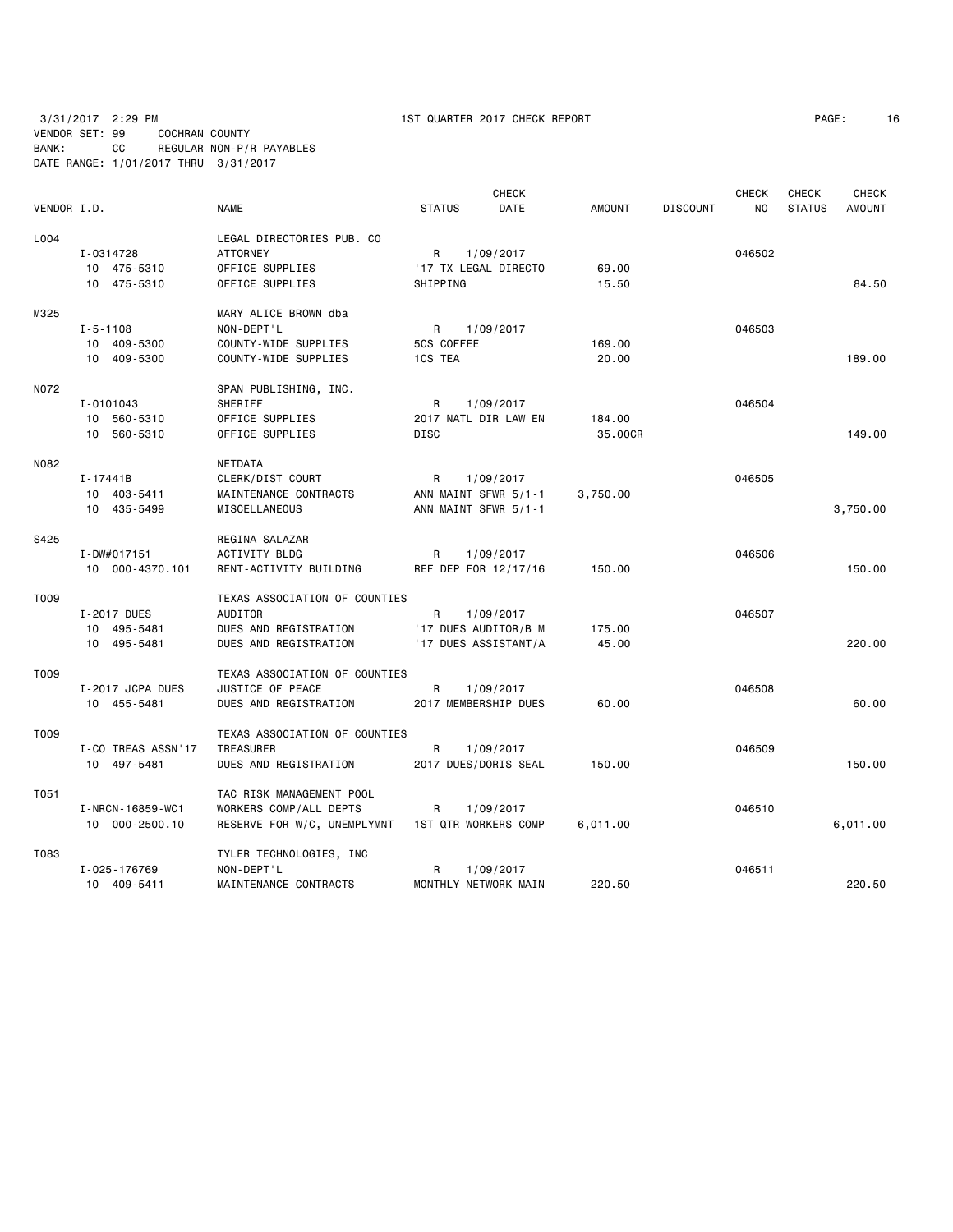3/31/2017 2:29 PM 1ST QUARTER 2017 CHECK REPORT PAGE: 17

VENDOR SET: 99 COCHRAN COUNTY BANK: CC REGULAR NON-P/R PAYABLES DATE RANGE: 1/01/2017 THRU 3/31/2017

| VENDOR I.D. |                               | <b>NAME</b>                 | <b>STATUS</b>          | <b>CHECK</b><br><b>DATE</b> | <b>AMOUNT</b> | <b>DISCOUNT</b> | <b>CHECK</b><br>NO | <b>CHECK</b><br><b>STATUS</b> | <b>CHECK</b><br><b>AMOUNT</b> |
|-------------|-------------------------------|-----------------------------|------------------------|-----------------------------|---------------|-----------------|--------------------|-------------------------------|-------------------------------|
| T148        |                               | TASCOSA OFFICE MACHINES INC |                        |                             |               |                 |                    |                               |                               |
|             | I-9FX360                      | <b>CLERK</b>                | R.                     | 1/09/2017                   |               |                 | 046512             |                               |                               |
|             | 10 403-5411                   | MAINTENANCE CONTRACTS       | 4111 COPIES 11/7-12/   |                             | 57.55         |                 |                    |                               | 57.55                         |
|             |                               |                             |                        |                             |               |                 |                    |                               |                               |
| T174        |                               | TEXAS DIST COURT ALLIANCE   |                        |                             |               |                 |                    |                               |                               |
|             | I-2017 DUES                   | CO/DIST CLERK               | R                      | 1/09/2017                   |               |                 | 046513             |                               |                               |
|             | 10 403-5481                   | DUES AND REGISTRATION       | 2017 DUES/SHANNA DEW   |                             | 50.00         |                 |                    |                               | 50,00                         |
|             |                               |                             |                        |                             |               |                 |                    |                               |                               |
| T184        |                               | THYSSENKRUPP ELEVATOR COR   |                        |                             |               |                 |                    |                               |                               |
|             | I-3002977463                  | <b>COURTHOUSE</b>           | R                      | 1/09/2017                   |               |                 | 046514             |                               |                               |
|             | 10 510-5411                   | MAINTENANCE CONTRACTS       | ELEVATOR MAINT 1ST Q   |                             | 2,012.79      |                 |                    |                               | 2,012.79                      |
| U019        |                               | UNITED SUPERMARKETS, INC    |                        |                             |               |                 |                    |                               |                               |
|             | I-9239 010317                 | JAIL                        | R                      | 1/09/2017                   |               |                 | 046515             |                               |                               |
|             | 10 512-5391                   | MEDICAL CARE-PRISONERS      | MORIN RX #7278934      |                             | 13.25         |                 |                    |                               | 13.25                         |
|             |                               |                             |                        |                             |               |                 |                    |                               |                               |
| U036        |                               | UNIFIRST HOLDINGS, INC.     |                        |                             |               |                 |                    |                               |                               |
|             | I-831 2263613                 | JAIL/SHERIFF                | R                      | 1/09/2017                   |               |                 | 046516             |                               |                               |
|             | 10 512-5205                   | UNIFORMS                    | UNIFORM SVC 01/02/17   |                             | 21.40         |                 |                    |                               |                               |
|             | 560-5205<br>10                | UNIFORMS                    | UNIFORM SVC 01/02/17   |                             | 82.83         |                 |                    |                               |                               |
|             | 10 560-5205                   | UNIFORMS                    | DEFE CHARGE            |                             | 8.10          |                 |                    |                               | 112.33                        |
|             |                               |                             |                        |                             |               |                 |                    |                               |                               |
| A178        |                               | AMAZON                      |                        |                             |               |                 |                    |                               |                               |
|             | I-177770206776<br>10 650-5590 | LIBRARY<br><b>BOOKS</b>     | R<br>MOONGLOW: A NOVEL | 1/30/2017                   | 17.39         |                 | 046539             |                               |                               |
|             | 10 650-5590                   | <b>BOOKS</b>                | THE CHEMIST            |                             | 16.80         |                 |                    |                               |                               |
|             | 10 650-5590                   | <b>BOOKS</b>                | TAKE HEART, MY CHILD   |                             | 11.39         |                 |                    |                               |                               |
|             | 10 650-5590                   | <b>BOOKS</b>                | THE CITY OF EMBERL T   |                             | 13.25         |                 |                    |                               |                               |
|             | 650-5590<br>10                | <b>BOOKS</b>                | TEMPTING DUSTY         |                             | 9.57          |                 |                    |                               |                               |
|             | 650-5590<br>10                | <b>BOOKS</b>                | THE PROPHET OF YONWO   |                             | 16.17         |                 |                    |                               |                               |
|             | 10<br>650-5590                | <b>BOOKS</b>                | THE NIGHT STALKER      |                             | 10.80         |                 |                    |                               |                               |
|             | 650-5590<br>10                | <b>BOOKS</b>                | THE DIAMOND OF DARKH   |                             | 18.40         |                 |                    |                               |                               |
|             | 10 650-5590                   | <b>BOOKS</b>                | THE BEST OF ME         |                             | 15.79         |                 |                    |                               |                               |
|             | 10 650-5310                   | OFFICE SUPPLIES             | ELMER TAC AND STICK    |                             | 24.95         |                 |                    |                               |                               |
|             | I-177776766532                | LIBRARY                     | R                      | 1/30/2017                   |               |                 | 046539             |                               |                               |
|             | 10 650-5590                   | <b>BOOKS</b>                | THE PEOPLE OF SPARKS   |                             | 14.99         |                 |                    |                               |                               |
|             | 10 650-5590                   | <b>BOOKS</b>                | DARK WATER: A GRIPPI   |                             | 12.99         |                 |                    |                               |                               |
|             | I-200681761472                | LIBRARY                     | R                      | 1/30/2017                   |               |                 | 046539             |                               |                               |
|             | 10 650-5310                   | OFFICE SUPPLIES             | 4/BENFEI DP TO VGA     |                             | 39.96         |                 |                    |                               |                               |
|             | 10 650-5310                   | OFFICE SUPPLIES             | SHIPPING/TAX           |                             | 8.67          |                 |                    |                               |                               |
|             | I-277877937909                | LIBRARY                     | R                      | 1/30/2017                   |               |                 | 046539             |                               |                               |
|             | 10 650-5590                   | <b>BOOKS</b>                | LIFE OF PI             |                             | 17.99         |                 |                    |                               |                               |
|             | 10 650-5310                   | OFFICE SUPPLIES             | DYMO LABLEMANAGER PL   |                             | 20.49         |                 |                    |                               |                               |
|             | 10 650-5310                   | OFFICE SUPPLIES             | 2/STANDARD D1 LABELI   |                             | 16.56         |                 |                    |                               |                               |
|             | I-296452857358                | LIBRARY                     | R                      | 1/30/2017                   |               |                 | 046539             |                               |                               |
|             | 10 650-5590                   | <b>BOOKS</b>                | HARDPRESSED: THE HACK  |                             | 11.39         |                 |                    |                               |                               |
|             | 10 650-5590                   | <b>BOOKS</b>                | THE GIRL IN THE ICE:   |                             | 10.82         |                 |                    |                               |                               |
|             | 10 650-5590                   | <b>BOOKS</b>                | CROSS THE LINE (ALEX   |                             | 18.75         |                 |                    |                               |                               |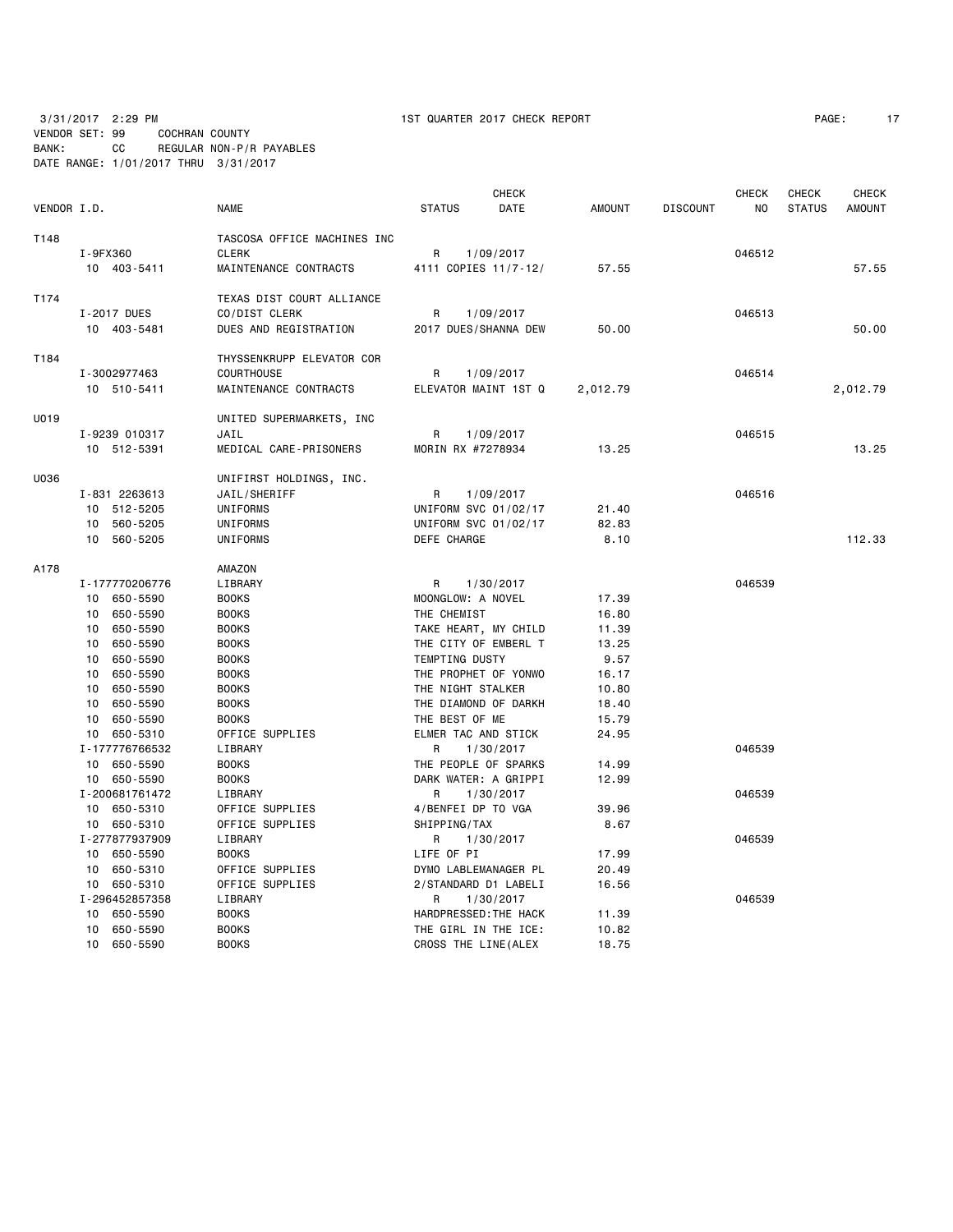|             |                             |                           |                       | CHECK                 |               |                 | <b>CHECK</b>   | CHECK         | <b>CHECK</b>  |
|-------------|-----------------------------|---------------------------|-----------------------|-----------------------|---------------|-----------------|----------------|---------------|---------------|
| VENDOR I.D. |                             | <b>NAME</b>               | <b>STATUS</b>         | DATE                  | <b>AMOUNT</b> | <b>DISCOUNT</b> | N <sub>O</sub> | <b>STATUS</b> | <b>AMOUNT</b> |
| A178        |                             | AMAZON                    | *CONTINUED*           |                       |               |                 |                |               |               |
|             | I-296452857358              | LIBRARY                   | R                     | 1/30/2017             |               |                 | 046539         |               |               |
|             | 10 650-5590                 | <b>BOOKS</b>              |                       | INCEPTION (THE MARKED |               |                 |                |               |               |
|             | 650-5590<br>10              | <b>BOOKS</b>              | HOTEL BRUCE           |                       | 11.24         |                 |                |               |               |
|             | 650-5590<br>10              | <b>BOOKS</b>              | TODAY WILL BE DIFFER  |                       | 16.20         |                 |                |               |               |
|             | 650-5590<br>10              | <b>BOOKS</b>              | KILLING THE RISING S  |                       | 18.00         |                 |                |               |               |
|             | 650-5590<br>10              | <b>BOOKS</b>              | <b>FAIREST</b>        |                       | 10.59         |                 |                |               |               |
|             | 650-5590<br>10              | <b>BOOKS</b>              | SETTLE FOR MORE       |                       | 17.99         |                 |                |               |               |
|             | 10 650-5590                 | <b>BOOKS</b>              | INVIDIOUS (THE MARKED |                       | 11.99         |                 |                |               |               |
|             | I-296455736031              | LIBRARY                   | R                     | 1/30/2017             |               |                 | 046539         |               |               |
|             | 10 650-5590                 | <b>BOOKS</b>              | WOMAN OF GOD          |                       | 17.13         |                 |                |               |               |
|             | 650-5590<br>10 <sup>1</sup> | <b>BOOKS</b>              | TEXAS RANGER TALES: H |                       | 19.61         |                 |                |               |               |
|             | 650-5590<br>10              | <b>BOOKS</b>              | IF YOU GIVE A MOUSE   |                       | 11.24         |                 |                |               |               |
|             | 650-5590<br>10              | <b>BOOKS</b>              | OVER THE EDGE (THE BR |                       | 12.13         |                 |                |               |               |
|             | 650-5590<br>10              | <b>BOOKS</b>              | DORK DIARIES 11       |                       | 8.58          |                 |                |               |               |
|             | 650-5590<br>$10-10$         | <b>BOOKS</b>              | STARS ABOVE           |                       | 10.58         |                 |                |               |               |
|             | 650-5590<br>10              | <b>BOOKS</b>              | IT IS NOT TIME FOR S  |                       | 12.43         |                 |                |               |               |
|             | 650-5590<br>10              | <b>BOOKS</b>              | <b>TEASING ANNIE</b>  |                       | 8.64          |                 |                |               |               |
|             | 650-5590<br>10              | <b>BOOKS</b>              | DIARY OF A WIMPY KID  |                       | 7.92          |                 |                |               |               |
|             | 650-5590<br>10              | <b>BOOKS</b>              | TEXAS MYTHS AND LEGE  |                       | 16.95         |                 |                |               |               |
|             | 650-5590<br>10              | <b>BOOKS</b>              | PRICELESS: SHES WORTH |                       | 9.27          |                 |                |               |               |
|             | 650-5590<br>10              | <b>BOOKS</b>              | HARDLINE: THE HACKER  |                       | 11.39         |                 |                |               |               |
|             | 650-5590<br>10              | <b>BOOKS</b>              | TURBO TWENTY-THREE    |                       | 16.78         |                 |                |               |               |
|             | 650-5590<br>10              | <b>BOOKS</b>              | THE WRONG SIDE OF GO  |                       | 17.40         |                 |                |               |               |
|             | 10 650-5590                 | <b>BOOKS</b>              | MIDDLE SCHOOL: DOGS B |                       | 7.94          |                 |                |               |               |
|             | 10 650-5590                 | <b>BOOKS</b>              | DORK DIARIES 8: TALE  |                       | 8.53          |                 |                |               | 621.64        |
|             |                             |                           |                       |                       |               |                 |                |               |               |
| <b>B001</b> |                             | BAILEY CO. ELECTRIC COOP  |                       |                       |               |                 |                |               |               |
|             | I-370798                    | PREC 4                    | R                     | 1/30/2017             |               |                 | 046540         |               |               |
|             | 15 624-5440                 | UTILITIES                 | 630 KWH 11/18-12/19   |                       | 68.87         |                 |                |               |               |
|             | 15 624-5440                 | UTILITIES                 | AREA LIGHT            |                       | 11.65         |                 |                |               |               |
|             | I-370799                    | PREC 3                    | R                     | 1/30/2017             |               |                 | 046540         |               |               |
|             | 15 623-5440                 | UTILITIES                 | 40 KWH 11/15-12/14    |                       | 18.42         |                 |                |               |               |
|             | 15 623-5440                 | UTILITIES                 | 2/AREA LIGHTS         |                       | 24.10         |                 |                |               |               |
|             | I-370800                    | NON-DEPT'L/SHERIFF POSSE  | R                     | 1/30/2017             |               |                 | 046540         |               |               |
|             | 10 409-5440                 | UTILITIES                 | ELEC SVC 11/4-12/6    |                       | 22.71         |                 |                |               | 145.75        |
| B026        |                             | BLEDSOE WATER SUPPLY CORP |                       |                       |               |                 |                |               |               |
|             | $I - 3004$ 01/17            | PREC <sub>3</sub>         | R                     | 1/30/2017             |               |                 | 046541         |               |               |
|             | 15 623-5440                 | UTILITIES                 | 360GL WATER DEC 16    |                       | 20.10         |                 |                |               | 20.10         |
| B197        |                             | <b>BRETT BUTLER</b>       |                       |                       |               |                 |                |               |               |
|             | I-010120144502-229          | SHERIFF                   | R                     | 1/30/2017             |               |                 | 046542         |               |               |
|             | 10 560-5452                 | OFFICE EQUIPMENT REPAIR   | RELOAD WINDOWS 10/JO  |                       | 150.00        |                 |                |               |               |
|             | I-010120144502-232          | SHERIFF                   | R                     | 1/30/2017             |               |                 | 046542         |               |               |
|             | 10 560-5452                 | OFFICE EQUIPMENT REPAIR   | WINDOWS 7 PROF MICRO  |                       | 179.99        |                 |                |               |               |
|             | 10 560-5452                 | OFFICE EQUIPMENT REPAIR   | <b>DISC</b>           |                       | 36.00CR       |                 |                |               | 293.99        |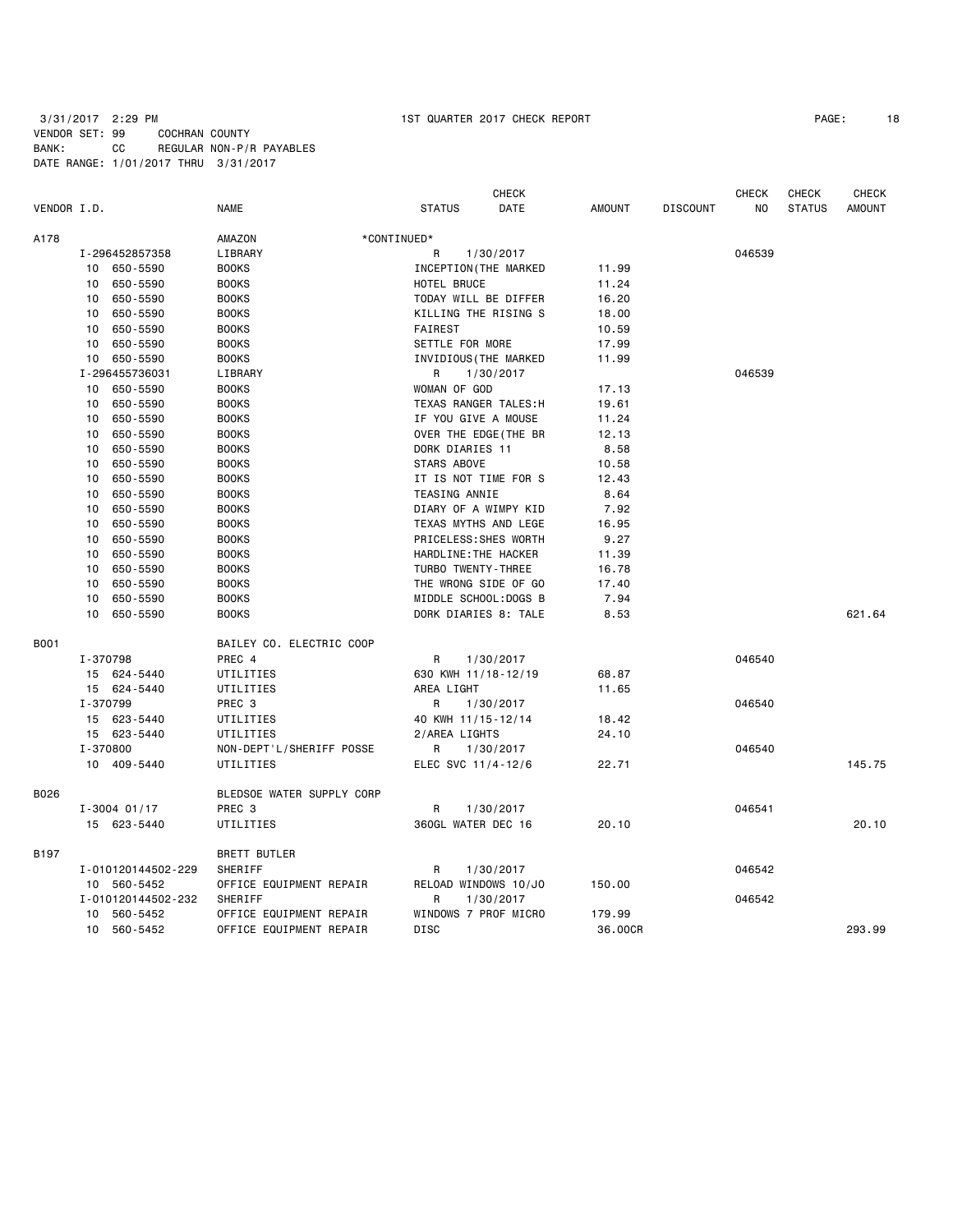| PAGE: | 19 |
|-------|----|
|-------|----|

| VENDOR I.D. |                    | <b>NAME</b>                                        | <b>STATUS</b>               | <b>CHECK</b><br>DATE | <b>AMOUNT</b> | <b>DISCOUNT</b> | CHECK<br>N <sub>O</sub> | <b>CHECK</b><br><b>STATUS</b> | <b>CHECK</b><br><b>AMOUNT</b> |
|-------------|--------------------|----------------------------------------------------|-----------------------------|----------------------|---------------|-----------------|-------------------------|-------------------------------|-------------------------------|
|             |                    |                                                    |                             |                      |               |                 |                         |                               |                               |
| <b>B198</b> |                    | BLAINE INDUSTRIAL SUPPLY                           |                             |                      |               |                 |                         |                               |                               |
|             | I-S3665795.002 BAL | <b>ACTIVITY BLDG</b>                               | R                           | 1/30/2017            |               |                 | 046543                  |                               |                               |
|             | 10 662-5332        | CUSTODIAL SUPPLIES                                 | 2CS/BUFF PADS               |                      | 48.85         |                 |                         |                               |                               |
|             | I-S3748995.002     | <b>COURTHOUSE</b>                                  | R                           | 1/30/2017            |               |                 | 046543                  |                               |                               |
|             | 10 510-5332        | CUSTODIAL SUPPLIES                                 | <b>1CS PINESOL</b>          |                      | 43.01         |                 |                         |                               |                               |
|             | I-S3774899.001     | ACTIVITY BUILDING                                  | R                           | 1/30/2017            |               |                 | 046543                  |                               |                               |
|             | 10 662-5332        | CUSTODIAL SUPPLIES                                 | 3CS DISINFECTANT CLE        |                      | 160.61        |                 |                         |                               |                               |
|             | 10 662-5332        | CUSTODIAL SUPPLIES                                 | 2CS/DEO-GUARD URINAL        |                      | 126.54        |                 |                         |                               |                               |
|             | 10 662-5332        | CUSTODIAL SUPPLIES                                 | 2/MANUAL DISPENSER          |                      | 60.00         |                 |                         |                               |                               |
|             | 10 662-5332        | CUSTODIAL SUPPLIES                                 | <b>1CS KLEENEX TOWEL</b>    |                      | 68.31         |                 |                         |                               |                               |
|             | 10 662-5332        | CUSTODIAL SUPPLIES                                 | 1CS FOAM ANTIBACTERI        |                      | 50.51         |                 |                         |                               |                               |
|             | 10 662-5332        | CUSTODIAL SUPPLIES                                 | 2/LGE LEVEL 2 FINISH        |                      | 25.97         |                 |                         |                               |                               |
|             | I-S3774904.001     | <b>COURTHOUSE</b>                                  | R                           | 1/30/2017            |               |                 | 046543                  |                               |                               |
|             | 10 510-5332        | CUSTODIAL SUPPLIES                                 | 1CS TISSUE                  |                      | 69.80         |                 |                         |                               |                               |
|             | 10 510-5332        | CUSTODIAL SUPPLIES                                 | 1CS WHITE PAPER TOWL        |                      | 56.35         |                 |                         |                               |                               |
|             | 510-5332<br>10     | CUSTODIAL SUPPLIES                                 | 1DZ TOILET BOWL RIM         |                      | 15.16         |                 |                         |                               |                               |
|             | 10 510-5332        | CUSTODIAL SUPPLIES                                 | <b>1CS BLACK TRASH BAGS</b> |                      | 58.60         |                 |                         |                               |                               |
|             | 10 510-5332        | CUSTODIAL SUPPLIES                                 | <b>1CS TOWEL KLEENEX</b>    |                      | 61.29         |                 |                         |                               |                               |
|             | 10 510-5332        | CUSTODIAL SUPPLIES                                 | 1CS RED SPRAY BUFF P        |                      | 26.46         |                 |                         |                               | 871.46                        |
| B263        |                    | <b>BEN BRISTOW</b>                                 |                             |                      |               |                 |                         |                               |                               |
|             | I-010916           | <b>BEN BRISTOW</b>                                 | R                           | 1/30/2017            |               |                 | 046544                  |                               |                               |
|             | 10 550-5310        | OFFICE SUPPLIES                                    | R/B CORDLESS PHONE/W        |                      | 28.76         |                 |                         |                               |                               |
|             | 10 550-5310        | OFFICE SUPPLIES                                    | R/B SALES TAX/WALMAR        |                      | 2.37          |                 |                         |                               | 31.13                         |
| B287        |                    | BLR                                                |                             |                      |               |                 |                         |                               |                               |
|             | I-17 FLS HNDBOOK   | TREASURER                                          | R                           | 1/30/2017            |               |                 | 046545                  |                               |                               |
|             | 10 497-5310        | OFFICE SUPPLIES                                    | FAIR LABOR STAND HAN        |                      | 499.99        |                 |                         |                               |                               |
|             | 10 497-5310        | OFFICE SUPPLIES                                    | SHIPPING                    |                      | 37.00         |                 |                         |                               | 536.99                        |
| C008        |                    | CITY OF WHITEFACE                                  |                             |                      |               |                 |                         |                               |                               |
|             | $I - 409$ 1/17     | PREC <sub>2</sub>                                  | R                           | 1/30/2017            |               |                 | 046546                  |                               |                               |
|             | 15 622-5440        | UTILITIES                                          | GAS SVC 12/15/16-1/1        |                      | 22.68         |                 |                         |                               |                               |
|             | 15 622-5440        | UTILITIES                                          | <b>WATER SVC</b>            |                      | 14.00         |                 |                         |                               |                               |
|             | 15 622-5440        | UTILITIES                                          | GARBAGE SVC                 |                      | 50.10         |                 |                         |                               |                               |
|             | 15 622-5440        | UTILITIES                                          | SEWER SVC                   |                      | 22.50         |                 |                         |                               | 109.28                        |
| C015        |                    | COCHRAN COUNTY SENIOR                              |                             |                      |               |                 |                         |                               |                               |
|             | I-JAN'17 INSTLMT   | SENIOR CITIZENS                                    | R.                          | 1/30/2017            |               |                 | 046547                  |                               |                               |
|             | 10 663-5418        | SENIOR CITIZENS CONTRACT                           | JAN 2017                    |                      | 6,250.00      |                 |                         |                               | 6,250.00                      |
| C016        |                    | COCHRAN SOIL & WATER                               |                             |                      |               |                 |                         |                               |                               |
|             | I-2017 SUBSIDY     | NON-DEPT'L/SOIL & WATER                            | R                           | 1/30/2017            |               |                 | 046548                  |                               |                               |
|             | 10 409-5470        | DONATION-SOIL & WATER CONSER. NON-DEPT'L/SOIL & WA |                             |                      | 1,500.00      |                 |                         |                               | 1,500.00                      |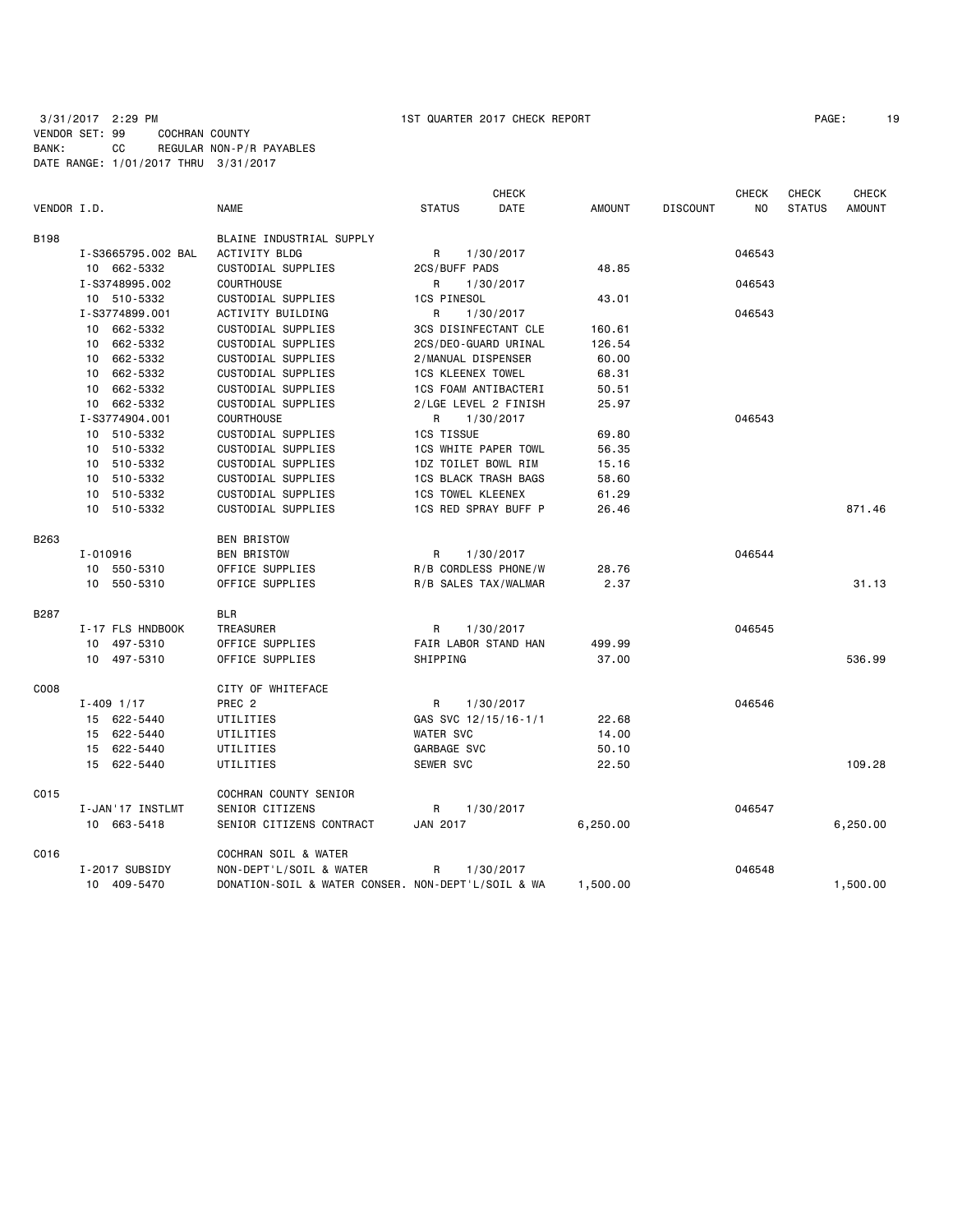3/31/2017 2:29 PM 1ST QUARTER 2017 CHECK REPORT PAGE: 20

# VENDOR SET: 99 COCHRAN COUNTY BANK: CC REGULAR NON-P/R PAYABLES DATE RANGE: 1/01/2017 THRU 3/31/2017

|             |                     |                                                    |               | <b>CHECK</b>          |               |                 | <b>CHECK</b>   | <b>CHECK</b>  | <b>CHECK</b>  |
|-------------|---------------------|----------------------------------------------------|---------------|-----------------------|---------------|-----------------|----------------|---------------|---------------|
| VENDOR I.D. |                     | <b>NAME</b>                                        | <b>STATUS</b> | DATE                  | <b>AMOUNT</b> | <b>DISCOUNT</b> | N <sub>O</sub> | <b>STATUS</b> | <b>AMOUNT</b> |
| C138        |                     | COUNTY JUDGES EDUCATION FUND                       |               |                       |               |                 |                |               |               |
|             | I-'17 PROBATE ACAD  | CO JUDGE/COMM'R CT                                 | R             | 1/30/2017             |               |                 | 046549         |               |               |
|             | 15 610-5428         | CO. JUDGE-CONTINUING EDUCATION2017 PROBATE ACADEMY |               |                       | 125.00        |                 |                |               | 125,00        |
| C340        |                     | COUNTY INFORMATION RESOURCE AG                     |               |                       |               |                 |                |               |               |
|             | I-S0P006616         | NON DEPT'L                                         | R             | 1/30/2017             |               |                 | 046550         |               |               |
|             | 10 409-5420         | TELECOMMUNICATIONS                                 |               | 20 EMAIL ACCOUNTS DE  | 40.00         |                 |                |               | 40.00         |
|             |                     |                                                    |               |                       |               |                 |                |               |               |
| C371        |                     | COCHRAN COUNTY TAX A/C                             |               |                       |               |                 |                |               |               |
|             | I-03 CTS TRLR#0848  | PREC 3                                             | R             | 1/30/2017             |               |                 | 046551         |               |               |
|             | 15 623-5451         | REPAIRS                                            |               | ST INSP/03 CTS TRLR#  | 7.50          |                 |                |               |               |
|             | I-06 FORD #5206     | <b>CONSTABLE</b>                                   | R             | 1/30/2017             |               |                 | 046551         |               |               |
|             | 10 550-5451         | REPAIR                                             |               | ST INSP/06 FORD #520  | 7.50          |                 |                |               |               |
|             | $I - C371$          | PREC 3                                             | R             | 1/30/2017             |               |                 | 046551         |               |               |
|             | 15 623-5451         | REPAIRS                                            |               | ST INSP/94 INTL TRK#  | 7.00          |                 |                |               | 22.00         |
| C384        |                     | CHEMAQUA                                           |               |                       |               |                 |                |               |               |
|             | I-2584083           | COURTHOUSE                                         | R             | 1/30/2017             |               |                 | 046552         |               |               |
|             | 10 510-5411         | MAINTENANCE CONTRACTS                              |               | WATER TREATMENT JAN1  | 120.00        |                 |                |               | 120.00        |
| C389        |                     | JAMES CRUZ                                         |               |                       |               |                 |                |               |               |
|             | I-012917 CATTLE IMP | SHERIFF/ESTRAY                                     | R             | 1/30/2017             |               |                 | 046553         |               |               |
|             | 10 560-5499         | MISCELLANEOUS                                      |               | 4/HANDS ROUNDUP CATT  | 600.00        |                 |                |               | 600.00        |
|             |                     |                                                    |               |                       |               |                 |                |               |               |
| D048        |                     | DATA-LINE OFFICE SYSTEMS                           |               |                       |               |                 |                |               |               |
|             | I-IN59499           | <b>EXTENSION SVC</b>                               | V             | 1/30/2017             |               |                 | 046554         |               |               |
|             | I-IN59819           | LIBRARY                                            | V             | 1/30/2017             |               |                 | 046554         |               |               |
|             | I-IN59823           | LIBRARY                                            | v             | 1/30/2017             |               |                 | 046554         |               | 104.30        |
| D048        |                     | DATA-LINE OFFICE SYSTEMS                           |               |                       |               |                 |                |               |               |
|             | <b>M-CHECK</b>      | DATA-LINE OFFICE SYSTEMSUNPOST                     | V             | 3/06/2017             |               |                 | 046554         |               | 104.30CR      |
| D196        |                     | JORGE DE LA CRUZ, SHERIFF                          |               |                       |               |                 |                |               |               |
|             | $I - 010917$        | JAIL                                               | R             | 1/30/2017             |               |                 | 046555         |               |               |
|             | 10 512-5333         | FOOD-PRISONERS                                     |               | TOMATO/ALLSUPS 1/6    | 1.79          |                 |                |               |               |
|             | 10 512-5333         | FOOD-PRISONERS                                     |               | LETTUCE/ALLSUPS 1/6   | 2.29          |                 |                |               |               |
|             | 10 512-5333         | FOOD-PRISONERS                                     |               | 2/MILK/ALLSUPS 1/6    | 5.98          |                 |                |               |               |
|             | 10 512-5333         | FOOD-PRISONERS                                     |               | MULTIPACK CHIPS/FAMI  | 6.00          |                 |                |               |               |
|             | 10 512-5333         | FOOD-PRISONERS                                     |               | SUGAR/FAMILY\$ 1/6    | 2.25          |                 |                |               |               |
|             | I-01092017          | JAIL                                               | R             | 1/30/2017             |               |                 | 046555         |               |               |
|             | 10 512-5333         | FOOD-PRISONERS                                     |               | 2/SUGAR FAMILY\$ 01/2 | 4.50          |                 |                |               |               |
|             | 10 512-5333         | FOOD-PRISONERS                                     |               | 10/WHITE BREAD ALLSU  | 7.95          |                 |                |               |               |
|             | 10 512-5333         | FOOD-PRISONERS                                     |               | 2/WHEAT BREAD ALLSUP  | 2.18          |                 |                |               |               |
|             | 512-5333<br>10      | FOOD-PRISONERS                                     |               | 2/MILK ALLSUPS 01/04  | 5.98          |                 |                |               |               |
|             | 10<br>512-5391      | MEDICAL CARE-PRISONERS                             |               | MILK OF MAG/FAMILY\$  | 2.15          |                 |                |               |               |
|             | 10<br>512-5391      | MEDICAL CARE-PRISONERS                             |               | MAGCITRATE/FAMILY\$ 1 | 1.60          |                 |                |               |               |
|             | 512-5391<br>10      | MEDICAL CARE-PRISONERS                             |               | FIRST AID TAPE/FAMIL  | 2.15          |                 |                |               |               |
|             | 10 512-5333         | FOOD-PRISONERS                                     |               | MILK/ALLSUPS 12/26/1  | 3.49          |                 |                |               |               |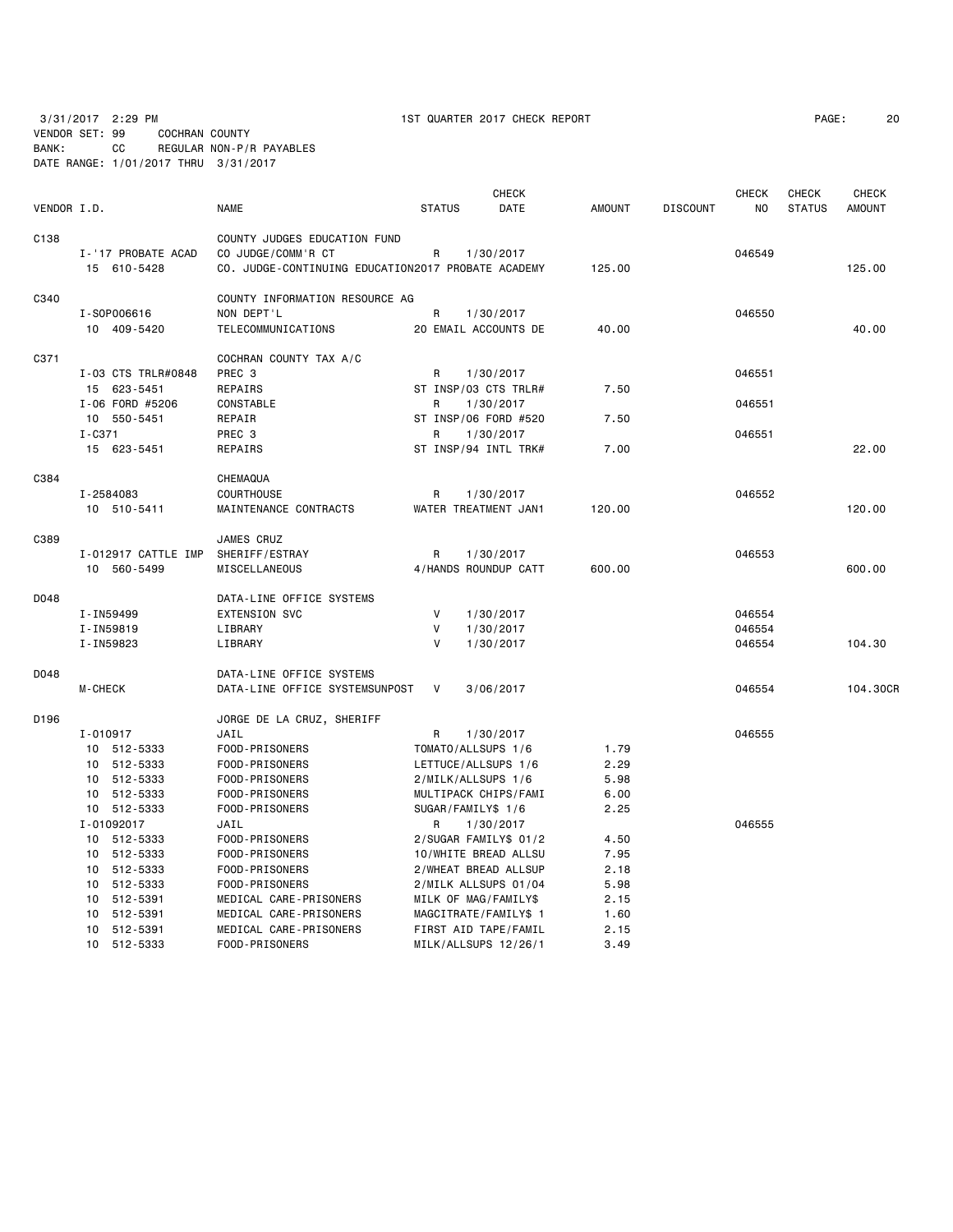|             |                                     |                               |                       | <b>CHECK</b> |               |                 | <b>CHECK</b> | <b>CHECK</b>  | <b>CHECK</b>  |
|-------------|-------------------------------------|-------------------------------|-----------------------|--------------|---------------|-----------------|--------------|---------------|---------------|
| VENDOR I.D. |                                     | <b>NAME</b>                   | <b>STATUS</b>         | DATE         | <b>AMOUNT</b> | <b>DISCOUNT</b> | NO.          | <b>STATUS</b> | <b>AMOUNT</b> |
| D196        |                                     | JORGE DE LA CRUZ, SHERIFF     | *CONTINUED*           |              |               |                 |              |               |               |
|             | I-01092017                          | JAIL                          | R                     | 1/30/2017    |               |                 | 046555       |               |               |
|             | 10 512-5333                         | FOOD-PRISONERS                | UNK DISC/ALLSUPS 010  |              | 0.29CR        |                 |              |               |               |
|             | $I - 011617$                        | SHERIFF                       | R                     | 1/30/2017    |               |                 | 046555       |               |               |
|             | 10 560-5499                         | MISCELLANEOUS                 | MEALS/TRANSPORT INMA  |              | 74.17         |                 |              |               |               |
|             | $I - 012017$                        | JAIL                          | R                     | 1/30/2017    |               |                 | 046555       |               |               |
|             | 10 512-5392                         | MISCELLANEOUS SUPPLIES        | 5/FEM PRODUCTS/FAM\$  |              | 12.35         |                 |              |               |               |
|             | 10 512-5333                         | FOOD-PRISONERS                | 3/ALLSUPS MILK 1/20   |              | 8.97          |                 |              |               |               |
|             | 10 512-5333                         | FOOD-PRISONERS                | 2/ALLSUPS MILK 1/16   |              | 5.98          |                 |              |               |               |
|             | 10 512-5333                         | FOOD-PRISONERS                | 10/ALLSUPS BREAD 1/1  |              | 9.84          |                 |              |               |               |
|             | I-11617 002                         | SHERIFF                       | R                     | 1/30/2017    |               |                 | 046555       |               |               |
|             | 10 560-5330                         | FUEL AND OIL                  | R/B 9.52GL UNL LBK 1  |              | 20.00         |                 |              |               |               |
|             | 10 512-5333                         | FOOD-PRISONERS                | 2/ALLSUPS BREAD 1/9   |              | 1.89          |                 |              |               |               |
|             | 512-5333<br>10                      | FOOD-PRISONERS                | 12/ALLSUPS BREAD 1/9  |              | 9.54          |                 |              |               |               |
|             | 10 512-5333                         | FOOD-PRISONERS                | 2/ALLSUPS MILK        |              | 5.98          |                 |              |               | 196.74        |
| E017        |                                     | ELLIS AND SON INC             |                       |              |               |                 |              |               |               |
|             | I-JIMMY C. HAYES                    | JUSTICE OF PEACE              | R                     | 1/30/2017    |               |                 | 046556       |               |               |
|             | 10 455-5405                         | <b>AUTOPSY</b>                | RMVL/JIMMY C. HAYES   |              | 95.00         |                 |              |               |               |
|             | 10 455-5405                         | <b>AUTOPSY</b>                | BODY BAG              |              | 60.00         |                 |              |               |               |
|             | 10 455-5405                         | <b>AUTOPSY</b>                | TRANSPORT TO LBK      |              | 87.50         |                 |              |               | 242.50        |
| F093        |                                     | FARMERS CO-OPERATIVE ELEVATOR |                       |              |               |                 |              |               |               |
|             | $I - 3160$ 12/16                    | PREC <sub>2</sub>             | R                     | 1/30/2017    |               |                 | 046557       |               |               |
|             | 15 622-5330                         | FUEL AND OIL                  | 22.53GL UNL 12/6      |              | 45.05         |                 |              |               |               |
|             | 15 622-5330                         | FUEL AND OIL                  | 22.90GL UNL 12/28     |              | 45.77         |                 |              |               | 90.82         |
| F097        |                                     | NATHAN D FOOS dba             |                       |              |               |                 |              |               |               |
|             | $I - 0125$                          | JAIL                          | R.                    | 1/30/2017    |               |                 | 046558       |               |               |
|             | 10 512-5451                         | REPAIR                        | 2/1/15 DUAL SHAFT FA  |              | 397.92        |                 |              |               |               |
|             | 10 512-5451                         | REPAIR                        | 8 HRS FAUCET, FAN MTR |              | 680.00        |                 |              |               | 1,077.92      |
| G031        |                                     | GRAINGER                      |                       |              |               |                 |              |               |               |
|             | I-9335592938                        | COURTHOUSE                    | R                     | 1/30/2017    |               |                 | 046559       |               |               |
|             | 10 510-5332                         | CUSTODIAL SUPPLIES            | 2CS/CELING TILES 24X  |              | 165.42        |                 |              |               | 165.42        |
| G098        |                                     | GALL'S, LLC                   |                       |              |               |                 |              |               |               |
|             | I-7411283-1                         | JAIL/SHERIFF                  | R                     | 1/30/2017    |               |                 | 046560       |               |               |
|             | 10 560-5205                         | UNIFORMS                      | 11/S.O. COLLAR PIN    |              | 109.89        |                 |              |               |               |
|             | 10 512-5205                         | UNIFORMS                      | 2/S.O. COLLAR PIN     |              | 19.98         |                 |              |               | 129.87        |
| H026        |                                     | RICHARD L. HUSEN, ATTY.       |                       |              |               |                 |              |               |               |
|             | I-1517/1534 R PATTON DISTRICT COURT |                               | R                     | 1/30/2017    |               |                 | 046561       |               |               |
|             | 10 435-5400                         | ATTORNEY AD LITEM             | PLEA(F)#1517/RICKY P  |              | 200.00        |                 |              |               |               |
|             | 10 435-5400                         | ATTORNEY AD LITEM             | ADJ(F)#1534/ RICKY P  |              | 200.00        |                 |              |               | 400.00        |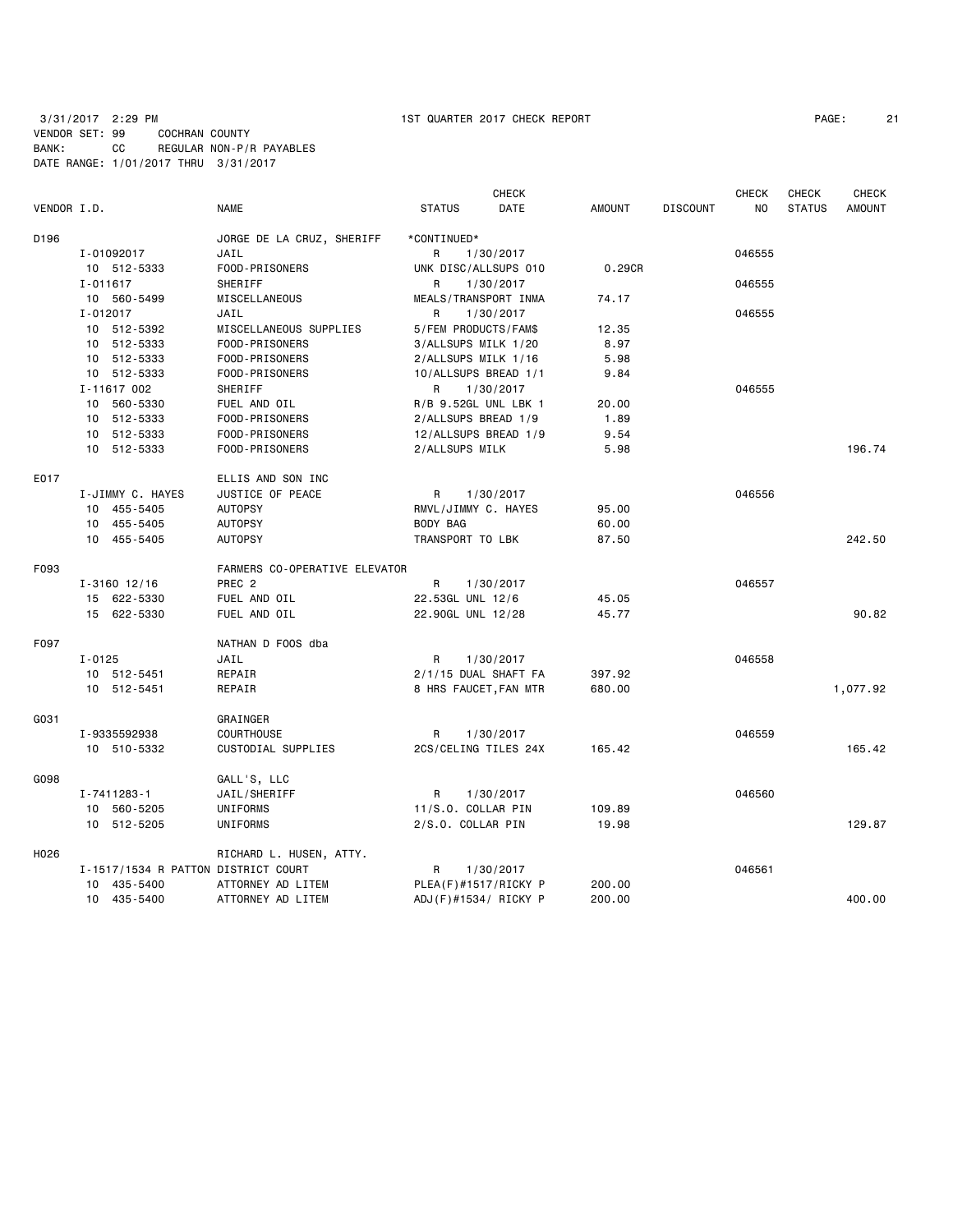| PAGE: | 22 |
|-------|----|
|-------|----|

|                  |                                        |                              |                        | <b>CHECK</b>                |               |                 | <b>CHECK</b> | <b>CHECK</b>  | <b>CHECK</b>  |
|------------------|----------------------------------------|------------------------------|------------------------|-----------------------------|---------------|-----------------|--------------|---------------|---------------|
| VENDOR I.D.      |                                        | <b>NAME</b>                  | <b>STATUS</b>          | DATE                        | <b>AMOUNT</b> | <b>DISCOUNT</b> | NO           | <b>STATUS</b> | <b>AMOUNT</b> |
| H <sub>242</sub> |                                        | DANA HEFLIN                  |                        |                             |               |                 |              |               |               |
|                  | I-17 TLA DUES                          | LIBRARY                      | R                      | 1/30/2017                   |               |                 | 046562       |               |               |
|                  | 10 650-5499                            | MISCELLANEOUS                |                        | TLA MEMBERSHIP RENEW        | 76.00         |                 |              |               | 76.00         |
| J049             |                                        | JUVENILE PROBATION FUND      |                        |                             |               |                 |              |               |               |
|                  | I-LOCAL MATCH 01/17 JUVENILE PROBATION |                              | R                      | 1/30/2017                   |               |                 | 046563       |               |               |
|                  | 10 571-5472                            | LOCAL SUPPORT-JUV BOARD      |                        | LOCAL FUNDS MATCH JA        | 6,875.25      |                 |              |               |               |
|                  | I-LOCAL MATCH 2/17                     | JUVENILE PROBATION           | R                      | 1/30/2017                   |               |                 | 046563       |               |               |
|                  | 10 571-5472                            | LOCAL SUPPORT-JUV BOARD      |                        | LOCAL FUNDS MATCH FE        | 6,875.25      |                 |              |               | 13,750.50     |
| J057             |                                        | MT LIBRARY SERVICES dba      |                        |                             |               |                 |              |               |               |
|                  | I-348846                               | LIBRARY                      | R                      | 1/30/2017                   |               |                 | 046564       |               |               |
|                  | 10 650-5590                            | <b>BOOKS</b>                 | THE PRIMARY            |                             | 126.40        |                 |              |               | 126.40        |
| J090             |                                        | JOHN ROLEY AUTOCENTER        |                        |                             |               |                 |              |               |               |
|                  | I-112380                               | PREC 1                       | R                      | 1/30/2017                   |               |                 | 046565       |               |               |
|                  | 15 621-5451                            | REPAIRS                      | PEDAL                  |                             | 104.12        |                 |              |               |               |
|                  | I-30831                                | <b>EXTENSION SVC</b>         | R                      | 1/30/2017                   |               |                 | 046565       |               |               |
|                  | 10 665-5451                            | REPAIRS                      |                        | CERT SVC MULTI-PT IN        |               |                 |              |               |               |
|                  | 10<br>665-5451                         | REPAIRS                      |                        | LABOR/PASS SEATBELT         | 250.00        |                 |              |               |               |
|                  | 10<br>665-5451                         | REPAIRS                      | BELT KIT               |                             | 152.60        |                 |              |               |               |
|                  | 10 665-5451                            | REPAIRS                      | SHOP SUPPLIES          |                             | 10.00         |                 |              |               | 516.72        |
| L010             |                                        | LEWIS FARM & RANCH STORE INC |                        |                             |               |                 |              |               |               |
|                  | $C - 43474$                            | JAIL                         | R                      | 1/30/2017                   |               |                 | 046566       |               |               |
|                  | 10 512-5392                            | MISCELLANEOUS SUPPLIES       | RET HASP               |                             | 4.49CR        |                 |              |               |               |
|                  | 10 512-5392                            | MISCELLANEOUS SUPPLIES       | DISC                   |                             | 0.44          |                 |              |               |               |
|                  | $C - 43603$                            | SHERIFF                      | R                      | 1/30/2017                   |               |                 | 046566       |               |               |
|                  | 10 560-5451                            | MACHINERY-NON-OFFICE REPAIR  | <b>RET PAINT</b>       |                             | 4.99CR        |                 |              |               |               |
|                  | 10 560-5451                            | MACHINERY-NON-OFFICE REPAIR  | <b>DISC</b>            |                             | 0.49          |                 |              |               |               |
|                  | $I - 42580$                            | JAIL                         | R                      | 1/30/2017                   |               |                 | 046566       |               |               |
|                  | 10 512-5451                            | REPAIR                       | MORTAR MIX             |                             | 4.75          |                 |              |               |               |
|                  | 10 512-5451                            | REPAIR                       | <b>CAULK</b>           |                             | 2.59          |                 |              |               |               |
|                  | 10 512-5451                            | REPAIR                       | DISC                   |                             | 0.73CR        |                 |              |               |               |
|                  | $I - 42627$                            | JAIL                         | R                      | 1/30/2017                   |               |                 | 046566       |               |               |
|                  | 10 512-5451                            | REPAIR                       |                        | <b>3FTx3FT CHICKEN WIRE</b> | 5.97          |                 |              |               |               |
|                  | 10 512-5451                            | REPAIR                       | <b>DISC</b>            |                             | 0.59CR        |                 |              |               |               |
|                  | $I - 42751$                            | JAIL                         | R                      | 1/30/2017                   | 9.98          |                 | 046566       |               |               |
|                  | 10 512-5451                            | REPAIR                       | 2/PAINT<br><b>DISC</b> |                             |               |                 |              |               |               |
|                  | 10 512-5451<br>$I - 42769$             | REPAIR<br>JAIL               | R                      | 1/30/2017                   | 0.99CR        |                 | 046566       |               |               |
|                  | 10 512-5392                            | MISCELLANEOUS SUPPLIES       | 2/CS BLEACH            |                             | 47.84         |                 |              |               |               |
|                  | 10 512-5451                            | REPAIR                       | PAINT                  |                             | 27.99         |                 |              |               |               |
|                  | 10 512-5451                            | REPAIR                       |                        | 2/PAINT ROLLER COVER        | 8.98          |                 |              |               |               |
|                  | 10 512-5451                            | REPAIR                       | ROLLER FRAME           |                             | 2.79          |                 |              |               |               |
|                  | 10 512-5451                            | REPAIR                       | PAINTERS TAPE          |                             | 4.59          |                 |              |               |               |
|                  | 10 512-5451                            | REPAIR                       | PAINT BRUSHES          |                             | 11.99         |                 |              |               |               |
|                  | 10 512-5451                            | REPAIR                       | <b>DISC</b>            |                             | 10.42CR       |                 |              |               |               |
|                  | $I - 42798$                            | JAIL                         | $\mathsf{R}$           | 1/30/2017                   |               |                 | 046566       |               |               |
|                  |                                        |                              |                        |                             |               |                 |              |               |               |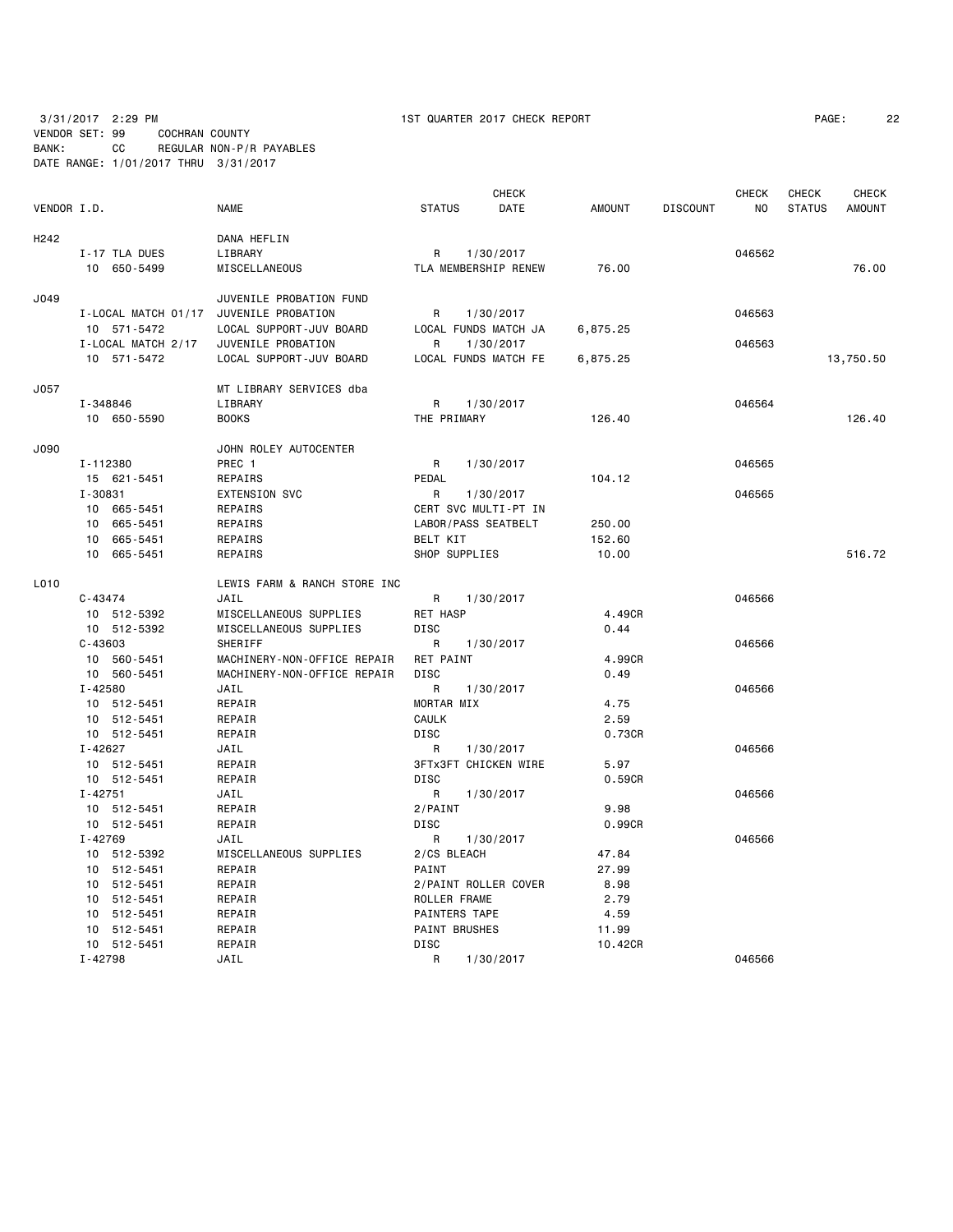| VENDOR I.D. |                | <b>NAME</b>                  | <b>STATUS</b>        | <b>CHECK</b><br>DATE | <b>AMOUNT</b> | <b>DISCOUNT</b> | CHECK<br>ΝO | <b>CHECK</b><br><b>STATUS</b> | <b>CHECK</b><br><b>AMOUNT</b> |
|-------------|----------------|------------------------------|----------------------|----------------------|---------------|-----------------|-------------|-------------------------------|-------------------------------|
| L010        |                | LEWIS FARM & RANCH STORE INC | *CONTINUED*          |                      |               |                 |             |                               |                               |
|             | I-42798        | JAIL                         | R                    | 1/30/2017            |               |                 | 046566      |                               |                               |
|             | 10 512-5392    | MISCELLANEOUS SUPPLIES       | PAINT PAN            |                      | 1.99          |                 |             |                               |                               |
|             | 10 512-5392    | MISCELLANEOUS SUPPLIES       | DISC                 |                      | 0.19CR        |                 |             |                               |                               |
|             | $I - 42800$    | <b>PARK</b>                  | R                    | 1/30/2017            |               |                 | 046566      |                               |                               |
|             | 10 660-5332    | CUSTODIAL SUPPLIES           | FLOOD LIGHT          |                      | 9.99          |                 |             |                               |                               |
|             | 10 660-5332    | CUSTODIAL SUPPLIES           | DISC                 |                      | 0.99CR        |                 |             |                               |                               |
|             | I-42849        | COURTHOUSE                   | R                    | 1/30/2017            |               |                 | 046566      |                               |                               |
|             | 10 510-5332    | CUSTODIAL SUPPLIES           | GORILLA GLUE         |                      | 4.49          |                 |             |                               |                               |
|             | 10 510-5332    | CUSTODIAL SUPPLIES           | DISC                 |                      | 0.50CR        |                 |             |                               |                               |
|             | I-42873        | <b>PARK</b>                  | R                    | 1/30/2017            |               |                 | 046566      |                               |                               |
|             | 10 660-5451    | REPAIR                       | <b>TAPE</b>          |                      | 4.99          |                 |             |                               |                               |
|             | 10 660-5451    | REPAIR                       | 4/WIRE NUT           |                      | 1.60          |                 |             |                               |                               |
|             | 10 660-5451    | REPAIR                       | <b>DISC</b>          |                      | 0.65CR        |                 |             |                               |                               |
|             | $I - 42919$    | PREC <sub>3</sub>            | R                    | 1/30/2017            |               |                 | 046566      |                               |                               |
|             | 15 623-5356    | ROAD MATERIALS & SUPPLIES    | 2/PKG CUPS           |                      | 3.98          |                 |             |                               |                               |
|             | 15 623-5356    | ROAD MATERIALS & SUPPLIES    | <b>COFFEE</b>        |                      | 13.95         |                 |             |                               |                               |
|             | 15 623-5356    | ROAD MATERIALS & SUPPLIES    | <b>FILTERS</b>       |                      | 2.29          |                 |             |                               |                               |
|             | 15 623-5356    | ROAD MATERIALS & SUPPLIES    | DISC                 |                      | 2.02CR        |                 |             |                               |                               |
|             | I-42931        | JAIL                         | R                    | 1/30/2017            |               |                 | 046566      |                               |                               |
|             | 10 512-5499    | MISCELLANEOUS                | OUTLET COVER         |                      | 6.57          |                 |             |                               |                               |
|             | 10 512-5499    | MISCELLANEOUS                | DISC                 |                      | 0.65CR        |                 |             |                               |                               |
|             | $I - 42950$    | JAIL                         | R                    | 1/30/2017            |               |                 | 046566      |                               |                               |
|             | 10 512-5451    | REPAIR                       | PAINT                |                      | 13.99         |                 |             |                               |                               |
|             | 10 512-5451    | REPAIR                       | SAND PAPER           |                      | 1.19          |                 |             |                               |                               |
|             | 10 512-5451    | REPAIR                       | SAND PAPER           |                      | 0.89          |                 |             |                               |                               |
|             | 10 512-5451    | REPAIR                       | DISC                 |                      | 1.60CR        |                 |             |                               |                               |
|             | I-43086        | <b>PARK</b>                  | R                    | 1/30/2017            |               |                 | 046566      |                               |                               |
|             | 10 660-5451    | REPAIR                       | <b>FAUCET</b>        |                      | 7.49          |                 |             |                               |                               |
|             | 10 660-5451    | REPAIR                       | 3/4x1 COUPLER        |                      | 5.49          |                 |             |                               |                               |
|             | 10 660-5451    | REPAIR                       | <b>DISC</b>          |                      | 1.29CR        |                 |             |                               |                               |
|             | $I - 43188$    | <b>EXTENSION SVC</b>         | R                    | 1/30/2017            |               |                 | 046566      |                               |                               |
|             | 10 665-5334    | OTHER SUPPLIES               | CLEANING SUPPLIES    |                      | 55.52         |                 |             |                               |                               |
|             | I-43342        | PREC 3                       | R                    | 1/30/2017            |               |                 | 046566      |                               |                               |
|             | 15 623-5356    | ROAD MATERIALS & SUPPLIES    | 30/PAPER TOWELS      |                      | 29.70         |                 |             |                               |                               |
|             | 15 623-5356    | ROAD MATERIALS & SUPPLIES    | 2/SHOP TOWELS        |                      | 9.58          |                 |             |                               |                               |
|             | 15 623-5356    | ROAD MATERIALS & SUPPLIES    | 12/LAG SCREWS        |                      | 2.64          |                 |             |                               |                               |
|             | 15 623-5356    | ROAD MATERIALS & SUPPLIES    | DISC                 |                      | 4.19CR        |                 |             |                               |                               |
|             | I-43389        | <b>PARK</b>                  | R                    | 1/30/2017            |               |                 | 046566      |                               |                               |
|             | 660-5451<br>10 | REPAIR                       | HOSE ADAPTER         |                      | 3.99          |                 |             |                               |                               |
|             | 10 660-5451    | REPAIR                       | DISC                 |                      | 0.39CR        |                 |             |                               |                               |
|             | $I - 43443$    | JAIL                         | R                    | 1/30/2017            |               |                 | 046566      |                               |                               |
|             | 10 512-5451    | REPAIR                       | MASTER LOCK HASP     |                      | 4.49          |                 |             |                               |                               |
|             | 10 512-5451    | REPAIR                       | COVE WALL BASE       |                      | 34.99         |                 |             |                               |                               |
|             | 10 512-5451    | REPAIR                       | 1/2 SHEET OF 1/2" PL |                      | 11.97         |                 |             |                               |                               |
|             | 10 512-5451    | REPAIR                       | DISC                 |                      | 5.14CR        |                 |             |                               |                               |
|             | $I - 43575$    | SHERIFF                      | R                    | 1/30/2017            |               |                 | 046566      |                               |                               |
|             | 10 560-5334    | OTHER SUPPLIES               | 4/LIQUID NAILS       |                      | 9.16          |                 |             |                               |                               |
|             | $I - 43577$    | <b>PARK</b>                  | R                    | 1/30/2017            |               |                 | 046566      |                               |                               |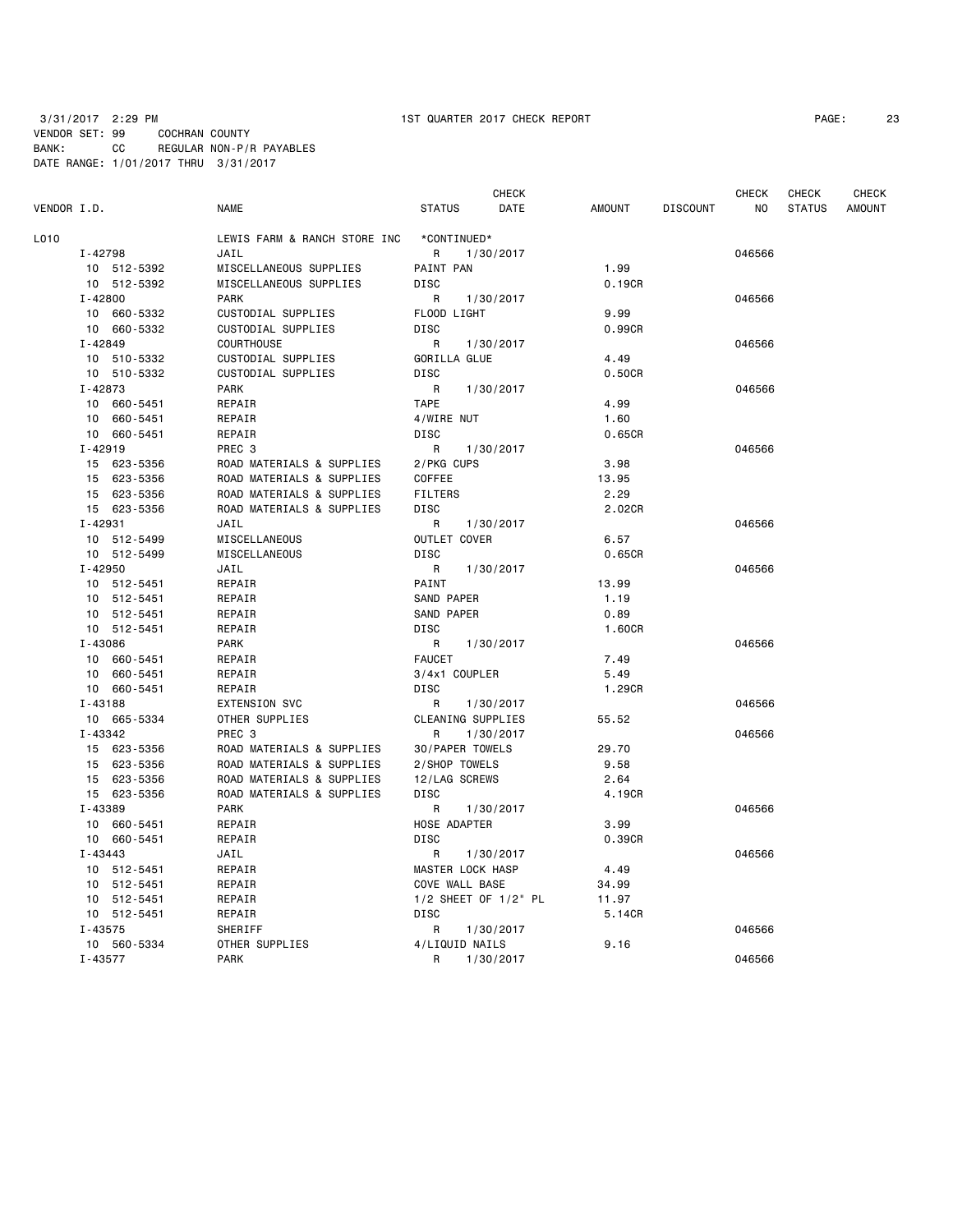| PAGE: | 24 |
|-------|----|
|-------|----|

|             |                 |                              |                       | <b>CHECK</b>         |        |                 | <b>CHECK</b> | <b>CHECK</b>  | <b>CHECK</b>  |
|-------------|-----------------|------------------------------|-----------------------|----------------------|--------|-----------------|--------------|---------------|---------------|
| VENDOR I.D. |                 | <b>NAME</b>                  | <b>STATUS</b>         | DATE                 | AMOUNT | <b>DISCOUNT</b> | NO.          | <b>STATUS</b> | <b>AMOUNT</b> |
| L010        |                 | LEWIS FARM & RANCH STORE INC | *CONTINUED*           |                      |        |                 |              |               |               |
|             | I-43577         | <b>PARK</b>                  | R                     | 1/30/2017            |        |                 | 046566       |               |               |
|             | 10 660-5332     | CUSTODIAL SUPPLIES           | 1/4 PD SCREWS         |                      | 0.62   |                 |              |               |               |
|             | 10 660-5332     | CUSTODIAL SUPPLIES           | DISC                  |                      | 0.06CR |                 |              |               |               |
|             | I-43607         | ACTIVITY BUILDING            | R                     | 1/30/2017            |        |                 | 046566       |               |               |
|             | 10 662-5332     | CUSTODIAL SUPPLIES           | <b>CLOROX</b>         |                      | 2.99   |                 |              |               |               |
|             | 10 662-5332     | CUSTODIAL SUPPLIES           | AMMONIA               |                      | 2.49   |                 |              |               |               |
|             | 10 662-5332     | CUSTODIAL SUPPLIES           | DISC                  |                      | 0.54CR |                 |              |               |               |
|             | I-43700         | JAIL                         | R                     | 1/30/2017            |        |                 | 046566       |               |               |
|             | 10 512-5451     | REPAIR                       | PLYWOOD               |                      | 12.97  |                 |              |               |               |
|             | 10 512-5451     | REPAIR                       | DISC                  |                      | 1.29CR |                 |              |               |               |
|             | I-43712         | JAIL                         | R                     | 1/30/2017            |        |                 | 046566       |               |               |
|             | 10 512-5451     | REPAIR                       | <b>HASP</b>           |                      | 8.59   |                 |              |               |               |
|             | 10 512-5451     | REPAIR                       | <b>DISC</b>           |                      | 0.86CR |                 |              |               |               |
|             | I-43783         | <b>COURTHOUSE</b>            | R                     | 1/30/2017            |        |                 | 046566       |               |               |
|             | 10 510-5332     | CUSTODIAL SUPPLIES           | SHOP VAC              |                      | 69.99  |                 |              |               |               |
|             | 10 510-5332     | CUSTODIAL SUPPLIES           | <b>DISC</b>           |                      | 6.99CR |                 |              |               |               |
|             | I-43788         | ACTIVITY BUILDING            | R                     | 1/30/2017            |        |                 | 046566       |               |               |
|             | 10 662-5332     | CUSTODIAL SUPPLIES           | TRASH BAGS            |                      | 19.99  |                 |              |               |               |
|             | 10 660-5332     | CUSTODIAL SUPPLIES           | DISC                  |                      | 2.00CR |                 |              |               |               |
|             | I-43846         | SHERIFF                      | R                     | 1/30/2017            |        |                 | 046566       |               |               |
|             | 10 560-5310     | OFFICE SUPPLIES              | <b>STAPLER</b>        |                      | 2.49   |                 |              |               |               |
|             | 10 560-5310     | OFFICE SUPPLIES              | STAPLE GUN            |                      | 18.99  |                 |              |               |               |
|             | 10 560-5310     | OFFICE SUPPLIES              | DISC                  |                      | 2.14CR |                 |              |               |               |
|             | I-43871         | <b>PARK</b>                  | R                     | 1/30/2017            |        |                 | 046566       |               |               |
|             | 10 660-5332     | CUSTODIAL SUPPLIES           | HOSE                  |                      | 5.49   |                 |              |               |               |
|             | 10 660-5332     | CUSTODIAL SUPPLIES           | 3"FPT                 |                      | 3.99   |                 |              |               |               |
|             | 10 660-5332     | CUSTODIAL SUPPLIES           | <b>HACKSAW BLADES</b> |                      | 2.79   |                 |              |               |               |
|             | 10 660-5332     | CUSTODIAL SUPPLIES           | <b>DISC</b>           |                      | 1.23CR |                 |              |               |               |
|             | I-43872         | <b>PARK</b>                  | R                     | 1/30/2017            |        |                 | 046566       |               |               |
|             | 10 660-5332     | CUSTODIAL SUPPLIES           | <b>VOLTAGE TESTER</b> |                      | 9.97   |                 |              |               |               |
|             | 10 660-5332     | CUSTODIAL SUPPLIES           | <b>DISC</b>           |                      | 0.99CR |                 |              |               | 474.78        |
| L015        |                 | LUBBOCK COUNTY, TEXAS        |                       |                      |        |                 |              |               |               |
|             | I-DEC16 JUV#824 | JUVENILE PROBATION           | R                     | 1/30/2017            |        |                 | 046569       |               |               |
|             | 17 573-5413     | Detention Services           |                       | 1 DAY 12/1 PRE(S) #8 | 100.00 |                 |              |               |               |
|             | 17 573-5413.004 | Other Placements             |                       | 7 DAY 12/2-12/8 POST | 700.00 |                 |              |               | 800.00        |
| L113        |                 | LAW ENFORCEMENT SYSTEMS      |                       |                      |        |                 |              |               |               |
|             | I-196818        | CONSTABLE/JUSTICE OF PEACE   | R                     | 1/30/2017            |        |                 | 046570       |               |               |
|             | 10 550-5310     | OFFICE SUPPLIES              | 1/2 TRAFFIC TICKETS   |                      | 29.50  |                 |              |               |               |
|             | 10 550-5310     | OFFICE SUPPLIES              |                       | 1/2 WARNING NOTICE T | 16.00  |                 |              |               |               |
|             | 10 455-5310     | OFFICE SUPPLIES              | 1/2 TRAFFIC TICKETS   |                      | 29.50  |                 |              |               |               |
|             | 455-5310<br>10  | OFFICE SUPPLIES              |                       | 1/2 WARNING NOTICE T | 16.00  |                 |              |               |               |
|             | 550-5310<br>10  | OFFICE SUPPLIES              | 1/2 SHIPPING          |                      | 6.50   |                 |              |               |               |
|             | 10 455-5310     | OFFICE SUPPLIES              | 1/2 SHIPPING          |                      | 6.50   |                 |              |               | 104.00        |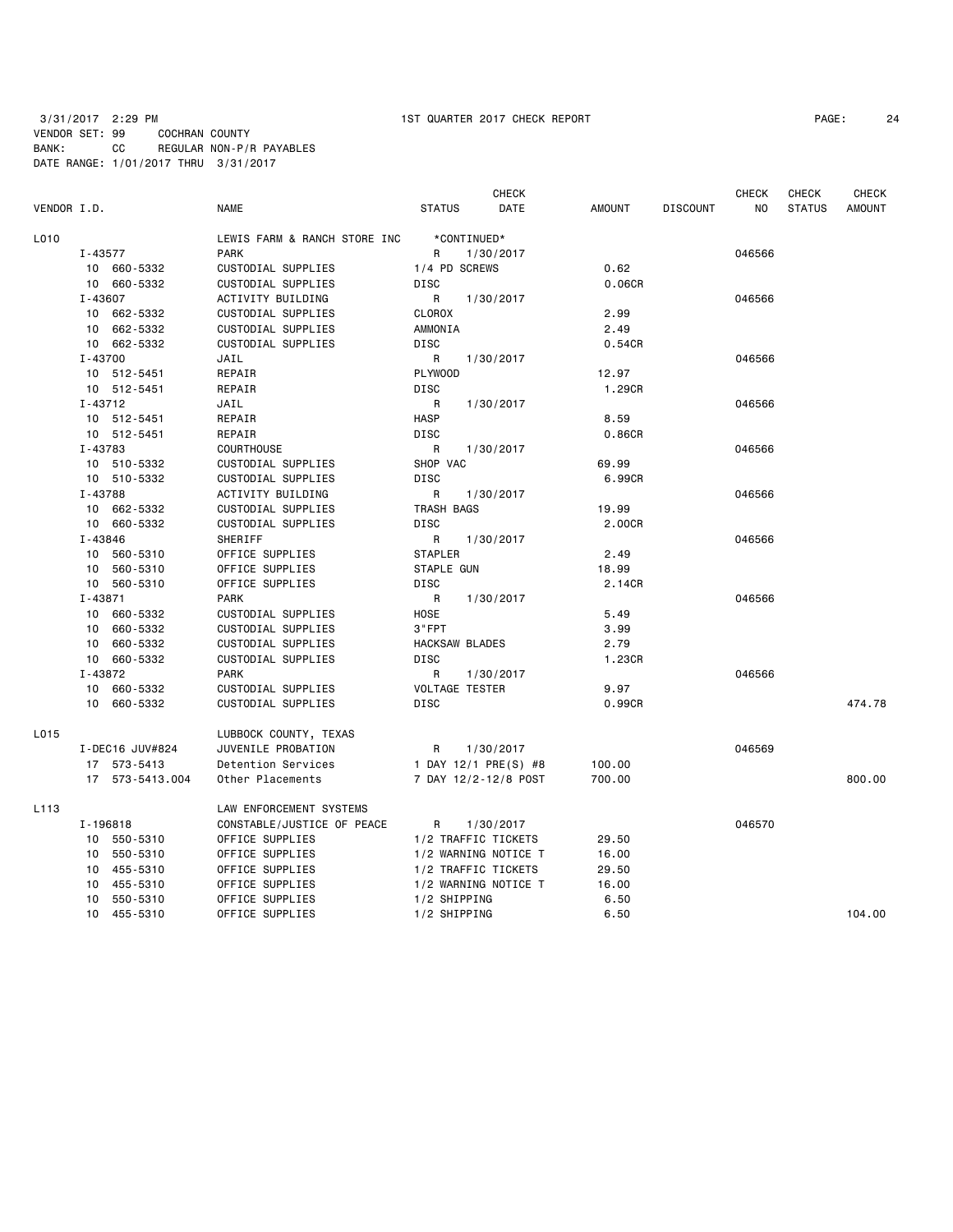3/31/2017 2:29 PM 1ST QUARTER 2017 CHECK REPORT PAGE: 25 VENDOR SET: 99 COCHRAN COUNTY

| BANK: | CC<br>DATE RANGE: 1/01/2017 THRU 3/31/2017 | REGULAR NON-P/R PAYABLES      |                     |                      |               |                 |                    |                               |                               |
|-------|--------------------------------------------|-------------------------------|---------------------|----------------------|---------------|-----------------|--------------------|-------------------------------|-------------------------------|
|       | VENDOR I.D.                                | <b>NAME</b>                   | <b>STATUS</b>       | <b>CHECK</b><br>DATE | <b>AMOUNT</b> | <b>DISCOUNT</b> | CHECK<br><b>NO</b> | <b>CHECK</b><br><b>STATUS</b> | <b>CHECK</b><br><b>AMOUNT</b> |
| L189  |                                            | HOCKLEY COUNTY PUBLISHING CO. |                     |                      |               |                 |                    |                               |                               |
|       | I-1YR/EXT SVC 2017                         | <b>EXTENSION SVC</b>          | $\mathsf{R}$        | 1/30/2017            |               |                 | 046571             |                               |                               |
|       | 10 665-5310                                | OFFICE SUPPLIES               | 1 YEAR SUBSCRIPTION |                      | 40.00         |                 |                    |                               | 40.00                         |
| M182  |                                            | BEVERLY MCCLELLAN             |                     |                      |               |                 |                    |                               |                               |
|       | I-'17 RAM STINSP R/B SHERIFF               |                               | R                   | 1/30/2017            |               |                 | 046572             |                               |                               |
|       | 10 560-5571                                | CAPITAL OUTLAY                |                     | R/B ST REGIS FEE '17 | 16.75         |                 |                    |                               | 16.75                         |
| M239  |                                            | MIDAMERICA BOOKS              |                     |                      |               |                 |                    |                               |                               |
|       | I-404709                                   | LIBRARY                       | $\mathsf{R}$        | 1/30/2017            |               |                 | 046573             |                               |                               |
|       | 10 650-5590                                | <b>BOOKS</b>                  | AMY AND THE MISSING |                      | 16.95         |                 |                    |                               |                               |
|       | 10 650-5590                                | <b>BOOKS</b>                  | ALL ABOUT ELLIE     |                      | 16.95         |                 |                    |                               |                               |
|       | 10 650-5590                                | <b>BOOKS</b>                  | LIZ LEARNS A LESSON |                      | 16.95         |                 |                    |                               |                               |
|       | 10 650-5590                                | <b>BOOKS</b>                  |                     | MARION TAKES A BREAK | 16.95         |                 |                    |                               | 67.80                         |
| M299  |                                            | <b>MORTON SELF STORAGE</b>    |                     |                      |               |                 |                    |                               |                               |
|       | $I - 535$                                  | SHERIFF                       | R.                  | 1/30/2017            |               |                 | 046574             |                               |                               |
|       | 10 560-5499                                | MISCELLANEOUS                 | STORAGE JAN 2017    |                      | 50.00         |                 |                    |                               | 50.00                         |
| M316  |                                            | MAIL FINANCE                  |                     |                      |               |                 |                    |                               |                               |
|       | I-N6331215                                 | NON-DEPT'L                    | $\mathsf{R}$        | 1/30/2017            |               |                 | 046575             |                               |                               |
|       | 10 409-5411                                | MAINTENANCE CONTRACTS         |                     | POSTG MCH LEASE 2/8/ | 737.91        |                 |                    |                               | 737.91                        |
| M321  |                                            | JAMES M MOORE                 |                     |                      |               |                 |                    |                               |                               |
|       | $I - #6405$ 1/19/17                        | COUNTY COURT                  | R                   | 1/30/2017            |               |                 | 046576             |                               |                               |
|       | 10 426-5400                                | ATTORNEY AD LITEM             |                     | CYNTHIA BARA PLEA HE | 200,00        |                 |                    |                               | 200,00                        |
|       |                                            |                               |                     |                      |               |                 |                    |                               |                               |

|      | $1 - #0405$ $1/19/17$ | <b>COUNTY COURT</b>     | н.<br>1/30/2017           |          | <b>U405/0</b> |          |
|------|-----------------------|-------------------------|---------------------------|----------|---------------|----------|
|      | 10 426-5400           | ATTORNEY AD LITEM       | CYNTHIA BARA PLEA HE      | 200.00   |               | 200.00   |
| M329 |                       | MARK'S PLUMBING PARTS   |                           |          |               |          |
|      | I-INV001579305        | JAIL                    | 1/30/2017<br>R            |          | 046577        |          |
|      | 512-5451<br>10        | REPAIR                  | 2 POD ASSEMBLY            | 49.00    |               |          |
|      | 512-5451<br>10        | REPAIR                  | MTR PNEUMATIC DUL         | 454.91   |               |          |
|      | 512-5451<br>10        | REPAIR                  | MAINT CATALOG             |          |               | 503.91   |
| N066 |                       | NTS COMMUNICATIONS      |                           |          |               |          |
|      | I-8062660032 JAN17    | COMM'R CT/CO JDG/PREC 4 | $\mathsf{R}$<br>1/30/2017 |          | 046578        |          |
|      | 15 610-5420           | TELECOMMUNICATIONS      | WATS LINE                 | 4.99     |               |          |
|      | 610-5420<br>15        | TELECOMMUNICATIONS      | <b>FEES</b>               | 0.01     |               |          |
|      | 624-5420<br>15        | TELECOMMUNICATIONS      | LONG DISTANCE USAGE       | 0.24     |               |          |
|      | 15 624-5420           | TELECOMMUNICATIONS      | <b>FEES</b>               | 7.42     |               | 12.66    |
| N082 |                       | NETDATA                 |                           |          |               |          |
|      | I-17873               | CLERK/SHERIFF           | R.<br>1/30/2017           |          | 046579        |          |
|      | 403-5411<br>10        | MAINTENANCE CONTRACTS   | IBM HW/SW MAINT RNL       | 1,490.12 |               |          |
|      | 560-5411<br>10        | MAINTENANCE CONTRACTS   | 1YR IBM HW/SW MAINT       | 1,490.12 |               | 2,980.24 |
|      |                       |                         |                           |          |               |          |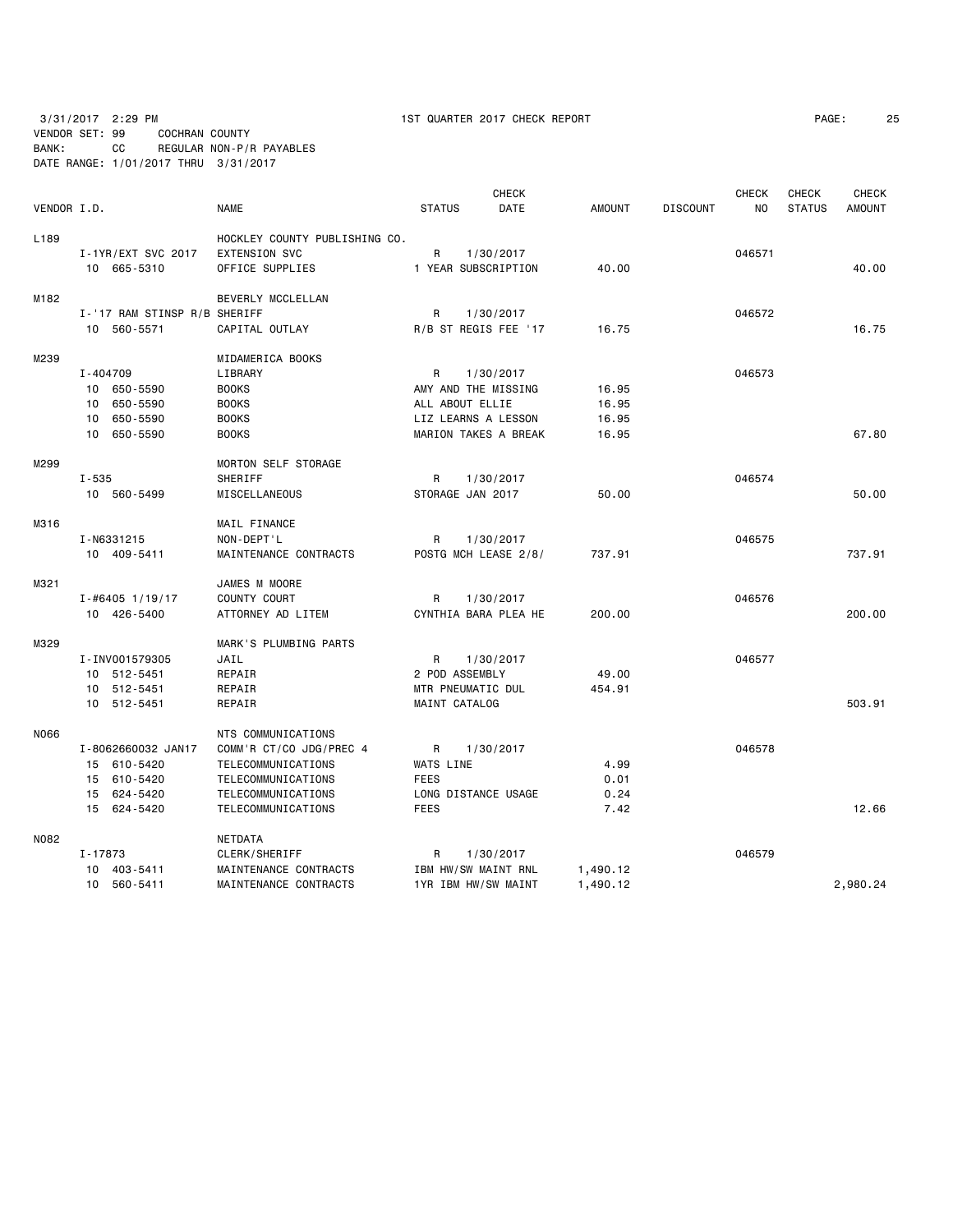VENDOR SET: 99 COCHRAN COUNTY BANK: CC REGULAR NON-P/R PAYABLES

| PAGE: | 26 |
|-------|----|
|-------|----|

|             | DATE RANGE: 1/01/2017 THRU 3/31/2017 |                                                      |                      |                                        |                |                 |                         |                               |                               |
|-------------|--------------------------------------|------------------------------------------------------|----------------------|----------------------------------------|----------------|-----------------|-------------------------|-------------------------------|-------------------------------|
| VENDOR I.D. |                                      | <b>NAME</b>                                          | <b>STATUS</b>        | <b>CHECK</b><br>DATE                   | <b>AMOUNT</b>  | <b>DISCOUNT</b> | CHECK<br>N <sub>O</sub> | <b>CHECK</b><br><b>STATUS</b> | <b>CHECK</b><br><b>AMOUNT</b> |
| N095        |                                      | NEOFUNDS BY NEOPOST                                  |                      |                                        |                |                 |                         |                               |                               |
|             | I-010317                             | <b>CLERK</b>                                         | $\mathsf{V}$         | 1/30/2017                              |                |                 | 046580                  |                               | 2,000.00                      |
| N095        | <b>M-CHECK</b>                       | NEOFUNDS BY NEOPOST<br>NEOFUNDS BY NEOPOST<br>VOIDED | V                    | 1/30/2017                              |                |                 | 046580                  |                               | 2,000.00CR                    |
| 0041        |                                      | OMNIBASE SERVICES OF TEXAS, LP                       |                      |                                        |                |                 |                         |                               |                               |
|             | I-4TH QTR FEES 2016                  | FTA FEES                                             | R                    | 1/30/2017                              |                |                 | 046581                  |                               |                               |
|             | 10 000-2206.003                      | Omni Collection Fee                                  |                      | 4TH QTR FEES 2016                      | 54.00          |                 |                         |                               | 54.00                         |
| P017        |                                      | POSTMASTER                                           |                      |                                        |                |                 |                         |                               |                               |
|             | I-'17 RENT, BOX 735                  | MUSEUM/HISTORICAL COMM                               | R                    | 1/30/2017                              |                |                 | 046582                  |                               |                               |
|             | 31 652-5311                          | POSTAL EXPENSES                                      | <b>BOX RENT 2017</b> |                                        | 62.00          |                 |                         |                               |                               |
|             | I-AUDITOR 1/23/17                    | AUDITOR                                              | R                    | 1/30/2017                              |                |                 | 046582                  |                               |                               |
|             | 10 495-5311                          | POSTAL EXPENSES                                      |                      | <b>1RL FOREVER STAMPS</b>              | 47.00          |                 |                         |                               |                               |
|             | $I-CONST$ 1/11/16                    | CONSTABLE                                            | R                    | 1/30/2017                              |                |                 | 046582                  |                               |                               |
|             | 10 550-5310                          | OFFICE SUPPLIES                                      |                      | 2 SHEETS OF 20/STAMP                   | 18.80          |                 |                         |                               |                               |
|             | $I$ -TREAS $1/16/17$                 | TREASURER                                            | R                    | 1/30/2017                              |                |                 | 046582                  |                               |                               |
|             | 10 497-5311                          | POSTAL EXPENSES                                      |                      | <b>1RL FOREVER STAMPS</b>              | 47.00          |                 |                         |                               | 174.80                        |
| P202        |                                      | THE PRODUCTIVITY CENTER                              |                      |                                        |                |                 |                         |                               |                               |
|             | I-TCLEDDS BBRISTOW                   | CONSTABLE                                            | R                    | 1/30/2017                              |                |                 | 046583                  |                               |                               |
|             | 10 550-5427                          | CONTINUING EDUCATION                                 |                      | TCLEDDS ACTIVATION F                   | 156.00         |                 |                         |                               | 156.00                        |
| R256        |                                      | TIMOTHY ROBERTS                                      |                      |                                        |                |                 |                         |                               |                               |
|             | I-NEW COMM'R SCH                     | COMMISSIONERS COURT/ROBERTS                          | R.                   | 1/30/2017                              |                |                 | 046584                  |                               |                               |
|             | 15 610-5427                          | COMM-CONTINUING EDUCATION                            |                      | 862 MILES TO/FR AUST                   | 461.17         |                 |                         |                               |                               |
|             | 15 610-5427                          | COMM-CONTINUING EDUCATION                            |                      | R/B 4 NITES/AUSTIN 1                   | 740.00         |                 |                         |                               |                               |
|             | 15 610-5427                          | COMM-CONTINUING EDUCATION                            |                      | R/B 4 NITES LODGING                    | 111.00         |                 |                         |                               |                               |
|             | 15 610-5427                          | COMM-CONTINUING EDUCATION                            |                      | R/B 4 NITES PARKING                    | 72.00          |                 |                         |                               |                               |
|             | 15 610-5427                          | COMM-CONTINUING EDUCATION                            | R/B MEALS            |                                        | 86.30          |                 |                         |                               | 1,470.47                      |
| S005        |                                      | DORIS SEALY, COUNTY TREAS                            |                      |                                        |                |                 |                         |                               |                               |
|             | $I$ -CERT MAIL 1/10/17               | TREASURER                                            | R                    | 1/30/2017                              |                |                 | 046585                  |                               |                               |
|             | 10 497-5311                          | POSTAL EXPENSES                                      |                      | CERT MAIL 1099'S/W2'                   | 22.05          |                 |                         |                               | 22.05                         |
| S010        |                                      | SILVERS COMPANY                                      |                      |                                        |                |                 |                         |                               |                               |
|             | I-EXT SVC 12/16                      | <b>EXTENSION SVC</b>                                 | R                    | 1/30/2017                              |                |                 | 046586                  |                               |                               |
|             | 10 665-5330                          | FUEL AND OIL                                         |                      | 23.17GL UNL 12/01                      | 42.05          |                 |                         |                               |                               |
|             | 665-5330<br>10                       | FUEL AND OIL                                         |                      | 24.72GL UNL 12/09                      | 43.63          |                 |                         |                               |                               |
|             | 10<br>665-5330                       | FUEL AND OIL                                         |                      | 32.86GL UNL 12/12                      | 60.30          |                 |                         |                               |                               |
|             | 10 665-5330                          | FUEL AND OIL                                         |                      | 32.97 GL UNL 12/19                     | 62.48          |                 |                         |                               |                               |
|             | I-JUV PROB12/16                      | JUVENILE PROBATION                                   | R                    | 1/30/2017                              |                |                 | 046586                  |                               |                               |
|             | 17 573-5499                          | OPERATING EXPENSES                                   |                      | 10.07 GL UNL/12/2                      | 18.28          |                 |                         |                               |                               |
|             | 17 573-5499                          | OPERATING EXPENSES                                   | 14GL UNL 12/09       |                                        | 24.71          |                 |                         |                               |                               |
|             | 17 573-5499<br>17 573-5499           | OPERATING EXPENSES<br>OPERATING EXPENSES             |                      | 21.55GL UNL 12/12                      | 39.54<br>36.18 |                 |                         |                               |                               |
|             | 17 573-5499                          | OPERATING EXPENSES                                   |                      | 19.09GL UNL 12/21<br>10.63GL UNL 12/27 | 20.14          |                 |                         |                               |                               |
|             | I-NON-DEPT'L 12/16                   | <b>CLERK</b>                                         | R                    | 1/30/2017                              |                |                 | 046586                  |                               |                               |
|             |                                      |                                                      |                      |                                        |                |                 |                         |                               |                               |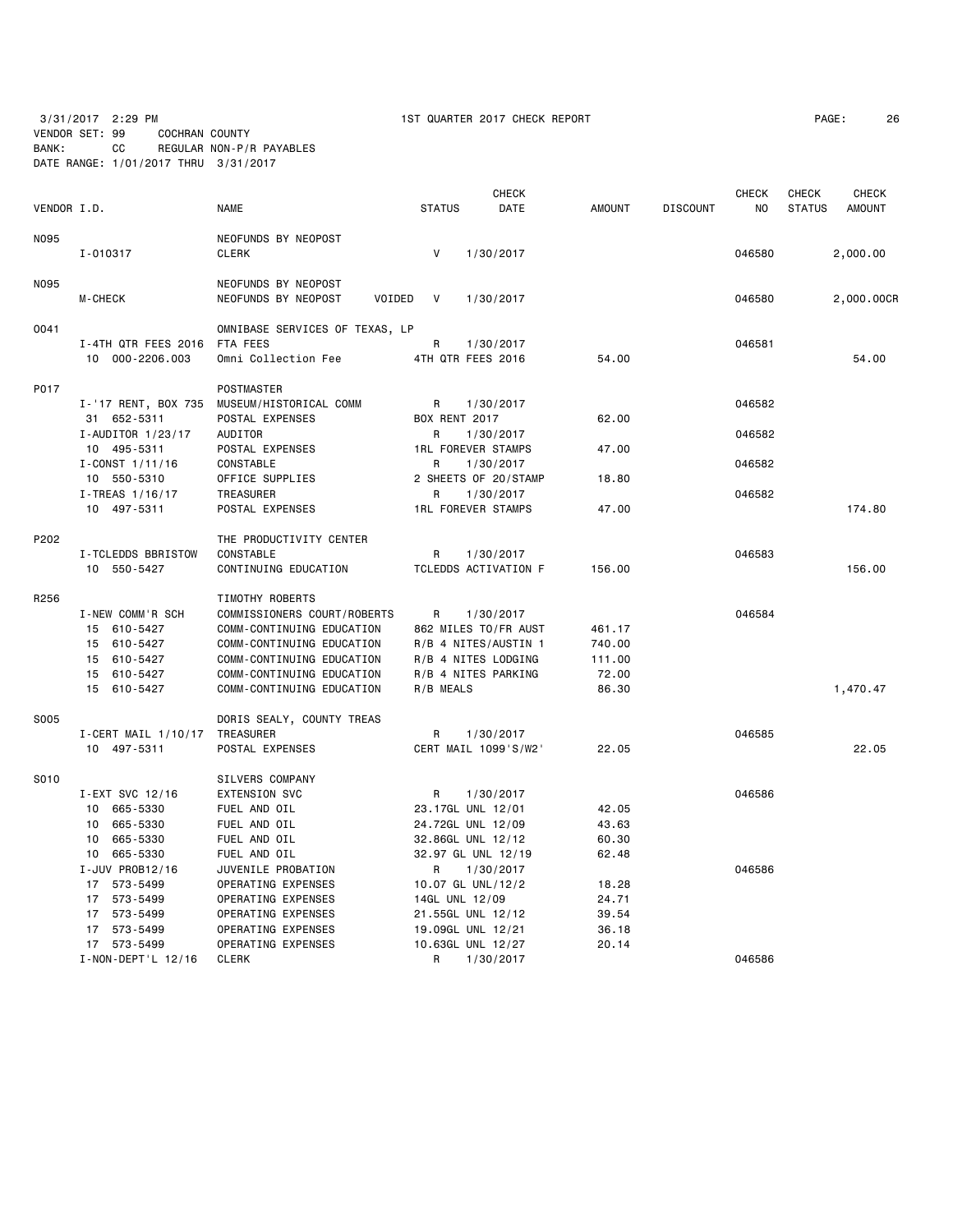| VENDOR I.D. |                             | <b>NAME</b>                    | <b>STATUS</b>             | <b>CHECK</b><br>DATE | <b>AMOUNT</b>   | <b>DISCOUNT</b> | <b>CHECK</b><br>N <sub>O</sub> | <b>CHECK</b><br><b>STATUS</b> | <b>CHECK</b><br><b>AMOUNT</b> |
|-------------|-----------------------------|--------------------------------|---------------------------|----------------------|-----------------|-----------------|--------------------------------|-------------------------------|-------------------------------|
| S010        |                             | SILVERS COMPANY<br>*CONTINUED* |                           |                      |                 |                 |                                |                               |                               |
|             | I-NON-DEPT'L 12/16          | <b>CLERK</b>                   | R                         |                      |                 |                 | 046586                         |                               |                               |
|             | 10 403-5427                 | CONTINUING EDUCATION           | 24 GL UNL CLERK 12/9      | 1/30/2017            | 42.36           |                 |                                |                               |                               |
|             | $I-PARK$ 12/16              | <b>PARK</b>                    | R                         | 1/30/2017            |                 |                 | 046586                         |                               |                               |
|             | 10 660-5330                 | FUEL AND OIL                   | 24.01GL UNL 12/7          |                      | 42.38           |                 |                                |                               |                               |
|             | I-PREC 1 12/16              | PREC 1                         | R                         | 1/30/2017            |                 |                 | 046586                         |                               |                               |
|             | 15 621-5330                 | FUEL & OIL                     | 26GL UNL 11/29            |                      | 45.34           |                 |                                |                               |                               |
|             | 15 621-5330                 | FUEL & OIL                     | 26.3 GL UNL 12/7          |                      | 51.26           |                 |                                |                               |                               |
|             | 15 621-5330                 | FUEL & OIL                     | 21GL UNL 12/15            |                      | 38.54           |                 |                                |                               |                               |
|             | 15 621-5330                 | FUEL & OIL                     | 21GL UNL 12/27            |                      | 52.87           |                 |                                |                               |                               |
|             | I-PREC 2 12/16              | PREC <sub>2</sub>              | R.                        | 1/30/2017            |                 |                 | 046586                         |                               |                               |
|             | 15 622-5330                 | FUEL AND OIL                   | 160 GL HS DIESEL 12/      |                      | 307.20          |                 |                                |                               |                               |
|             | 15 622-5330                 | FUEL AND OIL                   | 28.6GL UNL 12/09          |                      | 50.48           |                 |                                |                               |                               |
|             | 15 622-5330                 | FUEL AND OIL                   | 12GL UNL 12/14            |                      | 22.02           |                 |                                |                               |                               |
|             | 15 622-5330                 | FUEL AND OIL                   | 22GL UNL 12/19            |                      | 40.37           |                 |                                |                               |                               |
|             | 15 622-5330                 | FUEL AND OIL                   | 30.52 GL UNL 12/22        |                      | 57.84           |                 |                                |                               |                               |
|             | I-PREC 4 12/16              | PREC 4                         | R                         | 1/30/2017            |                 |                 | 046586                         |                               |                               |
|             | 15 624-5451                 | REPAIRS                        | ST INSP/07 CTS            |                      | 10.00           |                 |                                |                               |                               |
|             | $I-SHERIFF 12/16$           | SHERIFF                        | R                         | 1/30/2017            |                 |                 | 046586                         |                               |                               |
|             | 10<br>560-5451              | MACHINERY-NON-OFFICE REPAIR    | ST INSP/'13 FORD#557      |                      | 10.00           |                 |                                |                               |                               |
|             | 560-5330<br>10              | FUEL AND OIL                   | 81.4 GL UNL/#112          |                      | 149.24          |                 |                                |                               |                               |
|             | 560-5330<br>10              | FUEL AND OIL                   | 55.57 GL UNL/#134         |                      | 103.90          |                 |                                |                               |                               |
|             | 560-5330<br>10              | FUEL AND OIL                   | 15.56GL UNL/#135          |                      | 29.49           |                 |                                |                               |                               |
|             | 560-5330<br>10              | FUEL AND OIL                   | 15.01 GL UNL/#136         |                      | 27.54           |                 |                                |                               |                               |
|             | 560-5330<br>10              | FUEL AND OIL                   | 48.05GL UNL/#105          |                      | 88.84           |                 |                                |                               |                               |
|             | 10<br>560-5330              | FUEL AND OIL                   | 26.51GL UNL/#102          |                      | 47.77           |                 |                                |                               | 1,564.75                      |
| S222        |                             | SOUTH PLAINS COMMUNICATIONS    |                           |                      |                 |                 |                                |                               |                               |
|             |                             | SHERIFF                        |                           |                      |                 |                 | 046587                         |                               |                               |
|             | I-0111777-IN<br>10 560-5571 | CAPITAL OUTLAY                 | R<br>RMV EQUIP FR '10 F15 | 1/30/2017            | 300.00          |                 |                                |                               |                               |
|             | 10 560-5571                 | CAPITAL OUTLAY                 | INSTL EQUIP TO '17 R      |                      | 600.00          |                 |                                |                               |                               |
|             | I-0111779-IN                | SHERIFF                        | R                         | 1/30/2017            |                 |                 | 046587                         |                               |                               |
|             | 10 560-5452                 | OFFICE EQUIPMENT REPAIR        | SVC CALL/ CONSOLE         |                      |                 |                 |                                |                               |                               |
|             | 10 560-5452                 | OFFICE EQUIPMENT REPAIR        | MILEAGE TO SITE/RETU      |                      | 180.00<br>78.00 |                 |                                |                               |                               |
|             | 10 560-5452                 | OFFICE EQUIPMENT REPAIR        | PARTS/MIP 5000 DIGIT      |                      | 425.00          |                 |                                |                               | 1,583.00                      |
|             |                             |                                |                           |                      |                 |                 |                                |                               |                               |
| S242        |                             | SAM'S CLUB                     |                           |                      |                 |                 |                                |                               |                               |
|             | I-08382152 11717            | JAIL                           | R                         | 1/30/2017            |                 |                 | 046588                         |                               |                               |
|             | 10 512-5392                 | MISCELLANEOUS SUPPLIES         | FOAM PLATES               |                      | 11.67           |                 |                                |                               |                               |
|             | 10 512-5333                 | FOOD-PRISONERS                 | 2/VARIETY PACK CHIPS      |                      | 21.84           |                 |                                |                               |                               |
|             | 10 512-5392                 | MISCELLANEOUS SUPPLIES         | 3/PINESOL                 |                      | 32.34           |                 |                                |                               |                               |
|             | 512-5392<br>10              | MISCELLANEOUS SUPPLIES         | 2/200Z CUPS               |                      | 39.96           |                 |                                |                               |                               |
|             | 10 512-5392                 | MISCELLANEOUS SUPPLIES         | 2/PAPER TOWEL             |                      | 33.52           |                 |                                |                               |                               |
|             | 10 512-5392                 | MISCELLANEOUS SUPPLIES         | 2/BATH TISSUE             |                      | 40.96           |                 |                                |                               |                               |
|             | 10 512-5392                 | MISCELLANEOUS SUPPLIES         | FOAM CUPS                 |                      | 15.98           |                 |                                |                               |                               |
|             | 10 512-5392                 | MISCELLANEOUS SUPPLIES         | <b>FORKS</b>              |                      | 8.98            |                 |                                |                               |                               |
|             | 10 512-5392                 | MISCELLANEOUS SUPPLIES         | 3/B&C FORK                |                      | 29.91           |                 |                                |                               |                               |
|             | 10 512-5392                 | MISCELLANEOUS SUPPLIES         | 2/WINDFRESH DETERGEN      |                      | 32.48           |                 |                                |                               |                               |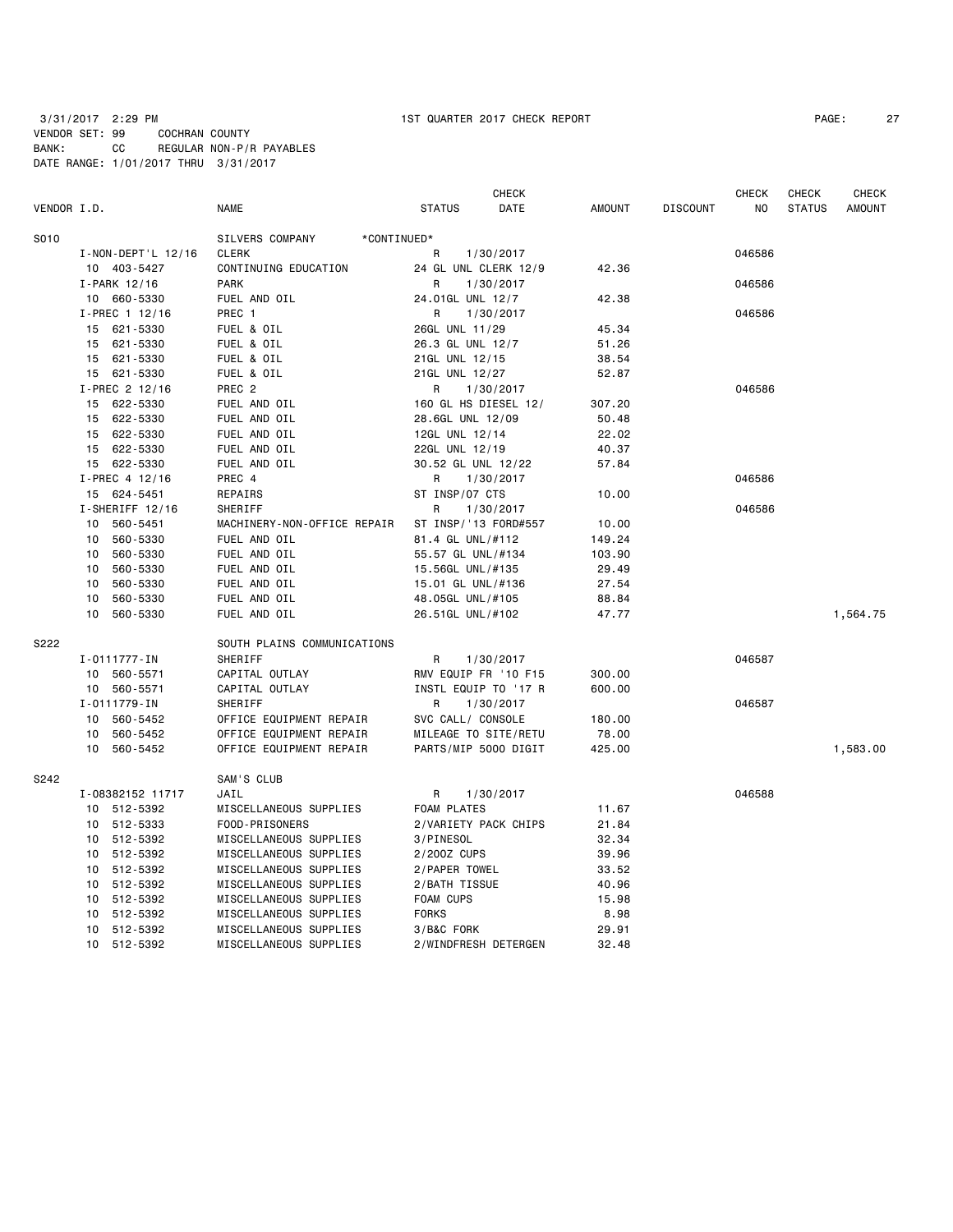| PAGE: | 28 |
|-------|----|
|       |    |

|             |    |                  |                        |                      | <b>CHECK</b> |               |                 | <b>CHECK</b> | <b>CHECK</b>  | <b>CHECK</b>  |
|-------------|----|------------------|------------------------|----------------------|--------------|---------------|-----------------|--------------|---------------|---------------|
| VENDOR I.D. |    |                  | <b>NAME</b>            | <b>STATUS</b>        | DATE         | <b>AMOUNT</b> | <b>DISCOUNT</b> | NO           | <b>STATUS</b> | <b>AMOUNT</b> |
| S242        |    |                  | SAM'S CLUB             | *CONTINUED*          |              |               |                 |              |               |               |
|             |    | I-08382152 11717 | JAIL                   | R                    | 1/30/2017    |               |                 | 046588       |               |               |
|             |    | 10 512-5392      | MISCELLANEOUS SUPPLIES | 33GL TRASH BAGS      |              | 15.48         |                 |              |               |               |
|             | 10 | 512-5392         | MISCELLANEOUS SUPPLIES | 3/13GL TRASHBAGS     |              | 38.94         |                 |              |               |               |
|             |    | 10 512-5392      | MISCELLANEOUS SUPPLIES | 3/DISINFECTANT       |              | 19.08         |                 |              |               |               |
|             | 10 | 512-5333         | FOOD-PRISONERS         | 2/GALA APPLES        |              | 13.26         |                 |              |               |               |
|             | 10 | 512-5333         | FOOD-PRISONERS         | 2/CARA CARA ORANGES  |              | 15.96         |                 |              |               |               |
|             | 10 | 512-5333         | FOOD-PRISONERS         | JIMMY DEAN BREAKFAST |              | 10.98         |                 |              |               |               |
|             | 10 | 512-5333         | FOOD-PRISONERS         | QUAKER OATS          |              | 7.98          |                 |              |               |               |
|             | 10 | 512-5333         | FOOD-PRISONERS         | 3/JIMMY DEAN BREAKFA |              | 31.44         |                 |              |               |               |
|             | 10 | 512-5392         | MISCELLANEOUS SUPPLIES | <b>LYSOL</b>         |              | 14.98         |                 |              |               |               |
|             | 10 | 512-5392         | MISCELLANEOUS SUPPLIES | 2/COMET              |              | 11.94         |                 |              |               |               |
|             | 10 | 512-5333         | FOOD-PRISONERS         | 6/DRINK BOX          |              | 59.88         |                 |              |               |               |
|             | 10 | 512-5392         | MISCELLANEOUS SUPPLIES | DISC/BATH TISSUE     |              | 4.00CR        |                 |              |               |               |
|             | 10 | 512-5392         | MISCELLANEOUS SUPPLIES | DISC PAPERTOWELS     |              | 4.00CR        |                 |              |               |               |
|             |    | 10 512-5392      | MISCELLANEOUS SUPPLIES | DISC FOAM PLATES     |              | 2.30CR        |                 |              |               |               |
|             | 10 | 512-5392         | MISCELLANEOUS SUPPLIES | TAX REMOVED          |              | 0.85CR        |                 |              |               | 496.41        |
| S281        |    |                  | <b>STAPLES</b>         |                      |              |               |                 |              |               |               |
|             |    | I-1728077001     | SHERIFF                | R                    | 1/30/2017    |               |                 | 046589       |               |               |
|             |    | 10 560-5310      | OFFICE SUPPLIES        | 1/SMEAD BCCRN BARSTY |              | 97.99         |                 |              |               |               |
|             |    | I-1728341401     | SHERIFF/JAIL           | R                    | 1/30/2017    |               |                 | 046589       |               |               |
|             |    | 10 560-5310      | OFFICE SUPPLIES        | DURACELL AA BATT     |              | 24.99         |                 |              |               |               |
|             | 10 | 560-5310         | OFFICE SUPPLIES        | DURACELL AAA BATT    |              | 24.99         |                 |              |               |               |
|             | 10 | 560-5310         | OFFICE SUPPLIES        | 5 MIL THERMAL LAM    |              | 54.99         |                 |              |               |               |
|             | 10 | 560-5310         | OFFICE SUPPLIES        | 4/MONTHLY DESK PAD   |              | 27.96         |                 |              |               |               |
|             | 10 | 512-5310         | OFFICE SUPPLIES        | ATAGLANCE MONTHLY WA |              | 22.79         |                 |              |               |               |
|             | 10 | 560-5310         | OFFICE SUPPLIES        | VERBATIM DVDR LIFE S |              | 34.99         |                 |              |               |               |
|             | 10 | 560-5310         | OFFICE SUPPLIES        | 6/PILOT G2 PENS      |              | 83.94         |                 |              |               |               |
|             | 10 | 560-5310         | OFFICE SUPPLIES        | 2/OFFICE STAMP       |              | 16.58         |                 |              |               |               |
|             | 10 | 560-5310         | OFFICE SUPPLIES        | ACCUSTAMP 2 COLOR ST |              | 11.29         |                 |              |               |               |
|             | 10 | 560-5310         | OFFICE SUPPLIES        | SMEAD ETS COLORCODED |              | 3.99          |                 |              |               |               |
|             | 10 | 512-5310         | OFFICE SUPPLIES        | BIC ROUND BALL POINT |              | 5.99          |                 |              |               |               |
|             | 10 | 560-5310         | OFFICE SUPPLIES        | HILITER DESK STYLE H |              | 3.39          |                 |              |               |               |
|             | 10 | 560-5310         | OFFICE SUPPLIES        | 3/SAUNDERS CLIP BOAR |              | 26.97         |                 |              |               |               |
|             | 10 | 560-5310         | OFFICE SUPPLIES        | 5/BINDERS WHITE      |              | 19.95         |                 |              |               |               |
|             |    | 10 560-5310      | OFFICE SUPPLIES        | 4/COUPON/DISCOUNTS   |              | 34,90CR       |                 |              |               |               |
|             |    | I-1729557911     | SHERIFF                | R                    | 1/30/2017    |               |                 | 046589       |               |               |
|             | 10 | 560-5310         | OFFICE SUPPLIES        | ADAMS REC BOOK       |              | 11.39         |                 |              |               |               |
|             |    | 10 560-5310      | OFFICE SUPPLIES        | SCOTCH HEAVYDUTY SHI |              | 14.69         |                 |              |               |               |
|             |    | I-1733286401     | SHERIFF/JAIL           | R                    | 1/30/2017    |               |                 | 046589       |               |               |
|             | 10 | 560-5310         | OFFICE SUPPLIES        | "COPY"STAMP          |              | 8.29          |                 |              |               |               |
|             | 10 | 560-5310         | OFFICE SUPPLIES        | 3TAB HEAVY WEIGHT FO |              | 14.99         |                 |              |               |               |
|             | 10 | 512-5310         | OFFICE SUPPLIES        | PENTEL BLUE PENS     |              | 10.49         |                 |              |               |               |
|             |    | 10 560-5310      | OFFICE SUPPLIES        | 2/OIC HANGING FILE F |              | 14.98         |                 |              |               |               |
|             |    | 10 560-5310      | OFFICE SUPPLIES        | COUPON/DISC          |              | 3.99CR        |                 |              |               |               |
|             |    | I-1735856071     | SHERIFF                | R                    | 1/30/2017    |               |                 | 046589       |               |               |
|             |    | 10 560-5310      | OFFICE SUPPLIES        | STAMP/DATE           |              | 28.99         |                 |              |               |               |
|             |    | I-1736589001     | SHERIFF                | R                    | 1/30/2017    |               |                 | 046589       |               |               |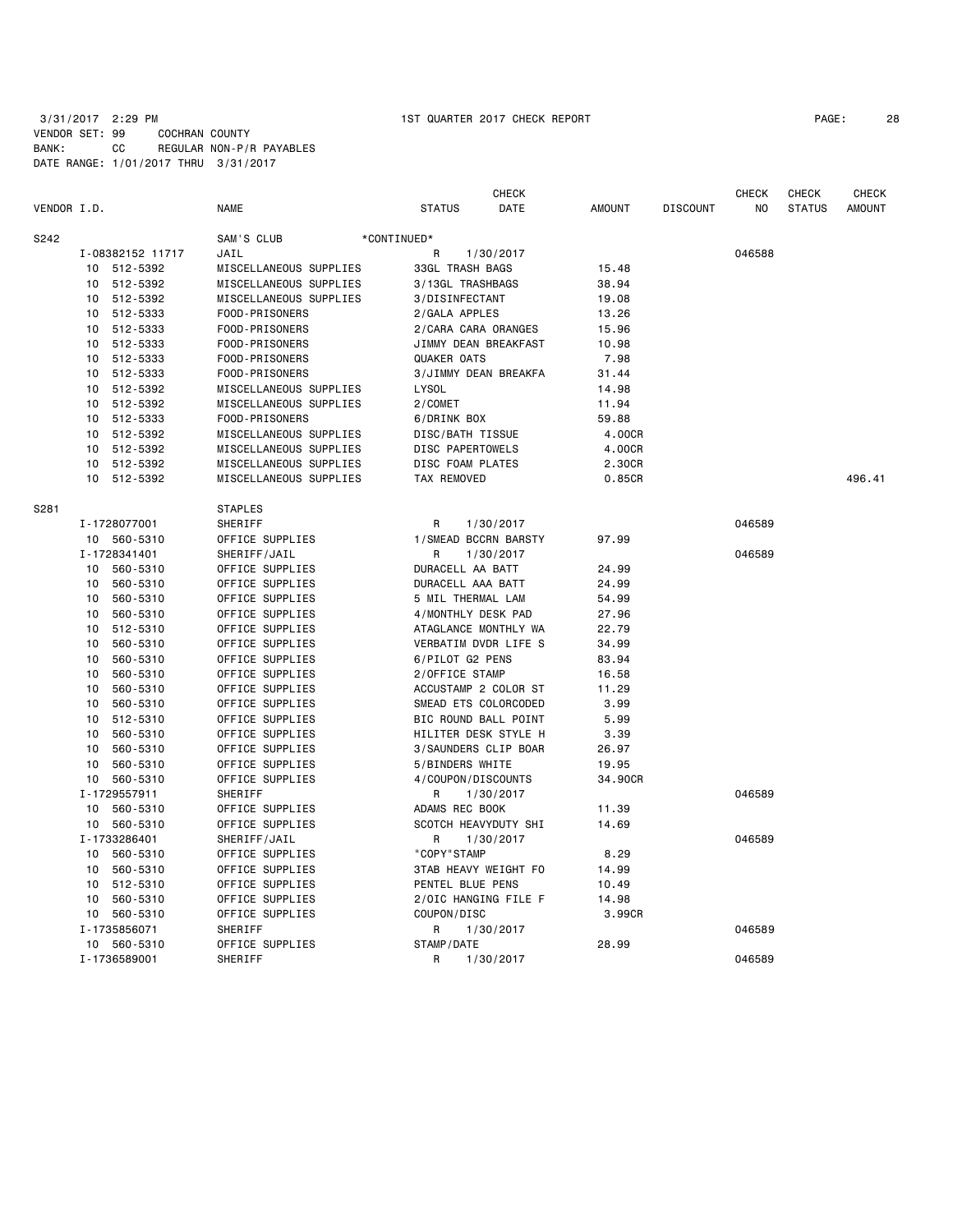| PAGE: | 29 |  |
|-------|----|--|
|-------|----|--|

|             |                                          |                               |                          | <b>CHECK</b> |               |                 | CHECK  | CHECK         | <b>CHECK</b>  |
|-------------|------------------------------------------|-------------------------------|--------------------------|--------------|---------------|-----------------|--------|---------------|---------------|
| VENDOR I.D. |                                          | <b>NAME</b>                   | <b>STATUS</b>            | DATE         | <b>AMOUNT</b> | <b>DISCOUNT</b> | NO.    | <b>STATUS</b> | <b>AMOUNT</b> |
| S281        |                                          | <b>STAPLES</b><br>*CONTINUED* |                          |              |               |                 |        |               |               |
|             | I-1736589001                             | <b>SHERIFF</b>                | R                        | 1/30/2017    |               |                 | 046589 |               |               |
|             | 10 560-5310                              | OFFICE SUPPLIES               | 3/WALL POCKETS           |              | 48.57         |                 |        |               |               |
|             | 560-5310<br>10                           | OFFICE SUPPLIES               | <b>STAMP</b>             |              | 18.99         |                 |        |               |               |
|             | 10 560-5310                              | OFFICE SUPPLIES               | 2/LABLE MAKER TAPE       |              | 37.58         |                 |        |               | 630.87        |
| S316        |                                          | <b>BRYANT SEARS</b>           |                          |              |               |                 |        |               |               |
|             | I-CHF CNF; AUSTIN 17                     | JUVENILE PROBATION            | R                        | 1/30/2017    |               |                 | 046590 |               |               |
|             | 17 573-5427                              | TRAVEL & TRAINING             | 3 NITES/OMNI/AUSTIN      |              | 447.00        |                 |        |               |               |
|             | 17 573-5427                              | TRAVEL & TRAINING             | LODGING TAX              |              | 67.05         |                 |        |               |               |
|             | 17 573-5427                              | TRAVEL & TRAINING             | MEALS 1/23-24/17         |              | 47.16         |                 |        |               | 561.21        |
| S359        |                                          | ERIC SILHAN                   |                          |              |               |                 |        |               |               |
|             | I-NEW COMM'R SCH                         | COMMISSIONERS COURT/SILHAN    | R                        | 1/30/2017    |               |                 | 046591 |               |               |
|             | 15 610-5427                              | COMM-CONTINUING EDUCATION     | 862 MILES TO/FR AUST     |              | 461.17        |                 |        |               |               |
|             | 15 610-5427                              | COMM-CONTINUING EDUCATION     | R/B 4 NITES/AUSTIN 1     |              | 740.00        |                 |        |               |               |
|             | 15 610-5427                              | COMM-CONTINUING EDUCATION     | R/B 4 NITES LODGING      |              | 111.00        |                 |        |               |               |
|             | 15 610-5427                              | COMM-CONTINUING EDUCATION     | R/B 4 NITES PARKING      |              | 72.00         |                 |        |               |               |
|             | 15 610-5427                              | COMM-CONTINUING EDUCATION     | R/B MEALS                |              | 50.03         |                 |        |               | 1,434.20      |
| S416        |                                          | SOS WASTE DISPOSAL, INC       |                          |              |               |                 |        |               |               |
|             | $I - 10006$                              | PREC 3/PREC 4                 | R                        | 1/30/2017    |               |                 | 046592 |               |               |
|             | 15 623-5440                              | UTILITIES                     | DUMPSTER SVC JAN 17      |              | 53.25         |                 |        |               |               |
|             | 15 624-5440                              | UTILITIES                     | DUMPSTER SVC JAN 17      |              | 53.25         |                 |        |               | 106.50        |
| S435        |                                          | SS OUTFITTERS                 |                          |              |               |                 |        |               |               |
|             | I-012717 AMMO                            | SHERIFF                       | R                        | 1/30/2017    |               |                 | 046593 |               |               |
|             | 10 560-5334                              | OTHER SUPPLIES                | 25/ARMSCOR 223FMJ        |              | 200.00        |                 |        |               |               |
|             | 10 560-5334                              | OTHER SUPPLIES                | 30/PPU 55 GRAIN SOFT     |              | 300.00        |                 |        |               | 500.00        |
| T009        |                                          | TEXAS ASSOCIATION OF COUNTIES |                          |              |               |                 |        |               |               |
|             | I-41846 '17 TAC DUES COMMISSIONERS COURT |                               | R                        | 1/30/2017    |               |                 | 046594 |               |               |
|             | 15 610-5481                              | DUES AND REGISTRATION         | 2017 ANNUAL COUNTY D     |              | 550.00        |                 |        |               | 550.00        |
| T083        |                                          | TYLER TECHNOLOGIES, INC       |                          |              |               |                 |        |               |               |
|             | I-025-179190                             | NON-DEPT'L                    | R                        | 1/30/2017    |               |                 | 046595 |               |               |
|             | 10 409-5411                              | MAINTENANCE CONTRACTS         | MONTHLY NETWORK MAIN     |              | 220.50        |                 |        |               | 220.50        |
| T097        |                                          | TAA0                          |                          |              |               |                 |        |               |               |
|             | I-17 ADV PROP TAX                        | TAX A/C                       | R                        | 1/30/2017    |               |                 | 046596 |               |               |
|             | 499-5427<br>10                           | CONTINUING EDUCATION          | $4/3 - 5$ ADV PROP TAX/A |              | 150.00        |                 |        |               |               |
|             | I-17 PROP TAX ASSESS TAX A/C             |                               | R                        | 1/30/2017    |               |                 | 046596 |               |               |
|             | 10 499-5427                              | CONTINUING EDUCATION          | 3/6-9 PROP TAX ASSES     |              | 150.00        |                 |        |               | 300.00        |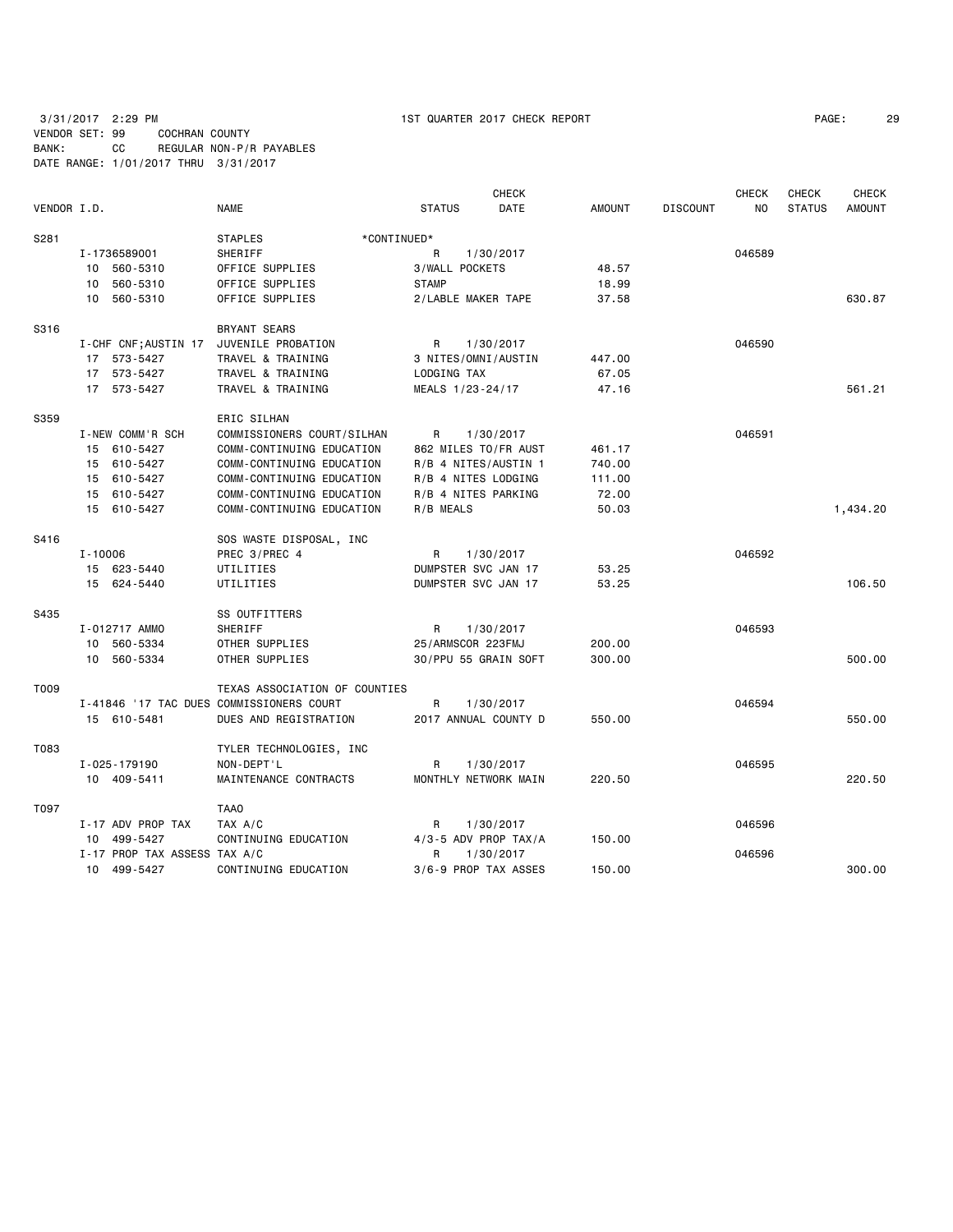3/31/2017 2:29 PM 1ST QUARTER 2017 CHECK REPORT VENDOR SET: 99 COCHRAN COUNTY

BANK: CC REGULAR NON-P/R PAYABLES DATE RANGE: 1/01/2017 THRU 3/31/2017

| PAGE: | 30 |
|-------|----|
|-------|----|

| VENDOR I.D. |                                 | <b>NAME</b>                    | <b>CHECK</b><br><b>STATUS</b><br>DATE | <b>AMOUNT</b> | <b>DISCOUNT</b> | <b>CHECK</b><br>NO | <b>CHECK</b><br><b>STATUS</b> | <b>CHECK</b><br><b>AMOUNT</b> |
|-------------|---------------------------------|--------------------------------|---------------------------------------|---------------|-----------------|--------------------|-------------------------------|-------------------------------|
| T254        |                                 | OAKSTONE PUBLISHING, LLC       |                                       |               |                 |                    |                               |                               |
|             | I-602573/TOP HLTH 17 NON-DEPT'L |                                | R<br>1/30/2017                        |               |                 | 046597             |                               |                               |
|             | 497-5310<br>10                  | OFFICE SUPPLIES                | 60 COPIES TOP HEALTH                  | 388.80        |                 |                    |                               |                               |
|             | 497-5310<br>10                  | OFFICE SUPPLIES                | SHIPPING                              | 71.40         |                 |                    |                               | 460.20                        |
|             |                                 |                                |                                       |               |                 |                    |                               |                               |
| T255        |                                 | TEXAS DEPT OF STATE HEALTH SER |                                       |               |                 |                    |                               |                               |
|             | I-2017 INSP FEE                 | JAIL                           | R<br>1/30/2017                        |               |                 | 046598             |                               |                               |
|             | 10 512-5499                     | MISCELLANEOUS                  | HEALTH DEPT INSPECTI                  | 150.00        |                 |                    |                               | 150.00                        |
| T290        |                                 | TEXAS VETERANS COMMISSION      |                                       |               |                 |                    |                               |                               |
|             | I-REF UNUSED '16                | <b>VETERANS VAN</b>            | 1/30/2017<br>R                        |               |                 | 046599             |                               |                               |
|             | 10 000-4333.305                 | OTHER STATE GRANTS             | REF UNUSED '16 VAN G                  | 667.84        |                 |                    |                               | 667.84                        |
|             |                                 |                                |                                       |               |                 |                    |                               |                               |
| U019        |                                 | UNITED SUPERMARKETS, INC       |                                       |               |                 |                    |                               |                               |
|             | I-2300509 11017                 | JAIL                           | R<br>1/30/2017                        |               |                 | 046600             |                               |                               |
|             | 10 512-5333                     | FOOD-PRISONERS                 | 2/32CT PARTY MIX                      | 21.98         |                 |                    |                               |                               |
|             | 10 512-5333                     | FOOD-PRISONERS                 | 2/LEMONADE                            | 7.58          |                 |                    |                               |                               |
|             | 10 512-5392                     | MISCELLANEOUS SUPPLIES         | FOCA LAUNDRY DETERGE                  | 8.99          |                 |                    |                               |                               |
|             | 10 512-5333                     | FOOD-PRISONERS                 | 2/RANCH DRESSING                      | 15.98         |                 |                    |                               |                               |
|             | 10 512-5333                     | FOOD-PRISONERS                 | 3/MIRACLE WHIP                        | 14.97         |                 |                    |                               |                               |
|             | 10 512-5333                     | FOOD-PRISONERS                 | CANOLA OIL                            | 1.99          |                 |                    |                               |                               |
|             | 10 512-5333                     | FOOD-PRISONERS                 | COOKING SPRAY                         | 2.39          |                 |                    |                               |                               |
|             | 10 512-5333                     | FOOD-PRISONERS                 | 2/0ATMEAL                             | 5.98          |                 |                    |                               |                               |
|             | 10 512-5333                     | FOOD-PRISONERS                 | 2/SUGAR                               | 11.98         |                 |                    |                               |                               |
|             | 10 512-5333                     | FOOD-PRISONERS                 | VEGETABLE OIL                         | 1.99          |                 |                    |                               |                               |
|             | 10 512-5333                     | FOOD-PRISONERS                 | 6/KOOL AID                            | 22.74         |                 |                    |                               |                               |
|             | 10 512-5333                     | FOOD-PRISONERS                 | 2/DOLE SALAD                          | 7.98          |                 |                    |                               |                               |
|             | 10 512-5333                     | FOOD-PRISONERS                 | 2/ICEBURG LETTUCE                     | 2.78          |                 |                    |                               |                               |
|             | 10 512-5333                     | FOOD-PRISONERS                 | 2/NAVEL ORANGES                       | 7.98          |                 |                    |                               |                               |
|             | 10 512-5333                     | FOOD-PRISONERS                 | 2/RED APPLES                          | 10.00         |                 |                    |                               |                               |
|             | 10<br>512-5333                  | FOOD-PRISONERS                 | <b>TOMATOES</b>                       | 5.31          |                 |                    |                               |                               |
|             | 10 512-5333                     | FOOD-PRISONERS                 | 3/CHOPPED HAM                         | 10.47         |                 |                    |                               |                               |
|             | 10 512-5333                     | FOOD-PRISONERS                 | HONEY CHOPPED HAM                     | 3.49          |                 |                    |                               |                               |
|             | 10 512-5333                     | FOOD-PRISONERS                 | SAUSAGE                               | 5.69          |                 |                    |                               |                               |
|             | 10 512-5333                     | FOOD-PRISONERS                 | 15/HM CHICKEN                         | 49.35         |                 |                    |                               |                               |
|             | 10 512-5333                     | FOOD-PRISONERS                 | 12/HM CHICKEN STRIPS                  | 39.48         |                 |                    |                               |                               |
|             | 10 512-5333                     | FOOD-PRISONERS                 | 5/HM CHICKEN DINNER                   | 16.45         |                 |                    |                               |                               |
|             | 10 512-5333                     | FOOD-PRISONERS                 | 6/HM CHICKEN STEAK                    | 19.74         |                 |                    |                               |                               |
|             | 10 512-5333                     | FOOD-PRISONERS                 | 8/CHICKEN STEAK                       | 26.32         |                 |                    |                               |                               |
|             | 10 512-5333                     | FOOD-PRISONERS                 | 121 FROZEN MEALS                      | 414.49        |                 |                    |                               |                               |
|             | 10 512-5333                     | FOOD-PRISONERS                 | 2/FRIES                               | 11.98         |                 |                    |                               |                               |
|             | 10 512-5333                     | FOOD-PRISONERS                 | <b>HASHBROWNS</b>                     | 3.99          |                 |                    |                               |                               |
|             | 10 512-5333                     | FOOD-PRISONERS                 | EGGS                                  | 4.49          |                 |                    |                               |                               |
|             | I-6192 003 1/823/17             | JAIL                           | 1/30/2017<br>R                        |               |                 | 046600             |                               |                               |
|             | 10 512-5333                     | FOOD-PRISONERS                 | DOLE SALAD                            | 3.99          |                 |                    |                               |                               |
|             | 10 512-5333                     | FOOD-PRISONERS                 | <b>TOMATOES</b>                       | 4.17          |                 |                    |                               |                               |
|             | 10 512-5333                     | FOOD-PRISONERS                 | 24/ORANGES                            | 6.00          |                 |                    |                               |                               |
|             | 10 512-5333                     | FOOD-PRISONERS                 | 10/APPLES                             | 7.98          |                 |                    |                               |                               |
|             | I-6193 003 1/23/17              | JAIL                           | 1/30/2017<br>R                        |               |                 | 046600             |                               |                               |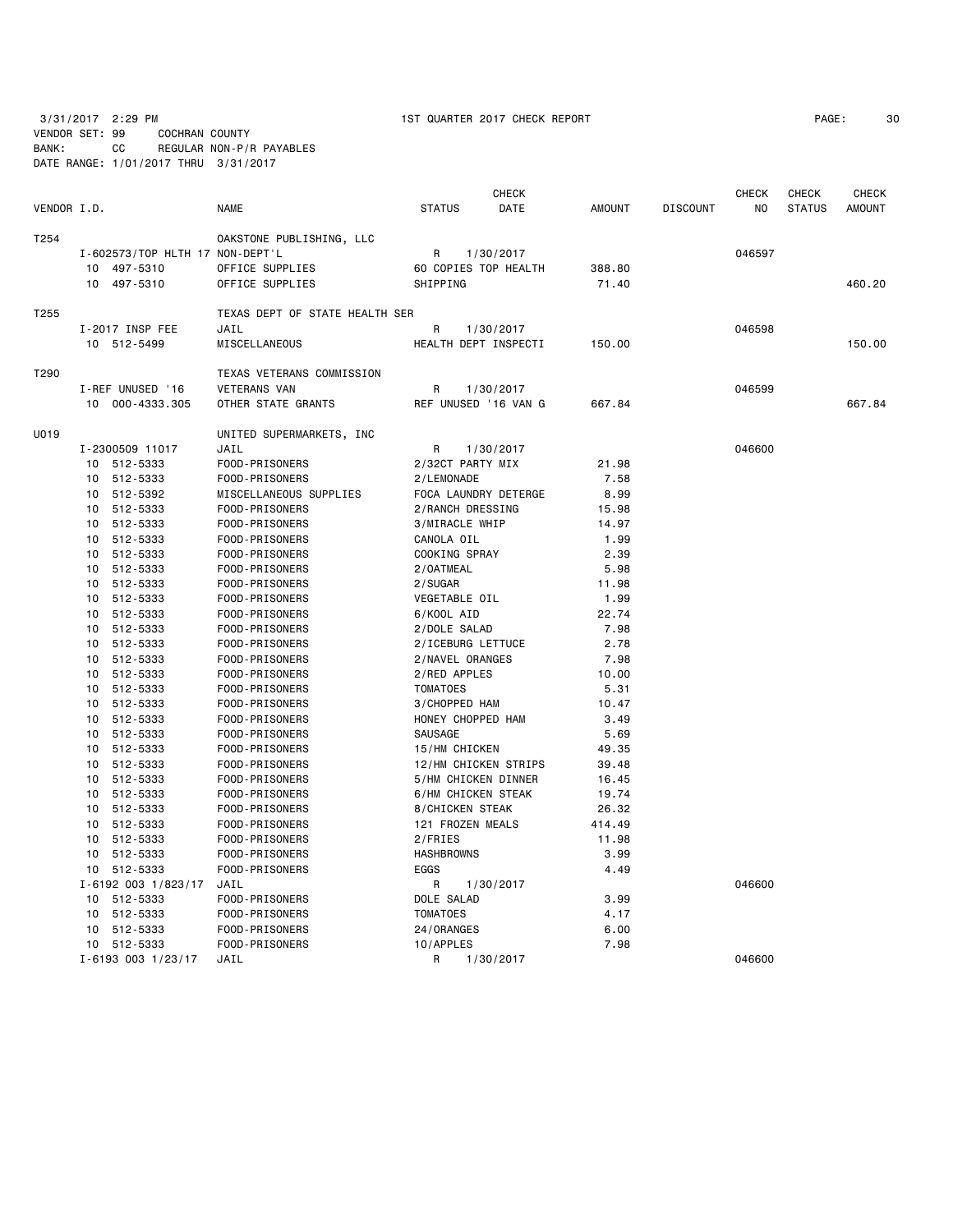| PAGE: | 3. |
|-------|----|
|-------|----|

|             |                    |                          |                     | <b>CHECK</b> |               |                 | <b>CHECK</b> | <b>CHECK</b>  | <b>CHECK</b>  |
|-------------|--------------------|--------------------------|---------------------|--------------|---------------|-----------------|--------------|---------------|---------------|
| VENDOR I.D. |                    | NAME                     | <b>STATUS</b>       | DATE         | <b>AMOUNT</b> | <b>DISCOUNT</b> | NO           | <b>STATUS</b> | <b>AMOUNT</b> |
| U019        |                    | UNITED SUPERMARKETS, INC | *CONTINUED*         |              |               |                 |              |               |               |
|             | I-6193 003 1/23/17 | JAIL                     | R                   | 1/30/2017    |               |                 | 046600       |               |               |
|             | 10 512-5333        | FOOD-PRISONERS           | 359 FROZEN MEALS    |              | 1,134.29      |                 |              |               |               |
|             | I-8459509 11217    | JAIL/MEDS                | R                   | 1/30/2017    |               |                 | 046600       |               |               |
|             | 10 512-5391        | MEDICAL CARE-PRISONERS   | MORIN RX            |              | 16.21         |                 |              |               |               |
|             | I-8460509 11217    | JAIL/MEDS                | R                   | 1/30/2017    |               |                 | 046600       |               |               |
|             | 10 512-5391        | MEDICAL CARE-PRISONERS   | HERNANDEZ RX        |              | 18.19         |                 |              |               |               |
|             | I-8510509 11317    | JAIL/MEDS                | R                   | 1/30/2017    |               |                 | 046600       |               |               |
|             | 10 512-5391        | MEDICAL CARE-PRISONERS   | <b>PATTON RX</b>    |              | 16.18         |                 |              |               |               |
|             | I-9595027 012017   | JAIL                     | R                   | 1/30/2017    |               |                 | 046600       |               |               |
|             | 10 512-5391        | MEDICAL CARE-PRISONERS   | RX MORIN            |              | 13.02         |                 |              |               | 1,976.59      |
|             |                    |                          |                     |              |               |                 |              |               |               |
| U036        |                    | UNIFIRST HOLDINGS, INC.  |                     |              |               |                 |              |               |               |
|             | I-831 2265060      | JAIL/SHERIFF             | R                   | 1/30/2017    |               |                 | 046602       |               |               |
|             | 10 512-5205        | UNIFORMS                 | UNIFORM SVC 1/9     |              | 21.40         |                 |              |               |               |
|             | 10 560-5205        | UNIFORMS                 | UNIFORM SVC 1/9     |              | 82.60         |                 |              |               |               |
|             | 10 560-5205        | UNIFORMS                 | DEFE CHARGE         |              | 8.10          |                 |              |               |               |
|             | I-831 2267856      | JAIL/SHERIFF             | R                   | 1/30/2017    |               |                 | 046602       |               |               |
|             | 10 512-5205        | UNIFORMS                 | UNIFORM SVC 1/23/17 |              | 21.40         |                 |              |               |               |
|             | 10 560-5205        | UNIFORMS                 | UNIFORM SVC 1/23/17 |              | 77.48         |                 |              |               |               |
|             | 10 560-5205        | UNIFORMS                 | DEFE CHARGE         |              | 8.10          |                 |              |               |               |
|             | I-8312266462       | SHERIFF/JAIL             | R                   | 1/30/2017    |               |                 | 046602       |               |               |
|             | 10 512-5205        | UNIFORMS                 | UNIFORM SVC 1/16    |              | 21.40         |                 |              |               |               |
|             | 10 560-5205        | UNIFORMS                 | UNIFORM SVC 1/16    |              | 80.00         |                 |              |               |               |
|             | 10 560-5205        | UNIFORMS                 | DEFE CHARGE         |              | 8.10          |                 |              |               | 328.58        |
| U040        |                    | US FOODS INC             |                     |              |               |                 |              |               |               |
|             | I-5820397          | NON-DEPT'L               | R                   | 1/30/2017    |               |                 | 046603       |               |               |
|             | 10 409-5300        | COUNTY-WIDE SUPPLIES     | 1CS TEA             |              | 15.67         |                 |              |               |               |
|             | 10 409-5300        | COUNTY-WIDE SUPPLIES     | 2CS DECAF COFFEE    |              | 83.06         |                 |              |               |               |
|             | 10 409-5300        | COUNTY-WIDE SUPPLIES     | 3CS COFFEE          |              | 101.40        |                 |              |               | 200.13        |
| V039        |                    | HIGINIO VASQUEZ JR. dba  |                     |              |               |                 |              |               |               |
|             | I-02103 121416     | JAIL                     | R                   | 1/30/2017    |               |                 | 046604       |               |               |
|             | 10 512-5333        | FOOD-PRISONERS           | 4/SUGAR             |              | 9.56          |                 |              |               |               |
|             | I-02103 121816     | JAIL                     | R                   | 1/30/2017    |               |                 | 046604       |               |               |
|             | 10 512-5333        | FOOD-PRISONERS           | ROMA TOMATOES       |              | 1.90          |                 |              |               |               |
|             | I-04103 121616     | JAIL                     | R                   | 1/30/2017    |               |                 | 046604       |               |               |
|             | 10 512-5333        | FOOD-PRISONERS           | LETTUCE             |              | 1.59          |                 |              |               |               |
|             | I-06100 122816     | JAIL                     | R                   | 1/30/2017    |               |                 | 046604       |               |               |
|             | 10 512-5333        | FOOD-PRISONERS           | TORTILLAS           |              | 2.29          |                 |              |               |               |
|             | 10 512-5333        | FOOD-PRISONERS           | 3/GREEN BEANS       |              | 2.97          |                 |              |               |               |
|             |                    |                          |                     |              |               |                 |              |               |               |
|             | 10 512-5333        | FOOD-PRISONERS           | 2/TOMATOES          |              | 1.18          |                 |              |               |               |
|             | I-09100 121716     | JAIL                     | R                   | 1/30/2017    |               |                 | 046604       |               |               |
|             | 10 512-5333        | FOOD-PRISONERS           | ORANGES             |              | 6.37          |                 |              |               |               |
|             | I-23100 122716     | JAIL                     | R                   | 1/30/2017    |               |                 | 046604       |               |               |
|             | 10 512-5333        | FOOD-PRISONERS           | 4/BAR S FRANKS      |              | 5.96          |                 |              |               |               |
|             | 10 512-5333        | FOOD-PRISONERS           | 2/SHRD CHEESE       |              | 4.98          |                 |              |               |               |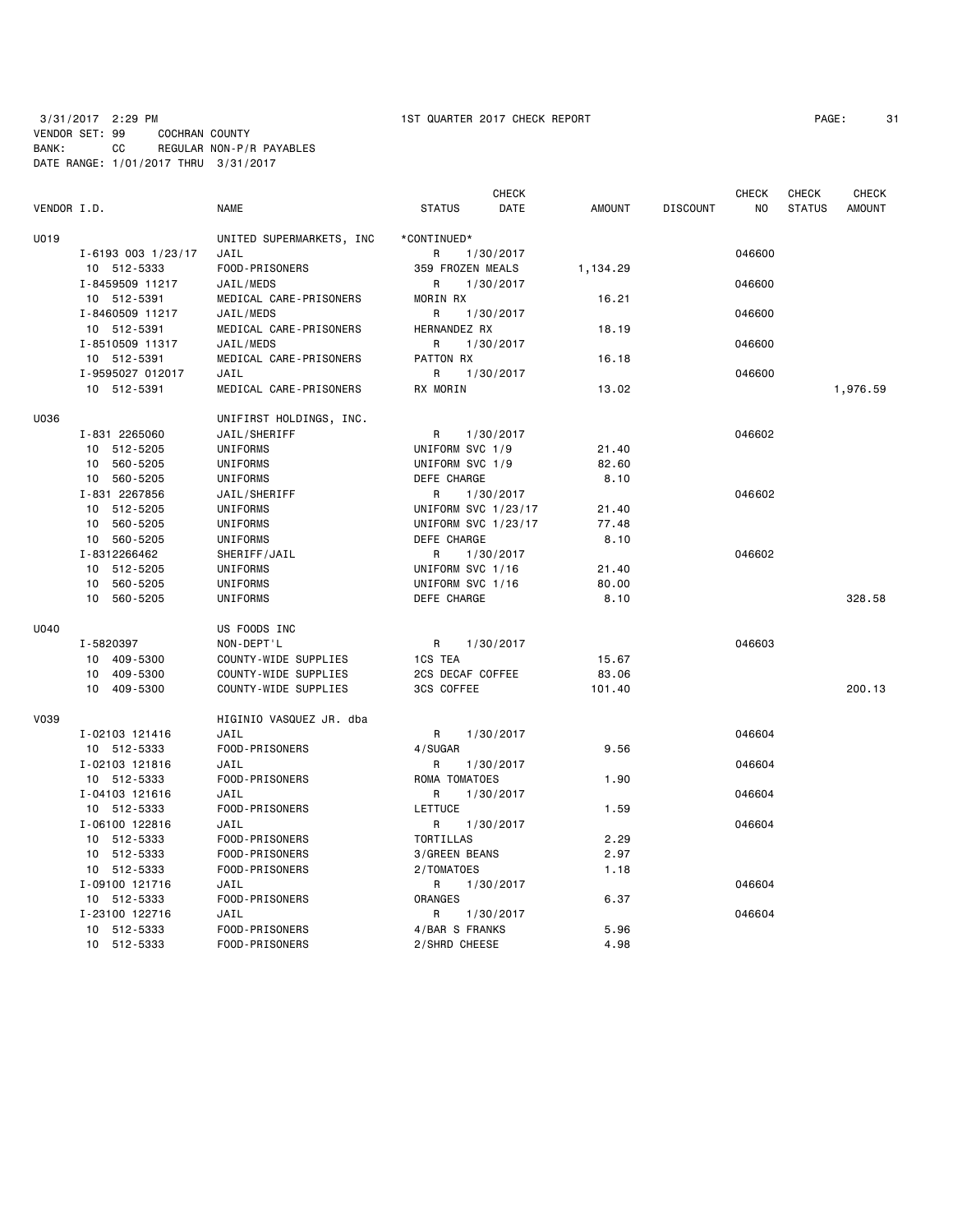3/31/2017 2:29 PM 1ST QUARTER 2017 CHECK REPORT PAGE: 32

VENDOR SET: 99 COCHRAN COUNTY BANK: CC REGULAR NON-P/R PAYABLES DATE RANGE: 1/01/2017 THRU 3/31/2017

|             |                                |                                |                        | CHECK     |        |                 | <b>CHECK</b> | <b>CHECK</b>  | <b>CHECK</b>  |
|-------------|--------------------------------|--------------------------------|------------------------|-----------|--------|-----------------|--------------|---------------|---------------|
| VENDOR I.D. |                                | <b>NAME</b>                    | <b>STATUS</b>          | DATE      | AMOUNT | <b>DISCOUNT</b> | NO           | <b>STATUS</b> | <b>AMOUNT</b> |
| V039        |                                | HIGINIO VASQUEZ JR. dba        | *CONTINUED*            |           |        |                 |              |               |               |
|             | I-23100 122716                 | JAIL                           | R                      | 1/30/2017 |        |                 | 046604       |               |               |
|             | 10 512-5333                    | FOOD-PRISONERS                 | 4/CHILI W/BEANS        |           | 14.36  |                 |              |               |               |
|             | 10 512-5333                    | FOOD-PRISONERS                 | 4/HOTDOG BUNS          |           | 5.96   |                 |              |               |               |
|             | I-37100 122716                 | JAIL                           | R                      | 1/30/2017 |        |                 | 046604       |               |               |
|             | 10 512-5333                    | FOOD-PRISONERS                 | MILK                   |           | 4.79   |                 |              |               |               |
|             | 10 512-5333                    | FOOD-PRISONERS                 | <b>POTATOES</b>        |           | 2.99   |                 |              |               |               |
|             | 10 512-5333                    | FOOD-PRISONERS                 | 2/CACIQUE RANCHRO      |           | 3.38   |                 |              |               | 68.28         |
| WO07        |                                | WEST, A THOMSON REUTERS BUSINE |                        |           |        |                 |              |               |               |
|             | I-835445798                    | ATTORNEY/LAW LIBRARY           | R                      | 1/30/2017 |        |                 | 046605       |               |               |
|             | 10 475-5590                    | LAW LIBRARY MTRLS/UPDATES      | 3/SUP COURT REP INT/   |           | 414.00 |                 |              |               | 414.00        |
| WO10        |                                | WEST TEXAS GAS INC             |                        |           |        |                 |              |               |               |
|             | I-004036002501 1/17            | PARK/SHOWBARN                  | R                      | 1/30/2017 |        |                 | 046606       |               |               |
|             | 10 660-5440                    | UTILITIES & IRRIGATION         | COST OF SVC            |           | 134.61 |                 |              |               |               |
|             | 660-5440<br>10                 | UTILITIES & IRRIGATION         | COST OF GAS(3.159)     |           | 113.09 |                 |              |               |               |
|             | 10 660-5440                    | UTILITIES & IRRIGATION         | GRIP CHARGE            |           | 2.64   |                 |              |               |               |
|             | 10 660-5440                    | UTILITIES & IRRIGATION         | RATE CASE SURCHARGE    |           | 3.52   |                 |              |               |               |
|             | 10 660-5440                    | UTILITIES & IRRIGATION         | <b>CUSTOMER CHARGE</b> |           | 10.00  |                 |              |               |               |
|             | I-004049022001 1/17            | PREC 3                         | R                      | 1/30/2017 |        |                 | 046606       |               |               |
|             | 15 623-5440                    | UTILITIES                      | GAS SVC 12/5/16-1/4/   |           | 13.70  |                 |              |               |               |
|             | 15 623-5440                    | UTILITIES                      | GRIP CHARGE            |           | 7.02   |                 |              |               |               |
|             | I-00436001501 1/4/17 PARK/SHOP |                                | R                      | 1/30/2017 |        |                 | 046606       |               |               |
|             | 10 660-5440                    | UTILITIES & IRRIGATION         | GAS SVC 12/5/16-1/4/   |           | 10.00  |                 |              |               |               |
|             | 10 660-5440                    | UTILITIES & IRRIGATION         | GRIP CHARGE            |           | 2.64   |                 |              |               | 297.22        |
| WO55        |                                | WINDSTREAM COMMUNICATIONS SW   |                        |           |        |                 |              |               |               |
|             | I-266-5051 JAN 17              | LIBRARY                        | R                      | 1/30/2017 |        |                 | 046607       |               |               |
|             | 10 650-5420                    | TELECOMMUNICATIONS             | BASIC LOCAL SVC/2 LI   |           | 112.74 |                 |              |               |               |
|             | 10 650-5420                    | TELECOMMUNICATIONS             | HI SPEED INTERNET      |           | 54.99  |                 |              |               |               |
|             | 10 650-5420                    | TELECOMMUNICATIONS             | LONG DIST SVC          |           | 0.91   |                 |              |               |               |
|             | I-266-5074 JAN 17              | ADULT PROBATION                | R                      | 1/30/2017 |        |                 | 046607       |               |               |
|             | 10 570-5420                    | TELECOMMUNICATIONS             | BASIC LOCAL SVC        |           | 48.79  |                 |              |               |               |
|             | 10 570-5420                    | TELECOMMUNICATIONS             | OPTIONAL SVC           |           | 11.97  |                 |              |               |               |
|             | I-266-5161 JAN 17              | TREASURER                      | R                      | 1/30/2017 |        |                 | 046607       |               |               |
|             | 10 497-5420                    | TELECOMMUNICATIONS             | BASIC LOCAL SVC        |           | 48.79  |                 |              |               |               |
|             | 10 497-5420                    | TELECOMMUNICATIONS             | LONG DISTANCE SVC      |           | 0.02   |                 |              |               |               |
|             | I-266-5171 JAN 17              | TAX A/C                        | R                      | 1/30/2017 |        |                 | 046607       |               |               |
|             | 10 499-5420                    | TELECOMMUNICATIONS             | BASIC LOCAL SVC/3 LI   |           | 150.97 |                 |              |               |               |
|             | 10 499-5420                    | TELECOMMUNICATIONS             | HI SPEED INTERNET      |           | 84.99  |                 |              |               |               |
|             | 10 499-5420                    | TELECOMMUNICATIONS             | OPTIONAL SVC           |           | 28.72  |                 |              |               |               |
|             | 10 499-5420                    | TELECOMMUNICATIONS             | LONG DISTANCE SVC      |           | 10.81  |                 |              |               |               |
|             | I-266-5181 JAN 17              | <b>ELECTIONS</b>               | R                      | 1/30/2017 |        |                 | 046607       |               |               |
|             | 10 490-5420                    | TELECOMMUNICATIONS             | BASIC LOCAL SVC        |           | 51.49  |                 |              |               |               |
|             | 10 490-5420                    | TELECOMMUNICATIONS             | OPTIONAL SVC           |           | 3.00   |                 |              |               |               |
|             | 10 490-5420                    | TELECOMMUNICATIONS             | LONG DISTANCE SVC      |           | 6.05   |                 |              |               |               |
|             | I-266-5211 JAN 17              | SHERIFF                        | R                      | 1/30/2017 |        |                 | 046607       |               |               |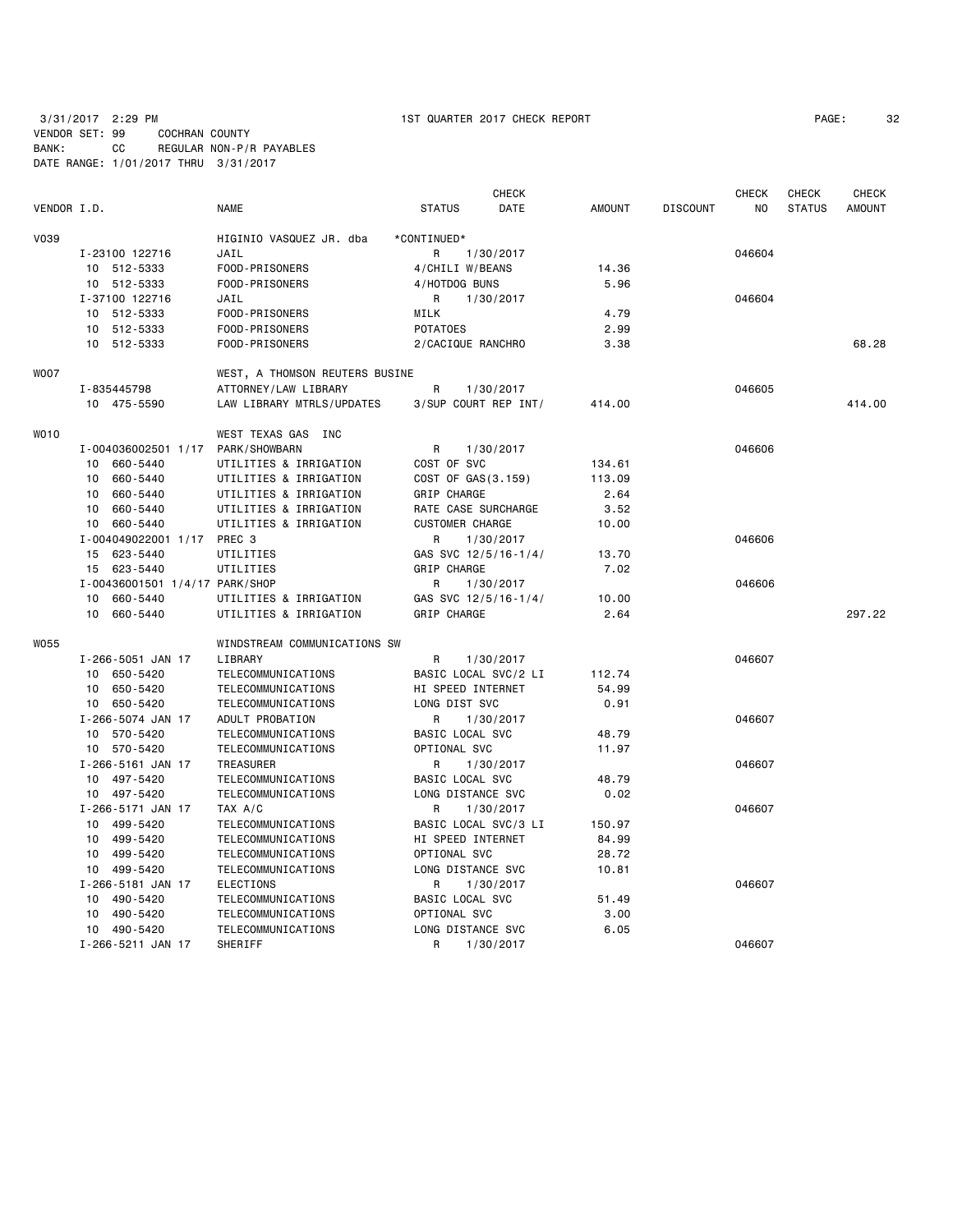| PAGE : | 33 |
|--------|----|
|--------|----|

| VENDOR I.D. |                     | <b>NAME</b>                 | <b>STATUS</b>          | <b>CHECK</b><br>DATE | <b>AMOUNT</b> | <b>DISCOUNT</b> | <b>CHECK</b><br>NO. | <b>CHECK</b><br><b>STATUS</b> | <b>CHECK</b><br>AMOUNT |
|-------------|---------------------|-----------------------------|------------------------|----------------------|---------------|-----------------|---------------------|-------------------------------|------------------------|
| W055        |                     | WINDSTREAM COMMUNICATION SW | *CONTINUED*            |                      |               |                 |                     |                               |                        |
|             | I-266-5211 JAN 17   | <b>SHERIFF</b>              | R                      | 1/30/2017            |               |                 | 046607              |                               |                        |
|             | 10 560-5420         | TELECOMMUNICATIONS          | BASIC LOCAL SVC        |                      | 169.45        |                 |                     |                               |                        |
|             | 10 560-5420         | TELECOMMUNICATIONS          | LONG DISTANCE SVC      |                      | 7.46          |                 |                     |                               |                        |
|             | I-266-5302 JAN 17   | JUSTICE OF PEACE            | R                      | 1/30/2017            |               |                 | 046607              |                               |                        |
|             | 455-5420<br>10      | TELECOMMUNICATIONS          | BASIC LOCAL SVC        |                      | 48.79         |                 |                     |                               |                        |
|             | 10 455-5420         | TELECOMMUNICATIONS          | LONG DISTANCE SVC      |                      | 0.36          |                 |                     |                               |                        |
|             | I-266-5411 JAN 17   | JUVENILE PROBATION          | R                      | 1/30/2017            |               |                 | 046607              |                               |                        |
|             | 17 573-5499         | OPERATING EXPENSES          | BASIC LOCAL SVC        |                      | 48.79         |                 |                     |                               |                        |
|             | 17 573-5499         | OPERATING EXPENSES          | LONG DISTANCE SVC      |                      | 3.58          |                 |                     |                               |                        |
|             | I-266-5412 JAN 17   | DISTRICT COURT              | R                      | 1/30/2017            |               |                 | 046607              |                               |                        |
|             | 435-5420<br>10      | TELECOMMUNICATIONS          | BASIC LOCAL SVC        |                      | 114.69        |                 |                     |                               |                        |
|             | 435-5420<br>10      | TELECOMMUNICATIONS          | HI SPEED INTERNET      |                      | 139.98        |                 |                     |                               |                        |
|             | 435-5420<br>10      | TELECOMMUNICATIONS          | LONG DISTANCE SVC      |                      | 4.82          |                 |                     |                               |                        |
|             | I-266-5450 JAN 17   | <b>CLERK</b>                | R                      | 1/30/2017            |               |                 | 046607              |                               |                        |
|             | 403-5420<br>10      | TELECOMMUNICATIONS          | BASIC LOCAL SVC        |                      | 166.15        |                 |                     |                               |                        |
|             | 403-5420<br>10      | TELECOMMUNICATIONS          | OPTIONAL SVC           |                      | 3.00          |                 |                     |                               |                        |
|             | 10 403-5420         | TELECOMMUNICATIONS          | LONG DISTANCE SVC      |                      | 8.56          |                 |                     |                               |                        |
|             | I-266-5508 JAN 17   | CO JUDGE/COMM'R CT          | R                      | 1/30/2017            |               |                 | 046607              |                               |                        |
|             | 15 610-5420         | TELECOMMUNICATIONS          | BASIC LOCAL SVC        |                      | 118.53        |                 |                     |                               |                        |
|             | 15 610-5420         | TELECOMMUNICATIONS          | LONG DISTANCE SVC      |                      | 1.05          |                 |                     |                               |                        |
|             | I-266-5661 JAN 17   | <b>ATTORNEY</b>             | R                      | 1/30/2017            |               |                 | 046607              |                               |                        |
|             | 10<br>475-5420      | TELECOMMUNICATIONS          | BASIC LOCAL SVC        |                      | 113.82        |                 |                     |                               |                        |
|             | 10<br>475-5420      | TELECOMMUNICATIONS          | HI SPEED INTERNET      |                      | 79.99         |                 |                     |                               |                        |
|             | 475-5420<br>10      | TELECOMMUNICATIONS          | LONG DISTANCE SVC      |                      | 0.04          |                 |                     |                               |                        |
|             | I-266-5700 JAN 17   | SHERIFF                     | R                      | 1/30/2017            |               |                 | 046607              |                               |                        |
|             | 10 560-5420         | TELECOMMUNICATIONS          | BASIC LOCAL SVC        |                      | 57.17         |                 |                     |                               |                        |
|             | 560-5420<br>10      | TELECOMMUNICATIONS          | LONG DISTANCE SVC      |                      | 4.16          |                 |                     |                               |                        |
|             | I-266-5822 JAN 17   | AUDITOR/NON DEPT'L          | R                      | 1/30/2017            |               |                 | 046607              |                               |                        |
|             | 495-5420<br>10      | TELECOMMUNICATIONS          | BASIC LOCAL SVC 266-   |                      | 51.13         |                 |                     |                               |                        |
|             | 495-5420<br>10      | TELECOMMUNICATIONS          | <b>BUS BROADBAND</b>   |                      | 59.99         |                 |                     |                               |                        |
|             | 495-5420<br>10      | TELECOMMUNICATIONS          | LONG DISTANCE SVC      |                      | 0.96          |                 |                     |                               |                        |
|             | 409-5420<br>10      | TELECOMMUNICATIONS          | FAX LINE 266-5629      |                      | 51.12         |                 |                     |                               |                        |
|             | 409-5420<br>10      | TELECOMMUNICATIONS          | HI SPEED INTERNET      |                      | 154.99        |                 |                     |                               |                        |
|             | 10<br>409-5420      | TELECOMMUNICATIONS          | FAX LONG DISTANCE      |                      | 1.37          |                 |                     |                               |                        |
|             | I-266-8888 JAN 17   | <b>SHERIFF</b>              | R                      | 1/30/2017            |               |                 | 046607              |                               |                        |
|             | 10<br>560-5420      | TELECOMMUNICATIONS          | FAX LINE AND CRIME C   |                      | 46.15         |                 |                     |                               |                        |
|             | 560-5420<br>10      | TELECOMMUNICATIONS          | LONG DISTANCE SVC      |                      | 1.40          |                 |                     |                               | 2,071.74               |
| W062        |                     | WAL-MART COMMUNITY          |                        |                      |               |                 |                     |                               |                        |
|             | I-0117 1218 1/23/17 | JAIL                        | R                      | 1/30/2017            |               |                 | 046609              |                               |                        |
|             | 10 512-5333         | FOOD-PRISONERS              | 63/FROZEN MEALS        |                      | 177.88        |                 |                     |                               |                        |
|             | 512-5333<br>10      | FOOD-PRISONERS              | PKG SALAD              |                      | 2.76          |                 |                     |                               |                        |
|             | 512-5333<br>10      | FOOD-PRISONERS              | <b>ICEBERG LETTUCE</b> |                      | 0.98          |                 |                     |                               |                        |
|             | 512-5310<br>10      | OFFICE SUPPLIES             | 2PK SCISSORS           |                      | 9.88          |                 |                     |                               |                        |
|             | 10<br>512-5333      | FOOD-PRISONERS              | 2/SLICED DILL PICKLE   |                      | 4.36          |                 |                     |                               |                        |
|             | I-21827309 11717    | JAIL                        | R                      | 1/30/2017            |               |                 | 046609              |                               |                        |
|             | 512-5392<br>10      | MISCELLANEOUS SUPPLIES      | 13/BATH TOWELS         |                      | 51.61         |                 |                     |                               |                        |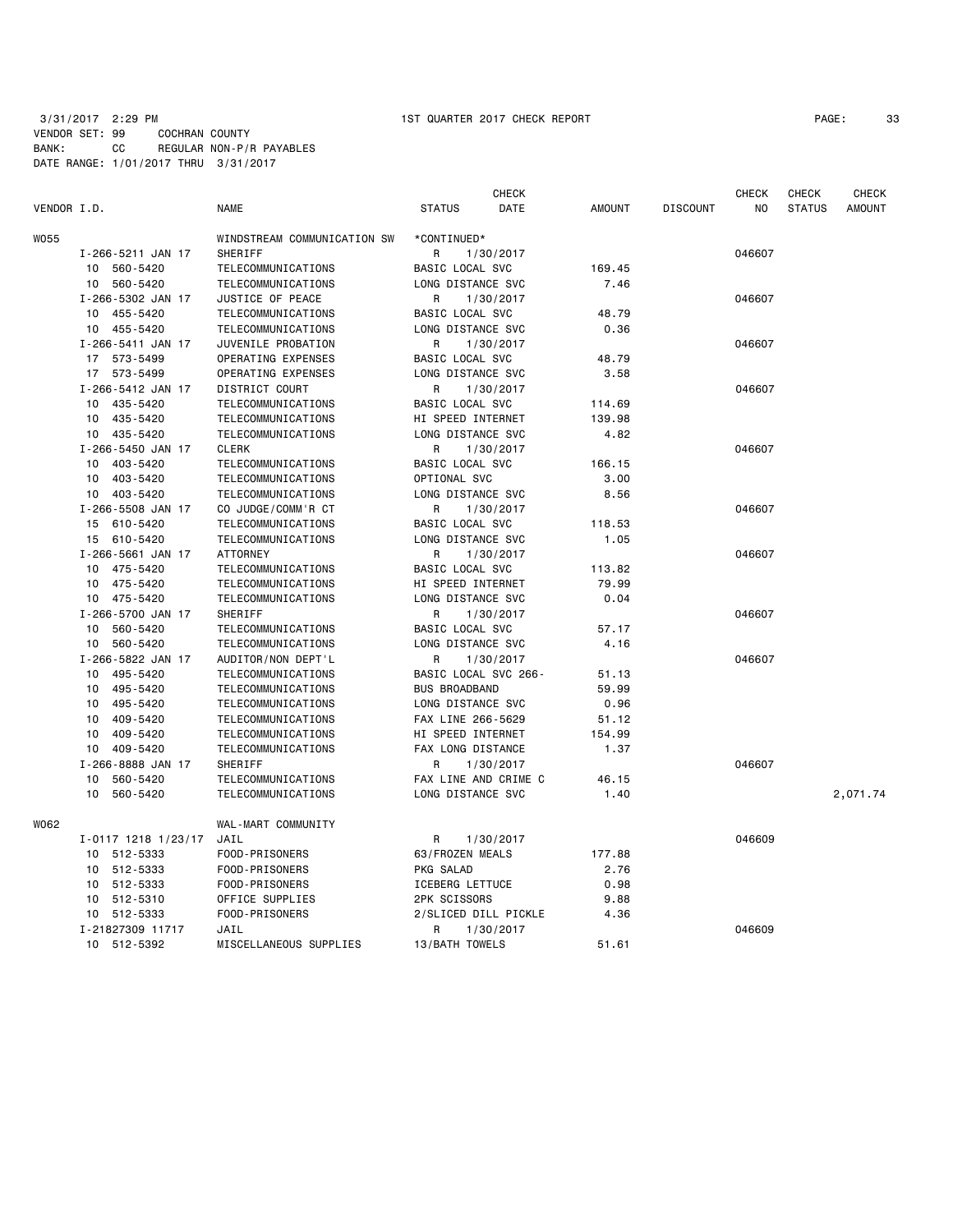| PAGE: | 34 |
|-------|----|
|-------|----|

|                  |            |                     |                                   |                      | <b>CHECK</b> |               |                 | <b>CHECK</b> | <b>CHECK</b>  | <b>CHECK</b>  |
|------------------|------------|---------------------|-----------------------------------|----------------------|--------------|---------------|-----------------|--------------|---------------|---------------|
| VENDOR I.D.      |            |                     | <b>NAME</b>                       | <b>STATUS</b>        | DATE         | <b>AMOUNT</b> | <b>DISCOUNT</b> | NO.          | <b>STATUS</b> | <b>AMOUNT</b> |
| W062             |            |                     | WAL-MART COMMUNITY<br>*CONTINUED* |                      |              |               |                 |              |               |               |
|                  |            | I-21827309 11717    | JAIL                              | R                    | 1/30/2017    |               |                 | 046609       |               |               |
|                  | 10         | 512-5392            | MISCELLANEOUS SUPPLIES            | <b>3/WASH CLOTHS</b> |              | 11.76         |                 |              |               |               |
|                  | 10         | 512-5333            | FOOD-PRISONERS                    | 2/VEG OIL            |              | 4.56          |                 |              |               |               |
|                  | 10         | 512-5333            | FOOD-PRISONERS                    | 41/JD BOWLS          |              | 82.00         |                 |              |               |               |
|                  | 10         | 512-5333            | FOOD-PRISONERS                    | 3/CHOPPED HAM        |              | 8.94          |                 |              |               |               |
|                  | 10         | 512-5333            | FOOD-PRISONERS                    | HAM CHEESE           |              | 2.82          |                 |              |               |               |
|                  | 10         | 512-5333            | FOOD-PRISONERS                    | 2/SUGAR              |              | 9.88          |                 |              |               |               |
|                  |            | 10 512-5333         | FOOD-PRISONERS                    | 2/KFT SINGLES CHEESE |              | 23.04         |                 |              |               |               |
|                  |            | I-79940617 0107     | SHERIFF                           | R                    | 1/30/2017    |               |                 | 046609       |               |               |
|                  | 10         | 560-5310            | OFFICE SUPPLIES                   | 2/Bostitch HDSTAPLER |              | 39.68         |                 |              |               |               |
|                  | 10         | 560-5310            | OFFICE SUPPLIES                   | 3x5 BX               |              | 2.27          |                 |              |               |               |
|                  | 10         | 560-5310            | OFFICE SUPPLIES                   | 2PK SCISSORS         |              | 9.88          |                 |              |               |               |
|                  | 10         | 560-5310            | OFFICE SUPPLIES                   | ALUM DE VP           |              | 9.76          |                 |              |               | 452.06        |
| W092             |            |                     | WTG FUELS, INC                    |                      |              |               |                 |              |               |               |
|                  |            | I-15006-03496 DEC16 | SHERIFF                           | R                    | 1/30/2017    |               |                 | 046610       |               |               |
|                  | 10         | 560-5330            | FUEL AND OIL                      | 46.5GL UNL/#107      |              | 85.68         |                 |              |               |               |
|                  | 10         | 560-5330            | FUEL AND OIL                      | 36GL UNL/#133        |              | 68.71         |                 |              |               |               |
|                  | 10         | 560-5330            | FUEL AND OIL                      | 48.96GL UNL/#134     |              | 93.32         |                 |              |               |               |
|                  | 10         | 560-5330            | FUEL AND OIL                      | 10.54GL UNL/#135     |              | 20.09         |                 |              |               |               |
|                  | 10         | 560-5330            | FUEL AND OIL                      | 83.15GL UNL/#105     |              | 155.11        |                 |              |               |               |
|                  | 10         | 560-5330            | FUEL AND OIL                      | 47.33GL UNL/#102     |              | 89.05         |                 |              |               | 511.96        |
| <b>WO97</b>      |            |                     | WILDRED L. MATHENY dba            |                      |              |               |                 |              |               |               |
|                  | $I - 1830$ |                     | CRTHSE/ACT BLDG/LIBRARY           | R                    | 1/30/2017    |               |                 | 046611       |               |               |
|                  |            | 10 510-5332         | CUSTODIAL SUPPLIES                | SPRAY BUGS           |              | 70.00         |                 |              |               |               |
|                  | 10         | 662-5332            | CUSTODIAL SUPPLIES                | SPRAY BUGS           |              | 45.00         |                 |              |               |               |
|                  | 10         | 650-5332            | CUSTODIAL SUPPLIES                | SPRAY BUGS           |              | 35.00         |                 |              |               | 150.00        |
| W <sub>164</sub> |            |                     | <b>WARREN CAT</b>                 |                      |              |               |                 |              |               |               |
|                  |            | I-PS020324614       | PREC <sub>2</sub>                 | R                    | 1/30/2017    |               |                 | 046612       |               |               |
|                  |            | 15 622-5451         | REPAIRS                           | FILTER AS F          |              | 25.43         |                 |              |               |               |
|                  |            | 15 622-5451         | REPAIRS                           | FILER AS-LU          |              | 31.97         |                 |              |               |               |
|                  |            | 15 622-5451         | REPAIRS                           | <b>ELEMENT AS</b>    |              | 41.21         |                 |              |               |               |
|                  |            | 15 622-5451         | REPAIRS                           | ELEMENT PRI          |              | 94.97         |                 |              |               |               |
|                  |            | I-PS020324615       | PREC <sub>2</sub>                 | R                    | 1/30/2017    |               |                 | 046612       |               |               |
|                  |            | 15 622-5451         | REPAIRS                           | <b>FILTER</b>        |              | 25.43         |                 |              |               | 219.01        |
| W193             |            |                     | WESTWARD AUTOMOTIVE REPAIR LLC    |                      |              |               |                 |              |               |               |
|                  | I-W0#68    |                     | SHERIFF                           | R                    | 1/30/2017    |               |                 | 046613       |               |               |
|                  |            | 10 560-5451         | MACHINERY-NON-OFFICE REPAIR       | OIL CHANGE/FLUIDS #1 |              | 15.00         |                 |              |               |               |
|                  | 10         | 560-5451            | MACHINERY-NON-OFFICE REPAIR       | OIL CHANGE/FLUIDS #1 |              | 15.00         |                 |              |               |               |
|                  | 10         | 560-5451            | MACHINERY-NON-OFFICE REPAIR       | OIL CHANGE/FLUIDS JA |              | 15.00         |                 |              |               |               |
|                  | 10         | 560-5451            | MACHINERY-NON-OFFICE REPAIR       | OIL CHANGE/FLUIDS #1 |              | 15.00         |                 |              |               |               |
|                  | 10         | 560-5451            | MACHINERY-NON-OFFICE REPAIR       | OIL CHANGE/FLUIDS #1 |              | 15.00         |                 |              |               |               |
|                  | 10         | 560-5451            | MACHINERY-NON-OFFICE REPAIR       | OIL CHNG/FLUIDS#136/ |              | 15.00         |                 |              |               |               |
|                  | 10         | 560-5451            | MACHINERY-NON-OFFICE REPAIR       | ENGINE OIL FILTER/#1 |              | 9.53          |                 |              |               |               |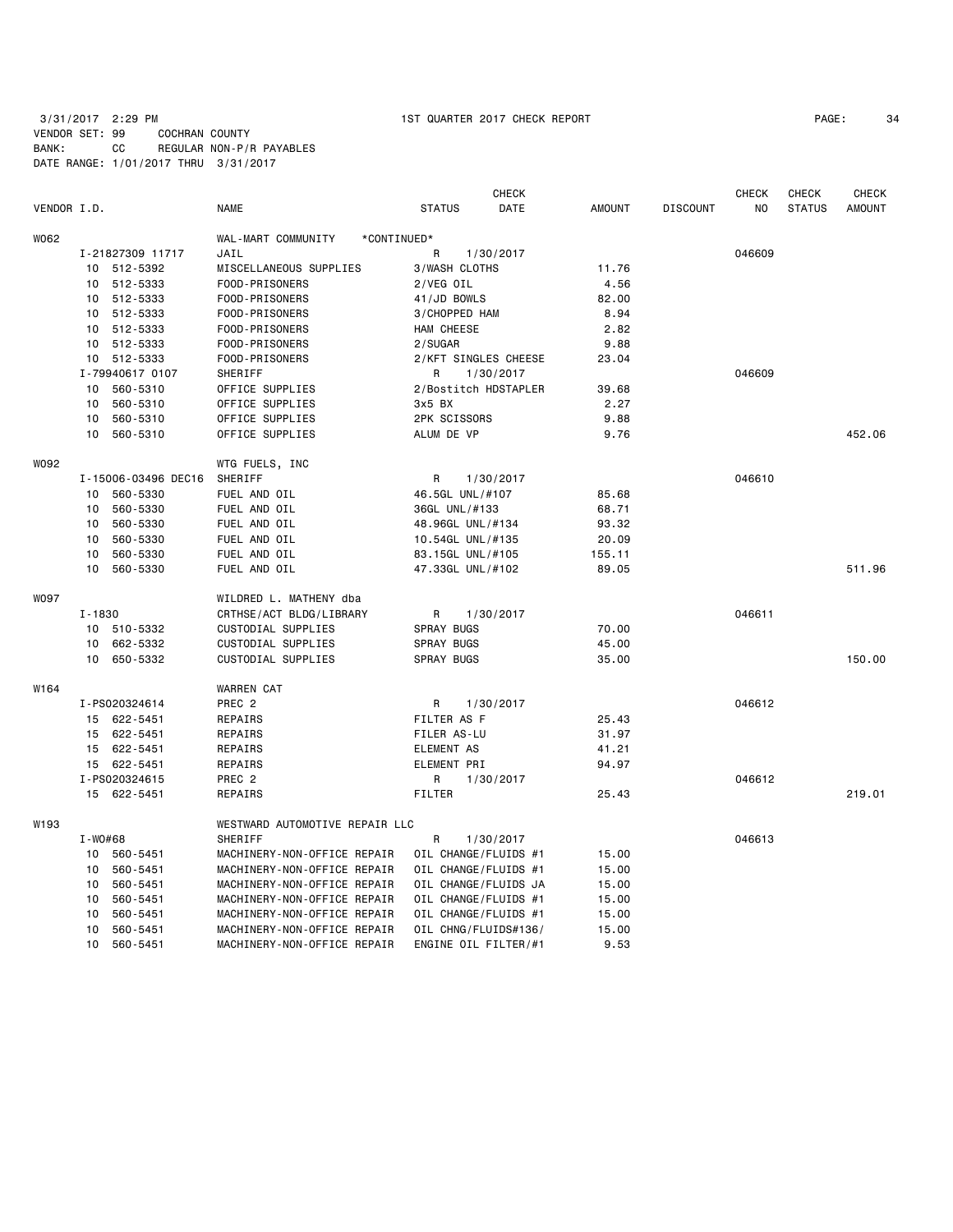| PAGE: | 35 |
|-------|----|
|-------|----|

|             |             |                     |                                       |                      | <b>CHECK</b> |               |                 | <b>CHECK</b>   | <b>CHECK</b>  | <b>CHECK</b>  |
|-------------|-------------|---------------------|---------------------------------------|----------------------|--------------|---------------|-----------------|----------------|---------------|---------------|
| VENDOR I.D. |             |                     | <b>NAME</b>                           | <b>STATUS</b>        | DATE         | <b>AMOUNT</b> | <b>DISCOUNT</b> | N <sub>O</sub> | <b>STATUS</b> | <b>AMOUNT</b> |
| W193        |             |                     | WESTWARD AUTOMOTIVE REPAIR LLC        | *CONTINUED*          |              |               |                 |                |               |               |
|             | $I - WO#68$ |                     | <b>SHERIFF</b>                        | R                    | 1/30/2017    |               |                 | 046613         |               |               |
|             |             | 10 560-5451         | MACHINERY-NON-OFFICE REPAIR           | OIL CHANGE/FLUIDS #1 |              | 15.00         |                 |                |               |               |
|             | 10          | 560-5451            | MACHINERY-NON-OFFICE REPAIR           | OIL CHANGE/FLUIDS #1 |              | 15.00         |                 |                |               |               |
|             | 10          | 560-5451            | MACHINERY-NON-OFFICE REPAIR           | #136/RPL ALTERNATOR  |              | 105.00        |                 |                |               |               |
|             | 10          | 560-5451            | MACHINERY-NON-OFFICE REPAIR           | #136/ALTERNATOR      |              | 69.98         |                 |                |               |               |
|             |             | 10 560-5451         | MACHINERY-NON-OFFICE REPAIR           | #136/BATTERY         |              | 89.76         |                 |                |               | 394.27        |
| W209        |             |                     | WRIGHT COLLISION CENTER, INC          |                      |              |               |                 |                |               |               |
|             | I-5392      |                     | SHERIFF/'15 CHARGER #1607             | R                    | 1/30/2017    |               |                 | 046614         |               |               |
|             | 10          | 560-5451            | MACHINERY-NON-OFFICE REPAIR           | STORAGE CHARGE       |              | 280.00        |                 |                |               |               |
|             | 10          | 560-5451            | MACHINERY-NON-OFFICE REPAIR           | IMPOUND FEE          |              | 20.00         |                 |                |               |               |
|             | 10          | 560-5451            | MACHINERY-NON-OFFICE REPAIR           | NOTIFICATION FEE     |              | 50.00         |                 |                |               |               |
|             | 10          | 560-5451            | MACHINERY-NON-OFFICE REPAIR           | TOW CHARGE/CALL OUT  |              | 250.00        |                 |                |               |               |
|             | 10          | 560-5451            | MACHINERY-NON-OFFICE REPAIR           | WINCH                |              | 75.00         |                 |                |               |               |
|             | 10          | 560-5451            | MACHINERY-NON-OFFICE REPAIR           | <b>CLEANUP</b>       |              | 50.00         |                 |                |               |               |
|             | 10          | 560-5451            | MACHINERY-NON-OFFICE REPAIR           | MILAGE               |              | 240.00        |                 |                |               |               |
|             | 10          | 560-5451            | MACHINERY-NON-OFFICE REPAIR           | FUEL SURCHARGE       |              | 10.50         |                 |                |               | 975.50        |
| W215        |             |                     | WATCH GUARD VIDEO                     |                      |              |               |                 |                |               |               |
|             |             | I-'17 RAM 10414     | SHERIFF                               | R                    | 1/30/2017    |               |                 | 046615         |               |               |
|             |             | 10 560-5571         | CAPITAL OUTLAY                        | VEHICLE ANTENNA MOUN |              |               |                 |                |               |               |
|             |             | 10 560-5571         | CAPITAL OUTLAY                        | FREIGHT '17 RAM #411 |              | 12.00         |                 |                |               | 12.00         |
| W232        |             |                     | SETH WILLIAMS                         |                      |              |               |                 |                |               |               |
|             |             | I-012917 CATTLE IMP | SHERIFF/ESTRAY                        | R                    | 1/30/2017    |               |                 | 046616         |               |               |
|             |             | 10 560-5499         | MISCELLANEOUS                         | CATTLE IMPOUND USE O |              | 150.00        |                 |                |               | 150.00        |
| X001        |             |                     | <b>XCEL ENERGY</b>                    |                      |              |               |                 |                |               |               |
|             |             |                     | I-54-1324315-7 JAN17 ALMOST ALL DEPTS | R                    | 1/30/2017    |               |                 | 046617         |               |               |
|             |             | 30 518-5440         | UTILITIES                             | 300210167 RUNWAY LIG |              | 52.93         |                 |                |               |               |
|             | 10          | 510-5440            | UTILITIES                             | 300240736 COURTHOUSE |              | 1,535.24      |                 |                |               |               |
|             | 10          | 660-5440            | UTILITIES & IRRIGATION                | 300265059 SOFTBALL P |              | 10.61         |                 |                |               |               |
|             | 10          | 580-5440            | UTILITIES [TOWER]                     | 300282806 TOWER      |              | 48.42         |                 |                |               |               |
|             | 15          | 621-5440            | UTILITIES                             | 300294119 PREC 1 SHO |              | 64.91         |                 |                |               |               |
|             | 10          | 650-5440            | UTILITIES                             | 300338546 LIBRARY    |              | 129.07        |                 |                |               |               |
|             |             | 10 652-5440         | UTILITIES                             | 300342232 MUSEUM     |              | 41.42         |                 |                |               |               |
|             | 10          | 662-5440            | UTILITIES                             | 300390484 ACTIVITY B |              | 470.10        |                 |                |               |               |
|             | 10          | 660-5440            | UTILITIES & IRRIGATION                | 300410370 PARK       |              | 119.20        |                 |                |               |               |
|             | 10          | 660-5440            | UTILITIES & IRRIGATION                | 300457515 PARK/SHOP  |              | 90.88         |                 |                |               |               |
|             | 10          | 516-5440            | UTILITIES                             | 300555198 CEMETERY   |              | 10.61         |                 |                |               |               |
|             | 10          | 660-5440            | UTILITIES & IRRIGATION                | 300587052 SHOWBARN   |              | 192.79        |                 |                |               |               |
|             | 10          | 660-5440            | UTILITIES & IRRIGATION                | 300587753 RODEO GROU |              | 23.75         |                 |                |               |               |
|             | 10          | 409-5440            | UTILITIES                             | 300588989 ANNEX      |              | 20.45         |                 |                |               |               |
|             | 10          | 516-5440            | UTILITIES                             | 300603417 CEMETERY   |              | 11.67         |                 |                |               |               |
|             | 10          | 516-5440            | UTILITIES                             | 300637038 CEMETERY S |              | 10.61         |                 |                |               | 2,832.66      |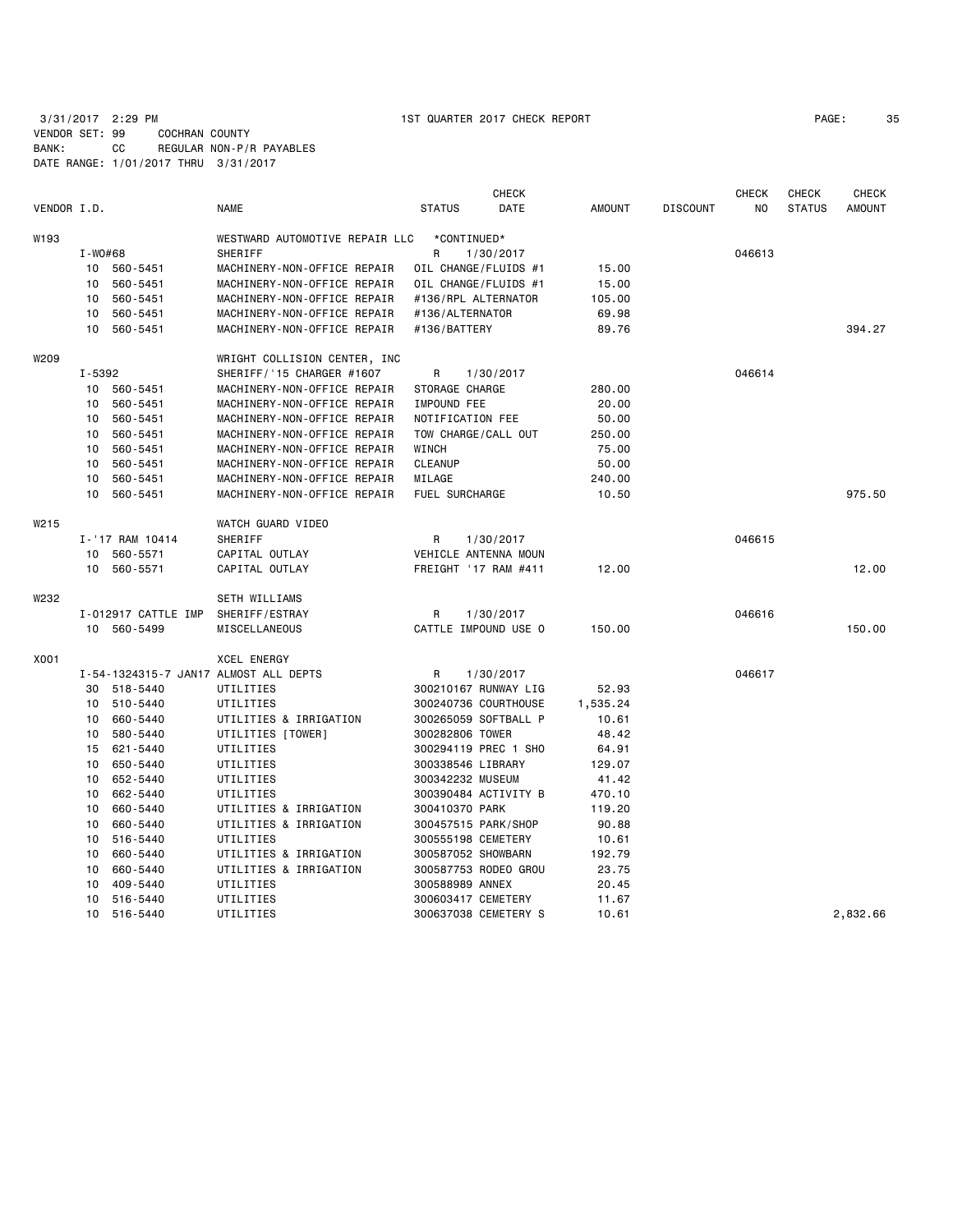| BANK:       | 3/31/2017 2:29 PM<br>VENDOR SET: 99<br>COCHRAN COUNTY<br>CС | REGULAR NON-P/R PAYABLES       | 1ST QUARTER 2017 CHECK REPORT |               |                 |                     | PAGE:<br>36   |
|-------------|-------------------------------------------------------------|--------------------------------|-------------------------------|---------------|-----------------|---------------------|---------------|
|             | DATE RANGE: 1/01/2017 THRU 3/31/2017                        |                                |                               |               |                 |                     |               |
|             |                                                             |                                | <b>CHECK</b>                  |               | <b>CHECK</b>    | CHECK               | <b>CHECK</b>  |
| VENDOR I.D. |                                                             | <b>NAME</b>                    | <b>STATUS</b><br>DATE         | <b>AMOUNT</b> | <b>DISCOUNT</b> | <b>STATUS</b><br>NO | <b>AMOUNT</b> |
| X001        |                                                             | <b>XCEL ENERGY</b>             |                               |               |                 |                     |               |
|             | $I - 54 - 1514164 - 7$                                      | WELFARE                        | 1/30/2017<br>R                |               |                 | 046618              |               |
|             | 10 640-5440                                                 | UTILITIES                      | CYNTHIA D CASAREZ JA          | 333.34        |                 |                     | 333.34        |
| X001        |                                                             | <b>XCEL ENERGY</b>             |                               |               |                 |                     |               |
|             | I-54-1829977-7 JAN17 PREC 2                                 |                                | R<br>1/30/2017                |               |                 | 046619              |               |
|             | 15 622-5440                                                 | UTILITIES                      | 608KWH 12/12/16-1/13          | 59.59         |                 |                     |               |
|             | 15 622-5440                                                 | UTILITIES                      | AREA LIGHT                    | 16.24         |                 |                     | 75.83         |
| X004        |                                                             | XEROX BUSINESS SERVICES LLC    |                               |               |                 |                     |               |
|             | I-1323010                                                   | CO/DIST CLERK                  | 1/30/2017<br>R.               |               |                 | 046620              |               |
|             | 10 403-5416                                                 | FILMING & INDEXING             | 3/PERMALIFE ARCHIVAL          | 75.00         |                 |                     |               |
|             | 10 403-5416                                                 | FILMING & INDEXING             | 3/RECEIPT PRINTER PA          | 17.49         |                 |                     |               |
|             | 10 403-5416                                                 | FILMING & INDEXING             | FREIGHT                       | 21.08         |                 |                     | 113.57        |
| Y026        |                                                             | YOAKUM COUNTY SHERIFF'S OFFICE |                               |               |                 |                     |               |
|             | I-DEC 16 PRISONERS                                          | JAIL                           | R<br>1/30/2017                |               |                 | 046621              |               |
|             | 10 512-5499                                                 | MISCELLANEOUS                  | 7/DAYS CYNTHIA BARA           | 238.00        |                 |                     |               |
|             | 10 512-5499                                                 | MISCELLANEOUS                  | 7/DAYS MARIA JESUS R          | 238.00        |                 |                     |               |
|             | 10 512-5391                                                 | MEDICAL CARE-PRISONERS         | RX MEDS REYES DC PHA          | 190.02        |                 |                     |               |
|             | 10 512-5391                                                 | MEDICAL CARE-PRISONERS         | 6/RX BARA DC PHARM            | 168.59        |                 |                     | 834.61        |
| A007        |                                                             | ALBERT GONZALEZ, dba           |                               |               |                 |                     |               |
|             | I-28448                                                     | SHERIFF                        | R<br>2/13/2017                |               |                 | 046622              |               |
|             | 10 560-5454                                                 | TIRES                          | P225/60R18 FLAT ON R          | 18.00         |                 |                     |               |
|             | I-28454                                                     | SHERIFF                        | 2/13/2017<br>R.               |               |                 | 046622              |               |
|             | 10 560-5454                                                 | TIRES                          | P275-17 FLAT ON L/R           | 17.00         |                 |                     |               |
|             | $I - 28514$                                                 | SHERIFF                        | 2/13/2017<br>R                |               |                 | 046622              |               |
|             | 10 560-5454                                                 | TIRES                          | 245/11-18 TIRE CHANG          | 18.00         |                 |                     |               |
|             | 10 560-5454                                                 | TIRES                          | DISPOSAL FEE                  | 4.00          |                 |                     |               |
|             | 10 560-5454                                                 | TIRES                          | COATS BALANCE                 | 10.00         |                 |                     |               |
|             | I-28524                                                     | CEMETERY                       | R<br>2/13/2017                |               |                 | 046622              |               |
|             | 10 516-5454                                                 | TIRES                          | 410-350-6CAR SAW TOO          | 39.00         |                 |                     |               |
|             | 10 516-5454                                                 | <b>TIRES</b>                   | 410/650-6 NEW TUBE            | 8.00          |                 |                     | 114.00        |
| A178        |                                                             | AMAZON                         |                               |               |                 |                     |               |
|             | I-L170110                                                   | LIBRARY                        | R<br>2/13/2017                |               |                 | 046623              |               |
|             | 10 650-5499                                                 | MISCELLANEOUS                  | LATE CHARGE                   | 6.71          |                 |                     | 6.71          |
| A249        |                                                             | ANTELOPE TIRE & SUPPLY, INC    |                               |               |                 |                     |               |
|             | I-2487                                                      | PREC 4                         | 2/13/2017<br>R.               |               |                 | 046624              |               |
|             | 15 624-5454                                                 | TIRES                          | 2/MAINT FLAT/FIX/SWA          | 140.00        |                 |                     |               |
|             | 15 624-5454                                                 | TIRES                          | 1 SMALL BOOT                  | 17.00         |                 |                     |               |
|             | 15 624-5454                                                 | TIRES                          | NEW O-RING                    | 20.00         |                 |                     |               |
|             | I-2489                                                      | PREC 3                         | R<br>2/13/2017                |               |                 | 046624              |               |
|             | 15 623-5454                                                 | TIRES                          | SVC CALL                      | 50.00         |                 |                     |               |
|             | 15 623-5454                                                 | TIRES                          | MILEAGE 20 MILES @\$2         | 40.00         |                 |                     |               |
|             | 15 623-5454                                                 | TIRES                          | 2/MAINT FIX FLAT/SWA          | 140.00        |                 |                     |               |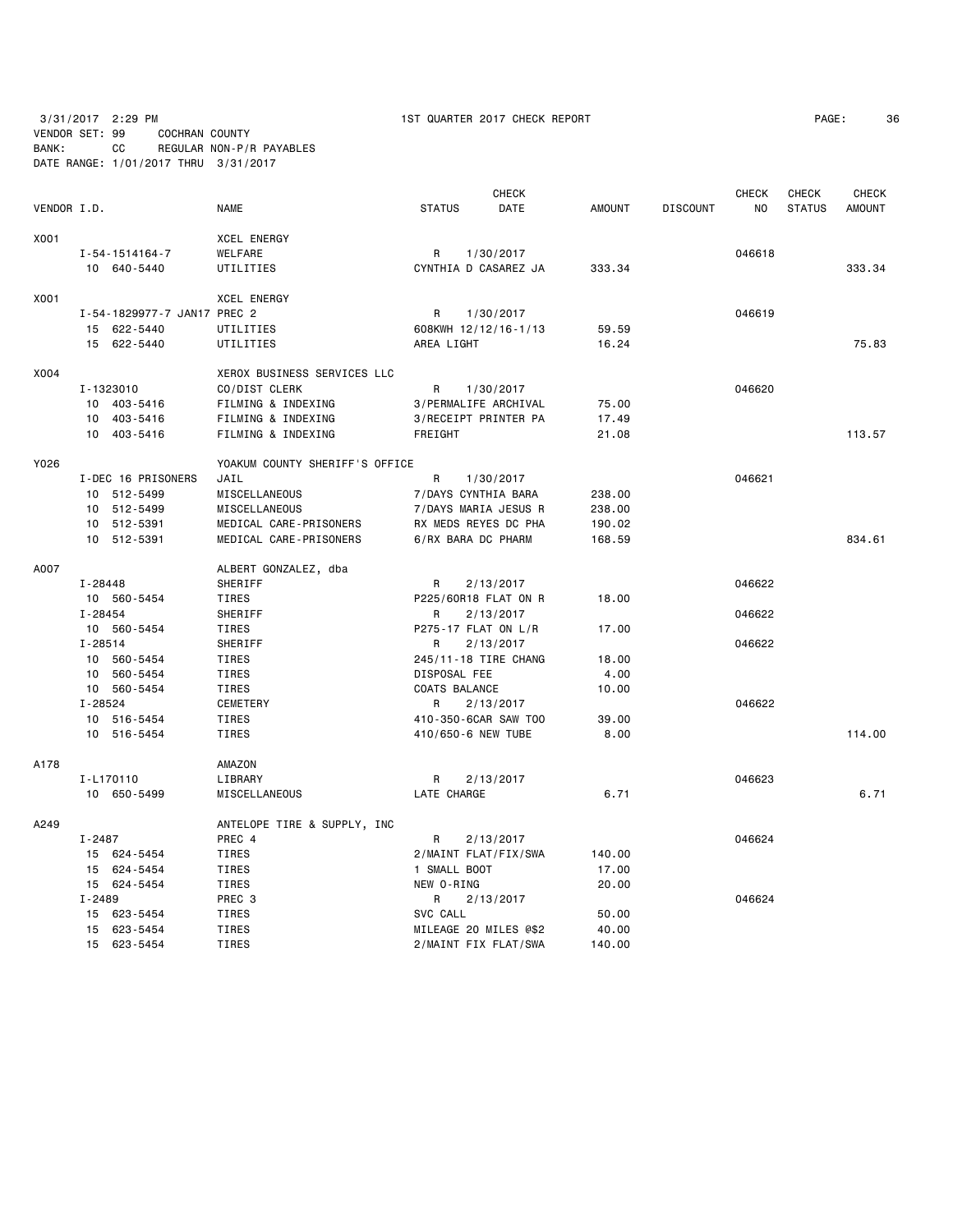3/31/2017 2:29 PM 1ST QUARTER 2017 CHECK REPORT PAGE: 37

VENDOR SET: 99 COCHRAN COUNTY BANK: CC REGULAR NON-P/R PAYABLES DATE RANGE: 1/01/2017 THRU 3/31/2017

| VENDOR I.D. |            |                 | <b>NAME</b>                  | <b>STATUS</b>               | <b>CHECK</b><br>DATE | <b>AMOUNT</b> | <b>DISCOUNT</b> | <b>CHECK</b><br>NO | <b>CHECK</b><br><b>STATUS</b> | <b>CHECK</b><br><b>AMOUNT</b> |
|-------------|------------|-----------------|------------------------------|-----------------------------|----------------------|---------------|-----------------|--------------------|-------------------------------|-------------------------------|
| A249        |            |                 | ANTELOPE TIRE & SUPPLY, INC  | *CONTINUED*                 |                      |               |                 |                    |                               |                               |
|             | I-2489     |                 | PREC <sub>3</sub>            | R                           | 2/13/2017            |               |                 | 046624             |                               |                               |
|             |            | 15 623-5454     | TIRES                        | SEMI TRUCK FLAT             |                      | 40.00         |                 |                    |                               |                               |
|             |            | 15 623-5454     | TIRES                        | PICKUP FLAT                 |                      | 12.00         |                 |                    |                               | 459.00                        |
|             |            |                 |                              |                             |                      |               |                 |                    |                               |                               |
| A258        |            |                 | ADVANCED BUSINESS SOLUTIONS  |                             |                      |               |                 |                    |                               |                               |
|             | I-14733    |                 | <b>CLERK</b>                 | R                           | 2/13/2017            |               |                 | 046625             |                               |                               |
|             |            | 10 403-5311     | POSTAL EXPENSES              | 600-750 INK CTG             |                      | 213.00        |                 |                    |                               |                               |
|             |            | 10 403-5311     | POSTAL EXPENSES              | SHIPPING                    |                      | 9.98          |                 |                    |                               | 222.98                        |
| A264        |            |                 | <b>BILLY AMALLA</b>          |                             |                      |               |                 |                    |                               |                               |
|             | I-DW#17229 |                 | ACTIVITY BLDG                | R                           | 2/13/2017            |               |                 | 046626             |                               |                               |
|             |            | 10 000-4370.101 | RENT-ACTIVITY BUILDING       | REF DEP FOR 1/21/17         |                      | 150.00        |                 |                    |                               | 150.00                        |
|             |            |                 |                              |                             |                      |               |                 |                    |                               |                               |
| B001        |            |                 | BAILEY CO. ELECTRIC COOP     |                             |                      |               |                 |                    |                               |                               |
|             | I-372798   |                 | PREC 4                       | R                           | 2/13/2017            |               |                 | 046627             |                               |                               |
|             |            | 15 624-5440     | UTILITIES                    | 580 KWH 12/19/16-1/2        |                      | 68.03         |                 |                    |                               |                               |
|             |            | 15 624-5440     | UTILITIES                    | AREA LIGHT                  |                      | 12.23         |                 |                    |                               |                               |
|             | I-372799   |                 | PREC <sub>3</sub>            | R                           | 2/13/2017            |               |                 | 046627             |                               |                               |
|             |            | 15 623-5440     | UTILITIES                    | 40 KWH 12/14/16-1/23        |                      | 22.76         |                 |                    |                               |                               |
|             |            | 15 623-5440     | UTILITIES                    | 2/AREA LIGHTS               |                      | 25.30         |                 |                    |                               |                               |
|             | I-372800   |                 | NON-DEPT'L/SHERIFF POSSE     | R                           | 2/13/2017            |               |                 | 046627             |                               |                               |
|             |            | 10 409-5440     | UTILITIES                    | ELEC SVC 12/6/16-1/1        |                      | 25.05         |                 |                    |                               | 153.37                        |
| B198        |            |                 | BLAINE INDUSTRIAL SUPPLY     |                             |                      |               |                 |                    |                               |                               |
|             |            | I-S3775774.001  | ACTIVITY BLDG                | R.                          | 2/13/2017            |               |                 | 046628             |                               |                               |
|             |            | 10 662-5332     | CUSTODIAL SUPPLIES           | <b>1CS COMPACT CORELESS</b> |                      | 77.77         |                 |                    |                               |                               |
|             |            | I-S3802650.001  | <b>COURTHOUSE</b>            | R                           | 2/13/2017            |               |                 | 046628             |                               |                               |
|             |            | 10 510-5332     | CUSTODIAL SUPPLIES           | <b>1CS PINESOL</b>          |                      | 43.01         |                 |                    |                               |                               |
|             |            | 10 510-5332     | CUSTODIAL SUPPLIES           | 1CS SPRAYWAY GLASS C        |                      | 32.90         |                 |                    |                               |                               |
|             |            | 10 510-5332     | CUSTODIAL SUPPLIES           | 1CS SPRAY/ODOR NEUTR        |                      | 75.37         |                 |                    |                               |                               |
|             |            | 10 510-5332     | CUSTODIAL SUPPLIES           | 1 CS DIAL WHITE SOAP        |                      | 15.89         |                 |                    |                               |                               |
|             | 10         | 510-5332        | CUSTODIAL SUPPLIES           | 1 HAND SANITIZER PUM        |                      | 11.73         |                 |                    |                               |                               |
|             | 10         | 510-5332        | CUSTODIAL SUPPLIES           | 6/DISPENSERS FOR MET        |                      | 142.17        |                 |                    |                               |                               |
|             | 10         | 510-5332        | CUSTODIAL SUPPLIES           | 6/REFRESHING SPA/MET        |                      | 27.03         |                 |                    |                               |                               |
|             | 10         | 510-5332        | CUSTODIAL SUPPLIES           | 6/BIG D METERED LACE        |                      | 31.30         |                 |                    |                               |                               |
|             |            | 10 510-5332     | CUSTODIAL SUPPLIES           | 1BX D CELL BATTERY          |                      | 19.68         |                 |                    |                               |                               |
|             | 10         | 510-5332        | CUSTODIAL SUPPLIES           | PEARL URINAL SCREEN/        |                      | 21.16         |                 |                    |                               |                               |
|             | 10         | 510-5332        | CUSTODIAL SUPPLIES           | PEARL URINAL SCREEN/        |                      | 21.16         |                 |                    |                               | 519.17                        |
| C007        |            |                 | CITY OF MORTON               |                             |                      |               |                 |                    |                               |                               |
|             | I-013117   |                 | LIB/MUS/ACT BLDG/CRHSE/PREC1 | R                           | 2/13/2017            |               |                 | 046629             |                               |                               |
|             |            | 10 650-5440     | UTILITIES                    | LIBRARY GAS                 |                      | 231.50        |                 |                    |                               |                               |
|             |            | 10 650-5440     | UTILITIES                    | LIBRARY WATER               |                      | 28.00         |                 |                    |                               |                               |
|             | 10         | 650-5440        | UTILITIES                    | LIBRARY GARBAGE             |                      | 50.50         |                 |                    |                               |                               |
|             | 10         | 650-5440        | UTILITIES                    | LIBRARY SEWER               |                      | 17.00         |                 |                    |                               |                               |
|             | 10         | 652-5440        | UTILITIES                    | <b>MUSEUM GAS</b>           |                      | 240.00        |                 |                    |                               |                               |
|             | 10         | 652-5440        | UTILITIES                    | <b>MUSEUM WATER</b>         |                      | 28.00         |                 |                    |                               |                               |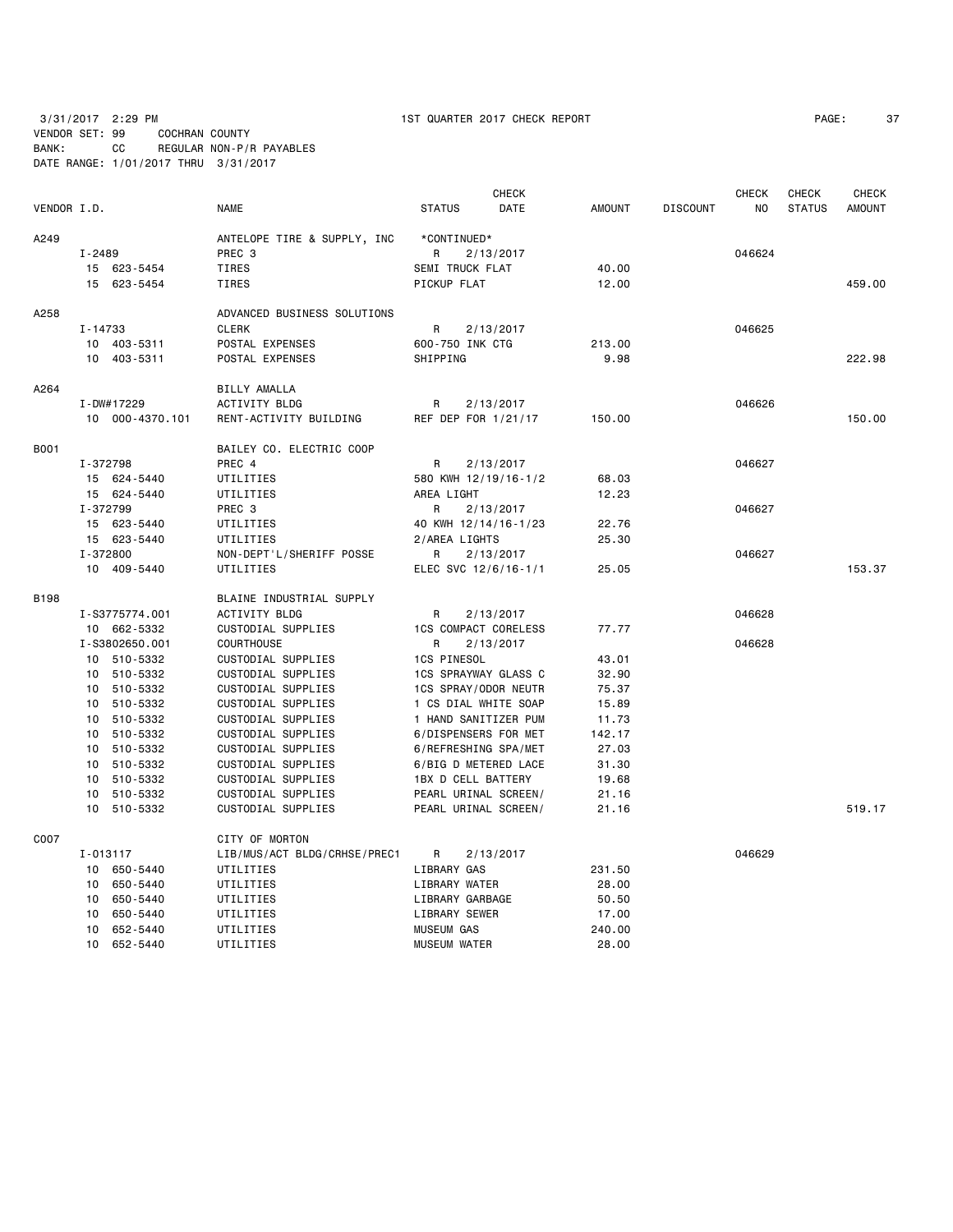| VENDOR I.D. |                | <b>NAME</b>                   | <b>CHECK</b><br><b>STATUS</b><br>DATE | <b>AMOUNT</b> | <b>DISCOUNT</b> | <b>CHECK</b><br>NO | <b>CHECK</b><br><b>STATUS</b> | <b>CHECK</b><br><b>AMOUNT</b> |
|-------------|----------------|-------------------------------|---------------------------------------|---------------|-----------------|--------------------|-------------------------------|-------------------------------|
| C007        |                | CITY OF MORTON<br>*CONTINUED* |                                       |               |                 |                    |                               |                               |
|             | I-013117       | LIB/MUS/ACT BLDG/CRHSE/PREC1  | 2/13/2017<br>R                        |               |                 | 046629             |                               |                               |
|             | 10 652-5440    | UTILITIES                     | MUSEUM GARBAGE                        | 27.00         |                 |                    |                               |                               |
|             | 652-5440<br>10 | UTILITIES                     | <b>MUSEUM SEWER</b>                   | 15.00         |                 |                    |                               |                               |
|             | 662-5440<br>10 | UTILITIES                     | ACTIVITY BLDG GAS                     | 1,251.50      |                 |                    |                               |                               |
|             | 662-5440<br>10 | UTILITIES                     | ACT. BLDG WATER                       | 28.00         |                 |                    |                               |                               |
|             | 662-5440<br>10 | UTILITIES                     | ACT. BLDG GARBAGE                     | 76.00         |                 |                    |                               |                               |
|             | 662-5440<br>10 | UTILITIES                     | ACT. BLDG SEWER                       | 45.00         |                 |                    |                               |                               |
|             | 10 510-5440    | UTILITIES                     | COURTHOUSE GAS                        | 1,022.00      |                 |                    |                               |                               |
|             | 510-5440<br>10 | UTILITIES                     | <b>COURTHOUSE WATER</b>               | 116.00        |                 |                    |                               |                               |
|             | 510-5440<br>10 | UTILITIES                     | CRTHSE GARBAGE                        | 328.50        |                 |                    |                               |                               |
|             | 510-5440<br>10 | UTILITIES                     | <b>COURTHOUSE SEWER</b>               | 51.00         |                 |                    |                               |                               |
|             | 15<br>621-5440 | UTILITIES                     | PREC 1 GAS                            | 886.00        |                 |                    |                               |                               |
|             | 621-5440<br>15 | UTILITIES                     | PREC 1 WATER                          | 74.75         |                 |                    |                               |                               |
|             | 15<br>621-5440 | UTILITIES                     | PREC 1 GARBAGE                        | 50.50         |                 |                    |                               | 4,566.25                      |
| C018        |                | COCHRAN CO. FARM BUREAU       |                                       |               |                 |                    |                               |                               |
|             | I-2017 DUES    | COMMISSIONERS COURT           | R<br>2/13/2017                        |               |                 | 046630             |                               |                               |
|             | 15 610-5481    | DUES AND REGISTRATION         | FARM BUREAU DUES 201                  | 40.00         |                 |                    |                               | 40.00                         |
| C032        |                | COUNTY JUDGES & COMMISSIONERS |                                       |               |                 |                    |                               |                               |
|             | I-2017 DUES    | COMMISSIONERS COURT           | 2/13/2017<br>R                        |               |                 | 046631             |                               |                               |
|             | 15 610-5481    | DUES AND REGISTRATION         | 2017 CJCAT DUES                       | 1,200.00      |                 |                    |                               | 1,200.00                      |
| C035        |                | COX AUTO SUPPLY CO            |                                       |               |                 |                    |                               |                               |
|             | $C - 355925$   | SHERIFF                       | 2/13/2017<br>R                        |               |                 | 046632             |                               |                               |
|             | 10 560-5451    | MACHINERY-NON-OFFICE REPAIR   | RET OIL FILTER                        | 7.51CR        |                 |                    |                               |                               |
|             | 560-5451<br>10 | MACHINERY-NON-OFFICE REPAIR   | <b>RET FILTER</b>                     | 5.95CR        |                 |                    |                               |                               |
|             | 10 560-5451    | MACHINERY-NON-OFFICE REPAIR   | RET AIR FILTER                        | 21.69CR       |                 |                    |                               |                               |
|             | 10 560-5451    | MACHINERY-NON-OFFICE REPAIR   | RET 10/AMS 10/30                      | 59.90CR       |                 |                    |                               |                               |
|             | $C - 356306$   | <b>SHERIFF</b>                | 2/13/2017<br>R                        |               |                 | 046632             |                               |                               |
|             | 10 560-5451    | MACHINERY-NON-OFFICE REPAIR   | RET BXT-65-650 BATTE                  | 156.99CR      |                 |                    |                               |                               |
|             | $C - 357029$   | <b>SHERIFF</b>                | 2/13/2017<br>R                        |               |                 | 046632             |                               |                               |
|             | 10 560-5451    | MACHINERY-NON-OFFICE REPAIR   | RET CORE/MOTORCRAFT                   | 15,00CR       |                 |                    |                               |                               |
|             | I-355679       | JAIL                          | 2/13/2017<br>R                        |               |                 | 046632             |                               |                               |
|             | 10 512-5451    | REPAIR                        | <b>RET-FAUCET</b>                     | 7.19CR        |                 |                    |                               |                               |
|             | 10 512-5451    | REPAIR                        | 2) PRIMER                             | 8.98          |                 |                    |                               |                               |
|             | 10 512-5451    | REPAIR                        | 2) 3" JOINT KNIFE                     | 16.98         |                 |                    |                               |                               |
|             | 10 512-5451    | REPAIR                        | 2) 4" JOINT KNIFE                     | 17.58         |                 |                    |                               |                               |
|             | I-355694       | JAIL                          | R<br>2/13/2017                        |               |                 | 046632             |                               |                               |
|             | 10 512-5451    | REPAIR                        | 3/SPRAY PRIMER                        | 13.47         |                 |                    |                               |                               |
|             | I-355839       | JAIL                          | 2/13/2017<br>R                        |               |                 | 046632             |                               |                               |
|             | 10 512-5392    | MISCELLANEOUS SUPPLIES        | 2/BLEACH                              | 5.18          |                 |                    |                               |                               |
|             | I-355870       | SHERIFF                       | R<br>2/13/2017                        |               |                 | 046632             |                               |                               |
|             | 10 560-5334    | OTHER SUPPLIES                | 7/KEYS MADE                           | 7.00          |                 |                    |                               |                               |
|             | I-355928       | <b>SHERIFF</b>                | R<br>2/13/2017                        |               |                 | 046632             |                               |                               |
|             | 10 560-5451    | MACHINERY-NON-OFFICE REPAIR   | OIL FILTER                            | 6.99          |                 |                    |                               |                               |
|             | I-355940       | CONSTABLE                     | R<br>2/13/2017                        |               |                 | 046632             |                               |                               |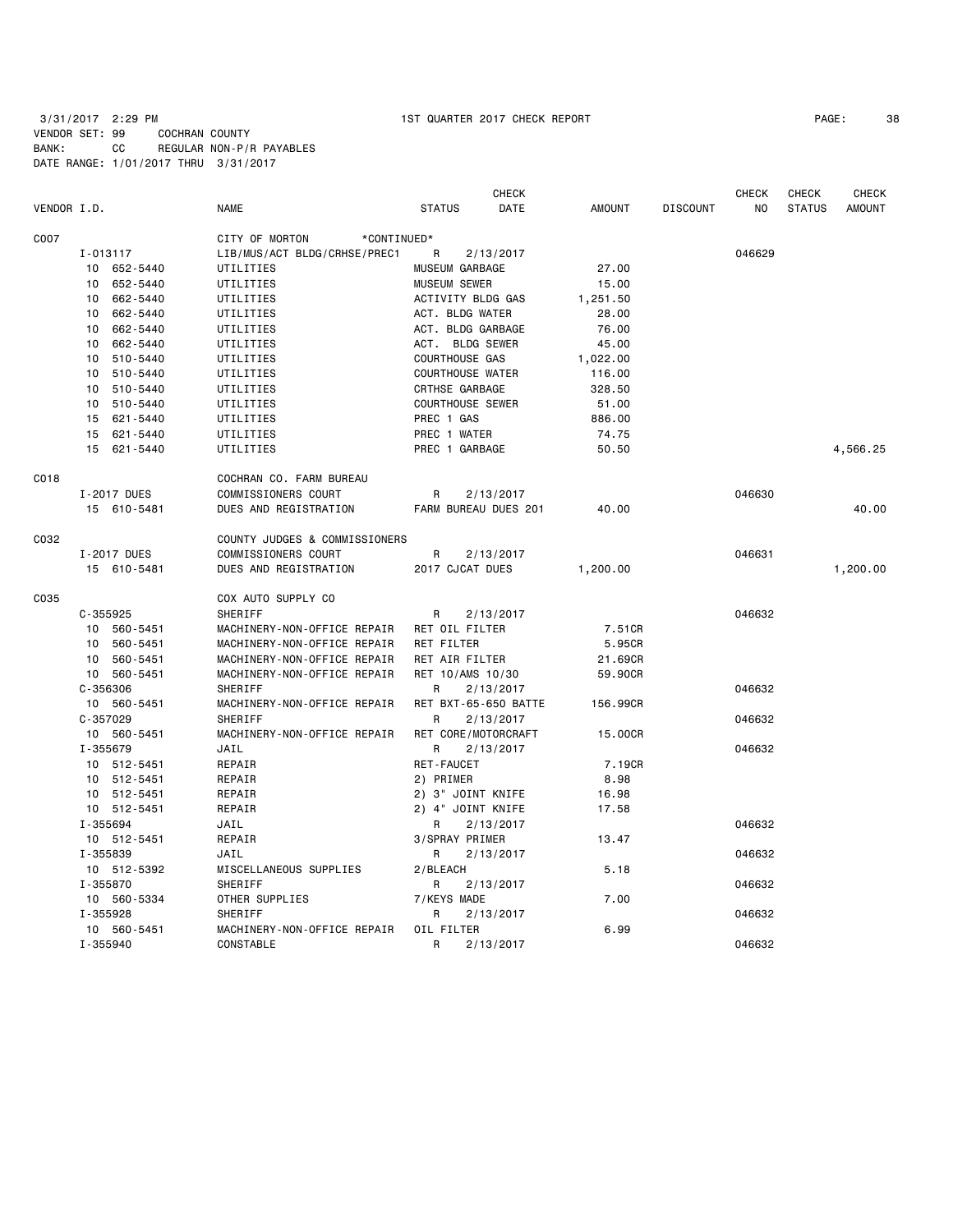|             |              |                                         | <b>CHECK</b>                 |               |                 | <b>CHECK</b> | <b>CHECK</b>  | <b>CHECK</b>  |
|-------------|--------------|-----------------------------------------|------------------------------|---------------|-----------------|--------------|---------------|---------------|
| VENDOR I.D. |              | <b>NAME</b>                             | <b>STATUS</b><br>DATE        | <b>AMOUNT</b> | <b>DISCOUNT</b> | NO.          | <b>STATUS</b> | <b>AMOUNT</b> |
| C035        |              | COX AUTO SUPPLY CO<br>*CONTINUED*       |                              |               |                 |              |               |               |
|             | I-355940     | CONSTABLE                               | R<br>2/13/2017               |               |                 | 046632       |               |               |
|             | 10 550-5310  | OFFICE SUPPLIES                         | 2/KEYS                       | 2.00          |                 |              |               |               |
|             | I-355942     | <b>PARK</b>                             | R<br>2/13/2017               |               |                 | 046632       |               |               |
|             | 10 660-5332  | CUSTODIAL SUPPLIES                      | 3/LIGHTBULBS                 | 26.97         |                 |              |               |               |
|             | $I - 356005$ | <b>PARK</b>                             | R.<br>2/13/2017              |               |                 | 046632       |               |               |
|             | 10 660-5451  | REPAIR                                  | III WIRE                     | 1.25          |                 |              |               |               |
|             | 10 660-5451  | REPAIR                                  | 4/WIRE TIES                  | 0.76          |                 |              |               |               |
|             | 10 660-5451  | REPAIR                                  | 10/WIRE CLAMPS               | 2.90          |                 |              |               |               |
|             | I-356047     | SHERIFF                                 | R.<br>2/13/2017              |               |                 | 046632       |               |               |
|             | 10 560-5451  | MACHINERY-NON-OFFICE REPAIR             | BXT-65-650 BATTERY           | 156.99        |                 |              |               |               |
|             | I-356410     | PREC <sub>2</sub>                       | R<br>2/13/2017               |               |                 | 046632       |               |               |
|             | 15 622-5451  | REPAIRS                                 | HEAT SHRINK                  | 3.29          |                 |              |               |               |
|             | 15 622-5356  | ROAD MATERIALS & SUPPLIES               | CRIMPERS                     | 6.99          |                 |              |               |               |
|             | I-356648     | <b>PARK</b>                             | 2/13/2017<br>R               |               |                 | 046632       |               |               |
|             | 10 660-5451  | REPAIR                                  | 2/HOSE MENDERS               | 3.98          |                 |              |               |               |
|             | 10 660-5451  | REPAIR                                  | 2/IDE COMBO HEX              | 2.08          |                 |              |               |               |
|             | I-356797     | PREC 3                                  | R<br>2/13/2017               |               |                 | 046632       |               |               |
|             | 15 623-5451  | REPAIRS                                 | 3/ROT 15/40C OIL             | 179.97        |                 |              |               |               |
|             | I-356889     | PREC 1                                  | 2/13/2017<br>R               |               |                 | 046632       |               |               |
|             | 15 621-5451  | REPAIRS                                 | 2/BATHROOM FAUCETS           | 37.98         |                 |              |               |               |
|             | 15 621-5451  | REPAIRS                                 | 4/SUPPLY HOSES               | 19.96         |                 |              |               |               |
|             | 15 621-5451  | REPAIRS                                 | PLUMBERS PUTTY               | 1.99          |                 |              |               |               |
|             | 15 621-5451  | REPAIRS                                 | <b>LAVATORY DRAIN</b>        | 14.99         |                 |              |               |               |
|             | I-356899     | SHERIFF                                 | 2/13/2017<br>R               |               |                 | 046632       |               |               |
|             | 10 560-5451  | MACHINERY-NON-OFFICE REPAIR             | MOTORCRAFT BATTERY           | 156.99        |                 |              |               |               |
|             | 10 560-5451  | MACHINERY-NON-OFFICE REPAIR             | BATT FEE                     | 3.00          |                 |              |               |               |
|             | I-357015     | PREC 4                                  | R<br>2/13/2017               |               |                 | 046632       |               |               |
|             | 15 624-5451  | REPAIRS                                 | GALV UNION                   | 5.29          |                 |              |               |               |
|             | I-357186     | <b>PARK</b>                             | R<br>2/13/2017               |               |                 | 046632       |               |               |
|             | 10 660-5332  | CUSTODIAL SUPPLIES                      | <b>KEY MADE</b>              | 1.00          |                 |              |               |               |
|             | I-357210     | <b>CONSTABLE</b>                        | R<br>2/13/2017               |               |                 | 046632       |               |               |
|             | 10 550-5310  | OFFICE SUPPLIES                         | <b>VELCRO</b>                | 1.50          |                 |              |               |               |
|             | I-357228     | SHERIFF                                 | R<br>2/13/2017               |               |                 | 046632       |               |               |
|             | 10 560-5451  | MACHINERY-NON-OFFICE REPAIR             | SAFETY HASP                  | 5.15          |                 |              |               |               |
|             | I-357332     | JAIL                                    | R.<br>2/13/2017              |               |                 | 046632       |               |               |
|             | 10 512-5451  | REPAIR                                  | 3/SCREWS                     | 0.75          |                 |              |               |               |
|             | 10 512-5451  | REPAIR                                  | 7/SCREWS                     | 1.40          |                 |              |               |               |
|             | 10 512-5451  | REPAIR                                  | <b>SCREWS/ASSORTMENT</b>     | 9.99          |                 |              |               |               |
|             | I-357368     | JAIL                                    |                              |               |                 | 046632       |               |               |
|             | 10 512-5392  | MISCELLANEOUS SUPPLIES                  | 2/13/2017<br>R<br>LIGHT BULB | 4.35          |                 |              |               |               |
|             | I-357401     | PREC 4                                  |                              |               |                 | 046632       |               |               |
|             |              |                                         | R<br>2/13/2017               |               |                 |              |               |               |
|             | 15 624-5356  | ROAD MATERIALS & SUPPLIES               | GLADE                        | 12.99         |                 |              |               |               |
|             | 15 624-5356  | ROAD MATERIALS & SUPPLIES               | GLADE SPRAY                  | 5.29          |                 |              |               |               |
|             | 15 624-5356  | ROAD MATERIALS & SUPPLIES               | 2/PAPER TOWELS               | 8.38<br>4.29  |                 |              |               |               |
|             | 15 624-5356  | ROAD MATERIALS & SUPPLIES<br>NON DEPT'L | <b>GLASS CLEANER</b>         |               |                 |              |               |               |
|             | I-357467     |                                         | $\mathsf{R}$<br>2/13/2017    |               |                 | 046632       |               |               |
|             | 10 409-5300  | COUNTY-WIDE SUPPLIES                    | NEEDLE NOSE PLIERS           | 9.99          |                 |              |               |               |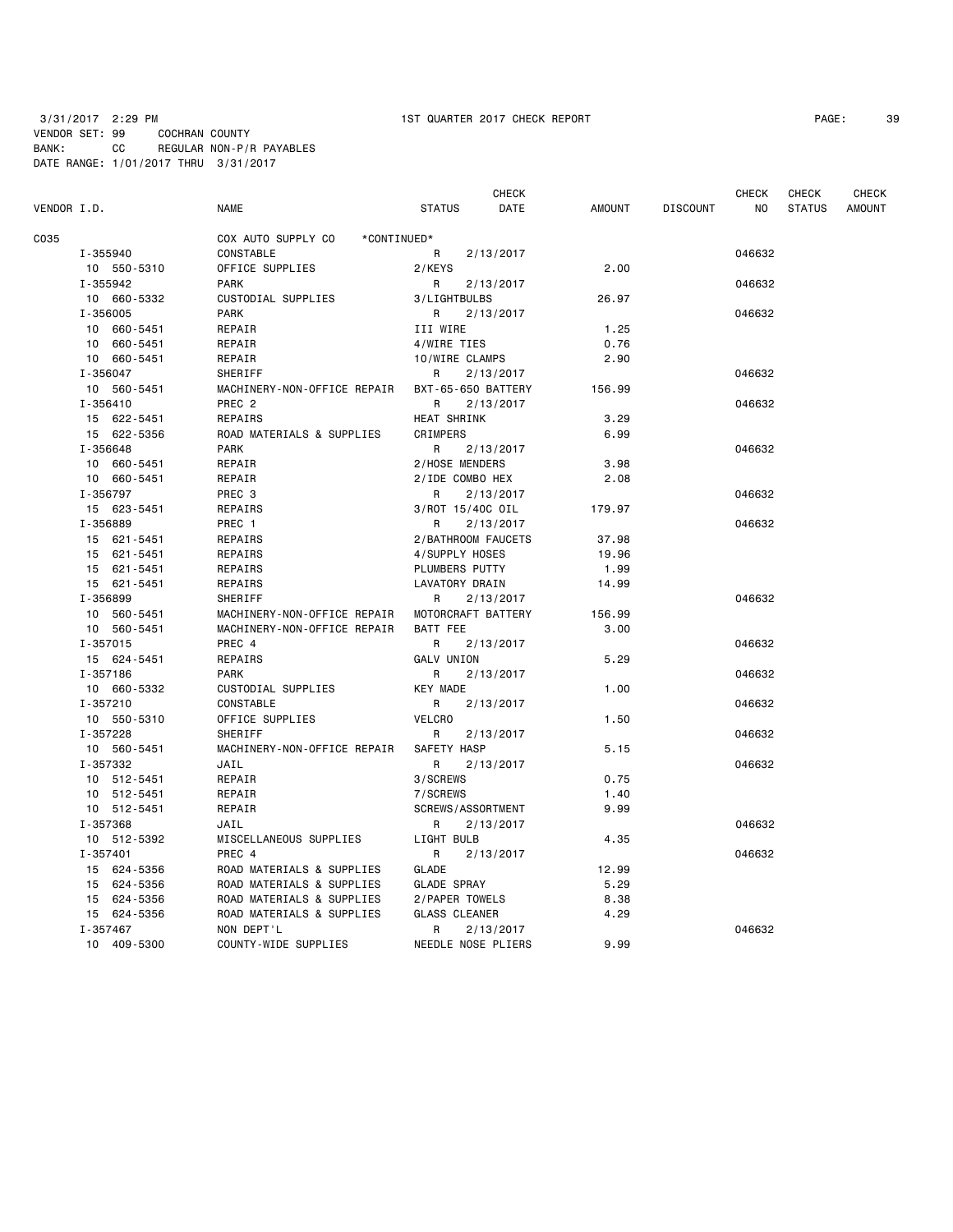3/31/2017 2:29 PM 1ST QUARTER 2017 CHECK REPORT PAGE: 40

VENDOR SET: 99 COCHRAN COUNTY BANK: CC REGULAR NON-P/R PAYABLES DATE RANGE: 1/01/2017 THRU 3/31/2017

| VENDOR I.D. |                         | <b>NAME</b>                                  | <b>STATUS</b>        | <b>CHECK</b><br>DATE | <b>AMOUNT</b> | <b>DISCOUNT</b> | <b>CHECK</b><br>NO. | <b>CHECK</b><br><b>STATUS</b> | <b>CHECK</b><br><b>AMOUNT</b> |
|-------------|-------------------------|----------------------------------------------|----------------------|----------------------|---------------|-----------------|---------------------|-------------------------------|-------------------------------|
|             |                         |                                              |                      |                      |               |                 |                     |                               |                               |
| C035        |                         | COX AUTO SUPPLY CO<br>*CONTINUED*            |                      |                      |               |                 |                     |                               |                               |
|             | I-357467                | NON DEPT'L<br>COUNTY-WIDE SUPPLIES           | R                    | 2/13/2017            | 0.99          |                 | 046632              |                               |                               |
|             | 10 409-5300             |                                              | <b>VELCRO</b>        |                      |               |                 |                     |                               |                               |
|             | I-357527                | <b>PARK</b>                                  | R                    | 2/13/2017            |               |                 | 046632              |                               |                               |
|             | 10 660-5451<br>I-357607 | REPAIR                                       | AC DELCO BATTERY 31P |                      | 119.98        |                 |                     |                               |                               |
|             | 10 660-5451             | <b>PARK</b><br>REPAIR                        | R<br>AMSOIL 2 STROKE | 2/13/2017            | 12.99         |                 | 046632              |                               | 628.37                        |
| C064        |                         | CITY OF MORTON F D                           |                      |                      |               |                 |                     |                               |                               |
|             | I-JAN 2017              | PUBLIC SAFETY*OTHER                          | R                    | 2/13/2017            |               |                 | 046635              |                               |                               |
|             | 580-5414<br>10          | FIRE PROTECTION CONTRACTS                    | 1500 BLK 1169/MODULE |                      | 350.00        |                 |                     |                               |                               |
|             | 10 580-5414             | FIRE PROTECTION CONTRACTS                    | 1M N/GRIFITH/595 STR |                      | 350.00        |                 |                     |                               |                               |
|             |                         | FIRE PROTECTION CONTRACTS                    |                      |                      |               |                 |                     |                               |                               |
|             | 10 580-5414             |                                              | 2300/2400BLK/1780/PI |                      | 350.00        |                 |                     |                               |                               |
|             | 10 580-5414             | FIRE PROTECTION CONTRACTS                    | 2200/2300BLK 1780/AC |                      | 350.00        |                 |                     |                               | 1,400.00                      |
| C084        |                         | CLERK, SEVENTH COURT OF APPEAL               |                      |                      |               |                 |                     |                               |                               |
|             | $I - JAN$ 17            | STATE FEES                                   | R                    | 2/13/2017            |               |                 | 046636              |                               |                               |
|             | 90 000-2379.002         | 7th Crt of Appeal Gov't22.2081COUNTY COURT   |                      |                      | 5.00          |                 |                     |                               |                               |
|             | 90 000-2379.002         | 7th Crt of Appeal Gov't22.2081DISTRICT COURT |                      |                      | 20.00         |                 |                     |                               | 25,00                         |
| C371        |                         | COCHRAN COUNTY TAX A/C                       |                      |                      |               |                 |                     |                               |                               |
|             | I-'12 TRLR#0570         | PREC 1                                       | R                    | 2/13/2017            |               |                 | 046637              |                               |                               |
|             | 15 621-5451             | <b>REPAIRS</b>                               | ST INSP/'12 BELLY DU |                      | 7.50          |                 |                     |                               |                               |
|             | I-'13 TRLR#7048         | PREC 1                                       | R                    | 2/13/2017            |               |                 | 046637              |                               |                               |
|             | 15 621-5451             | REPAIRS                                      | ST INSP/'13 TROX #70 |                      | 7.50          |                 |                     |                               |                               |
|             | I-'94 MACK#8688         | PREC 1                                       | R                    | 2/13/2017            |               |                 | 046637              |                               |                               |
|             | 15 621-5451             | REPAIRS                                      | ST INSP/'94 MACK #86 |                      | 7.50          |                 |                     |                               |                               |
|             | I-04 MACK#4541 '17      | PREC 1                                       | R                    | 2/13/2017            |               |                 | 046637              |                               |                               |
|             | 15 621-5451             | REPAIRS                                      | ST INSP/04 MACK TRK  |                      | 7.50          |                 |                     |                               |                               |
|             | I-05 MACK #1795         | PREC <sub>2</sub>                            | R                    | 2/13/2017            |               |                 | 046637              |                               |                               |
|             | 15 622-5451             | REPAIRS                                      | ST INSP 05 MACK #179 |                      | 7.50          |                 |                     |                               |                               |
|             | I-06 TRLR #0320         | PREC <sub>2</sub>                            | R                    | 2/13/2017            |               |                 | 046637              |                               |                               |
|             | 15 622-5451             | REPAIRS                                      | ST INSP 06 TRLR #032 |                      | 7.50          |                 |                     |                               |                               |
|             | I-07 CHEV #8988 '17     | PREC 1                                       | R                    | 2/13/2017            |               |                 | 046637              |                               |                               |
|             | 15 621-5451             | REPAIRS                                      | ST INSP 07 CHEVY PK  |                      | 7.50          |                 |                     |                               |                               |
|             | I-08 FORD #6682         | PREC <sub>2</sub>                            | R                    | 2/13/2017            |               |                 | 046637              |                               |                               |
|             | 15 622-5451             | REPAIRS                                      | ST INSP '08 FORD #66 |                      | 7.50          |                 |                     |                               |                               |
|             | I-90 KENWORTH#7319      | PREC <sub>2</sub>                            | R                    | 2/13/2017            |               |                 | 046637              |                               |                               |
|             | 15 622-5451             | REPAIRS                                      | ST INSP/90 KNWORTH # |                      | 7.50          |                 |                     |                               | 67.50                         |
| D048        |                         | DATA-LINE OFFICE SYSTEMS                     |                      |                      |               |                 |                     |                               |                               |
|             | I-IN60475               | LIBRARY                                      | R.                   | 2/13/2017            |               |                 | 046638              |                               |                               |
|             | 10 650-5411             | MAINTENANCE CONTRACTS                        | COPIER MAINT 1/21-2/ |                      | 37.50         |                 |                     |                               |                               |
|             | 10 650-5411             | MAINTENANCE CONTRACTS                        | 524 COLOR COPIES     |                      | 52.40         |                 |                     |                               |                               |
|             | I-IN61243               | <b>EXTENSION SVC</b>                         | R                    | 2/13/2017            |               |                 | 046638              |                               |                               |
|             | 10 665-5411             | MAINTENANCE CONTRACTS                        | COPIER MAINT 2/5-3/4 |                      | 30.00         |                 |                     |                               | 119.90                        |
|             |                         |                                              |                      |                      |               |                 |                     |                               |                               |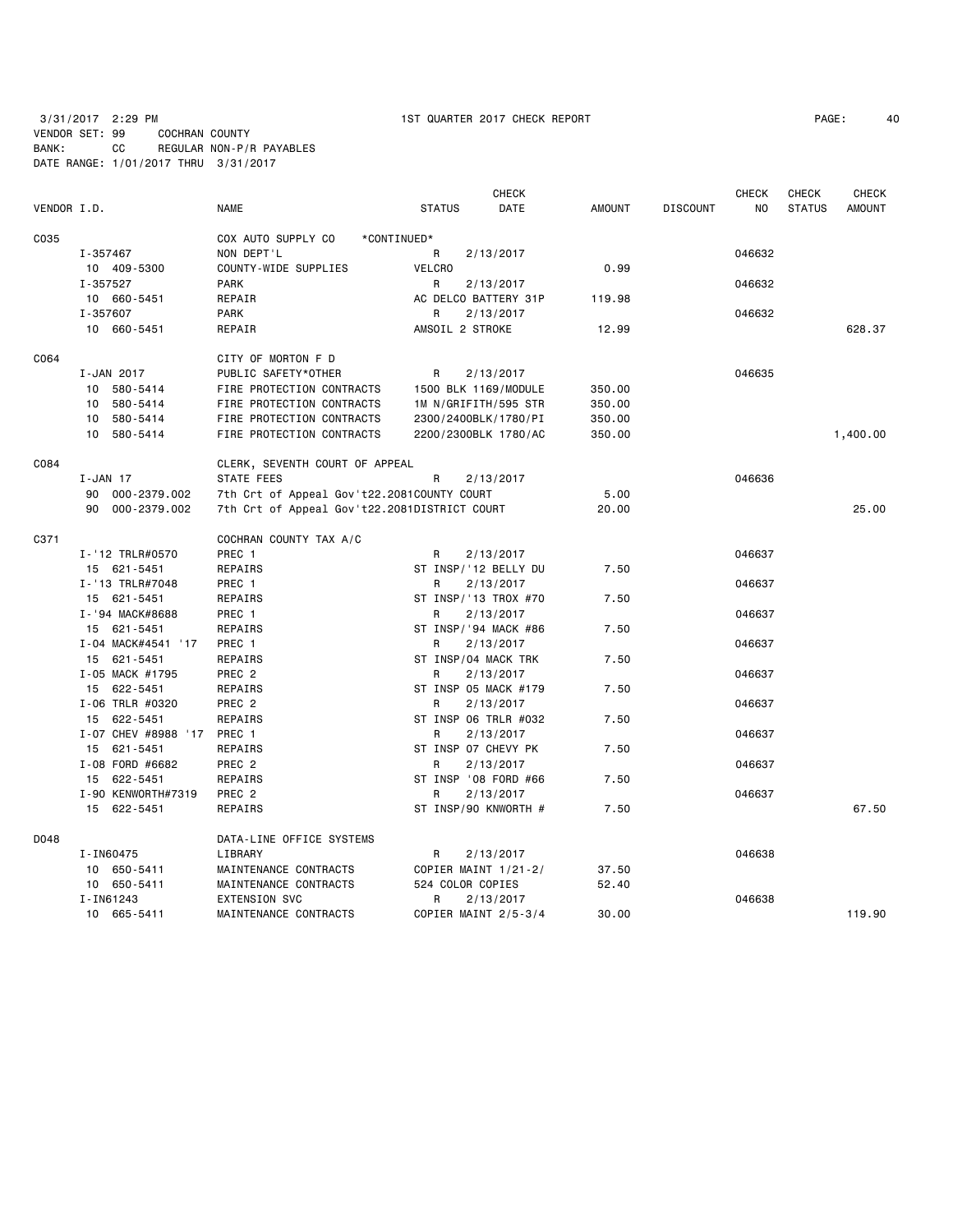| PAGE: |  | 4. |
|-------|--|----|
|-------|--|----|

| VENDOR I.D. |            |                         | <b>NAME</b>               | <b>STATUS</b>        | <b>CHECK</b><br>DATE | <b>AMOUNT</b> | <b>DISCOUNT</b> | <b>CHECK</b><br>NO | <b>CHECK</b><br><b>STATUS</b> | <b>CHECK</b><br><b>AMOUNT</b> |
|-------------|------------|-------------------------|---------------------------|----------------------|----------------------|---------------|-----------------|--------------------|-------------------------------|-------------------------------|
| D153        |            |                         | SHANNA DEWBRE             |                      |                      |               |                 |                    |                               |                               |
|             |            | $I - R/B$ CDCAT CONF 17 | <b>CLERK</b>              | R                    | 2/13/2017            |               |                 | 046639             |                               |                               |
|             |            | 10 403-5427             | CONTINUING EDUCATION      | 940M @53.5c TO/FR SA |                      | 502.90        |                 |                    |                               |                               |
|             |            | 10 403-5427             | CONTINUING EDUCATION      | R/B MEALS            |                      | 49.28         |                 |                    |                               | 552.18                        |
| D182        |            |                         | RYAN HEATH DAVIS          |                      |                      |               |                 |                    |                               |                               |
|             | I-020217   |                         | SHERIFF                   | R                    | 2/13/2017            |               |                 | 046640             |                               |                               |
|             |            | 10 560-5427             | CONTINUING EDUCATION      | R/B HOTEL FT WORTH   |                      | 89.00         |                 |                    |                               |                               |
|             | 10         | 560-5427                | CONTINUING EDUCATION      | R/B LODGING TAX      |                      | 13.35         |                 |                    |                               |                               |
|             |            | 10 560-5427             | CONTINUING EDUCATION      | R/B MILEAGE 746 MILE |                      | 399.11        |                 |                    |                               | 501.46                        |
| D196        |            |                         | JORGE DE LA CRUZ, SHERIFF |                      |                      |               |                 |                    |                               |                               |
|             | I-013017   |                         | SHERIFF/TRANSPORT INMATE  | R                    | 2/13/2017            |               |                 | 046641             |                               |                               |
|             |            | 10 560-5499             | MISCELLANEOUS             | 2/SAUSG EGG MCMUFF/1 |                      | 6.38          |                 |                    |                               |                               |
|             | 10         | 560-5499                | MISCELLANEOUS             | 4/SAUSG EGG BISC     |                      | 11.96         |                 |                    |                               |                               |
|             | 10         | 560-5499                | MISCELLANEOUS             | 3/HASH BROWNS        |                      | 3.00          |                 |                    |                               |                               |
|             | 10         | 560-5499                | MISCELLANEOUS             | <b>TAX</b>           |                      | 1.76          |                 |                    |                               |                               |
|             | 10         | 560-5499                | MISCELLANEOUS             | HB, RANCHERS 1/25/17 |                      | 4.95          |                 |                    |                               |                               |
|             | 10         | 560-5499                | MISCELLANEOUS             | FRENCH FRIES         |                      | 1.95          |                 |                    |                               |                               |
|             | 10         | 560-5499                | MISCELLANEOUS             | SM TACO SALAD        |                      | 7.95          |                 |                    |                               |                               |
|             | 10         | 560-5499                | MISCELLANEOUS             | <b>XTRA RANCH</b>    |                      | 0.40          |                 |                    |                               |                               |
|             | 10         | 560-5499                | MISCELLANEOUS             | CK FR STEAK          |                      | 9.95          |                 |                    |                               |                               |
|             | 10         | 560-5499                | MISCELLANEOUS             | MISC                 |                      | 1.25          |                 |                    |                               |                               |
|             | 10         | 560-5499                | MISCELLANEOUS             | LARGE CK FR STEAK    |                      | 16.95         |                 |                    |                               |                               |
|             | 10         | 560-5499                | MISCELLANEOUS             | 3/DR PEPPER          |                      | 5.85          |                 |                    |                               |                               |
|             | 10         | 560-5499                | MISCELLANEOUS             | 1 COKE               |                      | 1.95          |                 |                    |                               |                               |
|             | 10         | 560-5499                | MISCELLANEOUS             | <b>TAX</b>           |                      | 4.22          |                 |                    |                               |                               |
|             |            | $I - 013017/2$          | JAIL                      | R                    | 2/13/2017            |               |                 | 046641             |                               |                               |
|             |            | 10 512-5333             | FOOD-PRISONERS            | 2/ALLSUPS MILK 1/30/ |                      | 6.98          |                 |                    |                               |                               |
|             |            | 10 512-5333             | FOOD-PRISONERS            | 6/ALLSUPS BREAD 1/27 |                      | 4.77          |                 |                    |                               |                               |
|             |            | 10 512-5333             | FOOD-PRISONERS            | 2/ALLSUPS MILK 1/27/ |                      | 5.98          |                 |                    |                               |                               |
|             | 10         | 512-5333                | FOOD-PRISONERS            | 10/ALLSUPS WHT BREAD |                      | 7.95          |                 |                    |                               |                               |
|             |            | 10 512-5333             | FOOD-PRISONERS            | 2/ALLSUPS WHEAT BREA |                      | 1.86          |                 |                    |                               | 106.06                        |
| E017        |            |                         | ELLIS AND SON INC         |                      |                      |               |                 |                    |                               |                               |
|             |            | I-JIMMY C HAYES         | WELFARE                   | R                    | 2/13/2017            |               |                 | 046642             |                               |                               |
|             |            | 10 640-5409             | <b>FUNERALS</b>           | INDIGENT CREMATION 1 |                      | 1,500.00      |                 |                    |                               | 1,500.00                      |
| E069        |            |                         | ENCARTELE, INC            |                      |                      |               |                 |                    |                               |                               |
|             | $I - 6777$ |                         | JAIL                      | R                    | 2/13/2017            |               |                 | 046643             |                               |                               |
|             |            | 10 000-4380.200         | OTHER [MISCELLANEOUS]     | 100 PHONE CARDS      |                      | 500.00        |                 |                    |                               |                               |
|             |            | 10 000-4380.200         | OTHER [MISCELLANEOUS]     | <b>DISCOUNT</b>      |                      | 200.00CR      |                 |                    |                               | 300.00                        |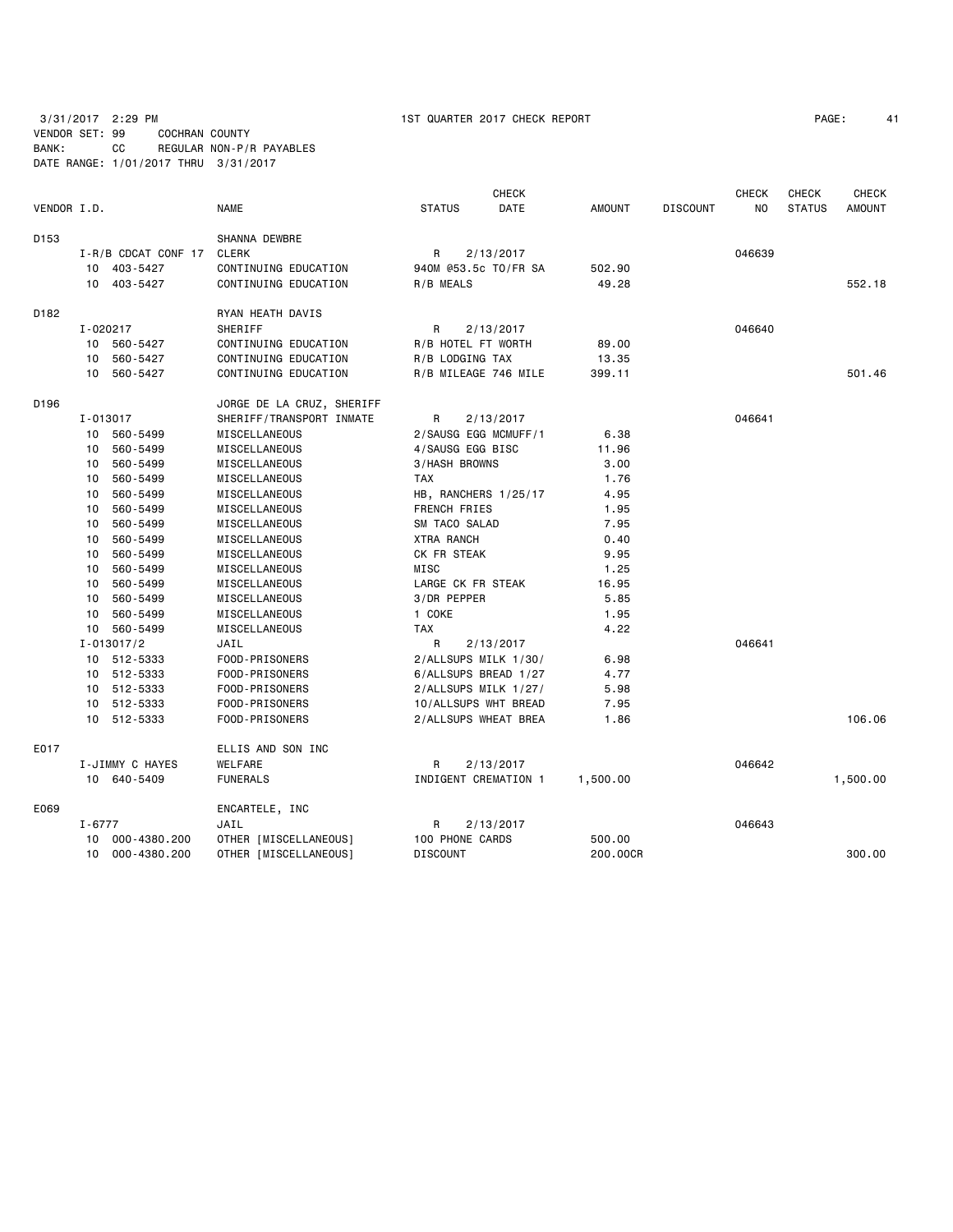|             |                   |                               |                     | <b>CHECK</b>         |               |                 | CHECK  | <b>CHECK</b>  | <b>CHECK</b>  |
|-------------|-------------------|-------------------------------|---------------------|----------------------|---------------|-----------------|--------|---------------|---------------|
| VENDOR I.D. |                   | <b>NAME</b>                   | <b>STATUS</b>       | <b>DATE</b>          | <b>AMOUNT</b> | <b>DISCOUNT</b> | NO.    | <b>STATUS</b> | <b>AMOUNT</b> |
| F010        |                   | FIVE-AREA TELEPHONE CO-OP     |                     |                      |               |                 |        |               |               |
|             | I-927-5510 FEB 17 | PREC 4                        | R                   | 2/13/2017            |               |                 | 046644 |               |               |
|             | 15 624-5420       | TELECOMMUNICATIONS            | BASIC LOCAL SVC     |                      | 32.25         |                 |        |               |               |
|             | 15 624-5420       | TELECOMMUNICATIONS            | <b>FEES</b>         |                      | 9.31          |                 |        |               | 41.56         |
| F073        |                   | FRONTIER VALLEY INC.          |                     |                      |               |                 |        |               |               |
|             | I-374950          | <b>PARK</b>                   | R                   | 2/13/2017            |               |                 | 046645 |               |               |
|             | 10 660-5451       | REPAIR                        | 2" AIR RELIEF VALVE |                      | 25.66         |                 |        |               | 25.66         |
| F093        |                   | FARMERS CO-OPERATIVE ELEVATOR |                     |                      |               |                 |        |               |               |
|             | $I - 3160$ 1/17   | PREC <sub>2</sub>             | R                   | 2/13/2017            |               |                 | 046646 |               |               |
|             | 15 622-5330       | FUEL AND OIL                  | 22.85GL UNL 1/10    |                      | 51.39         |                 |        |               |               |
|             | 15 622-5330       | FUEL AND OIL                  | 21.85GL UNL 1/20    |                      | 49.14         |                 |        |               |               |
|             | 15 622-5330       | FUEL AND OIL                  | 23.31GL UNL 1/25    |                      | 52.42         |                 |        |               |               |
|             | 15 622-5330       | FUEL AND OIL                  | 23GL UNL 1/31       |                      | 47.13         |                 |        |               | 200.08        |
| F097        |                   | NATHAN D FOOS dba             |                     |                      |               |                 |        |               |               |
|             | $I - 0128$        | JAIL                          | R                   | 2/13/2017            |               |                 | 046647 |               |               |
|             | 10 512-5451       | REPAIR                        | 2HRS/JAIL SHOWERS   |                      | 170.00        |                 |        |               |               |
|             | 10 510-5451       | REPAIR                        |                     | .5HRS/FLOOR DRAIN/RR | 42.50         |                 |        |               |               |
|             | 10 510-5451       | REPAIR                        | MINERAL OIL         |                      | 5.00          |                 |        |               | 217.50        |
| GO31        |                   | GRAINGER                      |                     |                      |               |                 |        |               |               |
|             | I-9340084079      | <b>COURTHOUSE</b>             | R                   | 2/13/2017            |               |                 | 046648 |               |               |
|             | 10 510-5332       | CUSTODIAL SUPPLIES            | 10/PLUG IN CFL/9.0W |                      | 14.90         |                 |        |               |               |
|             | 10 510-5332       | CUSTODIAL SUPPLIES            |                     | 12/SCREWIN CFL 4100K | 30.96         |                 |        |               |               |
|             | 10 510-5332       | CUSTODIAL SUPPLIES            |                     | 12/SCREWIN CFL 4100K | 46.20         |                 |        |               | 92.06         |
| G074        |                   | GRAVES, HUMPHRIES, STAHL, LTD |                     |                      |               |                 |        |               |               |
|             | I-FEES JAN 17     | JUSTICE OF PEACE              | R                   | 2/13/2017            |               |                 | 046649 |               |               |
|             | 10 000-2206.002   | COLLECTION AGENCY FEES        | COLLECTION FEES FOR |                      | 419.92        |                 |        |               | 419.92        |
| G098        |                   | GALL'S, LLC                   |                     |                      |               |                 |        |               |               |
|             | I-006809937       | SHERIFF                       | R                   | 2/13/2017            |               |                 | 046650 |               |               |
|             | 10 560-5205       | UNIFORMS                      | 3 GOLD NAMETAGS     |                      | 39.90         |                 |        |               |               |
|             | 10 560-5205       | UNIFORMS                      | 6 SILVER NAMETAGS   |                      | 79.80         |                 |        |               |               |
|             | I-006879329       | SHERIFF                       | R                   | 2/13/2017            |               |                 | 046650 |               |               |
|             | 10 560-5205       | UNIFORMS                      |                     | 2/BLACKINTON NAMETAG | 26.60         |                 |        |               |               |
|             | 10 560-5205       | UNIFORMS                      | SHIPPING            |                      | 8.95          |                 |        |               | 155.25        |
| H126        |                   | HOLLAND'S OFFICE TECHNOLOGIES |                     |                      |               |                 |        |               |               |
|             | I-00120949        | TREASURER/AUDITOR             | R.                  | 2/13/2017            |               |                 | 046651 |               |               |
|             | 10 497-5310       | OFFICE SUPPLIES               | 2PK W-2 LASER 4PT   |                      | 41.98         |                 |        |               |               |
|             | 10 497-5310       | OFFICE SUPPLIES               | 2PK ENVELOPES W-2   |                      | 43.98         |                 |        |               |               |
|             | 10 495-5310       | OFFICE SUPPLIES               | 1PK 1099 MISC LASER |                      | 34.95         |                 |        |               |               |
|             | 10 495-5310       | OFFICE SUPPLIES               | 1PK 1099 ENVELOPES  |                      | 11.49         |                 |        |               | 132.40        |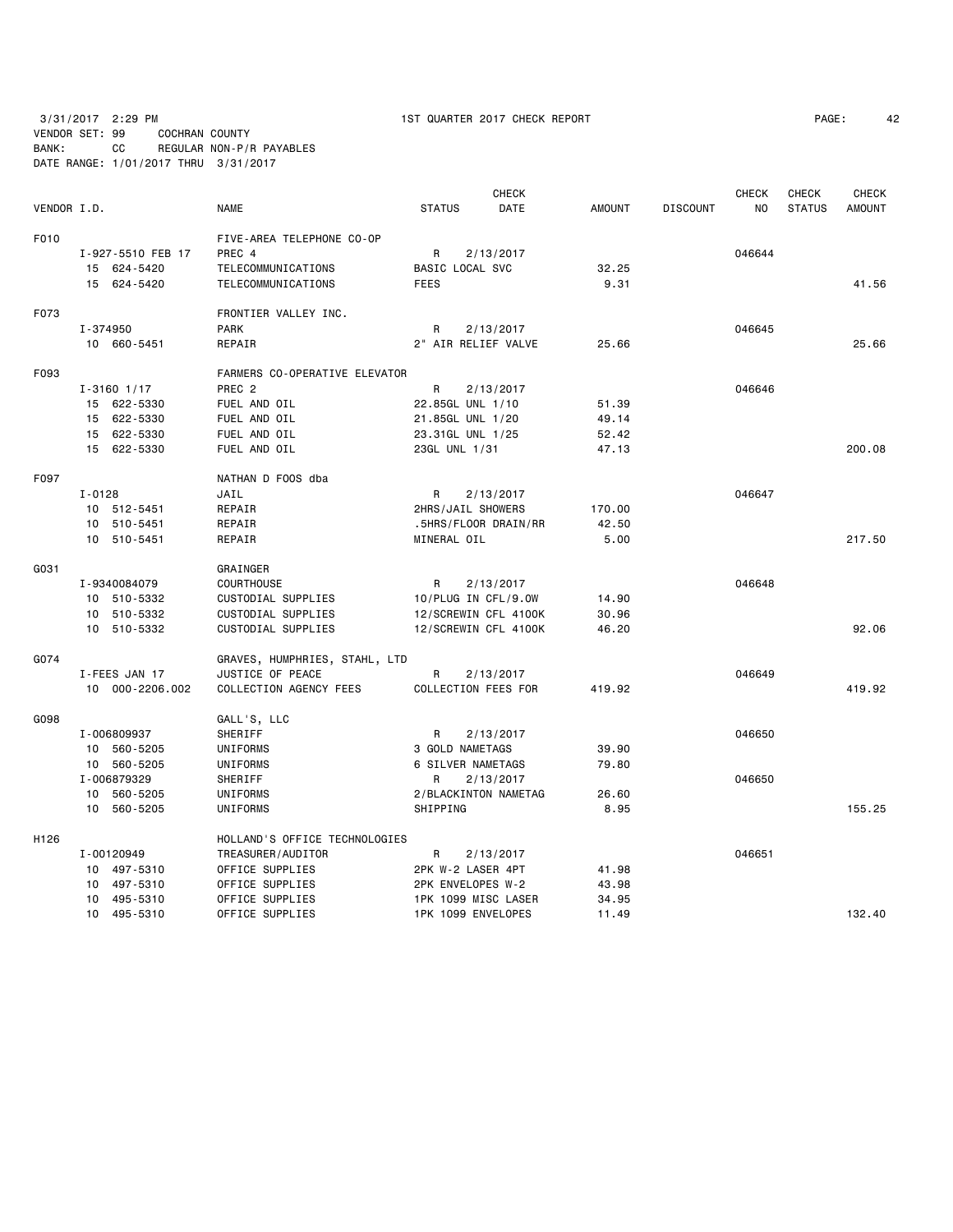VENDOR SET: 99 COCHRAN COUNTY BANK: CC REGULAR NON-P/R PAYABLES

DATE RANGE: 1/01/2017 THRU 3/31/2017

| 3/31/2017<br>the contract of the contract of the contract of the contract of the contract of | 2:29 PM | QUARTER<br>$\frac{1}{2017}$<br><b>CHECK REPORT</b><br>ı ST | PAGE | ≖⊾ |
|----------------------------------------------------------------------------------------------|---------|------------------------------------------------------------|------|----|
|                                                                                              |         |                                                            |      |    |

| VENDOR I.D. |                                         | <b>NAME</b>                     | <b>STATUS</b>     | <b>CHECK</b><br>DATE | <b>AMOUNT</b> | <b>DISCOUNT</b> | <b>CHECK</b><br>NO | <b>CHECK</b><br><b>STATUS</b> | <b>CHECK</b><br><b>AMOUNT</b> |
|-------------|-----------------------------------------|---------------------------------|-------------------|----------------------|---------------|-----------------|--------------------|-------------------------------|-------------------------------|
|             |                                         |                                 |                   |                      |               |                 |                    |                               |                               |
| J069        |                                         | JUVENILE JUSTICE ASS'N OF TEXAS |                   |                      |               |                 |                    |                               |                               |
|             | I-'17 SPR CONF/SEARS JUVENILE PROBATION |                                 | R                 | 2/13/2017            |               |                 | 046652             |                               |                               |
|             | 17 573-5427                             | TRAVEL & TRAINING               |                   | DUES/REGIS/B SEARS   | 170.00        |                 |                    |                               | 170.00                        |
| J082        |                                         | JOHN DEERE FINANCIAL            |                   |                      |               |                 |                    |                               |                               |
|             | I-487380                                | PREC 4                          | R                 | 2/13/2017            |               |                 | 046653             |                               |                               |
|             | 15 624-5451                             | REPAIRS                         |                   | 30/PLUS 50 II OIL CJ | 422.10        |                 |                    |                               | 422.10                        |
| L189        |                                         | HOCKLEY COUNTY PUBLISHING CO.I  |                   |                      |               |                 |                    |                               |                               |
|             | I-020117                                | COMMISSIONERS COURT             | R                 | 2/13/2017            |               |                 | 046654             |                               |                               |
|             | 15 610-5430                             | LEGAL NOTICES                   |                   | TREAS QTRLY REPORT 1 | 277.20        |                 |                    |                               | 277.20                        |
| N082        |                                         | <b>NETDATA</b>                  |                   |                      |               |                 |                    |                               |                               |
|             | I-iTICKET JAN 17                        | JUSTICE OF PEACE                | R                 | 2/13/2017            |               |                 | 046655             |                               |                               |
|             | 10 455-5499                             | MISCELLANEOUS                   | JAN 2017          |                      | 20.00         |                 |                    |                               | 20.00                         |
| P017        |                                         | <b>POSTMASTER</b>               |                   |                      |               |                 |                    |                               |                               |
|             | $I-SHERIFF 1/31/17$                     | SHERIFF                         | R                 | 2/13/2017            |               |                 | 046656             |                               |                               |
|             | 10 560-5311                             | POSTAL EXPENSES                 | <b>2RL STAMPS</b> |                      | 98.00         |                 |                    |                               | 98,00                         |
| P073        |                                         | THE PENWORTHY COMPANY           |                   |                      |               |                 |                    |                               |                               |
|             | I-0524812-IN                            | LIBRARY                         | R                 | 2/13/2017            |               |                 | 046657             |                               |                               |
|             | 10 650-5590                             | <b>BOOKS</b>                    |                   | ALL ABOUT THE TROLLS | 13.49         |                 |                    |                               |                               |
|             | 10 650-5590                             | <b>BOOKS</b>                    |                   | THE BB PIRATE ADVENT | 13.49         |                 |                    |                               |                               |
|             | 10 650-5590                             | <b>BOOKS</b>                    | DOG DAYS(2)       |                      | 13.49         |                 |                    |                               |                               |
|             | 10 650-5590                             | <b>BOOKS</b>                    | DUKE'S TALE       |                      | 13.49         |                 |                    |                               |                               |
|             | 650-5590<br>10                          | <b>BOOKS</b>                    | MILITARY ANIMALS  |                      | 18.96         |                 |                    |                               |                               |
|             | 650-5590<br>10                          | <b>BOOKS</b>                    |                   | MISS DAISY IS STILL  | 14.96         |                 |                    |                               |                               |
|             | 10 650-5590                             | <b>BOOKS</b>                    |                   | MOANA FINDS THE WAY( | 13.49         |                 |                    |                               |                               |
|             | 10 650-5590                             | <b>BOOKS</b>                    |                   | MR.NICK IS A LUNATIC | 14.96         |                 |                    |                               |                               |
|             | 10<br>650-5590                          | <b>BOOKS</b>                    | ON THE GO         |                      | 9.99          |                 |                    |                               |                               |
|             | 10 650-5590                             | <b>BOOKS</b>                    |                   | SUPER HEROS HAVE FRI | 9.99          |                 |                    |                               | 136.31                        |
| P232        |                                         | THE POLICE AND SHERIFFS PRESS,  |                   |                      |               |                 |                    |                               |                               |
|             | I-90447                                 | SHERIFF                         | R                 | 2/13/2017            |               |                 | 046658             |                               |                               |
|             | 10 560-5310                             | OFFICE SUPPLIES                 |                   | 13/SECURE ID CARDS   | 195.00        |                 |                    |                               |                               |
|             | 10 560-5310                             | OFFICE SUPPLIES                 |                   | SHIPPING&HANDLING    | 8.10          |                 |                    |                               | 203.10                        |
| P247        |                                         | PEGASUS SCHOOLS, INC.           |                   |                      |               |                 |                    |                               |                               |
|             | $I - 14201$                             | JUVENILE PROBATION              | R                 | 2/13/2017            |               |                 | 046659             |                               |                               |
|             | 17 573-5413.004                         | Other Placements                |                   | 31 DAYS/POST(N) JUV# | 3,193.93      |                 |                    |                               | 3,193.93                      |
| S010        |                                         | SILVERS COMPANY                 |                   |                      |               |                 |                    |                               |                               |
|             | I-CEMETERY 1/17                         | CEMETERY                        | R                 | 2/13/2017            |               |                 | 046660             |                               |                               |
|             | 10 516-5330                             | FUEL & OIL                      |                   | 25.01GL UNL 1/4/17   | 50.42         |                 |                    |                               |                               |
|             | I-CONSTABLE 1/17                        | CONSTABLE                       | R                 | 2/13/2017            |               |                 | 046660             |                               |                               |
|             | 10 550-5451                             | REPAIR                          | ST INSP #5206     |                      | 7.00          |                 |                    |                               |                               |
|             | 10 550-5451                             | REPAIR                          | PRINTED FORM      |                      | 3.00          |                 |                    |                               |                               |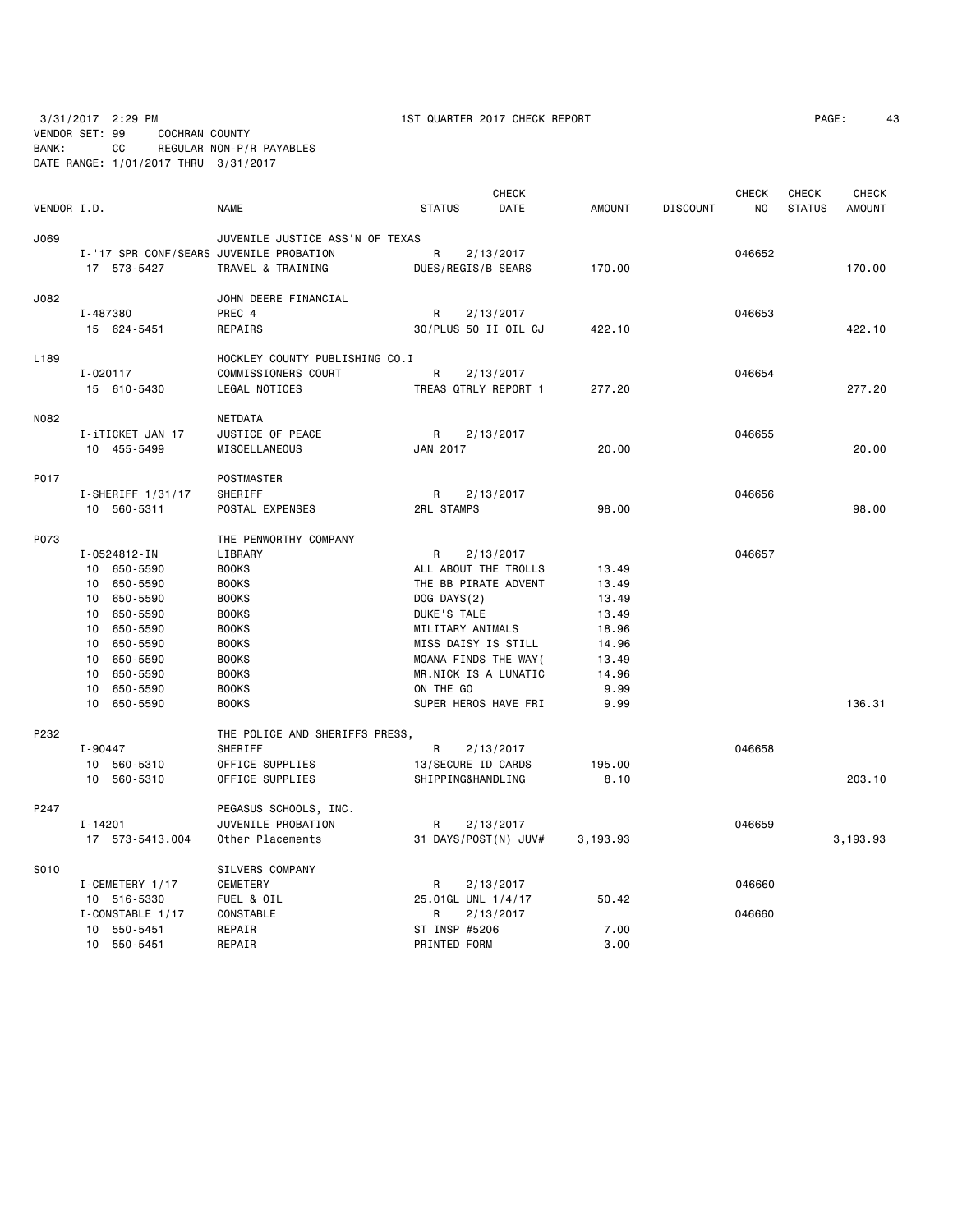|             |                             |                      | CHECK                |                |                 | <b>CHECK</b> | <b>CHECK</b>  | CHECK         |
|-------------|-----------------------------|----------------------|----------------------|----------------|-----------------|--------------|---------------|---------------|
| VENDOR I.D. |                             | NAME                 | <b>STATUS</b>        | DATE<br>AMOUNT | <b>DISCOUNT</b> | NO.          | <b>STATUS</b> | <b>AMOUNT</b> |
| S010        |                             | SILVERS COMPANY      | *CONTINUED*          |                |                 |              |               |               |
|             | I-CONSTABLE 1/17            | CONSTABLE            | R<br>2/13/2017       |                |                 | 046660       |               |               |
|             | 10 550-5330                 | FUEL & OIL           | 22.01GL UNL 1/4/17   | 44.37          |                 |              |               |               |
|             | 10 550-5330                 | FUEL & OIL           | 23.02GL UNL 1/12/17  | 46.41          |                 |              |               |               |
|             | 10 550-5330                 | FUEL & OIL           | 15.49GL UNL 1/18/17  | 31.23          |                 |              |               |               |
|             | 10 550-5330                 | FUEL & OIL           | 21GL UNL 1/24/17     | 42.34          |                 |              |               |               |
|             | I-EXT SVC 1/17              | <b>EXTENSION SVC</b> | R<br>2/13/2017       |                |                 | 046660       |               |               |
|             | 10 <sup>1</sup><br>665-5330 | FUEL AND OIL         | 32.83GL UNL 1/10/17  | 66.19          |                 |              |               |               |
|             | 10 665-5330                 | FUEL AND OIL         | 32.73GL UNL 1/20/17  | 65.98          |                 |              |               |               |
|             | $I$ -JUV PROB 1/17          | JUVENILE PROBATION   | R<br>2/13/2017       |                |                 | 046660       |               |               |
|             | 17 573-5499                 | OPERATING EXPENSES   | 15.59GL UNL 1/4      | 31.43          |                 |              |               |               |
|             | 17 573-5499                 | OPERATING EXPENSES   | 14.7GL UNL 1/10      | 29.64          |                 |              |               |               |
|             | 17 573-5499                 | OPERATING EXPENSES   | 15.43GL UNL 1/13     | 31.11          |                 |              |               |               |
|             | 17 573-5499                 | OPERATING EXPENSES   | 13.35GL UNL 1/18     | 26.91          |                 |              |               |               |
|             |                             |                      |                      | 32.76          |                 |              |               |               |
|             | 17 573-5499                 | OPERATING EXPENSES   | 16.25GL UNL 1/20     |                |                 |              |               |               |
|             | 17 573-5499                 | OPERATING EXPENSES   | 10.17GL UNL 1/23     | 20.50          |                 |              |               |               |
|             | 17 573-5499                 | OPERATING EXPENSES   | 19GL UNL 1/27        | 38.30          |                 |              |               |               |
|             | $I-PARK$ 1/17               | <b>PARK</b>          | R<br>2/13/2017       |                |                 | 046660       |               |               |
|             | 10 660-5330                 | FUEL AND OIL         | 23.01GL UNL 1/24     | 46.39          |                 |              |               |               |
|             | I-PREC 1                    | PREC 1               | R<br>2/13/2017       |                |                 | 046660       |               |               |
|             | 15 621-5330                 | FUEL & OIL           | 55GL HS DIESEL 1/30  | 109.45         |                 |              |               |               |
|             | 15 621-5330                 | FUEL & OIL           | 65.7GL HS DIESEL 1/2 | 130.74         |                 |              |               |               |
|             | 15<br>621-5330              | FUEL & OIL           | 41GL HS DIESEL 1/23  | 81.59          |                 |              |               |               |
|             | 15 621-5330                 | FUEL & OIL           | 48.4GL HS DIESEL 1/1 | 96.32          |                 |              |               |               |
|             | 15<br>621-5330              | FUEL & OIL           | 47.2GL HS DIESEL 1/4 | 93.46          |                 |              |               |               |
|             | 15<br>621-5330              | FUEL & OIL           | 64.1GL HS DIESEL 1/1 | 127.56         |                 |              |               |               |
|             | 15<br>621-5330              | FUEL & OIL           | 48GL HS DIESEL 1/23  | 95.52          |                 |              |               |               |
|             | 15<br>621-5330              | FUEL & OIL           | 27GL UNL 1/18        | 54.43          |                 |              |               |               |
|             | 15<br>621-5330              | FUEL & OIL           | 30.8GL UNL 1/9       | 62.09          |                 |              |               |               |
|             | 621-5330<br>15              | FUEL & OIL           | 80.8GL HS DIESEL     | 160.79         |                 |              |               |               |
|             | 621-5451<br>15              | REPAIRS              | <b>FREON</b>         | 3.11           |                 |              |               |               |
|             | 621-5330<br>15              | FUEL & OIL           | 118.1GL LS DIESEL 1/ | 253.32         |                 |              |               |               |
|             | 15<br>621-5330              | FUEL & OIL           | 75GL HS DIESEL 1/20  | 149.25         |                 |              |               |               |
|             | 621-5330<br>15              | FUEL & OIL           | 58GL HS DIESEL 1/25  | 115.42         |                 |              |               |               |
|             | 15 621-5330                 | FUEL & OIL           | 83GL LS DIESEL 1/12  | 178.87         |                 |              |               |               |
|             | $I-PREC$ 2 1/17             | PREC <sub>2</sub>    | R<br>2/13/2017       |                |                 | 046660       |               |               |
|             | 15 622-5330                 | FUEL AND OIL         | 116.1GL LS DIESEL    | 250.20         |                 |              |               |               |
|             | 15 622-5451                 | REPAIRS              | ST INSP/08 TROX #772 | 7.00           |                 |              |               |               |
|             | 622-5451<br>15              | REPAIRS              | ST INSP 03 MACK #501 | 7.00           |                 |              |               |               |
|             | 622-5451<br>15              | REPAIRS              | 2 PRINTED FORMS      | 6.00           |                 |              |               |               |
|             | 15 622-5330                 | FUEL AND OIL         | 155GL HS DIESEL      | 316.20         |                 |              |               |               |
|             | 15 622-5330                 | FUEL AND OIL         | POWER SVC            | 12.00          |                 |              |               |               |
|             | 15 622-5330                 | FUEL AND OIL         | 300GL HS DIESEL 1/26 | 612.00         |                 |              |               |               |
|             | 622-5330<br>15              | FUEL AND OIL         | 24.81GL UNL 1/1      | 47.29          |                 |              |               |               |
|             | 622-5330<br>15              | FUEL AND OIL         | 28.8GL UNL 1/13      | 58.06          |                 |              |               |               |
|             | 15 622-5330                 | FUEL AND OIL         | 26.01GL UNL 1/19     | 52.44          |                 |              |               |               |
|             | I-PREC 3 1/17               | PREC 3               | R<br>2/13/2017       |                |                 | 046660       |               |               |
|             | 15 623-5330                 | FUEL AND OIL         | 376GL HS DIESEL      | 767.04         |                 |              |               |               |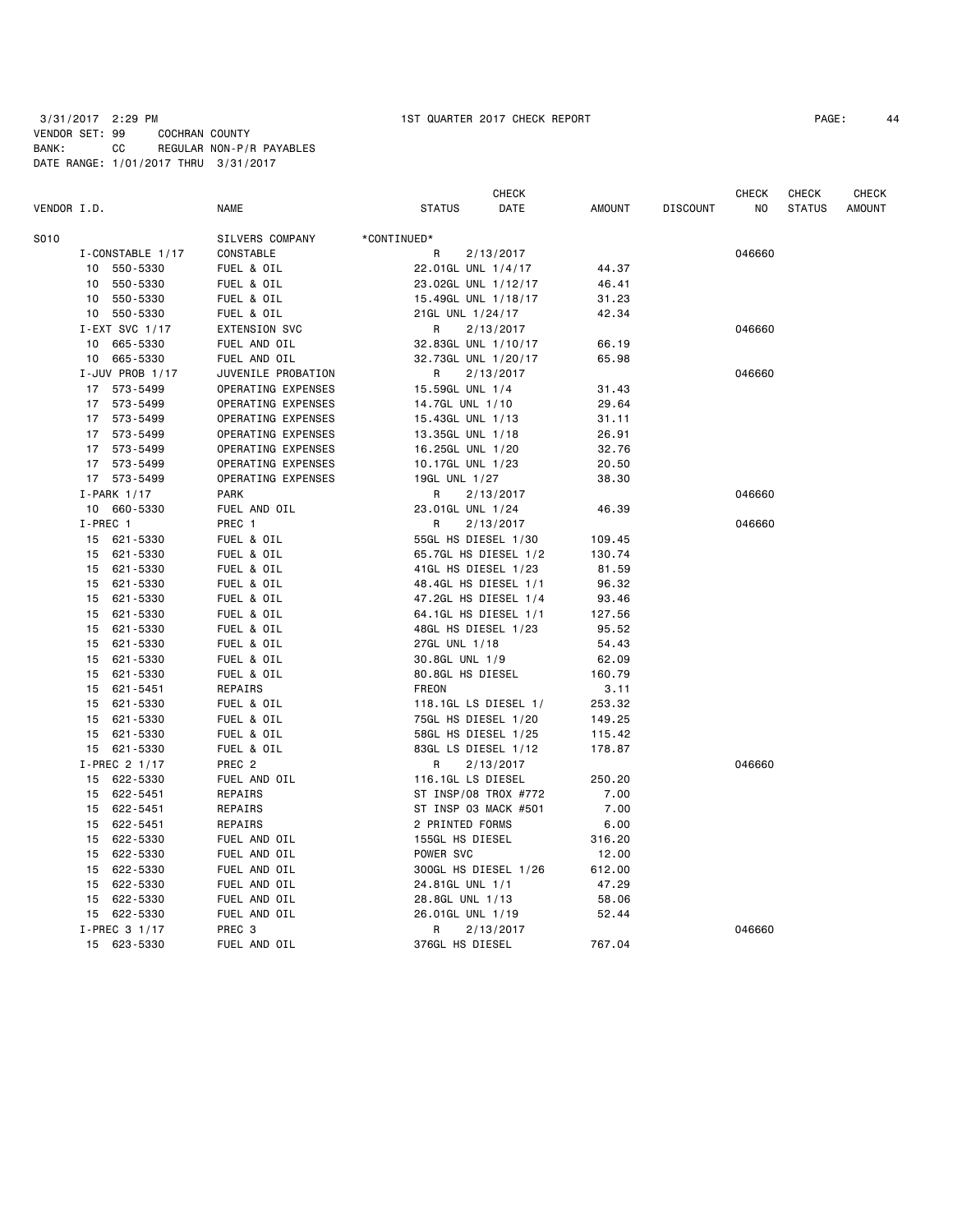|             |                |                              |                     | <b>CHECK</b>         |               |                 | <b>CHECK</b> | <b>CHECK</b>  | CHECK         |
|-------------|----------------|------------------------------|---------------------|----------------------|---------------|-----------------|--------------|---------------|---------------|
| VENDOR I.D. |                | <b>NAME</b>                  | <b>STATUS</b>       | DATE                 | <b>AMOUNT</b> | <b>DISCOUNT</b> | NO.          | <b>STATUS</b> | <b>AMOUNT</b> |
| S010        |                | SILVERS COMPANY              | *CONTINUED*         |                      |               |                 |              |               |               |
|             | I-PREC 3 1/17  | PREC <sub>3</sub>            | R                   | 2/13/2017            |               |                 | 046660       |               |               |
|             | 15 623-5330    | FUEL AND OIL                 | 2/POWER SVC         |                      | 24.00         |                 |              |               |               |
|             | I-PREC 4 1/17  | PREC 4                       | R                   | 2/13/2017            |               |                 | 046660       |               |               |
|             | 15 624-5440    | UTILITIES                    | 300GL OF LP GAS     |                      | 495.00        |                 |              |               |               |
|             | 15 624-5451    | REPAIRS                      | 2/ST INSP 94 TRK/02 |                      | 14.00         |                 |              |               |               |
|             | 15 624-5451    | REPAIRS                      | 2/PRINTED FORMS     |                      | 6.00          |                 |              |               |               |
|             | I-SHERIFF 1/17 | SHERIFF                      | R                   | 2/13/2017            |               |                 | 046660       |               |               |
|             | 10 560-5330    | FUEL AND OIL                 | 289.96GAL UNL       |                      | 583.66        |                 |              |               | 5,583.79      |
| S063        |                | ANGEL RAMIREZ, dba           |                     |                      |               |                 |              |               |               |
|             | I-010731       | PREC <sub>2</sub>            | R                   | 2/13/2017            |               |                 | 046661       |               |               |
|             | 15 622-5451    | REPAIRS                      |                     | RPL BACK LIGHTS/90 K | 175.00        |                 |              |               | 175.00        |
| S071        |                | SCRIPT OFFICE PRODUCTS, INC. |                     |                      |               |                 |              |               |               |
|             | I-52086        | TAX A/C                      | R                   | 2/13/2017            |               |                 | 046662       |               |               |
|             | 10 499-5310    | OFFICE SUPPLIES              | <b>STAPLES</b>      |                      | 3.95          |                 |              |               |               |
|             | 10 499-5310    | OFFICE SUPPLIES              | 6/PEN REFILLS LR7A  |                      | 7.62          |                 |              |               |               |
|             | 10 499-5310    | OFFICE SUPPLIES              | EXT2112 STAMPINK    |                      | 5.22          |                 |              |               |               |
|             | 10 499-5310    | OFFICE SUPPLIES              | MMM810283472 TAPE   |                      | 16.91         |                 |              |               |               |
|             | I-52087        | AUDITOR                      | R                   | 2/13/2017            |               |                 | 046662       |               |               |
|             | 10 495-5310    | OFFICE SUPPLIES              | ORANGE HIGHLIGHTER  |                      | 2.08          |                 |              |               |               |
|             | 10 495-5310    | OFFICE SUPPLIES              | 1DZ/SHARPIE MARKERS |                      | 16.22         |                 |              |               |               |
|             | I-52088        | <b>ELECTIONS</b>             | R                   | 2/13/2017            |               |                 | 046662       |               |               |
|             | 10 490-5310    | OFFICE SUPPLIES              |                     | AAGA102 WALL PLANNER | 28.39         |                 |              |               |               |
|             | I-52097        | JUVENILE PROBATION           | R                   | 2/13/2017            |               |                 | 046662       |               |               |
|             | 17 573-5499    | OPERATING EXPENSES           | 2/PENS              |                      | 4.16          |                 |              |               |               |
|             | $I - 52124$    | SHERIFF                      | R                   | 2/13/2017            |               |                 | 046662       |               |               |
|             | 10 560-5310    | OFFICE SUPPLIES              |                     | 2/SMP67089 FILE FOLD | 30.68         |                 |              |               |               |
|             | $I - 52170$    | TAX A/C                      | R                   | 2/13/2017            |               |                 | 046662       |               |               |
|             | 10 499-5310    | OFFICE SUPPLIES              |                     | 3/MONROE P65 RIBBONS | 8.85          |                 |              |               |               |
|             | 10 499-5310    | OFFICE SUPPLIES              | BICGSM609PE PENS    |                      | 9.95          |                 |              |               |               |
|             | $I - 52171$    | <b>CLERK</b>                 | R                   | 2/13/2017            |               |                 | 046662       |               |               |
|             | 10 403-5310    | OFFICE SUPPLIES              | UNV 35264 ENVELOPES |                      | 12.95         |                 |              |               |               |
|             | 10 403-5310    | OFFICE SUPPLIES              | UNV53267 ENVELOPES  |                      | 16.95         |                 |              |               |               |
|             | 10 403-5310    | OFFICE SUPPLIES              |                     | VER95102 DVD-R DISCS | 39.00         |                 |              |               |               |
|             | 10 403-5310    | OFFICE SUPPLIES              | 90M12PK TAPE STRIPS |                      | 11.00         |                 |              |               |               |
|             | $I - 52172$    | AUDITOR                      | R                   | 2/13/2017            |               |                 | 046662       |               |               |
|             | 10 495-5310    | OFFICE SUPPLIES              | FINGERTIP MOISTENER |                      | 4.95          |                 |              |               |               |
|             | 10 495-5310    | OFFICE SUPPLIES              | PFX01156 ORGANIZER  |                      | 28.35         |                 |              |               |               |
|             | 10 495-5310    | OFFICE SUPPLIES              | PAP87813 CORRECTION |                      | 9.26          |                 |              |               |               |
|             | 10 495-5310    | OFFICE SUPPLIES              | SMP11993 FOLDERS    |                      | 39.95         |                 |              |               |               |
|             | 10 495-5310    | OFFICE SUPPLIES              | R33YW POP UP NOTES  |                      | 12.79         |                 |              |               |               |
|             | $I - 52186$    | COUNTY COURT                 | R                   | 2/13/2017            |               |                 | 046662       |               |               |
|             | 10 426-5310    | OFFICE SUPPLIES              | HEWCN053AN INK CTG  |                      | 35.95         |                 |              |               |               |
|             | $I - 52190$    | SHERIFF                      | R                   | 2/13/2017            |               |                 | 046662       |               |               |
|             | 10 560-5310    | OFFICE SUPPLIES              | TRODAT 4913 STAMP   |                      | 19.23         |                 |              |               |               |
|             | 10 560-5310    | OFFICE SUPPLIES              | TRODAT 4912 STAMP   |                      | 15.20         |                 |              |               |               |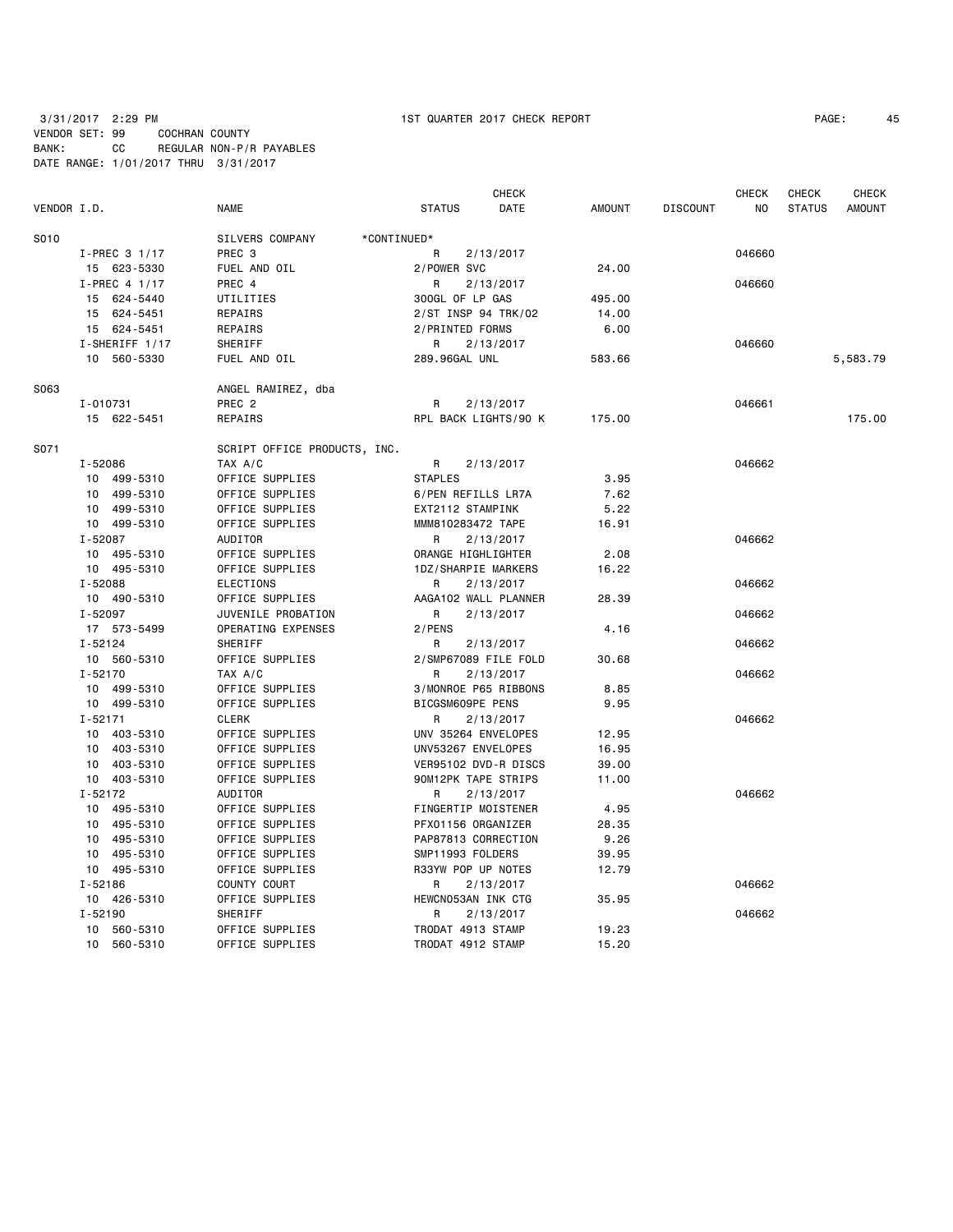| PAGE: | 46 |
|-------|----|
|-------|----|

| VENDOR I.D. |             |                 | <b>NAME</b>                    | <b>STATUS</b>         | <b>CHECK</b><br>DATE | <b>AMOUNT</b> | <b>DISCOUNT</b> | <b>CHECK</b><br>NO | <b>CHECK</b><br><b>STATUS</b> | <b>CHECK</b><br><b>AMOUNT</b> |
|-------------|-------------|-----------------|--------------------------------|-----------------------|----------------------|---------------|-----------------|--------------------|-------------------------------|-------------------------------|
| S071        |             |                 | SCRIPT OFFICE PRODUCTS, INC.   |                       | *CONTINUED*          |               |                 |                    |                               |                               |
|             | $I - 52190$ |                 | SHERIFF                        | R                     | 2/13/2017            |               |                 | 046662             |                               |                               |
|             |             | 10 560-5310     | OFFICE SUPPLIES                |                       | TRODAT 4926 STAMP    | 27.23         |                 |                    |                               |                               |
|             | I-52237     |                 | SHERIFF                        | R                     | 2/13/2017            |               |                 | 046662             |                               |                               |
|             | 10          | 560-5310        | OFFICE SUPPLIES                |                       | BOSB440 BLACK STAPLE | 12.95         |                 |                    |                               |                               |
|             | 10          | 560-5310        | OFFICE SUPPLIES                |                       | TRODAT 46019 STAMP   | 15.54         |                 |                    |                               |                               |
|             | 10          | 560-5310        | OFFICE SUPPLIES                |                       | SHERIFF WALL SIGN    | 36.79         |                 |                    |                               |                               |
|             |             | 10 560-5310     | OFFICE SUPPLIES                |                       | INVESTIGATOR WALL SI | 36.79         |                 |                    |                               |                               |
|             | $I - 52251$ |                 | TAX A/C                        | $\mathsf{R}$          | 2/13/2017            |               |                 | 046662             |                               |                               |
|             |             | 10 499-5310     | OFFICE SUPPLIES                |                       | 2/HEWCE255ALSR TNR C | 311.90        |                 |                    |                               |                               |
|             |             | 10 499-5310     | OFFICE SUPPLIES                |                       | UNV75602 CORRECTION  | 3.55          |                 |                    |                               |                               |
|             | $I - 52257$ |                 | <b>CLERK</b>                   | R                     | 2/13/2017            |               |                 | 046662             |                               |                               |
|             |             | 10 403-5310     | OFFICE SUPPLIES                | AVE 5167 LABELS       |                      | 45.95         |                 |                    |                               |                               |
|             | I-52293     |                 | TAX A/C                        | R                     | 2/13/2017            |               |                 | 046662             |                               |                               |
|             |             | 10 499-5310     | OFFICE SUPPLIES                |                       | 6/675YL 4"X4" CANARY | 52.98         |                 |                    |                               |                               |
|             |             | 10 499-5310     | OFFICE SUPPLIES                |                       | 6221055CY 2X2 NOTE P | 10.80         |                 |                    |                               |                               |
|             |             | 10 499-5310     | OFFICE SUPPLIES                | <b>4BX COPY PAPER</b> |                      | 158,00        |                 |                    |                               | 1,092.09                      |
| S210        |             |                 | SHAMBURGER AUTO & FARM SUPPLY  |                       |                      |               |                 |                    |                               |                               |
|             | I-348027    |                 | PREC <sub>2</sub>              | R                     | 2/13/2017            |               |                 | 046664             |                               |                               |
|             |             | 15 622-5451     | REPAIRS                        | RELAY                 |                      | 14.69         |                 |                    |                               |                               |
|             |             | 15 622-5451     | REPAIRS                        | LAMP                  |                      | 4.99          |                 |                    |                               |                               |
|             |             | 15 622-5451     | REPAIRS                        | 2/PLUGS               |                      | 3.68          |                 |                    |                               | 23.36                         |
| S281        |             |                 | <b>STAPLES</b>                 |                       |                      |               |                 |                    |                               |                               |
|             |             | I-9750195525    | SHERIFF                        | R                     | 2/13/2017            |               |                 | 046665             |                               |                               |
|             |             | 10 560-5310     | OFFICE SUPPLIES                |                       | MANILLA FILE FOLDERS | 7.99          |                 |                    |                               |                               |
|             | 10          | 560-5310        | OFFICE SUPPLIES                | 2/8GB SD CARDS        |                      | 29.98         |                 |                    |                               |                               |
|             | 10          | 560-5310        | OFFICE SUPPLIES                |                       | HANGING FILE FOLDERS | 17.99         |                 |                    |                               |                               |
|             | 10          | 560-5310        | OFFICE SUPPLIES                |                       | 3X5 LINE RULED INDEX | 5.49          |                 |                    |                               |                               |
|             | 10          | 560-5310        | OFFICE SUPPLIES                |                       | GLOW HANGING FILE FO | 14.99         |                 |                    |                               |                               |
|             | 10          | 560-5310        | OFFICE SUPPLIES                |                       | "COPY"STAMP BLUE/RED | 12.79         |                 |                    |                               | 89.23                         |
| S325        |             |                 | DONNA SCHMIDT                  |                       |                      |               |                 |                    |                               |                               |
|             |             | I-TJCTC 2017 JP | JUSTICE OF PEACE               | R                     | 2/13/2017            |               |                 | 046666             |                               |                               |
|             |             | 10 455-5427     | CONTINUING EDUCATION           |                       | 1158 MI TO/FR CORPUS | 619.52        |                 |                    |                               |                               |
|             |             | 10 455-5427     | CONTINUING EDUCATION           |                       | 3/NITES OMNI HOTEL C | 175.50        |                 |                    |                               |                               |
|             | 10          | 455-5427        | CONTINUING EDUCATION           |                       | 3/NITES LODGING TAX  | 26.34         |                 |                    |                               |                               |
|             |             | 10 455-5427     | CONTINUING EDUCATION           | MEALS 1/29-2/1        |                      | 32.98         |                 |                    |                               | 854.34                        |
| S379        |             |                 | SOUTH PLAINS FORENSIC PATHOLOG |                       |                      |               |                 |                    |                               |                               |
|             | $I - 3516$  |                 | JUSTICE OF PEACE               | R                     | 2/13/2017            |               |                 | 046667             |                               |                               |
|             |             | 10 455-5405     | <b>AUTOPSY</b>                 |                       | LEV1/JIMMY C. HAYES  | 2,200.00      |                 |                    |                               | 2,200.00                      |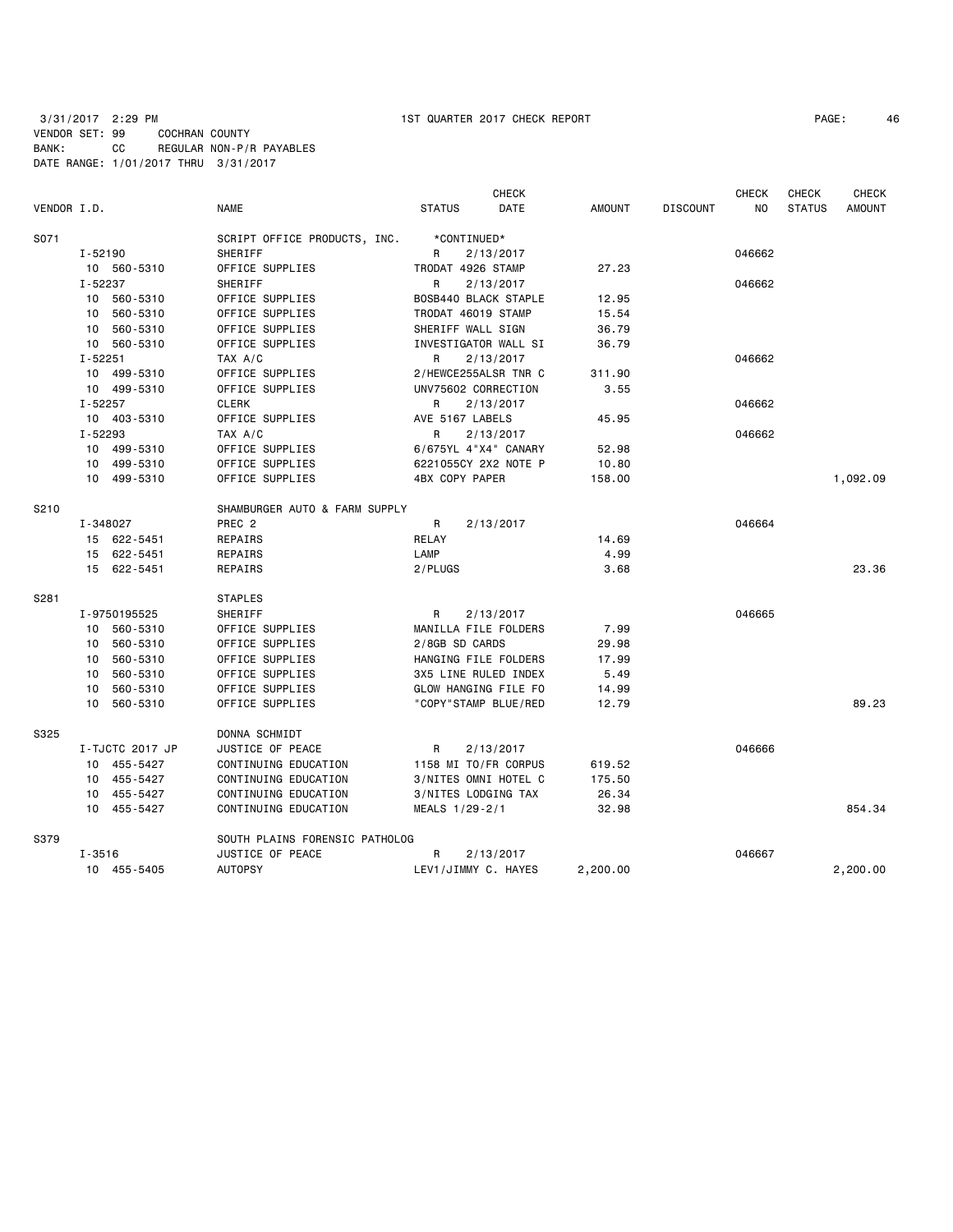| PAGE: | 47 |
|-------|----|
|-------|----|

|             |                           |                                                    |                      | <b>CHECK</b> |               |                 | <b>CHECK</b>   | <b>CHECK</b>  | <b>CHECK</b>  |
|-------------|---------------------------|----------------------------------------------------|----------------------|--------------|---------------|-----------------|----------------|---------------|---------------|
| VENDOR I.D. |                           | <b>NAME</b>                                        | <b>STATUS</b>        | DATE         | <b>AMOUNT</b> | <b>DISCOUNT</b> | N <sub>O</sub> | <b>STATUS</b> | <b>AMOUNT</b> |
| S400        |                           | STUEART'S PIT STOP KWIK LUBE                       |                      |              |               |                 |                |               |               |
|             | I-70781                   | JUVENILE PROBATION                                 | R                    | 2/13/2017    |               |                 | 046668         |               |               |
|             | 17 573-5499               | OPERATING EXPENSES                                 | OIL CHG/'14 CHEV #72 |              | 38.99         |                 |                |               |               |
|             | 17 573-5499               | OPERATING EXPENSES                                 | 8/MOBIL1 SYNTHETIC 0 |              | 26.97         |                 |                |               |               |
|             | 17 573-5499               | OPERATING EXPENSES                                 | SYNTHETIC OIL UPGRAD |              | 28.99         |                 |                |               | 94.95         |
| T009        |                           | TEXAS ASSOCIATION OF COUNTIES                      |                      |              |               |                 |                |               |               |
|             | I-88TH W TX/HENRY         | COMMISSIONERS CT/CO JUDGE                          | R                    | 2/13/2017    |               |                 | 046669         |               |               |
|             | 15 610-5428               | CO. JUDGE-CONTINUING EDUCATIONREG/W TX CJCA CONF/P |                      |              | 175.00        |                 |                |               | 175.00        |
| T009        |                           | TEXAS ASSOCIATION OF COUNTIES                      |                      |              |               |                 |                |               |               |
|             | I-88TH W TX/MORIN         | COMMISSIONERS COURT                                | R                    | 2/13/2017    |               |                 | 046670         |               |               |
|             | 15 610-5427               | COMM-CONTINUING EDUCATION                          | REG/W TX CJCA CONF/R |              | 175.00        |                 |                |               | 175.00        |
| T051        |                           | TAC RISK MANAGEMENT POOL                           |                      |              |               |                 |                |               |               |
|             | I-NRCN-17909-WC5          | WORKERS COMP/ALL DEPTS                             | R                    | 2/13/2017    |               |                 | 046671         |               |               |
|             | 10 000-2500.10            | RESERVE FOR W/C, UNEMPLYMNT                        | AUDIT PREM 2016      |              | 337.00        |                 |                |               | 337.00        |
| U003        |                           | UNIVERSITY OF TEXAS AT AUSTIN                      |                      |              |               |                 |                |               |               |
|             | I-'17 AUD INST            | <b>AUDITOR</b>                                     | R                    | 2/13/2017    |               |                 | 046672         |               |               |
|             | 10 495-5427               | CONTINUING EDUCATION                               | AUDITOR'S INSTITUTE  |              | 295.00        |                 |                |               | 295,00        |
| U019        |                           | UNITED SUPERMARKETS, INC                           |                      |              |               |                 |                |               |               |
|             | I-509025 0559 020717 JAIL |                                                    | R                    | 2/13/2017    |               |                 | 046673         |               |               |
|             | 10 512-5391               | MEDICAL CARE-PRISONERS                             | RX#1 RUTHARDT        |              | 266.47        |                 |                |               |               |
|             | 10 512-5391               | MEDICAL CARE-PRISONERS                             | RX#2 RUTHARDT        |              | 25.72         |                 |                |               |               |
|             | 10 512-5391               | MEDICAL CARE-PRISONERS                             | RX#3 RUTHARDT        |              | 44.62         |                 |                |               |               |
|             | 10 512-5391               | MEDICAL CARE-PRISONERS                             | RX#4 RUTHARDT        |              | 117.35        |                 |                |               | 454.16        |
| U036        |                           | UNIFIRST HOLDINGS, INC.                            |                      |              |               |                 |                |               |               |
|             | I-831 2269256             | JAIL/SHERIFF                                       | R                    | 2/13/2017    |               |                 | 046674         |               |               |
|             | 10 512-5205               | UNIFORMS                                           | UNIFORM SVC 1/30     |              | 21.40         |                 |                |               |               |
|             | 10 560-5205               | UNIFORMS                                           | UNIFORM SVC 1/30     |              | 65.07         |                 |                |               |               |
|             | 10 560-5205               | UNIFORMS                                           | DEFE CHARGE          |              | 8.10          |                 |                |               |               |
|             | I-831 2270636             | SHERIFF/JAIL                                       | R                    | 2/13/2017    |               |                 | 046674         |               |               |
|             | 10 512-5205               | UNIFORMS                                           | UNIFORM SVC 2/6/17   |              | 27.85         |                 |                |               |               |
|             | 10 560-5205               | UNIFORMS                                           | UNIFORM SVC 2/6/17   |              | 65.07         |                 |                |               |               |
|             | 10 560-5205               | UNIFORMS                                           | DEFE CHARGE          |              | 8.10          |                 |                |               | 195.59        |
| V039        |                           | HIGINIO VASQUEZ JR. dba                            |                      |              |               |                 |                |               |               |
|             | I-010302 012217           | JAIL                                               | R                    | 2/13/2017    |               |                 | 046675         |               |               |
|             | 10 512-5333               | FOOD-PRISONERS                                     | LETTUCE/TOMATOES     |              | 2.59          |                 |                |               | 2.59          |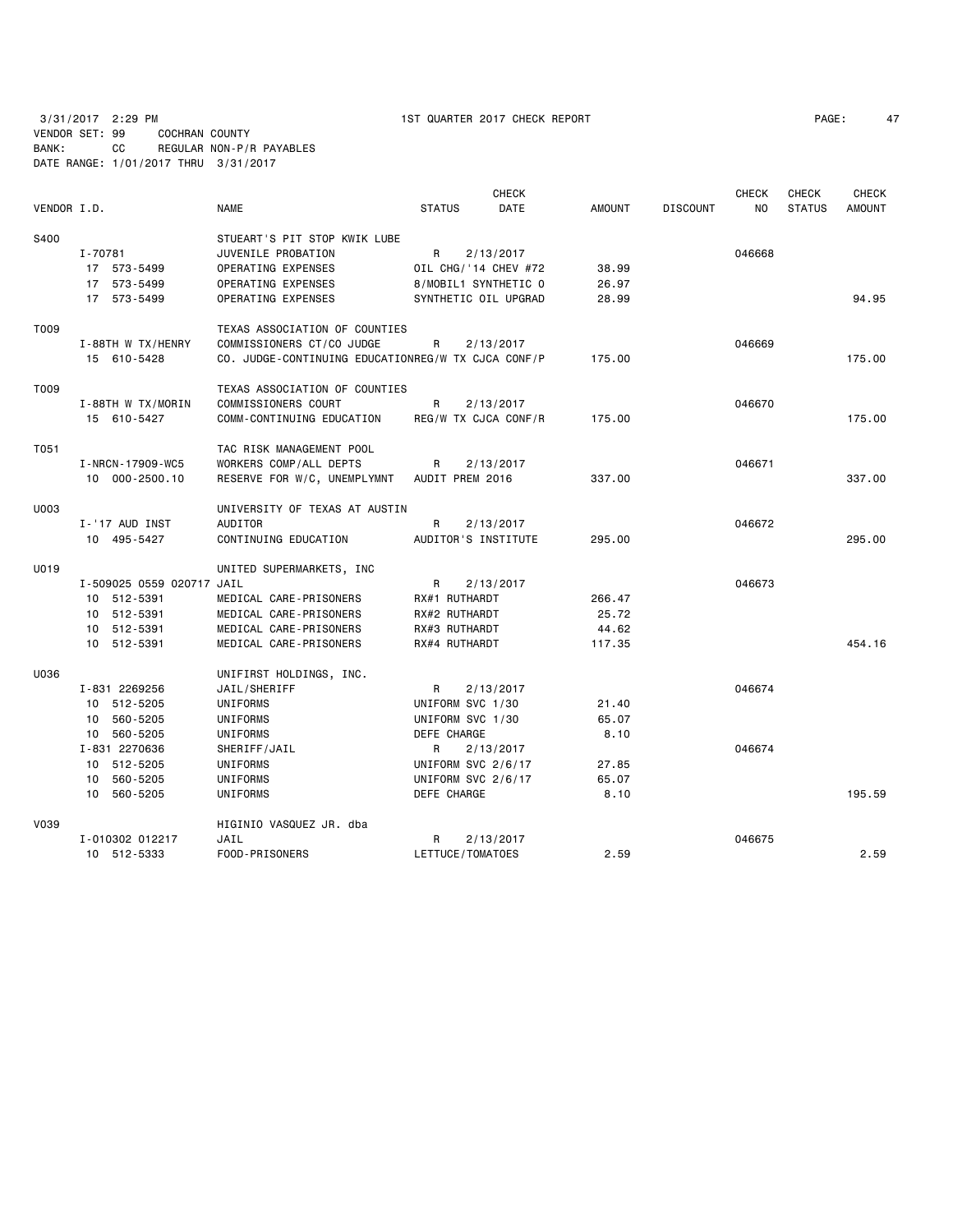|             |                                         |                              |                  |                      | <b>CHECK</b>         |          |                 | <b>CHECK</b> | <b>CHECK</b>  | <b>CHECK</b>  |
|-------------|-----------------------------------------|------------------------------|------------------|----------------------|----------------------|----------|-----------------|--------------|---------------|---------------|
| VENDOR I.D. |                                         | <b>NAME</b>                  | <b>STATUS</b>    |                      | DATE                 | AMOUNT   | <b>DISCOUNT</b> | NO.          | <b>STATUS</b> | <b>AMOUNT</b> |
| <b>V043</b> |                                         | ALICE VIERNES                |                  |                      |                      |          |                 |              |               |               |
|             | I-DW#17242                              | PREC 3 BARN RENT             | R                | 2/13/2017            |                      |          |                 | 046676       |               |               |
|             | 15 000-4380.200                         | OTHER [MISCELLANEOUS]        |                  |                      | REF DEP FOR USE ON 2 | 75.00    |                 |              |               | 75.00         |
| W055        |                                         | WINDSTREAM COMMUNICATIONS SW |                  |                      |                      |          |                 |              |               |               |
|             | I-266-5215 JAN 17                       | <b>EXTENSION SVC</b>         | R                | 2/13/2017            |                      |          |                 | 046677       |               |               |
|             | 10 665-5420                             | TELECOMMUNICATIONS           |                  | BASIC LOCAL SVC      |                      | 165.80   |                 |              |               |               |
|             | 10 665-5420                             | TELECOMMUNICATIONS           |                  | HI SPEED INTERNET    |                      | 39.99    |                 |              |               |               |
|             | 10 665-5420                             | TELECOMMUNICATIONS           |                  | LONG DIST SVC        |                      | 1.10     |                 |              |               | 206.89        |
| W062        |                                         | WAL-MART COMMUNITY           |                  |                      |                      |          |                 |              |               |               |
|             | I-2426 13017                            | JAIL                         | R                | 2/13/2017            |                      |          |                 | 046678       |               |               |
|             | 10 512-5310                             | OFFICE SUPPLIES              | CORD             |                      |                      | 6.58     |                 |              |               |               |
|             | 10 512-5310                             | OFFICE SUPPLIES              | PHONE            |                      |                      | 5.98     |                 |              |               |               |
|             | I-5553 12117                            | JAIL                         | R                | 2/13/2017            |                      |          |                 | 046678       |               |               |
|             | 10 512-5391                             | MEDICAL CARE-PRISONERS       | ALCOHOL SWB      |                      |                      | 1.98     |                 |              |               |               |
|             | 10 512-5391                             | MEDICAL CARE-PRISONERS       | 3/NEXIUM         |                      |                      | 29.82    |                 |              |               |               |
|             | 10 512-5391                             | MEDICAL CARE-PRISONERS       | <b>BIOFREEZE</b> |                      |                      | 11.98    |                 |              |               |               |
|             | 10 512-5391                             | MEDICAL CARE-PRISONERS       |                  | EQ PAIN CREAM        |                      | 3.84     |                 |              |               |               |
|             | 10 512-5391                             | MEDICAL CARE-PRISONERS       | ASP PATCH        |                      |                      | 7.88     |                 |              |               |               |
|             | 10 512-5391                             | MEDICAL CARE-PRISONERS       | ICYHOT PATCH     |                      |                      | 5.58     |                 |              |               | 73.64         |
| <b>WO70</b> |                                         | R D WALLACE OIL CO INC       |                  |                      |                      |          |                 |              |               |               |
|             | I-12520010 JAN 17                       | CEMETERY                     | R                | 2/13/2017            |                      |          |                 | 046679       |               |               |
|             | 10 516-5330                             | FUEL & OIL                   |                  | 26GL UNL 1/12        |                      | 51.38    |                 |              |               |               |
|             | 10 516-5330                             | FUEL & OIL                   | 23.002GL UNL     |                      |                      | 45.45    |                 |              |               |               |
|             | I-12520021 JAN 17                       | PREC <sub>3</sub>            | R                | 2/13/2017            |                      |          |                 | 046679       |               |               |
|             | 15 623-5330                             | FUEL AND OIL                 |                  | 294.2GL HS DIESEL 1/ |                      | 570.75   |                 |              |               |               |
|             | 15 623-5330                             | FUEL AND OIL                 | 2/POWER SVC      |                      |                      | 23.90    |                 |              |               |               |
|             | 15 623-5330                             | FUEL AND OIL                 |                  | 113GL UNL 1/30       |                      | 223.28   |                 |              |               |               |
|             | I-12520041 JAN 17                       | PREC 4                       | R.               | 2/13/2017            |                      |          |                 | 046679       |               |               |
|             | 15 624-5330                             | FUEL AND OIL                 |                  |                      | 945GL HS DIESEL 1/19 | 1,880.55 |                 |              |               |               |
|             | 15 624-5330                             | FUEL AND OIL                 | 7/POWER SVC      |                      |                      | 83.65    |                 |              |               |               |
|             | 15 624-5330                             | FUEL AND OIL                 |                  | 26GL UNL 1/12        |                      | 59.18    |                 |              |               |               |
|             | I-12520043 JAN 17                       | SHERIFF                      | R                | 2/13/2017            |                      |          |                 | 046679       |               |               |
|             | 10 560-5330                             | FUEL AND OIL                 |                  | 146.212GL UNL        |                      | 288.91   |                 |              |               | 3,227.05      |
| W092        |                                         | WTG FUELS, INC               |                  |                      |                      |          |                 |              |               |               |
|             | I-15006-3495 JAN 17                     | SHERIFF                      | R                | 2/13/2017            |                      |          |                 | 046680       |               |               |
|             | 10 560-5330                             | FUEL AND OIL                 | 377.53GL UNL     |                      |                      | 740.63   |                 |              |               | 740.63        |
| W092        |                                         | WTG FUELS, INC               |                  |                      |                      |          |                 |              |               |               |
|             | I-15006-47129 JAN 17 JUVENILE PROBATION |                              | R                | 2/13/2017            |                      |          |                 | 046681       |               |               |
|             | 17 573-5499                             | OPERATING EXPENSES           |                  | 12.08GL UNL 1/19     |                      | 23.75    |                 |              |               |               |
|             | 17 573-5499                             | OPERATING EXPENSES           |                  | 16.89GL UNL 1/21     |                      | 33.88    |                 |              |               |               |
|             | 17 573-5499                             | OPERATING EXPENSES           |                  | 17.94GL UNL 1/25     |                      | 35.81    |                 |              |               | 93.44         |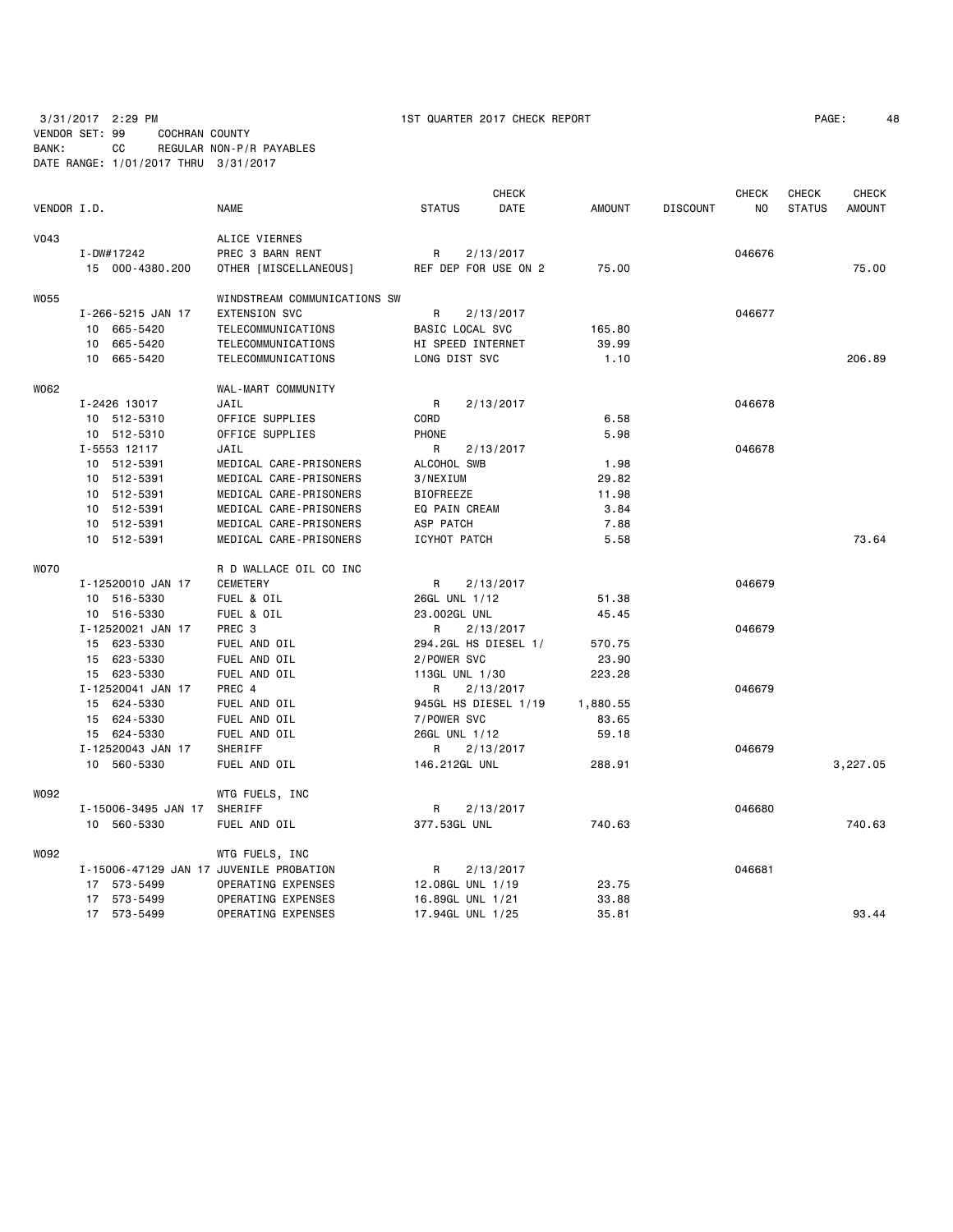|             |                             |                                                   |                       | <b>CHECK</b> |               |                 | <b>CHECK</b> | <b>CHECK</b>  | <b>CHECK</b>  |
|-------------|-----------------------------|---------------------------------------------------|-----------------------|--------------|---------------|-----------------|--------------|---------------|---------------|
| VENDOR I.D. |                             | <b>NAME</b>                                       | <b>STATUS</b>         | DATE         | <b>AMOUNT</b> | <b>DISCOUNT</b> | NO.          | <b>STATUS</b> | <b>AMOUNT</b> |
| WO97        |                             | WILDRED L. MATHENY dba                            |                       |              |               |                 |              |               |               |
|             | I-1901                      | CRTHSE/LIBRARY/ACT BLDG                           | R                     | 2/13/2017    |               |                 | 046682       |               |               |
|             | 10 510-5332                 | CUSTODIAL SUPPLIES                                | SPRAY BUGS            |              | 70.00         |                 |              |               |               |
|             | 10 650-5332                 | CUSTODIAL SUPPLIES                                | SPRAY BUGS            |              | 45.00         |                 |              |               |               |
|             | 10 662-5332                 | <b>CUSTODIAL SUPPLIES</b>                         | <b>SPRAY BUGS</b>     |              | 35,00         |                 |              |               | 150.00        |
| W216        |                             | CHRISTINA WOODS                                   |                       |              |               |                 |              |               |               |
|             | I-JUV#626 020217            | COUNTY COURT                                      | R                     | 2/13/2017    |               |                 | 046683       |               |               |
|             | 10 426-5400                 | ATTORNEY AD LITEM                                 | MOD HEARING/JUV#626   |              | 200.00        |                 |              |               | 200.00        |
| X004        |                             |                                                   |                       |              |               |                 |              |               |               |
|             |                             | XEROX BUSINESS SERVICES LLC                       |                       |              |               |                 |              |               |               |
|             | I-1341358                   | CO/DIST CLERK                                     | R                     | 2/13/2017    |               |                 | 046684       |               |               |
|             | 10 403-5416                 | FILMING & INDEXING                                | 20/20 LAND REC #2068  |              | 1,250.00      |                 |              |               |               |
|             | 10 403-5416                 | FILMING & INDEXING                                | FREIGHT               |              | 32.00         |                 |              |               | 1,282.00      |
| A178        |                             | AMAZON                                            |                       |              |               |                 |              |               |               |
|             | C-148481444270              | <b>MUSEUM</b>                                     | R                     | 2/27/2017    |               |                 | 046708       |               |               |
|             | 10 652-5310                 | OFFICE SUPPLIES                                   | REFUND SEAGATE EXPAN  |              | 57.97CR       |                 |              |               |               |
|             | C-253059089195              | SHERIFF                                           | R                     | 2/27/2017    |               |                 | 046708       |               |               |
|             | 10 560-5334                 | OTHER SUPPLIES                                    | REFUND DIGI KEY PAD   |              | 85.98CR       |                 |              |               |               |
|             | I-022432214957              | <b>MUSEUM</b>                                     | R                     | 2/27/2017    |               |                 | 046708       |               |               |
|             | 10 652-5310                 | OFFICE SUPPLIES                                   | 2/HP63 TRI-COLOR INK  |              | 56.22         |                 |              |               |               |
|             | I-048032789310              | <b>MUSEUM</b>                                     | R                     | 2/27/2017    |               |                 | 046708       |               |               |
|             | 10 652-5310                 | OFFICE SUPPLIES                                   | PORTABLE HANDHELD SC  |              | 133.77        |                 |              |               |               |
|             | I-071886138265              | LIBRARY                                           | R                     | 2/27/2017    |               |                 | 046708       |               |               |
|             | 10 650-5590                 | <b>BOOKS</b>                                      | YOU DONT KNOW MY NAM  |              | 11.32         |                 |              |               |               |
|             | 10 650-5590                 | <b>BOOKS</b>                                      | STORY THIEVES         |              | 12.59         |                 |              |               |               |
|             | 10 650-5590                 | <b>BOOKS</b>                                      | THE SLEEPWALKER:A NO  |              | 19.76         |                 |              |               |               |
|             | 650-5590<br>10              | <b>BOOKS</b>                                      | BILLY LYNNS LONG HAL  |              | 14.99         |                 |              |               |               |
|             | 10 650-5590                 | <b>BOOKS</b>                                      | THE GIRL BEFORE:A NO  |              | 18.90         |                 |              |               |               |
|             | 650-5590<br>10              | <b>BOOKS</b>                                      | THE STOLEN CHAPTERS   |              | 10.52         |                 |              |               |               |
|             | 650-5590<br>10              | <b>BOOKS</b>                                      | FROSTBLOOD            |              | 10.58         |                 |              |               |               |
|             | 10 <sub>1</sub><br>650-5590 | <b>BOOKS</b>                                      | SECRET ORIGINS (STORY |              | 10.85         |                 |              |               |               |
|             | 10 650-5590                 | <b>BOOKS</b>                                      | THE DRY:A NOVEL       |              | 15.59         |                 |              |               |               |
|             | 10 650-5499                 | MISCELLANEOUS                                     | WILTON EDIBLE COLOR   |              | 7.19          |                 |              |               |               |
|             | 10 650-5499                 | MISCELLANEOUS                                     | 5LB/ALBANESE GUMMY W  |              | 14.99         |                 |              |               |               |
|             | I-105991228520              | SHERIFF                                           | R                     | 2/27/2017    |               |                 | 046708       |               |               |
|             | 10 560-5310                 | OFFICE SUPPLIES                                   | FLEXIMOUNT FULL MOTI  |              | 84.99         |                 |              |               |               |
|             | I-148489211805              | <b>MUSEUM</b>                                     | R                     | 2/27/2017    |               |                 | 046708       |               |               |
|             | 10 652-5310                 | OFFICE SUPPLIES                                   | 1TB EXTERNAL HARD DR  |              | 57.97         |                 |              |               |               |
|             | I-150343994587              | <b>MUSEUM</b>                                     | R.                    | 2/27/2017    |               |                 | 046708       |               |               |
|             | 10 652-5310                 | OFFICE SUPPLIES                                   | MICROSOFT OFFICE 79G  |              | 129.99        |                 |              |               |               |
|             | I-184668809539              | COURTHOUSE SECURITY                               | R                     | 2/27/2017    |               |                 | 046708       |               |               |
|             | 24 510-5499                 | COURTHOUSE SECURITY CCP102.0 7/PANASONIC CR2 LITH |                       |              | 62.86         |                 |              |               |               |
|             | I-185815403514              | <b>MUSEUM</b>                                     | R                     | 2/27/2017    |               |                 | 046708       |               |               |
|             | 10 652-5310                 | OFFICE SUPPLIES                                   | 2/HP63 INK CARTRIDGE  |              | 55.04         |                 |              |               |               |
|             | I-253458729464              | COMMISSIONERS COURT                               | R                     | 2/27/2017    |               |                 | 046708       |               |               |
|             | 15 610-5310                 | OFFICE SUPPLIES                                   | 3X5 NYLON US FLAG     |              | 9.95          |                 |              |               |               |
|             | I-282613569931              | <b>MUSEUM</b>                                     | R                     | 2/27/2017    |               |                 | 046708       |               |               |
|             |                             |                                                   |                       |              |               |                 |              |               |               |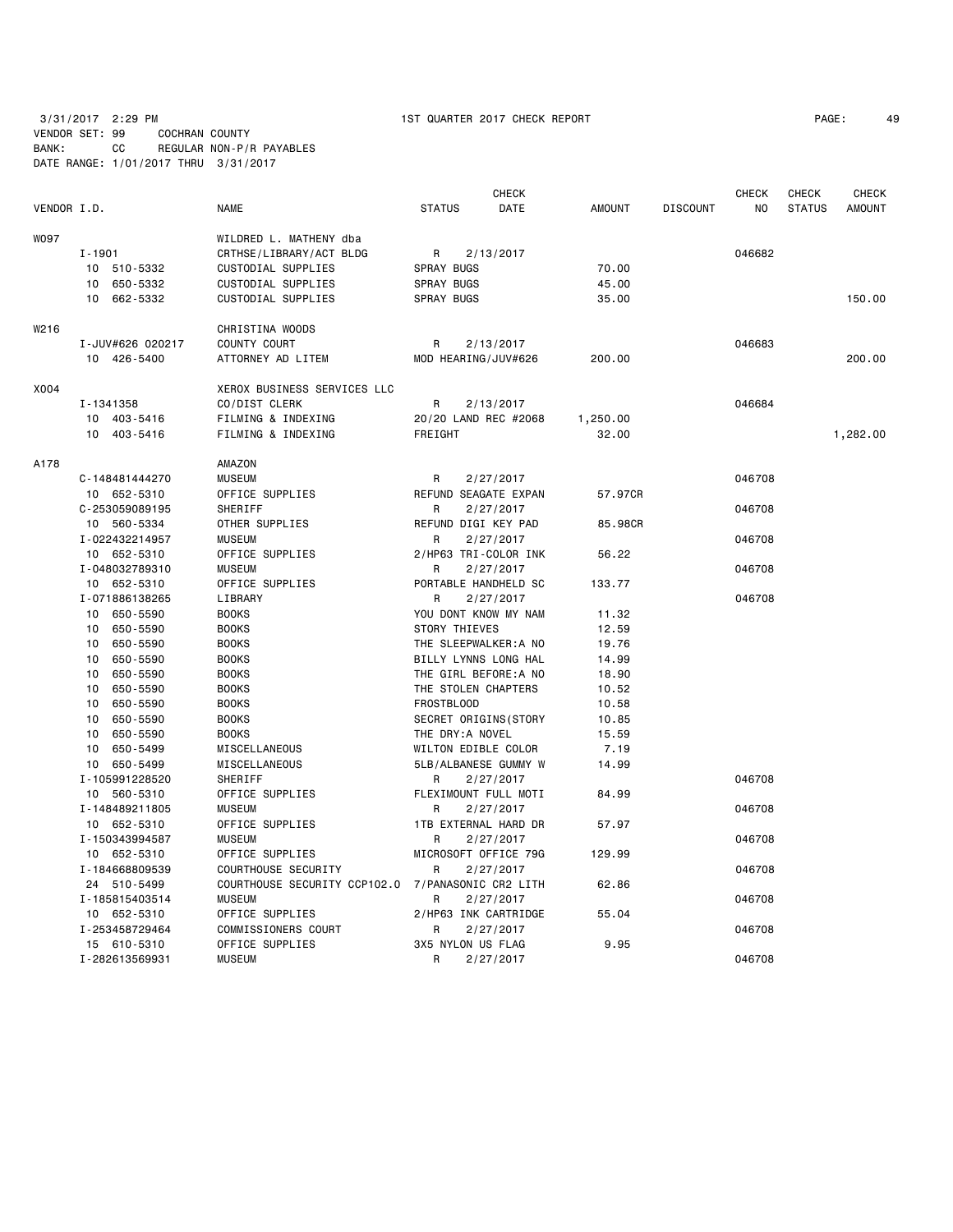|             |                             |                                                    |                      | <b>CHECK</b>          |        |                 | <b>CHECK</b> | CHECK         | <b>CHECK</b>  |
|-------------|-----------------------------|----------------------------------------------------|----------------------|-----------------------|--------|-----------------|--------------|---------------|---------------|
| VENDOR I.D. |                             | <b>NAME</b>                                        | <b>STATUS</b>        | DATE                  | AMOUNT | <b>DISCOUNT</b> | NO.          | <b>STATUS</b> | <b>AMOUNT</b> |
| A178        |                             | AMAZON                                             | *CONTINUED*          |                       |        |                 |              |               |               |
|             | I-282613569931              | <b>MUSEUM</b>                                      | R                    | 2/27/2017             |        |                 | 046708       |               |               |
|             | 10 652-5310                 | OFFICE SUPPLIES                                    |                      | HP DESK JET 1112 PHO  | 29.99  |                 |              |               |               |
|             | 10 652-5310                 | OFFICE SUPPLIES                                    |                      | 2/1000watt ADJUST WO  | 73.94  |                 |              |               |               |
|             | 10 652-5310                 | OFFICE SUPPLIES                                    |                      | INTERVIEW MICROPHONE  | 39.99  |                 |              |               |               |
|             | 10 652-5310                 | OFFICE SUPPLIES                                    |                      | CANON POWER SHOT SX5  | 257.00 |                 |              |               |               |
|             | 10 652-5310                 | OFFICE SUPPLIES                                    | HP LAPTOP 15-F222WM  |                       | 279.99 |                 |              |               |               |
|             | 10 652-5310                 | OFFICE SUPPLIES                                    | <b>EPSON SCANNER</b> |                       | 209.99 |                 |              |               |               |
|             | 10 652-5310                 | OFFICE SUPPLIES                                    |                      | OLYMPUS DIGI VOICE R  | 62.84  |                 |              |               |               |
|             | I-286600000636              | COMMISSIONERS COURT                                | R                    | 2/27/2017             |        |                 | 046708       |               |               |
|             | 15 610-5310                 | OFFICE SUPPLIES                                    |                      | TELESCOPING INDOOR F  | 59.99  |                 |              |               |               |
|             | I-353056781340              | LIBRARY/SHERIFF                                    | R                    | 2/27/2017             |        |                 | 046708       |               |               |
|             | 10 650-5590                 | <b>BOOKS</b>                                       | TAMING ANGELINA      |                       | 11.57  |                 |              |               |               |
|             | 650-5590<br>10              | <b>BOOKS</b>                                       | TAKING CATIE         |                       | 8.48   |                 |              |               |               |
|             | 650-5590<br>10              | <b>BOOKS</b>                                       |                      | MELT (STEEL BROTHERS  | 11.93  |                 |              |               |               |
|             | 650-5590<br>10              | <b>BOOKS</b>                                       |                      | I SURVIVED THE GREAT  | 14.75  |                 |              |               |               |
|             | 10 560-5334                 | OTHER SUPPLIES                                     |                      | 2/DIGI KEY ENTRY LOC  | 85.98  |                 |              |               |               |
|             | 10 <sup>1</sup><br>650-5590 | <b>BOOKS</b>                                       | CARVE THE MARK       |                       | 13.92  |                 |              |               |               |
|             | 10<br>650-5590              | <b>BOOKS</b>                                       |                      | I SURVIVED THE JAPAN  | 4.99   |                 |              |               |               |
|             | 650-5590<br>10              | <b>BOOKS</b>                                       |                      | I SURVIVED HURRICANE  | 14.75  |                 |              |               |               |
|             | 650-5590<br>10              | <b>BOOKS</b>                                       |                      | I SURVIVED: THE SHARK | 4.73   |                 |              |               |               |
|             | 650-5590<br>10              | <b>BOOKS</b>                                       |                      | I SURVIVED THE SINKI  | 14.75  |                 |              |               |               |
|             | 10 <sub>1</sub><br>650-5590 | <b>BOOKS</b>                                       |                      | THE SEVENTH PLAGUE: A | 23.91  |                 |              |               |               |
|             | 10<br>650-5590              | <b>BOOKS</b>                                       |                      | I SURVIVED THE HINDE  | 14.86  |                 |              |               |               |
|             | 10 650-5590                 | <b>BOOKS</b>                                       |                      | BELOW THE BELT (A STO | 19.25  |                 |              |               | 1,851.72      |
| <b>B007</b> |                             | BOB BARKER COMPANY, INC.                           |                      |                       |        |                 |              |               |               |
|             | I-UT1000410026              | SHERIFF                                            | R                    | 2/27/2017             |        |                 | 046710       |               |               |
|             | 10 560-5205                 | UNIFORMS                                           | <b>1PR TROUSER</b>   |                       | 13.00  |                 |              |               |               |
|             | 10 560-5205                 | UNIFORMS                                           | SHIPPING             |                       | 5.89   |                 |              |               | 18.89         |
| B026        |                             | BLEDSOE WATER SUPPLY CORP                          |                      |                       |        |                 |              |               |               |
|             | $I - 3004$ 2/17             | PREC <sub>3</sub>                                  | R                    | 2/27/2017             |        |                 | 046711       |               |               |
|             | 15 623-5440                 | UTILITIES                                          | 330 GL WATER JAN 17  |                       | 20.10  |                 |              |               | 20.10         |
| B197        |                             | <b>BRETT BUTLER</b>                                |                      |                       |        |                 |              |               |               |
|             | I-010120144502-240          | <b>CLERK</b>                                       | R                    | 2/27/2017             |        |                 | 046712       |               |               |
|             | 10 403-5451                 | REPAIRS                                            |                      | FIREWLL/NETDATA CONF  | 150.00 |                 |              |               | 150.00        |
| B279        |                             | KENDRA BILBREY                                     |                      |                       |        |                 |              |               |               |
|             | $I-STK$ SHOW 02/17          | <b>EXTENSION SVC</b>                               | R                    | 2/27/2017             |        |                 | 046713       |               |               |
|             | 10 665-5427                 | CO AGENT-TRAVEL-OUT OF COUNTY 4NITES/SAN ANGELO 2/ |                      |                       | 420.00 |                 |              |               |               |
|             | 10 665-5427                 | CO AGENT-TRAVEL-OUT OF COUNTY LODGING TAX/4        |                      |                       | 29.40  |                 |              |               |               |
|             | 10 665-5427                 | CO AGENT-TRAVEL-OUT OF COUNTY MEALS 2/15-2/17      |                      |                       | 36.08  |                 |              |               | 485.48        |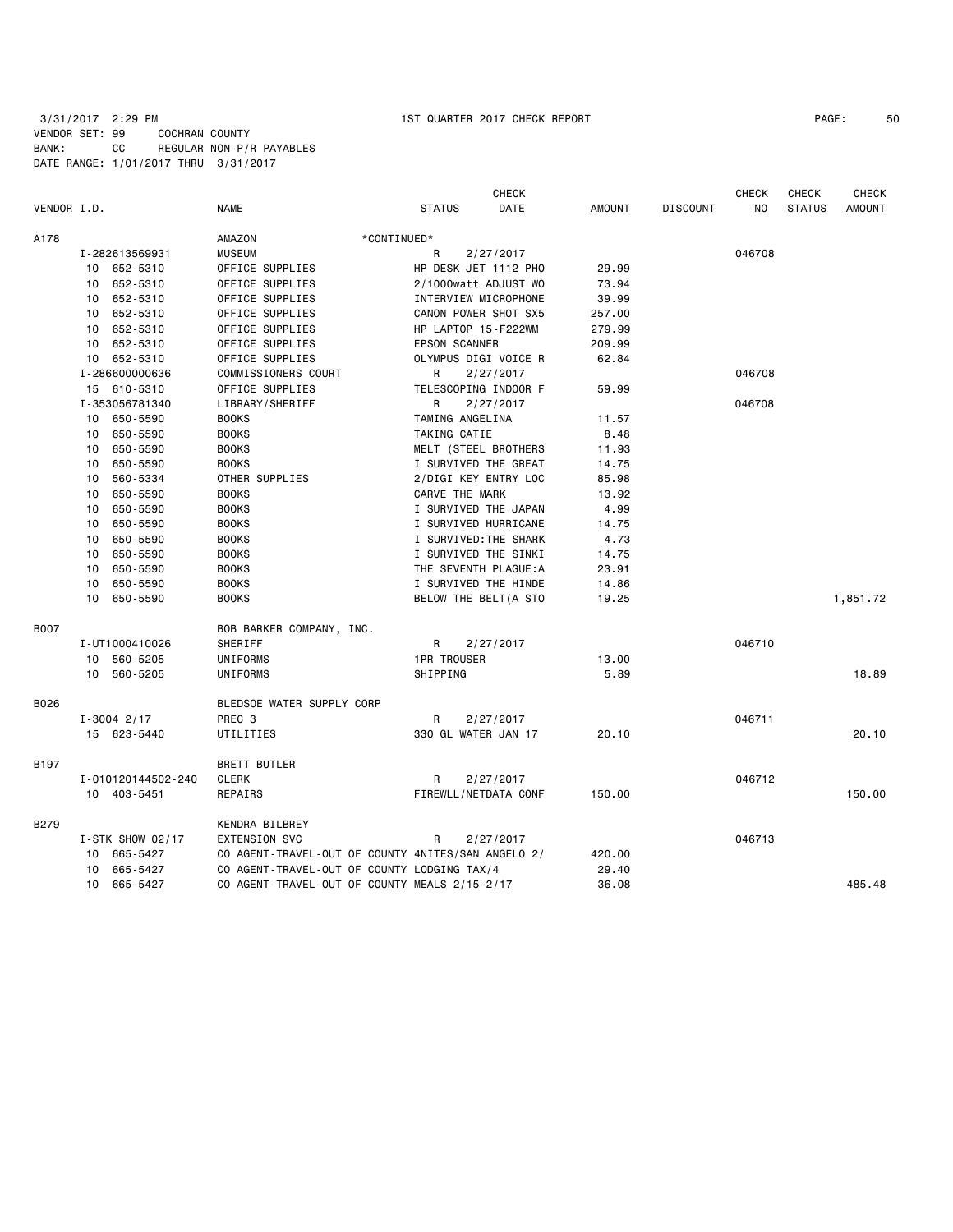|             |                           |                                |                      | <b>CHECK</b> |               |                 | <b>CHECK</b> | <b>CHECK</b>  | <b>CHECK</b>  |
|-------------|---------------------------|--------------------------------|----------------------|--------------|---------------|-----------------|--------------|---------------|---------------|
| VENDOR I.D. |                           | <b>NAME</b>                    | <b>STATUS</b>        | DATE         | <b>AMOUNT</b> | <b>DISCOUNT</b> | NO.          | <b>STATUS</b> | <b>AMOUNT</b> |
| C008        |                           | CITY OF WHITEFACE              |                      |              |               |                 |              |               |               |
|             | $I - 11/16/16 - 12/15/16$ | PREC <sub>2</sub>              | R                    | 2/27/2017    |               |                 | 046714       |               |               |
|             | 15 622-5440               | UTILITIES                      | GARBAGE SVC 11/16/16 |              | 50.10         |                 |              |               |               |
|             | 15 622-5440               | UTILITIES                      | SEWER SVC            |              | 22.50         |                 |              |               |               |
|             | 15 622-5440               | UTILITIES                      | <b>WATER SVC</b>     |              | 14.00         |                 |              |               |               |
|             | 15 622-5440               | UTILITIES                      | GAS SVC              |              | 16.25         |                 |              |               | 102.85        |
| C015        |                           | COCHRAN COUNTY SENIOR          |                      |              |               |                 |              |               |               |
|             | I-FEB'17 INSTLMT          | SENIOR CITIZENS                | R                    | 2/27/2017    |               |                 | 046715       |               |               |
|             | 10 663-5418               | SENIOR CITIZENS CONTRACT       | FEB 2017             |              | 6,250.00      |                 |              |               | 6,250.00      |
| C019        |                           | COCHRAN MEMORIAL HOSPITAL      |                      |              |               |                 |              |               |               |
|             | I-1315-001/DAVIS          | SHERIFF                        | R                    | 2/27/2017    |               |                 | 046716       |               |               |
|             | 10 560-5499               | MISCELLANEOUS                  | EMPL PHYS/RYAN DAVIS |              | 60.00         |                 |              |               |               |
|             | I-1315-0011/SALAZAR       | SHERIFF                        | R                    | 2/27/2017    |               |                 | 046716       |               |               |
|             | 10 560-5499               | MISCELLANEOUS                  | EMPL PHYS/REGINA SAL |              | 60.00         |                 |              |               |               |
|             | I-1315-0012/DAVIS         | SHERIFF                        | R                    | 2/27/2017    |               |                 | 046716       |               |               |
|             | 10 560-5499               | MISCELLANEOUS                  | EMPL DRUG SCREEN/RYA |              | 50.00         |                 |              |               |               |
|             | I-1315-0012/SALAZAR       | SHERIFF                        | R                    | 2/27/2017    |               |                 | 046716       |               |               |
|             | 10 560-5499               | MISCELLANEOUS                  | EMP DRUG SCREEN/REGI |              | 50.00         |                 |              |               |               |
|             | I-4634-0012/FIERRO        | JAIL                           | R                    | 2/27/2017    |               |                 | 046716       |               |               |
|             | 10 512-5499               | MISCELLANEOUS                  | EMPL PHYS/GREGORIO F |              | 60.00         |                 |              |               |               |
|             | I-4634-0013/FIERRO        | JAIL                           | R                    | 2/27/2017    |               |                 | 046716       |               |               |
|             | 10 512-5499               | MISCELLANEOUS                  | EMP DRUG SCRN/GREGOR |              | 50.00         |                 |              |               | 330,00        |
|             |                           |                                |                      |              |               |                 |              |               |               |
| C022        |                           | COMMERCIAL PRINTING COMPA      |                      |              |               |                 |              |               |               |
|             | $I - 20030$               | SHERIFF/JAIL                   | R                    | 2/27/2017    |               |                 | 046717       |               |               |
|             | 10 560-5310               | OFFICE SUPPLIES                | BUS CRDS/JORGE/THEO/ |              | 73.60         |                 |              |               |               |
|             | 10 512-5310               | OFFICE SUPPLIES                | BUS CARDS/ELIDA      |              | 18,40         |                 |              |               | 92.00         |
| C340        |                           | COUNTY INFORMATION RESOURCE AG |                      |              |               |                 |              |               |               |
|             | I-S0P006752               | NON DEPT'L                     | R                    | 2/27/2017    |               |                 | 046718       |               |               |
|             | 10 409-5420               | TELECOMMUNICATIONS             | 25 EMAIL ACCTS JAN17 |              | 50.00         |                 |              |               | 50.00         |
| C384        |                           | CHEMAQUA                       |                      |              |               |                 |              |               |               |
|             | I-2621869                 | COURTHOUSE                     | R                    | 2/27/2017    |               |                 | 046719       |               |               |
|             | 10 510-5411               | MAINTENANCE CONTRACTS          | WATER TREATMENT FEB1 |              | 120,00        |                 |              |               | 120.00        |
| C901        |                           | COCHRAN COUNTY FEEDYARD        |                      |              |               |                 |              |               |               |
|             | $I - 1/31/17$             | SHERIFF                        | R                    | 2/27/2017    |               |                 | 046720       |               |               |
|             | 10 560-5499               | MISCELLANEOUS                  | 3/DAYS FEED/CARE 5CO |              | 45.00         |                 |              |               | 45.00         |
| D023        |                           | PHILIP J. DAVIS, PH.D.         |                      |              |               |                 |              |               |               |
|             | I-R OLIVAS '17            | SHERIFF                        | R                    | 2/27/2017    |               |                 | 046721       |               |               |
|             | 10 560-5499               | MISCELLANEOUS                  | TCOLE EXAM/ROSALEE O |              | 195.00        |                 |              |               | 195.00        |
|             |                           |                                |                      |              |               |                 |              |               |               |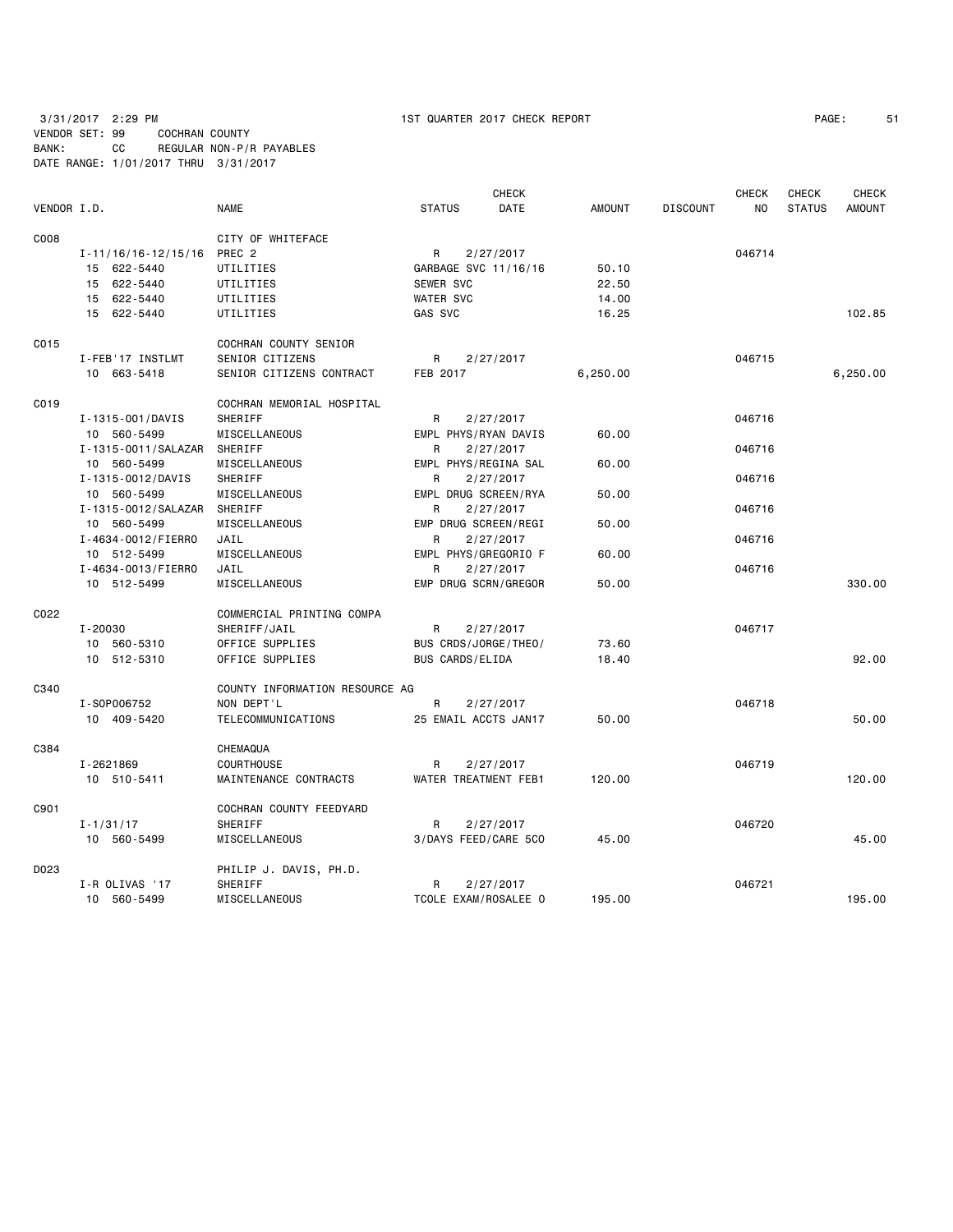|             |    |                       |                             |                      | <b>CHECK</b>          |               |                 | CHECK  | <b>CHECK</b>  | <b>CHECK</b> |
|-------------|----|-----------------------|-----------------------------|----------------------|-----------------------|---------------|-----------------|--------|---------------|--------------|
| VENDOR I.D. |    |                       | <b>NAME</b>                 | <b>STATUS</b>        | DATE                  | <b>AMOUNT</b> | <b>DISCOUNT</b> | NO     | <b>STATUS</b> | AMOUNT       |
| D153        |    |                       | SHANNA DEWBRE               |                      |                       |               |                 |        |               |              |
|             |    | $I-R/B$ HOTEL 2/6-2/9 | <b>CLERK</b>                | R                    | 2/27/2017             |               |                 | 046722 |               |              |
|             |    | 10 403-5427           | CONTINUING EDUCATION        |                      | 4/NITES, SAN MARCOS   | 323.00        |                 |        |               |              |
|             |    | 10 403-5427           | CONTINUING EDUCATION        |                      | 4/NITES LODGING TAX   | 48.48         |                 |        |               | 371.48       |
| D196        |    |                       | JORGE DE LA CRUZ, SHERIFF   |                      |                       |               |                 |        |               |              |
|             |    | $I - 2/21/17$         | SHERIFF/JAIL                | R                    | 2/27/2017             |               |                 | 046723 |               |              |
|             |    | 10 560-5427           | CONTINUING EDUCATION        | MEALS SCHOOL/RYAN    |                       | 16.44         |                 |        |               |              |
|             |    | 10 560-5499           | MISCELLANEOUS               |                      | MEAL/TRANSPORT, REVA  | 6.46          |                 |        |               |              |
|             |    | 10 512-5333           | FOOD-PRISONERS              |                      | 2/SUGAR ALLSUPS 2/2/  | 6.78          |                 |        |               |              |
|             |    | 10 512-5333           | FOOD-PRISONERS              |                      | 12/BREAD ALLSUPS 2/3  | 6.00          |                 |        |               |              |
|             |    | 10 512-5333           | FOOD-PRISONERS              |                      | 2/GL MILK ALLSUPS 2/  | 6.98          |                 |        |               |              |
|             |    | 10 512-5333           | FOOD-PRISONERS              |                      | 14/BREAD ALLSUPS 2/8  | 7.00          |                 |        |               |              |
|             |    | 10 512-5333           | FOOD-PRISONERS              | ALLSUPS MILK 2/8     |                       | 3.49          |                 |        |               |              |
|             |    | 10 512-5333           | FOOD-PRISONERS              |                      | 2/MILK ALLSUPS 2/14   | 6.98          |                 |        |               |              |
|             |    | 10 512-5333           | FOOD-PRISONERS              | ALLSUPS MILK 2/13    |                       | 3.49          |                 |        |               |              |
|             |    | 10 512-5333           | FOOD-PRISONERS              |                      | 12/BREAD ALLSUPS 2/1  | 6.00          |                 |        |               |              |
|             |    | 10 512-5333           | FOOD-PRISONERS              |                      | 2/FIDEO ALLSUPS 2/16  | 0.78          |                 |        |               |              |
|             |    | 10 512-5333           | FOOD-PRISONERS              |                      | 2/MILK ALLSUPS 2/17   | 6.98          |                 |        |               |              |
|             |    | 10 512-5333           | FOOD-PRISONERS              | 4/CORN/FAM\$ 2/17    |                       | 4.00          |                 |        |               |              |
|             |    | 10 512-5333           | FOOD-PRISONERS              |                      | 4/GREEN BEANS/FAM\$ 2 | 4.00          |                 |        |               |              |
|             |    | 10 512-5333           | FOOD-PRISONERS              |                      | 4/CRM OF MSHRM/FAM\$  | 2.80          |                 |        |               |              |
|             |    | 10 512-5333           | FOOD-PRISONERS              | $2/FRITOS/FAM$$ 2/17 |                       | 6.50          |                 |        |               |              |
|             |    | 10 512-5333           | FOOD-PRISONERS              |                      | HB HELPER/FAM\$ 2/17  | 1.65          |                 |        |               |              |
|             |    | 10 512-5333           | FOOD-PRISONERS              |                      | GARLIC POWDER FAM\$ 2 | 1.00          |                 |        |               |              |
|             |    | 10 512-5333           | FOOD-PRISONERS              |                      | ONION POWDER FAM\$ 2/ | 1.00          |                 |        |               |              |
|             |    | 10 512-5333           | FOOD-PRISONERS              |                      | CORN TORTILLAS/ALLSU  | 1.39          |                 |        |               |              |
|             |    | 10 512-5333           | FOOD-PRISONERS              |                      | 2/APPLESAUCE/FAM\$ 2/ | 2.00          |                 |        |               |              |
|             |    | 10 512-5333           | FOOD-PRISONERS              |                      | LETTUCE/ALLSUPS 2/20  | 1.59          |                 |        |               |              |
|             |    | 10 512-5333           | FOOD-PRISONERS              | MILK/ALLSUPS 2/20    |                       | 3.49          |                 |        |               |              |
|             |    | 10 512-5333           | FOOD-PRISONERS              |                      | TOMATO SAUCE/FAM\$ 2/ | 0.50          |                 |        |               |              |
|             |    | 10 512-5333           | FOOD-PRISONERS              | SALT/FAM\$ 2/20      |                       | 0.60          |                 |        |               |              |
|             | 10 | 512-5333              | FOOD-PRISONERS              |                      | BOUILLON BEEF/FAM\$ 2 | 1.70          |                 |        |               |              |
|             |    | 10 512-5333           | FOOD-PRISONERS              |                      | BOUILLON CHKN/FAM\$ 2 | 2.00          |                 |        |               | 111.60       |
| D197        |    |                       | <b>DELUXE</b>               |                      |                       |               |                 |        |               |              |
|             |    | I-2039197040          | JUSTICE OF PEACE            | R.                   | 2/27/2017             |               |                 | 046724 |               |              |
|             |    | 10 455-5310           | OFFICE SUPPLIES             |                      | DBA MAX ENTRY DEPOSI  | 110.99        |                 |        |               |              |
|             |    | 10 455-5310           | OFFICE SUPPLIES             | SHIPPING             |                       | 17.39         |                 |        |               | 128.38       |
| E075        |    |                       | WEX BANK                    |                      |                       |               |                 |        |               |              |
|             |    | I-48490806            | JAIL/SHERIFF/JUV PROB/CONST | R                    | 2/27/2017             |               |                 | 046725 |               |              |
|             |    | 10 560-5330           | FUEL AND OIL                | 65.70GL UNL          |                       | 143.16        |                 |        |               |              |
|             |    | 17 573-5499           | OPERATING EXPENSES          |                      | 33.37GL UNL 1/5 AMAR  | 33.37         |                 |        |               |              |
|             |    | 10 550-5330           | FUEL & OIL                  |                      | 15.98GL UNL 1/30 M&M  | 51.95         |                 |        |               | 228.48       |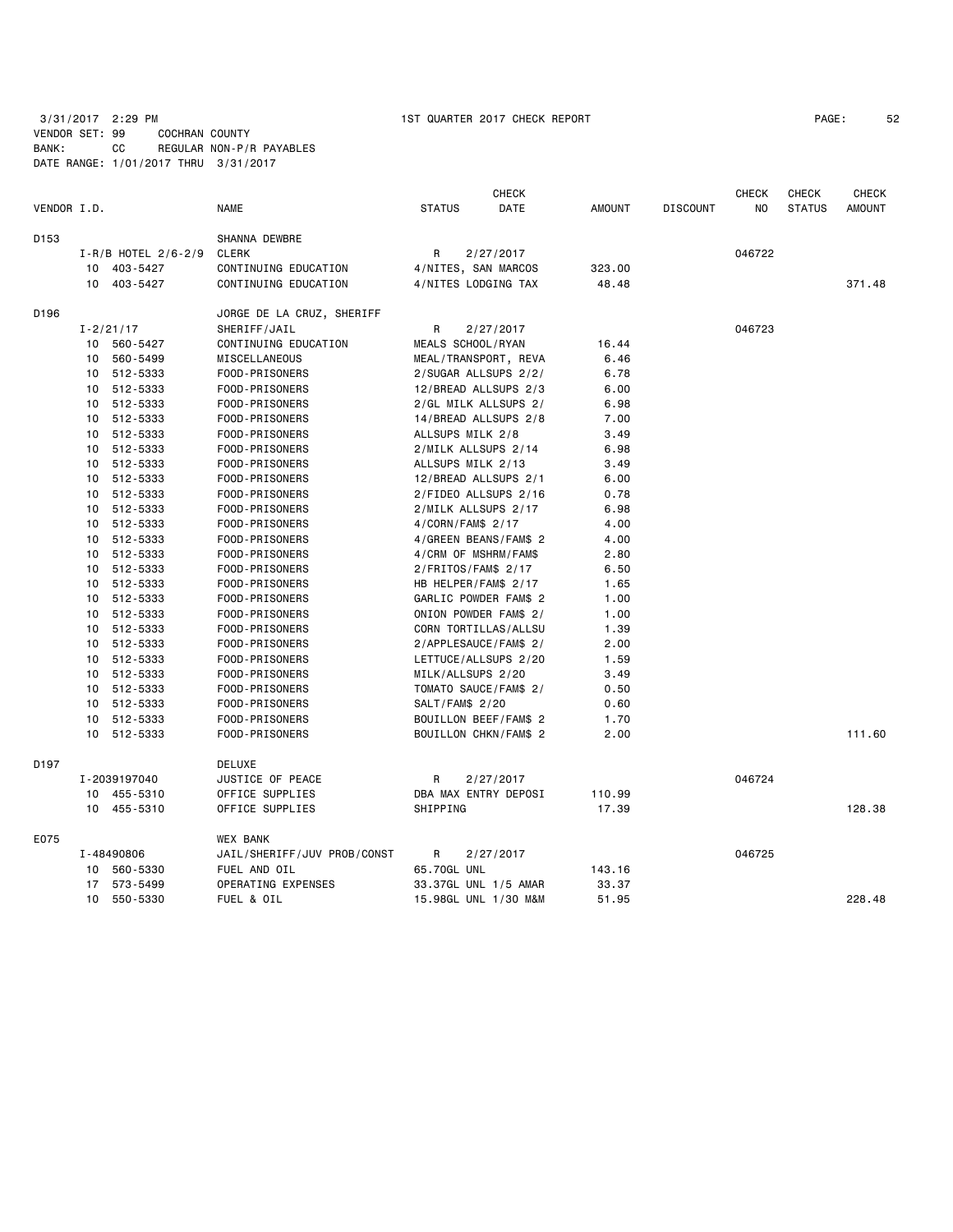|             |                              |                                |                       | <b>CHECK</b> |               |                 | <b>CHECK</b> | <b>CHECK</b>  | <b>CHECK</b>  |
|-------------|------------------------------|--------------------------------|-----------------------|--------------|---------------|-----------------|--------------|---------------|---------------|
| VENDOR I.D. |                              | <b>NAME</b>                    | <b>STATUS</b>         | DATE         | <b>AMOUNT</b> | <b>DISCOUNT</b> | NO           | <b>STATUS</b> | <b>AMOUNT</b> |
| G005        |                              | GENERAL FUND                   |                       |              |               |                 |              |               |               |
|             | I-VEH LEASE $#24/36$         | JUVENILE PROBATION             | R                     | 2/27/2017    |               |                 | 046726       |               |               |
|             | 17 573-5464                  | VEHICLE LEASE                  | VEHICLE LEASE JAN 20  |              | 833.00        |                 |              |               |               |
|             | I-VEH LEASE #25/36           | JUVENILE PROBATION             | R                     | 2/27/2017    |               |                 | 046726       |               |               |
|             | 17 573-5464                  | VEHICLE LEASE                  | VEHICLE LEASE FEB 20  |              | 833.00        |                 |              |               | 1,666.00      |
| G259        |                              | G4S SERVICES, LLC              |                       |              |               |                 |              |               |               |
|             | I - COCHRAN - 0117 - B       | G4S TELE-COUNSELING JAN 17     | R                     | 2/27/2017    |               |                 | 046727       |               |               |
|             | 17 000-4333.312              | TJJD "R" GRANT                 | Tele-couns'g Jan'17   |              | 578.70        |                 |              |               | 578.70        |
| J044        |                              | JAMES PUBLISHING INC.          |                       |              |               |                 |              |               |               |
|             | I-SI69981                    | <b>ATTORNEY</b>                | R                     | 2/27/2017    |               |                 | 046728       |               |               |
|             | 10 475-5590                  | LAW LIBRARY MTRLS/UPDATES      | TX CRIM JURY CHARGES  |              | 197.00        |                 |              |               |               |
|             | 10 475-5590                  | LAW LIBRARY MTRLS/UPDATES      | SHIPPING              |              | 25.00         |                 |              |               | 222.00        |
| MO11        |                              | MCWHORTER'S LTD                |                       |              |               |                 |              |               |               |
|             | I-4011228                    | PREC <sub>2</sub>              | R                     | 2/27/2017    |               |                 | 046729       |               |               |
|             | 15 622-5454                  | TIRES                          | 2/11R245 LINGLONG LL  |              | 490.00        |                 |              |               | 490,00        |
| M018        |                              | MORTON INSURANCE AGENCY        |                       |              |               |                 |              |               |               |
|             | I-#71871997N R GRINS SHERIFF |                                | R                     | 2/27/2017    |               |                 | 046730       |               |               |
|             | 10 560-5480                  | <b>BONDS &amp; NOTARY FEES</b> | NOTARY BOND/REVA GRI  |              | 50.00         |                 |              |               |               |
|             | 10 560-5480                  | <b>BONDS &amp; NOTARY FEES</b> | FILING FEE            |              | 21.00         |                 |              |               | 71.00         |
| M289        |                              | MARCELO RODRIGUEZ dba          |                       |              |               |                 |              |               |               |
|             | I-100/#8289                  | PREC 4                         | R                     | 2/27/2017    |               |                 | 046731       |               |               |
|             | 15 624-5451                  | REPAIRS                        | CUT CYL PACKS (HOLE I |              | 1,800.00      |                 |              |               |               |
|             | 15 624-5451                  | REPAIRS                        | RPL LINERS&SEALS INS  |              | 2,468.40      |                 |              |               |               |
|             | 15 624-5451                  | REPAIRS                        | INSTL NEW VALVE COVE  |              | 4,560.00      |                 |              |               | 8,828.40      |
| M299        |                              | MORTON SELF STORAGE            |                       |              |               |                 |              |               |               |
|             | $I - 549$                    | SHERIFF                        | R                     | 2/27/2017    |               |                 | 046732       |               |               |
|             | 10 560-5499                  | MISCELLANEOUS                  | STORAGE FEB 2017      |              | 50.00         |                 |              |               | 50.00         |
| M321        |                              | JAMES M MOORE                  |                       |              |               |                 |              |               |               |
|             | $I - #6362$ 2/22/17          | COUNTY COURT                   | R                     | 2/27/2017    |               |                 | 046733       |               |               |
|             | 10 426-5400                  | ATTORNEY AD LITEM              | CECIL AMALLA PLEA HE  |              | 200.00        |                 |              |               | 200.00        |
| M330        |                              | L.D. MOLENDA, DDS              |                       |              |               |                 |              |               |               |
|             | I-#1025 021617               | JUVENILE PROBATION             | R                     | 2/27/2017    |               |                 | 046734       |               |               |
|             | 17 573-5413.004              | Other Placements               | DENTAL EXAM JUV#1025  |              | 35.00         |                 |              |               | 35,00         |
| N066        |                              | NTS COMMUNICATIONS             |                       |              |               |                 |              |               |               |
|             | I-8062660032 FEB 17          | COMM'R CT/CO JDGE/PREC 4       | R                     | 2/27/2017    |               |                 | 046735       |               |               |
|             | 15 610-5420                  | TELECOMMUNICATIONS             | WATS LINE             |              | 4.99          |                 |              |               |               |
|             | 15 610-5420                  | TELECOMMUNICATIONS             | <b>FEES</b>           |              | 0.01          |                 |              |               |               |
|             | 15 610-5420                  | TELECOMMUNICATIONS             | INCOMING CALL         |              | 0.04          |                 |              |               |               |
|             | 15 624-5420                  | TELECOMMUNICATIONS             | LONG DISTANCE USAGE   |              | 0.30          |                 |              |               |               |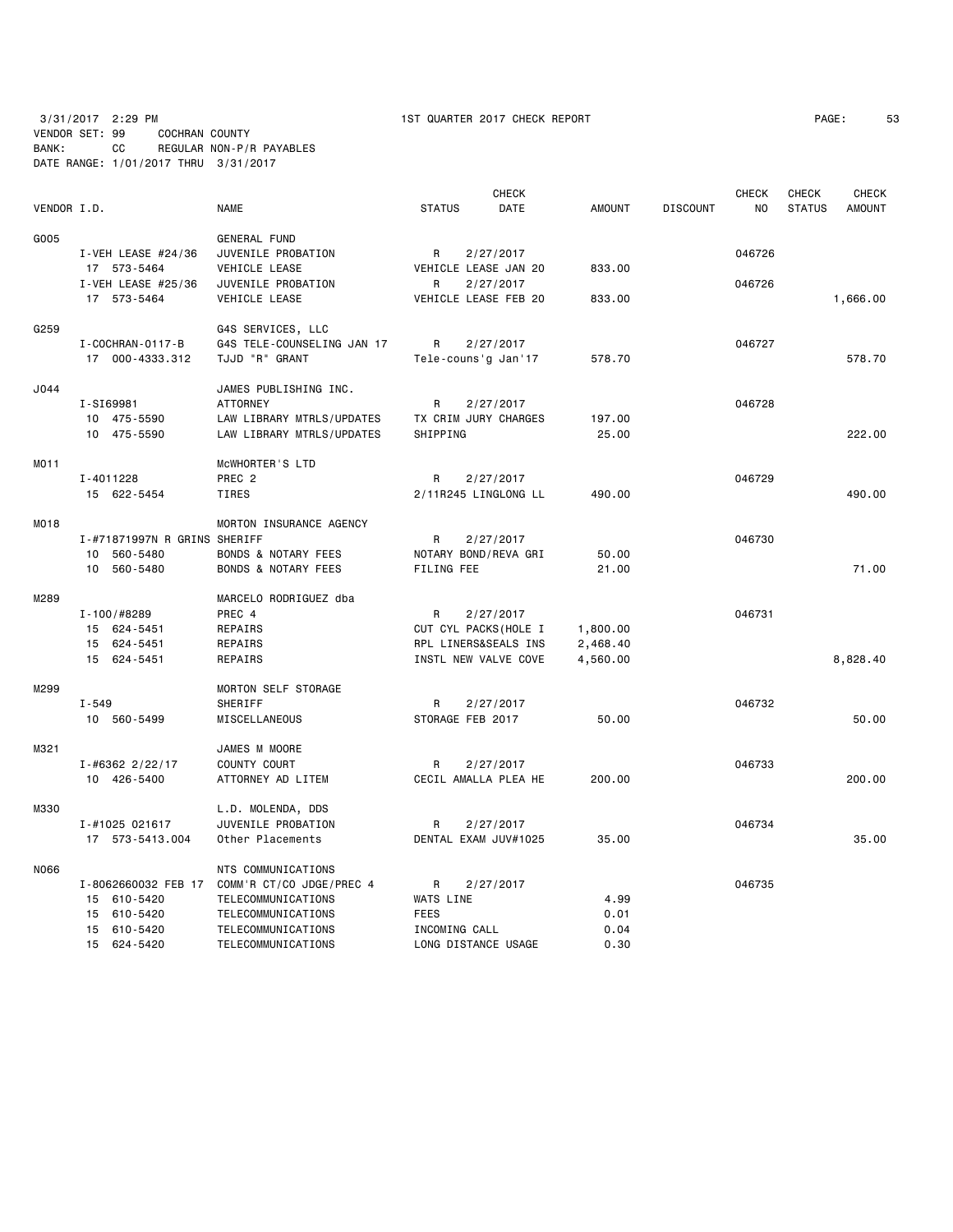VENDOR SET: 99 COCHRAN COUNTY BANK: CC REGULAR NON-P/R PAYABLES

3/31/2017 2:29 PM 1ST QUARTER 2017 CHECK REPORT PAGE: 54

|             |         | DATE RANGE: 1/01/2017 THRU 3/31/2017 |                                                    |                           |                                   |                 |                 |              |                               |                        |
|-------------|---------|--------------------------------------|----------------------------------------------------|---------------------------|-----------------------------------|-----------------|-----------------|--------------|-------------------------------|------------------------|
| VENDOR I.D. |         |                                      | <b>NAME</b>                                        | <b>STATUS</b>             | <b>CHECK</b><br>DATE              | <b>AMOUNT</b>   | <b>DISCOUNT</b> | CHECK<br>NO. | <b>CHECK</b><br><b>STATUS</b> | <b>CHECK</b><br>AMOUNT |
| N066        |         |                                      | NTS COMMUNICATIONS<br>*CONTINUED*                  |                           |                                   |                 |                 |              |                               |                        |
|             |         |                                      | I-8062660032 FEB 17 COMM'R CT/CO JDGE/PREC 4       | R                         | 2/27/2017                         |                 |                 | 046735       |                               |                        |
|             |         | 15 624-5420                          | TELECOMMUNICATIONS                                 | FEES                      |                                   | 7.42            |                 |              |                               | 12.76                  |
|             |         |                                      |                                                    |                           |                                   |                 |                 |              |                               |                        |
| P229        |         |                                      | PANHANDLE AREA JUVENILE PROBAT                     |                           |                                   |                 |                 |              |                               |                        |
|             |         | I-2017 PAJPO TRNG                    | JUVENILE PROBATION                                 | R                         | 2/27/2017                         |                 |                 | 046736       |                               |                        |
|             |         | 17 573-5427                          | TRAVEL & TRAINING                                  |                           | REG/ANN'L TRNG 3/6-3              | 50.00           |                 |              |                               | 50,00                  |
| P232        |         |                                      | THE POLICE AND SHERIFFS PRESS,                     |                           |                                   |                 |                 |              |                               |                        |
|             | I-90691 |                                      | SHERIFF                                            | R                         | 2/27/2017                         |                 |                 | 046737       |                               |                        |
|             |         | 10 560-5310                          | OFFICE SUPPLIES                                    | 3/ID CARDS                |                                   | 45.00           |                 |              |                               |                        |
|             |         | 10 560-5310                          | OFFICE SUPPLIES                                    | SHIPPING                  |                                   | 2.49            |                 |              |                               | 47.49                  |
|             |         |                                      |                                                    |                           |                                   |                 |                 |              |                               |                        |
| P248        |         |                                      | PATRICIA PANDO                                     |                           |                                   |                 |                 |              |                               |                        |
|             |         | I-15-07-4417 021517                  | DISTRICT COURT                                     | R                         | 2/27/2017                         |                 |                 | 046738       |                               |                        |
|             |         | 10 435-5499                          | MISCELLANEOUS                                      |                           | INTERP FEE/F.RINCON/              | 200,00          |                 |              |                               | 200,00                 |
|             |         |                                      |                                                    |                           |                                   |                 |                 |              |                               |                        |
| S222        |         |                                      | SOUTH PLAINS COMMUNICATIONS                        |                           |                                   |                 |                 |              |                               |                        |
|             |         | I-0111937-IN                         | <b>SHERIFF</b>                                     | R                         | 2/27/2017                         |                 |                 | 046739       |                               |                        |
|             |         | 10 560-5452<br>10 560-5452           | OFFICE EQUIPMENT REPAIR<br>OFFICE EQUIPMENT REPAIR | RPR CONSOLE, RED X        |                                   | 270.00<br>78.00 |                 |              |                               |                        |
|             |         | I-0111938-IN                         | SHERIFF/CONSTABLE                                  | R                         | MILAGE TO AND FROM S<br>2/27/2017 |                 |                 | 046739       |                               |                        |
|             |         | 10 550-5451                          | REPAIR                                             |                           | ADD ENCRIPT KEY TO C              | 90.00           |                 |              |                               |                        |
|             |         | 10 560-5451                          | MACHINERY-NON-OFFICE REPAIR                        |                           | RPL BLOWN FUSE/WIRE               | 135.00          |                 |              |                               |                        |
|             |         | 10 560-5451                          | MACHINERY-NON-OFFICE REPAIR                        | MILAGE TO SITE            |                                   | 35.25           |                 |              |                               | 608.25                 |
|             |         |                                      |                                                    |                           |                                   |                 |                 |              |                               |                        |
| S242        |         |                                      | SAM'S CLUB                                         |                           |                                   |                 |                 |              |                               |                        |
|             |         | I-001090 021517                      | JAIL                                               | R                         | 2/27/2017                         |                 |                 | 046740       |                               |                        |
|             |         | 10 512-5392                          | MISCELLANEOUS SUPPLIES                             | 15 PC COOKWARE            |                                   | 149.98          |                 |              |                               |                        |
|             |         | 10 512-5333                          | FOOD-PRISONERS                                     | 6/DRINK BOX               |                                   | 59.88           |                 |              |                               |                        |
|             |         | 10 512-5392                          | MISCELLANEOUS SUPPLIES                             | 3/PINESOL                 |                                   | 31.74           |                 |              |                               |                        |
|             |         | 10 512-5392                          | MISCELLANEOUS SUPPLIES                             | 4/DISINFECTANT            |                                   | 25.44           |                 |              |                               |                        |
|             |         | 10 512-5392                          | MISCELLANEOUS SUPPLIES                             | <b>BATH TISSUE</b>        |                                   | 18.46           |                 |              |                               |                        |
|             |         | 10 512-5392                          | MISCELLANEOUS SUPPLIES                             | PAPER TOWEL               |                                   | 16.76           |                 |              |                               |                        |
|             |         | 10 512-5392                          | MISCELLANEOUS SUPPLIES                             | 13GL TRASH BAGS           |                                   | 12.98           |                 |              |                               |                        |
|             |         | 10 512-5392                          | MISCELLANEOUS SUPPLIES                             | <b>SOAP</b>               |                                   | 13.98           |                 |              |                               |                        |
|             |         | 10 512-5392                          | MISCELLANEOUS SUPPLIES                             | PAPER BAGS                |                                   | 5.64            |                 |              |                               |                        |
|             |         | 10 512-5333                          | FOOD-PRISONERS                                     | PATTIES                   |                                   | 9.98            |                 |              |                               |                        |
|             |         | 10 512-5333<br>10 512-5333           | FOOD-PRISONERS<br>FOOD-PRISONERS                   | <b>SUGAR</b><br>GRAVY MIX |                                   | 4.86<br>6.69    |                 |              |                               |                        |
|             |         | 10 512-5333                          | FOOD-PRISONERS                                     | <b>BEEF</b>               |                                   | 25.85           |                 |              |                               |                        |
|             |         | 10 512-5392                          | MISCELLANEOUS SUPPLIES                             | <b>TONGS</b>              |                                   | 3.98            |                 |              |                               |                        |
|             |         | 10 512-5333                          | FOOD-PRISONERS                                     | MEX SHRED CHEESE          |                                   | 10.32           |                 |              |                               |                        |
|             |         | 10 512-5333                          | FOOD-PRISONERS                                     | <b>CHICKEN BREAST</b>     |                                   | 10.32           |                 |              |                               |                        |
|             |         | 10 512-5333                          | FOOD-PRISONERS                                     | 2/FLOUR TORTILLAS         |                                   | 7.06            |                 |              |                               |                        |
|             |         | 10 512-5333                          | FOOD-PRISONERS                                     | <b>BACON</b>              |                                   | 14.98           |                 |              |                               |                        |
|             |         | 10 512-5333                          | FOOD-PRISONERS                                     | <b>HAMBURGER BUNS</b>     |                                   | 2.38            |                 |              |                               |                        |
|             |         | 10 512-5333                          | FOOD-PRISONERS                                     | HOTDOG BUNS               |                                   | 2.28            |                 |              |                               |                        |
|             |         |                                      |                                                    |                           |                                   |                 |                 |              |                               |                        |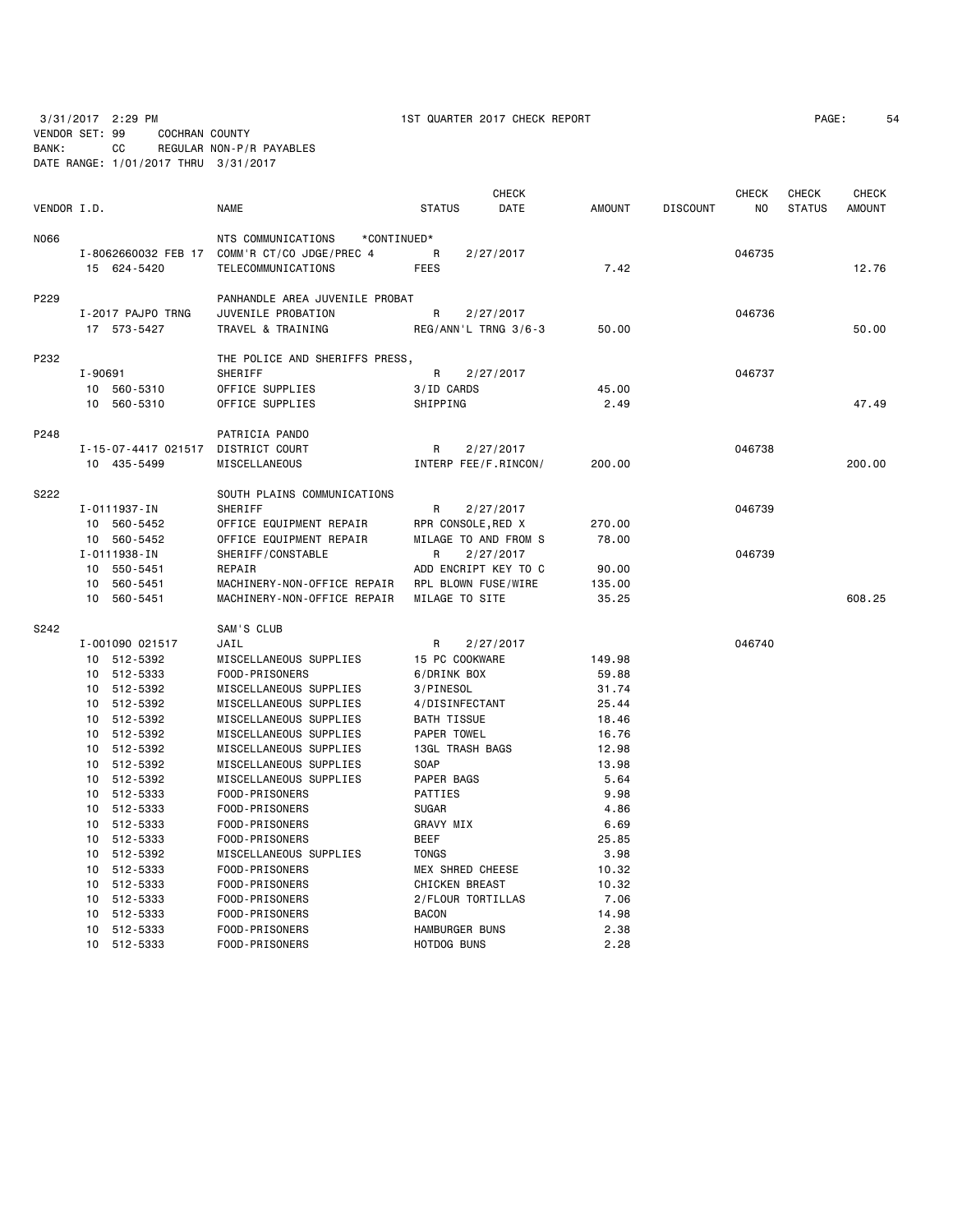|             |          |                   |                         |                             | <b>CHECK</b> |               |                 | <b>CHECK</b>   | <b>CHECK</b>  | <b>CHECK</b>  |
|-------------|----------|-------------------|-------------------------|-----------------------------|--------------|---------------|-----------------|----------------|---------------|---------------|
| VENDOR I.D. |          |                   | <b>NAME</b>             | <b>STATUS</b>               | DATE         | <b>AMOUNT</b> | <b>DISCOUNT</b> | N <sub>O</sub> | <b>STATUS</b> | <b>AMOUNT</b> |
| S242        |          |                   | SAM'S CLUB              | *CONTINUED*                 |              |               |                 |                |               |               |
|             |          | I-001090 021517   | JAIL                    | R                           | 2/27/2017    |               |                 | 046740         |               |               |
|             |          | 10 512-5333       | FOOD-PRISONERS          | <b>BISCUTS</b>              |              | 4.98          |                 |                |               |               |
|             | 10       | 512-5333          | FOOD-PRISONERS          | 2/PKG EGGS                  |              | 7.56          |                 |                |               |               |
|             | 10       | 512-5333          | FOOD-PRISONERS          | AMERICAN CHEESE             |              | 8.24          |                 |                |               |               |
|             | 10       | 512-5333          | FOOD-PRISONERS          | <b>TURKEY BREAST</b>        |              | 7.88          |                 |                |               |               |
|             | 10       | 512-5333          | FOOD-PRISONERS          | PANCAKE MIX                 |              | 5.98          |                 |                |               |               |
|             | 10       | 512-5333          | FOOD-PRISONERS          | CHILI                       |              | 11.62         |                 |                |               |               |
|             | 10       | 512-5333          | FOOD-PRISONERS          | CPN/CHEESE                  |              | 1.75CR        |                 |                |               |               |
|             | 10       | 512-5333          | FOOD-PRISONERS          | CPN/DRINK BOXES             |              | 12.00CR       |                 |                |               |               |
|             | 10       | 512-5392          | MISCELLANEOUS SUPPLIES  | CPN/13GL TRASH BAGS         |              | 2.50CR        |                 |                |               |               |
|             | 10       | 512-5392          | MISCELLANEOUS SUPPLIES  | TAX!!!!                     |              | 22.81         |                 |                |               | 486.38        |
| S316        |          |                   | BRYANT SEARS            |                             |              |               |                 |                |               |               |
|             |          | I-TRANSPORT 2 JUV | JUVENILE PROBATION      | R                           | 2/27/2017    |               |                 | 046741         |               |               |
|             |          | 17 573-5499       | OPERATING EXPENSES      | 3/MEALS WHATABURGER         |              | 22.36         |                 |                |               |               |
|             |          | 17 573-5499       | OPERATING EXPENSES      | MEAL, TIP SALTGRASS 2       |              | 30.74         |                 |                |               |               |
|             |          | 17 573-5499       | OPERATING EXPENSES      | OMNI HOTEL 2/9/17/FR        |              |               |                 |                |               | 53,10         |
| S326        |          |                   | JOHN H. SCHMIDT         |                             |              |               |                 |                |               |               |
|             |          | I-FEB 2017        | NON-DEPT'L              | R                           | 2/27/2017    |               |                 | 046742         |               |               |
|             | 10       | 409-5420          | TELECOMMUNICATIONS      | 45HRS@15.00 RPR WIRI        |              | 675.00        |                 |                |               |               |
|             | 10       | 409-5420          | TELECOMMUNICATIONS      | 50/66M CONNECTING BL        |              | 49.95         |                 |                |               |               |
|             | 10       | 409-5420          | TELECOMMUNICATIONS      | 66M CONNECTING BLOCK        |              | 12.48         |                 |                |               |               |
|             | 10       | 409-5420          | TELECOMMUNICATIONS      | <b>3M SCOTCH-LOCK CONNE</b> |              | 28.00         |                 |                |               | 765.43        |
| S416        |          |                   | SOS WASTE DISPOSAL, INC |                             |              |               |                 |                |               |               |
|             | I-10320  |                   | PREC3/PREC4             | R                           | 2/27/2017    |               |                 | 046743         |               |               |
|             |          | 15 623-5440       | UTILITIES               | DUMPSTER SVC FEB 17         |              | 53.25         |                 |                |               |               |
|             |          | 15 624-5440       | UTILITIES               | DUMPSTER SVC FEB 17         |              | 53.25         |                 |                |               | 106.50        |
| S429        |          |                   | LIBRARY SALES INC. dba  |                             |              |               |                 |                |               |               |
|             | I-184292 |                   | LIBARY                  | R                           | 2/27/2017    |               |                 | 046744         |               |               |
|             | 10       | 650-5590          | <b>BOOKS</b>            | A CHAMELEONS WORLD          |              | 18.99         |                 |                |               |               |
|             | 10       | 650-5590          | <b>BOOKS</b>            | ANIMAL PLANET: SHARKS       |              | 14.05         |                 |                |               |               |
|             | 10       | 650-5590          | <b>BOOKS</b>            | BIG BOOK OF WHY REVI        |              | 18.75         |                 |                |               |               |
|             | 10       | 650-5590          | <b>BOOKS</b>            | BULLY FOR YOU#1             |              | 16.95         |                 |                |               |               |
|             | 10       | 650-5590          | <b>BOOKS</b>            | DIY DOG PORTRAIT            |              | 25.99         |                 |                |               |               |
|             | 10       | 650-5590          | <b>BOOKS</b>            | GHOSTS IN THE WHITE         |              | 19.95         |                 |                |               |               |
|             | 10       | 650-5590          | <b>BOOKS</b>            | GROWN SWEET HOME#1          |              | 16.95         |                 |                |               |               |
|             | 10       | 650-5590          | <b>BOOKS</b>            | L IS FOR LEMUR:ABC'S        |              | 20.49         |                 |                |               |               |
|             | 10       | 650-5590          | <b>BOOKS</b>            | LAWNMEGGEDDON#1             |              | 16.95         |                 |                |               |               |
|             | 10       | 650-5590          | <b>BOOKS</b>            | MINI MIND CONTROLLER        |              | 20.99         |                 |                |               |               |
|             | 10       | 650-5590          | <b>BOOKS</b>            | MY FIRST BOOK OF BAS        |              | 11.23         |                 |                |               |               |
|             | 10       | 650-5590          | <b>BOOKS</b>            | NINJA SCIENCE: CAMOUF       |              | 20.99         |                 |                |               |               |
|             | 10       | 650-5590          | <b>BOOKS</b>            | NOTORIOUS OUTLAWS           |              | 22.95         |                 |                |               |               |
|             | 10       | 650-5590          | <b>BOOKS</b>            | <b>ORCA</b>                 |              | 18.99         |                 |                |               |               |
|             | 10       | 650-5590          | <b>BOOKS</b>            | SABER-TOOTHED CAT           |              | 18.99         |                 |                |               |               |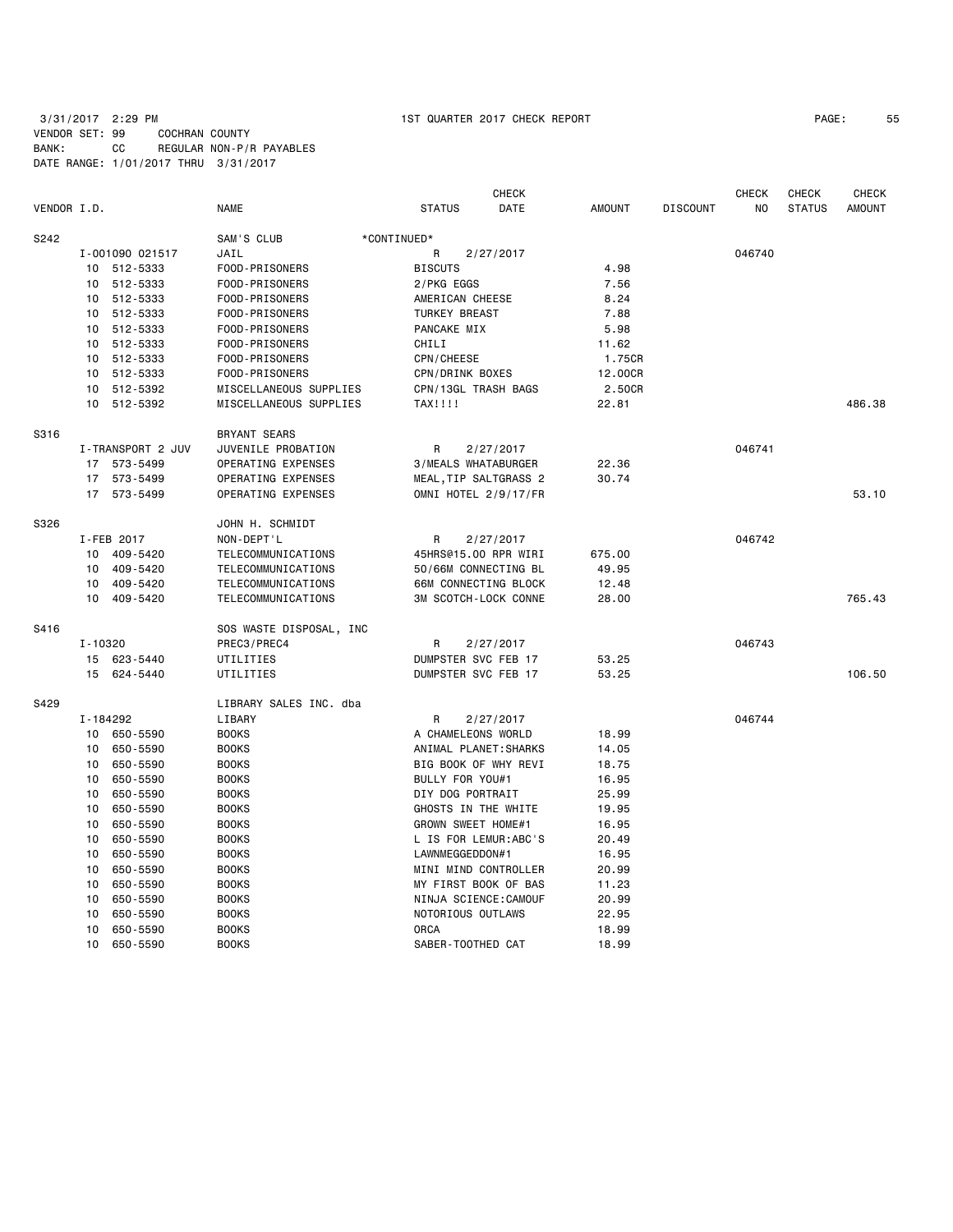| PAGE: | 56 |
|-------|----|
|-------|----|

| VENDOR I.D. |             |              | <b>NAME</b>                                       | <b>STATUS</b>         | <b>CHECK</b><br>DATE | AMOUNT   | <b>DISCOUNT</b> | <b>CHECK</b><br>NO | <b>CHECK</b><br><b>STATUS</b> | <b>CHECK</b><br><b>AMOUNT</b> |
|-------------|-------------|--------------|---------------------------------------------------|-----------------------|----------------------|----------|-----------------|--------------------|-------------------------------|-------------------------------|
|             |             |              |                                                   |                       |                      |          |                 |                    |                               |                               |
| S429        |             |              | LIBRARY SALES INC. dba                            | *CONTINUED*           |                      |          |                 |                    |                               |                               |
|             |             | I-184292     | LIBARY                                            | R                     | 2/27/2017            |          |                 | 046744             |                               |                               |
|             |             | 10 650-5590  | <b>BOOKS</b>                                      | SAMURAI SCIENCE: ARMO |                      | 20.99    |                 |                    |                               |                               |
|             | 10          | 650-5590     | <b>BOOKS</b>                                      |                       | SCOOBY-DOO AND THE K | 16.95    |                 |                    |                               |                               |
|             | 10          | 650-5590     | <b>BOOKS</b>                                      | SCOOBY-DOO A SCIENCE  |                      | 20.99    |                 |                    |                               |                               |
|             | 10          | 650-5590     | <b>BOOKS</b>                                      | SNOW WHITE            |                      | 24.00    |                 |                    |                               |                               |
|             | 10          | 650-5590     | <b>BOOKS</b>                                      | STELLAR SPACE JOKES   |                      | 23.44    |                 |                    |                               |                               |
|             | 10          | 650-5590     | <b>BOOKS</b>                                      | SURVIVE A BLIZZARD    |                      | 19.95    |                 |                    |                               |                               |
|             | 10          | 650-5590     | <b>BOOKS</b>                                      | SURVIVE A FIRE        |                      | 19.95    |                 |                    |                               |                               |
|             | 10          | 650-5590     | <b>BOOKS</b>                                      | SURVIVE A FLOOD       |                      | 19.95    |                 |                    |                               |                               |
|             | 10          | 650-5590     | <b>BOOKS</b>                                      | SURVIVE A HURRICANE   |                      | 19.95    |                 |                    |                               |                               |
|             | 10          | 650-5590     | <b>BOOKS</b>                                      | SURVIVE A PLANE CRAS  |                      | 19.95    |                 |                    |                               |                               |
|             | 10          | 650-5590     | <b>BOOKS</b>                                      | SURVIVE A TORNADO     |                      | 19.95    |                 |                    |                               |                               |
|             | 10          | 650-5590     | <b>BOOKS</b>                                      | SURVIVE A TSUNAMI     |                      | 19.95    |                 |                    |                               |                               |
|             | 10          | 650-5590     | <b>BOOKS</b>                                      | SURVIVE AN AVALANCHE  |                      | 19.95    |                 |                    |                               |                               |
|             | 10          | 650-5590     | <b>BOOKS</b>                                      |                       | SURVIVE AN EARTHQUAK | 19.95    |                 |                    |                               |                               |
|             | 10          | 650-5590     | <b>BOOKS</b>                                      | SURVIVE IN THE MOUNT  |                      | 19.95    |                 |                    |                               |                               |
|             | 10          | 650-5590     | <b>BOOKS</b>                                      | SURVIVE IN THE WOODS  |                      | 19.95    |                 |                    |                               |                               |
|             | 10          | 650-5590     | <b>BOOKS</b>                                      | SURVIVE ON A DESERT   |                      | 19.95    |                 |                    |                               |                               |
|             | 10          | 650-5590     | <b>BOOKS</b>                                      | THE MOST MAGICAL PLA  |                      | 16.95    |                 |                    |                               |                               |
|             | 10          | 650-5590     | <b>BOOKS</b>                                      | THOR AND LOKI:A VIKI  |                      | 20.49    |                 |                    |                               |                               |
|             | 10          | 650-5590     | <b>BOOKS</b>                                      | TIMEPOCALYPSE#1       |                      | 16.95    |                 |                    |                               |                               |
|             | 10          | 650-5590     | <b>BOOKS</b>                                      | VAMPIRES AND VEGGIES  |                      | 15.49    |                 |                    |                               |                               |
|             | 10          | 650-5590     | <b>BOOKS</b>                                      | VETS: THE SOUND OF V  |                      | 17.95    |                 |                    |                               |                               |
|             | 10          | 650-5590     | <b>BOOKS</b>                                      | WORTH THE WAIT        |                      | 14.99    |                 |                    |                               |                               |
|             | 10          | 650-5590     | <b>BOOKS</b>                                      | FREIGHT 10%           |                      | 73.18    |                 |                    |                               | 804.98                        |
| T081        |             |              | TAC RISK MANAGEMENT POOL                          |                       |                      |          |                 |                    |                               |                               |
|             | $I - 18134$ |              | NON-DEPT'L-LE&PO LIAB                             | R                     | 2/27/2017            |          |                 | 046745             |                               |                               |
|             |             | 10 409-5497  | LIABILITY INSURANCE                               |                       | PUBLIC OFFICALS LIAB | 4,507.00 |                 |                    |                               |                               |
|             |             | 10 476-5497  | PROFESSIONAL LIABILITY INS.                       | DIST ATTY ENDORSEMEN  |                      | 500.00   |                 |                    |                               |                               |
|             | 10          | 435-5497     | LIABILITY INSURANCE                               | DIST JUDGE ENDORSEME  |                      | 500.00   |                 |                    |                               |                               |
|             | 10          | 560-5497     | OFFICERS' LIABILITY INSURANCE LAW ENF OFFCRS LIAB |                       |                      | 5,025.00 |                 |                    |                               |                               |
|             |             | 10 435-5497  | LIABILITY INSURANCE                               |                       | DIST JUDGE ENDORSEME | 500.00   |                 |                    |                               | 11,032.00                     |
| T083        |             |              | TYLER TECHNOLOGIES, INC                           |                       |                      |          |                 |                    |                               |                               |
|             |             | I-025-182048 | NON-DEPT'L                                        | R                     | 2/27/2017            |          |                 | 046746             |                               |                               |
|             |             | 10 409-5411  | MAINTENANCE CONTRACTS                             | MONTHLY NETWORK MAIN  |                      | 220.50   |                 |                    |                               | 220.50                        |
| T148        |             |              | TASCOSA OFFICE MACHINES INC                       |                       |                      |          |                 |                    |                               |                               |
|             |             | I-9FZ890     | <b>CLERK</b>                                      | R                     | 2/27/2017            |          |                 | 046747             |                               |                               |
|             |             | 10 403-5411  | MAINTENANCE CONTRACTS                             | 1562 COPIES 1/10-2/1  |                      | 21.87    |                 |                    |                               | 21.87                         |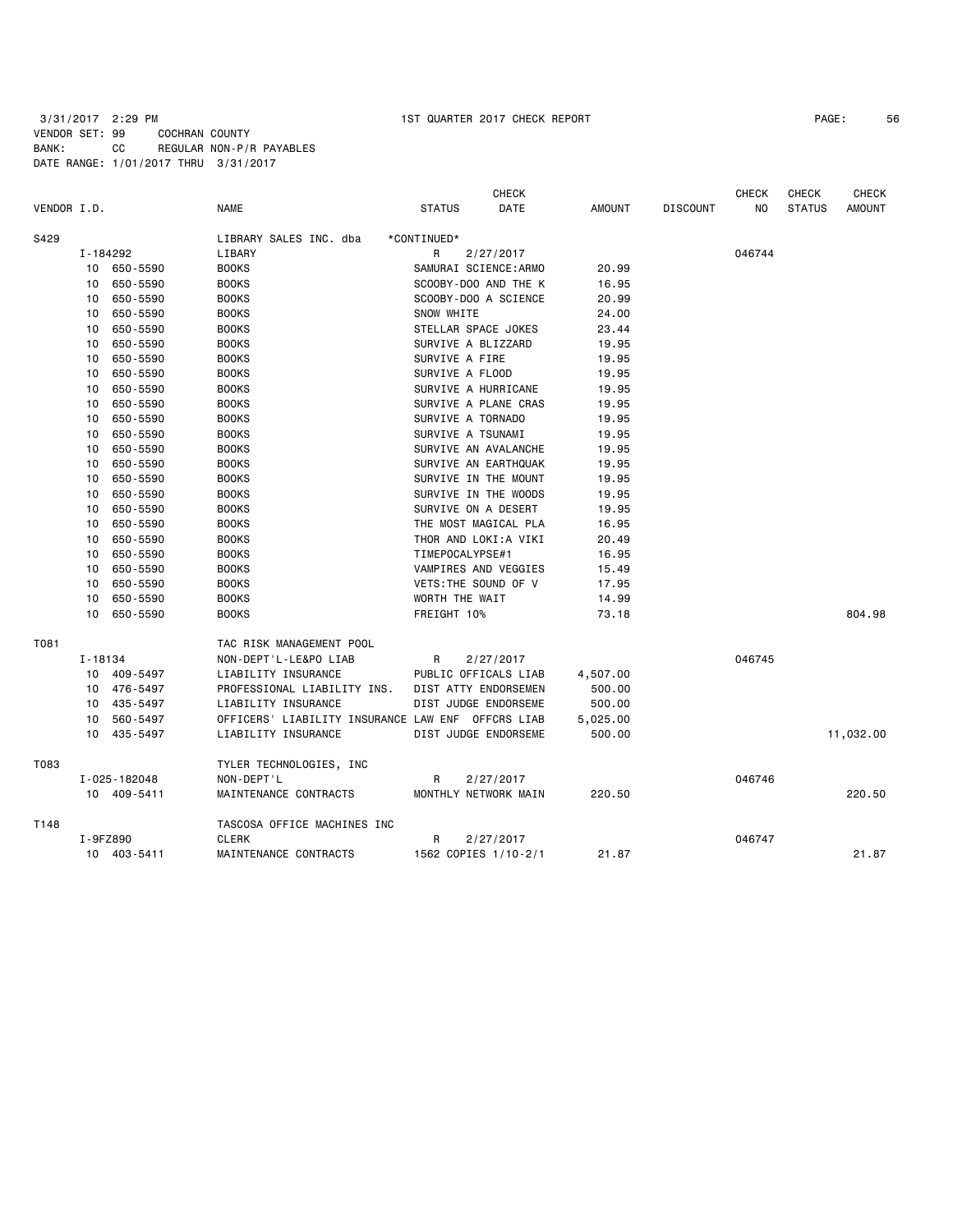| PAGE: |  |
|-------|--|
|       |  |

|             |                                |                          |                        | <b>CHECK</b>         |               |                 | <b>CHECK</b> | <b>CHECK</b>  | <b>CHECK</b>  |
|-------------|--------------------------------|--------------------------|------------------------|----------------------|---------------|-----------------|--------------|---------------|---------------|
| VENDOR I.D. |                                | <b>NAME</b>              | <b>STATUS</b>          | DATE                 | <b>AMOUNT</b> | <b>DISCOUNT</b> | NO.          | <b>STATUS</b> | <b>AMOUNT</b> |
| T285        |                                | TASER INTERNATIONAL      |                        |                      |               |                 |              |               |               |
|             | I-SI1469412                    | <b>SHERIFF</b>           | R                      | 2/27/2017            |               |                 | 046748       |               |               |
|             | 10 560-5334                    | OTHER SUPPLIES           | 4/CRTG 21'             |                      | 103.92        |                 |              |               |               |
|             | 10 560-5334                    | OTHER SUPPLIES           | SHIPPING               |                      | 12.96         |                 |              |               | 116.88        |
| U019        |                                | UNITED SUPERMARKETS, INC |                        |                      |               |                 |              |               |               |
|             | I-0864 50925 021017            | JAIL/MEDS                | R                      | 2/27/2017            |               |                 | 046749       |               |               |
|             | 10 512-5391                    | MEDICAL CARE-PRISONERS   | RX MORIN               |                      | 10.79         |                 |              |               |               |
|             | I-9275 509025 012317 JAIL/MEDS |                          | R                      | 2/27/2017            |               |                 | 046749       |               |               |
|             | 10 512-5391                    | MEDICAL CARE-PRISONERS   | RX MORIN               |                      | 12.86         |                 |              |               | 23.65         |
| U036        |                                | UNIFIRST HOLDINGS, INC.  |                        |                      |               |                 |              |               |               |
|             | I-831 2271995                  | JAIL/SHERIFF             | R                      | 2/27/2017            |               |                 | 046750       |               |               |
|             | 10 512-5205                    | UNIFORMS                 | UNIFORM SVC 2/13       |                      | 21.40         |                 |              |               |               |
|             | 10 560-5205                    | UNIFORMS                 | UNIFORM SVC 2/13       |                      | 69.33         |                 |              |               |               |
|             | 10 560-5205                    | UNIFORMS                 | DEFE CHARGE            |                      | 8.10          |                 |              |               |               |
|             | I-831 2273351                  | JAIL/SHERIFF             | R                      | 2/27/2017            |               |                 | 046750       |               |               |
|             | 10 512-5205                    | UNIFORMS                 | UNIFORM SVC 2/20       |                      | 21.40         |                 |              |               |               |
|             | 10 560-5205                    | UNIFORMS                 | UNIFORM SVC 2/20       |                      | 57.43         |                 |              |               |               |
|             | 10 560-5205                    | UNIFORMS                 | DEFE CHARGE            |                      | 8.10          |                 |              |               | 185.76        |
| U040        |                                | US FOODS INC             |                        |                      |               |                 |              |               |               |
|             | I-3239529                      | NON-DEPT'L               | R                      | 2/27/2017            |               |                 | 046751       |               |               |
|             | 10 409-5300                    | COUNTY-WIDE SUPPLIES     | 1CS TEA                |                      | 15.67         |                 |              |               |               |
|             | 10 409-5300                    | COUNTY-WIDE SUPPLIES     | DECANTER COF GLS CLR   |                      | 27.76         |                 |              |               |               |
|             | 10 409-5300                    | COUNTY-WIDE SUPPLIES     | DISC                   |                      | 2.00CR        |                 |              |               |               |
|             | 10 409-5300                    | COUNTY-WIDE SUPPLIES     | 3CS COFFEE             |                      | 101.40        |                 |              |               | 142.83        |
| WO10        |                                | WEST TEXAS GAS INC       |                        |                      |               |                 |              |               |               |
|             | I-004036001501 2/17 PARK/SHOP  |                          | R                      | 2/27/2017            |               |                 | 046752       |               |               |
|             | 10 660-5440                    | UTILITIES & IRRIGATION   |                        | COST OF SVC 1/4-2/1/ | 3.38          |                 |              |               |               |
|             | 10 660-5440                    | UTILITIES & IRRIGATION   | COST OF GAS (3.783)    |                      | 3.40          |                 |              |               |               |
|             | 10 660-5440                    | UTILITIES & IRRIGATION   | <b>CUSTOMER CHARGE</b> |                      | 10.00         |                 |              |               |               |
|             | 10 660-5440                    | UTILITIES & IRRIGATION   | GRIP CHARGE            |                      | 2.64          |                 |              |               |               |
|             | 10 660-5440                    | UTILITIES & IRRIGATION   | RATE CASE SURCHARGE    |                      | 0.09          |                 |              |               |               |
|             | I-00403602501 2/17             | PARK/SHOWBARN            | R.                     | 2/27/2017            |               |                 | 046752       |               |               |
|             | 10 660-5440                    | UTILITIES & IRRIGATION   |                        | COST OF SVC 1/4-2/1/ | 194.39        |                 |              |               |               |
|             | 10 660-5440                    | UTILITIES & IRRIGATION   | COST OF GAS(3.783)     |                      | 195.58        |                 |              |               |               |
|             | 10 660-5440                    | UTILITIES & IRRIGATION   | <b>CUSTOMER CHARGE</b> |                      | 10.00         |                 |              |               |               |
|             | 10<br>660-5440                 | UTILITIES & IRRIGATION   | GRIP CHARGE            |                      | 2.64          |                 |              |               |               |
|             | 10 660-5440                    | UTILITIES & IRRIGATION   | RATE CASE SURCHARGE    |                      | 5.09          |                 |              |               |               |
|             | I-004049022001 2/17            | PREC 3                   | R                      | 2/27/2017            |               |                 | 046752       |               |               |
|             | 15 623-5440                    | UTILITIES                | GAS SVC 1/4-2/1/17     |                      | 13.70         |                 |              |               |               |
|             | 15 623-5440                    | UTILITIES                | <b>GRIP CHARGE</b>     |                      | 7.02          |                 |              |               | 447.93        |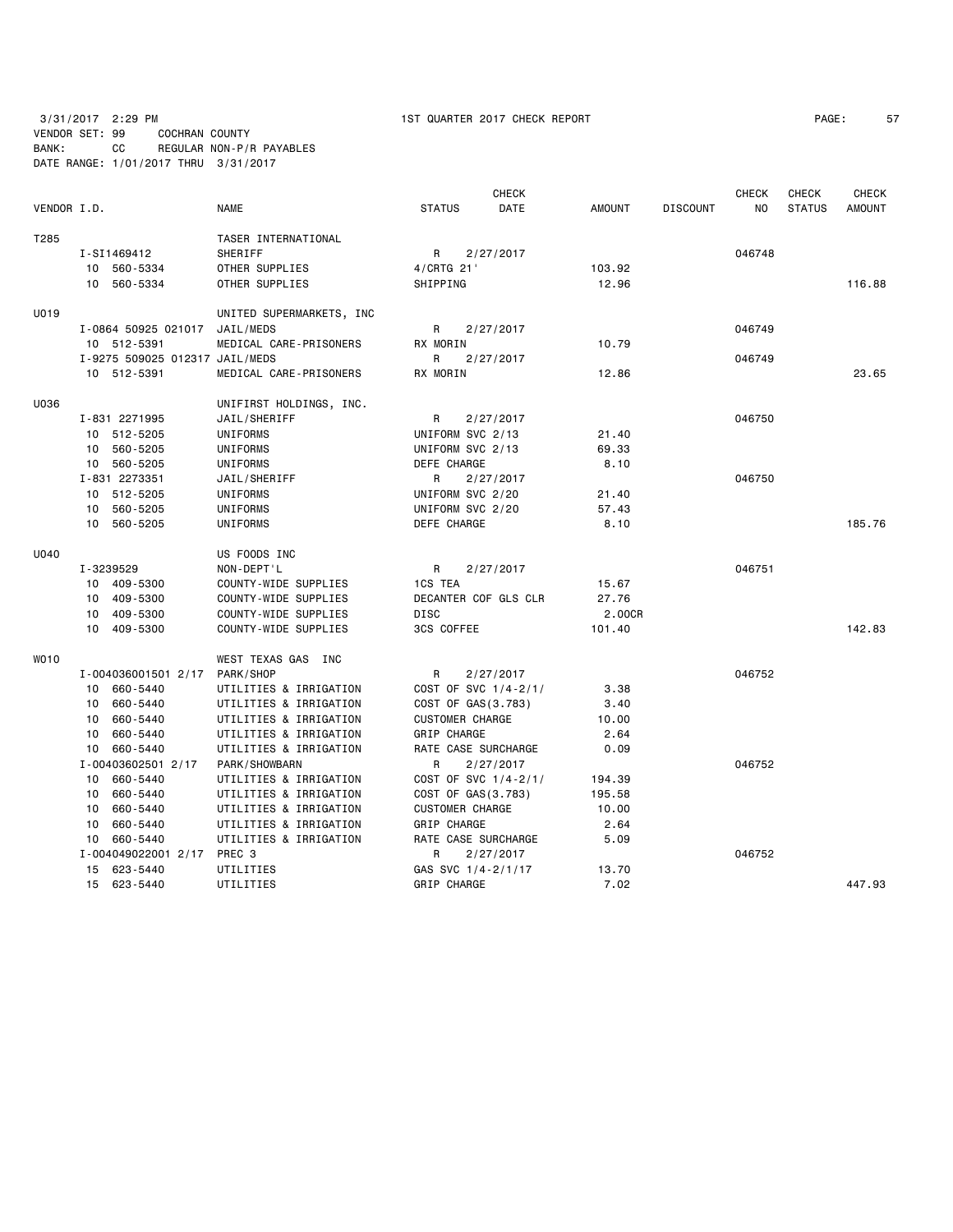| VENDOR I.D. |                   | <b>NAME</b>                  | <b>STATUS</b>        | <b>CHECK</b><br>DATE | <b>AMOUNT</b> | <b>DISCOUNT</b> | CHECK<br>NO. | <b>CHECK</b><br><b>STATUS</b> | <b>CHECK</b><br><b>AMOUNT</b> |
|-------------|-------------------|------------------------------|----------------------|----------------------|---------------|-----------------|--------------|-------------------------------|-------------------------------|
| W055        |                   | WINDSTREAM COMMUNICATIONS SW |                      |                      |               |                 |              |                               |                               |
|             | I-266-5051 FEB 17 | LIBRARY                      | R                    | 2/27/2017            |               |                 | 046753       |                               |                               |
|             | 650-5420<br>10    | TELECOMMUNICATIONS           | BASIC LOCAL SVC      |                      | 109.74        |                 |              |                               |                               |
|             | 650-5420<br>10    | TELECOMMUNICATIONS           | HI SPEED INTERNET    |                      | 54.99         |                 |              |                               |                               |
|             | 10 650-5420       | TELECOMMUNICATIONS           | LONG DISTANCE SVC    |                      | 0.67          |                 |              |                               |                               |
|             | I-266-5074 FEB 17 | ADULT PROBATION              | R                    | 2/27/2017            |               |                 | 046753       |                               |                               |
|             | 10 570-5420       | TELECOMMUNICATIONS           | BASIC LOCAL SVC      |                      | 48.79         |                 |              |                               |                               |
|             | 570-5420<br>10    | TELECOMMUNICATIONS           | OPTIONAL SVC         |                      | 11.97         |                 |              |                               |                               |
|             | I-266-5161 FEB 17 | <b>TREASURER</b>             | R                    | 2/27/2017            |               |                 | 046753       |                               |                               |
|             | 10 497-5420       | TELECOMMUNICATIONS           | BASIC LOCAL SVC      |                      | 48.79         |                 |              |                               |                               |
|             | 10 497-5420       | TELECOMMUNICATIONS           | LONG DISTANCE SVC    |                      | 1.59          |                 |              |                               |                               |
|             | I-266-5171 FEB 17 | TAX A/C                      | R                    | 2/27/2017            |               |                 | 046753       |                               |                               |
|             | 499-5420<br>10    | TELECOMMUNICATIONS           | BASIC LOCAL SVC/3 LI |                      | 150.97        |                 |              |                               |                               |
|             | 499-5420<br>10    | TELECOMMUNICATIONS           | HI-SPEED INTERNET    |                      | 84.99         |                 |              |                               |                               |
|             | 499-5420<br>10    | TELECOMMUNICATIONS           | OPTIONAL SVC         |                      | 28.72         |                 |              |                               |                               |
|             | 499-5420<br>10    | TELECOMMUNICATIONS           | LONG DISTANCE SVC    |                      | 11.41         |                 |              |                               |                               |
|             | I-266-5181 FEB 17 | <b>ELECTIONS</b>             | R                    | 2/27/2017            |               |                 | 046753       |                               |                               |
|             | 490-5420<br>10    | TELECOMMUNICATIONS           | BASIC LOCAL SVC      |                      | 51.49         |                 |              |                               |                               |
|             | 490-5420<br>10    | TELECOMMUNICATIONS           | OPTIONAL SVC         |                      | 3.00          |                 |              |                               |                               |
|             | 490-5420<br>10    | TELECOMMUNICATIONS           | LONG DISTANCE SVC    |                      | 6.05          |                 |              |                               |                               |
|             | I-266-5211 FEB 17 | SHERIFF                      | R                    | 2/27/2017            |               |                 | 046753       |                               |                               |
|             | 10 560-5420       | TELECOMMUNICATIONS           | BASIC LOCAL SVC/3 LI |                      | 169.45        |                 |              |                               |                               |
|             | 10 560-5420       | TELECOMMUNICATIONS           | LONG DISTANCE SVC    |                      | 10.46         |                 |              |                               |                               |
|             | I-266-5302 FEB 17 | JUSTICE OF PEACE             | R                    | 2/27/2017            |               |                 | 046753       |                               |                               |
|             | 10 455-5420       | TELECOMMUNICATIONS           | BASIC LOCAL SVC      |                      | 48.79         |                 |              |                               |                               |
|             | 455-5420<br>10    | TELECOMMUNICATIONS           | LONG DISTANCE SVC    |                      | 4.36          |                 |              |                               |                               |
|             | I-266-5411 FEB 17 | JUVENILE PROBATION           | R                    | 2/27/2017            |               |                 | 046753       |                               |                               |
|             | 17 573-5499       | OPERATING EXPENSES           | BASIC LOCAL SVC      |                      | 48.79         |                 |              |                               |                               |
|             | 17 573-5499       | OPERATING EXPENSES           | LONG DISTANCE SVC    |                      | 5.32          |                 |              |                               |                               |
|             | I-266-5412 FEB 17 | DISTRICT COURT               | R                    | 2/27/2017            |               |                 | 046753       |                               |                               |
|             | 10 435-5420       | TELECOMMUNICATIONS           | BASIC LOCAL SVC      |                      | 114.69        |                 |              |                               |                               |
|             | 435-5420<br>10    | TELECOMMUNICATIONS           | HI SPEED INTERNET    |                      | 139.98        |                 |              |                               |                               |
|             | 10 435-5420       | TELECOMMUNICATIONS           | LONG DISTANCE SVC    |                      | 2.78          |                 |              |                               |                               |
|             | I-266-5450 FEB 17 | <b>CLERK</b>                 | R                    | 2/27/2017            |               |                 | 046753       |                               |                               |
|             | 403-5420<br>10    | TELECOMMUNICATIONS           | BASIC LOCAL SVC/3 LI |                      | 166.15        |                 |              |                               |                               |
|             | 403-5420<br>10    | TELECOMMUNICATIONS           | OPTIONAL SVC         |                      | 3.00          |                 |              |                               |                               |
|             | 403-5420<br>10    | TELECOMMUNICATIONS           | LONG DISTANCE SVC    |                      | 8.67          |                 |              |                               |                               |
|             | I-266-5508 FEB 17 | CO JUDGE/COMM'R CT           | R                    | 2/27/2017            |               |                 | 046753       |                               |                               |
|             | 15<br>610-5420    | TELECOMMUNICATIONS           | BASIC LOCAL SVC      |                      | 118.53        |                 |              |                               |                               |
|             | 15<br>610-5420    | TELECOMMUNICATIONS           | LONG DISTANCE SVC    |                      | 5.40          |                 |              |                               |                               |
|             | I-266-5700 FEB 17 | SHERIFF                      | R                    | 2/27/2017            |               |                 | 046753       |                               |                               |
|             | 560-5420<br>10    | TELECOMMUNICATIONS           | BASIC LOCAL SVC      |                      | 57.17         |                 |              |                               |                               |
|             | 10 560-5420       | TELECOMMUNICATIONS           | LONG DISTANCE SVC    |                      | 3.47          |                 |              |                               |                               |
|             | I-266-5822 FEB 17 | AUDITOR/NON DEPT'L           | R                    | 2/27/2017            |               |                 | 046753       |                               |                               |
|             | 495-5420<br>10    | TELECOMMUNICATIONS           | BASIC LOCAL SVC-266- |                      | 51.12         |                 |              |                               |                               |
|             | 495-5420<br>10    | TELECOMMUNICATIONS           | <b>BUS BROADBAND</b> |                      | 59.99         |                 |              |                               |                               |
|             | 495-5420<br>10    | TELECOMMUNICATIONS           | LONG DISTANCE SVC    |                      | 0.43          |                 |              |                               |                               |
|             | 10<br>409-5420    | TELECOMMUNICATIONS           | FAX LINE 266-5629    |                      | 51.13         |                 |              |                               |                               |
|             |                   |                              |                      |                      |               |                 |              |                               |                               |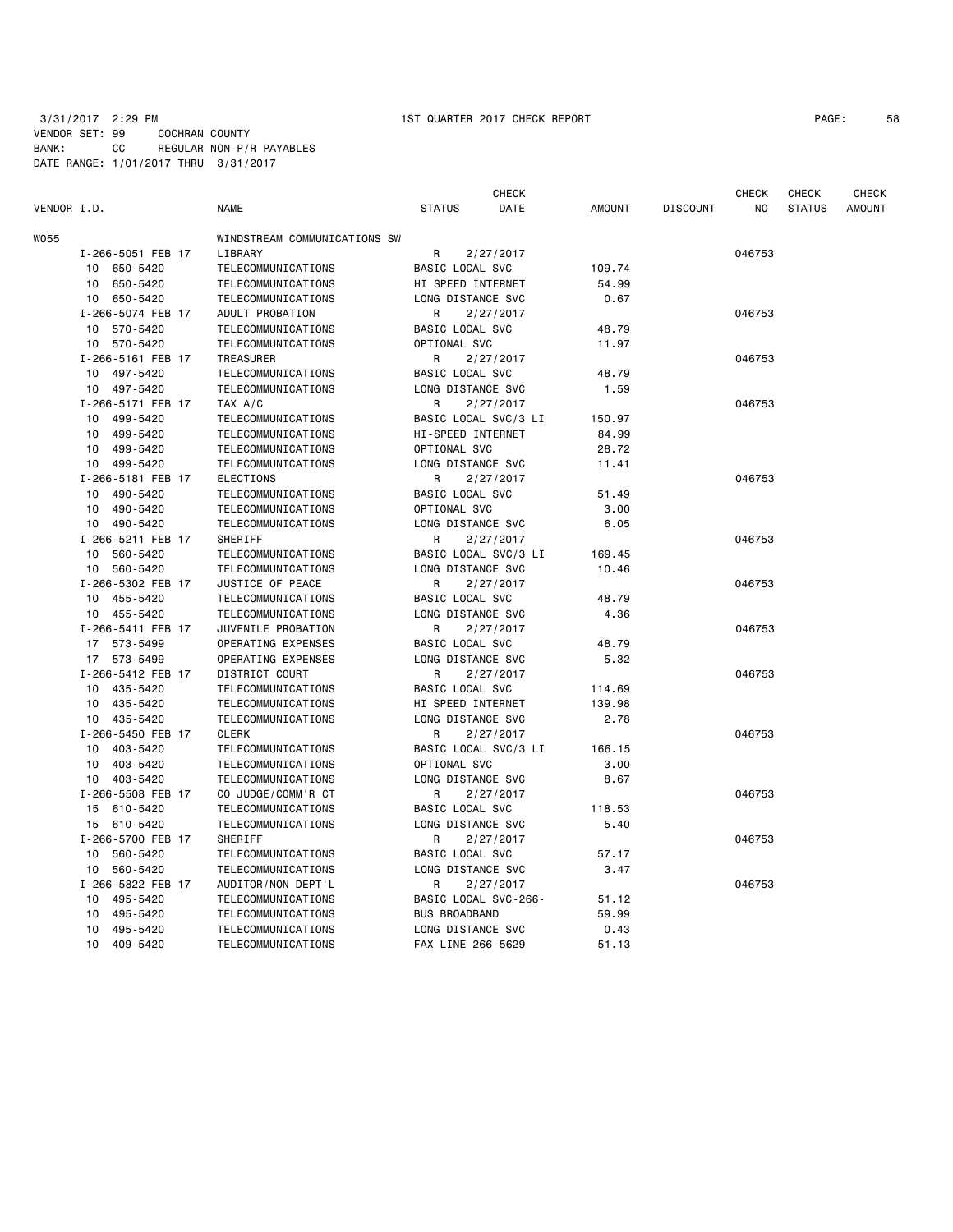| PAGE : | 59 |
|--------|----|
|--------|----|

| VENDOR I.D. |    |                    | <b>NAME</b>                 | <b>STATUS</b>        | <b>CHECK</b><br><b>DATE</b> | <b>AMOUNT</b> | <b>DISCOUNT</b> | <b>CHECK</b><br>NO. | <b>CHECK</b><br><b>STATUS</b> | <b>CHECK</b><br><b>AMOUNT</b> |
|-------------|----|--------------------|-----------------------------|----------------------|-----------------------------|---------------|-----------------|---------------------|-------------------------------|-------------------------------|
| W055        |    |                    | WINDSTREAM COMMUNICATION SW | *CONTINUED*          |                             |               |                 |                     |                               |                               |
|             |    | I-266-5822 FEB 17  | AUDITOR/NON DEPT'L          | R                    | 2/27/2017                   |               |                 | 046753              |                               |                               |
|             |    | 10 409-5420        | TELECOMMUNICATIONS          | FAX LONG DISTANCE    |                             | 0.49          |                 |                     |                               |                               |
|             |    | 10 409-5420        | TELECOMMUNICATIONS          | HI-SPEED INTERNET    |                             | 154.99        |                 |                     |                               |                               |
|             |    | I-266-8661 FEB 17  | <b>ATTORNEY</b>             | R                    | 2/27/2017                   |               |                 | 046753              |                               |                               |
|             |    | 10 475-5420        | TELECOMMUNICATIONS          | BASIC LOCAL SVC      |                             | 113.82        |                 |                     |                               |                               |
|             |    | 10 475-5420        | TELECOMMUNICATIONS          | HI-SPEED INTERNET    |                             | 79.99         |                 |                     |                               |                               |
|             |    | 10 475-5420        | TELECOMMUNICATIONS          | LONG DISTANCE SVC    |                             | 2.43          |                 |                     |                               |                               |
|             |    | I-266-8888 FEB 17  | SHERIFF                     | R                    | 2/27/2017                   |               |                 | 046753              |                               |                               |
|             | 10 | 560-5420           | TELECOMMUNICATIONS          | FAX LINE&CRIME LINE  |                             | 46.15         |                 |                     |                               |                               |
|             | 10 | 560-5420           | TELECOMMUNICATIONS          | LONG DISTANCE SVC    |                             | 0.69          |                 |                     |                               | 2,081.41                      |
| W062        |    |                    | WAL-MART COMMUNITY          |                      |                             |               |                 |                     |                               |                               |
|             |    | I-278549234 021517 | JAIL                        | R                    | 2/27/2017                   |               |                 | 046755              |                               |                               |
|             |    | 10 512-5333        | FOOD-PRISONERS              | PINTO BEANS          |                             | 5.84          |                 |                     |                               |                               |
|             |    | 10 512-5392        | MISCELLANEOUS SUPPLIES      | <b>SLOW COOKER</b>   |                             | 34.92         |                 |                     |                               |                               |
|             | 10 | 512-5392           | MISCELLANEOUS SUPPLIES      | KITCHEN TOWELS       |                             | 3.48          |                 |                     |                               |                               |
|             |    | 10 512-5392        | MISCELLANEOUS SUPPLIES      | POT HOLDER SET       |                             | 5.96          |                 |                     |                               |                               |
|             |    | 10 512-5392        | MISCELLANEOUS SUPPLIES      | MUFFIN PAN           |                             | 4.48          |                 |                     |                               |                               |
|             | 10 | 512-5333           | FOOD-PRISONERS              | LONG GRAIN RICE      |                             | 2.98          |                 |                     |                               |                               |
|             | 10 | 512-5333           | FOOD-PRISONERS              | <b>POTATOES</b>      |                             | 2.94          |                 |                     |                               |                               |
|             |    | 10 512-5333        | FOOD-PRISONERS              | TOMATO SAUCE         |                             | 0.33          |                 |                     |                               |                               |
|             |    | 10 512-5333        | FOOD-PRISONERS              | <b>SHELLS</b>        |                             | 0.98          |                 |                     |                               |                               |
|             | 10 | 512-5333           | FOOD-PRISONERS              | 4/BAR S MEAT         |                             | 3.92          |                 |                     |                               |                               |
|             |    | 10 512-5333        | FOOD-PRISONERS              |                      | 2/JIFFY CORNBREAD MI        | 1.08          |                 |                     |                               |                               |
|             | 10 | 512-5392           | MISCELLANEOUS SUPPLIES      |                      | FOOD STORAGE CONTAIN        | 19.97         |                 |                     |                               |                               |
|             | 10 | 512-5392           | MISCELLANEOUS SUPPLIES      | 8/KITCHEN UTENSILS   |                             | 29.23         |                 |                     |                               |                               |
|             |    | 10 512-5392        | MISCELLANEOUS SUPPLIES      | COOKIE SHEET         |                             | 7.97          |                 |                     |                               |                               |
|             |    | I-54159678 021117  | JAIL                        | R                    | 2/27/2017                   |               |                 | 046755              |                               |                               |
|             |    | 10 512-5333        | FOOD-PRISONERS              | 16/0RANGES           |                             | 10.50         |                 |                     |                               |                               |
|             | 10 | 512-5333           | FOOD-PRISONERS              | <b>TOMATOES</b>      |                             | 3.86          |                 |                     |                               |                               |
|             | 10 | 512-5333           | FOOD-PRISONERS              | 2/APPLE BAGS         |                             | 9.84          |                 |                     |                               |                               |
|             |    | 10 512-5333        | FOOD-PRISONERS              | 2/SALAD              |                             | 5.52          |                 |                     |                               |                               |
|             |    | I-83962072 020317  | JAIL                        | R                    | 2/27/2017                   |               |                 | 046755              |                               |                               |
|             |    | 10 512-5333        | FOOD-PRISONERS              | EGGS                 |                             | 2.08          |                 |                     |                               |                               |
|             |    | 10 512-5392        | MISCELLANEOUS SUPPLIES      | BIZ POWDER           |                             | 5.97          |                 |                     |                               |                               |
|             |    | 10 512-5333        | FOOD-PRISONERS              | 3/SUGAR              |                             | 14.82         |                 |                     |                               |                               |
|             | 10 | 512-5333           | FOOD-PRISONERS              | SHRD LETTUCE         |                             | 2.98          |                 |                     |                               |                               |
|             | 10 | 512-5333           | FOOD-PRISONERS              | PKG SALAD            |                             | 2.76          |                 |                     |                               |                               |
|             | 10 | 512-5333           | FOOD-PRISONERS              | 2/APPLES             |                             | 9.84          |                 |                     |                               |                               |
|             | 10 | 512-5392           | MISCELLANEOUS SUPPLIES      | <b>COMMAND HOOKS</b> |                             | 7.88          |                 |                     |                               |                               |
|             |    | 10 512-5333        | FOOD-PRISONERS              | 16/0RANGES           |                             | 10.50         |                 |                     |                               | 210.63                        |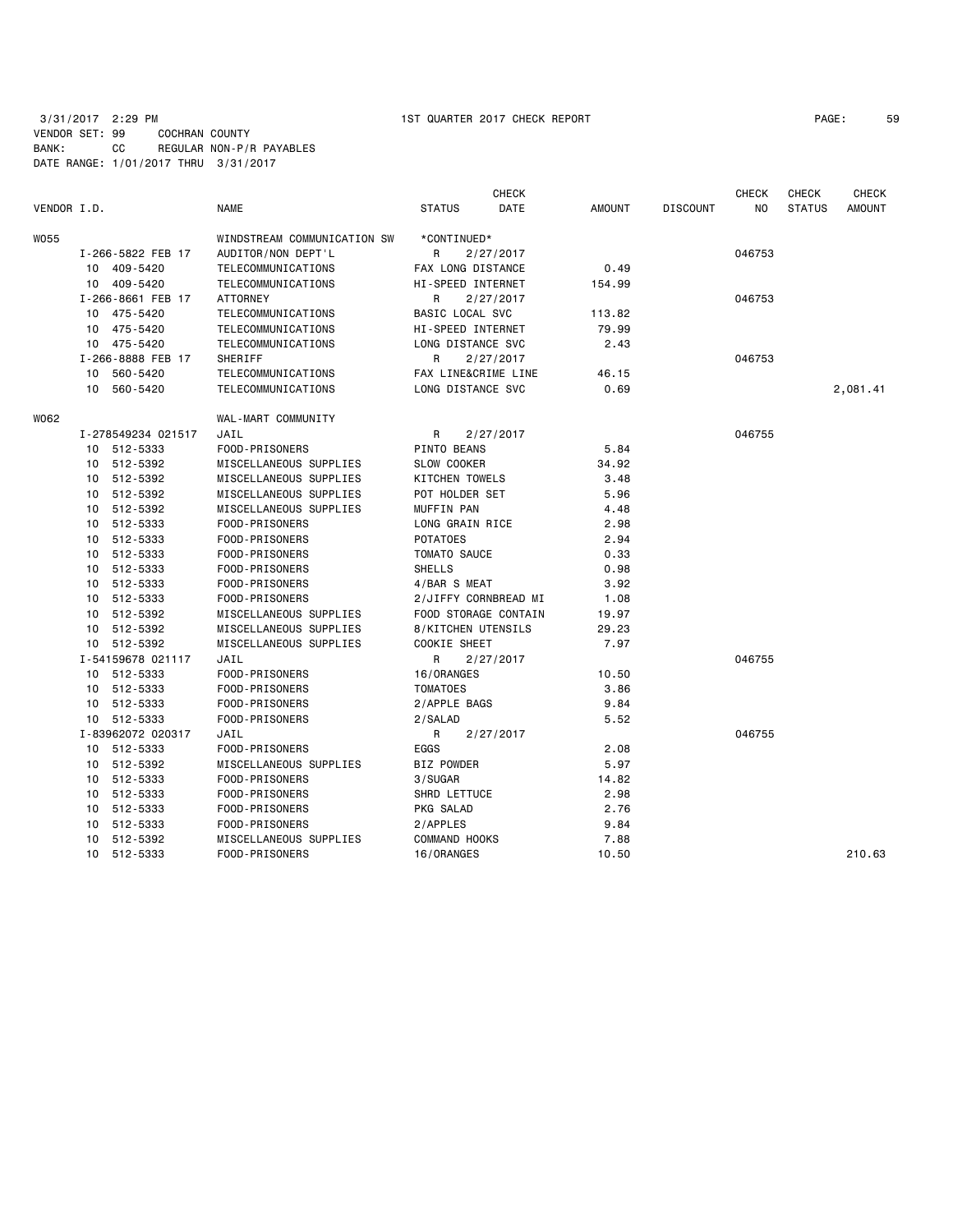| VENDOR I.D. |           |                             | <b>NAME</b>                             | <b>STATUS</b>        | <b>CHECK</b><br>DATE | <b>AMOUNT</b> | <b>DISCOUNT</b> | <b>CHECK</b><br>ΝO | <b>CHECK</b><br><b>STATUS</b> | <b>CHECK</b><br><b>AMOUNT</b> |
|-------------|-----------|-----------------------------|-----------------------------------------|----------------------|----------------------|---------------|-----------------|--------------------|-------------------------------|-------------------------------|
| WO98        |           |                             | WEST TEXAS JUVENILE CHIEF'S AS          |                      |                      |               |                 |                    |                               |                               |
|             |           |                             | I-20TH ANN'L MEM MTG JUVENILE PROBATION | R                    | 2/27/2017            |               |                 | 046756             |                               |                               |
|             |           | 17 573-5427                 | TRAVEL & TRAINING                       | REG/RUIDOSO 6/11-6/1 |                      | 100.00        |                 |                    |                               |                               |
|             |           | 17 573-5427                 | TRAVEL & TRAINING                       | <b>2017 DUES</b>     |                      | 10.00         |                 |                    |                               | 110.00                        |
| W164        |           |                             | <b>WARREN CAT</b>                       |                      |                      |               |                 |                    |                               |                               |
|             |           | I-PS020327193/MARCEL PREC 4 |                                         | R                    | 2/27/2017            |               |                 | 046757             |                               |                               |
|             |           | 15 624-5451                 | REPAIRS                                 | 6/INSERT-30TH        |                      | 407.46        |                 |                    |                               |                               |
|             |           | 15 624-5451                 | REPAIRS                                 | <b>FILTER AS</b>     |                      | 23.76         |                 |                    |                               |                               |
|             |           | 15 624-5451                 | REPAIRS                                 | FILTER 2MIC          |                      | 19.74         |                 |                    |                               |                               |
|             |           | 15 624-5451                 | REPAIRS                                 | FILTER AS SE         |                      | 22.49         |                 |                    |                               |                               |
|             |           | I-PS020327263/MARCEL PREC 4 |                                         | R.                   | 2/27/2017            |               |                 | 046757             |                               |                               |
|             |           | 15 624-5451                 | REPAIRS                                 | 2/YELLOW PAINT       |                      | 19.62         |                 |                    |                               | 493.07                        |
| W193        |           |                             | WESTWARD AUTOMOTIVE REPAIR LLC          |                      |                      |               |                 |                    |                               |                               |
|             | I-126     |                             | CONSTABLE                               | R                    | 2/27/2017            |               |                 | 046758             |                               |                               |
|             |           | 10 550-5451                 | REPAIR                                  | RPL BRAKE LIGHT SWIT |                      | 35.00         |                 |                    |                               |                               |
|             |           | 10 550-5451                 | REPAIR                                  | BRAKE LIGHT SWITCH   |                      | 58.81         |                 |                    |                               |                               |
|             | $I - 127$ |                             | SHERIFF                                 | R                    | 2/27/2017            |               |                 | 046758             |                               |                               |
|             |           | 10 560-5451                 | MACHINERY-NON-OFFICE REPAIR             | RPL WIPER BLADES     |                      | 21.00         |                 |                    |                               |                               |
|             |           | 10 560-5451                 | MACHINERY-NON-OFFICE REPAIR             | CK CHRG SYS/RPL BATT |                      | 35.00         |                 |                    |                               |                               |
|             | $I - 131$ |                             | NON-DEPT'L                              | R                    | 2/27/2017            |               |                 | 046758             |                               |                               |
|             |           | 10 409-5451                 | REPAIRS                                 | CHG OIL/CK FLUIDS #9 |                      | 15.00         |                 |                    |                               |                               |
|             |           | 10 409-5451                 | REPAIRS                                 | ENGINE OIL MOBILE 15 |                      | 89.50         |                 |                    |                               |                               |
|             |           | 10 409-5451                 | REPAIRS                                 | FILTER WIX57502      |                      | 12.74         |                 |                    |                               | 267.05                        |
| X001        |           |                             | <b>XCEL ENERGY</b>                      |                      |                      |               |                 |                    |                               |                               |
|             |           |                             | I-54-1324315-7 FEB17 ALMOST ALL DEPTS   | R                    | 2/27/2017            |               |                 | 046759             |                               |                               |
|             |           | 30 518-5440                 | UTILITIES                               | 300210167 RUNWAY LIG |                      | 51.39         |                 |                    |                               |                               |
|             |           | 10 510-5440                 | UTILITIES                               | 300240736 COURTHOUSE |                      | 1,460.54      |                 |                    |                               |                               |
|             |           | 10 660-5440                 | UTILITIES & IRRIGATION                  | 300265059 SOFTBALL P |                      | 10.19         |                 |                    |                               |                               |
|             |           | 10 580-5440                 | UTILITIES [TOWER]                       | 300282806 TOWER      |                      | 42.11         |                 |                    |                               |                               |
|             |           | 15 621-5440                 | UTILITIES                               | 300294119 PREC 1 SHO |                      | 52.07         |                 |                    |                               |                               |
|             |           | 10 650-5440                 | UTILITIES                               | 300338546 LIBRARY    |                      | 109.73        |                 |                    |                               |                               |
|             |           | 10 652-5440                 | UTILITIES                               | 300342232 MUSEUM     |                      | 35.15         |                 |                    |                               |                               |
|             |           | 10 662-5440                 | UTILITIES                               | 300390484 ACTIVITY B |                      | 443.01        |                 |                    |                               |                               |
|             |           | 10 660-5440                 | UTILITIES & IRRIGATION                  | 300410370 PARK       |                      | 121.29        |                 |                    |                               |                               |
|             |           | 10 660-5440                 | UTILITIES & IRRIGATION                  | 300457515 PARK/SHOP  |                      | 90.65         |                 |                    |                               |                               |
|             |           | 10 516-5440                 | UTILITIES                               | 300555198 CEMETERY   |                      | 10.19         |                 |                    |                               |                               |
|             | 10        | 660-5440                    | UTILITIES & IRRIGATION                  | 300587052 SHOWBARN   |                      | 26.62         |                 |                    |                               |                               |
|             | 10        | 660-5440                    | UTILITIES & IRRIGATION                  | 300587753 RODEO GROU |                      | 22.53         |                 |                    |                               |                               |
|             | 10        | 409-5440                    | UTILITIES                               | 300588989 ANNEX      |                      | 18.26         |                 |                    |                               |                               |
|             |           | 10 516-5440                 | UTILITIES                               | 300603417 CEMETERY   |                      | 14.17         |                 |                    |                               |                               |
|             | $10-10$   | 516-5440                    | UTILITIES                               | 300637038 CEMETERY S |                      | 10.19         |                 |                    |                               | 2,518.09                      |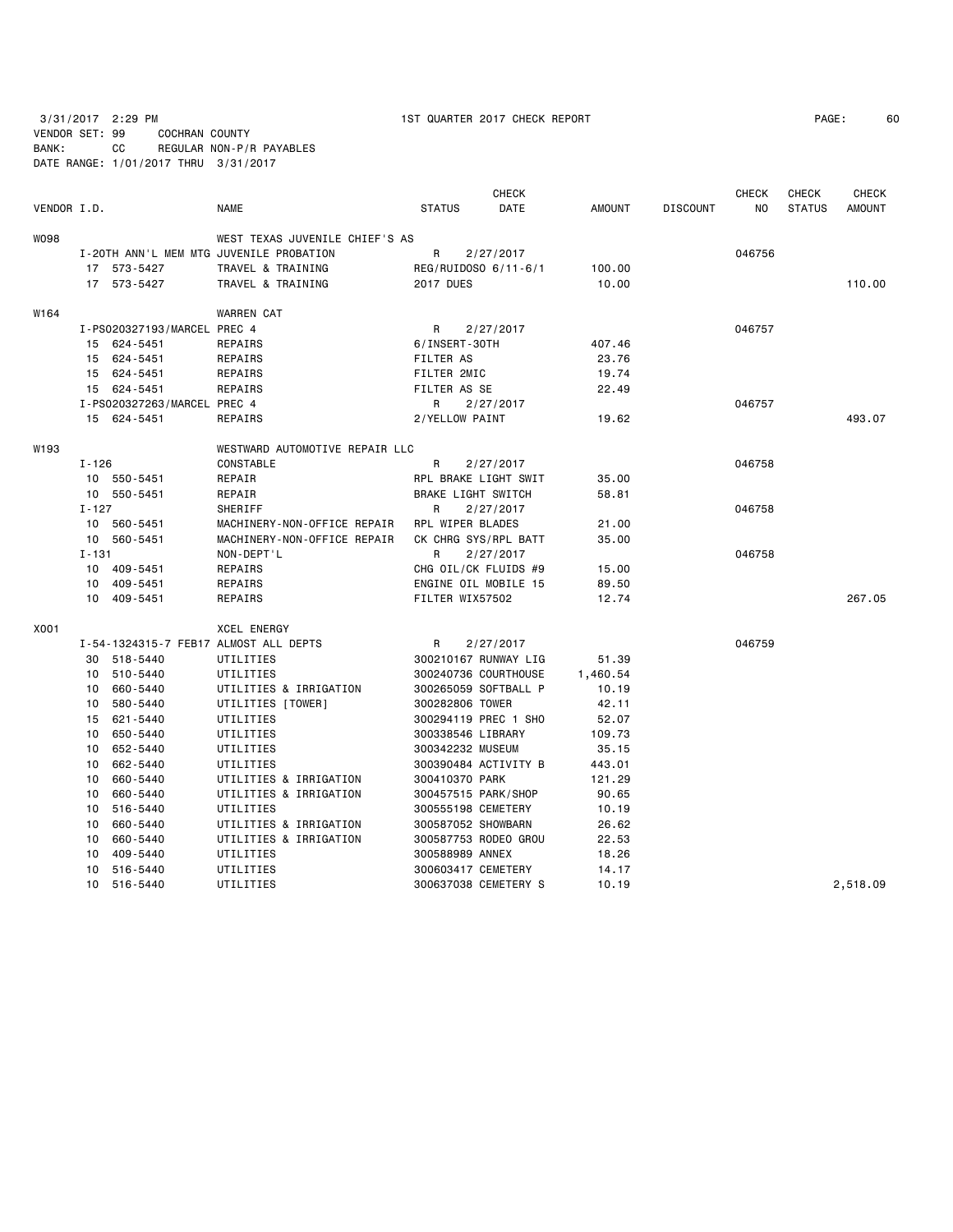|             |                             |                                |                      | <b>CHECK</b> |               |                 | <b>CHECK</b>   | <b>CHECK</b>  | <b>CHECK</b>  |
|-------------|-----------------------------|--------------------------------|----------------------|--------------|---------------|-----------------|----------------|---------------|---------------|
| VENDOR I.D. |                             | <b>NAME</b>                    | <b>STATUS</b>        | DATE         | <b>AMOUNT</b> | <b>DISCOUNT</b> | N <sub>O</sub> | <b>STATUS</b> | <b>AMOUNT</b> |
| X001        |                             | <b>XCEL ENERGY</b>             |                      |              |               |                 |                |               |               |
|             | I-54-1829977-7 FEB17 PREC 2 |                                | R                    | 2/27/2017    |               |                 | 046760         |               |               |
|             | 15 622-5440                 | UTILITIES                      | 392KWH 1/13-2/13     |              | 40.75         |                 |                |               |               |
|             | 15 622-5440                 | UTILITIES                      | AREA LIGHT           |              | 17.27         |                 |                |               | 58.02         |
| Y026        |                             | YOAKUM COUNTY SHERIFF'S OFFICE |                      |              |               |                 |                |               |               |
|             | I-JAN 17 PRISONERS          | JAIL                           | R                    | 2/27/2017    |               |                 | 046761         |               |               |
|             | 10 512-5499                 | MISCELLANEOUS                  | 7/DAYS BARA          |              | 238.00        |                 |                |               |               |
|             | 10 512-5499                 | MISCELLANEOUS                  | 14/DAYS REYES        |              | 476.00        |                 |                |               |               |
|             | 10 512-5499                 | MISCELLANEOUS                  | 23/DAYS MORIN I      |              | 782.00        |                 |                |               |               |
|             | 10 512-5499                 | MISCELLANEOUS                  | 16/DAYS RUTHARDT     |              | 544.00        |                 |                |               |               |
|             | 10 512-5391                 | MEDICAL CARE-PRISONERS         | <b>MEDS RUTHARDT</b> |              | 170.48        |                 |                |               |               |
|             | 10 512-5391                 | MEDICAL CARE-PRISONERS         | MEDS MORIN, I        |              | 54.76         |                 |                |               | 2,265.24      |
| D048        |                             | DATA-LINE OFFICE SYSTEMS       |                      |              |               |                 |                |               |               |
|             | I-IN59499 RE-ISS            | <b>EXTENSION SVC</b>           | R                    | 3/06/2017    |               |                 | 046762         |               |               |
|             | 10 665-5411                 | MAINTENANCE CONTRACTS          | MAINT 1/5/17-2/4/17  |              | 30.00         |                 |                |               |               |
|             | I-IN59819 RE-ISS            | LIBRARY                        | R                    | 3/06/2017    |               |                 | 046762         |               |               |
|             | 10 650-5411                 | MAINTENANCE CONTRACTS          | FINAL MAINT/RICOH 25 |              | 36.80         |                 |                |               |               |
|             | I-IN59823 RE-ISS            | LIBRARY                        | R                    | 3/06/2017    |               |                 | 046762         |               |               |
|             | 10 650-5411                 | MAINTENANCE CONTRACTS          | 12/16 MAINT RICOH 45 |              | 37.50         |                 |                |               | 104.30        |
| A133        |                             | ALLIED COMPLIANCE SERVICE      |                      |              |               |                 |                |               |               |
|             | $I - 40875$                 | COMMISSIONERS COURT            | R                    | 3/13/2017    |               |                 | 046763         |               |               |
|             | 15 610-5499                 | MISCELLANEOUS                  | ANNUAL MEMBERSHIP FE |              | 250.00        |                 |                |               | 250.00        |
| A249        |                             | ANTELOPE TIRE & SUPPLY, INC    |                      |              |               |                 |                |               |               |
|             | $I - 2533$                  | PREC 3                         | R                    | 3/13/2017    |               |                 | 046764         |               |               |
|             | 15 623-5454                 | <b>TIRES</b>                   | 2/265/75R16 COOPER 2 |              | 504.28        |                 |                |               |               |
|             | 15 623-5454                 | TIRES                          | 2/FIX SEMI TRUCK FLA |              | 80.00         |                 |                |               |               |
|             | 15 623-5454                 | TIRES                          | TRUCK VALVE STEM/BRA |              | 8.00          |                 |                |               |               |
|             | 15 623-5454                 | TIRES                          | SEMI TRUCK FLAT 2/27 |              | 40.00         |                 |                |               |               |
|             | $I - 2562$                  | PREC 4                         | R                    | 3/13/2017    |               |                 | 046764         |               |               |
|             | 15 624-5454                 | TIRES                          | FIX FLAT/SWAP TIRES  |              | 70.00         |                 |                |               | 702.28        |
| A261        |                             | OSCAR ALVARADO                 |                      |              |               |                 |                |               |               |
|             | I-638706                    | PREC 1                         | R                    | 3/13/2017    |               |                 | 046765         |               |               |
|             | 15 621-5454                 | <b>TIRES</b>                   | RMV/RPL REAR TIRE/DU |              | 50.00         |                 |                |               | 50.00         |
| B001        |                             | BAILEY CO. ELECTRIC COOP       |                      |              |               |                 |                |               |               |
|             | I-374798                    | PREC 4                         | R                    | 3/13/2017    |               |                 | 046766         |               |               |
|             | 15 624-5440                 | UTILITIES                      | 400KWH 1/26-2/22     |              | 48.20         |                 |                |               |               |
|             | 15 624-5440                 | UTILITIES                      | AREA LIGHT           |              | 11.49         |                 |                |               |               |
|             | I-374799                    | PREC <sub>3</sub>              | R                    | 3/13/2017    |               |                 | 046766         |               |               |
|             | 15 623-5440                 | UTILITIES                      | 73KWH 1/23-2/17      |              | 21.06         |                 |                |               |               |
|             | 15 623-5440                 | UTILITIES                      | 2/AREA LIGHTS        |              | 23.83         |                 |                |               |               |
|             | I-374800                    | NON-DEPT'L/SHERIFF POSSE       | R                    | 3/13/2017    |               |                 | 046766         |               |               |
|             | 10 409-5440                 | UTILITIES                      | ELEC SVC 1/11-2/10   |              | 23.91         |                 |                |               | 128.49        |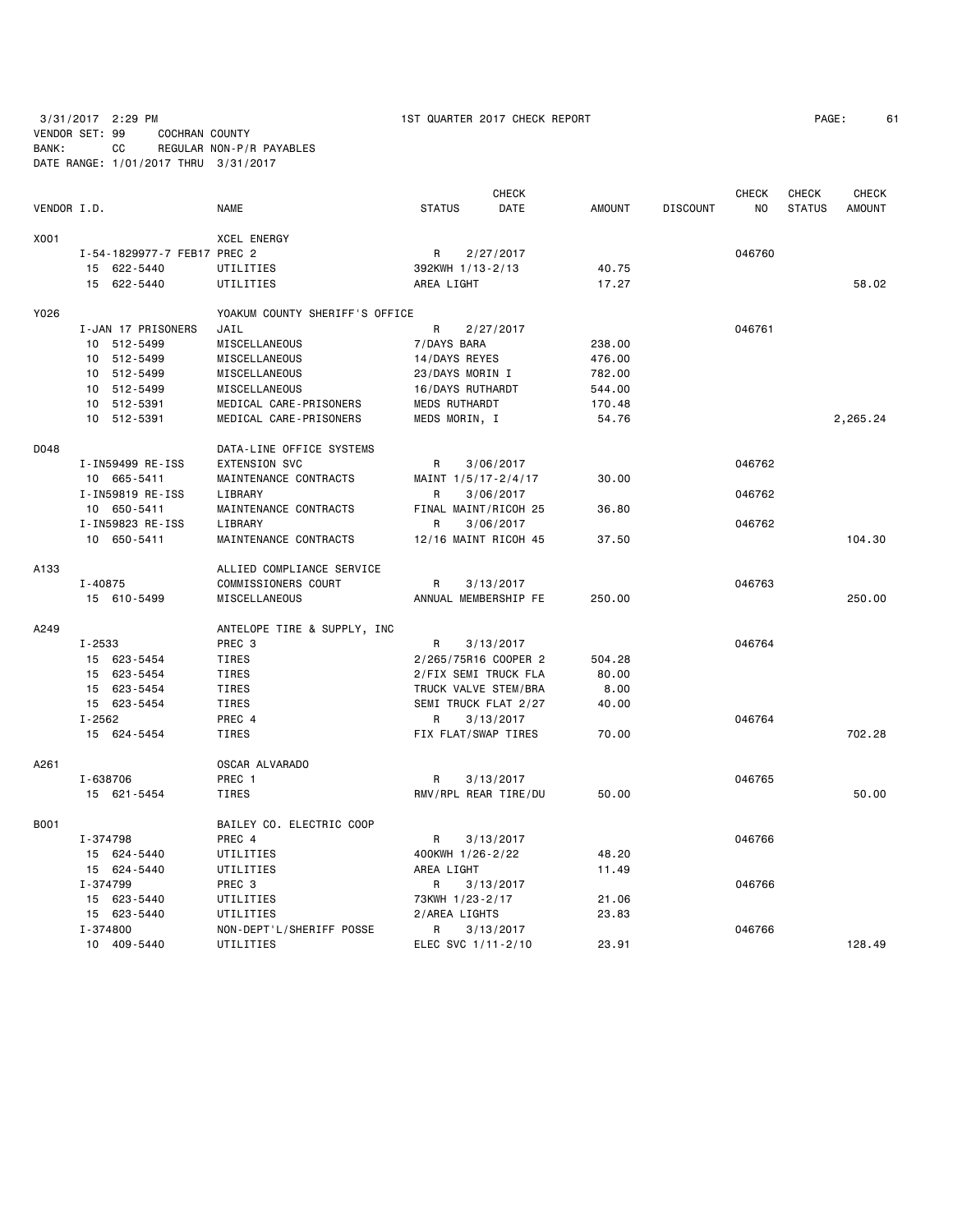|             |                 |                |                                                    |                         | <b>CHECK</b>                |               |                 | <b>CHECK</b> | <b>CHECK</b>  | <b>CHECK</b>  |
|-------------|-----------------|----------------|----------------------------------------------------|-------------------------|-----------------------------|---------------|-----------------|--------------|---------------|---------------|
| VENDOR I.D. |                 |                | <b>NAME</b>                                        | <b>STATUS</b>           | <b>DATE</b>                 | <b>AMOUNT</b> | <b>DISCOUNT</b> | NO.          | <b>STATUS</b> | <b>AMOUNT</b> |
| B102        |                 |                | BEAR GRAPHICS INC.                                 |                         |                             |               |                 |              |               |               |
|             |                 | I-0765892      | CO/DIST CLERK                                      | R                       | 3/13/2017                   |               |                 | 046767       |               |               |
|             |                 | 10 403-5310    | OFFICE SUPPLIES                                    |                         | 3/OFF'L PUB BIND V24        | 360.30        |                 |              |               |               |
|             |                 | 10 403-5310    | OFFICE SUPPLIES                                    | FREIGHT                 |                             | 25.13         |                 |              |               | 385.43        |
| B197        |                 |                | <b>BRETT BUTLER</b>                                |                         |                             |               |                 |              |               |               |
|             | I-31604         |                | CLERK/SHERIFF                                      | R                       | 3/13/2017                   |               |                 | 046768       |               |               |
|             |                 | 10 403-5451    | REPAIRS                                            |                         | 1/2 BATT BACKUP NETD        | 109.50        |                 |              |               |               |
|             |                 | 10 403-5451    | REPAIRS                                            | 1/2 FREIGHT             |                             | 11.65         |                 |              |               |               |
|             |                 | 10 403-5451    | REPAIRS                                            |                         | 1/2 SETUP ONST (25 MI       | 75.00         |                 |              |               |               |
|             | 10 <sup>1</sup> | 560-5452       | OFFICE EQUIPMENT REPAIR                            |                         | 1/2 BATT BACKUP NETD        | 109.50        |                 |              |               |               |
|             | 10              | 560-5452       | OFFICE EQUIPMENT REPAIR                            | 1/2 FREIGHT             |                             | 11.65         |                 |              |               |               |
|             |                 | 10 560-5452    | OFFICE EQUIPMENT REPAIR                            |                         | 1/2 SETUP ONST(25MI)        | 75.00         |                 |              |               |               |
|             | $I - 31605$     |                | CLERK/SHERIFF                                      | R                       | 3/13/2017                   |               |                 | 046768       |               |               |
|             |                 | 22 403-5499    | CNTY CLERK R.M. & P LGC118.05 2/3 NETDATA/SMBENCH/ |                         |                             | 300.00        |                 |              |               |               |
|             |                 | 10 560-5452    | OFFICE EQUIPMENT REPAIR                            |                         | 1/3 NETDATA/SMBENCH/        | 150.00        |                 |              |               | 842.30        |
| B198        |                 |                | BLAINE INDUSTRIAL SUPPLY                           |                         |                             |               |                 |              |               |               |
|             |                 | I-S3830679.001 | <b>COURTHOUSE</b>                                  | R                       | 3/13/2017                   |               |                 | 046769       |               |               |
|             |                 | 10 510-5332    | CUSTODIAL SUPPLIES                                 | 1CS/TISSUE              |                             | 69.80         |                 |              |               |               |
|             |                 | 10 510-5332    | CUSTODIAL SUPPLIES                                 | 1CS/KITCHEN ROLL        |                             | 29.71         |                 |              |               |               |
|             |                 | 10 510-5332    | CUSTODIAL SUPPLIES                                 | 1CS/KLEENEX             |                             | 61.29         |                 |              |               |               |
|             | 10 <sup>1</sup> | 510-5332       | CUSTODIAL SUPPLIES                                 |                         | <b>1CS/WHITE TRASH BAGS</b> | 40.36         |                 |              |               |               |
|             | 10              | 510-5332       | CUSTODIAL SUPPLIES                                 |                         | 1CS/RED SPRAY BUFF P        | 26.46         |                 |              |               |               |
|             |                 | 10 510-5332    | CUSTODIAL SUPPLIES                                 |                         | 1CS/PINE DISINFECTAN        | 46.14         |                 |              |               |               |
|             |                 | 10 510-5332    | CUSTODIAL SUPPLIES                                 |                         | 1CS/PLEASCENT NEUTRA        | 49.71         |                 |              |               |               |
|             |                 | 10 510-5332    | CUSTODIAL SUPPLIES                                 |                         | 4/BLUE LGE BLENDED L        | 28.83         |                 |              |               | 352.30        |
| C007        |                 |                | CITY OF MORTON                                     |                         |                             |               |                 |              |               |               |
|             |                 | I-020117       | LIB/MUS/ACT BLDG/CRHSE/PREC1                       | R                       | 3/13/2017                   |               |                 | 046770       |               |               |
|             |                 | 10 650-5440    | UTILITIES                                          | LIBRARY GAS             |                             | 138.00        |                 |              |               |               |
|             |                 | 10 650-5440    | UTILITIES                                          | LIBRARY WATER           |                             | 28.00         |                 |              |               |               |
|             | 10              | 650-5440       | UTILITIES                                          | LIBRARY GARBAGE         |                             | 50.50         |                 |              |               |               |
|             |                 | 10 650-5440    | UTILITIES                                          | LIBRARY SEWER           |                             | 17.00         |                 |              |               |               |
|             | 10 <sup>1</sup> | 652-5440       | UTILITIES                                          | <b>MUSEUM GAS</b>       |                             | 180.50        |                 |              |               |               |
|             | 10              | 652-5440       | UTILITIES                                          | <b>MUSEUM WATER</b>     |                             | 28.00         |                 |              |               |               |
|             | 10              | 652-5440       | UTILITIES                                          | MUSEUM GARBAGE          |                             | 27.00         |                 |              |               |               |
|             |                 | 10 652-5440    | UTILITIES                                          | <b>MUSEUM SEWER</b>     |                             | 15.00         |                 |              |               |               |
|             | 10              | 662-5440       | UTILITIES                                          | ACTIVITY BLDG GAS       |                             | 835.00        |                 |              |               |               |
|             | 10              | 662-5440       | UTILITIES                                          | ACT. BLDG WATER         |                             | 31.00         |                 |              |               |               |
|             | 10              | 662-5440       | UTILITIES                                          | ACT. BLDG GARBAGE       |                             | 76.00         |                 |              |               |               |
|             | 10              | 662-5440       | UTILITIES                                          | ACT. BLDG SEWER         |                             | 45.00         |                 |              |               |               |
|             | 10              | 510-5440       | UTILITIES                                          | <b>COURTHOUSE GAS</b>   |                             | 945.50        |                 |              |               |               |
|             | 10              | 510-5440       | UTILITIES                                          | <b>COURTHOUSE WATER</b> |                             | 161.00        |                 |              |               |               |
|             | 10              | 510-5440       | UTILITIES                                          | CRTHSE GARBAGE          |                             | 328.50        |                 |              |               |               |
|             | 10              | 510-5440       | UTILITIES                                          | <b>COURTHOUSE SEWER</b> |                             | 51.00         |                 |              |               |               |
|             | 15              | 621-5440       | UTILITIES                                          | PREC 1 GAS              |                             | 291.00        |                 |              |               |               |

15 621-5440 UTILITIES PREC 1 WATER 81.25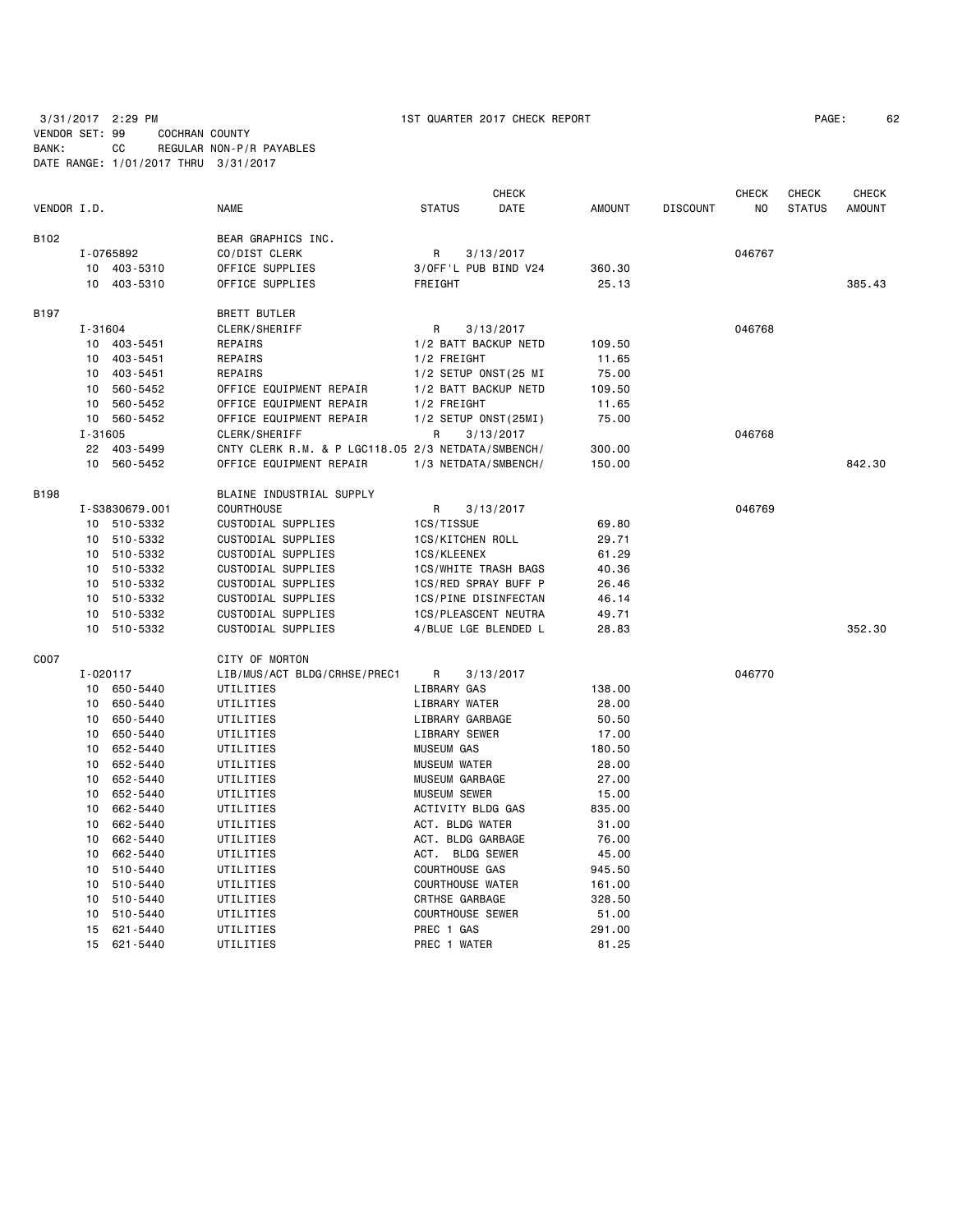VENDOR SET: 99 COCHRAN COUNTY BANK: CC REGULAR NON-P/R PAYABLES

3/31/2017 2:29 PM 1ST QUARTER 2017 CHECK REPORT PAGE: 63

DATE RANGE: 1/01/2017 THRU 3/31/2017

| VENDOR I.D. |                            | <b>NAME</b>                   | <b>STATUS</b>                     | <b>CHECK</b><br>DATE | AMOUNT       | <b>DISCOUNT</b> | <b>CHECK</b><br>NO | <b>CHECK</b><br><b>STATUS</b> | <b>CHECK</b><br><b>AMOUNT</b> |
|-------------|----------------------------|-------------------------------|-----------------------------------|----------------------|--------------|-----------------|--------------------|-------------------------------|-------------------------------|
| C007        |                            | CITY OF MORTON<br>*CONTINUED* |                                   |                      |              |                 |                    |                               |                               |
|             | I-020117                   | LIB/MUS/ACT BLDG/CRHSE/PREC1  | R                                 | 3/13/2017            |              |                 | 046770             |                               |                               |
|             | 15 621-5440                | UTILITIES                     | PREC 1 GARBAGE                    |                      | 50.50        |                 |                    |                               | 3,379.75                      |
| C008        |                            | CITY OF WHITEFACE             |                                   |                      |              |                 |                    |                               |                               |
|             | $I - 409$ 2/17             | PREC <sub>2</sub>             | R                                 | 3/13/2017            |              |                 | 046771             |                               |                               |
|             | 15 622-5440                | UTILITIES                     | GAS SVC                           |                      | 16.93        |                 |                    |                               |                               |
|             | 15 622-5440                | UTILITIES                     | <b>WATER SVC</b>                  |                      | 14.00        |                 |                    |                               |                               |
|             | 15 622-5440                | UTILITIES                     | GARBAGE SVC                       |                      | 50.10        |                 |                    |                               |                               |
|             | 15 622-5440                | UTILITIES                     | SEWER SVC                         |                      | 22.50        |                 |                    |                               | 103.53                        |
| C035        |                            | COX AUTO SUPPLY CO            |                                   |                      |              |                 |                    |                               |                               |
|             | $C-359018$                 | <b>SHERIFF</b>                | $\mathsf{R}$                      | 3/13/2017            |              |                 | 046772             |                               |                               |
|             | 10 560-5451                | MACHINERY-NON-OFFICE REPAIR   | BATTERY CORE RETURN               |                      | 20,00CR      |                 |                    |                               |                               |
|             | I-357915                   | <b>CLERK</b>                  | R                                 | 3/13/2017            |              |                 | 046772             |                               |                               |
|             | 10 403-5310                | OFFICE SUPPLIES               | PHONE                             |                      | 17.99        |                 |                    |                               |                               |
|             | I-357985                   | PREC 1                        | R                                 | 3/13/2017            |              |                 | 046772             |                               |                               |
|             | 15 621-5451                | REPAIRS                       | PIL LOCK BEARING                  |                      | 59.89        |                 |                    |                               |                               |
|             | 15 621-5451                | <b>REPAIRS</b>                | PILR BLOCK                        |                      | 24.95        |                 |                    |                               |                               |
|             | I-357986                   | <b>PARK</b>                   | R                                 | 3/13/2017            |              |                 | 046772             |                               |                               |
|             | 10 660-5451                | REPAIR                        | CHAINSAW CHAIN                    |                      | 15.99        |                 |                    |                               |                               |
|             | I-358170                   | PREC 3                        | R                                 | 3/13/2017            |              |                 | 046772             |                               |                               |
|             | 15 623-5356                | ROAD MATERIALS & SUPPLIES     | WHITE MARKER                      |                      | 3.89         |                 |                    |                               |                               |
|             | 15 623-5356                | ROAD MATERIALS & SUPPLIES     | <b>MARKER</b>                     |                      | 3.89         |                 |                    |                               |                               |
|             | 15 623-5356                | ROAD MATERIALS & SUPPLIES     | <b>KEY MADE</b>                   |                      | 1.00         |                 |                    |                               |                               |
|             | I-358330                   | PREC 4                        | R                                 | 3/13/2017            |              |                 | 046772             |                               |                               |
|             | 15 624-5451                | REPAIRS                       | CORE HSNG                         |                      | 4.40         |                 |                    |                               |                               |
|             | 15 624-5356                | ROAD MATERIALS & SUPPLIES     | BLUE SHOP TOWEL                   |                      | 3.99         |                 |                    |                               |                               |
|             | I-358348                   | PREC <sub>3</sub>             | R.                                | 3/13/2017            |              |                 | 046772             |                               |                               |
|             | 15 623-5356                | ROAD MATERIALS & SUPPLIES     | 3/SAFETY PINS                     |                      | 5.97         |                 |                    |                               |                               |
|             | 15 623-5356                | ROAD MATERIALS & SUPPLIES     | RET KEY/ORIG INV 358              |                      | 1.00CR       |                 |                    |                               |                               |
|             | I-358364                   | PREC <sub>2</sub>             | R                                 | 3/13/2017            |              |                 | 046772             |                               |                               |
|             | 15 622-5451<br>15 622-5451 | REPAIRS<br>REPAIRS            | TRAILER LIGHT<br>5/MINI LAMP BULB |                      | 7.99<br>6.45 |                 |                    |                               |                               |
|             | I-358483                   | PREC 1                        | R                                 | 3/13/2017            |              |                 | 046772             |                               |                               |
|             | 15 621-5356                | ROAD MATERIALS & SUPPLIES     | EXT CORD                          |                      | 19.99        |                 |                    |                               |                               |
|             | I-359017                   | <b>SHERIFF</b>                | $\mathsf{R}$                      | 3/13/2017            |              |                 | 046772             |                               |                               |
|             | 10 560-5451                | MACHINERY-NON-OFFICE REPAIR   | BXT-65-750 BATTERY                |                      | 152.99       |                 |                    |                               |                               |
|             | 10 560-5451                | MACHINERY-NON-OFFICE REPAIR   | BATT FEE                          |                      | 3,00         |                 |                    |                               |                               |
|             | I-359020                   | PREC 4                        | R.                                | 3/13/2017            |              |                 | 046772             |                               |                               |
|             | 15 624-5451                | REPAIRS                       | <b>B12 CARB CLEANER</b>           |                      | 8.58         |                 |                    |                               |                               |
|             | 15 624-5451                | REPAIRS                       | 16/NUTS/BOLTS/WASHER              |                      | 0.78         |                 |                    |                               |                               |
|             | I-359088                   | SHERIFF                       | R                                 | 3/13/2017            |              |                 | 046772             |                               |                               |
|             | 10 560-5451                | MACHINERY-NON-OFFICE REPAIR   | 2/WIPER BLADES                    |                      | 33.88        |                 |                    |                               |                               |
|             | I-359166                   | ACTIVITY BUILDING             | R                                 | 3/13/2017            |              |                 | 046772             |                               |                               |
|             | 10 662-5332                | CUSTODIAL SUPPLIES            | AA BATTERIES                      |                      | 11.99        |                 |                    |                               |                               |
|             | I-359247                   | PREC <sub>3</sub>             | R                                 | 3/13/2017            |              |                 | 046772             |                               |                               |
|             | 15 623-5356                | ROAD MATERIALS & SUPPLIES     | <b>WATER-WELD</b>                 |                      | 7.79         |                 |                    |                               |                               |
|             |                            |                               |                                   |                      |              |                 |                    |                               |                               |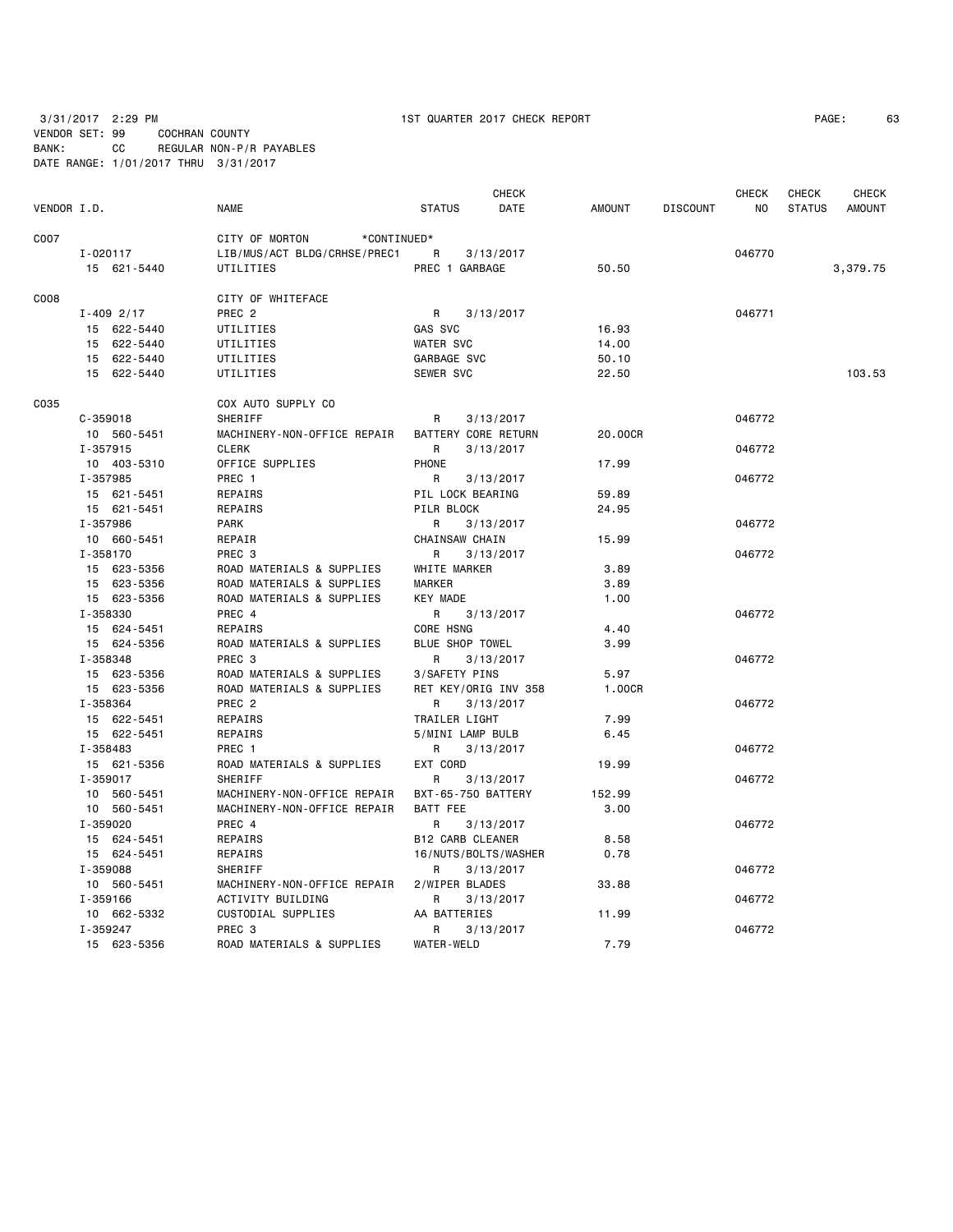| VENDOR I.D. |                | <b>NAME</b>               | <b>CHECK</b><br><b>STATUS</b><br>DATE | <b>AMOUNT</b> | <b>DISCOUNT</b> | <b>CHECK</b><br>N <sub>O</sub> | <b>CHECK</b><br><b>STATUS</b> | <b>CHECK</b><br><b>AMOUNT</b> |
|-------------|----------------|---------------------------|---------------------------------------|---------------|-----------------|--------------------------------|-------------------------------|-------------------------------|
| C035        |                | COX AUTO SUPPLY CO        | *CONTINUED*                           |               |                 |                                |                               |                               |
|             | I-359247       | PREC 3                    | R<br>3/13/2017                        |               |                 | 046772                         |                               |                               |
|             | 15 623-5451    | REPAIRS                   | MINI-LAMP BULB                        | 3.98          |                 |                                |                               |                               |
|             | I-359479       | PREC 1                    | R<br>3/13/2017                        |               |                 | 046772                         |                               |                               |
|             | 15 621-5451    | REPAIRS                   | 2/CS ANTIFREEZE                       | 147.98        |                 |                                |                               |                               |
|             | I-359483       | PREC <sub>2</sub>         | R<br>3/13/2017                        |               |                 | 046772                         |                               |                               |
|             | 15 622-5356    | ROAD MATERIALS & SUPPLIES | 3/RUBBER STRAP 15"                    | 4.47          |                 |                                |                               |                               |
|             | 15 622-5356    | ROAD MATERIALS & SUPPLIES | RUBBER STRAP 9"                       | 1.59          |                 |                                |                               |                               |
|             | 15 622-5356    | ROAD MATERIALS & SUPPLIES | 2/RUBBER STRAP 21"                    | 5.78          |                 |                                |                               |                               |
|             | 15 622-5356    | ROAD MATERIALS & SUPPLIES | 2/RUBBER STRAP 31"                    | 4.98          |                 |                                |                               |                               |
|             | I-359659       | PREC 4                    | R<br>3/13/2017                        |               |                 | 046772                         |                               |                               |
|             | 15 624-5451    | REPAIRS                   | 2/CS ANTIFREEE                        | 147.98        |                 |                                |                               |                               |
|             | 15 624-5451    | REPAIRS                   | 4/CS DEL15/40C OIL                    | 215.08        |                 |                                |                               |                               |
|             | I-359757       | PREC 3                    | R<br>3/13/2017                        |               |                 | 046772                         |                               |                               |
|             | 15 623-5451    | REPAIRS                   | V-BELT                                | 12.96         |                 |                                |                               |                               |
|             | I-359918       | PREC 4                    | R<br>3/13/2017                        |               |                 | 046772                         |                               |                               |
|             | 15 624-5451    | REPAIRS                   | CS ANTIFREEZE                         | 73.99         |                 |                                |                               |                               |
|             | 15 624-5356    | ROAD MATERIALS & SUPPLIES | 2/SMELL GOOD                          | 10.58         |                 |                                |                               |                               |
|             | 15 624-5356    | ROAD MATERIALS & SUPPLIES | GLADE                                 | 12.99         |                 |                                |                               |                               |
|             | I-359953       | PREC 3                    | R<br>3/13/2017                        |               |                 | 046772                         |                               |                               |
|             | 15 623-5451    | REPAIRS                   | 6/HOSE CLAMPS                         | 41.94         |                 |                                |                               |                               |
|             | 15 623-5451    | REPAIRS                   | COOL HOSE                             | 15.01         |                 |                                |                               |                               |
|             | I-359954       | PREC 3                    | R<br>3/13/2017                        |               |                 | 046772                         |                               |                               |
|             | 15 623-5451    | REPAIRS                   | COOL HOSE                             | 20.10         |                 |                                |                               |                               |
|             | I-360053       | PREC 3                    | R<br>3/13/2017                        |               |                 | 046772                         |                               |                               |
|             | 15 623-5451    | REPAIRS                   | 2/RET HOSE CLAMP                      | 17.98CR       |                 |                                |                               |                               |
|             | 15 623-5451    | REPAIRS                   | 2/RET HOSE CLAMP                      | 9.98CR        |                 |                                |                               |                               |
|             | 15 623-5451    | REPAIRS                   | 2/CS ANTIFREEZE                       | 147.98        |                 |                                |                               |                               |
|             | 15 623-5451    | REPAIRS                   | 6/HOSE CLAMP                          | 41.94         |                 |                                |                               | 1,255.77                      |
| C057        |                | CITY BANK AS DEPOSITORY   |                                       |               |                 |                                |                               |                               |
|             | I-2ND QTR 2017 | NON-DEPT'L/APPR DIST      | 3/13/2017<br>R                        |               |                 | 046775                         |                               |                               |
|             | 10 409-5406    | APPRAISAL DISTRICT        | 2ND QTR ASSESSMENT-A                  | 24,902.23     |                 |                                |                               | 24,902.23                     |
| C064        |                | CITY OF MORTON F D        |                                       |               |                 |                                |                               |                               |
|             | I-FEB 2017     | PUBLIC SAFETY*OTHER       | R<br>3/13/2017                        |               |                 | 046776                         |                               |                               |
|             | 10 580-5414    | FIRE PROTECTION CONTRACTS | 700BLK CR 155/GRASS                   | 350.00        |                 |                                |                               |                               |
|             | 10 580-5414    | FIRE PROTECTION CONTRACTS | 700BLK CR 155/GRASS                   | 350.00        |                 |                                |                               |                               |
|             | 10<br>580-5414 | FIRE PROTECTION CONTRACTS | 1300BLK 1779/GRASS 2                  | 350.00        |                 |                                |                               |                               |
|             | 10 580-5414    | FIRE PROTECTION CONTRACTS | 1800BLK FM 1585/GRAS                  | 350.00        |                 |                                |                               |                               |
|             | 10 580-5414    | FIRE PROTECTION CONTRACTS | 3M S OF 114/CR596 GR                  | 350.00        |                 |                                |                               |                               |
|             | 10<br>580-5414 | FIRE PROTECTION CONTRACTS | HWY214/CR260 VEHICLE                  | 350.00        |                 |                                |                               |                               |
|             | 580-5414<br>10 | FIRE PROTECTION CONTRACTS | Assist 2miS/CoLn, 178                 |               |                 |                                |                               |                               |
|             | 10 580-5414    | FIRE PROTECTION CONTRACTS | FM 1585/4.5M W SH214                  | 350.00        |                 |                                |                               | 2,450.00                      |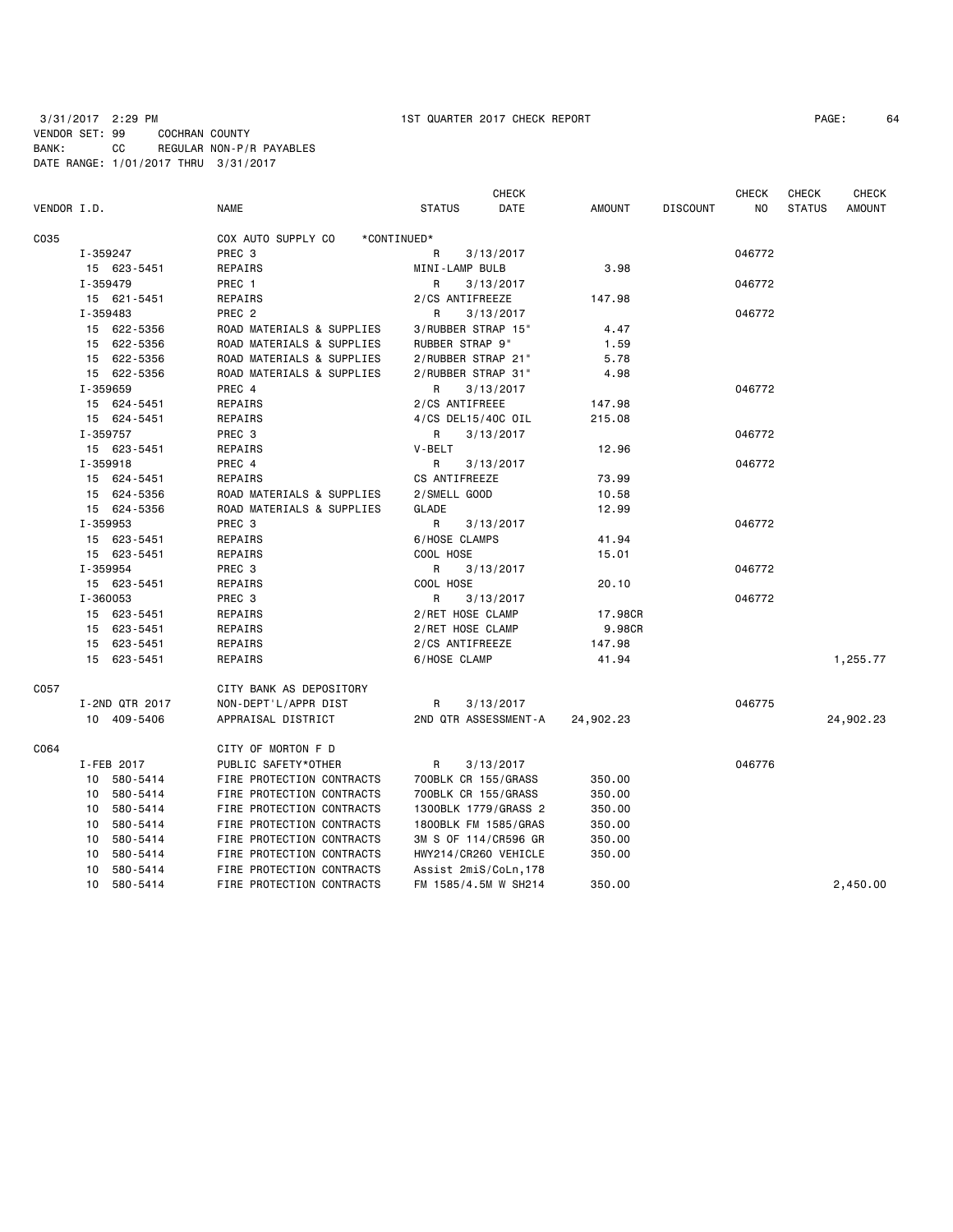|             |             |                   |                                              |                       | <b>CHECK</b>          |               |                 | CHECK  | <b>CHECK</b>  | <b>CHECK</b>  |
|-------------|-------------|-------------------|----------------------------------------------|-----------------------|-----------------------|---------------|-----------------|--------|---------------|---------------|
| VENDOR I.D. |             |                   | <b>NAME</b>                                  | <b>STATUS</b>         | DATE                  | <b>AMOUNT</b> | <b>DISCOUNT</b> | NO     | <b>STATUS</b> | <b>AMOUNT</b> |
| C065        |             |                   | CITY OF WHITEFACE F D                        |                       |                       |               |                 |        |               |               |
|             |             | I-DEC '16-FEB '17 | PUBLIC SAFETY*OTHER                          | R                     | 3/13/2017             |               |                 | 046777 |               |               |
|             |             | 10 580-5414       | FIRE PROTECTION CONTRACTS                    | 1585/CR217 GRASS 12/  |                       | 350.00        |                 |        |               |               |
|             |             | 10 580-5414       | FIRE PROTECTION CONTRACTS                    | 1585/CR57 GRASS POLE  |                       | 350.00        |                 |        |               |               |
|             |             | 10 580-5414       | FIRE PROTECTION CONTRACTS                    | CR260/2000 GRASS 12/  |                       | 350.00        |                 |        |               |               |
|             |             | 10 580-5414       | FIRE PROTECTION CONTRACTS                    | CR260/2000 TREES 12/  |                       | 350.00        |                 |        |               |               |
|             | 10          | 580-5414          | FIRE PROTECTION CONTRACTS                    | FM1169/CR125 COTTON   |                       | 350.00        |                 |        |               |               |
|             | 10          | 580-5414          | FIRE PROTECTION CONTRACTS                    | 8M S/1780 GRASS 1/23  |                       | 350.00        |                 |        |               |               |
|             | 10          | 580-5414          | FIRE PROTECTION CONTRACTS                    | 1780/GIRLSTOWN GRASS  |                       | 350.00        |                 |        |               |               |
|             | 10          | 580-5414          | FIRE PROTECTION CONTRACTS                    | 114/CR 155 GRASS 2/6  |                       | 350.00        |                 |        |               |               |
|             | 10          | 580-5414          | FIRE PROTECTION CONTRACTS                    | 1585/CR177(S) GRASS   |                       | 350.00        |                 |        |               |               |
|             | 10          | 580-5414          | FIRE PROTECTION CONTRACTS                    | 214/CR260 2000 PICKU  |                       | 350.00        |                 |        |               |               |
|             | 10          | 580-5414          | FIRE PROTECTION CONTRACTS                    | Assist 2miS/CoLn, 178 |                       |               |                 |        |               |               |
|             | 10          | 580-5414          | FIRE PROTECTION CONTRACTS                    | 301/CR227 GRASS 2/28  |                       | 350.00        |                 |        |               |               |
|             | 10          | 580-5414          | FIRE PROTECTION CONTRACTS                    | 5M(S)/1780 POLE&GRAS  |                       | 350.00        |                 |        |               |               |
|             | 10          | 580-5414          | FIRE PROTECTION CONTRACTS                    | 1585/CR77 GRASS 2/28  |                       | 350.00        |                 |        |               | 4,550.00      |
|             |             |                   |                                              |                       |                       |               |                 |        |               |               |
| C084        |             |                   | CLERK, SEVENTH COURT OF APPEAL               |                       |                       |               |                 |        |               |               |
|             | $I$ -FEB 17 |                   | STATE FEES                                   | R                     | 3/13/2017             |               |                 | 046778 |               |               |
|             | 90          | 000-2379.002      | 7th Crt of Appeal Gov't22.2081COUNTY COURT   |                       |                       | 10.00         |                 |        |               |               |
|             | 90          | 000-2379.002      | 7th Crt of Appeal Gov't22.2081DISTRICT COURT |                       |                       | 5.00          |                 |        |               | 15,00         |
| D027        |             |                   | <b>DEMCO</b>                                 |                       |                       |               |                 |        |               |               |
|             |             | I-6073970         | LIBRARY                                      | R                     | 3/13/2017             |               |                 | 046779 |               |               |
|             |             | 10 650-5310       | OFFICE SUPPLIES                              | 3-HOLE PUNCHER        |                       | 29.76         |                 |        |               |               |
|             | 10          | 650-5310          | OFFICE SUPPLIES                              | 5/SCOTCH MAGIC TAPE   |                       | 18.65         |                 |        |               |               |
|             |             | 10 650-5310       | OFFICE SUPPLIES                              | 2/POLYFIT CENTER CUT  |                       | 92.38         |                 |        |               | 140.79        |
| D196        |             |                   | JORGE DE LA CRUZ, SHERIFF                    |                       |                       |               |                 |        |               |               |
|             | I-030817    |                   | JAIL                                         | R                     | 3/13/2017             |               |                 | 046780 |               |               |
|             |             | 10 512-5333       | FOOD-PRISONERS                               | EGGS/ALLSUPS 2/28     |                       | 1.89          |                 |        |               |               |
|             |             | 10 512-5333       | FOOD-PRISONERS                               | 3/MILK/ALLSUPS 3/3    |                       | 10.47         |                 |        |               |               |
|             |             | 10 512-5333       | FOOD-PRISONERS                               | 2/REFRIED BEANS/ALLS  |                       | 3.18          |                 |        |               |               |
|             |             | 10 512-5333       | FOOD-PRISONERS                               | CRM CKN SOUP/FAM\$ 3/ |                       | 0.70          |                 |        |               |               |
|             |             | 10 512-5333       | FOOD-PRISONERS                               | 2/SOUR CREAM/FAM\$ 3/ |                       | 4.30          |                 |        |               |               |
|             |             | 10 512-5333       | FOOD-PRISONERS                               | DEVILS FOOD CAKE MIX  |                       | 1.50          |                 |        |               |               |
|             |             | 10 512-5333       | FOOD-PRISONERS                               | 3/POTATO CHIPS/FAM\$  |                       | 5.25          |                 |        |               |               |
|             |             | 10 512-5333       | FOOD-PRISONERS                               | VANILLA/FAM\$ 3/6     |                       | 1.00          |                 |        |               |               |
|             |             | 10 512-5333       | FOOD-PRISONERS                               | CINNAMON/FAM\$ 3/6    |                       | 1.00          |                 |        |               |               |
|             |             | 10 512-5333       | FOOD-PRISONERS                               |                       | 2/BBQ SAUCE/FAM\$ 3/6 | 2.00          |                 |        |               |               |
|             |             | 10 512-5333       | FOOD-PRISONERS                               | 4/BREAD/ALLSUPS 3/6   |                       | 3.18          |                 |        |               |               |
|             |             | 10 512-5333       | FOOD-PRISONERS                               |                       | 2/CONEY BUNS/ALLSUPS  | 2.98          |                 |        |               |               |
|             |             | 10 512-5333       | FOOD-PRISONERS                               | 2/MILK/ALLSUPS 3/6    |                       | 6.98          |                 |        |               |               |
|             |             | 10 512-5333       | FOOD-PRISONERS                               |                       | TOMATOES/ALLSUPS 3/7  | 1.79          |                 |        |               |               |
|             |             | 10 512-5333       | FOOD-PRISONERS                               | JALAPENOS/ALLSUPS 3/  |                       | 0.99          |                 |        |               |               |
|             |             | 10 512-5333       | FOOD-PRISONERS                               | 2/SPAGHETTI SAUCE/FA  |                       | 2.00          |                 |        |               |               |
|             |             | 10 512-5333       | FOOD-PRISONERS                               | $2/SUGAR/FAM$$ 3/8    |                       | 4.50          |                 |        |               |               |
|             |             | $I - 2/24/17$     | JAIL                                         | R                     | 3/13/2017             |               |                 | 046780 |               |               |
|             |             |                   |                                              |                       |                       |               |                 |        |               |               |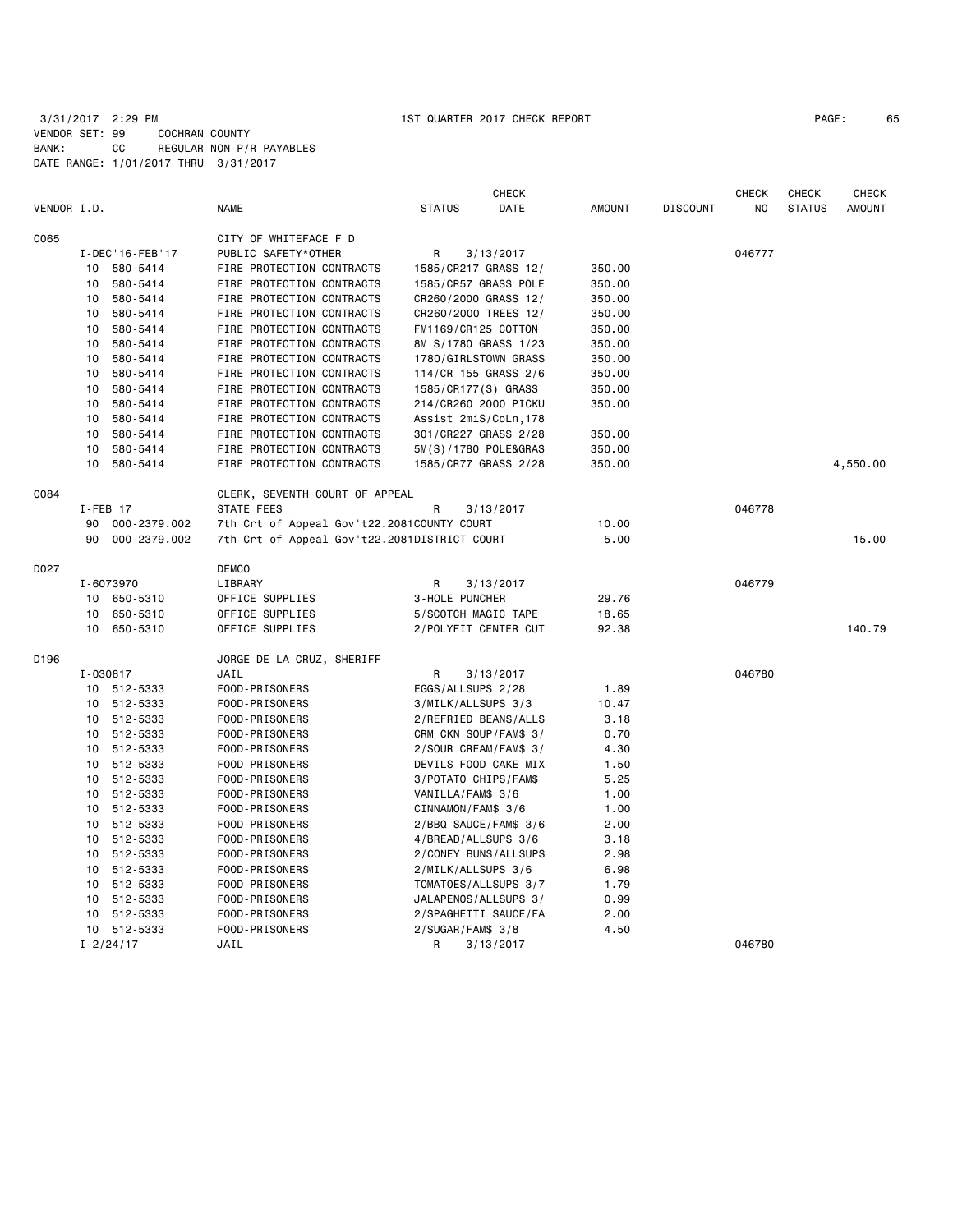| VENDOR I.D. |    |                              | <b>NAME</b>               | <b>STATUS</b>          | <b>CHECK</b><br>DATE              | <b>AMOUNT</b> | <b>DISCOUNT</b> | <b>CHECK</b><br>NO | CHECK<br><b>STATUS</b> | <b>CHECK</b><br>AMOUNT |
|-------------|----|------------------------------|---------------------------|------------------------|-----------------------------------|---------------|-----------------|--------------------|------------------------|------------------------|
|             |    |                              |                           |                        |                                   |               |                 |                    |                        |                        |
| D196        |    |                              | JORGE DE LA CRUZ, SHERIFF | *CONTINUED*            |                                   |               |                 |                    |                        |                        |
|             |    | $I - 2/24/17$<br>10 512-5333 | JAIL<br>FOOD-PRISONERS    | R.                     | 3/13/2017<br>10LB POTATOES/ALLSUP | 2.99          |                 | 046780             |                        |                        |
|             |    |                              |                           |                        |                                   | 3.19          |                 |                    |                        |                        |
|             |    | 10 512-5333                  | FOOD-PRISONERS            | GREEN CHILE/ALLSUPS    |                                   |               |                 |                    |                        |                        |
|             |    | 10 512-5333                  | FOOD-PRISONERS            | 3/POTATO CHIPS FAM\$   |                                   | 5.25          |                 |                    |                        |                        |
|             |    | 10 512-5333                  | FOOD-PRISONERS            | 3/MANWICH FAM\$ 2/21   |                                   | 5.25          |                 |                    |                        |                        |
|             |    | 10 512-5333                  | FOOD-PRISONERS            | MILK/ALLSUPS 2/21      |                                   | 3.49          |                 |                    |                        |                        |
|             |    | 10 512-5333                  | FOOD-PRISONERS            | GREEN CHILE/ALLSUPS    |                                   | 3.19          |                 |                    |                        |                        |
|             | 10 | 512-5333                     | FOOD-PRISONERS            |                        | CPN MILK/ALLSUPS 2/2              | 3.49CR        |                 |                    |                        |                        |
|             |    | 10 512-5333                  | FOOD-PRISONERS            |                        | 3/TUNAFISH FAM\$ 2/21             | 2.25          |                 |                    |                        |                        |
|             |    | 10 512-5333                  | FOOD-PRISONERS            | 2LB RICE FAM\$ 2/21    |                                   | 1.95          |                 |                    |                        |                        |
|             | 10 | 512-5333                     | FOOD-PRISONERS            |                        | 2/CORN TORTILLA ALLS              | 2.78          |                 |                    |                        |                        |
|             |    | 10 512-5333                  | FOOD-PRISONERS            |                        | 12/BREAD ALLSUPS 2/2              | 6.00          |                 |                    |                        |                        |
|             | 10 | 512-5333                     | FOOD-PRISONERS            |                        | POTATO CHIPS FAM\$ 2/             | 1.75          |                 |                    |                        |                        |
|             | 10 | 512-5333                     | FOOD-PRISONERS            |                        | 2/TUNAFISH/FAM\$ 2/22             | 1.50          |                 |                    |                        |                        |
|             |    | 10 512-5333                  | FOOD-PRISONERS            | CREAMER/FAM\$ 2/22     |                                   | 2.50          |                 |                    |                        |                        |
|             |    | 10 512-5333                  | FOOD-PRISONERS            | $2/CHILI$ FAM\$ $2/22$ |                                   | 4.00          |                 |                    |                        |                        |
|             |    | 10 512-5333                  | FOOD-PRISONERS            |                        | 2/FOAM PLATES FAM\$ 2             | 6.00          |                 |                    |                        |                        |
|             |    | 10 512-5333                  | FOOD-PRISONERS            | 2/PUDDING FAM\$ 2/23   |                                   | 2.00          |                 |                    |                        |                        |
|             | 10 | 512-5333                     | FOOD-PRISONERS            | 2/POTATO CHIPS FAM\$   |                                   | 3.50          |                 |                    |                        |                        |
|             |    | 10 512-5333                  | FOOD-PRISONERS            |                        | LETTUCE ALLSUPS 2/24              | 1.59          |                 |                    |                        |                        |
|             |    | 10 512-5333                  | FOOD-PRISONERS            |                        | 2PK TOMATOES ALLSUPS              | 1.79          |                 |                    |                        |                        |
|             |    | 10 512-5333                  | FOOD-PRISONERS            | TAX FAMILY\$ 2/23      |                                   | 0.47          |                 |                    |                        |                        |
|             |    | $I - 2/28/17$                | JAIL                      | R                      | 3/13/2017                         |               |                 | 046780             |                        |                        |
|             |    | 10 512-5333                  | FOOD-PRISONERS            |                        | TOMATO SAUCE ALLSUPS              | 0.49          |                 |                    |                        |                        |
|             |    | 10 512-5333                  | FOOD-PRISONERS            | 2/MILK ALLSUPS 2/24    |                                   | 6.98          |                 |                    |                        |                        |
|             |    | 10 512-5333                  | FOOD-PRISONERS            |                        | 2PK TOMATOES ALLSUPS              | 1.79          |                 |                    |                        |                        |
|             |    | 10 512-5333                  | FOOD-PRISONERS            |                        | PREGO MSHROOM/FAM\$ 2             | 2.50          |                 |                    |                        |                        |
|             |    | 10 512-5333                  | FOOD-PRISONERS            |                        | SPAGHETTI SAUCE/FAM\$             | 1.00          |                 |                    |                        |                        |
|             |    | 10 512-5499                  | MISCELLANEOUS             |                        | 5 TIER BLK SHELF/LOW              | 39.98         |                 |                    |                        |                        |
|             |    | 10 512-5333                  | FOOD-PRISONERS            | 2/MILK ALLSUPS 2/28    |                                   | 6.98          |                 |                    |                        |                        |
|             | 10 | 512-5333                     | FOOD-PRISONERS            |                        | 12/BREAD ALLSUPS 2/2              | 6.00          |                 |                    |                        |                        |
|             |    | 10 512-5333                  | FOOD-PRISONERS            |                        | 10LB POTATOES ALLSUP              | 2.99          |                 |                    |                        |                        |
|             | 10 | 512-5333                     | FOOD-PRISONERS            | PUDDING FAM\$ 2/28     |                                   | 1.00          |                 |                    |                        |                        |
|             |    | 10 512-5333                  | FOOD-PRISONERS            |                        | VANILLA WAFER FAM\$ 2             | 1.00          |                 |                    |                        | 182.37                 |
| E075        |    |                              | <b>WEX BANK</b>           |                        |                                   |               |                 |                    |                        |                        |
|             |    | I-48851569                   | SHERIFF                   | R                      | 3/13/2017                         |               |                 | 046781             |                        |                        |
|             |    | 10 560-5330                  | FUEL AND OIL              |                        | 17.973GL/UNL 2/9 ELI              | 38.80         |                 |                    |                        |                        |
|             | 10 | 560-5330                     | FUEL AND OIL              |                        | 14.006GL/UNL 2/16 RE              | 30.24         |                 |                    |                        |                        |
|             | 10 | 560-5330                     | FUEL AND OIL              |                        | 20.25GL/UNL 2/25/ELI              | 38.66         |                 |                    |                        |                        |
|             |    | 10 560-5499                  | MISCELLANEOUS             |                        | FINANCE CHARGE/FEB B              | 75.00         |                 |                    |                        | 182.70                 |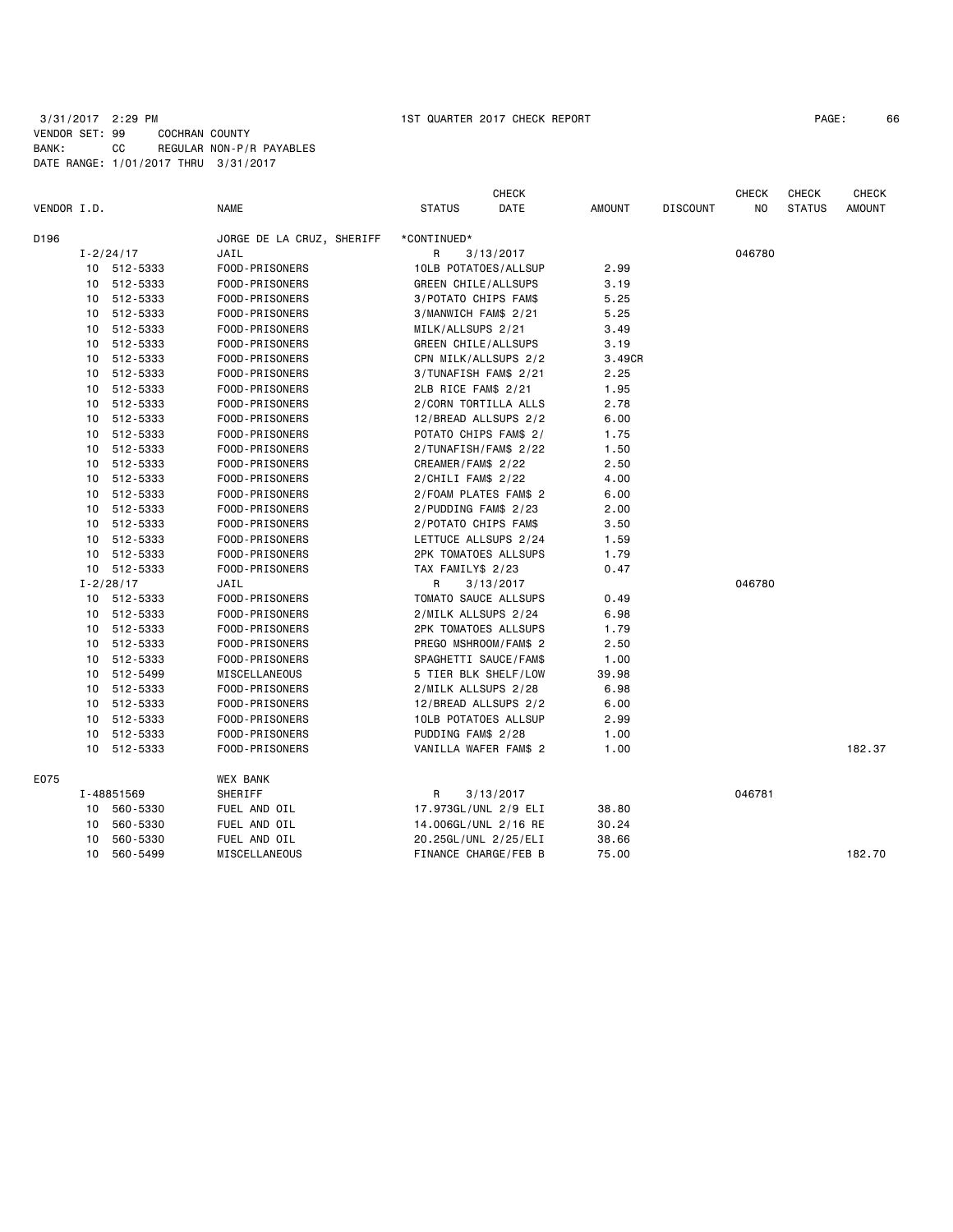|                  |                            |                                |                  | <b>CHECK</b>         |               |                 | <b>CHECK</b> | <b>CHECK</b>  | <b>CHECK</b>  |
|------------------|----------------------------|--------------------------------|------------------|----------------------|---------------|-----------------|--------------|---------------|---------------|
| VENDOR I.D.      |                            | <b>NAME</b>                    | <b>STATUS</b>    | <b>DATE</b>          | <b>AMOUNT</b> | <b>DISCOUNT</b> | NO.          | <b>STATUS</b> | <b>AMOUNT</b> |
| F010             |                            | FIVE-AREA TELEPHONE CO-OP      |                  |                      |               |                 |              |               |               |
|                  | I-927-5510 MARCH 17 PREC 4 |                                | R                | 3/13/2017            |               |                 | 046782       |               |               |
|                  | 15 624-5420                | TELECOMMUNICATIONS             | BASIC LOCAL SVC  |                      | 32.25         |                 |              |               |               |
|                  | 15 624-5420                | TELECOMMUNICATIONS             | <b>FEES</b>      |                      | 9.31          |                 |              |               | 41.56         |
| G074             |                            | GRAVES, HUMPHRIES, STAHL, LTD  |                  |                      |               |                 |              |               |               |
|                  | I-FEES FEB 17              | JUSTICE OF PEACE               | R                | 3/13/2017            |               |                 | 046783       |               |               |
|                  | 10 000-2206.002            | COLLECTION AGENCY FEES         |                  | COLLECTION FEES FOR  | 303.81        |                 |              |               | 303.81        |
| H <sub>152</sub> |                            | HARRIS LOCAL GOVERNMENT        |                  |                      |               |                 |              |               |               |
|                  | I-MN00007668               | TAX A/C                        | R                | 3/13/2017            |               |                 | 046784       |               |               |
|                  | 10 499-5411                | MAINTENANCE CONTRACTS          |                  | 2ND QTR ONLINE COLL  | 6,734.31      |                 |              |               |               |
|                  | 10 499-5411                | MAINTENANCE CONTRACTS          |                  | 2ND QTR MAINT/ONLINE | 338.00        |                 |              |               | 7,072.31      |
| H <sub>255</sub> |                            | JESSICA HERNANDEZ              |                  |                      |               |                 |              |               |               |
|                  | I-DW#17172                 | <b>ACTIVITY BLDG</b>           | R                | 3/13/2017            |               |                 | 046785       |               |               |
|                  | 10 000-4370.101            | RENT-ACTIVITY BUILDING         |                  | REF DEP FOR 2/11/17  | 150.00        |                 |              |               | 150.00        |
| I028             |                            | ICS JAIL SUPPLIES INC.         |                  |                      |               |                 |              |               |               |
|                  | I-W0005395                 | JAIL                           | R                | 3/13/2017            |               |                 | 046786       |               |               |
|                  | 10 512-5392                | MISCELLANEOUS SUPPLIES         | 1CS/SPORKS       |                      | 77.76         |                 |              |               | 77.76         |
| J074             |                            | TREVA JACKSON, TAX ASSESSOR/CO |                  |                      |               |                 |              |               |               |
|                  | I-PROP TAX CONF 17         | TAX A/C                        | R                | 3/13/2017            |               |                 | 046787       |               |               |
|                  | 10 499-5427                | CONTINUING EDUCATION           |                  | 4/NITES AMA 3/5/17-3 | 287.96        |                 |              |               |               |
|                  | 10 499-5427                | CONTINUING EDUCATION           | LODGING TAX      |                      | 25.92         |                 |              |               |               |
|                  | 10 499-5427                | CONTINUING EDUCATION           | MEALS 3/5-3/8    |                      | 51.56         |                 |              |               | 365.44        |
| K064             |                            | CARRIE KIMBRELL                |                  |                      |               |                 |              |               |               |
|                  | I-DW#017270                | <b>ACTIVITY BLDG</b>           | R                | 3/13/2017            |               |                 | 046788       |               |               |
|                  | 10 000-4370.101            | RENT-ACTIVITY BUILDING         |                  | REF DEP FOR 2/11/17  | 150.00        |                 |              |               |               |
|                  | 10 000-4370.101            | RENT-ACTIVITY BUILDING         |                  | DEP NOT PD 12/10/16  | 50.00CR       |                 |              |               | 100.00        |
| L010             |                            | LEWIS FARM & RANCH STORE INC   |                  |                      |               |                 |              |               |               |
|                  | I-44480                    | PREC <sub>3</sub>              | R                | 3/13/2017            |               |                 | 046789       |               |               |
|                  | 15 623-5356                | ROAD MATERIALS & SUPPLIES      | 2/PINESOL        |                      | 12.58         |                 |              |               |               |
|                  | 15 623-5356                | ROAD MATERIALS & SUPPLIES      | <b>DISC</b>      |                      | 1.25CR        |                 |              |               |               |
|                  | I-44557                    | <b>COURTHOUSE</b>              | R                | 3/13/2017            |               |                 | 046789       |               |               |
|                  | 10 510-5451                | REPAIR                         | <b>GAL PAINT</b> |                      | 23.99         |                 |              |               |               |
|                  | I-44589                    | PREC <sub>2</sub>              | R                | 3/13/2017            |               |                 | 046789       |               |               |
|                  | 15 622-5356                | ROAD MATERIALS & SUPPLIES      | 2/CS WATER       |                      | 11.90         |                 |              |               |               |
|                  | $I - 44848$                | <b>PARK</b>                    | R                | 3/13/2017            |               |                 | 046789       |               |               |
|                  | 10 660-5451                | REPAIR                         | 2"CAP            |                      | 5.49          |                 |              |               |               |
|                  | 10 660-5451                | REPAIR                         | <b>DISC</b>      |                      | 0.54CR        |                 |              |               |               |
|                  | I-44857                    | PREC 4                         | R                | 3/13/2017            |               |                 | 046789       |               |               |
|                  | 15 624-5356                | ROAD MATERIALS & SUPPLIES      | COFFEE           |                      | 13.95         |                 |              |               |               |

 15 624-5356 ROAD MATERIALS & SUPPLIES 3/SUGAR 5.85 15 624-5356 ROAD MATERIALS & SUPPLIES FILTERS 2.29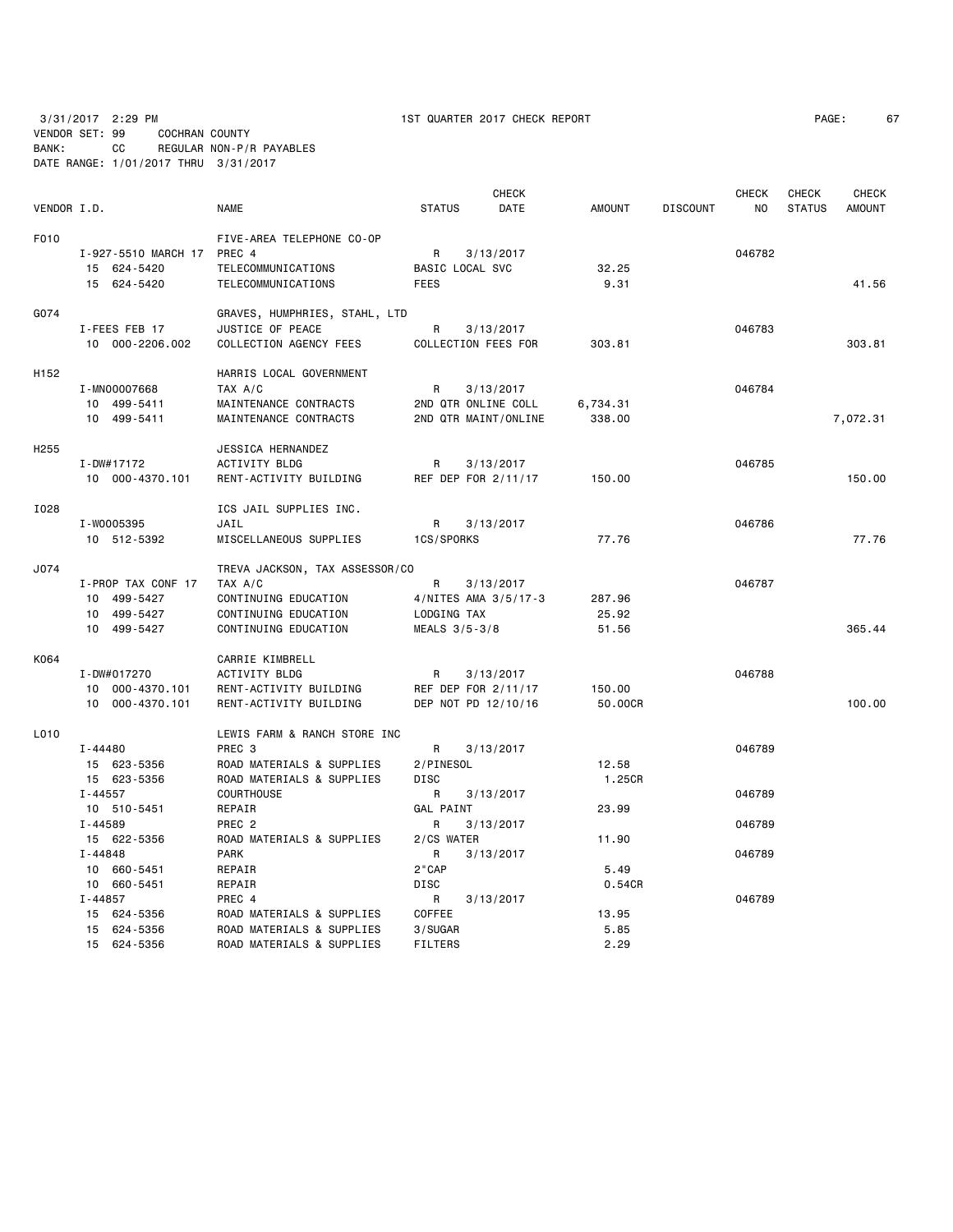| PAGE: | 68 |
|-------|----|
|-------|----|

|             |             |                   |                              |                    |             | <b>CHECK</b>         |        |                 | <b>CHECK</b> | <b>CHECK</b>  | <b>CHECK</b>  |
|-------------|-------------|-------------------|------------------------------|--------------------|-------------|----------------------|--------|-----------------|--------------|---------------|---------------|
| VENDOR I.D. |             |                   | <b>NAME</b>                  | <b>STATUS</b>      |             | DATE                 | AMOUNT | <b>DISCOUNT</b> | NO.          | <b>STATUS</b> | <b>AMOUNT</b> |
| L010        |             |                   | LEWIS FARM & RANCH STORE INC |                    | *CONTINUED* |                      |        |                 |              |               |               |
|             | $I - 44857$ |                   | PREC 4                       | R                  |             | 3/13/2017            |        |                 | 046789       |               |               |
|             |             | 15 624-5356       | ROAD MATERIALS & SUPPLIES    | TISSUE PAPER       |             |                      | 2.29   |                 |              |               |               |
|             |             | 15 624-5356       | ROAD MATERIALS & SUPPLIES    | <b>DISC</b>        |             |                      | 2.43CR |                 |              |               |               |
|             | $I - 44896$ |                   | JAIL                         | R                  |             | 3/13/2017            |        |                 | 046789       |               |               |
|             |             | 10 512-5392       | MISCELLANEOUS SUPPLIES       | 16/GAL BLEACH      |             |                      | 47.84  |                 |              |               |               |
|             | $I - 45073$ |                   | <b>COURTHOUSE</b>            | R                  |             | 3/13/2017            |        |                 | 046789       |               |               |
|             |             | 10 510-5451       | REPAIR                       | 3/CEILING TILES    |             |                      | 17.97  |                 |              |               |               |
|             |             | 10 510-5451       | REPAIR                       | SNAP BLADES        |             |                      | 3.99   |                 |              |               |               |
|             |             | 10 510-5451       | REPAIR                       | <b>BLADE</b>       |             |                      | 2.99   |                 |              |               |               |
|             |             | 10 510-5451       | REPAIR                       | DISC               |             |                      | 2.49CR |                 |              |               |               |
|             | I-45292     |                   | SHERIFF                      | R                  |             | 3/13/2017            |        |                 | 046789       |               |               |
|             |             | 10 560-5334       | OTHER SUPPLIES               | TIRE CAN           |             |                      | 5.49   |                 |              |               |               |
|             |             | 10 560-5334       | OTHER SUPPLIES               | ARMOR ALL          |             |                      | 4.99   |                 |              |               |               |
|             |             | 10 560-5334       | OTHER SUPPLIES               | DISC               |             |                      | 1.04CR |                 |              |               |               |
|             | $I - 45458$ |                   | ACTIVITY BUILDING            | R                  |             | 3/13/2017            |        |                 | 046789       |               |               |
|             |             | 10 662-5332       | CUSTODIAL SUPPLIES           | 2/WEED FREE ZONE   |             |                      | 79.90  |                 |              |               |               |
|             |             | 10 662-5332       | CUSTODIAL SUPPLIES           | DISC               |             |                      | 7.99CR |                 |              |               |               |
|             | $I - 45490$ |                   | ACTIVITY BUILDING            | R                  |             | 3/13/2017            |        |                 | 046789       |               |               |
|             |             | 10 662-5332       | CUSTODIAL SUPPLIES           | 2/GL BLEACH        |             |                      | 5.98   |                 |              |               |               |
|             |             | 10 662-5332       | CUSTODIAL SUPPLIES           | AMMONIA            |             |                      | 4.99   |                 |              |               |               |
|             | $I - 45804$ |                   | <b>EXTENSION SVC</b>         | R                  |             | 3/13/2017            |        |                 | 046789       |               |               |
|             |             | 10 665-5334       | OTHER SUPPLIES               | 1 BOX GLOVES       |             |                      | 12.95  |                 |              |               |               |
|             |             | 10 665-5334       | OTHER SUPPLIES               | TRASH BAGS         |             |                      | 4.59   |                 |              |               |               |
|             |             | 10 665-5334       | OTHER SUPPLIES               | DISC/4H COMM SVC   |             |                      | 1.75CR |                 |              |               | 252.53        |
| L045        |             |                   | LUBBOCK RAPE CRISIS CENTER   |                    |             |                      |        |                 |              |               |               |
|             | $I$ -FEB 17 |                   | SHERIFF                      | R                  |             | 3/13/2017            |        |                 | 046790       |               |               |
|             |             | 10 560-5499       | MISCELLANEOUS                |                    |             | CS#S0170070/TRANSP E | 20.00  |                 |              |               | 20,00         |
| M059        |             |                   | <b>MSB</b>                   |                    |             |                      |        |                 |              |               |               |
|             |             | I-1145812         | JUVENILE PROBATION           | R                  |             | 3/13/2017            |        |                 | 046791       |               |               |
|             |             | 17 573-5427       | TRAVEL & TRAINING            |                    |             | CRYSTAL FALLS MAINLI | 1.40   |                 |              |               |               |
|             |             | 17 573-5427       | TRAVEL & TRAINING            |                    |             | PARK STREET MAINLINE | 1.97   |                 |              |               |               |
|             |             | 17 573-5427       | TRAVEL & TRAINING            |                    |             | LAKELINE MAINLINE SB | 0.73   |                 |              |               |               |
|             |             | 17 573-5427       | TRAVEL & TRAINING            |                    |             | LAKELINE MAINLINE NB | 0.73   |                 |              |               |               |
|             |             | 17 573-5427       | TRAVEL & TRAINING            |                    |             | PARK STREET MAINLINE | 1.97   |                 |              |               |               |
|             |             | 17 573-5427       | TRAVEL & TRAINING            |                    |             | CRYSTAL FALLS MAINLI | 1.40   |                 |              |               |               |
|             |             | 17 573-5427       | TRAVEL & TRAINING            | PROCESSING FEE     |             |                      | 1.00   |                 |              |               | 9.20          |
| M092        |             |                   | SYLVIA MARTINEZ              |                    |             |                      |        |                 |              |               |               |
|             |             | I-HEALTHY CO 2017 | NON-DEPT'L/HEALTHY COUNTY    | R                  |             | 3/13/2017            |        |                 | 046792       |               |               |
|             |             | 10 409-5427       | CONTINUING EDUCATION         | 2 NITES/LOST PINES |             |                      | 318.00 |                 |              |               |               |
|             |             | 10 409-5427       | CONTINUING EDUCATION         | LODGING TAX        |             |                      | 66.48  |                 |              |               |               |
|             |             | 10 409-5427       | CONTINUING EDUCATION         | MEALS 2/22-2/24    |             |                      | 28.23  |                 |              |               | 412.71        |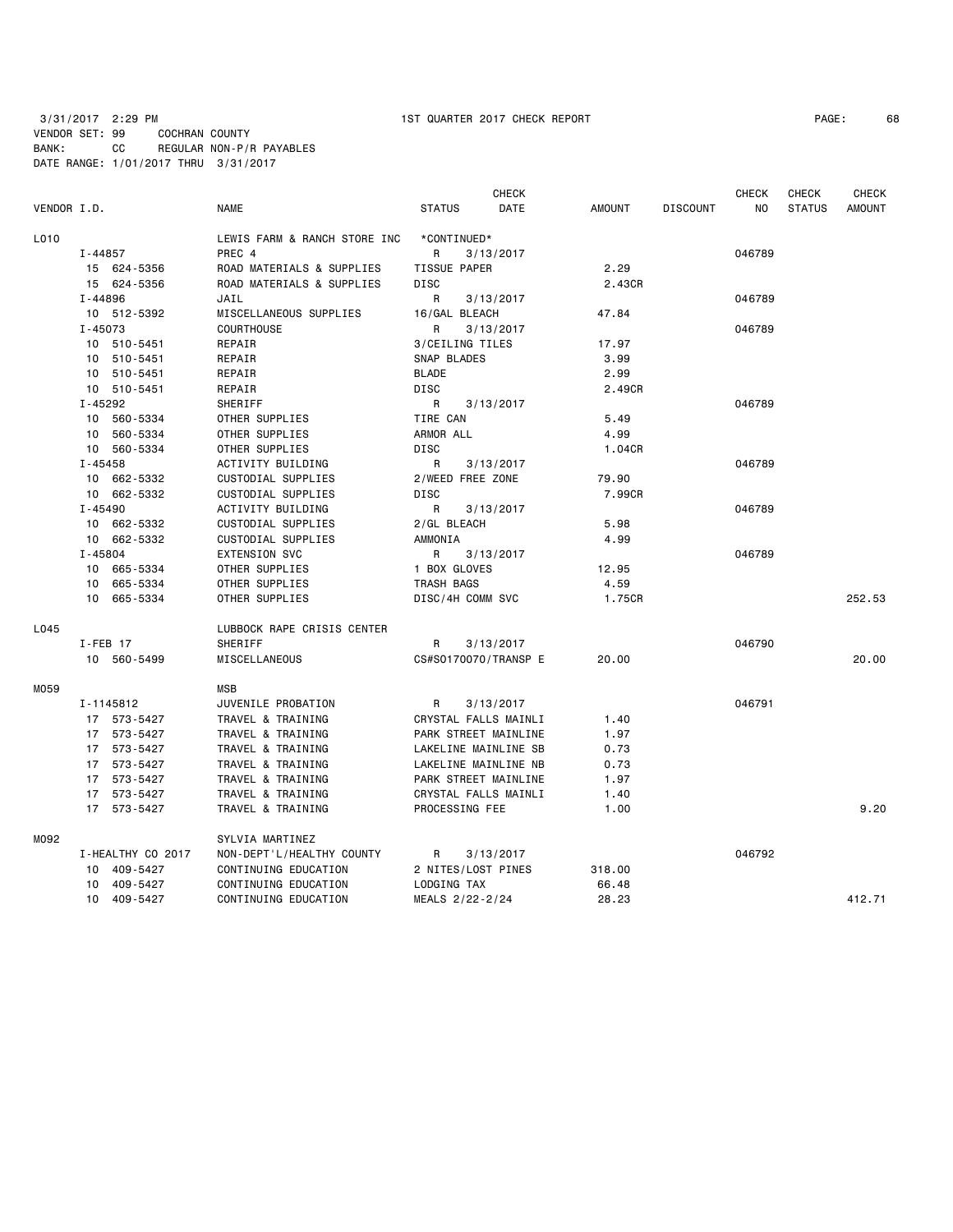| PAGE: | 69 |
|-------|----|
|-------|----|

|             |                |                      |                  |                         | <b>CHECK</b>         |                |                 | <b>CHECK</b><br><b>CHECK</b> |               |               |  |
|-------------|----------------|----------------------|------------------|-------------------------|----------------------|----------------|-----------------|------------------------------|---------------|---------------|--|
| VENDOR I.D. |                |                      | <b>NAME</b>      | <b>STATUS</b>           | DATE                 | <b>AMOUNT</b>  | <b>DISCOUNT</b> | NO                           | <b>STATUS</b> | <b>AMOUNT</b> |  |
| M239        |                |                      | MIDAMERICA BOOKS |                         |                      |                |                 |                              |               |               |  |
|             | I-409498       |                      | LIBRARY          | R                       | 3/13/2017            |                |                 | 046793                       |               |               |  |
|             | 10<br>650-5590 |                      | <b>BOOKS</b>     |                         | SLIMY ANIMALS        |                |                 |                              |               |               |  |
|             | 10             | 650-5590             | <b>BOOKS</b>     | HAIRLESS ANIMALS        |                      | 18.95<br>18.95 |                 |                              |               |               |  |
|             | 10             | 650-5590             | <b>BOOKS</b>     | SCALY&SPIKY ANIMALS     |                      | 18.95          |                 |                              |               |               |  |
|             | 10             | 650-5590             | <b>BOOKS</b>     | SOFT&FLUFFY ANIMALS     |                      | 18.95          |                 |                              |               |               |  |
|             | 10             | 650-5590             | <b>BOOKS</b>     | SPOTTED ANIMALS         |                      | 18.95          |                 |                              |               |               |  |
|             | 10             | 650-5590             | <b>BOOKS</b>     | STRIPED ANIMALS         |                      | 18.95          |                 |                              |               |               |  |
|             | 10             | 650-5590             | <b>BOOKS</b>     |                         | BECOMING A BUTTERFLY | 19.95          |                 |                              |               |               |  |
|             | 10             | 650-5590             | <b>BOOKS</b>     |                         | BECOMING A DRAGONFLY | 19.95          |                 |                              |               |               |  |
|             | 10             | 650-5590             | <b>BOOKS</b>     | BECOMING A FROG         |                      | 19.95          |                 |                              |               |               |  |
|             | 10             | 650-5590             | <b>BOOKS</b>     | BECOMING A GRASSHOPP    |                      | 19.95          |                 |                              |               |               |  |
|             | 10             | 650-5590             | <b>BOOKS</b>     |                         | BECOMING A JELLYFISH | 19.95          |                 |                              |               |               |  |
|             |                |                      | <b>BOOKS</b>     |                         |                      |                |                 |                              |               |               |  |
|             | 10<br>10       | 650-5590<br>650-5590 | <b>BOOKS</b>     | <b>BEAGLES</b>          | BECOMING A SALAMANDE | 19.95          |                 |                              |               |               |  |
|             | 10             |                      |                  |                         |                      | 19.95          |                 |                              |               |               |  |
|             |                | 650-5590             | <b>BOOKS</b>     | <b>BOXERS</b>           |                      | 19.95          |                 |                              |               |               |  |
|             | 10             | 650-5590             | <b>BOOKS</b>     | FRENCH BULLDOGS         |                      | 19.95          |                 |                              |               |               |  |
|             | 10             | 650-5590             | <b>BOOKS</b>     | <b>GREAT DANES</b>      |                      | 19.95          |                 |                              |               |               |  |
|             | 10             | 650-5590             | <b>BOOKS</b>     | <b>POODLES</b>          |                      | 19.95          |                 |                              |               |               |  |
|             | 10             | 650-5590             | <b>BOOKS</b>     | SCOTTISH TERRIERS       |                      | 19.95          |                 |                              |               |               |  |
|             | 10             | 650-5590             | <b>BOOKS</b>     | <b>BLUE WHALES</b>      |                      | 19.95          |                 |                              |               |               |  |
|             | 10             | 650-5590             | <b>BOOKS</b>     | CAPYBARAS               |                      | 19.95          |                 |                              |               |               |  |
|             | 10             | 650-5590             | <b>BOOKS</b>     | GIRAFFES                |                      | 19.95          |                 |                              |               |               |  |
|             | 10             | 650-5590             | <b>BOOKS</b>     | <b>GOLIATH BEETLES</b>  |                      | 19.95          |                 |                              |               |               |  |
|             | 10             | 650-5590             | <b>BOOKS</b>     | <b>GREEN ANACONDAS</b>  |                      | 19.95          |                 |                              |               |               |  |
|             | 10             | 650-5590             | <b>BOOKS</b>     | OSTRICHES               |                      | 19.95          |                 |                              |               |               |  |
|             | 10             | 650-5590             | <b>BOOKS</b>     | DESERT BIOME            |                      | 19.95          |                 |                              |               |               |  |
|             | 10             | 650-5590             | <b>BOOKS</b>     | FOREST BIOME            |                      | 19.95          |                 |                              |               |               |  |
|             | 10             | 650-5590             | <b>BOOKS</b>     | <b>FRESHWATER BIOME</b> |                      | 19.95          |                 |                              |               |               |  |
|             | 10             | 650-5590             | <b>BOOKS</b>     | GRASSLAND BIOME         |                      | 19.95          |                 |                              |               |               |  |
|             | 10             | 650-5590             | <b>BOOKS</b>     | MARINE BIOME            |                      | 19.95          |                 |                              |               |               |  |
|             | 10             | 650-5590             | <b>BOOKS</b>     | TUNDRA BIOME            |                      | 19.95          |                 |                              |               |               |  |
|             | 10             | 650-5590             | <b>BOOKS</b>     | FIRE STATION            |                      | 18.95          |                 |                              |               |               |  |
|             | 10             | 650-5590             | <b>BOOKS</b>     | HOSPITAL                |                      | 18.95          |                 |                              |               |               |  |
|             | 10             | 650-5590             | <b>BOOKS</b>     | LIBRARY                 |                      | 18.95          |                 |                              |               |               |  |
|             | 10             | 650-5590             | <b>BOOKS</b>     | POLICE STATION          |                      | 18.95          |                 |                              |               |               |  |
|             | 10             | 650-5590             | <b>BOOKS</b>     | POST OFFICE             |                      | 18.95          |                 |                              |               |               |  |
|             | 10             | 650-5590             | <b>BOOKS</b>     | <b>SCHOOL</b>           |                      | 18.95          |                 |                              |               |               |  |
|             | 10             | 650-5590             | <b>BOOKS</b>     | AFRAID                  |                      | 18.95          |                 |                              |               |               |  |
|             | 10             | 650-5590             | <b>BOOKS</b>     | ANGRY                   |                      | 18.95          |                 |                              |               |               |  |
|             | 10             | 650-5590             | <b>BOOKS</b>     | <b>HAPPY</b>            |                      | 18.95          |                 |                              |               |               |  |
|             | 10             | 650-5590             | <b>BOOKS</b>     | LOVE                    |                      | 18.95          |                 |                              |               |               |  |
|             | 10             | 650-5590             | <b>BOOKS</b>     | SAD                     |                      | 18.95          |                 |                              |               |               |  |
|             | 10             | 650-5590             | <b>BOOKS</b>     | SURPRISED               |                      | 18.95          |                 |                              |               |               |  |
|             | 10             | 650-5590             | <b>BOOKS</b>     | <b>BEARS</b>            |                      | 18.95          |                 |                              |               |               |  |
|             | 10             | 650-5590             | <b>BOOKS</b>     | <b>BIRDS</b>            |                      | 18.95          |                 |                              |               |               |  |
|             | 10             | 650-5590             | <b>BOOKS</b>     | <b>FROGS</b>            |                      | 18.95          |                 |                              |               |               |  |
|             | 10             | 650-5590             | <b>BOOKS</b>     | <b>HORSES</b>           |                      | 18.95          |                 |                              |               |               |  |
|             |                |                      |                  |                         |                      |                |                 |                              |               |               |  |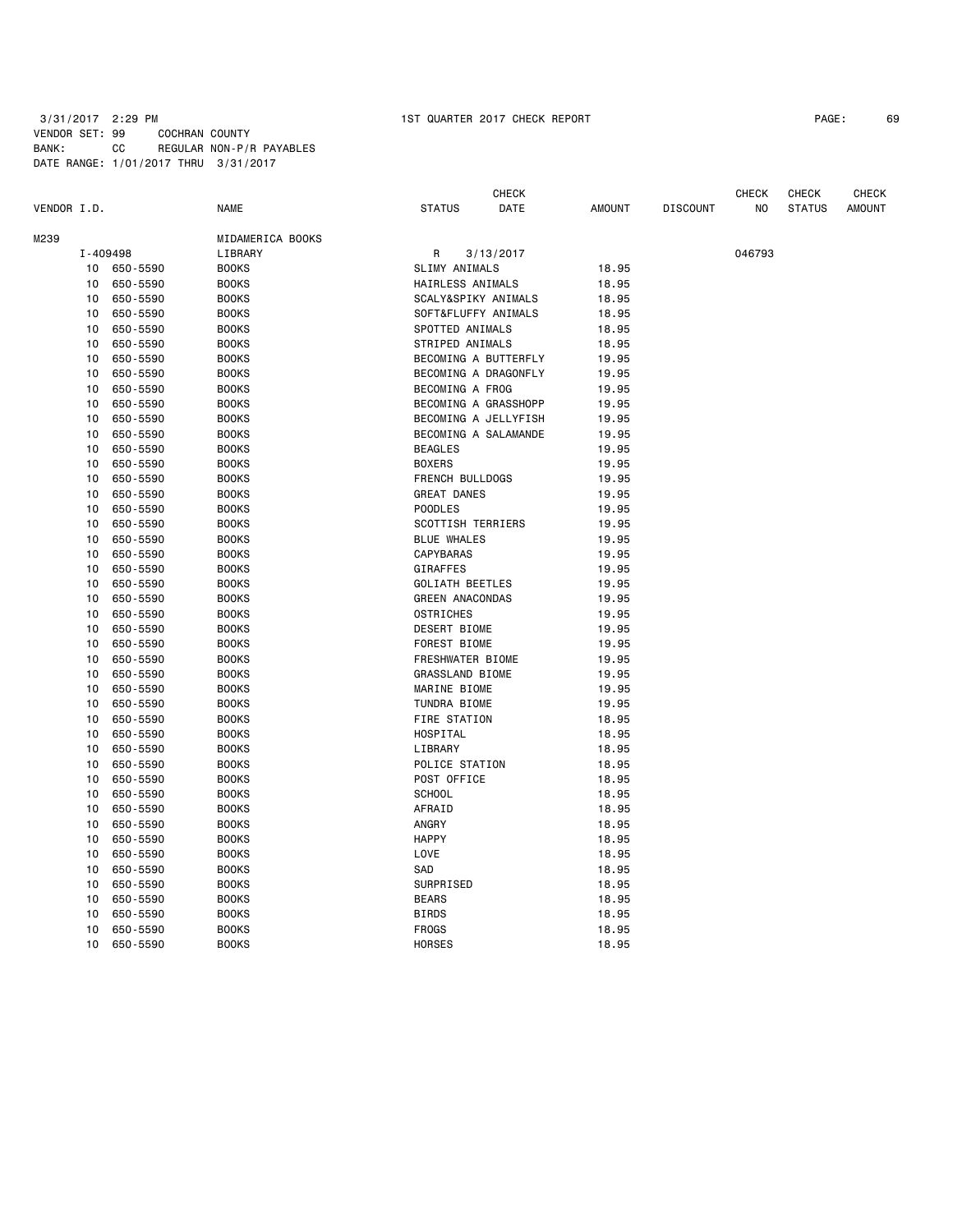3/31/2017 2:29 PM 1ST QUARTER 2017 CHECK REPORT PAGE: 70 VENDOR SET: 99 COCHRAN COUNTY BANK: CC REGULAR NON-P/R PAYABLES

DATE RANGE: 1/01/2017 THRU 3/31/2017

| PAGE: | 70 |
|-------|----|
|-------|----|

|             |                                     |                                |                                 | <b>CHECK</b> |                |                 | <b>CHECK</b>   | <b>CHECK</b>  | <b>CHECK</b>  |
|-------------|-------------------------------------|--------------------------------|---------------------------------|--------------|----------------|-----------------|----------------|---------------|---------------|
| VENDOR I.D. |                                     | <b>NAME</b>                    | <b>STATUS</b>                   | DATE         | <b>AMOUNT</b>  | <b>DISCOUNT</b> | N <sub>0</sub> | <b>STATUS</b> | <b>AMOUNT</b> |
| M239        |                                     | MIDAMERICA BOOKS               | *CONTINUED*                     |              |                |                 |                |               |               |
|             | I-409498                            | LIBRARY                        | R                               | 3/13/2017    |                |                 | 046793         |               |               |
|             | 10 650-5590                         | <b>BOOKS</b>                   | LIZARDS                         |              | 18.95          |                 |                |               |               |
|             | 10 650-5590                         | <b>BOOKS</b>                   | <b>MONKEYS</b>                  |              | 18.95          |                 |                |               | 933.60        |
| N082        |                                     | NETDATA                        |                                 |              |                |                 |                |               |               |
|             | I-iTICKET FEB 17                    | JUSTICE OF PEACE               | R                               | 3/13/2017    |                |                 | 046794         |               |               |
|             | 10 455-5499                         | MISCELLANEOUS                  | FEB 2017                        |              | 2.00           |                 |                |               | 2.00          |
| 0013        |                                     | OLD REPUBLIC SURETY COMPA      |                                 |              |                |                 |                |               |               |
|             | I-NOTARY/ '17MENDOZA                | TAX A/C                        | R                               | 3/13/2017    |                |                 | 046795         |               |               |
|             | 10 499-5480                         | <b>BONDS &amp; NOTARY FEES</b> | NOTARY BND RNW/DIXIE            |              | 50.00          |                 |                |               | 50.00         |
| 0013        |                                     | OLD REPUBLIC SURETY COMPA      |                                 |              |                |                 |                |               |               |
|             | I-NOTARY/TJACKSON17                 | TAX A/C                        | R                               | 3/13/2017    |                |                 | 046796         |               |               |
|             | 10 499-5480                         | <b>BONDS &amp; NOTARY FEES</b> | NOTARY BND RNW/TREVA            |              | 50.00          |                 |                |               | 50.00         |
| P017        |                                     | POSTMASTER                     |                                 |              |                |                 |                |               |               |
|             | $I - JP$ 2/22/17                    | JUSTICE OF PEACE               | R                               | 3/13/2017    |                |                 | 046797         |               |               |
|             | 10 455-5311                         | POSTAL EXPENSES                | 1/ROLL STAMPS                   |              | 49.00          |                 |                |               |               |
|             | $I-SHERIFF 2/23/17$                 | SHERIFF                        | R                               | 3/13/2017    |                |                 | 046797         |               |               |
|             | 10 560-5311                         | POSTAL EXPENSES                | 2/ROLLS STAMPS                  |              | 98.00          |                 |                |               | 147.00        |
| P232        |                                     | THE POLICE AND SHERIFFS PRESS, |                                 |              |                |                 |                |               |               |
|             | $I - 91153$                         | SHERIFF                        | R                               | 3/13/2017    |                |                 | 046798         |               |               |
|             | 10 560-5310                         | OFFICE SUPPLIES                | 4/SECURE ID CARDS               |              | 60.00          |                 |                |               |               |
|             | 10 560-5310                         | OFFICE SUPPLIES                | SHIPPING                        |              | 2.90           |                 |                |               | 62.90         |
| R272        |                                     | RICKER LAW FIRM, PC            |                                 |              |                |                 |                |               |               |
|             | I-12-12-1426/MENDOZA DISTRICT COURT |                                | V                               | 3/13/2017    |                |                 | 046799         |               | 350.00        |
| R272        |                                     | RICKER LAW FIRM, PC            |                                 |              |                |                 |                |               |               |
|             | <b>M-CHECK</b>                      | RICKER LAW FIRM, PC<br>VOIDED  | $\mathsf{V}$                    | 3/13/2017    |                |                 | 046799         |               | 350.00CR      |
| S010        |                                     | SILVERS COMPANY                |                                 |              |                |                 |                |               |               |
|             | I-CEMETERY 2/17                     | CEMETERY                       | R                               | 3/13/2017    |                |                 | 046800         |               |               |
|             | 10 516-5330                         | FUEL & OIL                     | 25.29GL/UNL 2/9                 |              | 49.21          |                 |                |               |               |
|             | I-CONSTABLE 2/17                    | CONSTABLE                      | R                               | 3/13/2017    |                |                 | 046800         |               |               |
|             | 10 550-5330                         | FUEL & OIL                     | 21.03GL/UNL 2/3                 |              | 41.77          |                 |                |               |               |
|             | 10 550-5330                         | FUEL & OIL                     | 12.5GL/UNL 2/9                  |              | 24.83          |                 |                |               |               |
|             | 10 550-5330                         | FUEL & OIL                     | 19.5GL/UNL 2/22                 |              | 38.53          |                 |                |               |               |
|             | 10 550-5330                         | FUEL & OIL                     | 9.02GL/UNL 2/23                 |              | 17.82          |                 |                |               |               |
|             | $I - EXT$ SVC 2/17                  | <b>EXTENSION SVC</b>           | R                               | 3/13/2017    |                |                 | 046800         |               |               |
|             | 10 665-5330                         | FUEL AND OIL                   | 24.94GL/UNL 2/3                 |              | 49.53<br>64.08 |                 |                |               |               |
|             | 10 665-5330<br>10 665-5330          | FUEL AND OIL<br>FUEL AND OIL   | 32.43GL/UNL 2/14                |              | 54.77          |                 |                |               |               |
|             | I-JUV PROB 2/17                     | JUVENILE PROBATION             | 27.72GL/UNL 2/23<br>R 3/13/2017 |              |                |                 | 046800         |               |               |
|             |                                     |                                |                                 |              |                |                 |                |               |               |

17 573-5499 OPERATING EXPENSES 20.47GL/UNL 2/3 40.65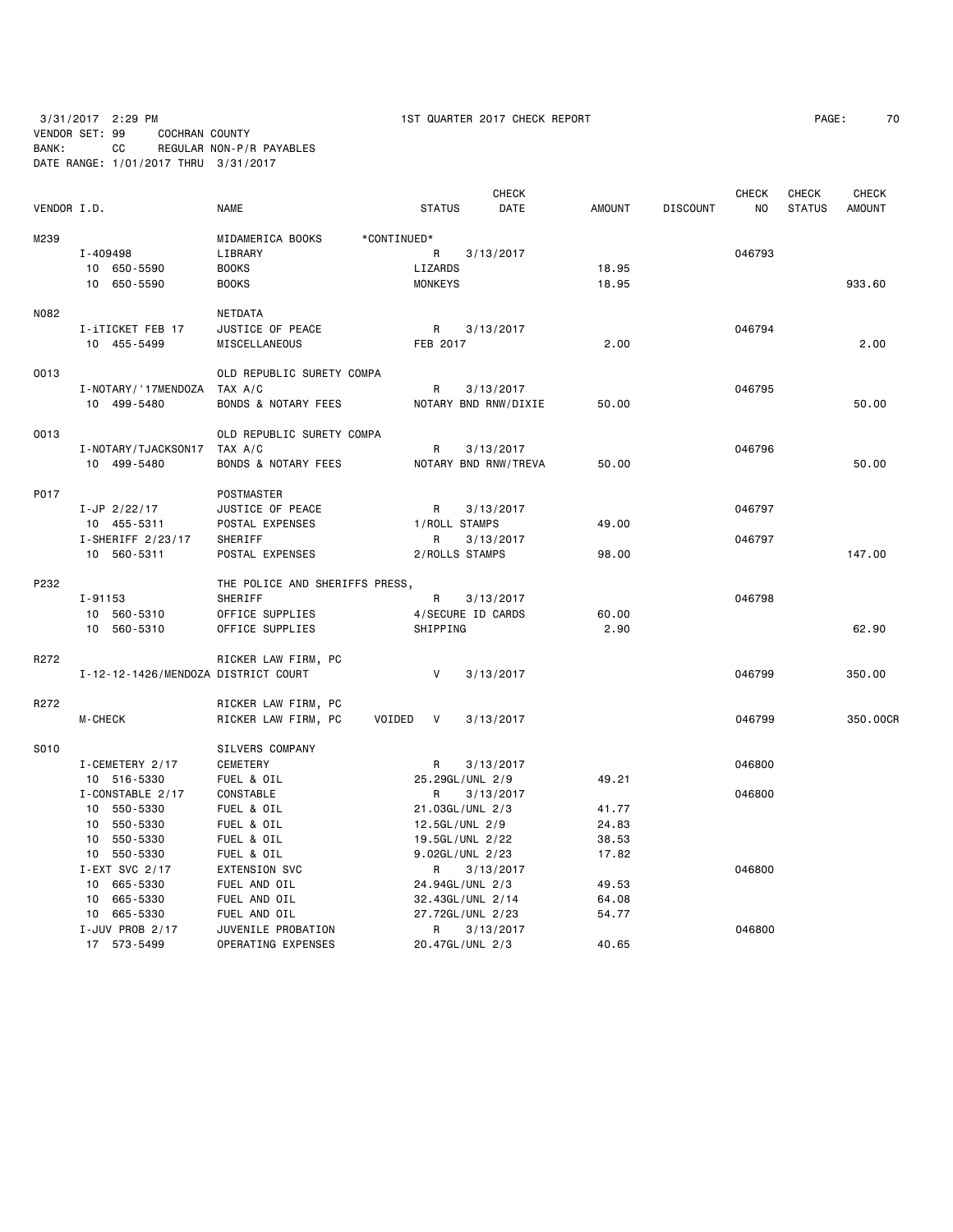|             |    |                        |                    |                      | <b>CHECK</b> |               |                 | <b>CHECK</b> | <b>CHECK</b>  | <b>CHECK</b>  |
|-------------|----|------------------------|--------------------|----------------------|--------------|---------------|-----------------|--------------|---------------|---------------|
| VENDOR I.D. |    |                        | <b>NAME</b>        | <b>STATUS</b>        | DATE         | <b>AMOUNT</b> | <b>DISCOUNT</b> | NO           | <b>STATUS</b> | <b>AMOUNT</b> |
| S010        |    |                        | SILVERS COMPANY    | *CONTINUED*          |              |               |                 |              |               |               |
|             |    | I-JUV PROB 2/17        | JUVENILE PROBATION | R                    | 3/13/2017    |               |                 | 046800       |               |               |
|             |    | 17 573-5499            | OPERATING EXPENSES | 15.14GL/UNL 2/7      |              | 30.07         |                 |              |               |               |
|             |    | 17 573-5499            | OPERATING EXPENSES | 18.06GL/UNL 2/14     |              | 35.69         |                 |              |               |               |
|             |    | 17 573-5499            | OPERATING EXPENSES | 5.74GL/UNL 2/23      |              | 11.34         |                 |              |               |               |
|             |    | 17 573-5499            | OPERATING EXPENSES | 14.58GL/UNL 2/23     |              | 28.81         |                 |              |               |               |
|             |    | I-PREC 1 2/17          | PREC 1             | R                    | 3/13/2017    |               |                 | 046800       |               |               |
|             |    | 15 621-5330            | FUEL & OIL         | 50.2 GL/HS DIESEL 1/ |              | 95.88         |                 |              |               |               |
|             | 15 | 621-5330               | FUEL & OIL         | 96GL/HS DIESEL 1/31  |              | 183.36        |                 |              |               |               |
|             | 15 | 621-5330               | FUEL & OIL         | 28GL/UNL 2/1         |              | 55.61         |                 |              |               |               |
|             | 15 | 621-5330               | FUEL & OIL         | 10/134A FREON CANS 2 |              | 31.10         |                 |              |               |               |
|             | 15 | 621-5451               | REPAIRS            | ST INSP/07 CHEVY PK  |              | 10.00         |                 |              |               |               |
|             | 15 | 621-5451               | REPAIRS            | ST INSP/04 MACK #454 |              | 10.00         |                 |              |               |               |
|             | 15 | 621-5451               | REPAIRS            | ST INSP/94 MACK #868 |              | 10.00         |                 |              |               |               |
|             | 15 | 621-5451               | REPAIRS            | ST INSP/13 TROX #704 |              | 10.00         |                 |              |               |               |
|             | 15 | 621-5451               | REPAIRS            | ST INSP/12 TRLR #057 |              | 10.00         |                 |              |               |               |
|             | 15 | 621-5330               | FUEL & OIL         | 67GL/LS DIESEL 2/7   |              | 141.04        |                 |              |               |               |
|             | 15 | 621-5330               | FUEL & OIL         | 110.9GL/LS DIESEL 2/ |              | 231.23        |                 |              |               |               |
|             | 15 | 621-5330               | FUEL & OIL         | 77GL/HS DIESEL 2/8   |              | 147.07        |                 |              |               |               |
|             | 15 | 621-5330               | FUEL & OIL         | 63GL/HS DIESEL 2/9   |              | 120.33        |                 |              |               |               |
|             | 15 | 621-5330               | FUEL & OIL         | 44.2GL/HS DIESEL 2/9 |              | 84.42         |                 |              |               |               |
|             | 15 | 621-5330               | FUEL & OIL         | 41GL/HS DIESEL 2/10  |              | 78.31         |                 |              |               |               |
|             | 15 | 621-5330               | FUEL & OIL         | 22.7GL/UNL 2/15      |              | 45.06         |                 |              |               |               |
|             | 15 | 621-5330               | FUEL & OIL         | 40GL/HS DIESEL 2/16  |              | 76.40         |                 |              |               |               |
|             | 15 | 621-5330               | FUEL & OIL         | 85GL/LS DIESEL 2/21  |              | 189.98        |                 |              |               |               |
|             | 15 | 621-5330               | FUEL & OIL         | 115GL/LS DIESEL 2/22 |              | 257.03        |                 |              |               |               |
|             | 15 | 621-5330               | FUEL & OIL         | 75GL/HS DIESEL 2/22  |              | 145.50        |                 |              |               |               |
|             | 15 | 621-5330               | FUEL & OIL         | 56GL/HS DIESEL 2/22  |              | 108.64        |                 |              |               |               |
|             |    | 15 621-5330            | FUEL & OIL         | 101GL/LS DIESEL 2/24 |              | 225.74        |                 |              |               |               |
|             |    | I-PREC $2\frac{2}{17}$ | PREC <sub>2</sub>  | R                    | 3/13/2017    |               |                 | 046800       |               |               |
|             |    | 15 622-5330            | FUEL AND OIL       | 2/ROTELLA 15W40 1/30 |              | 98.16         |                 |              |               |               |
|             |    | 15 622-5330            | FUEL AND OIL       | ST INSP/06 TRLR#0320 |              | 10.00         |                 |              |               |               |
|             | 15 | 622-5330               | FUEL AND OIL       | $4/$ BLUE DEF 2/6    |              | 31.24         |                 |              |               |               |
|             | 15 | 622-5330               | FUEL AND OIL       | ST INSP/05 MACK#1795 |              | 10.00         |                 |              |               |               |
|             | 15 | 622-5330               | FUEL AND OIL       | 100.49GL/LS DIESEL 2 |              | 225.51        |                 |              |               |               |
|             | 15 | 622-5330               | FUEL AND OIL       | 34.3GL/LS DIESEL 2/2 |              | 76.66         |                 |              |               |               |
|             | 15 | 622-5330               | FUEL AND OIL       | 28.07GL/UNL 2/3      |              | 55.75         |                 |              |               |               |
|             | 15 | 622-5330               | FUEL AND OIL       | 20GL/UNL 2/7         |              | 39.72         |                 |              |               |               |
|             |    | 15 622-5330            | FUEL AND OIL       | 22GL/UNL 2/14        |              | 43.45         |                 |              |               |               |
|             |    | I-PREC 3 2/17          | PREC <sub>3</sub>  | R                    | 3/13/2017    |               |                 | 046800       |               |               |
|             |    | 15 623-5330            | FUEL AND OIL       | 101.7GL/LS DIESEL 2/ |              | 216.11        |                 |              |               |               |
|             | 15 | 623-5330               | FUEL AND OIL       | 364GL/HS DIESEL 2/6  |              | 713.44        |                 |              |               |               |
|             | 15 | 623-5330               | FUEL AND OIL       | POWER SVC 2/6        |              | 12.99         |                 |              |               |               |
|             | 15 | 623-5330               | FUEL AND OIL       | $6/2.5$ DEF 2/17     |              | 46.86         |                 |              |               |               |
|             | 15 | 623-5330               | FUEL AND OIL       | 323GL/HS DIESEL 2/17 |              | 633.08        |                 |              |               |               |
|             |    | 15 623-5330            | FUEL AND OIL       | POWER SVC 2/17       |              | 14.00         |                 |              |               |               |
|             |    | I-SHERIFF 2/17         | SHERIFF            | R                    | 3/13/2017    |               |                 | 046800       |               |               |
|             | 10 | 560-5330               | FUEL AND OIL       | 449.71 GAL UNL       |              | 890.14        |                 |              |               | 5,870.91      |
|             |    |                        |                    |                      |              |               |                 |              |               |               |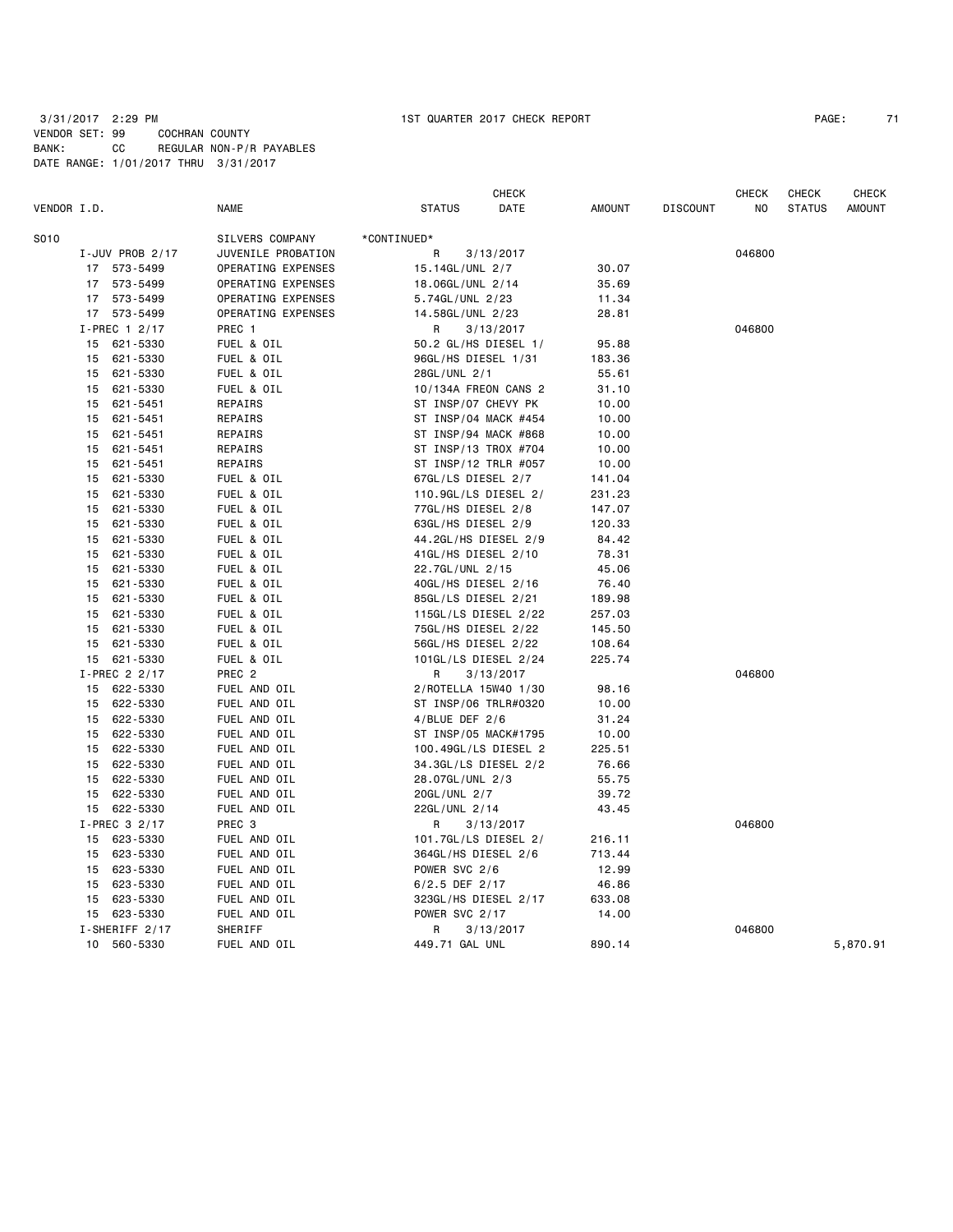3/31/2017 2:29 PM 1ST QUARTER 2017 CHECK REPORT PAGE: 72 VENDOR SET: 99 COCHRAN COUNTY BANK: CC REGULAR NON-P/R PAYABLES

|             |             |                              |                     | <b>CHECK</b>           |               |                 | <b>CHECK</b> | CHECK         | CHECK         |
|-------------|-------------|------------------------------|---------------------|------------------------|---------------|-----------------|--------------|---------------|---------------|
| VENDOR I.D. |             | <b>NAME</b>                  | <b>STATUS</b>       | DATE                   | <b>AMOUNT</b> | <b>DISCOUNT</b> | NO           | <b>STATUS</b> | <b>AMOUNT</b> |
| S063        |             | ANGEL RAMIREZ, dba           |                     |                        |               |                 |              |               |               |
|             | I-010741    | PREC <sub>2</sub>            | $\mathsf{R}$        | 3/13/2017              |               |                 | 046801       |               |               |
|             | 15 622-5454 | TIRES                        |                     | 2/DISMT/MT, BELLY DU   | 100.00        |                 |              |               |               |
|             | 15 622-5454 | <b>TIRES</b>                 | 2/NEW VALVE STEMS   |                        | 16.00         |                 |              |               |               |
|             | 15 622-5454 | TIRES                        |                     | RPR/ADJ BRAKES ON TR   | 216.00        |                 |              |               |               |
|             | 15 622-5454 | TIRES                        | 2 FT HOSE           |                        | 4.00          |                 |              |               |               |
|             | 15 622-5454 | <b>TIRES</b>                 | 1/UNION             |                        | 15.00         |                 |              |               | 351.00        |
| S071        |             | SCRIPT OFFICE PRODUCTS, INC. |                     |                        |               |                 |              |               |               |
|             | I-52318     | AUDITOR                      | R                   | 3/13/2017              |               |                 | 046802       |               |               |
|             | 10 495-5310 | OFFICE SUPPLIES              | AIR DUSTER          |                        | 5.95          |                 |              |               |               |
|             | 10 495-5310 | OFFICE SUPPLIES              |                     | BSN28445 3RING BINDE   | 14.95         |                 |              |               |               |
|             | 10 495-5310 | OFFICE SUPPLIES              |                     | UNV20823 MONTHLY IND   | 2.95          |                 |              |               |               |
|             | I-52335     | COUNTY COURT/COMM'R CT       | R                   | 3/13/2017              |               |                 | 046802       |               |               |
|             | 10 426-5310 | OFFICE SUPPLIES              |                     | 8.5"X11"WHITE LETTER   | 134.95        |                 |              |               |               |
|             | 15 610-5310 | OFFICE SUPPLIES              | BRTLC203BK INK CTG  |                        | 24.49         |                 |              |               |               |
|             | 15 610-5310 | OFFICE SUPPLIES              | HEWCN053AN/932XLBLK |                        | 35.95         |                 |              |               |               |
|             | 15 610-5310 | OFFICE SUPPLIES              |                     | 3/HEWCN054AN, 55AN, 86 | 65.85         |                 |              |               |               |
|             | 15 610-5310 | OFFICE SUPPLIES              |                     | DEF47634 DOCUMENT OR   | 29.95         |                 |              |               |               |
|             | 10 426-5310 | OFFICE SUPPLIES              |                     | ARTICULATING KEYBOAR   | 50.00         |                 |              |               |               |
|             | $I - 52371$ | COUNTY COURT                 | R                   | 3/13/2017              |               |                 | 046802       |               |               |
|             | 10 426-5310 | OFFICE SUPPLIES              | 2/CORRECTION TAPES  |                        | 7.90          |                 |              |               |               |
|             | 10 426-5310 | OFFICE SUPPLIES              | UNV08119 FILE       |                        | 9.18          |                 |              |               |               |
|             | 10 426-5310 | OFFICE SUPPLIES              | 4/UNV2004 FRNT LOAD |                        | 24.20         |                 |              |               |               |
|             | 10 426-5310 | OFFICE SUPPLIES              | MMM667 2 SIDED TAPE |                        | 7.80          |                 |              |               |               |
|             | I-52372     | AUDITOR                      | R                   | 3/13/2017              |               |                 | 046802       |               |               |
|             | 10 495-5310 | OFFICE SUPPLIES              |                     | SPR01183 MONTHLY IND   | 2.95          |                 |              |               |               |
|             | I-52389     | <b>CLERK</b>                 | R                   | 3/13/2017              |               |                 | 046802       |               |               |
|             | 10 403-5310 | OFFICE SUPPLIES              |                     | AVE5389 4X6 POST CAR   | 24.52         |                 |              |               |               |
|             | $I - 52407$ | TREASURER                    | R                   | 3/13/2017              |               |                 | 046802       |               |               |
|             | 10 497-5310 | OFFICE SUPPLIES              | 2/COPY PAPER        |                        | 79.00         |                 |              |               |               |
|             | $I - 52410$ | <b>ELECTIONS</b>             | R                   | 3/13/2017              |               |                 | 046802       |               |               |
|             | 10 490-5310 | OFFICE SUPPLIES              |                     | 2/SMP70845 EXPANDING   | 39.80         |                 |              |               |               |
|             | $I - 52413$ | <b>CLERK</b>                 | R.                  | 3/13/2017              |               |                 | 046802       |               |               |
|             | 10 403-5310 | OFFICE SUPPLIES              |                     | UNV35664 POP UP NOTE   | 5.95          |                 |              |               |               |
|             | I-52433     | SHERIFF                      | R                   | 3/13/2017              |               |                 | 046802       |               |               |
|             | 10 560-5310 | OFFICE SUPPLIES              |                     | STAMP/JORGE DELACRUZ   | 20.93         |                 |              |               |               |
|             | I-52447     | AUDITOR                      | R                   | 3/13/2017              |               |                 | 046802       |               |               |
|             | 10 495-5310 | OFFICE SUPPLIES              |                     | 2/UNV20012 LEGAL STA   | 10.94         |                 |              |               |               |
|             | 10 495-5310 | OFFICE SUPPLIES              |                     | 2/UNV20004 LETTER ST   | 11.90         |                 |              |               |               |
|             | $I - 52448$ | TAX A/C                      | R                   | 3/13/2017              |               |                 | 046802       |               |               |
|             | 10 499-5310 | OFFICE SUPPLIES              |                     | QUA44582 9X12 ENVELO   | 39.95         |                 |              |               |               |
|             | I-52452     | CO COURT/COMM'R CT           | R                   | 3/13/2017              |               |                 | 046802       |               |               |
|             | 10 426-5310 | OFFICE SUPPLIES              |                     | 500/BUS CARDS PAT HE   | 79.95         |                 |              |               |               |
|             | 15 610-5310 | OFFICE SUPPLIES              |                     | 500/BUS CARDS ERIC S   | 79.95         |                 |              |               |               |
|             | 15 610-5310 | OFFICE SUPPLIES              |                     | 500/BUS CARDS TIMOTH   | 79.95         |                 |              |               |               |
|             | 15 610-5310 | OFFICE SUPPLIES              | FREIGHT             |                        | 10.20         |                 |              |               |               |
|             | $I - 52463$ | <b>CLERK</b>                 | $\mathsf{R}$        | 3/13/2017              |               |                 | 046802       |               |               |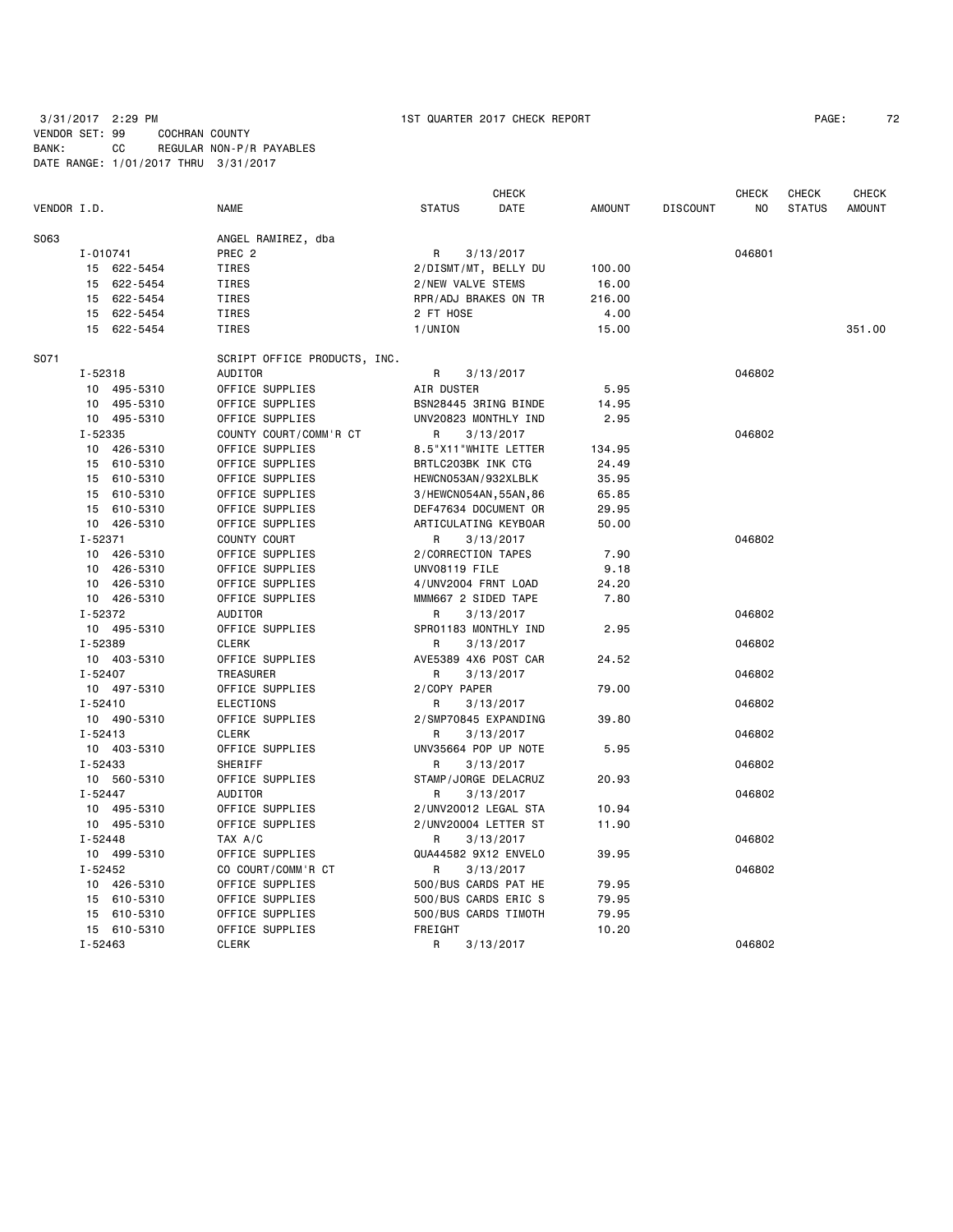# 3/31/2017 2:29 PM 1ST QUARTER 2017 CHECK REPORT PAGE: 73 VENDOR SET: 99 COCHRAN COUNTY BANK: CC REGULAR NON-P/R PAYABLES DATE RANGE: 1/01/2017 THRU 3/31/2017

|             |                   |                               | <b>CHECK</b>           |               |                 | <b>CHECK</b> | <b>CHECK</b>  | <b>CHECK</b>  |
|-------------|-------------------|-------------------------------|------------------------|---------------|-----------------|--------------|---------------|---------------|
| VENDOR I.D. |                   | <b>NAME</b>                   | <b>STATUS</b><br>DATE  | <b>AMOUNT</b> | <b>DISCOUNT</b> | NO.          | <b>STATUS</b> | <b>AMOUNT</b> |
| S071        |                   | SCRIPT OFFICE PRODUCTS, INC.  | *CONTINUED*            |               |                 |              |               |               |
|             | I-52463           | CLERK                         | R<br>3/13/2017         |               |                 | 046802       |               |               |
|             | 10 403-5310       | OFFICE SUPPLIES               | 3/.7PENCIL LEAD        | 3.57          |                 |              |               |               |
|             | 10 403-5310       | OFFICE SUPPLIES               | 4/COPY PAPER           | 158.00        |                 |              |               |               |
|             | $I - 52478$       | <b>AUDITOR</b>                | R<br>3/13/2017         |               |                 | 046802       |               |               |
|             | 10 495-5310       | OFFICE SUPPLIES               | ZEB71111HIGHLIGHTER    | 11.95         |                 |              |               |               |
|             | 10 495-5310       | OFFICE SUPPLIES               | PENBL77B .7 RED PEN    | 3.49          |                 |              |               |               |
|             | 10 495-5310       | OFFICE SUPPLIES               | PENBL77V VIOLET PEN    | 3.49          |                 |              |               |               |
|             | 10 495-5310       | OFFICE SUPPLIES               | PENBL77P GREEN PEN     | 3.49          |                 |              |               |               |
|             | 10 495-5310       | OFFICE SUPPLIES               | UNV40304 CLIPBOARD     | 3.37          |                 |              |               |               |
|             | 10 495-5310       | OFFICE SUPPLIES               | UNIV14153 BX 3" HANG   | 31.95         |                 |              |               |               |
|             | $I - 52481$       | SHERIFF                       | R<br>3/13/2017         |               |                 | 046802       |               |               |
|             | 10 560-5310       | OFFICE SUPPLIES               | NOTARY STAMP/GRINSTE   | 22.93         |                 |              |               |               |
|             | $I - 52572$       | TREASURER                     | R<br>3/13/2017         |               |                 | 046802       |               |               |
|             | 10 497-5310       | OFFICE SUPPLIES               | 24 BOOKS/PRINTED REC   | 875.70        |                 |              |               | 2,018.05      |
| S079        |                   | STEWART & STEVENSON LLC       |                        |               |                 |              |               |               |
|             | I-6522264 RI      | COURTHOUSE                    | R<br>3/13/2017         |               |                 | 046804       |               |               |
|             | 10 510-5451       | REPAIR                        | GENERATOR MAINT        | 591.50        |                 |              |               |               |
|             | 10 510-5451       | REPAIR                        | 3/DELVAC ELITE 15W-4   | 69.57         |                 |              |               |               |
|             | 10 510-5451       | REPAIR                        | 2/NON-CHLOR BRAKE CL   | 9.80          |                 |              |               |               |
|             | 10 510-5451       | REPAIR                        | BATTERY PROTECTOR      | 7.43          |                 |              |               |               |
|             | 10 510-5451       | REPAIR                        | ELEC MOTOR CLEANER     | 6.24          |                 |              |               |               |
|             | 10 510-5451       | REPAIR                        | LUBE SPIN-ON           | 10.47         |                 |              |               |               |
|             | 10 510-5451       | REPAIR                        | FUEL WATER SEPARATOR   | 33.00         |                 |              |               |               |
|             | 10 510-5451       | REPAIR                        | <b>ENV FEES</b>        | 29.58         |                 |              |               |               |
|             | 10 510-5451       | REPAIR                        | TRUCK CHG              | 330.00        |                 |              |               |               |
|             | 10 510-5451       | REPAIR                        | SUPPLIES               | 26.62         |                 |              |               |               |
|             | 10 510-5451       | REPAIR                        | SHIPPING               | 4.44          |                 |              |               | 1,118.65      |
| S210        |                   | SHAMBURGER AUTO & FARM SUPPLY |                        |               |                 |              |               |               |
|             | I-349239          | PREC <sub>2</sub>             | R<br>3/13/2017         |               |                 | 046805       |               |               |
|             | 15 622-5451       | REPAIRS                       | <b>STICK HOSE GOLD</b> | 34.99         |                 |              |               |               |
|             | 15 622-5451       | REPAIRS                       | <b>STICK HOSE</b>      | 15.49         |                 |              |               | 50.48         |
| S242        |                   | SAM'S CLUB                    |                        |               |                 |              |               |               |
|             | C-4431 030117     | JAIL                          | R<br>3/13/2017         |               |                 | 046806       |               |               |
|             | 10 512-5392       | MISCELLANEOUS SUPPLIES        | CR SALES TAX #001090   | 22.81CR       |                 |              |               |               |
|             | I-07490665 030117 | JAIL                          | R<br>3/13/2017         |               |                 | 046806       |               |               |
|             | 10 512-5392       | MISCELLANEOUS SUPPLIES        | 300CT BOWLS            | 8.86          |                 |              |               |               |
|             | 10 512-5392       | MISCELLANEOUS SUPPLIES        | 2/FOAM CUPS            | 33.44         |                 |              |               |               |
|             | 10 512-5333       | FOOD-PRISONERS                | 1CS/POTATOES           | 16.48         |                 |              |               |               |
|             | 10 512-5333       | FOOD-PRISONERS                | BROWN GRAVY MIX        | 4.28          |                 |              |               |               |
|             | 10 512-5392       | MISCELLANEOUS SUPPLIES        | <b>FORKS</b>           | 9.97          |                 |              |               |               |
|             | 10 512-5333       | FOOD-PRISONERS                | MAYO PACKETS           | 9.73          |                 |              |               |               |
|             | 512-5333<br>10    | FOOD-PRISONERS                | PREGO PASTA SAUCE      | 7.98          |                 |              |               |               |
|             | 10 512-5333       | FOOD-PRISONERS                | WOLF CHILI             | 7.38          |                 |              |               |               |
|             | 10 512-5392       | MISCELLANEOUS SUPPLIES        | <b>SPOONS</b>          | 9.97          |                 |              |               |               |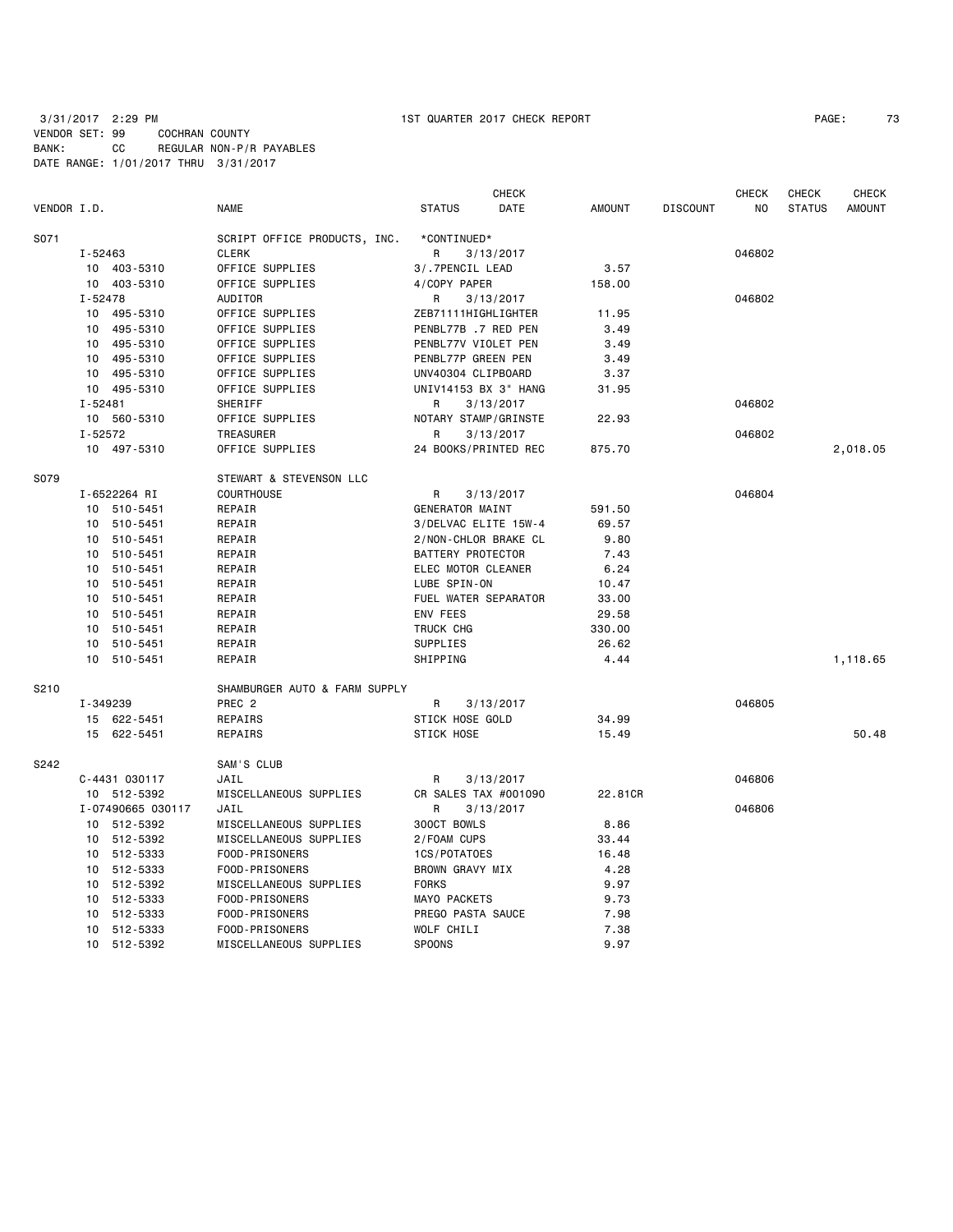3/31/2017 2:29 PM 1ST QUARTER 2017 CHECK REPORT PAGE: 74 VENDOR SET: 99 COCHRAN COUNTY BANK: CC REGULAR NON-P/R PAYABLES DATE RANGE: 1/01/2017 THRU 3/31/2017

| VENDOR I.D. |                              | <b>NAME</b>                    | <b>STATUS</b>        | <b>CHECK</b><br><b>DATE</b> | <b>AMOUNT</b> | <b>DISCOUNT</b> | <b>CHECK</b><br>NO. | <b>CHECK</b><br><b>STATUS</b> | <b>CHECK</b><br><b>AMOUNT</b> |
|-------------|------------------------------|--------------------------------|----------------------|-----------------------------|---------------|-----------------|---------------------|-------------------------------|-------------------------------|
| S242        |                              | SAM'S CLUB<br>*CONTINUED*      |                      |                             |               |                 |                     |                               |                               |
|             | I-07490665 030117            | JAIL                           | R                    | 3/13/2017                   |               |                 | 046806              |                               |                               |
|             | 10 512-5333                  | FOOD-PRISONERS                 | FRUIT SALAD          |                             | 6.52          |                 |                     |                               |                               |
|             | 10 512-5333                  | FOOD-PRISONERS                 | APPLE SAUCE          |                             | 5.98          |                 |                     |                               |                               |
|             | 10 512-5392                  | MISCELLANEOUS SUPPLIES         | <b>FOAM PLATES</b>   |                             | 10.98         |                 |                     |                               | 108.76                        |
| S310        |                              | NATALIE SILHAN-TUCKER          |                      |                             |               |                 |                     |                               |                               |
|             | $I - 02/06/17$               | <b>EXTENSION SVC</b>           | R                    | 3/13/2017                   |               |                 | 046807              |                               |                               |
|             | 10 665-5310                  | OFFICE SUPPLIES                | COPY PAPER/OFC DEPOT |                             | 39.99         |                 |                     |                               |                               |
|             | 10 665-5310                  | OFFICE SUPPLIES                | LABELS               |                             | 71.39         |                 |                     |                               |                               |
|             | 10 665-5310                  | OFFICE SUPPLIES                | 4/HP INK CRTG        |                             | 175.96        |                 |                     |                               |                               |
|             | 10 665-5310                  | OFFICE SUPPLIES                | PHONE MESSAGE BOOK   |                             | 7.29          |                 |                     |                               |                               |
|             | 10 665-5310                  | OFFICE SUPPLIES                | 100PK DVD-R          |                             | 49.99         |                 |                     |                               | 344.62                        |
| S347        |                              | SOUTHERN TIRE MART, LLC        |                      |                             |               |                 |                     |                               |                               |
|             | C-70239034                   | PREC 1                         | R                    | 3/13/2017                   |               |                 | 046808              |                               |                               |
|             | 15 621-5454                  | TIRES                          | TIRE DISP/RMVD BY CU |                             | 5.00CR        |                 |                     |                               |                               |
|             | I-120744                     | PREC 1                         | R                    | 3/13/2017                   |               |                 | 046808              |                               |                               |
|             | 15 621-5454                  | TIRES                          | 2/LT245/75R16 TRANSF |                             | 231.88        |                 |                     |                               |                               |
|             | 15 621-5454                  | TIRES                          | 2/MNT/DSMNT TIRE CHA |                             | 20.00         |                 |                     |                               |                               |
|             | 15 621-5454                  | TIRES                          | BALANCE TIRES/PASSEN |                             | 16.00         |                 |                     |                               |                               |
|             | 15 621-5454                  | <b>TIRES</b>                   | FEE/TIRE DISPOSAL    |                             | 5.00          |                 |                     |                               | 267.88                        |
| S398        |                              | SECRETARY OF STATE             |                      |                             |               |                 |                     |                               |                               |
|             | I-NOTR FEE/D MENDOZA TAX A/C |                                | R                    | 3/13/2017                   |               |                 | 046809              |                               |                               |
|             | 10 499-5480                  | <b>BONDS &amp; NOTARY FEES</b> | FILING FEE/DIXIE MEN |                             | 21.00         |                 |                     |                               |                               |
|             | I-NTRY FEE/T JACKSON TAX A/C |                                | R                    | 3/13/2017                   |               |                 | 046809              |                               |                               |
|             | 10 499-5480                  | <b>BONDS &amp; NOTARY FEES</b> | FILING FEE/TREVA JAC |                             | 21.00         |                 |                     |                               | 42.00                         |
| S421        |                              | SUMMIT TRUCK GROUP             |                      |                             |               |                 |                     |                               |                               |
|             | I-402140581                  | PREC <sub>1</sub>              | R                    | 3/13/2017                   |               |                 | 046810              |                               |                               |
|             | 15 621-5451                  | REPAIRS                        | <b>SWITCH</b>        |                             | 172.80        |                 |                     |                               | 172.80                        |
| T009        |                              | TEXAS ASSOCIATION OF COUNTIES  |                      |                             |               |                 |                     |                               |                               |
|             | I-88TH W TX/SILHAN           | COMMISSIONERS COURT            | R                    | 3/13/2017                   |               |                 | 046811              |                               |                               |
|             | 15 610-5427                  | COMM-CONTINUING EDUCATION      | REG/W TX CJCA CONF/E |                             | 175.00        |                 |                     |                               | 175.00                        |
| T009        |                              | TEXAS ASSOCIATION OF COUNTIES  |                      |                             |               |                 |                     |                               |                               |
|             | I-CIA CONF/2017              | TREASURER                      | R                    | 3/13/2017                   |               |                 | 046812              |                               |                               |
|             | 10 497-5427                  | CONTINUING EDUCATION           | 2017 CONF REG/SEALY  |                             | 225.00        |                 |                     |                               | 225.00                        |
| T051        |                              | TAC RISK MANAGEMENT POOL       |                      |                             |               |                 |                     |                               |                               |
|             | I-2ND QTR 2017               | WORKERS COMP/ALL DEPTS         | R                    | 3/13/2017                   |               |                 | 046813              |                               |                               |
|             | 10 000-2500.10               | RESERVE FOR W/C, UNEMPLYMNT    | 2ND QTR WORKERS COMP |                             | 6,011.00      |                 |                     |                               | 6,011.00                      |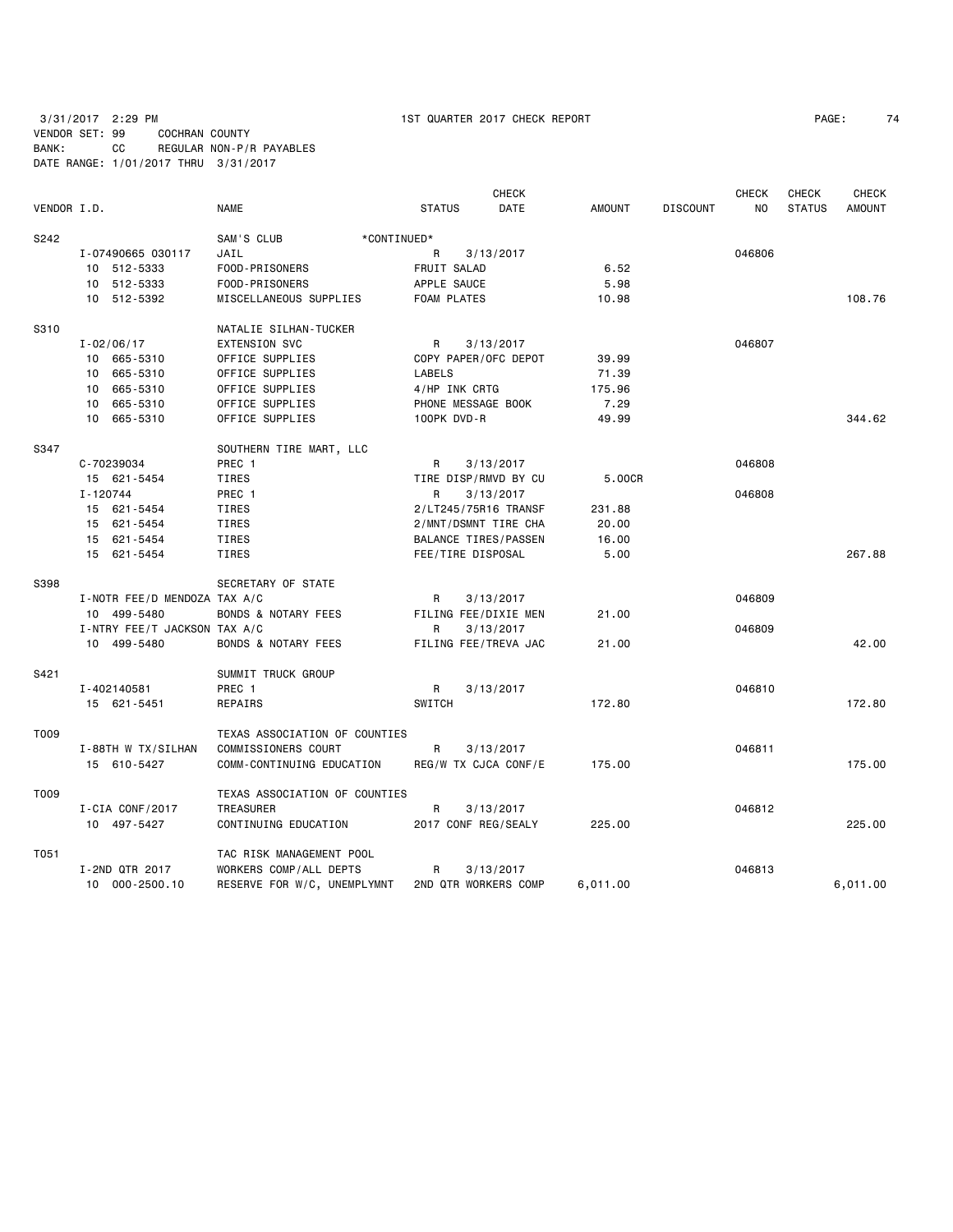VENDOR SET: 99 COCHRAN COUNTY BANK: CC REGULAR NON-P/R PAYABLES

3/31/2017 2:29 PM 1ST QUARTER 2017 CHECK REPORT PAGE: 75

|             | DATE RANGE: 1/01/2017 THRU 3/31/2017 |                                       |                           |                      |               |                 |                         |                               |                               |
|-------------|--------------------------------------|---------------------------------------|---------------------------|----------------------|---------------|-----------------|-------------------------|-------------------------------|-------------------------------|
| VENDOR I.D. |                                      | <b>NAME</b>                           | <b>STATUS</b>             | <b>CHECK</b><br>DATE | <b>AMOUNT</b> | <b>DISCOUNT</b> | CHECK<br>N <sub>O</sub> | <b>CHECK</b><br><b>STATUS</b> | <b>CHECK</b><br><b>AMOUNT</b> |
| T087        |                                      | TEXAS DEPARTMENT OF HEALTH            |                           |                      |               |                 |                         |                               |                               |
|             | I-2002663                            | <b>CLERK</b>                          | R                         | 3/13/2017            |               |                 | 046814                  |                               |                               |
|             | 10 403-5310                          | OFFICE SUPPLIES                       |                           | 9 REMOTE BIRTH ACCES | 16.47         |                 |                         |                               | 16.47                         |
| T148        |                                      | TASCOSA OFFICE MACHINES INC           |                           |                      |               |                 |                         |                               |                               |
|             | I-9G2975                             | <b>CLERK</b>                          | R.                        | 3/13/2017            |               |                 | 046815                  |                               |                               |
|             | 10 403-5411                          | MAINTENANCE CONTRACTS                 |                           | 3026 COPIES 1/10-2/9 | 42.36         |                 |                         |                               | 42.36                         |
|             |                                      |                                       |                           |                      |               |                 |                         |                               |                               |
| T285        |                                      | TASER INTERNATIONAL                   |                           |                      |               |                 |                         |                               |                               |
|             | I-SI1471537                          | SHERIFF                               | R                         | 3/13/2017            |               |                 | 046816                  |                               |                               |
|             | 10 560-5334                          | OTHER SUPPLIES                        | FREIGHT/1ST PMT           |                      | 125.45        |                 |                         |                               |                               |
|             | I-SI1471537/1ST YR                   | SHERIFF                               | R                         | 3/13/2017            |               |                 | 046816                  |                               |                               |
|             | 10 560-5334                          | OTHER SUPPLIES                        |                           | 7/TASER X26P CLASS 3 |               |                 |                         |                               |                               |
|             | 10 560-5334                          | OTHER SUPPLIES                        | 7/60 X26P W/CRTG          |                      |               |                 |                         |                               |                               |
|             | 10 560-5334                          | OTHER SUPPLIES                        |                           | YR1 CONTRACT BASIC X | 1,848.00      |                 |                         |                               |                               |
|             | 10<br>560-5334                       | OTHER SUPPLIES                        | 7/HLSTR/BLKHAWK           |                      |               |                 |                         |                               |                               |
|             | 560-5334<br>10                       | OTHER SUPPLIES                        | 7/BATT PK                 |                      |               |                 |                         |                               |                               |
|             | 10 560-5334                          | OTHER SUPPLIES                        | 14/CRTG 25FT              |                      | 410.20        |                 |                         |                               | 2,383.65                      |
| U003        |                                      | UNIVERSITY OF TEXAS AT AUSTIN         |                           |                      |               |                 |                         |                               |                               |
|             | I-NEW AUD TRNG 17                    | <b>AUDITOR</b>                        | R                         | 3/13/2017            |               |                 | 046817                  |                               |                               |
|             | 10 495-5427                          | CONTINUING EDUCATION                  |                           | NEW AUDITORS TRNG 5/ | 100.00        |                 |                         |                               | 100.00                        |
| U019        |                                      |                                       |                           |                      |               |                 |                         |                               |                               |
|             |                                      | UNITED SUPERMARKETS, INC<br>JAIL/MEDS |                           |                      |               |                 | 046818                  |                               |                               |
|             | I-029250927 2/27/17                  |                                       | R<br>MORIN RX             | 3/13/2017            |               |                 |                         |                               |                               |
|             | 10 512-5391                          | MEDICAL CARE-PRISONERS                |                           |                      | 10.79         |                 |                         |                               |                               |
|             | I-196150925 2/23/17                  | JAIL/MEDS                             | R                         | 3/13/2017            |               |                 | 046818                  |                               |                               |
|             | 10 512-5391                          | MEDICAL CARE-PRISONERS                | MORIN RX#1                |                      | 16.20         |                 |                         |                               |                               |
|             | 10 512-5391                          | MEDICAL CARE-PRISONERS                | MORIN RX#2                |                      | 16.28         |                 |                         |                               |                               |
|             | I-7806509 2/25/17                    | JAIL                                  | R                         | 3/13/2017            |               |                 | 046818                  |                               |                               |
|             | 10 512-5333                          | FOOD-PRISONERS                        | CORNMEAL                  |                      | 3.19          |                 |                         |                               |                               |
|             | 10 512-5333                          | FOOD-PRISONERS                        | 4/HB HLPR                 |                      | 4.00          |                 |                         |                               |                               |
|             | 10 512-5333                          | FOOD-PRISONERS                        | <b>BUSH'S BAKED BEANS</b> |                      | 4.19          |                 |                         |                               |                               |
|             | 10 512-5333                          | FOOD-PRISONERS                        | CASSEROLE BEANS           |                      | 22.49         |                 |                         |                               |                               |
|             | 10 512-5333                          | FOOD-PRISONERS                        |                           | FIESTA GARLIC POWDER | 12.99         |                 |                         |                               |                               |
|             | 10 512-5333                          | FOOD-PRISONERS                        |                           | FIESTA GROUND COMINO | 3.69          |                 |                         |                               |                               |
|             | 10 512-5333                          | FOOD-PRISONERS                        | 2/FIESTA SPICES           |                      | 5.98          |                 |                         |                               |                               |
|             | 10 512-5333                          | FOOD-PRISONERS                        | 4/CHIPS                   |                      | 10.00         |                 |                         |                               |                               |
|             | 10 512-5333                          | FOOD-PRISONERS                        | 4/MANWICH                 |                      | 5.16          |                 |                         |                               |                               |
|             | 10 512-5333                          | FOOD-PRISONERS                        |                           | 2/LA CONSTENA PEPPER | 4.58          |                 |                         |                               |                               |
|             | 10 512-5333                          | FOOD-PRISONERS                        | 8/LA MODERNA PASTA        |                      | 3.16          |                 |                         |                               |                               |
|             | 10 512-5333                          | FOOD-PRISONERS                        | MCCORMICK SPICE           |                      | 9.49          |                 |                         |                               |                               |
|             | 10 512-5333                          | FOOD-PRISONERS                        | MT OLIVE PICKLES          |                      | 4.99          |                 |                         |                               |                               |
|             | 10 512-5333                          | FOOD-PRISONERS                        | 6/VERMICELLI              |                      | 2.00          |                 |                         |                               |                               |
|             | 10 512-5333                          | FOOD-PRISONERS                        | 2/JELLO PUDDING           |                      | 1.98          |                 |                         |                               |                               |
|             | 10 512-5333                          | FOOD-PRISONERS                        | 4/GREEN BEANS             |                      | 2.76          |                 |                         |                               |                               |
|             | 10 512-5333                          | FOOD-PRISONERS                        | LONG SPAGHETTI            |                      | 1.99          |                 |                         |                               |                               |

10 512-5333 FOOD-PRISONERS 2/OATMEAL 5.00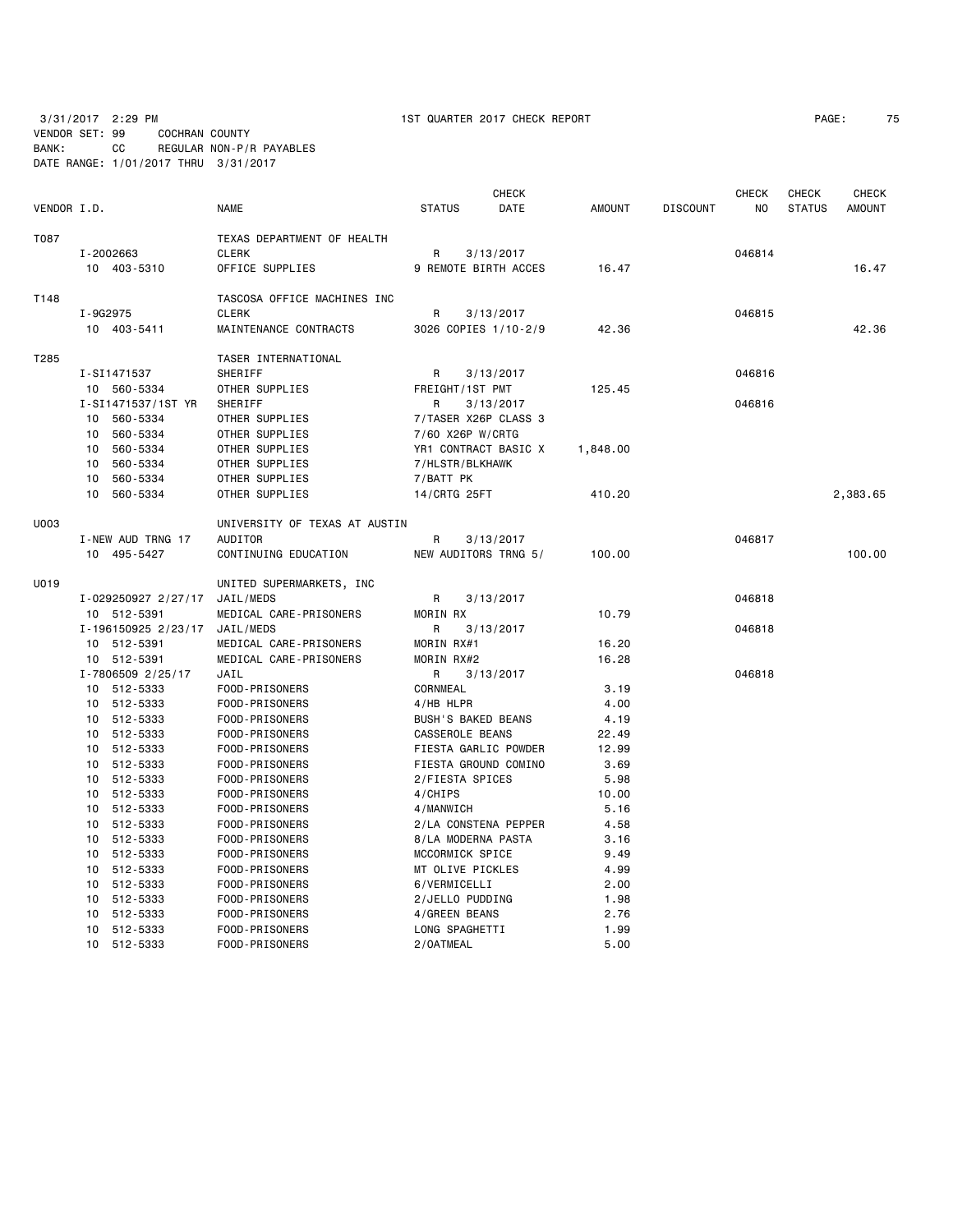# 3/31/2017 2:29 PM 1ST QUARTER 2017 CHECK REPORT VENDOR SET: 99 COCHRAN COUNTY BANK: CC REGULAR NON-P/R PAYABLES DATE RANGE: 1/01/2017 THRU 3/31/2017

| PAGE: | 76 |
|-------|----|
|-------|----|

| VENDOR I.D. |    |                   | <b>NAME</b>              | <b>STATUS</b>            | <b>CHECK</b><br>DATE | <b>AMOUNT</b> | <b>DISCOUNT</b> | <b>CHECK</b><br>NO | <b>CHECK</b><br><b>STATUS</b> | <b>CHECK</b><br><b>AMOUNT</b> |
|-------------|----|-------------------|--------------------------|--------------------------|----------------------|---------------|-----------------|--------------------|-------------------------------|-------------------------------|
| U019        |    |                   | UNITED SUPERMARKETS, INC | *CONTINUED*              |                      |               |                 |                    |                               |                               |
|             |    | I-7806509 2/25/17 | JAIL                     | R                        | 3/13/2017            |               |                 | 046818             |                               |                               |
|             |    | 10 512-5333       | FOOD-PRISONERS           | 2/PASTA SAUCE            |                      | 2.00          |                 |                    |                               |                               |
|             | 10 | 512-5333          | FOOD-PRISONERS           | 3/IODIZED SALT           |                      | 2.07          |                 |                    |                               |                               |
|             | 10 | 512-5333          | FOOD-PRISONERS           | 24/TOMATO SAUCE          |                      | 9.48          |                 |                    |                               |                               |
|             |    | 10 512-5333       | FOOD-PRISONERS           | WAFERS                   |                      | 1.99          |                 |                    |                               |                               |
|             | 10 | 512-5333          | FOOD-PRISONERS           | 2/TUNA HELPER            |                      | 2.00          |                 |                    |                               |                               |
|             | 10 | 512-5333          | FOOD-PRISONERS           | VEG OIL                  |                      | 6.99          |                 |                    |                               |                               |
|             | 10 | 512-5333          | FOOD-PRISONERS           | 3/VERDE VALLE RICE       |                      | 7.47          |                 |                    |                               |                               |
|             | 10 | 512-5333          | FOOD-PRISONERS           | 2/DOLE SALAD             |                      | 7.98          |                 |                    |                               |                               |
|             | 10 | 512-5333          | FOOD-PRISONERS           | <b>ICEBERG LETTUCE</b>   |                      | 1.39          |                 |                    |                               |                               |
|             |    | 10 512-5333       | FOOD-PRISONERS           | 2/ORANGES                |                      | 7.98          |                 |                    |                               |                               |
|             | 10 | 512-5333          | FOOD-PRISONERS           | <b>BANANAS</b>           |                      | 1.59          |                 |                    |                               |                               |
|             | 10 | 512-5333          | FOOD-PRISONERS           | <b>TOMATOES</b>          |                      | 3.14          |                 |                    |                               |                               |
|             | 10 | 512-5333          | FOOD-PRISONERS           | ONIONS                   |                      | 1.14          |                 |                    |                               |                               |
|             | 10 | 512-5333          | FOOD-PRISONERS           | 5/GROUND BEEF CHUB       |                      | 54.95         |                 |                    |                               |                               |
|             | 10 | 512-5333          | FOOD-PRISONERS           | <b>BAR S 5LB CHOPPED</b> |                      | 11.99         |                 |                    |                               |                               |
|             |    | 10 512-5333       | FOOD-PRISONERS           | 6/BAR S MEAT FRANKS      |                      | 5.94          |                 |                    |                               |                               |
|             |    | 10 512-5333       | FOOD-PRISONERS           | 2/ FAM PK SAUSAGE        |                      | 15.98         |                 |                    |                               |                               |
|             | 10 | 512-5333          | FOOD-PRISONERS           | 4/CHICKEN                |                      | 18.99         |                 |                    |                               |                               |
|             | 10 | 512-5333          | FOOD-PRISONERS           |                          | 3/MISSION FLOUR TORT | 11.07         |                 |                    |                               |                               |
|             | 10 | 512-5333          | FOOD-PRISONERS           |                          | 2/MISSION CORN TORTI | 7.98          |                 |                    |                               |                               |
|             | 10 | 512-5333          | FOOD-PRISONERS           |                          | OWENS SAUSAGE PATTIE | 9.99          |                 |                    |                               |                               |
|             |    | 10 512-5333       | FOOD-PRISONERS           | 4/ARM ROASTS             |                      | 50.11         |                 |                    |                               |                               |
|             |    | 10 512-5333       | FOOD-PRISONERS           | EGGS                     |                      | 3.99          |                 |                    |                               |                               |
|             | 10 | 512-5333          | FOOD-PRISONERS           | 3/BISCUITS               |                      | 3.87          |                 |                    |                               |                               |
|             | 10 | 512-5333          | FOOD-PRISONERS           | 5/GREEN BEANS            |                      | 3.45          |                 |                    |                               |                               |
|             | 10 | 512-5333          | FOOD-PRISONERS           | 8/CORN                   |                      | 5.52          |                 |                    |                               |                               |
|             | 10 | 512-5333          | FOOD-PRISONERS           | 5/PEAS                   |                      | 3.95          |                 |                    |                               |                               |
|             | 10 | 512-5333          | FOOD-PRISONERS           | <b>POTATOES</b>          |                      | 3.19          |                 |                    |                               |                               |
|             |    | 10 512-5333       | FOOD-PRISONERS           | 4/COS CHK LATINA         |                      | 3.00          |                 |                    |                               |                               |
|             | 10 | 512-5333          | FOOD-PRISONERS           | 2/IMPERIAL SPREAD        |                      | 5.98          |                 |                    |                               |                               |
|             | 10 | 512-5333          | FOOD-PRISONERS           | <b>GRATED PARM</b>       |                      | 3.49          |                 |                    |                               |                               |
|             |    | 10 512-5333       | FOOD-PRISONERS           | <b>SUGAR</b>             |                      | 13.99         |                 |                    |                               | 443.56                        |
| U036        |    |                   | UNIFIRST HOLDINGS, INC.  |                          |                      |               |                 |                    |                               |                               |
|             |    | I-831 2274723     | JAIL/SHERIFF             | R                        | 3/13/2017            |               |                 | 046819             |                               |                               |
|             |    | 10 512-5205       | UNIFORMS                 | UNIFORM SVC 2/27         |                      | 22.60         |                 |                    |                               |                               |
|             | 10 | 560-5205          | UNIFORMS                 | UNIFORM SVC 2/27         |                      | 58.74         |                 |                    |                               |                               |
|             | 10 | 560-5205          | UNIFORMS                 | DEFE CHARGE              |                      | 9.60          |                 |                    |                               |                               |
|             |    | I-831 2276090     | JAIL/SHERIFF             | R                        | 3/13/2017            |               |                 | 046819             |                               |                               |
|             | 10 | 512-5205          | UNIFORMS                 | UNIFORM SVC 3/6          |                      | 22.60         |                 |                    |                               |                               |
|             | 10 | 560-5205          | UNIFORMS                 | UNIFORM SVC 3/6          |                      | 127.72        |                 |                    |                               |                               |
|             | 10 | 560-5205          | UNIFORMS                 | <b>DEFE CHARGE</b>       |                      | 9.60          |                 |                    |                               | 250.86                        |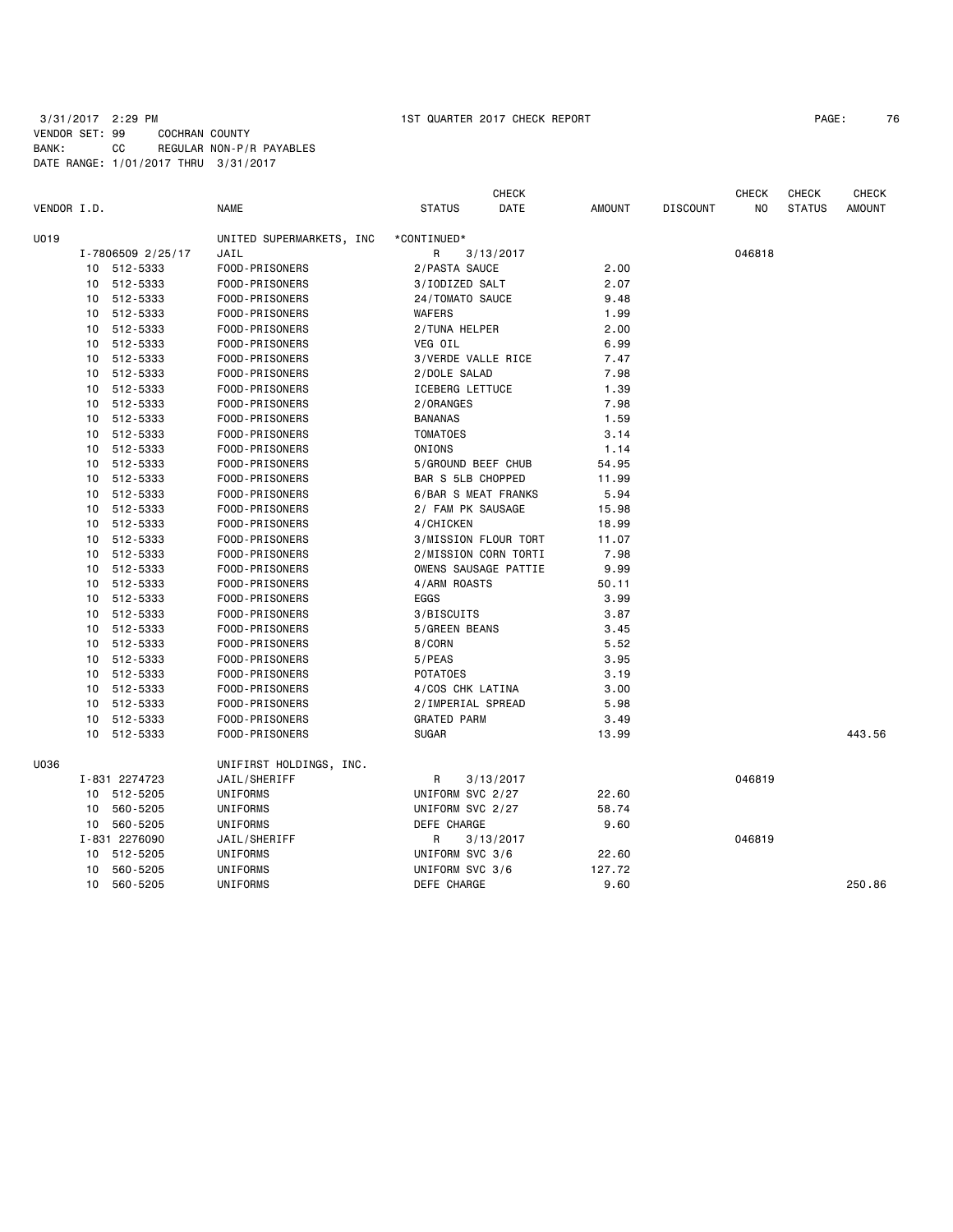3/31/2017 2:29 PM 1ST QUARTER 2017 CHECK REPORT PAGE: 77

VENDOR SET: 99 COCHRAN COUNTY BANK: CC REGULAR NON-P/R PAYABLES DATE RANGE: 1/01/2017 THRU 3/31/2017

|             |                    |                              |                    | <b>CHECK</b>         |               |                 | <b>CHECK</b> | <b>CHECK</b>  | <b>CHECK</b>  |
|-------------|--------------------|------------------------------|--------------------|----------------------|---------------|-----------------|--------------|---------------|---------------|
| VENDOR I.D. |                    | <b>NAME</b>                  | <b>STATUS</b>      | DATE                 | <b>AMOUNT</b> | <b>DISCOUNT</b> | NO           | <b>STATUS</b> | <b>AMOUNT</b> |
| V039        |                    | HIGINIO VASQUEZ JR. dba      |                    |                      |               |                 |              |               |               |
|             | I-021717 013100    | JAIL                         | R                  | 3/13/2017            |               |                 | 046820       |               |               |
|             | 10 512-5333        | FOOD-PRISONERS               | 2/SUGAR            |                      | 3.18          |                 |              |               | 3.18          |
| <b>W055</b> |                    | WINDSTREAM COMMUNICATIONS SW |                    |                      |               |                 |              |               |               |
|             | I-266-5215 FEB 17  | <b>EXTENSION SVC</b>         | R                  | 3/13/2017            |               |                 | 046821       |               |               |
|             | 10 665-5420        | TELECOMMUNICATIONS           | BASIC LOCAL SVC    |                      | 164.30        |                 |              |               |               |
|             | 10<br>665-5420     | TELECOMMUNICATIONS           | HI-SPEED INTERNET  |                      | 39.99         |                 |              |               |               |
|             | 10<br>665-5420     | TELECOMMUNICATIONS           | LONG DISTANCE SVC  |                      | 0.03          |                 |              |               | 204.32        |
| W062        |                    | WAL-MART COMMUNITY           |                    |                      |               |                 |              |               |               |
|             | I-05469935 030217  | SHERIFF                      | R                  | 3/13/2017            |               |                 | 046822       |               |               |
|             | 10 560-5310        | OFFICE SUPPLIES              | 5/8GB SD CARDS     |                      | 39.40         |                 |              |               |               |
|             | I-25966923 2/25/17 | JAIL                         | R                  | 3/13/2017            |               |                 | 046822       |               |               |
|             | 10 512-5392        | MISCELLANEOUS SUPPLIES       | DEEP FRYER         |                      | 39.92         |                 |              |               |               |
|             | 10 512-5392        | MISCELLANEOUS SUPPLIES       | <b>GLASS BKWR</b>  |                      | 14.97         |                 |              |               |               |
|             | 10 512-5392        | MISCELLANEOUS SUPPLIES       | <b>BLENDER</b>     |                      | 19.87         |                 |              |               |               |
|             | 10 512-5392        | MISCELLANEOUS SUPPLIES       | HAND MIXER         |                      | 6.88          |                 |              |               |               |
|             | 10 512-5392        | MISCELLANEOUS SUPPLIES       | PAPERTOWEL HOLDER  |                      | 3.84          |                 |              |               |               |
|             | 10 512-5392        | MISCELLANEOUS SUPPLIES       | SPOONULA           |                      | 2.44          |                 |              |               |               |
|             | 10 512-5392        | MISCELLANEOUS SUPPLIES       | COLOR SPOON        |                      | 2.44          |                 |              |               |               |
|             | 10 512-5392        | MISCELLANEOUS SUPPLIES       | CAN OPENER         |                      | 3.88          |                 |              |               |               |
|             | 10 512-5392        | MISCELLANEOUS SUPPLIES       | <b>MASHER</b>      |                      | 2.47          |                 |              |               |               |
|             | 10 512-5392        | MISCELLANEOUS SUPPLIES       | <b>SPOON</b>       |                      | 2.44          |                 |              |               |               |
|             | 10 512-5392        | MISCELLANEOUS SUPPLIES       | <b>BOWL SET</b>    |                      | 4.08          |                 |              |               |               |
|             | I-28699563 030417  | JAIL                         | R                  | 3/13/2017            |               |                 | 046822       |               |               |
|             | 10 512-5392        | MISCELLANEOUS SUPPLIES       | RET/COMMAND HOOK   |                      | 7.88CR        |                 |              |               |               |
|             | 10 512-5392        | MISCELLANEOUS SUPPLIES       | RET/GLASS BAKEWARE |                      | 14.97CR       |                 |              |               |               |
|             | 10 512-5392        | MISCELLANEOUS SUPPLIES       | PYREX 4PC SET      |                      | 14.24         |                 |              |               |               |
|             | 10 512-5392        | MISCELLANEOUS SUPPLIES       | BAKING DISH        |                      | 11.00         |                 |              |               | 145.02        |
| <b>WO70</b> |                    | R D WALLACE OIL CO INC       |                    |                      |               |                 |              |               |               |
|             | I-12520019 FEB 17  | <b>PARK</b>                  | R                  | 3/13/2017            |               |                 | 046823       |               |               |
|             | 10 660-5330        | FUEL AND OIL                 | 24GL/ETH 2/17      |                      | 47.42         |                 |              |               |               |
|             | I-12520021 FEB 17  | PREC <sub>3</sub>            | R                  | 3/13/2017            |               |                 | 046823       |               |               |
|             | 15 623-5330        | FUEL AND OIL                 |                    | 167.1GL/HS DIESEL 2/ | 324.17        |                 |              |               |               |
|             | 15 623-5330        | FUEL AND OIL                 | POWER SVC          |                      | 11.95         |                 |              |               |               |
|             | 15 623-5330        | FUEL AND OIL                 |                    | 119.2GL/LS DIESEL 2/ | 228.01        |                 |              |               |               |
|             | 15 623-5330        | FUEL AND OIL                 | 145.2GL/ETH 2/27   |                      | 286.92        |                 |              |               |               |
|             | I-12520041 FEB 17  | PREC 4                       | R                  | 3/13/2017            |               |                 | 046823       |               |               |
|             | 15 624-5330        | FUEL AND OIL                 |                    | 903.2GL/HS DIESEL 2/ | 1,752.21      |                 |              |               |               |
|             | 15 624-5330        | FUEL AND OIL                 | 8/POWER SVC 2/22   |                      | 95.60         |                 |              |               |               |
|             | 624-5451<br>15     | REPAIRS                      | 1"FARM HOSE        |                      | 47.95         |                 |              |               |               |
|             | 15 624-5451        | REPAIRS                      | 1"FILTER HEAD      |                      | 17.50         |                 |              |               |               |
|             | 15 624-5451        | REPAIRS                      | 7006/260AHS-10     |                      | 13.04         |                 |              |               |               |
|             | 15 624-5451        | REPAIRS                      | 1"AUTO NOZZLE      |                      | 108.94        |                 |              |               |               |
|             | 15 624-5330        | FUEL AND OIL                 | 31GL/ETH 2/8       |                      | 61.25         |                 |              |               |               |
|             | I-12520043 FEB 17  | SHERIFF                      | R                  | 3/13/2017            |               |                 | 046823       |               |               |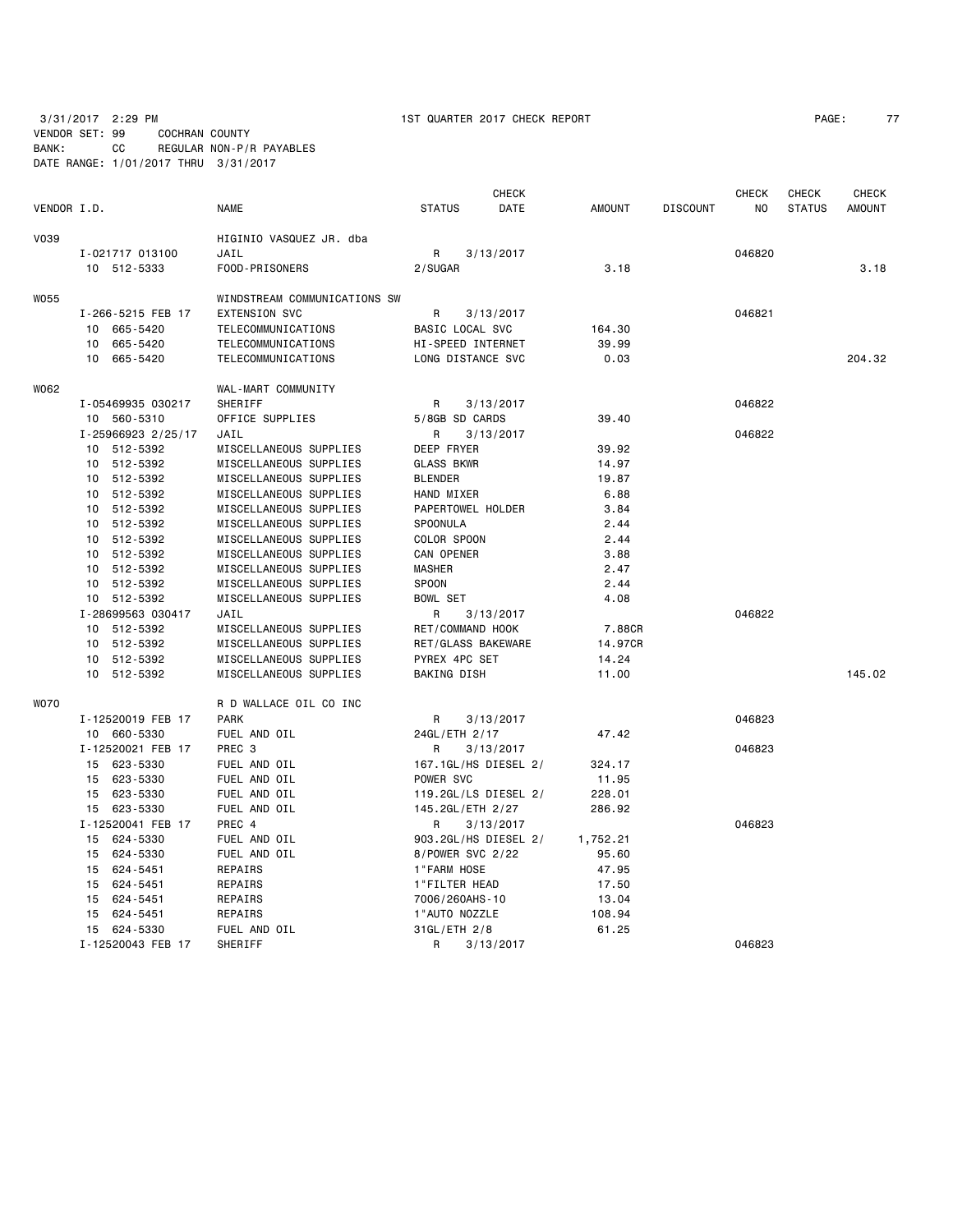3/31/2017 2:29 PM 1ST QUARTER 2017 CHECK REPORT PAGE: 78 VENDOR SET: 99 COCHRAN COUNTY BANK: CC REGULAR NON-P/R PAYABLES DATE RANGE: 1/01/2017 THRU 3/31/2017

| PAGE: | 78 |
|-------|----|
|       |    |

|             |                                         |                                |                     | <b>CHECK</b>         |               |                 | <b>CHECK</b> | <b>CHECK</b>  | CHECK         |
|-------------|-----------------------------------------|--------------------------------|---------------------|----------------------|---------------|-----------------|--------------|---------------|---------------|
| VENDOR I.D. |                                         | <b>NAME</b>                    | <b>STATUS</b>       | DATE                 | <b>AMOUNT</b> | <b>DISCOUNT</b> | NO.          | <b>STATUS</b> | <b>AMOUNT</b> |
| <b>WO70</b> |                                         | R D WALLACE OIL CO INC         | *CONTINUED*         |                      |               |                 |              |               |               |
|             | I-12520043 FEB 17                       | SHERIFF                        | R                   | 3/13/2017            |               |                 | 046823       |               |               |
|             | 10 560-5330                             | FUEL AND OIL                   | 61.005GL/ETH        |                      | 120.55        |                 |              |               | 3,115.51      |
| W092        |                                         | WTG FUELS, INC                 |                     |                      |               |                 |              |               |               |
|             | I-15006-03496 FEB 17 SHERIFF            |                                | R                   | 3/13/2017            |               |                 | 046824       |               |               |
|             | 10 560-5330                             | FUEL AND OIL                   | 283.32GL/UNL        |                      | 557.98        |                 |              |               |               |
|             | 10 560-5330                             | FUEL AND OIL                   | SERVICE FEE         |                      | 16.74         |                 |              |               | 574.72        |
| W092        |                                         | WTG FUELS, INC                 |                     |                      |               |                 |              |               |               |
|             | I-15006-47129 FEB 17 JUVENILE PROBATION |                                | R                   | 3/13/2017            |               |                 | 046825       |               |               |
|             | 17 573-5499                             | OPERATING EXPENSES             |                     | 17.47GL/UNL/ABILENE/ | 33.30         |                 |              |               |               |
|             | 17 573-5499                             | OPERATING EXPENSES             |                     | 18.59GL/UNL/GATESVIL | 32.64         |                 |              |               |               |
|             | 17 573-5499                             | OPERATING EXPENSES             |                     | 18.37GL/UNL/LBK/2/11 | 32.07         |                 |              |               |               |
|             | 17 573-5499                             | OPERATING EXPENSES             |                     | 15.73GL/UNL/BIG SPRI | 29.98         |                 |              |               |               |
|             | 17 573-5499                             | OPERATING EXPENSES             | SERVICE FEE         |                      | 3.84          |                 |              |               | 131.83        |
| <b>WO97</b> |                                         | WILDRED L. MATHENY dba         |                     |                      |               |                 |              |               |               |
|             | I-1920                                  | CRTHSE/LIBRARY/ACT BLDG        | R                   | 3/13/2017            |               |                 | 046826       |               |               |
|             | 10 510-5332                             | CUSTODIAL SUPPLIES             | <b>SPRAY BUGS</b>   |                      | 70.00         |                 |              |               |               |
|             | 10 650-5332                             | CUSTODIAL SUPPLIES             | SPRAY BUGS          |                      | 35.00         |                 |              |               |               |
|             | 10 662-5332                             | CUSTODIAL SUPPLIES             | <b>SPRAY BUGS</b>   |                      | 45.00         |                 |              |               | 150.00        |
| W216        |                                         | CHRISTINA WOODS                |                     |                      |               |                 |              |               |               |
|             | I-#6340/RUTHARDT                        | COUNTY COURT                   | R                   | 3/13/2017            |               |                 | 046827       |               |               |
|             | 10 435-5400                             | ATTORNEY AD LITEM              | PLEA HRNG(M)/DUSTIN |                      | 200.00        |                 |              |               |               |
|             | I-#6358/ORNELAS                         | COUNTY COURT                   | R                   | 3/13/2017            |               |                 | 046827       |               |               |
|             | 10 426-5400                             | ATTORNEY AD LITEM              |                     | PLEA HRNG(M)/ARCADIO | 200.00        |                 |              |               |               |
|             | $I - #6372/LEWIS$                       | COUNTY COURT                   | R                   | 3/13/2017            |               |                 | 046827       |               |               |
|             | 10 426-5400                             | ATTORNEY AD LITEM              | PLEA HRNG(M)/JUSTIN |                      | 200.00        |                 |              |               |               |
|             | I-#6392/WHEATLEY                        | COUNTY COURT                   | R                   | 3/13/2017            |               |                 | 046827       |               |               |
|             | 10 426-5400                             | ATTORNEY AD LITEM              |                     | PLEA HRNG(M)/TIMOTHY | 200.00        |                 |              |               |               |
|             | I-JUV#633 030817                        | <b>COUNTY COURT</b>            | R                   | 3/13/2017            |               |                 | 046827       |               |               |
|             | 10 426-5400                             | ATTORNEY AD LITEM              |                     | PLEA HEARING/JUV#633 | 200.00        |                 |              |               | 1,000.00      |
| X004        |                                         | XEROX BUSINESS SERVICES LLC    |                     |                      |               |                 |              |               |               |
|             | I-1350383                               | CO/DIST CLERK                  | R                   | 3/13/2017            |               |                 | 046828       |               |               |
|             | 10 403-5416                             | FILMING & INDEXING             | 20/20 LAND REC      |                      | 1,250.00      |                 |              |               |               |
|             | 10 403-5416                             | FILMING & INDEXING             | FREIGHT             |                      | 40.90         |                 |              |               | 1,290.90      |
| Y026        |                                         | YOAKUM COUNTY SHERIFF'S OFFICE |                     |                      |               |                 |              |               |               |
|             | I-PRISONERS FEB 17                      | JAIL                           | R                   | 3/13/2017            |               |                 | 046829       |               |               |
|             | 10 512-5499                             | MISCELLANEOUS                  | 14/DAYS ISIAH MORIN |                      | 476.00        |                 |              |               |               |
|             | 10 512-5391                             | MEDICAL CARE-PRISONERS         | MEDS/MORIN          |                      | 35.00         |                 |              |               | 511.00        |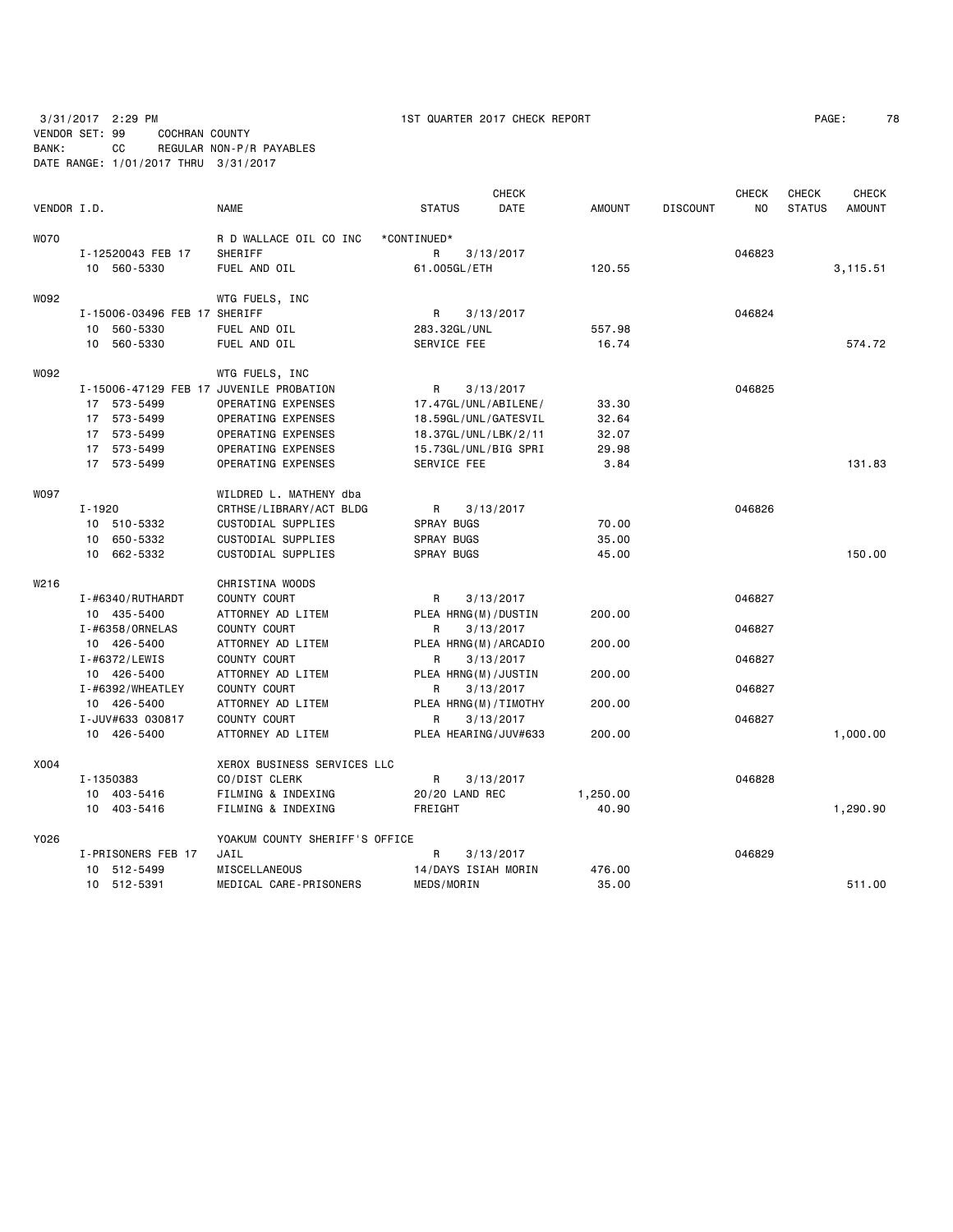3/31/2017 2:29 PM 1ST QUARTER 2017 CHECK REPORT PAGE: 79 VENDOR SET: 99 COCHRAN COUNTY BANK: CC REGULAR NON-P/R PAYABLES DATE RANGE: 1/01/2017 THRU 3/31/2017

|             |                 |                             |                       | <b>CHECK</b> |               |                 | <b>CHECK</b>   | <b>CHECK</b>  | <b>CHECK</b>  |
|-------------|-----------------|-----------------------------|-----------------------|--------------|---------------|-----------------|----------------|---------------|---------------|
| VENDOR I.D. |                 | <b>NAME</b>                 | <b>STATUS</b>         | DATE         | <b>AMOUNT</b> | <b>DISCOUNT</b> | N <sub>0</sub> | <b>STATUS</b> | <b>AMOUNT</b> |
| A109        |                 | ALBUS FARM EQUIPMENT        |                       |              |               |                 |                |               |               |
|             | I-002353        | COUNTY PARK                 | R                     | 3/30/2017    |               |                 | 046855         |               |               |
|             | 10 660-5451     | REPAIR                      | WELDING ON MOWER      |              | 30.00         |                 |                |               | 30.00         |
| A178        |                 | AMAZON                      |                       |              |               |                 |                |               |               |
|             | I-023439224908  | <b>MUSEUM</b>               | R                     | 3/30/2017    |               |                 | 046856         |               |               |
|             | 10 652-5310     | OFFICE SUPPLIES             | 2/YR WARR/ASURION;EX  |              | 4.73          |                 |                |               |               |
|             | I-056780212539  | <b>MUSEUM</b>               | R                     | 3/30/2017    |               |                 | 046856         |               |               |
|             | 10 652-5310     | OFFICE SUPPLIES             | SEAGATE EXPANSION 1T  |              | 54.99         |                 |                |               |               |
|             | I-258755674069  | COUNTY JUDGE                | R                     | 3/30/2017    |               |                 | 046856         |               |               |
|             | 10 426-5310     | OFFICE SUPPLIES             | NO CELL PHONE SIGN    |              | 5.95          |                 |                |               |               |
|             | I-258759540085  | LIBRARY/CO JUDGE/SHERIFF    | R                     | 3/30/2017    |               |                 | 046856         |               |               |
|             | 10 650-5590     | <b>BOOKS</b>                | FATAL: A NOVEL        |              | 17.70         |                 |                |               |               |
|             | 650-5590<br>10  | <b>BOOKS</b>                | CARAVAL               |              | 11.29         |                 |                |               |               |
|             | 10 426-5310     | OFFICE SUPPLIES             | SEAGATE EXPANSION 1T  |              | 54.99         |                 |                |               |               |
|             | 10 560-5310     | OFFICE SUPPLIES             | SEAGATE EXPANSION 1T  |              | 54.99         |                 |                |               |               |
|             | 10 650-5590     | <b>BOOKS</b>                | KING'S CAGE(RED QUEE  |              | 12.12         |                 |                |               |               |
|             | 650-5590<br>10  | <b>BOOKS</b>                | BURN (STEEL BROTHERS  |              | 10.99         |                 |                |               |               |
|             | 650-5590<br>10  | <b>BOOKS</b>                | UNCHAINED (TURTLEBACK |              | 20.80         |                 |                |               |               |
|             | 10<br>650-5590  | <b>BOOKS</b>                | HIDDEN FIGURES        |              | 13.99         |                 |                |               |               |
|             | 426-5310<br>10  | OFFICE SUPPLIES             | 3/NO CELL PHONE SIGN  |              | 17.85         |                 |                |               |               |
|             | 10 650-5590     | <b>BOOKS</b>                | BEHIND HER EYES       |              | 19.86         |                 |                |               |               |
|             | I-280714251589  | SHERIFF                     | R                     | 3/30/2017    |               |                 | 046856         |               |               |
|             | 10 560-5310     | OFFICE SUPPLIES             | ALTURA PHOTO/FLASH    |              | 38.99         |                 |                |               |               |
|             | 560-5310<br>10  | OFFICE SUPPLIES             | SIGMA 70-300mm ZOOM   |              | 139.00        |                 |                |               | 478.24        |
| A206        |                 | DAVID LYNN ALEXANDER        |                       |              |               |                 |                |               |               |
|             | I-PREC 3 3/17   | PREC. 3                     | R                     | 3/30/2017    |               |                 | 046857         |               |               |
|             | 15 623-5356     | ROAD MATERIALS & SUPPLIES   | 31/BELLYDUMP LOADS@2  |              | 1,550.00      |                 |                |               |               |
|             | 15<br>623-5356  | ROAD MATERIALS & SUPPLIES   | 10/MACK LOADS@2.50cy  |              | 300.00        |                 |                |               | 1,850.00      |
| A249        |                 | ANTELOPE TIRE & SUPPLY, INC |                       |              |               |                 |                |               |               |
|             | I-DW#017293     | ACTIVITY BLDG               | R                     | 3/30/2017    |               |                 | 046858         |               |               |
|             | 10 000-4370.101 | RENT-ACTIVITY BUILDING      | REF DEP FOR 03/10/17  |              | 150.00        |                 |                |               | 150.00        |
| A261        |                 | OSCAR ALVARADO              |                       |              |               |                 |                |               |               |
|             | I-638712        | PREC 1                      | R                     | 3/30/2017    |               |                 | 046859         |               |               |
|             | 15 621-5451     | REPAIRS                     | R&R RADIATOR          |              | 625.00        |                 |                |               |               |
|             | 15 621-5451     | REPAIRS                     | RPR GASKET ON(R)SIDE  |              | 25.00         |                 |                |               | 650.00        |
| B007        |                 | BOB BARKER COMPANY, INC.    |                       |              |               |                 |                |               |               |
|             | I-UT1000411427  | SHERIFF                     | R                     | 3/30/2017    |               |                 | 046860         |               |               |
|             | 10 560-5205     | UNIFORMS                    | 2XL POLO SILVER TAN   |              | 13.00         |                 |                |               |               |
|             | 560-5205<br>10  | UNIFORMS                    | 3XL POLO              |              | 13.00         |                 |                |               |               |
|             | 10 560-5205     | UNIFORMS                    | 2/EMBROIDER STAR      |              | 27.58         |                 |                |               |               |
|             | 10 560-5205     | UNIFORMS                    | FREIGHT               |              | 20.64         |                 |                |               |               |
|             | I-UT1000412020  | SHERIFF                     | R                     | 3/30/2017    |               |                 | 046860         |               |               |
|             | 10 560-5205     | <b>UNIFORMS</b>             | 4/TROUSERS            |              | 52.00         |                 |                |               |               |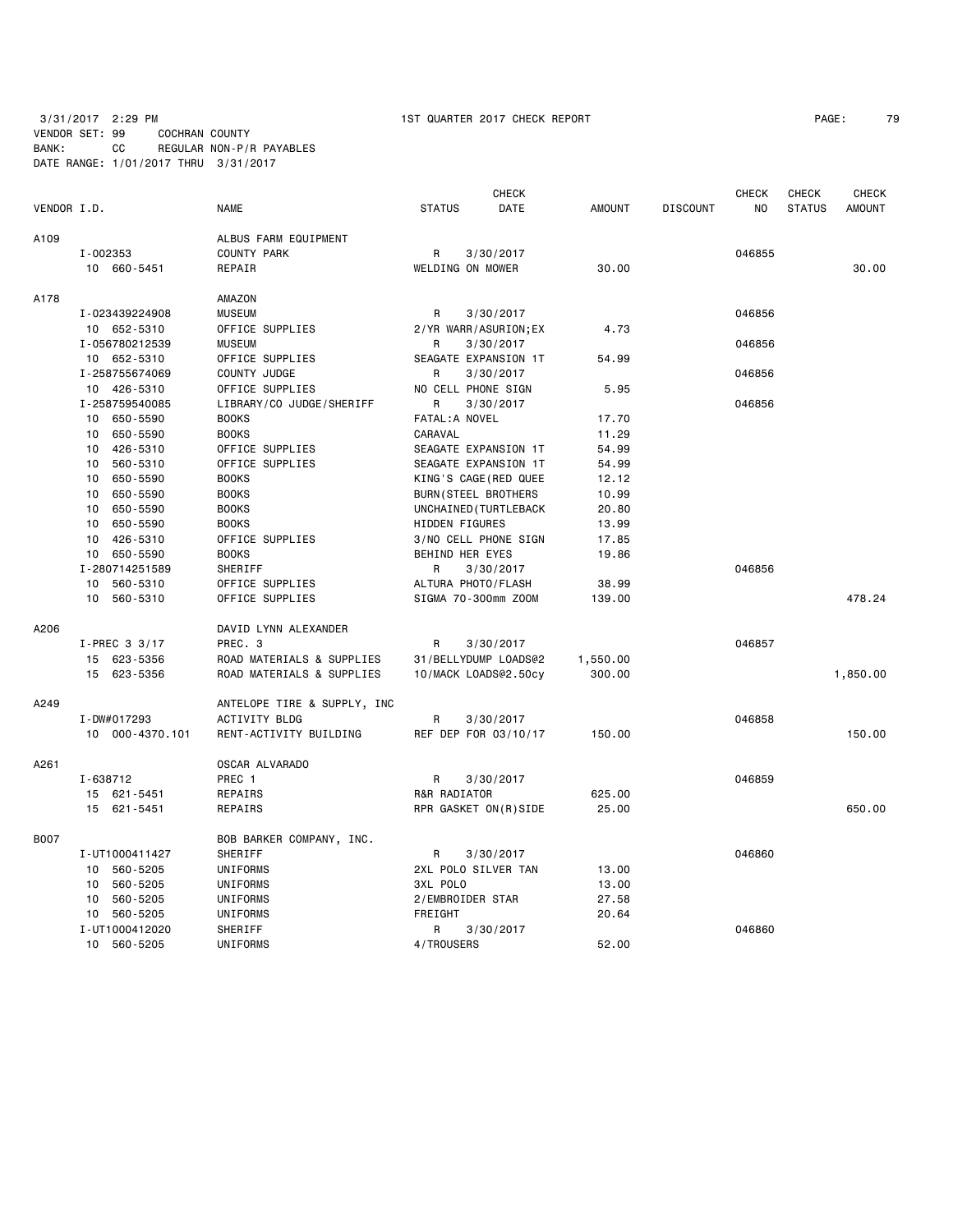3/31/2017 2:29 PM 1ST QUARTER 2017 CHECK REPORT PAGE: 80

VENDOR SET: 99 COCHRAN COUNTY BANK: CC REGULAR NON-P/R PAYABLES DATE RANGE: 1/01/2017 THRU 3/31/2017

| VENDOR I.D. |                          | <b>NAME</b>                                | <b>STATUS</b>        | <b>CHECK</b><br>DATE | <b>AMOUNT</b> | <b>DISCOUNT</b> | <b>CHECK</b><br>NO | <b>CHECK</b><br><b>STATUS</b> | <b>CHECK</b><br><b>AMOUNT</b> |
|-------------|--------------------------|--------------------------------------------|----------------------|----------------------|---------------|-----------------|--------------------|-------------------------------|-------------------------------|
| <b>B007</b> |                          |                                            |                      |                      |               |                 |                    |                               |                               |
|             | I-UT1000412020           | BOB BARKER COMPANY, INC.<br><b>SHERIFF</b> | *CONTINUED*<br>R     | 3/30/2017            |               |                 | 046860             |                               |                               |
|             | 10 560-5205              | UNIFORMS                                   | FREIGHT              |                      | 3.90          |                 |                    |                               | 130.12                        |
|             |                          |                                            |                      |                      |               |                 |                    |                               |                               |
| B026        |                          | BLEDSOE WATER SUPPLY CORP                  |                      |                      |               |                 |                    |                               |                               |
|             | $I - 3004$ 3/17          | PREC <sub>3</sub>                          | R                    | 3/30/2017            |               |                 | 046861             |                               |                               |
|             | 15 623-5440              | UTILITIES                                  | 370 GL WATER FEB 17  |                      | 20.10         |                 |                    |                               | 20.10                         |
|             |                          |                                            |                      |                      |               |                 |                    |                               |                               |
| B029        |                          | BRUCKNER'S TRUCK SALES, INC                |                      |                      |               |                 | 046862             |                               |                               |
|             | I-389199L<br>15 621-5451 | PREC 1<br><b>REPAIRS</b>                   | R.<br>FITTING        | 3/30/2017            | 10.39         |                 |                    |                               |                               |
|             | 15 621-5451              |                                            | <b>HOSE</b>          |                      | 37.10         |                 |                    |                               | 47.49                         |
|             |                          | REPAIRS                                    |                      |                      |               |                 |                    |                               |                               |
| B063        |                          | BINDING SYSTEMS OF AMERICA                 |                      |                      |               |                 |                    |                               |                               |
|             | I-19281                  | AUDITOR                                    | R                    | 3/30/2017            |               |                 | 046863             |                               |                               |
|             | 10 495-5310              | OFFICE SUPPLIES                            | 100/THERMAL COVERS B |                      | 197.00        |                 |                    |                               |                               |
|             | 10 495-5310              | OFFICE SUPPLIES                            | FREIGHT              |                      | 17.84         |                 |                    |                               | 214.84                        |
| C008        |                          | CITY OF WHITEFACE                          |                      |                      |               |                 |                    |                               |                               |
|             | $I - 409$ 3/17           | PREC <sub>2</sub>                          | R                    | 3/30/2017            |               |                 | 046864             |                               |                               |
|             | 15 622-5440              | UTILITIES                                  | GAS SVC              |                      | 16.25         |                 |                    |                               |                               |
|             | 15 622-5440              | UTILITIES                                  | <b>WATER SVC</b>     |                      | 14.00         |                 |                    |                               |                               |
|             | 15 622-5440              | UTILITIES                                  | GARBAGE SVC          |                      | 50.10         |                 |                    |                               |                               |
|             |                          |                                            |                      |                      |               |                 |                    |                               | 102.85                        |
|             | 15 622-5440              | UTILITIES                                  | SEWER SVC            |                      | 22.50         |                 |                    |                               |                               |
| C015        |                          | COCHRAN COUNTY SENIOR                      |                      |                      |               |                 |                    |                               |                               |
|             | I-MARCH'17 INSTLMT       | SENIOR CITIZENS                            | R                    | 3/30/2017            |               |                 | 046865             |                               |                               |
|             | 10 663-5418              | SENIOR CITIZENS CONTRACT                   | MARCH 2017           |                      | 6,250.00      |                 |                    |                               | 6,250.00                      |
| C049        |                          | CRAWFORD RADIATOR SHOP INC                 |                      |                      |               |                 |                    |                               |                               |
|             | I-195470                 | PREC 1                                     | R                    | 3/30/2017            |               |                 | 046866             |                               |                               |
|             | 15 621-5451              | <b>REPAIRS</b>                             | RPR RADIATOR/MACK    |                      | 325,00        |                 |                    |                               |                               |
|             | 15 621-5451              | REPAIRS                                    | <b>INSTL GASKET</b>  |                      | 20,00         |                 |                    |                               |                               |
|             | $I - 195511$             | PREC 1                                     | R                    | 3/30/2017            |               |                 | 046866             |                               |                               |
|             | 15 621-5451              | REPAIRS                                    | RADIATOR CAP         |                      | 6.50          |                 |                    |                               |                               |
|             | 15 621-5451              | REPAIRS                                    | <b>DRAIN PLUG</b>    |                      | 24.00         |                 |                    |                               | 375.50                        |
|             |                          |                                            |                      |                      |               |                 |                    |                               |                               |
| C082        |                          | JULIE CASTANEDA                            |                      |                      |               |                 |                    |                               |                               |
|             | I-DW#017268              | ACTIVITY BLDG                              | R                    | 3/30/2017            |               |                 | 046867             |                               |                               |
|             | 10 000-4370.101          | RENT-ACTIVITY BUILDING                     | REF DEP FOR 3/18/17  |                      | 150.00        |                 |                    |                               | 150.00                        |
| C165        |                          | CITY OF MORTON                             |                      |                      |               |                 |                    |                               |                               |
|             | $I - 02/18/17$           | <b>CEMETERY</b>                            | R                    | 3/30/2017            |               |                 | 046868             |                               |                               |
|             | 10 516-5486              | CONTRACT LABOR-OPEN CLOSE                  | WILLIAM GRANT 2/18/1 |                      | 300.00        |                 |                    |                               | 300.00                        |
|             |                          |                                            |                      |                      |               |                 |                    |                               |                               |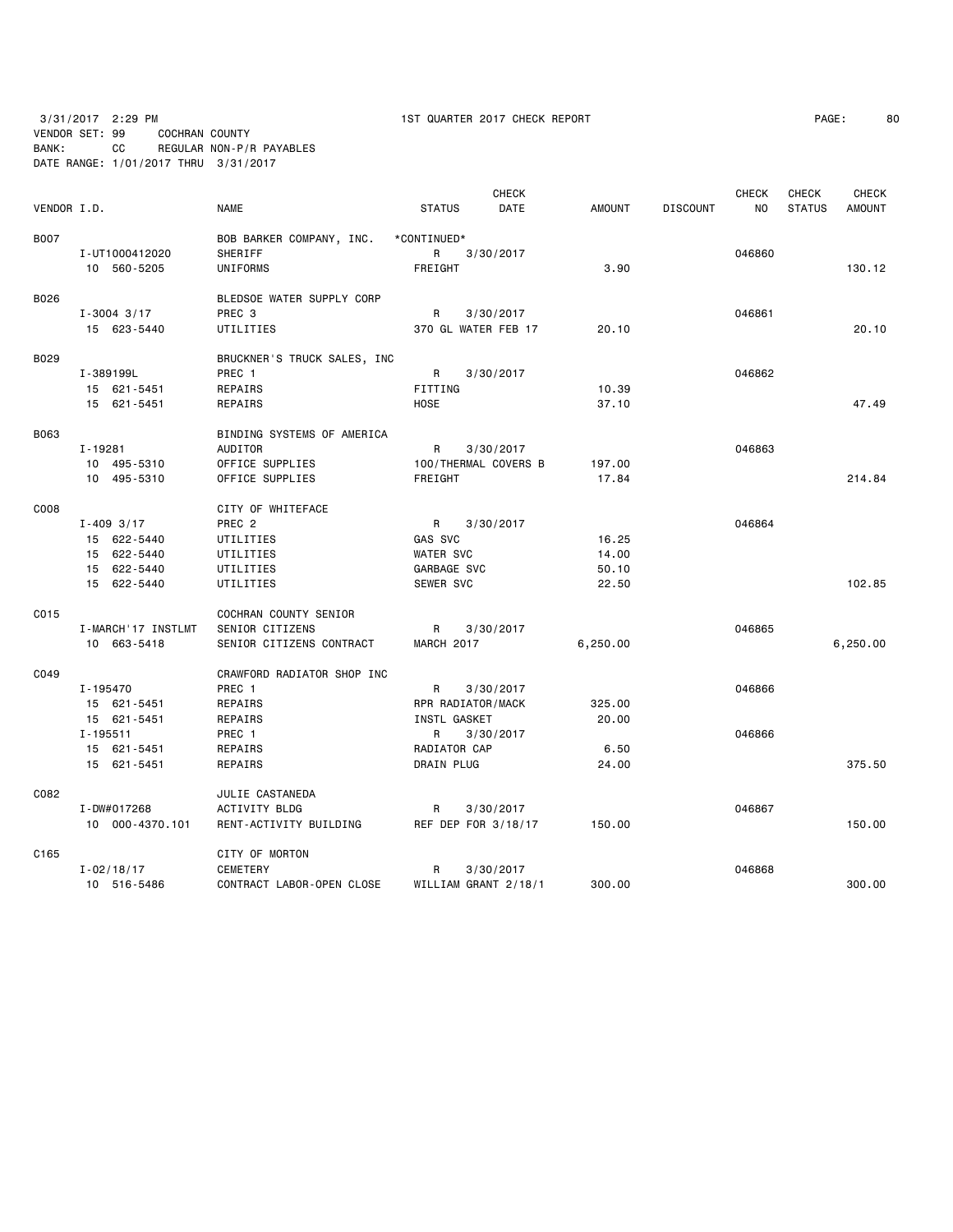# VENDOR SET: 99 COCHRAN COUNTY BANK: CC REGULAR NON-P/R PAYABLES DATE RANGE: 1/01/2017 THRU 3/31/2017

3/31/2017 2:29 PM 1ST QUARTER 2017 CHECK REPORT PAGE: 81

|             |         |                                    |                                |                      | <b>CHECK</b> |               |                 | <b>CHECK</b>   | <b>CHECK</b>  | <b>CHECK</b>  |
|-------------|---------|------------------------------------|--------------------------------|----------------------|--------------|---------------|-----------------|----------------|---------------|---------------|
| VENDOR I.D. |         |                                    | <b>NAME</b>                    | <b>STATUS</b>        | DATE         | <b>AMOUNT</b> | <b>DISCOUNT</b> | N <sub>O</sub> | <b>STATUS</b> | <b>AMOUNT</b> |
| C340        |         |                                    | COUNTY INFORMATION RESOURCE AG |                      |              |               |                 |                |               |               |
|             |         | I-S0P006886                        | NON-DEPT'L                     | R                    | 3/30/2017    |               |                 | 046869         |               |               |
|             |         | 10 409-5420                        | TELECOMMUNICATIONS             | 25 EMAIL ACCTS FEB17 |              | 50.00         |                 |                |               |               |
|             |         | I-S0P007092                        | NON-DEPT'L                     | R<br>3/30/2017       |              |               |                 | 046869         |               |               |
|             | 10      | 409-5411                           | MAINTENANCE CONTRACTS          | WEBSITE CONTENT MAIN |              | 500.00        |                 |                |               |               |
|             | 10      | 409-5411                           | MAINTENANCE CONTRACTS          | WEB HOSTING 2017     |              | 550.00        |                 |                |               | 1,100.00      |
| C371        |         |                                    | COCHRAN COUNTY TAX A/C         |                      |              |               |                 |                |               |               |
|             |         | I-'13 EXPLR 2017                   | SHERIFF                        | R                    | 3/30/2017    |               |                 | 046870         |               |               |
|             |         | 10 560-5451                        | MACHINERY-NON-OFFICE REPAIR    | ST INSP/'13 EXPLR #5 |              | 7.50          |                 |                |               |               |
|             |         | I-'15 CHEV #0270 '17 EXTENSION SVC |                                | R                    | 3/30/2017    |               |                 | 046870         |               |               |
|             |         | 10 665-5451                        | REPAIRS                        | ST INSP/'15 CHEVY #0 |              | 7.50          |                 |                |               | 15.00         |
| C384        |         |                                    | CHEMAQUA                       |                      |              |               |                 |                |               |               |
|             |         | I-2651990                          | <b>COURTHOUSE</b>              | R                    | 3/30/2017    |               |                 | 046871         |               |               |
|             |         | 10 510-5411                        | MAINTENANCE CONTRACTS          | WATER TREATMENT MARC |              | 120.00        |                 |                |               | 120.00        |
| C390        |         |                                    | CIRCLE STAR FIREARMS, LLC      |                      |              |               |                 |                |               |               |
|             | I-268   |                                    | SHERIFF                        | R                    | 3/30/2017    |               |                 | 046872         |               |               |
|             |         | 10 560-5334                        | OTHER SUPPLIES                 | 5/VortexSparc/AR/RED |              | 850.00        |                 |                |               |               |
|             | 10      | 560-5334                           | OTHER SUPPLIES                 | SHIPPING             |              | 25.00         |                 |                |               | 875.00        |
| D001        |         |                                    | DACO FIRE EQUIPMENT            |                      |              |               |                 |                |               |               |
|             | I-14442 |                                    | JAIL                           | R                    | 3/30/2017    |               |                 | 046873         |               |               |
|             |         | 10 512-5499                        | MISCELLANEOUS                  | 2/FLOWTEST OF SCBA   |              | 130.00        |                 |                |               |               |
|             | I-84066 |                                    | JAIL                           | R.                   | 3/30/2017    |               |                 | 046873         |               |               |
|             |         | 10 512-5499                        | MISCELLANEOUS                  | 10/INSPECTIONS@8.00  |              | 80.00         |                 |                |               |               |
|             |         | 10 512-5499                        | MISCELLANEOUS                  | #5ABC RECHARGE       |              | 26.75         |                 |                |               | 236.75        |
| D027        |         |                                    | <b>DEMCO</b>                   |                      |              |               |                 |                |               |               |
|             |         | I-6092663                          | LIBRARY/SUMMER PROG            | R                    | 3/30/2017    |               |                 | 046874         |               |               |
|             | 10      | 650-5499                           | MISCELLANEOUS                  | 2/RUBBER EARTH BALLS |              | 13.00         |                 |                |               |               |
|             | 10      | 650-5499                           | MISCELLANEOUS                  | 2/PLASTIC CAR BUILD  |              | 25.50         |                 |                |               |               |
|             |         | 10 650-5499                        | MISCELLANEOUS                  | 2/COLOR BLOCK BALLS  |              | 10.50         |                 |                |               |               |
|             | 10      | 650-5499                           | MISCELLANEOUS                  | 2/BRICK PARTY BUBBLE |              | 9.00          |                 |                |               |               |
|             | 10      | 650-5499                           | MISCELLANEOUS                  | 2/BUILD BLOCK STRESS |              | 28.50         |                 |                |               |               |
|             | 10      | 650-5499                           | MISCELLANEOUS                  | 2/TOOL LACING CARDS  |              | 15.90         |                 |                |               |               |
|             | 10      | 650-5499                           | MISCELLANEOUS                  | 2/WOODEN CUBE PUZZLE |              | 26.50         |                 |                |               |               |
|             | 10      | 650-5499                           | MISCELLANEOUS                  | 4/BUILD A BETTER WOR |              | 6.00          |                 |                |               |               |
|             | 10      | 650-5499                           | MISCELLANEOUS                  | SHIPPING             |              | 14.84         |                 |                |               | 149.74        |
| D046        |         |                                    | DIGITAL ALLY, INC              |                      |              |               |                 |                |               |               |
|             |         | I-1092494                          | CONSTABLE                      | R                    | 3/30/2017    |               |                 | 046875         |               |               |
|             |         | 10 550-5334                        | OTHER SUPPLIES                 | DVM-800 IN CAR VIDEO |              | 2,595.00      |                 |                |               |               |
|             |         | 10 550-5334                        | OTHER SUPPLIES                 | SHIPPING             |              | 15.00         |                 |                |               | 2,610.00      |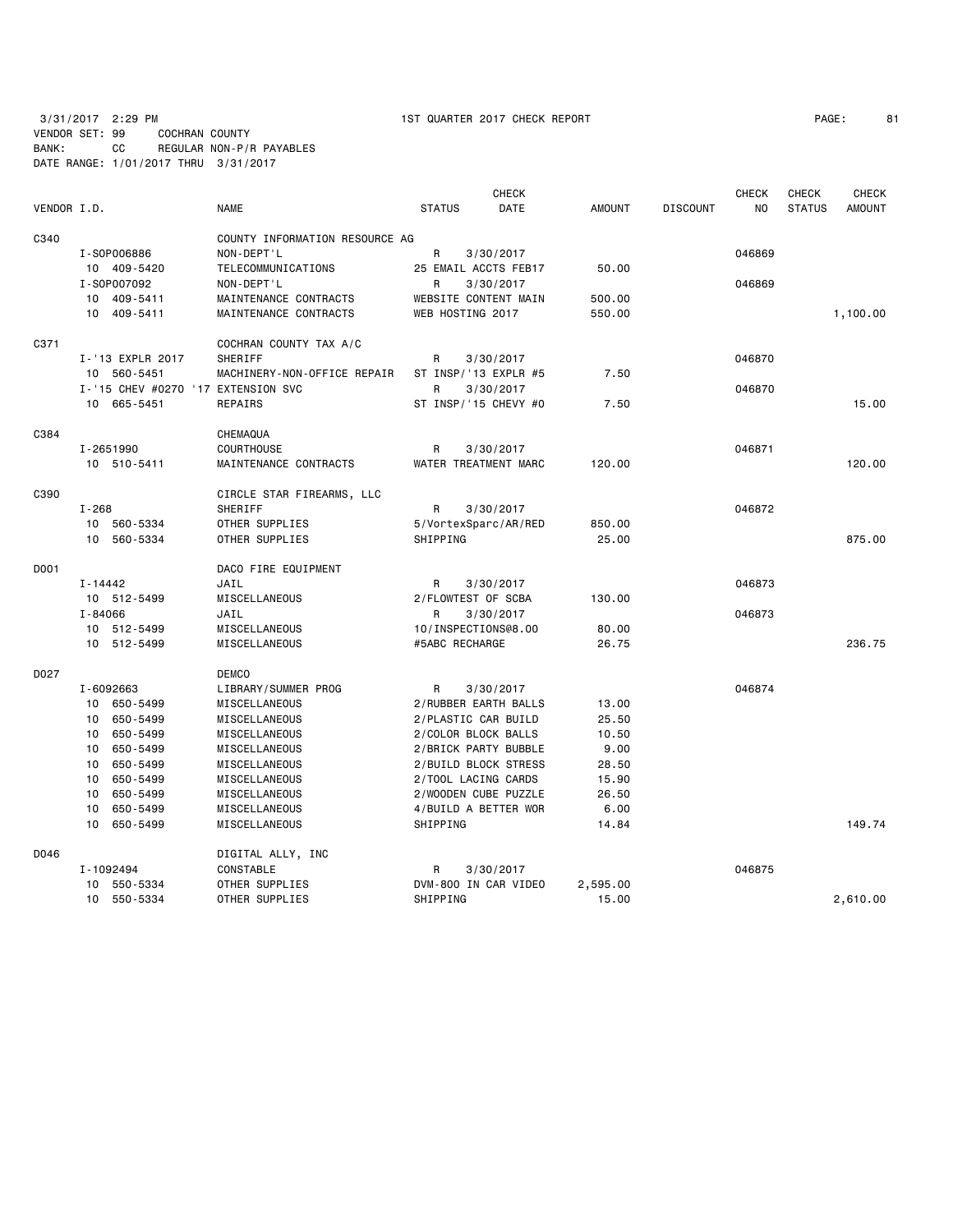VENDOR SET: 99 COCHRAN COUNTY BANK: CC REGULAR NON-P/R PAYABLES

DATE RANGE: 1/01/2017 THRU 3/31/2017

| VENDOR I.D. |          |                    | <b>NAME</b>                                      | <b>STATUS</b>         | <b>CHECK</b><br>DATE | <b>AMOUNT</b> | <b>DISCOUNT</b> | <b>CHECK</b><br>N <sub>O</sub> | <b>CHECK</b><br><b>STATUS</b> | <b>CHECK</b><br><b>AMOUNT</b> |
|-------------|----------|--------------------|--------------------------------------------------|-----------------------|----------------------|---------------|-----------------|--------------------------------|-------------------------------|-------------------------------|
| D048        |          |                    | DATA-LINE OFFICE SYSTEMS                         |                       |                      |               |                 |                                |                               |                               |
|             |          | I-IN62772          | <b>EXTENSION SVC</b>                             | R                     | 3/30/2017            |               |                 | 046876                         |                               |                               |
|             |          | 10 665-5411        | MAINTENANCE CONTRACTS                            | COPIER MAINT 3/5-4/4  |                      | 30.00         |                 |                                |                               | 30.00                         |
| D194        |          |                    | DRISKILL & BATES PSYCHOLOGY, P                   |                       |                      |               |                 |                                |                               |                               |
|             |          | I - EVAL / JUV#824 | JUVENILE PROBATION                               | R                     | 3/30/2017            |               |                 | 046877                         |                               |                               |
|             |          | 17 573-5413.002    | Mental Health External ContracPSYCH EVAL/JUV#824 |                       |                      | 750.00        |                 |                                |                               | 750.00                        |
| D196        |          |                    | JORGE DE LA CRUZ, SHERIFF                        |                       |                      |               |                 |                                |                               |                               |
|             | I-032317 |                    | JAIL/SHERIFF                                     | R                     | 3/30/2017            |               |                 | 046878                         |                               |                               |
|             |          | 10 512-5333        | FOOD-PRISONERS                                   | 8/BREAD/ALLSUPS 3/8   |                      | 6.36          |                 |                                |                               |                               |
|             |          | 10 512-5333        | FOOD-PRISONERS                                   | 2/CANOLA OIL/FAM\$ 3/ |                      | 6.00          |                 |                                |                               |                               |
|             | 10       | 512-5333           | FOOD-PRISONERS                                   | 8/BREAD/ALLSUPS 3/13  |                      | 6.36          |                 |                                |                               |                               |
|             |          | 10 512-5333        | FOOD-PRISONERS                                   | 2/MILK/ALLSUPS 3/9    |                      | 6.98          |                 |                                |                               |                               |
|             | 10       | 512-5333           | FOOD-PRISONERS                                   | 2/SHRD CHEESE/FAM\$ 3 |                      | 7.00          |                 |                                |                               |                               |
|             | 10       | 512-5333           | FOOD-PRISONERS                                   | 2/CANOLA OIL/FAM\$ 3/ |                      | 6.00          |                 |                                |                               |                               |
|             | 10       | 512-5333           | FOOD-PRISONERS                                   | $2/CHIPS/FAMS$ 3/16   |                      | 3.50          |                 |                                |                               |                               |
|             |          | 10 512-5333        | FOOD-PRISONERS                                   | LETTUCE/ALLSUPS 3/16  |                      | 1.59          |                 |                                |                               |                               |
|             | 10       | 512-5333           | FOOD-PRISONERS                                   | 2/EGGS/ALLSUPS 3/16   |                      | 3.78          |                 |                                |                               |                               |
|             | 10       | 512-5333           | FOOD-PRISONERS                                   | 3/MILK/ALLSUPS 3/17   |                      | 10.47         |                 |                                |                               |                               |
|             | 10       | 512-5333           | FOOD-PRISONERS                                   | 6/BREAD/ALLSUPS 3/17  |                      | 4.77          |                 |                                |                               |                               |
|             | 10       | 560-5499           | MISCELLANEOUS                                    | RANCHERS/REVA/GREG 3  |                      | 21.43         |                 |                                |                               |                               |
|             | 10       | 560-5499           | MISCELLANEOUS                                    | MCD/TRNSPRT/REVA/GRE  |                      | 15.76         |                 |                                |                               |                               |
|             | 10       | 512-5333           | FOOD-PRISONERS                                   | POTATOES/ALLSUPS 3/2  |                      | 2.99          |                 |                                |                               |                               |
|             | 10       | 512-5333           | FOOD-PRISONERS                                   | TORTILLAS/ALLSUPS 3/  |                      | 1.99          |                 |                                |                               |                               |
|             |          | 10 512-5333        | FOOD-PRISONERS                                   | 2/MIXED FRUIT/FAM\$ 3 |                      | 2.00          |                 |                                |                               |                               |
|             |          | 10 512-5333        | FOOD-PRISONERS                                   | 2/APPLESAUCE/FAM\$ 3/ |                      | 2.00          |                 |                                |                               |                               |
|             |          | 10 512-5333        | FOOD-PRISONERS                                   | 6/BREAD/ALLSUPS 3/20  |                      | 4.77          |                 |                                |                               |                               |
|             |          | 10 512-5333        | FOOD-PRISONERS                                   | TOMATOES/ALLSUPS 3/2  |                      | 1.79          |                 |                                |                               |                               |
|             |          | 10 512-5333        | FOOD-PRISONERS                                   | LETTUCE/ALLSUPS 3/20  |                      | 1.59          |                 |                                |                               |                               |
|             | 10       | 512-5333           | FOOD-PRISONERS                                   | 3/CHIPS/FAM\$ 3/20    |                      | 5.25          |                 |                                |                               |                               |
|             |          | 10 512-5333        | FOOD-PRISONERS                                   | 3/CHOPPED HAM/FAM\$ 3 |                      | 8.25          |                 |                                |                               |                               |
|             | 10       | 512-5333           | FOOD-PRISONERS                                   | 2/TOMATOES/ALLSUPS 3  |                      | 3.58          |                 |                                |                               |                               |
|             | 10       | 512-5333           | FOOD-PRISONERS                                   | ONIONS/ALLSUPS 3/21   |                      | 0.99          |                 |                                |                               |                               |
|             | 10       | 512-5333           | FOOD-PRISONERS                                   | 4/JALAPENOS/ALLSUPS   |                      | 0.40          |                 |                                |                               |                               |
|             |          | 10 512-5333        | FOOD-PRISONERS                                   | SHRD CHEESE/FAM\$ 3/2 |                      | 3.50          |                 |                                |                               |                               |
|             |          | 10 512-5333        | FOOD-PRISONERS                                   | SLICE CHEESE/ALLSUPS  |                      | 4.99          |                 |                                |                               |                               |
|             | 10       | 512-5333           | FOOD-PRISONERS                                   | MUSTARD/ALLSUPS 3/22  |                      | 2.29          |                 |                                |                               |                               |
|             | 10       | 512-5333           | FOOD-PRISONERS                                   | LETTUCE/ALLSUPS 3/22  |                      | 1.59          |                 |                                |                               |                               |
|             | 10       | 512-5333           | FOOD-PRISONERS                                   | 3/EGGS/ALLSUPS 3/22   |                      | 2.69          |                 |                                |                               |                               |
|             |          | 10 512-5333        | FOOD-PRISONERS                                   | 2/MILK/ALLSUPS 3/23   |                      | 6.98          |                 |                                |                               |                               |
|             | 10       | 512-5333           | FOOD-PRISONERS                                   | CAKE MIX/FAM\$ 3/23   |                      | 1.50          |                 |                                |                               |                               |
|             | 10       | 512-5333           | FOOD-PRISONERS                                   | 2/BUSHES BEANS/FAM\$  |                      | 4.50          |                 |                                |                               |                               |
|             | 10       | 512-5333           | FOOD-PRISONERS                                   | FROSTING/FAM\$ 3/23   |                      | 1.00          |                 |                                |                               |                               |
|             | 10       | 512-5333           | FOOD-PRISONERS                                   | APPLESAUCE/FAM\$ 3/23 |                      | 1.00          |                 |                                |                               |                               |
|             |          | 10 512-5333        | FOOD-PRISONERS                                   | APPLE JUICE/FAM\$ 3/2 |                      | 1.75          |                 |                                |                               |                               |
|             | I-032817 |                    | SHERIFF                                          | R                     | 3/30/2017            |               |                 | 046878                         |                               |                               |
|             |          | 10 560-5310        | OFFICE SUPPLIES                                  | INV PHONE 3/28        |                      | 58.14         |                 |                                |                               | 225.53                        |
|             |          |                    |                                                  |                       |                      |               |                 |                                |                               |                               |

3/31/2017 2:29 PM 1ST QUARTER 2017 CHECK REPORT PAGE: 82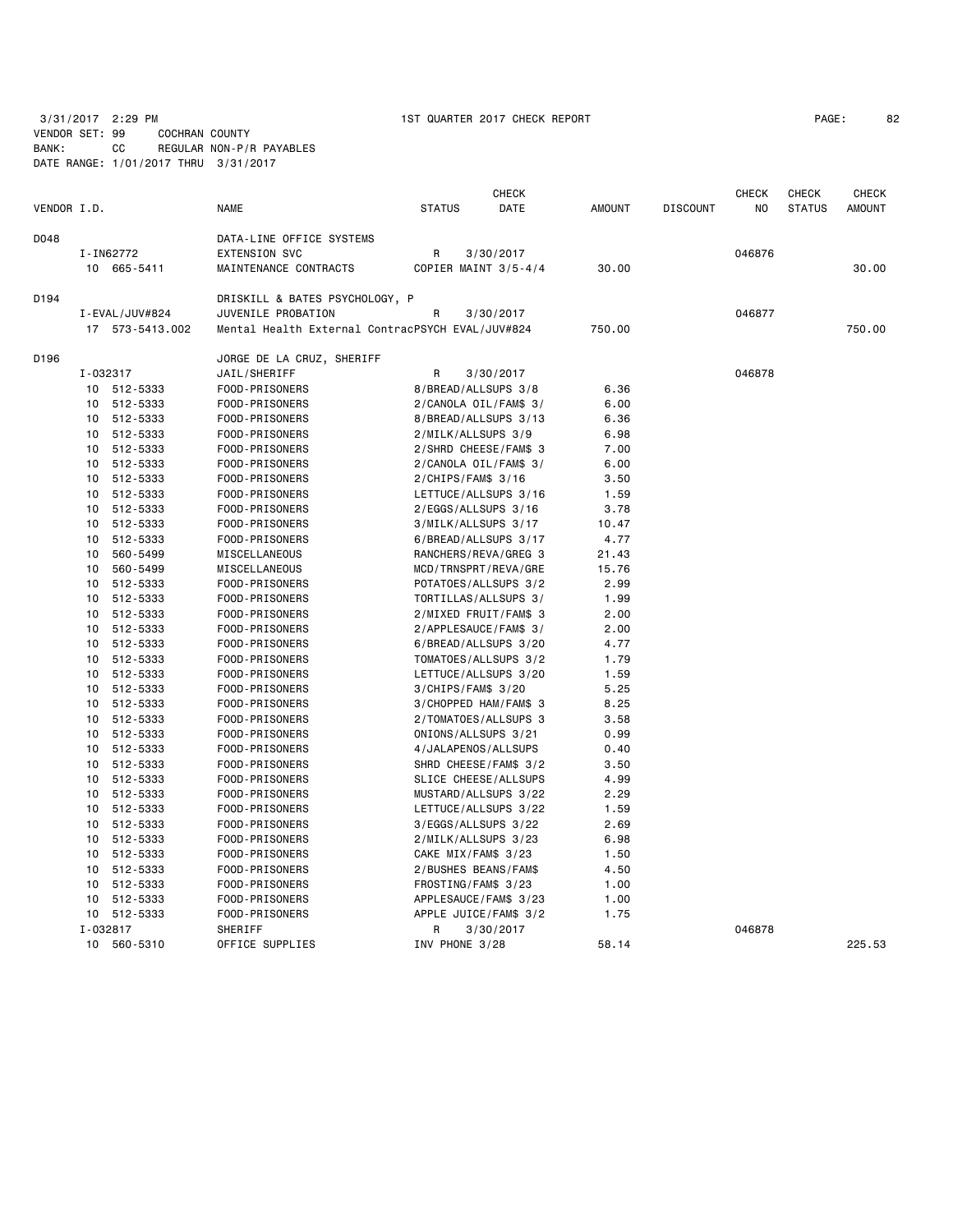3/31/2017 2:29 PM 1ST QUARTER 2017 CHECK REPORT PAGE: 83 VENDOR SET: 99 COCHRAN COUNTY BANK: CC REGULAR NON-P/R PAYABLES DATE RANGE: 1/01/2017 THRU 3/31/2017

| PAGE: | 83 |
|-------|----|
|-------|----|

|             |                        |                                                   | <b>CHECK</b>          |               |                 | <b>CHECK</b> | <b>CHECK</b>  | <b>CHECK</b>  |
|-------------|------------------------|---------------------------------------------------|-----------------------|---------------|-----------------|--------------|---------------|---------------|
| VENDOR I.D. |                        | <b>NAME</b>                                       | <b>STATUS</b><br>DATE | <b>AMOUNT</b> | <b>DISCOUNT</b> | NO           | <b>STATUS</b> | <b>AMOUNT</b> |
| F033        |                        | FLEETPRIDE, INC                                   |                       |               |                 |              |               |               |
|             | I-83647274             | PREC 1                                            | R<br>3/30/2017        |               |                 | 046879       |               |               |
|             | 15 621-5451            | REPAIRS                                           | SILICONE RADIATOR 2.  | 15.87         |                 |              |               |               |
|             | 15 621-5451            | REPAIRS                                           | SILICONE RADIATOR 3"  | 18.34         |                 |              |               |               |
|             | 15 621-5451            | REPAIRS                                           | 5/CLAMPS              | 40.40         |                 |              |               | 74.61         |
| F097        |                        | NATHAN D FOOS dba                                 |                       |               |                 |              |               |               |
|             | $I - 0141$             | JAIL                                              | R<br>3/30/2017        |               |                 | 046880       |               |               |
|             | 10 512-5451            | REPAIR                                            | TRVL; RPR SHWR/EXHAUS | 425.00        |                 |              |               |               |
|             | 10 512-5451            | REPAIR                                            | MISC SUPPLIES         | 25.00         |                 |              |               |               |
|             | $I - 0145$             | <b>COUNTY PARK</b>                                | R<br>3/30/2017        |               |                 | 046880       |               |               |
|             | 10 660-5451            | REPAIR                                            | RESOLDER COUPLING WO  | 85.00         |                 |              |               |               |
|             | 10 660-5451            | REPAIR                                            | SOLDER KIT FOR CLEAN  | 10.00         |                 |              |               | 545.00        |
| G098        |                        | GALL'S, LLC                                       |                       |               |                 |              |               |               |
|             | I-007172976            | SHERIFF                                           | R<br>3/30/2017        |               |                 | 046881       |               |               |
|             | 10 560-5334            | OTHER SUPPLIES                                    | 2/PATROL EYES BODY C  | 599.90        |                 |              |               |               |
|             | I-4056858              | SHERIFF                                           | 3/30/2017<br>R        |               |                 | 046881       |               |               |
|             | 10 560-5334            | OTHER SUPPLIES                                    | 3/PATROL EYES BODY C  | 899.85        |                 |              |               |               |
|             | 10 560-5334            | OTHER SUPPLIES                                    | SHIPPING              | 8.95          |                 |              |               | 1,508.70      |
| G249        |                        | <b>GULF COAST TRADES CENTER</b>                   |                       |               |                 |              |               |               |
|             | I-2013043372           | JUVENILE PROBATION                                | R<br>3/30/2017        |               |                 | 046882       |               |               |
|             | 17 573-5413.004        | Other Placements                                  | 20 DAYS/POST(N) #824  | 2,060.60      |                 |              |               | 2,060.60      |
| G259        |                        | G4S SERVICES, LLC                                 |                       |               |                 |              |               |               |
|             | I - COCHRAN - 0217 - B | G4S TELE-COUNSELING JAN 17                        | R<br>3/30/2017        |               |                 | 046883       |               |               |
|             | 17 573-5413.001        | Inter-Cnty Contr TELECOUNSEL'GTele-couns'g Feb'17 |                       | 578.70        |                 |              |               | 578.70        |
| H301        |                        | HAYS COUNTY TREASURER                             |                       |               |                 |              |               |               |
|             | $I - 3/6/17$ #1025     | JUVENILE PROBATION                                | R<br>3/30/2017        |               |                 | 046884       |               |               |
|             | 17 573-5413.004        | Other Placements                                  | 7 DAYS DET/POST(S)/J  | 700.00        |                 |              |               |               |
|             | 17 573-5413.004        | Other Placements                                  | 13 DAYS GO/POST(S)/J  | 1,430.00      |                 |              |               | 2,130.00      |
| I028        |                        | ICS JAIL SUPPLIES INC.                            |                       |               |                 |              |               |               |
|             | I-W0005859             | JAIL                                              | 3/30/2017<br>R        |               |                 | 046885       |               |               |
|             | 10 512-5392            | MISCELLANEOUS SUPPLIES                            | 1CS/TUMBLER MAX FLEX  | 116.10        |                 |              |               |               |
|             | I-W0005940             | JAIL                                              | R<br>3/30/2017        |               |                 | 046885       |               |               |
|             | 10 512-5392            | MISCELLANEOUS SUPPLIES                            | <b>TRAYS</b>          | 74.52         |                 |              |               |               |
|             | 10 512-5392            | MISCELLANEOUS SUPPLIES                            | LIDS FOR TRAYS        | 111.09        |                 |              |               |               |
|             | 10 512-5392            | MISCELLANEOUS SUPPLIES                            | <b>MUGS</b>           | 64.80         |                 |              |               |               |
|             | 10 512-5392            | MISCELLANEOUS SUPPLIES                            | <b>BOWLS</b>          | 61.20         |                 |              |               | 427.71        |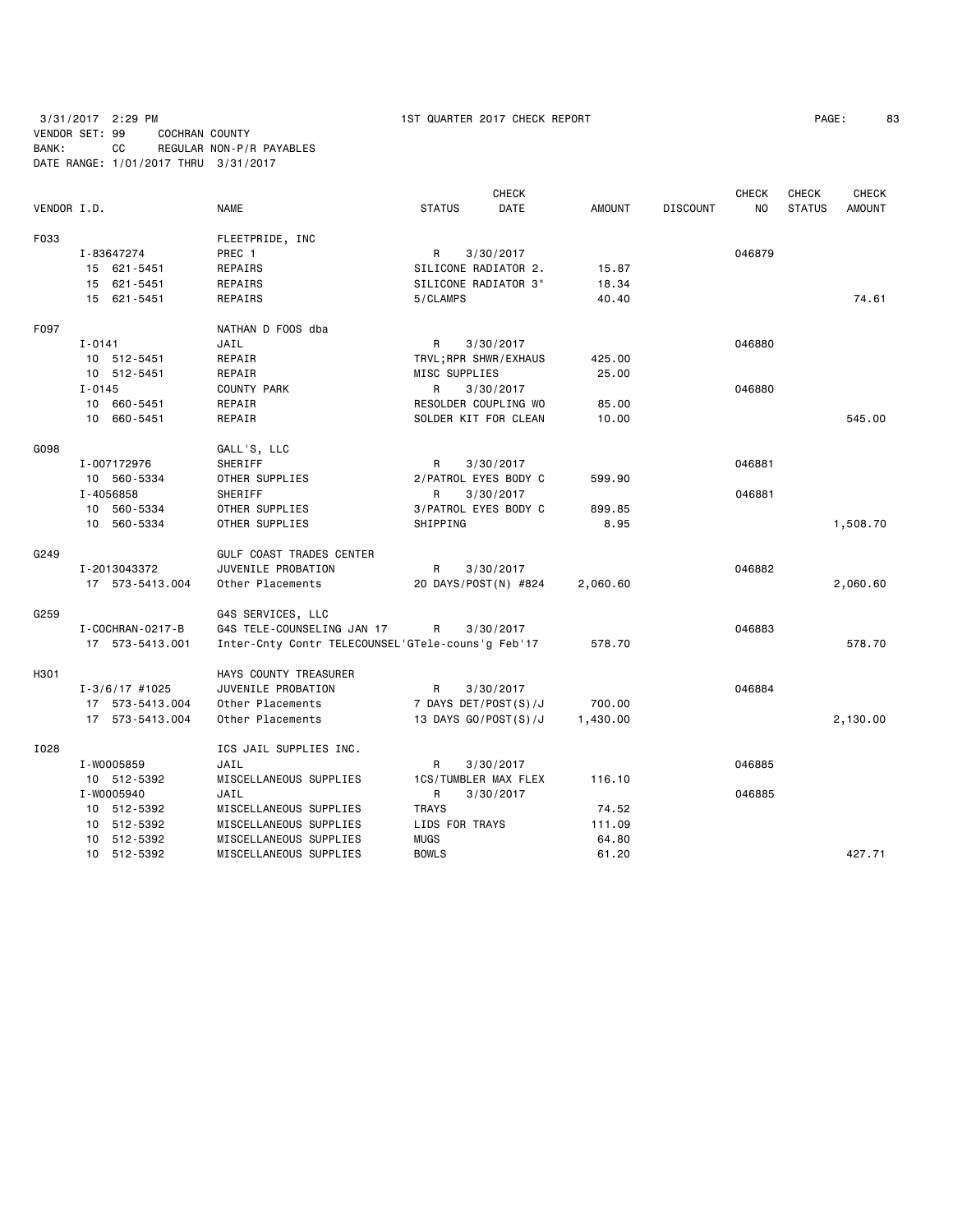3/31/2017 2:29 PM 1ST QUARTER 2017 CHECK REPORT VENDOR SET: 99 COCHRAN COUNTY

| PAGE: | 84 |
|-------|----|
|-------|----|

BANK: CC REGULAR NON-P/R PAYABLES DATE RANGE: 1/01/2017 THRU 3/31/2017

|             |                    |                                               |                   |                  | <b>CHECK</b>         |               |                 | <b>CHECK</b>   | <b>CHECK</b>  | <b>CHECK</b>  |
|-------------|--------------------|-----------------------------------------------|-------------------|------------------|----------------------|---------------|-----------------|----------------|---------------|---------------|
| VENDOR I.D. |                    | <b>NAME</b>                                   | <b>STATUS</b>     |                  | <b>DATE</b>          | <b>AMOUNT</b> | <b>DISCOUNT</b> | N <sub>O</sub> | <b>STATUS</b> | <b>AMOUNT</b> |
| J049        |                    | JUVENILE PROBATION FUND                       |                   |                  |                      |               |                 |                |               |               |
|             | I-LOCAL MATCH 3/17 | JUVENILE PROBATION                            | R                 |                  | 3/30/2017            |               |                 | 046886         |               |               |
|             | 10 571-5472        | LOCAL SUPPORT-JUV BOARD                       |                   |                  | LOCAL FUNDS MATCH MA | 6,875.25      |                 |                |               | 6,875.25      |
| L189        |                    | HOCKLEY COUNTY PUBLISHING CO.I                |                   |                  |                      |               |                 |                |               |               |
|             | I-1YR/LIB 2017     | LIBRARY                                       | R                 |                  | 3/30/2017            |               |                 | 046887         |               |               |
|             | 10 650-5590        | <b>BOOKS</b>                                  |                   | 1YR SUBSCRIPTION |                      | 40.00         |                 |                |               | 40.00         |
| L218        |                    | LEADSONLINE, LLC                              |                   |                  |                      |               |                 |                |               |               |
|             | I-239981           | SHERIFF                                       | R                 |                  | 3/30/2017            |               |                 | 046888         |               |               |
|             | 10 560-5310        | OFFICE SUPPLIES                               |                   |                  | INVSTG SYS ONLN DB/1 | 1,578.00      |                 |                |               | 1,578.00      |
| M053        |                    | MYATT BLUME & OSBURN, LTD LLP                 |                   |                  |                      |               |                 |                |               |               |
|             | I-JUVENILE 2015-16 | JUVENILE PROBATION                            | R                 |                  | 3/30/2017            |               |                 | 046889         |               |               |
|             | 17 573-5499        | OPERATING EXPENSES                            |                   |                  | FINANCIAL AUDIT FYE  | 2,500.00      |                 |                |               | 2,500.00      |
| M059        |                    | <b>MSB</b>                                    |                   |                  |                      |               |                 |                |               |               |
|             | I-000500           | JUVENILE PROBATION                            | R                 |                  | 3/30/2017            |               |                 | 046890         |               |               |
|             | 17 573-5427        | TRAVEL & TRAINING                             |                   |                  | CRYSTAL FALLS MAINLI | 1.40          |                 |                |               |               |
|             | 17 573-5427        | TRAVEL & TRAINING                             |                   |                  | PARK STREET MAINLINE | 1.97          |                 |                |               |               |
|             | 17 573-5427        | TRAVEL & TRAINING                             |                   |                  | LAKELINE MAINLINE SB | 0.73          |                 |                |               |               |
|             | 17 573-5427        | TRAVEL & TRAINING                             |                   | PROCESSING FEE   |                      | 1.00          |                 |                |               | 5.10          |
| M329        |                    | MARK'S PLUMBING PARTS                         |                   |                  |                      |               |                 |                |               |               |
|             | I-INV001597308     | JAIL                                          | R                 |                  | 3/30/2017            |               |                 | 046891         |               |               |
|             | 10 512-5451        | REPAIR                                        |                   |                  | METCRAFT SGL TEMP SH | 246.83        |                 |                |               |               |
|             | 10 512-5451        | REPAIR                                        | SHIPPING          |                  |                      | 10.29         |                 |                |               | 257.12        |
| N066        |                    | NTS COMMUNICATIONS                            |                   |                  |                      |               |                 |                |               |               |
|             |                    | I-8062660032 MARCH17 COMM'R CT/CO JDGE/PREC 4 | R                 |                  | 3/30/2017            |               |                 | 046892         |               |               |
|             | 15 610-5420        | TELECOMMUNICATIONS                            | WATS LINE         |                  |                      | 4.99          |                 |                |               |               |
|             | 15 610-5420        | TELECOMMUNICATIONS                            | <b>FEES</b>       |                  |                      | 0.01          |                 |                |               |               |
|             | 15 624-5420        | TELECOMMUNICATIONS                            |                   |                  | LONG DISTANCE USAGE  | 0.34          |                 |                |               |               |
|             | 15 624-5420        | TELECOMMUNICATIONS                            | <b>FEES</b>       |                  |                      | 7.42          |                 |                |               | 12.76         |
| N082        |                    | NETDATA                                       |                   |                  |                      |               |                 |                |               |               |
|             | $I - 18005$        | SHERIFF/CLERK                                 | R                 |                  | 3/30/2017            |               |                 | 046893         |               |               |
|             | 10 560-5452        | OFFICE EQUIPMENT REPAIR                       |                   |                  | 1/2 NETDATA CONSOLE  | 32.50         |                 |                |               |               |
|             | 10 403-5451        | REPAIRS                                       |                   |                  | 1/2 NETDATA CONSOLE  | 32.50         |                 |                |               | 65.00         |
| N099        |                    | NARTEC, INC                                   |                   |                  |                      |               |                 |                |               |               |
|             | I-9261             | SHERIFF                                       | R                 |                  | 3/30/2017            |               |                 | 046894         |               |               |
|             | 560-5334<br>10     | OTHER SUPPLIES                                | 2/MCP-5 TEST KITS |                  |                      | 126.00        |                 |                |               |               |
|             | 10 560-5334        | OTHER SUPPLIES                                | SHIPPING          |                  |                      | 6.49          |                 |                |               | 132.49        |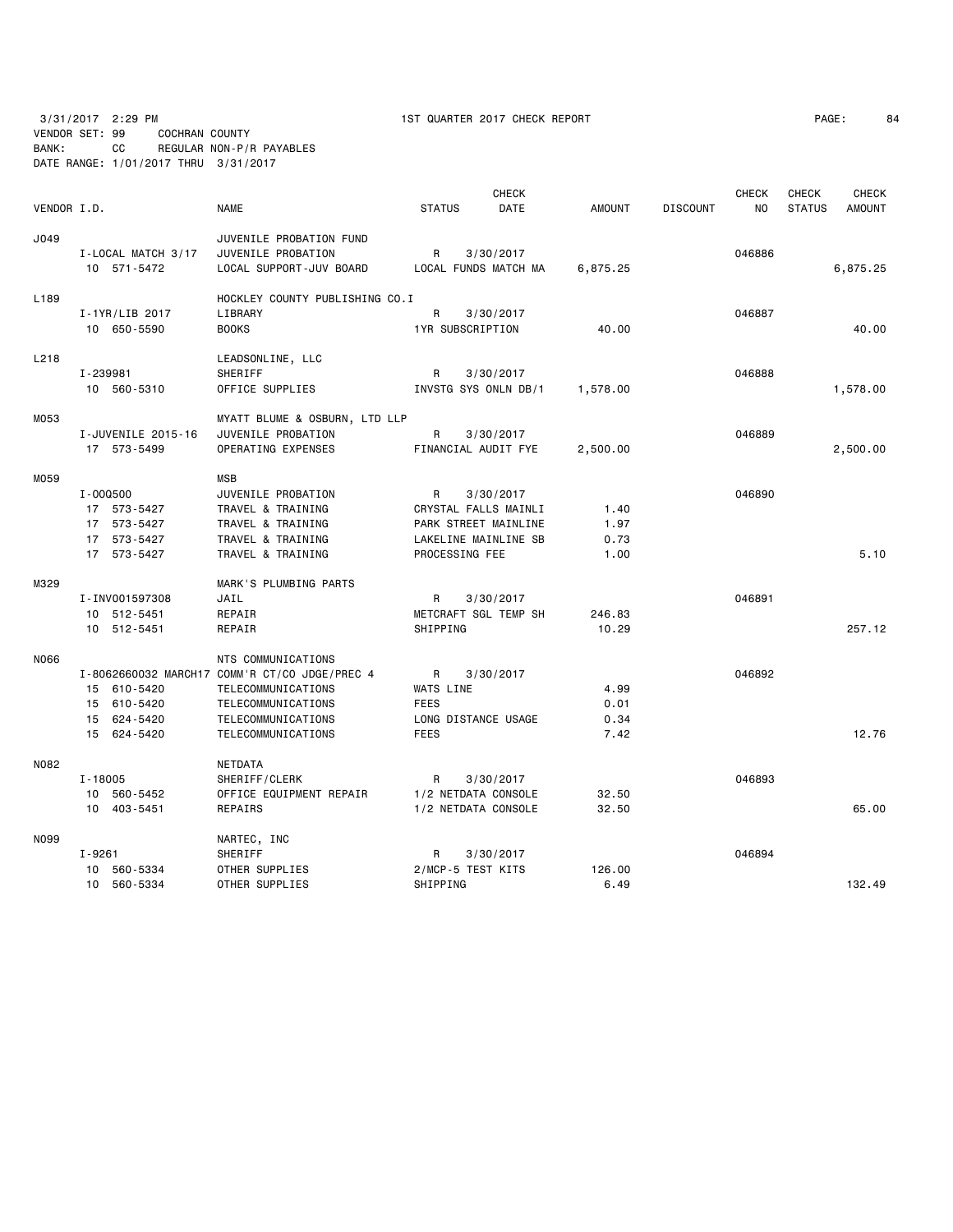## 3/31/2017 2:29 PM 1ST QUARTER 2017 CHECK REPORT VENDOR SET: 99 COCHRAN COUNTY BANK: CC REGULAR NON-P/R PAYABLES DATE RANGE: 1/01/2017 THRU 3/31/2017

| PAGE: | 85 |
|-------|----|
|-------|----|

|             |                 |                   |                        |                   | <b>CHECK</b>                |          |                 | <b>CHECK</b>   | <b>CHECK</b>  | <b>CHECK</b>  |
|-------------|-----------------|-------------------|------------------------|-------------------|-----------------------------|----------|-----------------|----------------|---------------|---------------|
| VENDOR I.D. |                 |                   | <b>NAME</b>            | <b>STATUS</b>     | DATE                        | AMOUNT   | <b>DISCOUNT</b> | N <sub>O</sub> | <b>STATUS</b> | <b>AMOUNT</b> |
| 0107        |                 |                   | OGS TECHNOLOGIES, INC. |                   |                             |          |                 |                |               |               |
|             |                 | I-0000209305      | SHERIFF                | R                 | 3/30/2017                   |          |                 | 046895         |               |               |
|             | 10              | 560-5205          | UNIFORMS               |                   | SETUP NEW TOOLS/BADG        | 300.00   |                 |                |               |               |
|             | 10              | 560-5205          | UNIFORMS               | 11/GOLD BADGES    |                             | 572.00   |                 |                |               |               |
|             | 10              | 560-5205          | UNIFORMS               | FREIGHT           |                             | 19.34    |                 |                |               | 891.34        |
| P007        |                 |                   | PAYROLL CLEARING ACCT  |                   |                             |          |                 |                |               |               |
|             |                 | I-1ST QTR 2017    | WORKERS COMP/ALL DEPTS | R                 | 3/30/2017                   |          |                 | 046896         |               |               |
|             | 10              | 400-5204          | WORKERS' COMPENSATION  |                   | W/C QTRLY DEPOSIT-CN        | 70.86    |                 |                |               |               |
|             | 10              | 403-5204          | WORKERS' COMPENSATION  |                   | W/C QTRLY DEPOSIT-CL        | 62.26    |                 |                |               |               |
|             | 10              | 435-5204          | WORKERS' COMPENSATION  |                   | W/C QTRLY DEPOSIT-DI        | 12.67    |                 |                |               |               |
|             | 10              | 455-5204          | WORKERS' COMPENSATION  |                   | W/C QTRLY DEPOSIT-J.        | 31.44    |                 |                |               |               |
|             | 10              | 475-5204          | WORKERS' COMPENSATION  |                   | W/C QTRLY DEPOSIT-CN        | 12.49    |                 |                |               |               |
|             | 10              | 476-5204          | WORKERS' COMPENSATION  |                   | W/C QTRLY DEPOSIT-DI        | 1.24     |                 |                |               |               |
|             | 10              | 490-5204          | WORKERS' COMPENSATION  |                   | W/C QTRLY DEPOSIT-EL        | 5.45     |                 |                |               |               |
|             | 10              | 495-5204          | WORKERS' COMPENSATION  |                   | W/C QTRLY DEPOSIT-AU        | 58.52    |                 |                |               |               |
|             | 10              | 497-5204          | WORKERS' COMPENSATION  |                   | W/C QTRLY DEPOSIT-TR        | 31.42    |                 |                |               |               |
|             | 10              | 499-5204          | WORKERS' COMPENSATION  |                   | W/C QTRLY DEPOSIT-TA        | 81.25    |                 |                |               |               |
|             | 10              | 510-5204          | WORKERS' COMPENSATION  |                   | W/C QTRLY DEPOSIT-CO        | 220.22   |                 |                |               |               |
|             | 10              | 512-5204          | WORKERS' COMPENSATION  |                   | W/C QTRLY DEPOSIT-JA        | 446.80   |                 |                |               |               |
|             | 10              | 516-5204          | WORKERS' COMPENSATION  |                   | W/C QTRLY DEPOSIT-CE        | 351.06   |                 |                |               |               |
|             | 10              | 550-5204          | WORKERS' COMPENSATION  |                   | W/C QTRLY DEPOSIT-CO        | 127.04   |                 |                |               |               |
|             | 10              | 560-5204          | WORKERS' COMPENSATION  |                   | W/C QTRLY DEPOSIT-SH        | 1,236.96 |                 |                |               |               |
|             | 17              | 573-5204          | WORKERS COMPENSATION   |                   | W/C QTRLY DEPOSIT-JU        | 52.24    |                 |                |               |               |
|             | 10              | 650-5204          | WORKERS' COMPENSATION  |                   | W/C QTRLY DEPOSIT-LI        | 44.09    |                 |                |               |               |
|             | 10              | 652-5204          | WORKERS' COMPENSATION  |                   | W/C QTRLY DEPOSIT-MU        | 13.01    |                 |                |               |               |
|             | 10              | 660-5204          | WORKERS' COMPENSATION  |                   | W/C QTRLY DEPOSIT-PA        | 231.74   |                 |                |               |               |
|             | 10              | 662-5204          | WORKERS' COMPENSATION  |                   | W/C QTRLY DEPOSIT-AC        | 245.52   |                 |                |               |               |
|             | 10              | 665-5204          | WORKERS' COMPENSATION  |                   | W/C QTRLY DEPOSIT-EX        | 25.01    |                 |                |               |               |
|             | 15              | 610-5204          | WORKERS' COMPENSATION  |                   | W/C QTRLY DEPOSIT-CO        | 235.48   |                 |                |               |               |
|             | 15              | 621-5204          | WORKERS' COMPENSATION  |                   | W/C QTRLY DEPOSIT-PR        | 513.81   |                 |                |               |               |
|             | 15              | 622-5204          | WORKERS' COMPENSATION  |                   | W/C QTRLY DEPOSIT-PR        | 346.63   |                 |                |               |               |
|             | 15              | 623-5204          | WORKERS' COMPENSATION  |                   | W/C QTRLY DEPOSIT-PR        | 528.59   |                 |                |               |               |
|             | 15              | 624-5204          | WORKERS' COMPENSATION  |                   | W/C QTRLY DEPOSIT-PR        | 524.89   |                 |                |               |               |
|             | 30              | 518-5204          | WORKERS COMPENSATION   |                   | W/C QTRLY DEPOSIT-AI        | 99.32    |                 |                |               | 5,610.01      |
| P021        |                 |                   | PEOPLE                 |                   |                             |          |                 |                |               |               |
|             |                 | I-2958836021 2017 | LIBRARY                | R                 | 3/30/2017                   |          |                 | 046897         |               |               |
|             |                 | 10 650-5590       | <b>BOOKS</b>           | 54 ISSUES@2.19    |                             | 118.26   |                 |                |               | 118.26        |
| P073        |                 |                   | THE PENWORTHY COMPANY  |                   |                             |          |                 |                |               |               |
|             |                 | I-0526527-IN      | LIBRARY                | R                 | 3/30/2017                   |          |                 | 046898         |               |               |
|             |                 | 10 650-5590       | <b>BOOKS</b>           | GHOST SHIP        |                             | 19.95    |                 |                |               |               |
|             | 10              | 650-5590          | <b>BOOKS</b>           | THE GREAT PYRAMID |                             | 19.95    |                 |                |               |               |
|             | 10              | 650-5590          | <b>BOOKS</b>           |                   | INTO THE NIGHTSAV           | 13.49    |                 |                |               |               |
|             | 10              | 650-5590          | <b>BOOKS</b>           |                   | THE JOKER'S BIG BREA        | 13.49    |                 |                |               |               |
|             | 10              | 650-5590          | <b>BOOKS</b>           | KING TUT          |                             | 19.95    |                 |                |               |               |
|             | 10 <sup>1</sup> | 650-5590          | <b>BOOKS</b>           |                   | <b>LEGO BATMAN ESSENTIA</b> | 22.96    |                 |                |               |               |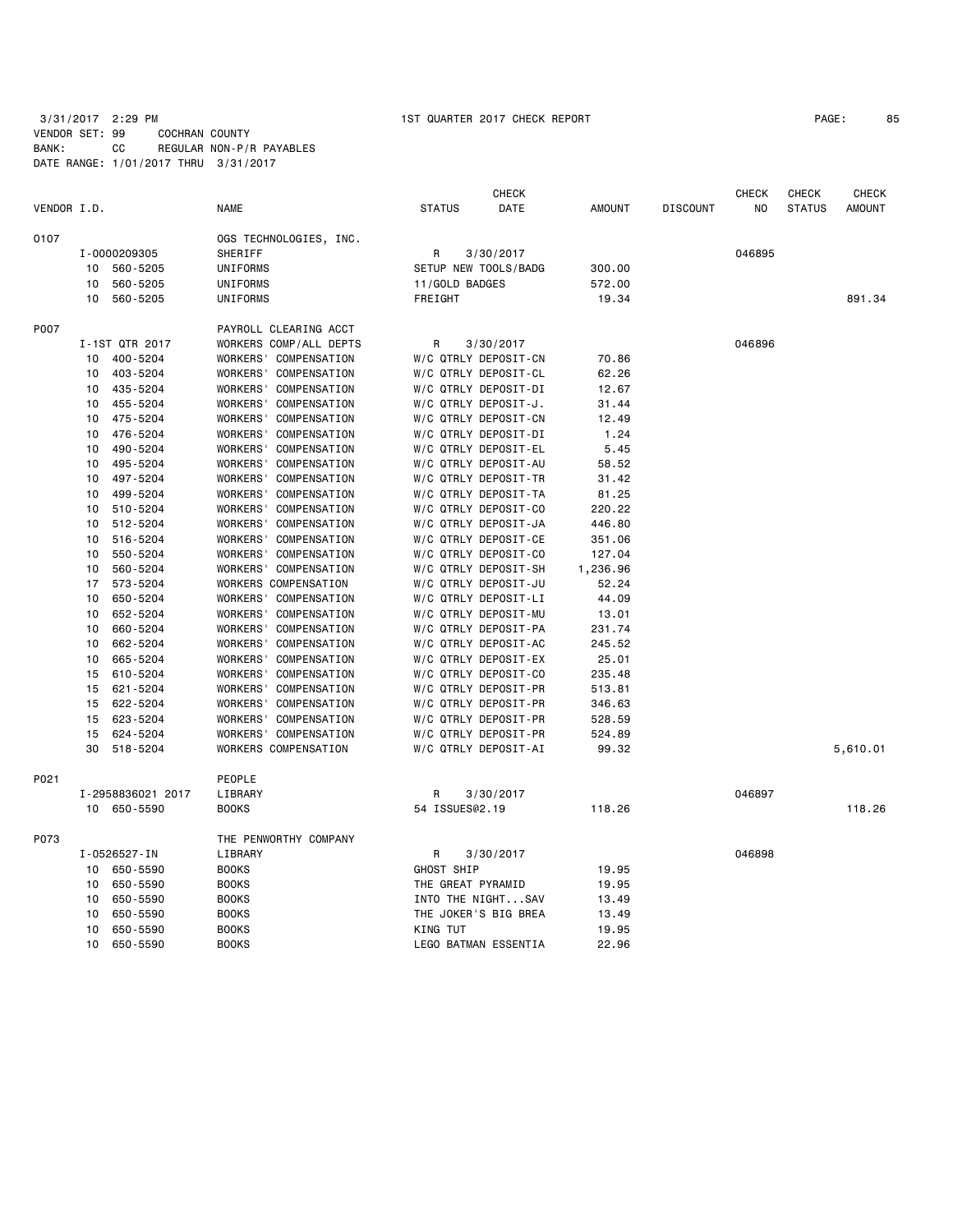VENDOR SET: 99 COCHRAN COUNTY BANK: CC REGULAR NON-P/R PAYABLES DATE RANGE: 1/01/2017 THRU 3/31/2017

| VENDOR I.D. |            |                 | <b>NAME</b>                                    | <b>STATUS</b>       | <b>CHECK</b><br>DATE | <b>AMOUNT</b> | <b>DISCOUNT</b> | <b>CHECK</b><br>NO. | <b>CHECK</b><br><b>STATUS</b> | <b>CHECK</b><br><b>AMOUNT</b> |
|-------------|------------|-----------------|------------------------------------------------|---------------------|----------------------|---------------|-----------------|---------------------|-------------------------------|-------------------------------|
| P073        |            |                 | THE PENWORTHY COMPANY                          | *CONTINUED*         |                      |               |                 |                     |                               |                               |
|             |            | I-0526527-IN    | LIBRARY                                        | R                   | 3/30/2017            |               |                 | 046898              |                               |                               |
|             |            | 10 650-5590     | <b>BOOKS</b>                                   | THE SPHINX          |                      | 19.95         |                 |                     |                               |                               |
|             |            | 10 650-5590     | <b>BOOKS</b>                                   | TOMB ROBBERS        |                      | 19.95         |                 |                     |                               |                               |
|             |            | 10 650-5590     | <b>BOOKS</b>                                   |                     | VALLEY OF THE GOLDEN | 19.95         |                 |                     |                               | 169.64                        |
| P247        |            |                 | PEGASUS SCHOOLS, INC.                          |                     |                      |               |                 |                     |                               |                               |
|             | I-14286    |                 | JUVENILE PROBATION                             | R                   | 3/30/2017            |               |                 | 046899              |                               |                               |
|             |            | 17 573-5413.004 | Other Placements                               |                     | 28 DAYS/POST(N)/JUV# | 2,884.84      |                 |                     |                               | 2,884.84                      |
| Q008        |            |                 | QUALIFICATION TARGETS                          |                     |                      |               |                 |                     |                               |                               |
|             |            | I-21700948      | SHERIFF                                        | R                   | 3/30/2017            |               |                 | 046900              |                               |                               |
|             |            | 10 560-5334     | OTHER SUPPLIES                                 |                     | 100/31x19 QUALIFICAT | 77.00         |                 |                     |                               |                               |
|             |            | 10 560-5334     | OTHER SUPPLIES                                 | 50/24x45 SILHOUETTE |                      | 55.00         |                 |                     |                               |                               |
|             |            | 10 560-5334     | OTHER SUPPLIES                                 | FREIGHT             |                      | 79.82         |                 |                     |                               | 211.82                        |
| R002        |            |                 | RUPERTO CHAVEZ dba                             |                     |                      |               |                 |                     |                               |                               |
|             | I-13563    |                 | CRTHSE/PREC 1/ACT BLDG/SHERIFF                 | – R                 | 3/30/2017            |               |                 | 046901              |                               |                               |
|             |            | 10 510-5451     | REPAIR                                         |                     | 7/FIRE EXT ANNUAL IN | 140.00        |                 |                     |                               |                               |
|             |            | 10 560-5451     | MACHINERY-NON-OFFICE REPAIR                    |                     | 2/FIRE EXT ANNUAL IN | 40.00         |                 |                     |                               |                               |
|             |            | 10 662-5451     | REPAIR                                         |                     | 1/FIRE EXT ANNUAL IN | 20.00         |                 |                     |                               |                               |
|             |            | 15 621-5451     | REPAIRS                                        |                     | 2/5#ABC FIRE EXT SVC | 80.00         |                 |                     |                               |                               |
|             |            | 10 662-5451     | REPAIR                                         |                     | 2/5#ABC FIRE EXT SVC | 80.00         |                 |                     |                               |                               |
|             |            | 15 621-5451     | REPAIRS                                        |                     | 1/10# ABC FIRE EXT S | 80.00         |                 |                     |                               | 440.00                        |
| R272        |            |                 | RICKER LAW FIRM, PC                            |                     |                      |               |                 |                     |                               |                               |
|             | $I - 1426$ |                 | DISTRICT COURT                                 | R                   | 3/30/2017            |               |                 | 046902              |                               |                               |
|             |            | 10 435-5400     | ATTORNEY AD LITEM                              |                     | PLEA HRNG(F)/MARIA M | 350.00        |                 |                     |                               | 350.00                        |
| S005        |            |                 | DORIS SEALY, COUNTY TREAS                      |                     |                      |               |                 |                     |                               |                               |
|             |            |                 | I-HEALTHY CO17/DORIS NON-DEPT'L/HEALTHY COUNTY | R                   | 3/30/2017            |               |                 | 046903              |                               |                               |
|             |            | 10 409-5427     | CONTINUING EDUCATION                           | 2 NITES/LOST PINES  |                      | 318.00        |                 |                     |                               |                               |
|             |            | 10 409-5427     | CONTINUING EDUCATION                           | LODGING TAX         |                      | 66.48         |                 |                     |                               |                               |
|             |            | 10 409-5427     | CONTINUING EDUCATION                           | MEALS 2/22-2/24     |                      | 21.45         |                 |                     |                               |                               |
|             |            | 10 409-5427     | CONTINUING EDUCATION                           |                     | 16.196GL/UNL/TYE 2/2 | 34.00         |                 |                     |                               | 439.93                        |
| S047        |            |                 | SHELL FLEET PLUS                               |                     |                      |               |                 |                     |                               |                               |
|             |            | I-65174922703   | NON-DEPT'L/HEALTHY COUNTY                      | R                   | 3/30/2017            |               |                 | 046904              |                               |                               |
|             |            | 10 409-5427     | CONTINUING EDUCATION                           |                     | 10.48GL UNL/SAN ANGE | 22.00         |                 |                     |                               |                               |
|             |            | 10 409-5427     | CONTINUING EDUCATION                           |                     | 9.94GL UNL/AUSTIN 2/ | 20.48         |                 |                     |                               |                               |
|             |            | 10 409-5427     | CONTINUING EDUCATION                           | CR FED TAX          |                      | 3.74CR        |                 |                     |                               | 38.74                         |
| S063        |            |                 | ANGEL RAMIREZ, dba                             |                     |                      |               |                 |                     |                               |                               |
|             |            | I-010750        | PREC <sub>2</sub>                              | R                   | 3/30/2017            |               |                 | 046905              |                               |                               |
|             |            | 15 622-5451     | REPAIRS                                        |                     | RMV/RPL FUEL FLTR/PU | 210.00        |                 |                     |                               | 210.00                        |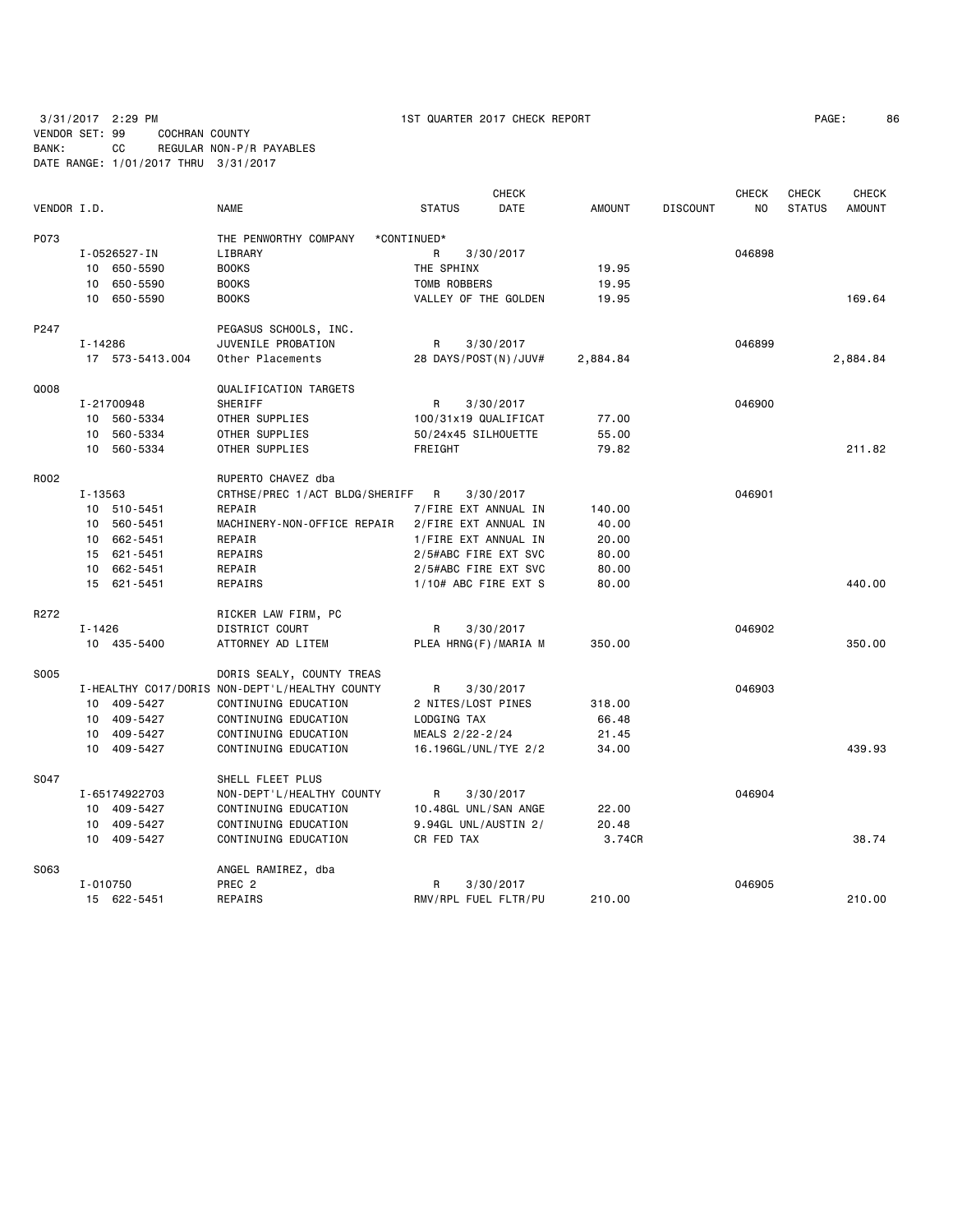# 3/31/2017 2:29 PM 1ST QUARTER 2017 CHECK REPORT PAGE: 87 VENDOR SET: 99 COCHRAN COUNTY BANK: CC REGULAR NON-P/R PAYABLES DATE RANGE: 1/01/2017 THRU 3/31/2017

|             |                     |                                |                      | <b>CHECK</b>         |               |                 | <b>CHECK</b> | <b>CHECK</b>  | <b>CHECK</b>  |
|-------------|---------------------|--------------------------------|----------------------|----------------------|---------------|-----------------|--------------|---------------|---------------|
| VENDOR I.D. |                     | <b>NAME</b>                    | <b>STATUS</b>        | DATE                 | <b>AMOUNT</b> | <b>DISCOUNT</b> | NO.          | <b>STATUS</b> | <b>AMOUNT</b> |
| S281        |                     | <b>STAPLES</b>                 |                      |                      |               |                 |              |               |               |
|             | I-1764444261        | SHERIFF                        | R                    | 3/30/2017            |               |                 | 046906       |               |               |
|             | 10 560-5310         | OFFICE SUPPLIES                | DESKTOP COPY HOLDER  |                      | 10.79         |                 |              |               |               |
|             | I-1764590251        | SHERIFF/JAIL                   | R                    | 3/30/2017            |               |                 | 046906       |               |               |
|             | 10 560-5310         | OFFICE SUPPLIES                |                      | MAGNETIC PAPERCLIP H | 6.69          |                 |              |               |               |
|             | 10 560-5310         | OFFICE SUPPLIES                | 3/PILOT BLUE PENS    |                      | 52.77         |                 |              |               |               |
|             | 10 512-5310         | OFFICE SUPPLIES                |                      | EXPANDABLE WALL POCK | 16.19         |                 |              |               |               |
|             | 10 560-5310         | OFFICE SUPPLIES                | LARGE BINDER CLIPS   |                      | 3.79          |                 |              |               |               |
|             | 560-5310<br>10      | OFFICE SUPPLIES                | 10/POCKET NOTEBOOKS  |                      | 34.90         |                 |              |               |               |
|             | 10 560-5310         | OFFICE SUPPLIES                | 2/REDTAG TABS        |                      | 6.78          |                 |              |               |               |
|             | 10 560-5310         | OFFICE SUPPLIES                | 2/BIC PENS           |                      | 11.98         |                 |              |               |               |
|             | I-1776210141        | SHERIFF                        | R                    | 3/30/2017            |               |                 | 046906       |               |               |
|             | 10 560-5334         | OTHER SUPPLIES                 |                      | 2/SONY DIGITAL VOICE | 119.98        |                 |              |               |               |
|             | I-1777143771        | JAIL                           | R                    | 3/30/2017            |               |                 | 046906       |               |               |
|             | 10 512-5392         | MISCELLANEOUS SUPPLIES         | <b>BARSKA SAFE</b>   |                      | 104.99        |                 |              |               | 368,86        |
| S316        |                     | <b>BRYANT SEARS</b>            |                      |                      |               |                 |              |               |               |
|             | $I - 3/15/17$       | JUVENILE PROBATION             | R                    | 3/30/2017            |               |                 | 046907       |               |               |
|             | 17 573-5499         | OPERATING EXPENSES             | R/B EPSN COLOR INK   |                      | 43.97         |                 |              |               |               |
|             | 17 573-5499         | OPERATING EXPENSES             | R/B EPSN BLACK INK   |                      | 18.97         |                 |              |               |               |
|             | 17 573-5499         | OPERATING EXPENSES             |                      | R/B SALES TAX WALMAR | 5.19          |                 |              |               | 68.13         |
| S378        |                     | DALILA SEPULBEDA               |                      |                      |               |                 |              |               |               |
|             | I-DW#017284         | ACTIVITY BLDG                  | R                    | 3/30/2017            |               |                 | 046908       |               |               |
|             | 10 000-4370.101     | RENT-ACTIVITY BUILDING         | REF DEP FOR 3/4/17   |                      | 150.00        |                 |              |               | 150.00        |
| S409        |                     | SAN MARCOS FAMILY MEDICINE, PA |                      |                      |               |                 |              |               |               |
|             | I-87990A13527/#1025 | JUVENILE PROBATION             | R                    | 3/30/2017            |               |                 | 046909       |               |               |
|             | 17 573-5413.003     | Grant C Placements             | PHYS EXAM/JUV #1025  |                      | 44.00         |                 |              |               | 44.00         |
| T009        |                     | TEXAS ASSOCIATION OF COUNTIES  |                      |                      |               |                 |              |               |               |
|             | I-45TH ANN'L TREAS  | TREASURER                      | R                    | 3/30/2017            |               |                 | 046910       |               |               |
|             | 10 497-5427         | CONTINUING EDUCATION           | REG, CONT ED SEMINAR |                      | 180.00        |                 |              |               | 180.00        |
| T035        |                     | TEXAS MUNICIPAL COURT          |                      |                      |               |                 |              |               |               |
|             | I-1 YR SUBSCR/2017  | JUSTICE OF PEACE               | R                    | 3/30/2017            |               |                 | 046911       |               |               |
|             | 10 455-5310         | OFFICE SUPPLIES                |                      | 1 YR SUBSCRIPT/JUSTI | 36.00         |                 |              |               | 36.00         |
| T050        |                     | TAC UNEMPLOYMENT FUND          |                      |                      |               |                 |              |               |               |
|             | I-1ST QTR 2017      | UNEMPLOYMENT/ALL DEPTS         | R                    | 3/30/2017            |               |                 | 046912       |               |               |
|             | 10 400-5206         | UNEMPLOYMENT                   | QTRLY UNEMPLYMNT-CO  |                      | 5.02          |                 |              |               |               |
|             | 10 403-5206         | UNEMPLOYMENT                   |                      | QTRLY UNEMPLYMNT-CLE | 6.24          |                 |              |               |               |
|             | 10 435-5206         | UNEMPLOYMENT                   |                      | QTRLY UNEMPLYMNT-DIS | 1.80          |                 |              |               |               |
|             | 455-5206<br>10      | UNEMPLOYMENT                   | QTRLY UNEMPLYMNT-JP  |                      | 0.36          |                 |              |               |               |
|             | 475-5206<br>10      | UNEMPLOYMENT                   | QTRLY UNEMPLYMNT-CO  |                      | 5.16          |                 |              |               |               |
|             | 476-5206<br>10      | UNEMPLOYMENT                   |                      | QTRLY UNEMPLYMNT-DIS | 0.78          |                 |              |               |               |
|             | 490-5206<br>10      | UNEMPLOYMENT                   |                      | QTRLY UNEMPLYMNT-ELE | 1.06          |                 |              |               |               |
|             | 10 495-5206         | <b>UNEMPLOYMENT</b>            | QTRLY UNEMPLYMNT-CO  |                      | 11.41         |                 |              |               |               |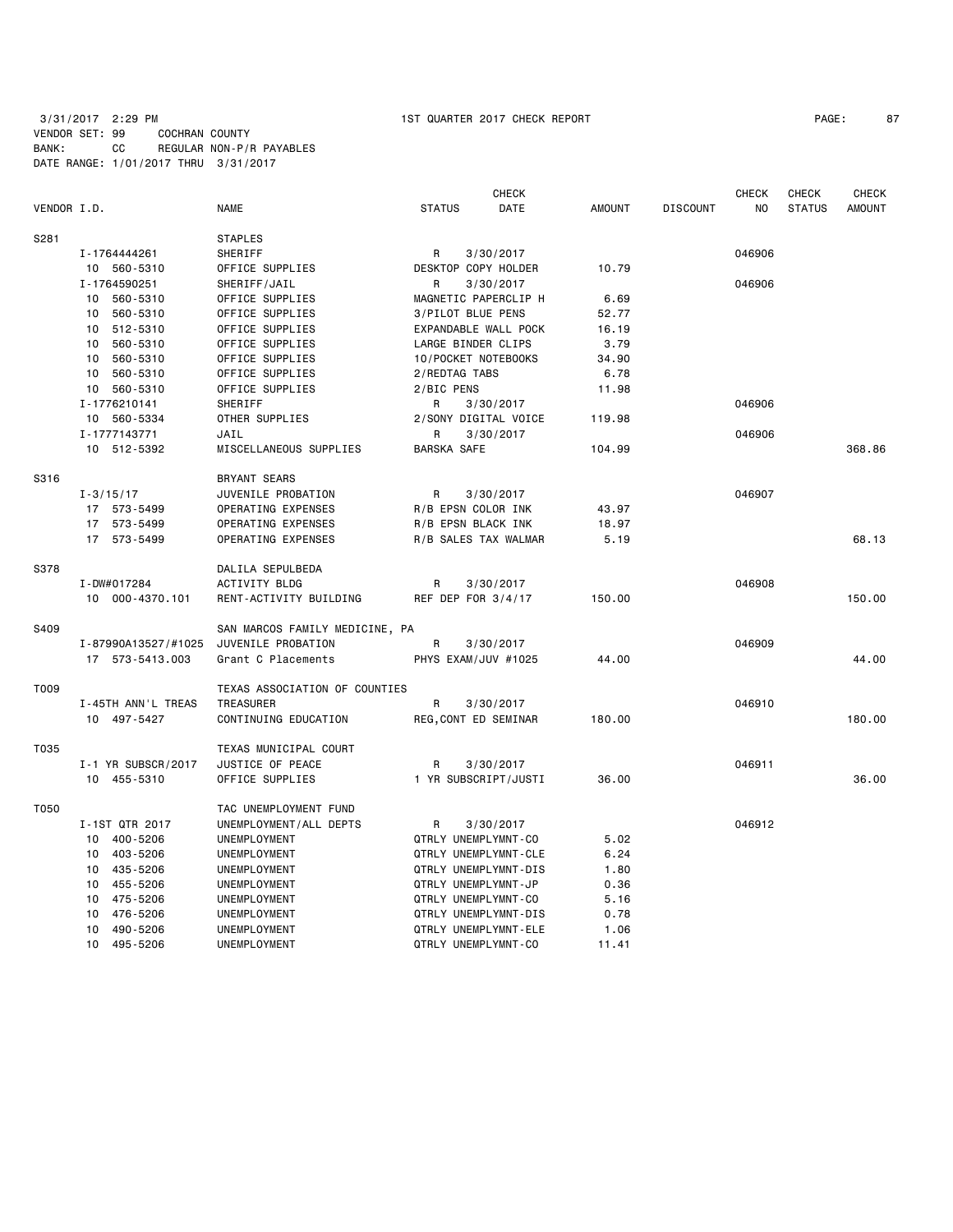3/31/2017 2:29 PM 1ST QUARTER 2017 CHECK REPORT PAGE: 88 VENDOR SET: 99 COCHRAN COUNTY BANK: CC REGULAR NON-P/R PAYABLES DATE RANGE: 1/01/2017 THRU 3/31/2017

|             |                    |                          | <b>CHECK</b>                                 |               |                 | <b>CHECK</b> | <b>CHECK</b>  | CHECK         |
|-------------|--------------------|--------------------------|----------------------------------------------|---------------|-----------------|--------------|---------------|---------------|
| VENDOR I.D. |                    | <b>NAME</b>              | DATE<br><b>STATUS</b>                        | <b>AMOUNT</b> | <b>DISCOUNT</b> | NO.          | <b>STATUS</b> | <b>AMOUNT</b> |
| T050        |                    | TAC UNEMPLOYMENT FUND    | *CONTINUED*                                  |               |                 |              |               |               |
|             | I-1ST QTR 2017     | UNEMPLOYMENT/ALL DEPTS   | R<br>3/30/2017                               |               |                 | 046912       |               |               |
|             | 497-5206<br>10     | UNEMPLOYMENT             | QTRLY UNEMPLYMNT-TRE                         | 0.13          |                 |              |               |               |
|             | 499-5206<br>10     | UNEMPLOYMENT             | QTRLY UNEMPLYMNT-TAX                         | 10.02         |                 |              |               |               |
|             | 10 510-5206        | UNEMPLOYMENT             | QTRLY UNEMPLYMNT-CRT                         | 4.35          |                 |              |               |               |
|             | 512-5206<br>10     | UNEMPLOYMENT             | QTRLY UNEMPLYMNT-JAI                         | 15.86         |                 |              |               |               |
|             | 516-5206<br>10     | UNEMPLOYMENT             | QTRLY UNEMPLYMNT-CEM                         | 5.31          |                 |              |               |               |
|             | 560-5206<br>10     | UNEMPLOYMENT             | QTRLY UNEMPLYMNT-SHE                         | 37.06         |                 |              |               |               |
|             | 650-5206<br>10     | UNEMPLOYMENT             | QTRLY UNEMPLYMNT-LIB                         | 5.48          |                 |              |               |               |
|             | 10<br>660-5206     | UNEMPLOYMENT             | QTRLY UNEMPLYMNT-PAR                         | 4.97          |                 |              |               |               |
|             | 662-5206<br>10     | UNEMPLOYMENT             | QTRLY UNEMPLYMNT-ACT                         | 5.36          |                 |              |               |               |
|             | 665-5206<br>10     | UNEMPLOYMENT             | QTRLY UNEMPLYMNT-EXT                         | 6.40          |                 |              |               |               |
|             | 15<br>621-5206     | UNEMPLOYMENT             | QTRLY UNEMPLYMNT-PRE                         | 10.43         |                 |              |               |               |
|             | 15<br>622-5206     | UNEMPLOYMENT             | QTRLY UNEMPLYMNT-PRE                         | 7.09          |                 |              |               |               |
|             | 623-5206<br>15     |                          |                                              |               |                 |              |               |               |
|             |                    | UNEMPLOYMENT             | QTRLY UNEMPLYMNT-PRE<br>QTRLY UNEMPLYMNT-PRE | 10.73         |                 |              |               |               |
|             | 624-5206<br>15     | UNEMPLOYMENT             |                                              | 10.65         |                 |              |               |               |
|             | 17 573-5206        | UNEMPLOYMENT INSURANCE   | QTRLY UNEMPLYMNT-JUV                         | 5.07          |                 |              |               | 170.74        |
| T083        |                    | TYLER TECHNOLOGIES, INC  |                                              |               |                 |              |               |               |
|             | I-025-184357       | NON-DEPT'L               | 3/30/2017<br>R                               |               |                 | 046913       |               |               |
|             | 10 409-5411        | MAINTENANCE CONTRACTS    | MONTHLY NETWORK MAIN                         | 220.50        |                 |              |               | 220.50        |
| T092        |                    | TEXAS TECH UNIVERSITY    |                                              |               |                 |              |               |               |
|             | I-1529/FLOREZ 3/17 | DISTRICT COURT           | R<br>3/30/2017                               |               |                 | 046914       |               |               |
|             | 10 435-5400        | ATTORNEY AD LITEM        | DISM(F)/EBALINA FLOR                         | 300.00        |                 |              |               | 300.00        |
| T212        |                    | TEXAS HOMELAND SECURITY  |                                              |               |                 |              |               |               |
|             | $I - 18818$        | JAIL                     | R<br>3/30/2017                               |               |                 | 046915       |               |               |
|             | 10 512-5451        | REPAIR                   | TRAVEL TO MRTN                               | 90.00         |                 |              |               |               |
|             | 10 512-5451        | REPAIR                   | FIRE ALARM INSP; PASS                        | 125.00        |                 |              |               | 215.00        |
| U019        |                    | UNITED SUPERMARKETS, INC |                                              |               |                 |              |               |               |
|             | $I - 1252$ 2/15/17 | JAIL/MEDS                | R<br>3/30/2017                               |               |                 | 046916       |               |               |
|             | 10 512-5391        | MEDICAL CARE-PRISONERS   | MORIN RX                                     | 10.79         |                 |              |               |               |
|             | I-1372 030817      | JAIL                     | R<br>3/30/2017                               |               |                 | 046916       |               |               |
|             | 10 512-5333        | FOOD-PRISONERS           | 2/BC MUFFIN MIX                              | 2.38          |                 |              |               |               |
|             | 10 512-5333        | FOOD-PRISONERS           | 5/DH CAKE MIX                                | 5.45          |                 |              |               |               |
|             | 10 512-5333        | FOOD-PRISONERS           | 3/JELLO                                      | 2.97          |                 |              |               |               |
|             | 10 512-5333        | FOOD-PRISONERS           | 4/LA MODERNA COIL                            | 1.58          |                 |              |               |               |
|             | 10 512-5333        | FOOD-PRISONERS           | 2/MODERNA SPAGHETTI                          | 1.58          |                 |              |               |               |
|             | 512-5333<br>10     | FOOD-PRISONERS           | MOM ORIG HOT CEREAL                          | 4.79          |                 |              |               |               |
|             | 10<br>512-5333     | FOOD-PRISONERS           | 2/RAY BBQ SAUCE                              | 3.00          |                 |              |               |               |
|             | 10<br>512-5333     | FOOD-PRISONERS           | 2/COOKING SPRAY                              | 4.78          |                 |              |               |               |
|             | 512-5333<br>10     | FOOD-PRISONERS           | 10/CORN                                      | 6.90          |                 |              |               |               |
|             | 10<br>512-5333     | FOOD-PRISONERS           | SK OATMEAL                                   | 2.99          |                 |              |               |               |
|             | 512-5333<br>10     | FOOD-PRISONERS           | SK PEANUT BUTTER                             | 5.39          |                 |              |               |               |
|             | 512-5333<br>10     | FOOD-PRISONERS           | <b>SK WAFERS</b>                             | 1.99          |                 |              |               |               |
|             | 10<br>512-5333     | FOOD-PRISONERS           | 2/DOLE SALAD                                 | 7.98          |                 |              |               |               |
|             |                    |                          |                                              |               |                 |              |               |               |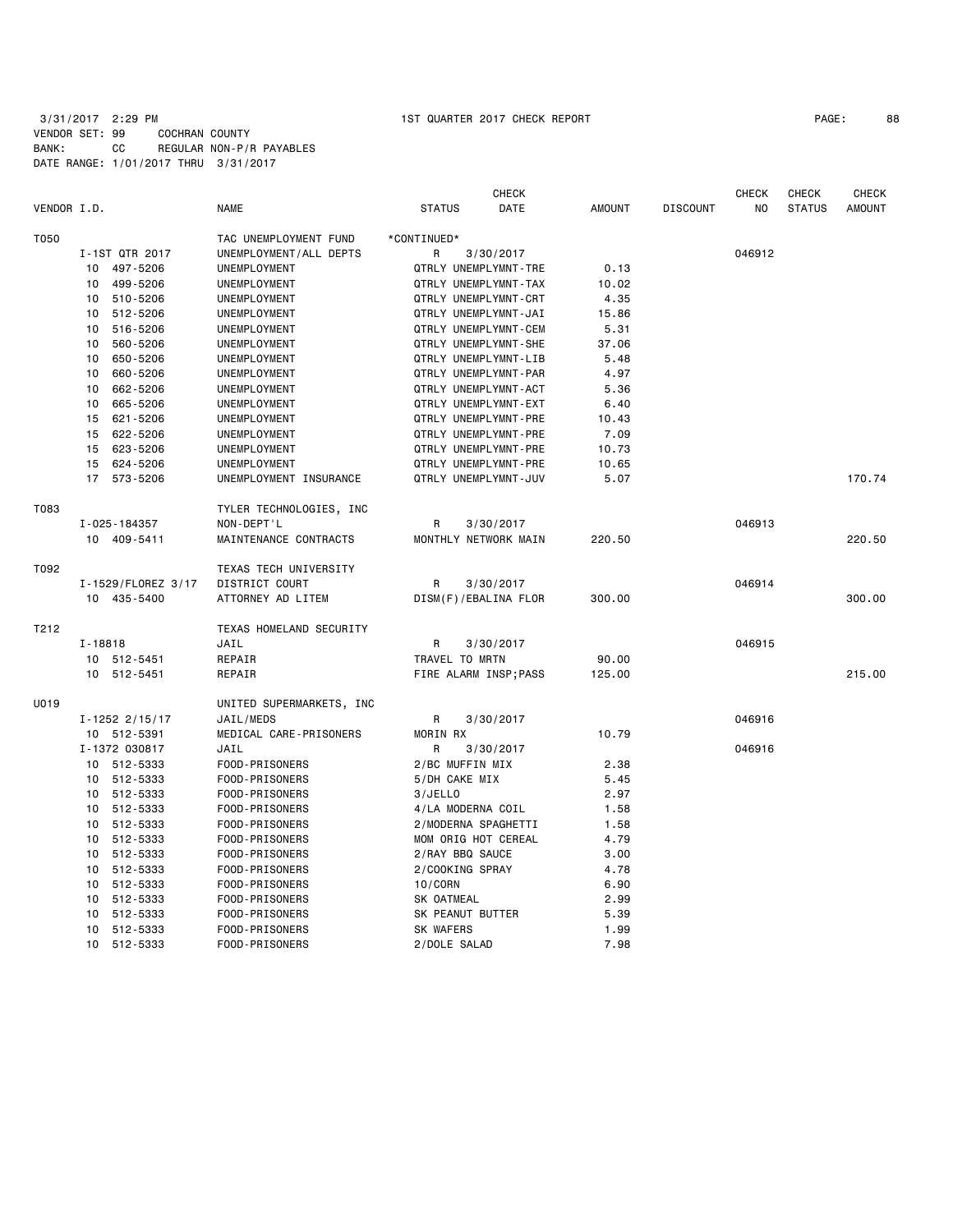# 3/31/2017 2:29 PM 1ST QUARTER 2017 CHECK REPORT PAGE: 89 VENDOR SET: 99 COCHRAN COUNTY BANK: CC REGULAR NON-P/R PAYABLES DATE RANGE: 1/01/2017 THRU 3/31/2017

|             |          |                      |                                  |                                     | <b>CHECK</b> |               |                 | <b>CHECK</b> | <b>CHECK</b>  | <b>CHECK</b>  |
|-------------|----------|----------------------|----------------------------------|-------------------------------------|--------------|---------------|-----------------|--------------|---------------|---------------|
| VENDOR I.D. |          |                      | <b>NAME</b>                      | <b>STATUS</b>                       | DATE         | <b>AMOUNT</b> | <b>DISCOUNT</b> | NO           | <b>STATUS</b> | <b>AMOUNT</b> |
| U019        |          |                      | UNITED SUPERMARKETS, INC.        | *CONTINUED*                         |              |               |                 |              |               |               |
|             |          | I-1372 030817        | JAIL                             | R                                   | 3/30/2017    |               |                 | 046916       |               |               |
|             |          | 10 512-5333          | FOOD-PRISONERS                   | ICEBERG LETTUCE                     |              | 0.79          |                 |              |               |               |
|             | 10       | 512-5333             | FOOD-PRISONERS                   | 2/ORANGES                           |              | 7.98          |                 |              |               |               |
|             | 10       | 512-5333             | FOOD-PRISONERS                   | NM DRIED CHILE PODS                 |              | 2.99          |                 |              |               |               |
|             | 10       | 512-5333             | FOOD-PRISONERS                   | 2.52LB/BANANAS                      |              | 1.49          |                 |              |               |               |
|             | 10       | 512-5333             | FOOD-PRISONERS                   | 2/RED APPLES                        |              | 10.00         |                 |              |               |               |
|             | 10       | 512-5333             | FOOD-PRISONERS                   | SERRANO PEPPERS                     |              | 2.10          |                 |              |               |               |
|             | 10       | 512-5333             | FOOD-PRISONERS                   | <b>TOMATOES</b>                     |              | 3.18          |                 |              |               |               |
|             | 10       | 512-5333             | FOOD-PRISONERS                   | ONIONS                              |              | 2.05          |                 |              |               |               |
|             | 10       | 512-5333             | FOOD-PRISONERS                   | 4/GROUND BEEF CHUB                  |              | 43.96         |                 |              |               |               |
|             | 10       | 512-5333             | FOOD-PRISONERS                   | 4/BAR-S FRANKS                      |              | 3.96          |                 |              |               |               |
|             | 10       | 512-5333             | FOOD-PRISONERS                   | 2/BONE IN SIRLOIN                   |              | 12.82         |                 |              |               |               |
|             | 10       | 512-5333             | FOOD-PRISONERS                   | ECKRICH SAUSAGE FAMI                |              | 7.99          |                 |              |               |               |
|             | 10       | 512-5333             | FOOD-PRISONERS                   | 3/PORK SAUSAGE                      |              | 5.97          |                 |              |               |               |
|             | 10       | 512-5333             | FOOD-PRISONERS                   | KFT SLICE CHEESE                    |              | 12.99         |                 |              |               |               |
|             | 10       | 512-5333             | FOOD-PRISONERS                   | KRFT VELVEETA CHEESE                |              | 6.99          |                 |              |               |               |
|             | 10       | 512-5333             | FOOD-PRISONERS                   | 2/FLOUR TORTILLAS                   |              | 7.38          |                 |              |               |               |
|             | 10       | 512-5333             |                                  | CORN TORTILLAS                      |              | 3.49          |                 |              |               |               |
|             | 10       | 512-5333             | FOOD-PRISONERS<br>FOOD-PRISONERS | <b>OWENS SAUSAGE</b>                |              | 9.99          |                 |              |               |               |
|             |          |                      |                                  | <b>BACON</b>                        |              |               |                 |              |               |               |
|             | 10<br>10 | 512-5333<br>512-5333 | FOOD-PRISONERS<br>FOOD-PRISONERS | CHICKEN THIGHS                      |              | 11.99<br>4.07 |                 |              |               |               |
|             | 10       |                      |                                  | 2/SIRLOIN CHOP                      |              | 14.34         |                 |              |               |               |
|             |          | 512-5333<br>512-5333 | FOOD-PRISONERS<br>FOOD-PRISONERS |                                     |              |               |                 |              |               |               |
|             | 10<br>10 | 512-5333             | FOOD-PRISONERS                   | 4/ROUND STEAK<br><b>BUENO CHILE</b> |              | 8.55<br>2.99  |                 |              |               |               |
|             | 10       | 512-5333             | FOOD-PRISONERS                   | 2/HUSHPUPPY                         |              | 4.00          |                 |              |               |               |
|             | 10       |                      |                                  |                                     |              |               |                 |              |               |               |
|             |          | 512-5333             | FOOD-PRISONERS                   | 2/18CT EGGS                         |              | 4.38          |                 |              |               |               |
|             | 10       | 512-5333             | FOOD-PRISONERS                   | 2/MILK                              |              | 6.98          |                 |              |               |               |
|             | 10       | 512-5333             | FOOD-PRISONERS                   | DISC/200PTS .99 MILK                |              | 5.00CR        |                 |              |               |               |
|             | 10       | 512-5333             | FOOD-PRISONERS                   | MIRACLE WHIP                        |              | 2.99          |                 |              |               |               |
|             | 10       | 512-5333             | FOOD-PRISONERS                   | 10/GREEN BEANS                      |              | 7.30          |                 |              |               |               |
|             | 10       | 512-5333             | FOOD-PRISONERS                   | 2/CHILI W/BEANS                     |              | 7.98          |                 |              |               |               |
|             | 10       | 512-5333             | FOOD-PRISONERS                   | TATER TREATS                        |              | 5.99          |                 |              |               |               |
|             | 10       | 512-5333             | FOOD-PRISONERS                   | 4/ORANGE JUICE                      |              | 6.76          |                 |              |               |               |
|             | 10       | 512-5333             | FOOD-PRISONERS                   | 3/JUMBO BISCUTS                     |              | 4.00          |                 |              |               |               |
|             | 10       | 512-5333             | FOOD-PRISONERS                   | IMPERIAL SPREAD                     |              | 2.99          |                 |              |               |               |
|             | 10       | 512-5333             | FOOD-PRISONERS                   | 2/VK FISH FILLET                    |              | 9.94          |                 |              |               |               |
|             | 10       | 512-5333             | FOOD-PRISONERS                   | <b>CRINKLE FRIES</b>                |              | 5.99          |                 |              |               |               |
|             | 10       | 512-5333             | FOOD-PRISONERS                   | SOUR CREAM                          |              | 2.19          |                 |              |               |               |
|             |          | 10 512-5333          | FOOD-PRISONERS                   | <b>SUGAR</b>                        |              | 13.99         |                 |              |               |               |
|             |          | I-1606 032417        | JAIL                             | R                                   | 3/30/2017    |               |                 | 046916       |               |               |
|             |          | 10 512-5333          | FOOD-PRISONERS                   | 2/CORNMEAL                          |              | 6.38          |                 |              |               |               |
|             | 10       | 512-5333             | FOOD-PRISONERS                   | 2/RANCH                             |              | 11.58         |                 |              |               |               |
|             | 10       | 512-5333             | FOOD-PRISONERS                   | 2/BUSHES BAKED BEANS                |              | 8.38          |                 |              |               |               |
|             | 10       | 512-5333             | FOOD-PRISONERS                   | PINTO BEANS                         |              | 12.49         |                 |              |               |               |
|             | 10       | 512-5333             | FOOD-PRISONERS                   | BAKING POWDER                       |              | 4.19          |                 |              |               |               |
|             | 10       | 512-5333             | FOOD-PRISONERS                   | BAKING SODA                         |              | 0.79          |                 |              |               |               |
|             | 10       | 512-5333             | FOOD-PRISONERS                   | <b>MASHED POTATOES</b>              |              | 3.49          |                 |              |               |               |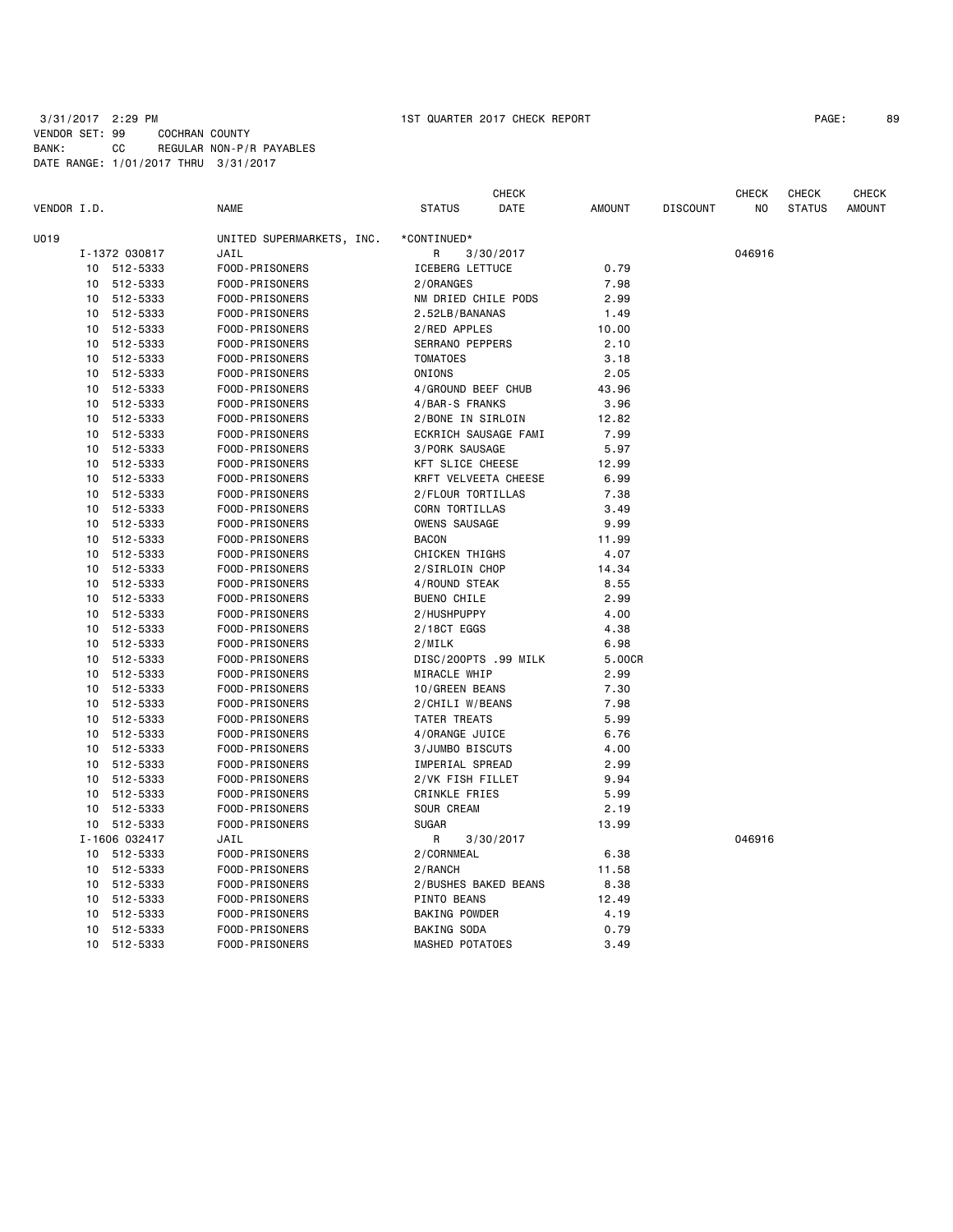# 3/31/2017 2:29 PM 1ST QUARTER 2017 CHECK REPORT PAGE: 90 VENDOR SET: 99 COCHRAN COUNTY BANK: CC REGULAR NON-P/R PAYABLES DATE RANGE: 1/01/2017 THRU 3/31/2017

|             |               |                                  |                        | <b>CHECK</b>         |               |                 | <b>CHECK</b> | <b>CHECK</b>  | <b>CHECK</b>  |
|-------------|---------------|----------------------------------|------------------------|----------------------|---------------|-----------------|--------------|---------------|---------------|
| VENDOR I.D. |               | <b>NAME</b>                      | <b>STATUS</b>          | DATE                 | <b>AMOUNT</b> | <b>DISCOUNT</b> | NO.          | <b>STATUS</b> | <b>AMOUNT</b> |
| U019        |               | UNITED SUPERMARKETS, INC         | *CONTINUED*            |                      |               |                 |              |               |               |
|             | I-1606 032417 | JAIL                             | R                      | 3/30/2017            |               |                 | 046916       |               |               |
| 10          | 512-5333      | FOOD-PRISONERS                   | 4/PUDDING MIX          |                      | 3.96          |                 |              |               |               |
| 10          | 512-5333      | FOOD-PRISONERS                   | PANCAKE MIX            |                      | 4.49          |                 |              |               |               |
| 10          | 512-5333      | FOOD-PRISONERS                   |                        | 2/LA CONSTENA PEPPER | 2.98          |                 |              |               |               |
| 10          | 512-5333      | FOOD-PRISONERS                   | 2/MANWICH              |                      | 5.18          |                 |              |               |               |
| 10          | 512-5333      | FOOD-PRISONERS                   | <b>FLOUR</b>           |                      | 8.99          |                 |              |               |               |
| 10          | 512-5333      | FOOD-PRISONERS                   | 14/GREEN BEANS         |                      | 7.00          |                 |              |               |               |
| 10          | 512-5333      | FOOD-PRISONERS                   | <b>MUSTARD</b>         |                      | 0.99          |                 |              |               |               |
| 10          | 512-5333      | FOOD-PRISONERS                   | 21/TOM SAUCE           |                      | 5.25          |                 |              |               |               |
| 10          | 512-5333      | FOOD-PRISONERS                   | 2/VEG OIL              |                      | 14.98         |                 |              |               |               |
| 10          | 512-5333      | FOOD-PRISONERS                   | WHITE RICE             |                      | 2.49          |                 |              |               |               |
| 10          | 512-5333      | FOOD-PRISONERS                   | 2PK/TOMATOES           |                      | 3.98          |                 |              |               |               |
| 10          | 512-5333      | FOOD-PRISONERS                   | 2PK/SALAD              |                      | 7.98          |                 |              |               |               |
| 10          | 512-5333      | FOOD-PRISONERS                   | LETTUCE                |                      | 1.39          |                 |              |               |               |
| 10          | 512-5333      | FOOD-PRISONERS                   | <b>JALAPENOS</b>       |                      | 1.30          |                 |              |               |               |
| 10          | 512-5333      | FOOD-PRISONERS                   | 2PK/ORANGES            |                      | 7.98          |                 |              |               |               |
| 10          | 512-5333      | FOOD-PRISONERS                   | <b>BANANAS</b>         |                      | 1.15          |                 |              |               |               |
| 10          | 512-5333      | FOOD-PRISONERS                   | 2PK/APPLES             |                      | 10.00         |                 |              |               |               |
| 10          | 512-5333      | FOOD-PRISONERS                   | <b>SERRANO PEPPERS</b> |                      | 2.05          |                 |              |               |               |
| 10          | 512-5333      | FOOD-PRISONERS                   | ONIONS                 |                      | 2.29          |                 |              |               |               |
| 10          | 512-5333      | FOOD-PRISONERS                   |                        | 6/GROUND BEEF CHUBS  | 65.94         |                 |              |               |               |
| 10          | 512-5333      | FOOD-PRISONERS                   | 4/BEEF FRANKS          |                      | 3.96          |                 |              |               |               |
| 10          | 512-5333      | FOOD-PRISONERS                   | PORK CHOPS             |                      | 1.29          |                 |              |               |               |
| 10          | 512-5333      | FOOD-PRISONERS                   | 2/ECKRICH SAUSAGE      |                      | 15.98         |                 |              |               |               |
| 10          | 512-5333      | FOOD-PRISONERS                   | KRAFT CHEESE           |                      | 12.99         |                 |              |               |               |
| 10          | 512-5333      | FOOD-PRISONERS                   | 2/CHEESE               |                      | 17.98         |                 |              |               |               |
| 10          | 512-5333      | FOOD-PRISONERS                   | 2/FLOUR TORTILLAS      |                      | 7.38          |                 |              |               |               |
| 10          | 512-5333      | FOOD-PRISONERS                   | 2/CORN TORTILLAS       |                      | 7.98          |                 |              |               |               |
| 10          | 512-5333      | FOOD-PRISONERS                   | <b>VELVEETA</b>        |                      | 6.99          |                 |              |               |               |
| 10          | 512-5333      | FOOD-PRISONERS                   | <b>BACON</b>           |                      | 12.99         |                 |              |               |               |
| 10          | 512-5333      | FOOD-PRISONERS                   | 4/SAUSAGE              |                      | 3.88          |                 |              |               |               |
| 10          | 512-5333      | FOOD-PRISONERS                   | 3/CHICKEN PIECES       |                      | 12.47         |                 |              |               |               |
| 10          | 512-5333      | FOOD-PRISONERS                   | 4/GRAPE JUICE          |                      | 7.96          |                 |              |               |               |
| 10          | 512-5333      | FOOD-PRISONERS                   | 2/EGGS                 |                      | 2.98          |                 |              |               |               |
| 10          | 512-5333      | FOOD-PRISONERS                   | DISC/BOGO EGGS         |                      | 1.49CR        |                 |              |               |               |
| 10          | 512-5392      | MISCELLANEOUS SUPPLIES           | 5/SRV SPOONS           |                      | 9.95          |                 |              |               |               |
| 10          | 512-5333      | FOOD-PRISONERS                   | 4/APPLE JUICE          |                      | 6.00          |                 |              |               |               |
| 10          | 512-5333      | FOOD-PRISONERS                   | 16/CORN                |                      | 8.00          |                 |              |               |               |
| 10          | 512-5333      | FOOD-PRISONERS                   | 8/PEAS                 |                      | 6.32          |                 |              |               |               |
| 10          | 512-5333      | FOOD-PRISONERS                   | 10/CREAM SOUPS         |                      | 10.50         |                 |              |               |               |
| 10          | 512-5333      | FOOD-PRISONERS                   | 3/CHILI W/BEANS        |                      | 11.97         |                 |              |               |               |
|             | 512-5333      | FOOD-PRISONERS                   | 10/PB CAKE MIX         |                      | 10.00         |                 |              |               |               |
| 10<br>10    |               |                                  |                        |                      |               |                 |              |               |               |
|             | 512-5333      | FOOD-PRISONERS<br>FOOD-PRISONERS | 3/CLUSTER BUNS         |                      | 2.97          |                 |              |               |               |
| 10<br>10    | 512-5333      |                                  | 5/TUNA                 |                      | 3.75<br>2.97  |                 |              |               |               |
|             | 512-5333      | FOOD-PRISONERS                   | 3/CONEY BUNS           |                      |               |                 |              |               |               |
| 10          | 512-5333      | FOOD-PRISONERS                   | 3/ORANGE JUICE         |                      | 6.57          |                 |              |               |               |
| 10          | 512-5333      | FOOD-PRISONERS                   | <b>CRINKLE FRIES</b>   |                      | 5.99          |                 |              |               |               |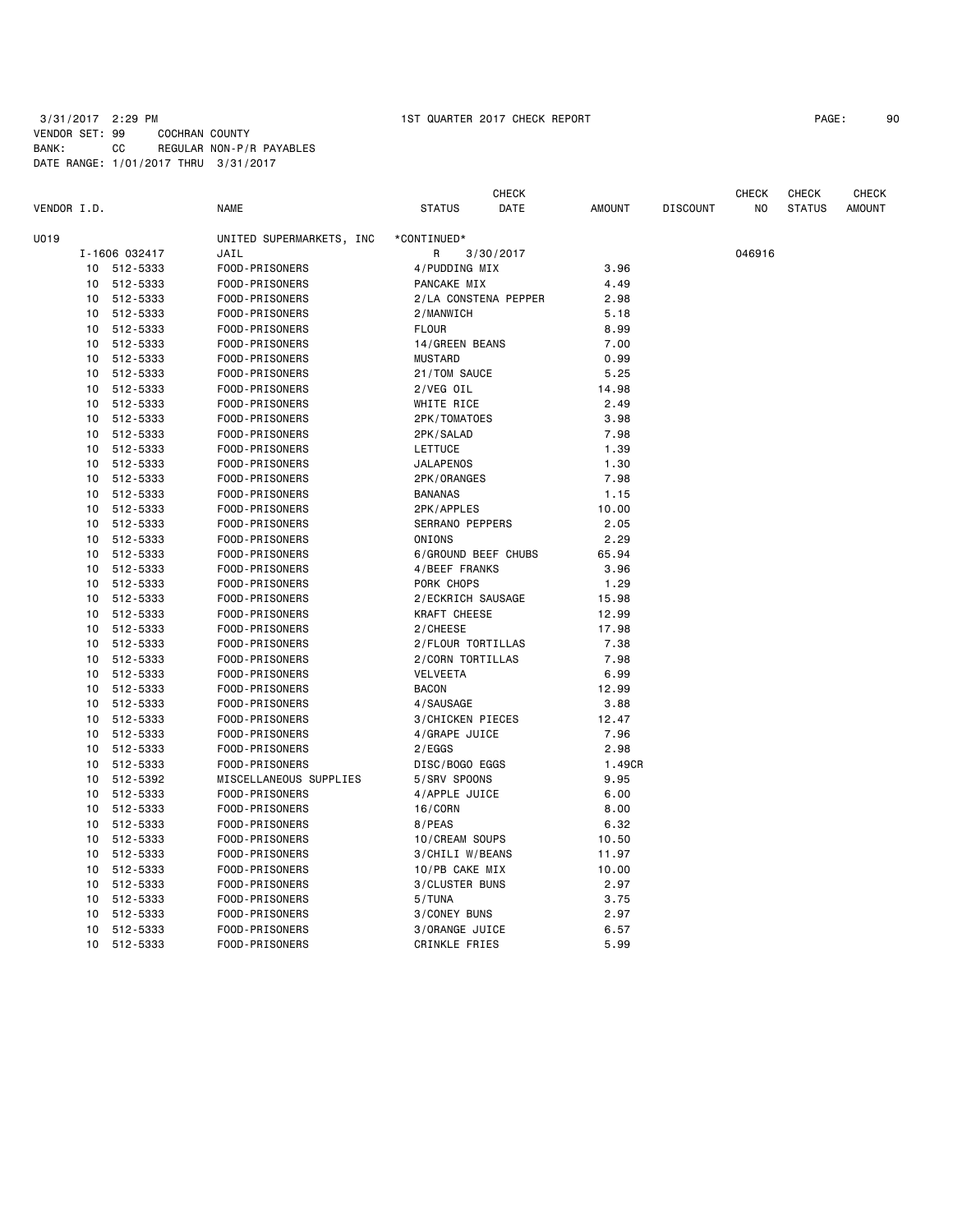3/31/2017 2:29 PM 1ST QUARTER 2017 CHECK REPORT PAGE: 91 VENDOR SET: 99 COCHRAN COUNTY BANK: CC REGULAR NON-P/R PAYABLES DATE RANGE: 1/01/2017 THRU 3/31/2017

|             |                     |                              |                        | <b>CHECK</b> |               |                 | <b>CHECK</b> | <b>CHECK</b>  | CHECK         |
|-------------|---------------------|------------------------------|------------------------|--------------|---------------|-----------------|--------------|---------------|---------------|
| VENDOR I.D. |                     | <b>NAME</b>                  | <b>STATUS</b>          | DATE         | <b>AMOUNT</b> | <b>DISCOUNT</b> | NO           | <b>STATUS</b> | <b>AMOUNT</b> |
| U019        |                     | UNITED SUPERMARKETS, INC     | *CONTINUED*            |              |               |                 |              |               |               |
|             | I-1606 032417       | JAIL                         | R                      | 3/30/2017    |               |                 | 046916       |               |               |
|             | 10 512-5333         | FOOD-PRISONERS               | <b>SUGAR</b>           |              | 13.99         |                 |              |               |               |
|             | 10 512-5333         | FOOD-PRISONERS               | TATER TREATS           |              | 5.99          |                 |              |               | 757.09        |
| U040        |                     | US FOODS INC                 |                        |              |               |                 |              |               |               |
|             | I-3842252           | NON-DEPT'L                   | R                      | 3/30/2017    |               |                 | 046917       |               |               |
|             | 10 409-5300         | COUNTY-WIDE SUPPLIES         | 2CS/TEA                |              | 31.34         |                 |              |               |               |
|             | 10<br>409-5300      | COUNTY-WIDE SUPPLIES         | 6CS/COFFEE             |              | 202.80        |                 |              |               | 234.14        |
| WO10        |                     | WEST TEXAS GAS INC           |                        |              |               |                 |              |               |               |
|             | I-004036001501 3/17 | PARK/SHOP                    | R                      | 3/30/2017    |               |                 | 046918       |               |               |
|             | 10 660-5440         | UTILITIES & IRRIGATION       | GAS SVC 2/1-3/7        |              | 10.00         |                 |              |               |               |
|             | 10 660-5440         | UTILITIES & IRRIGATION       | GRIP CHARGE            |              | 3.23          |                 |              |               |               |
|             | I-00403600251 3/17  | PARK/SHOWBARN                | R                      | 3/30/2017    |               |                 | 046918       |               |               |
|             | 10 660-5440         | UTILITIES & IRRIGATION       | COST OF SVC 2/1-3/7    |              | 41.36         |                 |              |               |               |
|             | 10 660-5440         | UTILITIES & IRRIGATION       | COST OF GAS(3.483)     |              | 38.31         |                 |              |               |               |
|             | 10 660-5440         | UTILITIES & IRRIGATION       | <b>CUSTOMER CHARGE</b> |              | 10.00         |                 |              |               |               |
|             | 10 660-5440         | UTILITIES & IRRIGATION       | GRIP CHARGE            |              | 3.23          |                 |              |               |               |
|             | 10 660-5440         | UTILITIES & IRRIGATION       | RATE CASE SURCHARGE    |              | 1.08          |                 |              |               |               |
|             | I-004049022001 3/17 | PREC 3                       | R                      | 3/30/2017    |               |                 | 046918       |               |               |
|             | 623-5440<br>15      | UTILITIES                    | GAS SVC 2/1-3/7        |              | 13.70         |                 |              |               |               |
|             | 15 623-5440         | UTILITIES                    | GRIP CHARGE            |              | 8.59          |                 |              |               | 129.50        |
| WO55        |                     | WINDSTREAM COMMUNICATIONS SW |                        |              |               |                 |              |               |               |
|             | I-266-0638 FEB 17   | <b>MUSEUM</b>                | R                      | 3/30/2017    |               |                 | 046919       |               |               |
|             | 10 652-5420         | TELECOMMUNICATIONS           | BASIC LOCAL SVC        |              | 153.82        |                 |              |               |               |
|             | 10 652-5420         | TELECOMMUNICATIONS           | HI SPEED INTERNET      |              | 25.00CR       |                 |              |               |               |
|             | 10 652-5420         | TELECOMMUNICATIONS           | OPTIONAL SVC           |              | 9.37          |                 |              |               |               |
|             | 10 652-5420         | TELECOMMUNICATIONS           | LONG DISTANCE SVC      |              | 7.10          |                 |              |               |               |
|             | I-266-0638 JAN 17   | <b>MUSEUM</b>                | R                      | 3/30/2017    |               |                 | 046919       |               |               |
|             | 10 652-5420         | TELECOMMUNICATIONS           | BASIC LOCAL SVC        |              | 147.29        |                 |              |               |               |
|             | 10<br>652-5420      | TELECOMMUNICATIONS           | HI SPEED INTERNET      |              | 25.00CR       |                 |              |               |               |
|             | 10 652-5420         | TELECOMMUNICATIONS           | OPTIONAL SVC           |              | 8.70          |                 |              |               |               |
|             | 10 652-5420         | TELECOMMUNICATIONS           | LONG DISTANCE SVC      |              | 6.58          |                 |              |               |               |
|             | I-266-0638 MAR 17   | <b>MUSEUM</b>                | R                      | 3/30/2017    |               |                 | 046919       |               |               |
|             | 10 652-5420         | TELECOMMUNICATIONS           | BASIC LOCAL SVC        |              | 159.66        |                 |              |               |               |
|             | 10 652-5420         | TELECOMMUNICATIONS           | HI SPEED INTERNET      |              | 25.00CR       |                 |              |               |               |
|             | 10 652-5420         | TELECOMMUNICATIONS           | OPTIONAL SVC           |              | 10.06         |                 |              |               |               |
|             | 10 652-5420         | TELECOMMUNICATIONS           | LONG DISTANCE SVC      |              | 7.64          |                 |              |               |               |
|             | I-266-5051 MAR 17   | LIBRARY                      | R                      | 3/30/2017    |               |                 | 046919       |               |               |
|             | 10 650-5420         | TELECOMMUNICATIONS           | BASIC LOCAL SVC        |              | 109.74        |                 |              |               |               |
|             | 10 650-5420         | TELECOMMUNICATIONS           | HI SPEED INTERNET      |              | 54.99         |                 |              |               |               |
|             | 10 650-5420         | TELECOMMUNICATIONS           | LONG DISTANCE SVC      |              | 0.42          |                 |              |               |               |
|             | I-266-5074 MAR 17   | ADULT PROBATION              | R                      | 3/30/2017    |               |                 | 046919       |               |               |
|             | 10 570-5420         | TELECOMMUNICATIONS           | BASIC LOCAL SVC        |              | 48.79         |                 |              |               |               |
|             | 10 570-5420         | TELECOMMUNICATIONS           | OPTIONAL SVC           |              | 11.97         |                 |              |               |               |
|             | I-266-5161 MAR 17   | TREASURER                    | R                      | 3/30/2017    |               |                 | 046919       |               |               |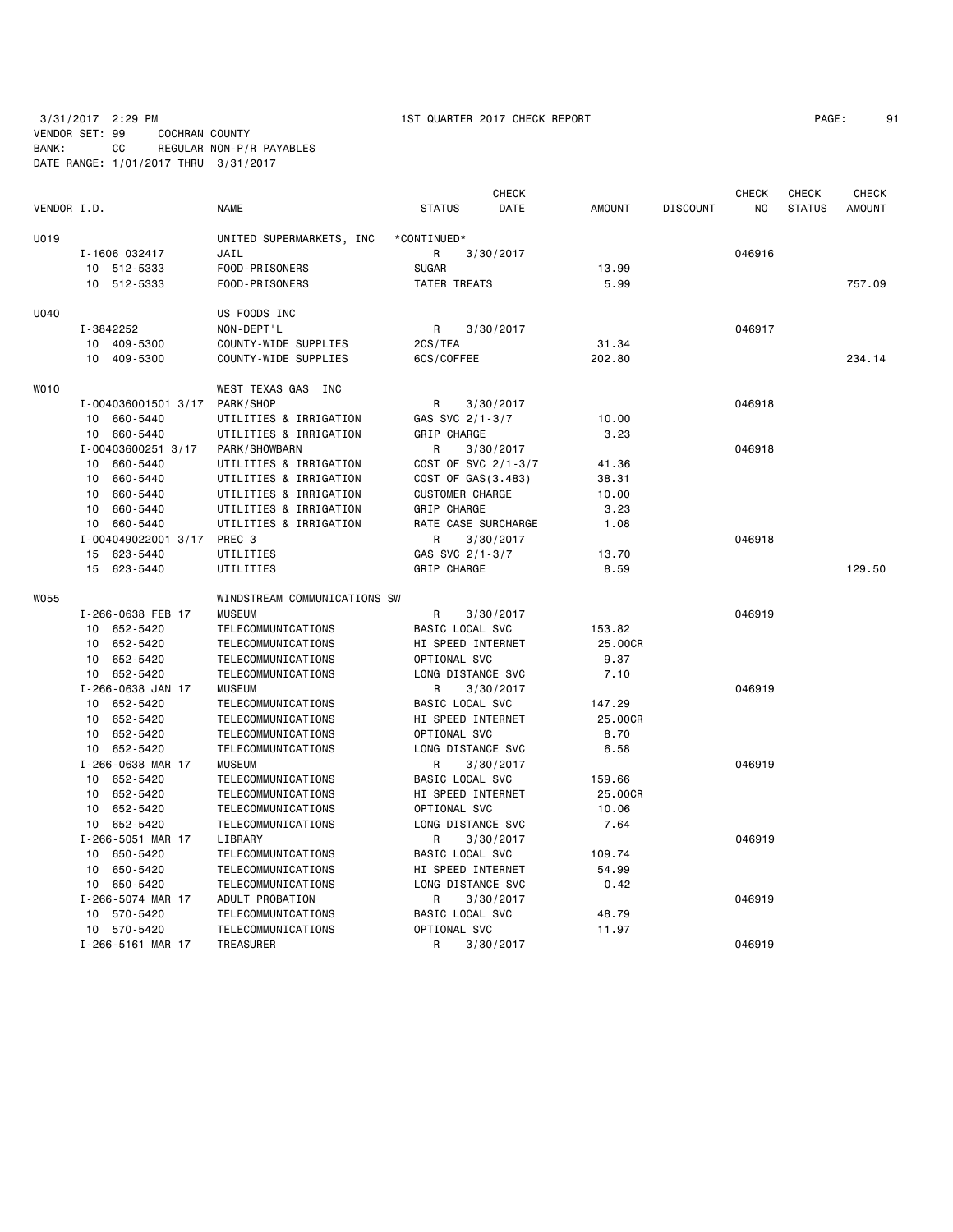# 3/31/2017 2:29 PM 1ST QUARTER 2017 CHECK REPORT VENDOR SET: 99 COCHRAN COUNTY BANK: CC REGULAR NON-P/R PAYABLES DATE RANGE: 1/01/2017 THRU 3/31/2017

| PAGE : |  | 92 |
|--------|--|----|
|--------|--|----|

| VENDOR I.D.       | <b>NAME</b>                 | <b>CHECK</b><br><b>STATUS</b><br>DATE | <b>AMOUNT</b> | <b>DISCOUNT</b> | <b>CHECK</b><br>N <sub>O</sub> | <b>CHECK</b><br><b>STATUS</b> | CHECK<br><b>AMOUNT</b> |
|-------------------|-----------------------------|---------------------------------------|---------------|-----------------|--------------------------------|-------------------------------|------------------------|
| W055              | WINDSTREAM COMMUNICATION SW | *CONTINUED*                           |               |                 |                                |                               |                        |
| I-266-5161 MAR 17 | <b>TREASURER</b>            | 3/30/2017<br>R                        |               |                 | 046919                         |                               |                        |
| 497-5420<br>10    | TELECOMMUNICATIONS          | BASIC LOCAL SVC                       | 48.79         |                 |                                |                               |                        |
| 10<br>497-5420    | TELECOMMUNICATIONS          | LONG DISTANCE SVC                     | 0.91          |                 |                                |                               |                        |
| I-266-5171 MAR 17 | TAX A/C                     | R<br>3/30/2017                        |               |                 | 046919                         |                               |                        |
| 499-5420<br>10    | TELECOMMUNICATIONS          | BASIC LOCAL SVC/3 LI                  | 150.97        |                 |                                |                               |                        |
| 499-5420<br>10    | TELECOMMUNICATIONS          | HI SPEED INTERNET                     | 84.99         |                 |                                |                               |                        |
| 499-5420<br>10    | TELECOMMUNICATIONS          | OPTIONAL SVC                          | 28.72         |                 |                                |                               |                        |
| 10 499-5420       | TELECOMMUNICATIONS          | LONG DISTANCE SVC                     | 7.96          |                 |                                |                               |                        |
| I-266-5181 MAR 17 | <b>ELECTIONS</b>            | R<br>3/30/2017                        |               |                 | 046919                         |                               |                        |
| 490-5420<br>10    | TELECOMMUNICATIONS          | BASIC LOCAL SVC                       | 51.49         |                 |                                |                               |                        |
| 490-5420<br>10    | TELECOMMUNICATIONS          | OPTIONAL SVC                          | 3.00          |                 |                                |                               |                        |
| 490-5420<br>10    | TELECOMMUNICATIONS          | LONG DISTANCE SVC                     | 6.05          |                 |                                |                               |                        |
| I-266-5211 MAR 17 | SHERIFF                     | R<br>3/30/2017                        |               |                 | 046919                         |                               |                        |
| 560-5420<br>10    | TELECOMMUNICATIONS          | BASIC LOCAL SVC                       | 169.45        |                 |                                |                               |                        |
| 560-5420<br>10    | TELECOMMUNICATIONS          | LONG DISTANCE SVC                     | 5.37          |                 |                                |                               |                        |
| I-266-5215 MAR 17 | <b>EXTENSION SVC</b>        | R<br>3/30/2017                        |               |                 | 046919                         |                               |                        |
| 665-5420<br>10    | TELECOMMUNICATIONS          | BASIC LOCAL SVC                       | 165.80        |                 |                                |                               |                        |
| 665-5420<br>10    | TELECOMMUNICATIONS          | HI SPEED INTERNET                     | 39.99         |                 |                                |                               |                        |
| 10 665-5420       | TELECOMMUNICATIONS          | LONG DISTANCE SVC                     | 0.68          |                 |                                |                               |                        |
| I-266-5302 MAR 17 | JUSTICE OF PEACE            | R<br>3/30/2017                        |               |                 | 046919                         |                               |                        |
| 10 455-5420       | TELECOMMUNICATIONS          | BASIC LOCAL SVC                       | 48.79         |                 |                                |                               |                        |
| 455-5420<br>10    | TELECOMMUNICATIONS          | LONG DISTANCE SVC                     | 1.50          |                 |                                |                               |                        |
| I-266-5411 MAR 17 | JUVENILE PROBATION          | R<br>3/30/2017                        |               |                 | 046919                         |                               |                        |
| 17 573-5499       | OPERATING EXPENSES          | BASIC LOCAL SVC                       | 48.79         |                 |                                |                               |                        |
| 17 573-5499       | OPERATING EXPENSES          | LONG DISTANCE SVC                     | 1.91          |                 |                                |                               |                        |
| I-266-5412 MAR 17 | DISTRICT COURT/CONSTABLE    | R<br>3/30/2017                        |               |                 | 046919                         |                               |                        |
| 435-5420<br>10    | TELECOMMUNICATIONS          | BASIC LOCAL SVC                       | 114.69        |                 |                                |                               |                        |
| 435-5420<br>10    | TELECOMMUNICATIONS          | HI SPEED INTERNET                     | 139.98        |                 |                                |                               |                        |
| 550-5420<br>10    | TELECOMMUNICATIONS          | LONG DISTANCE SVC                     | 1.18          |                 |                                |                               |                        |
| I-266-5450 MAR 17 | <b>CLERK</b>                | R<br>3/30/2017                        |               |                 | 046919                         |                               |                        |
| 403-5420<br>10    | TELECOMMUNICATIONS          | BASIC LOCAL SVC/3 LI                  | 166.15        |                 |                                |                               |                        |
| 403-5420<br>10    | TELECOMMUNICATIONS          | OPTIONAL SVC                          | 3.00          |                 |                                |                               |                        |
| 403-5420<br>10    | TELECOMMUNICATIONS          | LONG DISTANCE SVC                     | 7.43          |                 |                                |                               |                        |
| I-266-5508 MAR 17 | CO JUDGE/COMM'R CT          | R<br>3/30/2017                        |               |                 | 046919                         |                               |                        |
| 15<br>610-5420    | TELECOMMUNICATIONS          | BASIC LOCAL SVC/2 LI                  | 118.53        |                 |                                |                               |                        |
| 15 610-5420       | TELECOMMUNICATIONS          | LONG DISTANCE SVC                     | 3.61          |                 |                                |                               |                        |
| I-266-5700 MAR 17 | SHERIFF                     | R<br>3/30/2017                        |               |                 | 046919                         |                               |                        |
| 560-5420<br>10    | TELECOMMUNICATIONS          | BASIC LOCAL SVC                       | 57.17         |                 |                                |                               |                        |
| 560-5420<br>10    | TELECOMMUNICATIONS          | LONG DISTANCE SVC                     | 1.05          |                 |                                |                               |                        |
| I-266-5822 MAR 17 | AUDITOR/NON DEPT'L          | R<br>3/30/2017                        |               |                 | 046919                         |                               |                        |
| 495-5420<br>10    | TELECOMMUNICATIONS          | BASIC LOCAL SVC-266-                  | 51.13         |                 |                                |                               |                        |
| 495-5420<br>10    | TELECOMMUNICATIONS          | <b>BUS BROADBAND</b>                  | 59.99         |                 |                                |                               |                        |
| 495-5420<br>10    | TELECOMMUNICATIONS          | LONG DISTANCE SVC                     | 1.10          |                 |                                |                               |                        |
| 10<br>409-5420    | TELECOMMUNICATIONS          | FAX LINE 266-5629                     | 51.12         |                 |                                |                               |                        |
| 409-5420<br>10    | TELECOMMUNICATIONS          | FAX LONG DISTANCE                     | 0.54          |                 |                                |                               |                        |
| 10<br>409-5420    | TELECOMMUNICATIONS          | HI SPEED INTERNET                     | 154.99        |                 |                                |                               |                        |
| I-266-8661 MAR 17 | <b>ATTORNEY</b>             | R<br>3/30/2017                        |               |                 | 046919                         |                               |                        |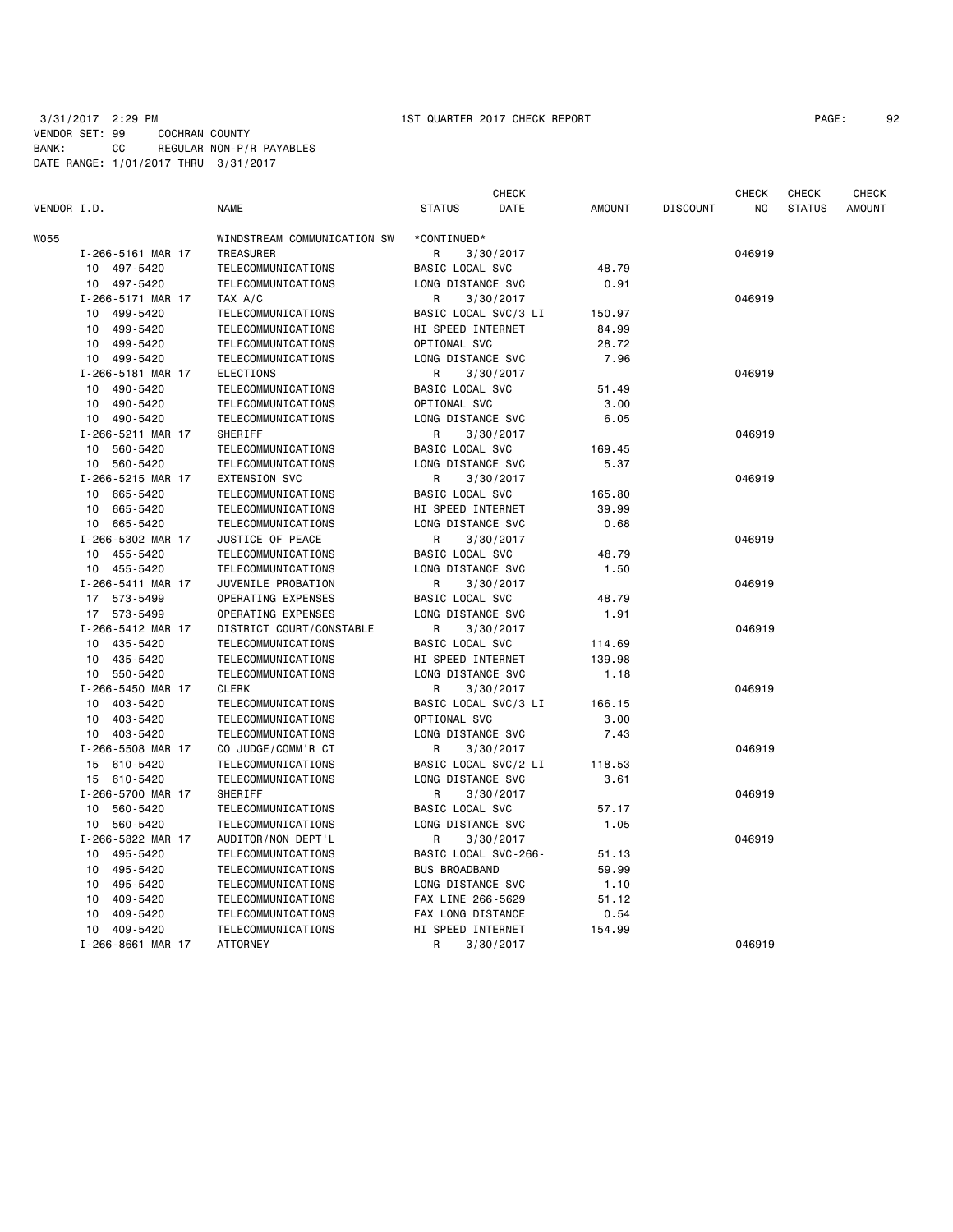# 3/31/2017 2:29 PM 1ST QUARTER 2017 CHECK REPORT PAGE: 93 VENDOR SET: 99 COCHRAN COUNTY BANK: CC REGULAR NON-P/R PAYABLES DATE RANGE: 1/01/2017 THRU 3/31/2017

|                  |                                       |                             |                      | <b>CHECK</b> |               |                 | <b>CHECK</b> | <b>CHECK</b>  | <b>CHECK</b>  |
|------------------|---------------------------------------|-----------------------------|----------------------|--------------|---------------|-----------------|--------------|---------------|---------------|
| VENDOR I.D.      |                                       | <b>NAME</b>                 | <b>STATUS</b>        | DATE         | <b>AMOUNT</b> | <b>DISCOUNT</b> | NO           | <b>STATUS</b> | <b>AMOUNT</b> |
| W055             |                                       | WINDSTREAM COMMUNICATION SW | *CONTINUED*          |              |               |                 |              |               |               |
|                  | I-266-8661 MAR 17                     | <b>ATTORNEY</b>             | R                    | 3/30/2017    |               |                 | 046919       |               |               |
|                  | 10 475-5420                           | TELECOMMUNICATIONS          | BASIC LOCAL SVC/2 LI |              | 113.82        |                 |              |               |               |
|                  | 10 475-5420                           | TELECOMMUNICATIONS          | HI SPEED INTERNET    |              | 79.99         |                 |              |               |               |
|                  | 10 475-5420                           | TELECOMMUNICATIONS          | LONG DISTANCE SVC    |              | 1.86          |                 |              |               |               |
|                  | I-266-8888 MAR 17                     | SHERIFF                     | R                    | 3/30/2017    |               |                 | 046919       |               |               |
|                  | 10 560-5420                           | TELECOMMUNICATIONS          | FAX LINE & CRIME CON |              | 46.15         |                 |              |               |               |
|                  | 10 560-5420                           | TELECOMMUNICATIONS          | LONG DISTANCE SVC    |              | 0.97          |                 |              |               | 2,700.74      |
| W062             |                                       | WAL-MART COMMUNITY          |                      |              |               |                 |              |               |               |
|                  | I-8887 030817                         | JAIL                        | R                    | 3/30/2017    |               |                 | 046921       |               |               |
|                  | 10 512-5391                           | MEDICAL CARE-PRISONERS      | 2/ICY HOT            |              | 12.96         |                 |              |               |               |
|                  | 10 512-5391                           | MEDICAL CARE-PRISONERS      | EQ ARTH CREAM        |              | 3.23          |                 |              |               |               |
|                  | 10 512-5391                           | MEDICAL CARE-PRISONERS      | EQ PAIN CREAM        |              | 3.84          |                 |              |               |               |
|                  | 10 512-5391                           | MEDICAL CARE-PRISONERS      | <b>ALCOHOL</b>       |              | 1.24          |                 |              |               | 21.27         |
| W <sub>164</sub> |                                       | <b>WARREN CAT</b>           |                      |              |               |                 |              |               |               |
|                  | I-PS020328718                         | PREC <sub>2</sub>           | R                    | 3/30/2017    |               |                 | 046922       |               |               |
|                  | 15 622-5451                           | REPAIRS                     | 50/SEAL              |              | 42.00         |                 |              |               |               |
|                  | 15 622-5451                           | REPAIRS                     | GLASS DOOR           |              | 629.72        |                 |              |               |               |
|                  | I-PS020328719                         | PREC <sub>2</sub>           | R                    | 3/30/2017    |               |                 | 046922       |               |               |
|                  | 15 622-5451                           | REPAIRS                     | CONTROL PANE         |              | 267.74        |                 |              |               | 939.46        |
| W216             |                                       | CHRISTINA WOODS             |                      |              |               |                 |              |               |               |
|                  | I-6374/75 SOLIZ 3/17 COUNTY COURT     |                             | R                    | 3/30/2017    |               |                 | 046923       |               |               |
|                  | 10 426-5400                           | ATTORNEY AD LITEM           | 6374/PLEA HRNG(M)BRI |              | 200.00        |                 |              |               |               |
|                  | 10 426-5400                           | ATTORNEY AD LITEM           | 6375/PLEA HRNG(M)BRI |              | 200.00        |                 |              |               | 400.00        |
| X001             |                                       | <b>XCEL ENERGY</b>          |                      |              |               |                 |              |               |               |
|                  | I-54-1324315-7 MAR17 ALMOST ALL DEPTS |                             | R                    | 3/30/2017    |               |                 | 046924       |               |               |
|                  | 30 518-5440                           | UTILITIES                   | 300210167 RUNWAY LIG |              | 43.45         |                 |              |               |               |
|                  | 510-5440<br>10                        | UTILITIES                   | 300240736 COURTHOUSE |              | 1,511.58      |                 |              |               |               |
|                  | 660-5440<br>10                        | UTILITIES & IRRIGATION      | 300265059 SOFTBALL P |              | 10.19         |                 |              |               |               |
|                  | 580-5440<br>10                        | UTILITIES [TOWER]           | 300282806 TOWER      |              | 46.70         |                 |              |               |               |
|                  | 621-5440<br>15                        | UTILITIES                   | 300294119 PREC 1 SHO |              | 37.29         |                 |              |               |               |
|                  | 650-5440<br>10                        | UTILITIES                   | 300338546 LIBRARY    |              | 117.39        |                 |              |               |               |
|                  | 10<br>652-5440                        | UTILITIES                   | 300342232 MUSEUM     |              | 29.58         |                 |              |               |               |
|                  | 10<br>662-5440                        | UTILITIES                   | 300390484 ACTIVITY B |              | 382.38        |                 |              |               |               |
|                  | 660-5440<br>10                        | UTILITIES & IRRIGATION      | 300410370 PARK       |              | 89.07         |                 |              |               |               |
|                  | 10<br>660-5440                        | UTILITIES & IRRIGATION      | 300457515 PARK/SHOP  |              | 64.31         |                 |              |               |               |
|                  | 10<br>516-5440                        | UTILITIES                   | 300555198 CEMETERY   |              | 10.19         |                 |              |               |               |
|                  | 10<br>660-5440                        | UTILITIES & IRRIGATION      | 300587052 SHOWBARN   |              | 20.37         |                 |              |               |               |
|                  | 660-5440<br>10                        | UTILITIES & IRRIGATION      | 300587753 RODEO GROU |              | 22.53         |                 |              |               |               |
|                  | 409-5440<br>10                        | UTILITIES                   | 300588989 ANNEX      |              | 18.17         |                 |              |               |               |
|                  | 516-5440<br>10                        | UTILITIES                   | 300603417 CEMETERY   |              | 13.08         |                 |              |               |               |
|                  | 10<br>516-5440                        | UTILITIES                   | 300637038 CEMETERY S |              | 10.19         |                 |              |               | 2.426.47      |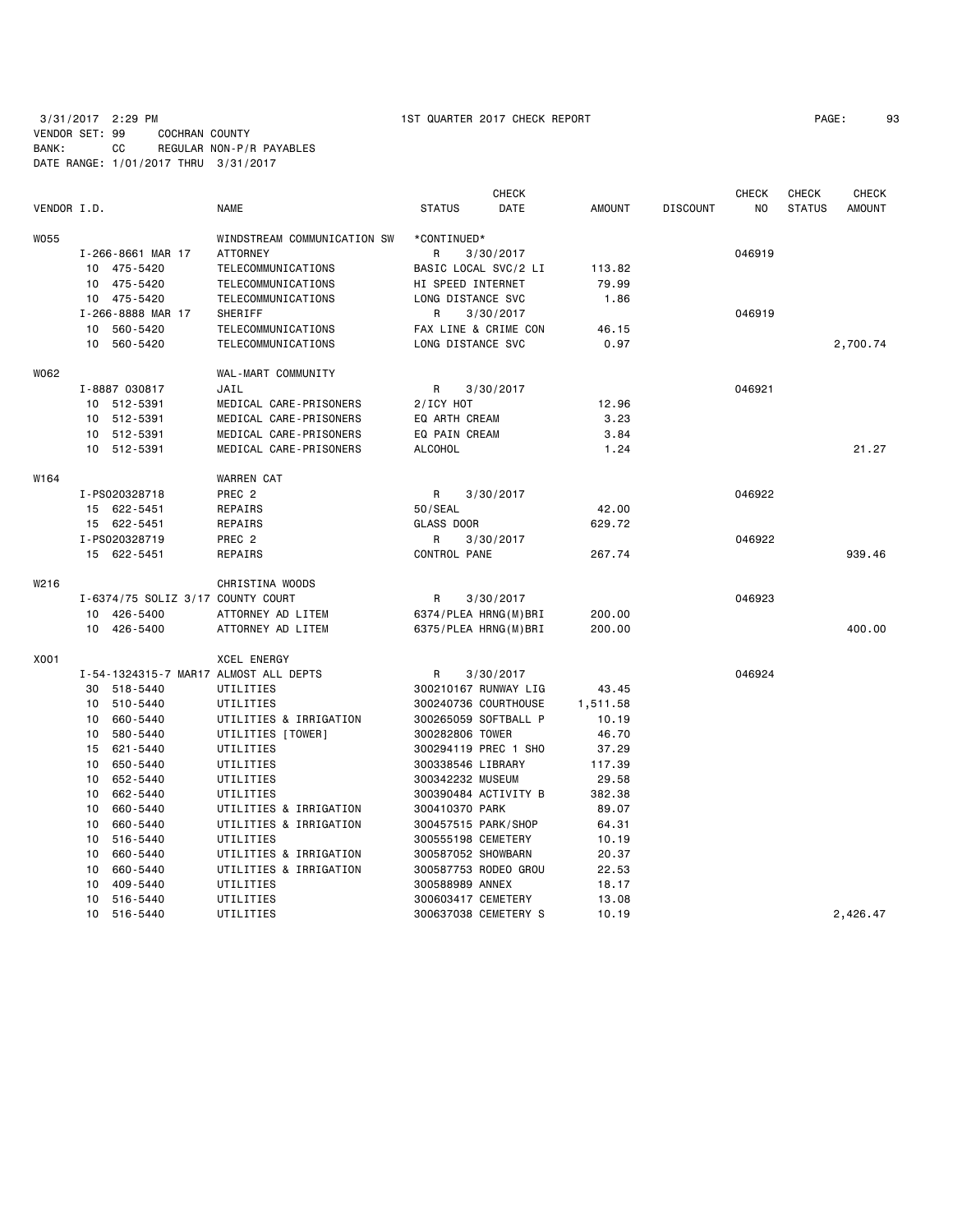3/31/2017 2:29 PM 1ST QUARTER 2017 CHECK REPORT PAGE: 94 VENDOR SET: 99 COCHRAN COUNTY BANK: CC REGULAR NON-P/R PAYABLES DATE RANGE: 1/01/2017 THRU 3/31/2017

| PAGE: | 9، |
|-------|----|
|-------|----|

|             |    |                             |                         |                 | <b>CHECK</b>     |               |                 | <b>CHECK</b> | CHECK         | <b>CHECK</b>  |
|-------------|----|-----------------------------|-------------------------|-----------------|------------------|---------------|-----------------|--------------|---------------|---------------|
| VENDOR I.D. |    |                             | <b>NAME</b>             | <b>STATUS</b>   | <b>DATE</b>      | <b>AMOUNT</b> | <b>DISCOUNT</b> | NO.          | <b>STATUS</b> | <b>AMOUNT</b> |
| X001        |    |                             | <b>XCEL ENERGY</b>      |                 |                  |               |                 |              |               |               |
|             |    | I-54-1829977-7 MAR17 PREC 2 |                         | R               | 3/30/2017        |               |                 | 046925       |               |               |
|             |    | 15 622-5440                 | UTILITIES               |                 | 200KWH 2/13-3/14 | 26.16         |                 |              |               |               |
|             |    | 15 622-5440                 | UTILITIES               | AREA LIGHT      |                  | 17.22         |                 |              |               | 43.38         |
| Z110        |    |                             | ZACHRY PUBLICATIONS, LP |                 |                  |               |                 |              |               |               |
|             |    | I-2017 TX CO DIR            | CLERK                   | R               | 3/30/2017        |               |                 | 046926       |               |               |
|             | 10 | 403-5310                    | OFFICE SUPPLIES         | 2/TX COUNTY DIR |                  | 70.00         |                 |              |               |               |
|             | 10 | 403-5310                    | OFFICE SUPPLIES         | SHIPPING        |                  | 6.50          |                 |              |               | 76.50         |
|             |    |                             |                         |                 |                  |               |                 |              |               |               |

| * * TOTALS * *      | N <sub>0</sub>      | INVOICE AMOUNT | <b>DISCOUNTS</b>   | CHECK AMOUNT |
|---------------------|---------------------|----------------|--------------------|--------------|
| REGULAR CHECKS:     | 409                 | 342,202.35     | 0.00               | 339,748.05   |
| HAND CHECKS:        | 0                   |                | 0.00<br>0.00       | 0.00         |
| DRAFTS:             | 0                   |                | 0.00<br>0.00       | 0.00         |
| EFT:                | 0                   |                | 0.00<br>0.00       | 0.00         |
| NON CHECKS:         |                     |                | 0.00<br>0.00       | 0.00         |
| <b>VOID CHECKS:</b> | 3 VOID DEBITS       | 0.00           |                    |              |
|                     | <b>VOID CREDITS</b> | 2.454.30CR     | 2,454.30CR<br>0.00 |              |

TOTAL ERRORS: 0

| G<br>∵ยา⊟\ก.<br>$\mathbf{A}$ | NAME |  |
|------------------------------|------|--|
|                              |      |  |

| 10 | 000-2206.002 | COLLECTION AGENCY FEES      | 954.25    |
|----|--------------|-----------------------------|-----------|
| 10 | 000-2206.003 | Omni Collection Fee         | 54.00     |
| 10 | 000-2500.10  | RESERVE FOR W/C, UNEMPLYMNT | 12,359.00 |
| 10 | 000-2500.4   | INSURANCE PAYABLE           | 568.50    |
| 10 | 000-4333.305 | OTHER STATE GRANTS          | 667.84    |
| 10 | 000-4370.101 | RENT-ACTIVITY BUILDING      | 1,150.00  |
| 10 | 000-4380.200 | OTHER [MISCELLANEOUS]       | 300.00    |
| 10 | 400-5204     | WORKERS' COMPENSATION       | 70.86     |
| 10 | 400-5206     | UNEMPLOYMENT                | 5.02      |
| 10 | 403-5204     | WORKERS' COMPENSATION       | 62.26     |
| 10 | 403-5206     | UNEMPLOYMENT                | 6.24      |
| 10 | 403-5310     | OFFICE SUPPLIES             | 865.28    |
| 10 | 403 - 5311   | POSTAL EXPENSES             | 222.98    |
| 10 | 403-5411     | MAINTENANCE CONTRACTS       | 5,361.90  |
| 10 | 403-5416     | FILMING & INDEXING          | 2,686.47  |
| 10 | 403-5420     | TELECOMMUNICATIONS          | 710.29    |
| 10 | 403-5427     | CONTINUING EDUCATION        | 966.02    |
| 10 | 403-5451     | REPAIRS                     | 378.65    |
| 10 | 403 - 5481   | DUES AND REGISTRATION       | 50.00     |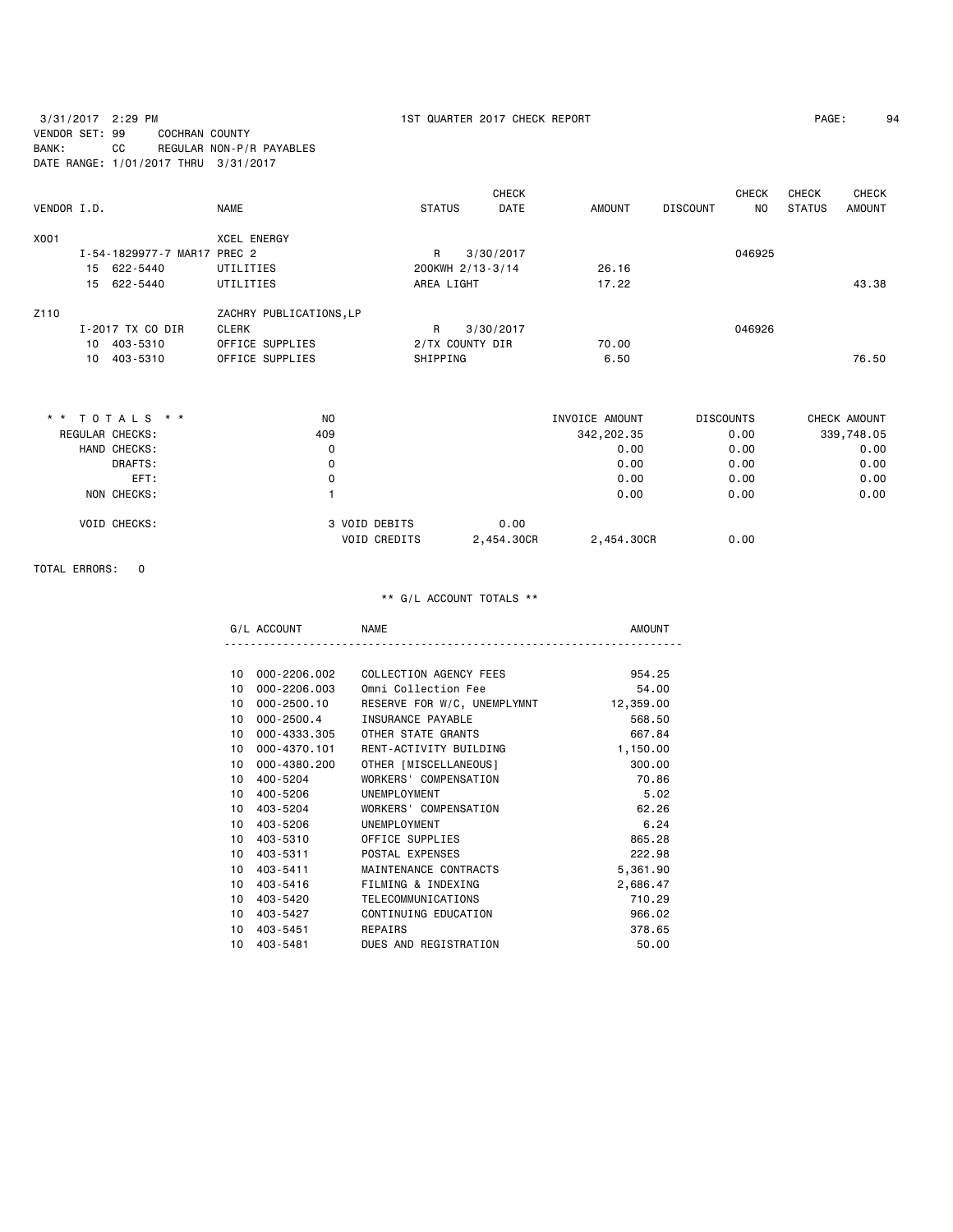3/31/2017 2:29 PM 1ST QUARTER 2017 CHECK REPORT PAGE: 95 VENDOR SET: 99 COCHRAN COUNTY BANK: CC REGULAR NON-P/R PAYABLES DATE RANGE: 1/01/2017 THRU 3/31/2017

|                       | G/L ACCOUNT          | <b>NAME</b>                           | <b>AMOUNT</b>   |
|-----------------------|----------------------|---------------------------------------|-----------------|
|                       |                      |                                       |                 |
| 10                    | 409-5300             | COUNTY-WIDE SUPPLIES                  | 777.08          |
| 10                    | 409-5406             | APPRAISAL DISTRICT                    | 24,902.23       |
| 10                    | 409-5411             | MAINTENANCE CONTRACTS                 | 2,669.91        |
| 10 <sup>1</sup>       | 409-5420             | TELECOMMUNICATIONS                    | 1,733.24        |
| 10 <sup>1</sup>       | 409-5427             | CONTINUING EDUCATION                  | 891.38          |
|                       | 10 409-5440          | UTILITIES                             | 128.55          |
| 10 <sup>1</sup>       | 409-5451             | REPAIRS                               | 117.24          |
| 10                    | 409-5470             | DONATION-SOIL & WATER CONSER.         | 1,500.00        |
| 10                    | 409-5497             | LIABILITY INSURANCE                   | 4,507.00        |
| 10                    | 426-5310             | OFFICE SUPPLIES                       | 428.72          |
| 10 <sup>1</sup>       | 426-5400             | ATTORNEY AD LITEM                     | 1,800.00        |
| 10                    | 435-5204             | WORKERS' COMPENSATION                 | 12.67           |
| 10 <sup>1</sup>       | 435-5206             | UNEMPLOYMENT                          | 1.80            |
| 10                    | 435-5400             | ATTORNEY AD LITEM                     | 1,250.00        |
| 10 <sup>1</sup>       | 435-5420             | TELECOMMUNICATIONS                    | 1,026.52        |
| 10                    | 435-5491             | <b>GRAND JURY</b>                     | 970.00          |
| 10                    | 435-5497             | LIABILITY INSURANCE                   | 1,000.00        |
| 10 <sup>1</sup>       | 435-5499             | <b>MISCELLANEOUS</b>                  | 234.34          |
| 10 <sup>1</sup>       | 455-5204             | WORKERS' COMPENSATION                 | 31.44           |
| 10                    | 455-5206             | UNEMPLOYMENT                          | 0.36            |
| 10 <sup>1</sup>       | 455-5310             | OFFICE SUPPLIES                       | 284.87          |
| 10 <sup>1</sup>       | 455-5311             | POSTAL EXPENSES                       | 49.00           |
| 10 <sup>1</sup>       | 455-5405             | <b>AUTOPSY</b>                        | 2,442.50        |
| 10 <sup>1</sup>       | 455-5420             | TELECOMMUNICATIONS                    | 204.43          |
| 10                    | 455-5427             | CONTINUING EDUCATION                  | 854.34          |
| 10 <sup>1</sup>       | 455-5481             | DUES AND REGISTRATION                 | 60.00           |
| 10                    | 455-5499             | <b>MISCELLANEOUS</b>                  | 22.00           |
| 10 <sup>1</sup>       | 475-5204             | WORKERS' COMPENSATION                 | 12.49           |
| 10 <sup>1</sup>       | 475-5206             | UNEMPLOYMENT                          | 5.16            |
| 10 <sup>1</sup>       | 475-5310             | OFFICE SUPPLIES                       | 84.50           |
| 10 <sup>1</sup>       | 475-5420             | TELECOMMUNICATIONS                    | 780.32          |
| 10 <sup>1</sup>       | 475-5590             | LAW LIBRARY MTRLS/UPDATES             | 636.00          |
| 10                    | 476-5204             | WORKERS' COMPENSATION                 | 1.24            |
| 10                    | 476-5206             | UNEMPLOYMENT                          | 0.78            |
| 10                    | 476-5497             | PROFESSIONAL LIABILITY INS.           | 500.00          |
| 10<br>10 <sup>1</sup> | 490-5204             | WORKERS' COMPENSATION                 | 5.45            |
|                       | 490-5206             | UNEMPLOYMENT                          | 1.06            |
| 10<br>10              | 490-5310             | OFFICE SUPPLIES<br>TELECOMMUNICATIONS | 68.19           |
| 10                    | 490-5420<br>495-5204 | WORKERS' COMPENSATION                 | 181.62<br>58.52 |
| 10                    |                      | UNEMPLOYMENT                          | 11.41           |
| 10                    | 495-5206<br>495-5310 | OFFICE SUPPLIES                       | 483.26          |
| 10                    | 495-5311             | POSTAL EXPENSES                       | 47.00           |
| 10                    | 495-5420             | TELECOMMUNICATIONS                    | 447.70          |
| 10                    | 495-5427             | CONTINUING EDUCATION                  | 395.00          |
| 10                    | 495-5451             | REPAIRS                               | 2.88            |
|                       |                      |                                       |                 |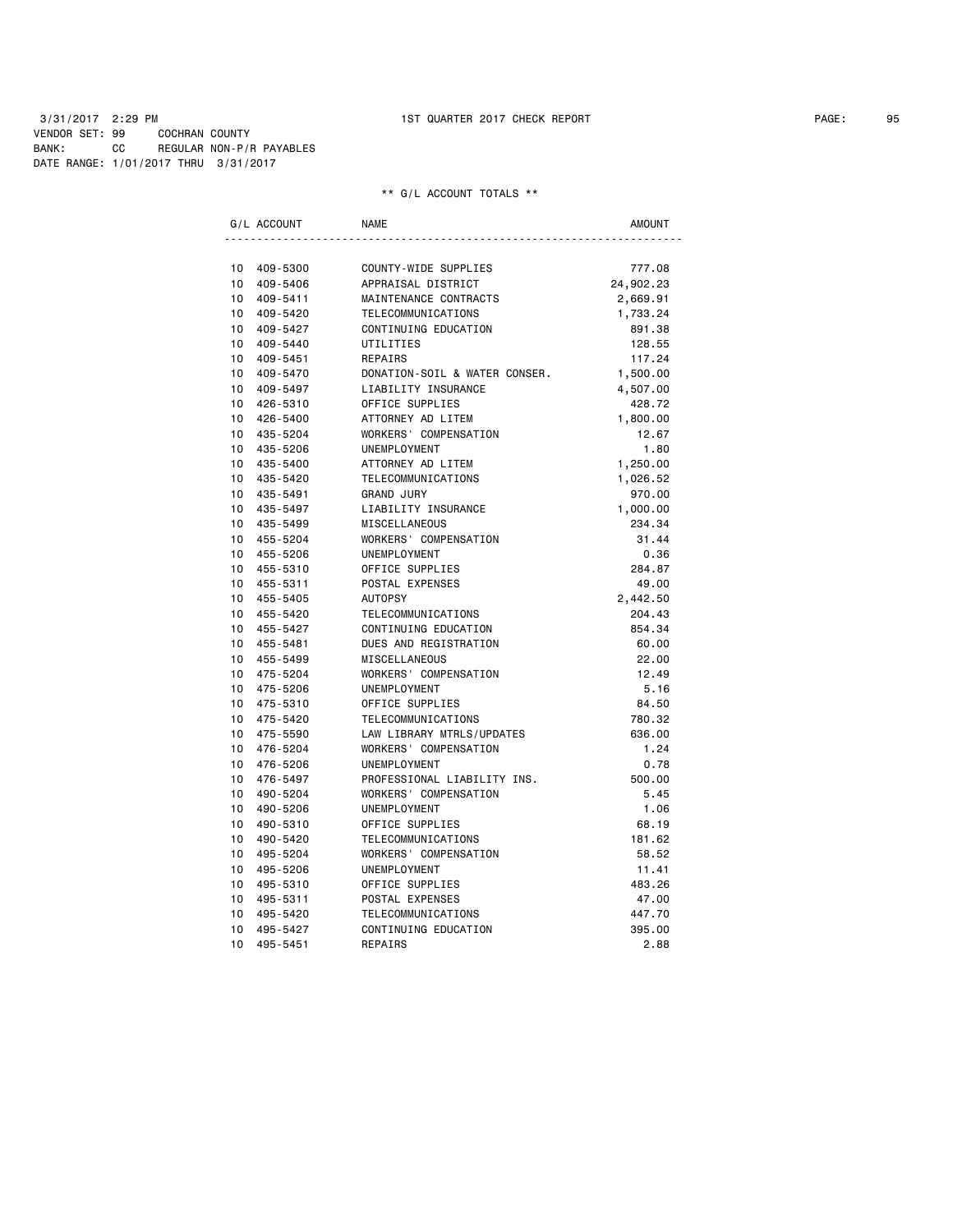3/31/2017 2:29 PM 1ST QUARTER 2017 CHECK REPORT PAGE: 96 VENDOR SET: 99 COCHRAN COUNTY BANK: CC REGULAR NON-P/R PAYABLES DATE RANGE: 1/01/2017 THRU 3/31/2017

| G/L ACCOUNT     |             | <b>NAME</b>                    | AMOUNT   |
|-----------------|-------------|--------------------------------|----------|
|                 |             |                                |          |
| 10              | 495-5481    | DUES AND REGISTRATION          | 220.00   |
| 10              | 497-5204    | WORKERS' COMPENSATION          | 31.42    |
| 10 <sup>1</sup> | 497-5206    | UNEMPLOYMENT                   | 0.13     |
|                 | 10 497-5310 | OFFICE SUPPLIES                | 2,037.85 |
| $10-10$         | 497-5311    | POSTAL EXPENSES                | 69.05    |
|                 | 10 497-5420 | TELECOMMUNICATIONS             | 199.10   |
| $10-10$         | 497-5427    | CONTINUING EDUCATION           | 405.00   |
|                 | 10 497-5481 | DUES AND REGISTRATION          | 150.00   |
| $10-10$         | 499-5204    | WORKERS' COMPENSATION          | 81.25    |
| 10              | 499-5206    | UNEMPLOYMENT                   | 10.02    |
| 10 <sup>1</sup> | 499-5310    | OFFICE SUPPLIES                | 629.68   |
| 10              | 499-5411    | MAINTENANCE CONTRACTS          | 7,072.31 |
| $10-10$         | 499-5420    | TELECOMMUNICATIONS             | 1,099.35 |
| 10              | 499-5427    | CONTINUING EDUCATION           | 665.44   |
| 10 <sup>1</sup> | 499-5480    | <b>BONDS &amp; NOTARY FEES</b> | 142.00   |
| 10              | 510-5204    | WORKERS' COMPENSATION          | 220.22   |
| 10              | 510-5206    | UNEMPLOYMENT                   | 4.35     |
| 10              | 510-5332    | CUSTODIAL SUPPLIES             | 1,838.78 |
|                 | 10 510-5411 | MAINTENANCE CONTRACTS          | 2,372.79 |
| 10 <sub>1</sub> | 510-5440    | UTILITIES                      | 8,772.86 |
|                 | 10 510-5451 | REPAIR                         | 1,903.32 |
| 10 <sup>1</sup> | 512-5204    | WORKERS' COMPENSATION          | 446.80   |
| 10 <sup>1</sup> | 512-5205    | UNIFORMS                       | 242.83   |
|                 | 10 512-5206 | UNEMPLOYMENT                   | 15.86    |
|                 | 10 512-5310 | OFFICE SUPPLIES                | 96.30    |
|                 | 10 512-5333 | FOOD-PRISONERS                 | 5,599.32 |
| 10              | 512-5391    | MEDICAL CARE-PRISONERS         | 1,379.72 |
| 10              | 512-5392    | MISCELLANEOUS SUPPLIES         | 2,015.76 |
| 10 <sup>1</sup> | 512-5451    | REPAIR                         | 3,071.07 |
|                 | 10 512-5499 | MISCELLANEOUS                  | 3,534.65 |
| 10              | 516-5204    | WORKERS' COMPENSATION          | 351.06   |
| 10 <sup>1</sup> | 516-5206    | UNEMPLOYMENT                   | 5.31     |
| 10              | 516-5330    | FUEL & OIL                     | 196.46   |
| 10              | 516-5332    | CUSTODIAL SUPPLIES             | 219.60   |
| 10              | 516-5440    | UTILITIES                      | 100.90   |
| 10              | 516-5454    | <b>TIRES</b>                   | 47.00    |
| 10 <sup>1</sup> | 516-5486    | CONTRACT LABOR-OPEN CLOSE      | 300.00   |
| 10              | 550-5204    | WORKERS' COMPENSATION          | 127.04   |
| 10              | 550-5310    | OFFICE SUPPLIES                | 105.43   |
| 10              | 550-5330    | FUEL & OIL                     | 339.25   |
| 10              | 550-5334    | OTHER SUPPLIES                 | 2,610.00 |
| 10              | 550-5420    | TELECOMMUNICATIONS             | 1.18     |
| 10              | 550-5427    | CONTINUING EDUCATION           | 156.00   |
| 10              | 550-5451    | REPAIR                         | 201.31   |
| 10              | 550-5480    | <b>BONDS &amp; NOTARY FEES</b> | 50.49    |
| 10              | 560-5204    | WORKERS' COMPENSATION          | 1,236.96 |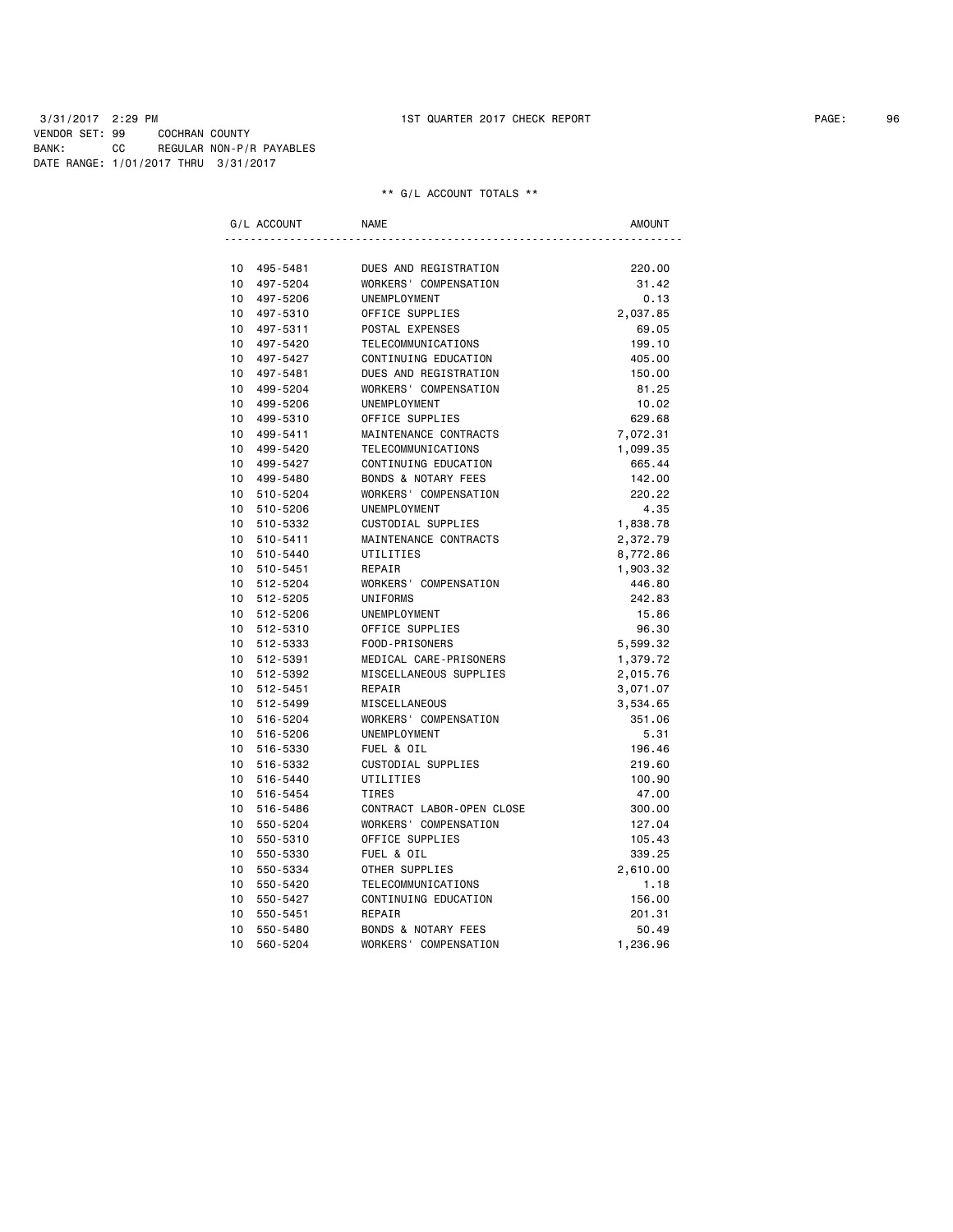## 3/31/2017 2:29 PM 1ST QUARTER 2017 CHECK REPORT PAGE: 97 VENDOR SET: 99 COCHRAN COUNTY BANK: CC REGULAR NON-P/R PAYABLES DATE RANGE: 1/01/2017 THRU 3/31/2017

|                 | G/L ACCOUNT | <b>NAME</b>                    | AMOUNT    |
|-----------------|-------------|--------------------------------|-----------|
|                 |             |                                |           |
| 10              | 560-5205    | UNIFORMS                       | 2,155.76  |
| 10              | 560-5206    | UNEMPLOYMENT                   | 37.06     |
| 10              | 560-5310    | OFFICE SUPPLIES                | 3,660.33  |
| 10              | 560-5311    | POSTAL EXPENSES                | 196.00    |
| 10              | 560-5330    | FUEL AND OIL                   | 4,754.78  |
| $10-10$         | 560-5334    | OTHER SUPPLIES                 | 5,874.12  |
| 10              | 560-5411    | MAINTENANCE CONTRACTS          | 1,490.12  |
| 10              | 560-5420    | TELECOMMUNICATIONS             | 1,135.78  |
| 10              | 560-5427    | CONTINUING EDUCATION           | 517.90    |
| 10              | 560-5451    | MACHINERY-NON-OFFICE REPAIR    | 2,760.89  |
| 10              | 560-5452    | OFFICE EQUIPMENT REPAIR        | 1,703.64  |
| 10              | 560-5454    | TIRES                          | 67.00     |
| 10 <sup>1</sup> | 560-5480    | <b>BONDS &amp; NOTARY FEES</b> | 71.00     |
| 10              | 560-5497    | OFFICERS' LIABILITY INSURANCE  | 5,025.00  |
| 10              | 560-5499    | MISCELLANEOUS                  | 1,651.34  |
| 10              | 560-5571    | CAPITAL OUTLAY                 | 928.75    |
| 10              | 570-5420    | TELECOMMUNICATIONS             | 243.15    |
| 10              | 571-5472    | LOCAL SUPPORT-JUV BOARD        | 20,625.75 |
| $10-10$         | 580-5404    | MEDICAL-E.M.S. SUBSIDIES       | 25,000.00 |
| $10-10$         | 580-5414    | FIRE PROTECTION CONTRACTS      | 10,150.00 |
| 10 <sub>1</sub> | 580-5440    | UTILITIES [TOWER]              | 137.23    |
| $10-10$         | 640-5409    | <b>FUNERALS</b>                | 1,500.00  |
| 10 <sup>1</sup> | 640-5440    | UTILITIES                      | 333.34    |
| 10              | 650-5204    | WORKERS' COMPENSATION          | 44.09     |
| 10              | 650-5206    | UNEMPLOYMENT                   | 5.48      |
| 10              | 650-5310    | OFFICE SUPPLIES                | 251.42    |
| 10              | 650-5332    | CUSTODIAL SUPPLIES             | 115.00    |
| 10              | 650-5411    | MAINTENANCE CONTRACTS          | 164.20    |
| 10              | 650-5420    | TELECOMMUNICATIONS             | 664.92    |
| 10              | 650-5440    | UTILITIES                      | 1,167.19  |
| 10              | 650-5499    | MISCELLANEOUS                  | 254.63    |
| 10              | 650-5590    | <b>BOOKS</b>                   | 3,297.74  |
| 10 <sup>1</sup> | 652-5204    | WORKERS' COMPENSATION          | 13.01     |
|                 | 10 652-5310 | OFFICE SUPPLIES                | 1,388.48  |
| 10              | 652-5420    | TELECOMMUNICATIONS             | 498.55    |
| 10 <sup>1</sup> | 652-5440    | UTILITIES                      | 823.65    |
| 10              | 660-5204    | WORKERS' COMPENSATION          | 231.74    |
| 10              | 660-5206    | UNEMPLOYMENT                   | 4.97      |
| 10              | 660-5330    | FUEL AND OIL                   | 178.42    |
| 10              | 660-5332    | CUSTODIAL SUPPLIES             | 66.32     |
| 10              | 660-5440    | UTILITIES & IRRIGATION         | 1,725.90  |
| 10              | 660-5451    | REPAIR                         | 568.73    |
| 10              | 662-5204    | WORKERS' COMPENSATION          | 245.52    |
| 10              | 662-5206    | UNEMPLOYMENT                   | 5.36      |
| 10              | 662-5332    | CUSTODIAL SUPPLIES             | 908.48    |
| 10              | 662-5440    | UTILITIES                      | 5,123.49  |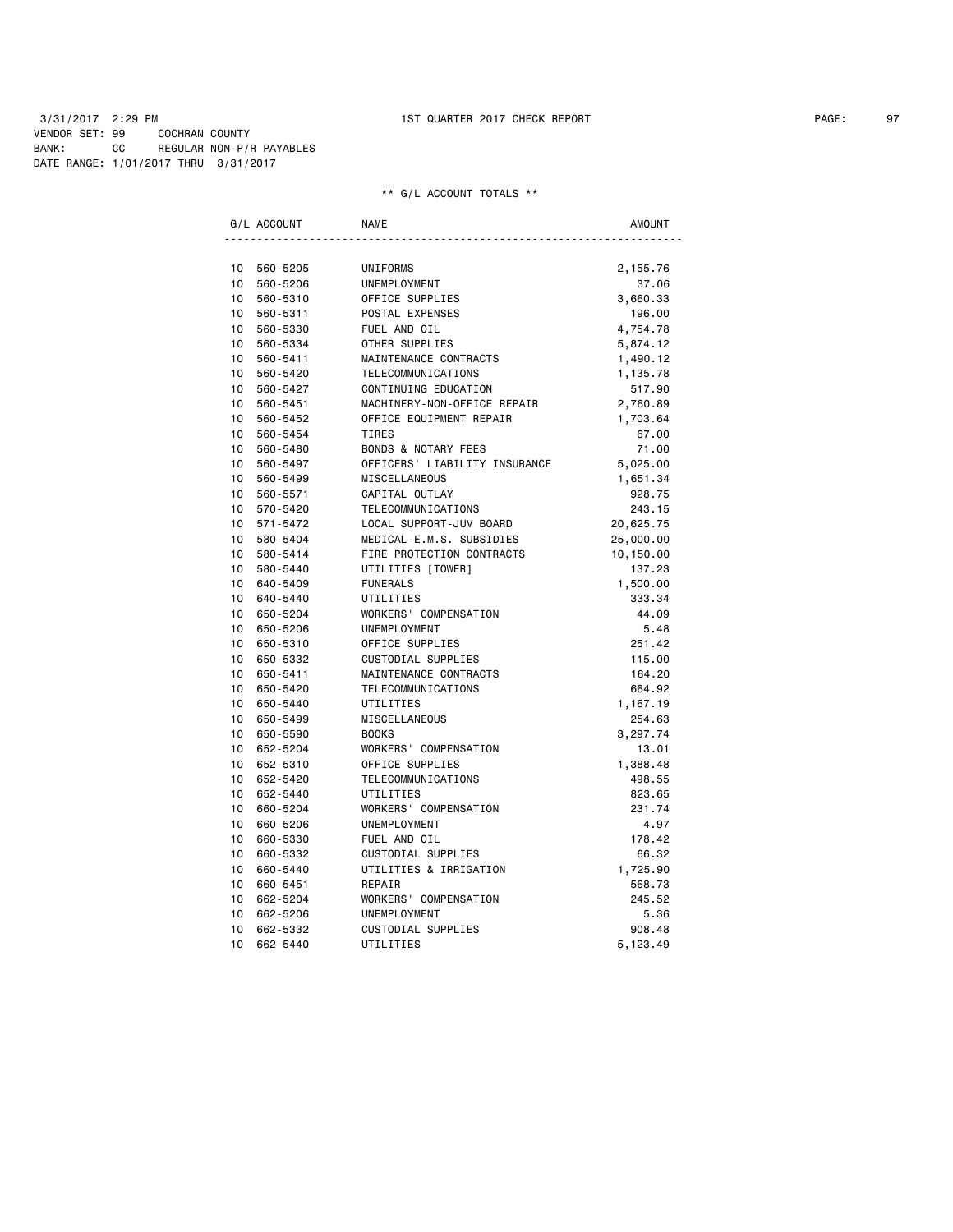## 3/31/2017 2:29 PM 1ST QUARTER 2017 CHECK REPORT PAGE: 98 VENDOR SET: 99 COCHRAN COUNTY BANK: CC REGULAR NON-P/R PAYABLES DATE RANGE: 1/01/2017 THRU 3/31/2017

|                 | G/L ACCOUNT  | NAME                           | <b>AMOUNT</b> |
|-----------------|--------------|--------------------------------|---------------|
|                 |              |                                |               |
|                 | 10 662-5451  | REPAIR                         | 105.36        |
| 10              | 663-5418     | SENIOR CITIZENS CONTRACT       | 18,750.00     |
| 10              | 665-5204     | WORKERS' COMPENSATION          | 25.01         |
| $10-10$         | 665-5206     | UNEMPLOYMENT                   | 6.40          |
|                 | 10 665-5310  | OFFICE SUPPLIES                | 384.62        |
| $10-10$         | 665-5330     | FUEL AND OIL                   | 509.01        |
|                 | 10 665-5334  | OTHER SUPPLIES                 | 171.07        |
|                 | 10 665-5411  | MAINTENANCE CONTRACTS          | 90.00         |
|                 | 10 665-5420  | TELECOMMUNICATIONS             | 827.34        |
| 10              | 665-5427     | CO AGENT-TRAVEL-OUT OF COUNTY  | 485.48        |
| 10 <sup>1</sup> | 665-5451     | REPAIRS                        | 420.10        |
|                 |              | *** FUND TOTAL ***             | 258,977.60    |
| 15              | 000-4380.200 | OTHER [MISCELLANEOUS]          | 75.00         |
| 15              | 610-5204     | WORKERS' COMPENSATION          | 235.48        |
|                 | 15 610-5310  | OFFICE SUPPLIES                | 396.28        |
|                 | 15 610-5420  | TELECOMMUNICATIONS             | 502.22        |
|                 | 15 610-5427  | COMM-CONTINUING EDUCATION      | 3,254.67      |
| 15              | 610-5428     | CO. JUDGE-CONTINUING EDUCATION | 550.00        |
|                 | 15 610-5430  | LEGAL NOTICES                  | 277.20        |
|                 | 15 610-5481  | DUES AND REGISTRATION          | 1,790.00      |
|                 | 15 610-5499  | MISCELLANEOUS                  | 250.00        |
|                 | 15 621-5204  | WORKERS' COMPENSATION          | 513.81        |
|                 | 15 621-5206  | UNEMPLOYMENT                   | 10.43         |
|                 | 15 621-5330  | FUEL & OIL                     | 4,125.38      |
|                 | 15 621-5356  | ROAD MATERIALS & SUPPLIES      | 113.74        |
|                 | 15 621-5440  | UTILITIES                      | 2,006.27      |
|                 | 15 621-5451  | REPAIRS                        | 2,342.85      |
|                 | 15 621-5454  | <b>TIRES</b>                   | 317.88        |
|                 | 15 622-5204  | WORKERS' COMPENSATION          | 346.63        |
|                 | 15 622-5206  | UNEMPLOYMENT                   | 7.09          |
|                 | 15 622-5330  | FUEL AND OIL                   | 2,707.49      |
|                 | 15 622-5356  | ROAD MATERIALS & SUPPLIES      | 117.94        |
|                 | 15 622-5440  | UTILITIES                      | 595.74        |
|                 | 15 622-5451  | REPAIRS                        | 1,685.04      |
|                 | 15 622-5454  | <b>TIRES</b>                   | 841.00        |
| 15              | 623-5204     | WORKERS' COMPENSATION          | 528.59        |
| 15 <sub>1</sub> | 623-5206     | UNEMPLOYMENT                   | 10.73         |
| 15              | 623-5330     | FUEL AND OIL                   | 4,863.64      |
| 15              | 623-5356     | ROAD MATERIALS & SUPPLIES      | 2,031.99      |
|                 | 15 623-5440  | UTILITIES                      | 366.00        |
|                 | 15 623-5451  | REPAIRS                        | 450.42        |
|                 | 15 623-5454  | TIRES                          | 914.28        |
| 15              | 624-5204     | WORKERS' COMPENSATION          | 524.89        |
| 15              | 624-5206     | UNEMPLOYMENT                   | 10.65         |
| 15              | 624-5330     | FUEL AND OIL                   | 4,119.73      |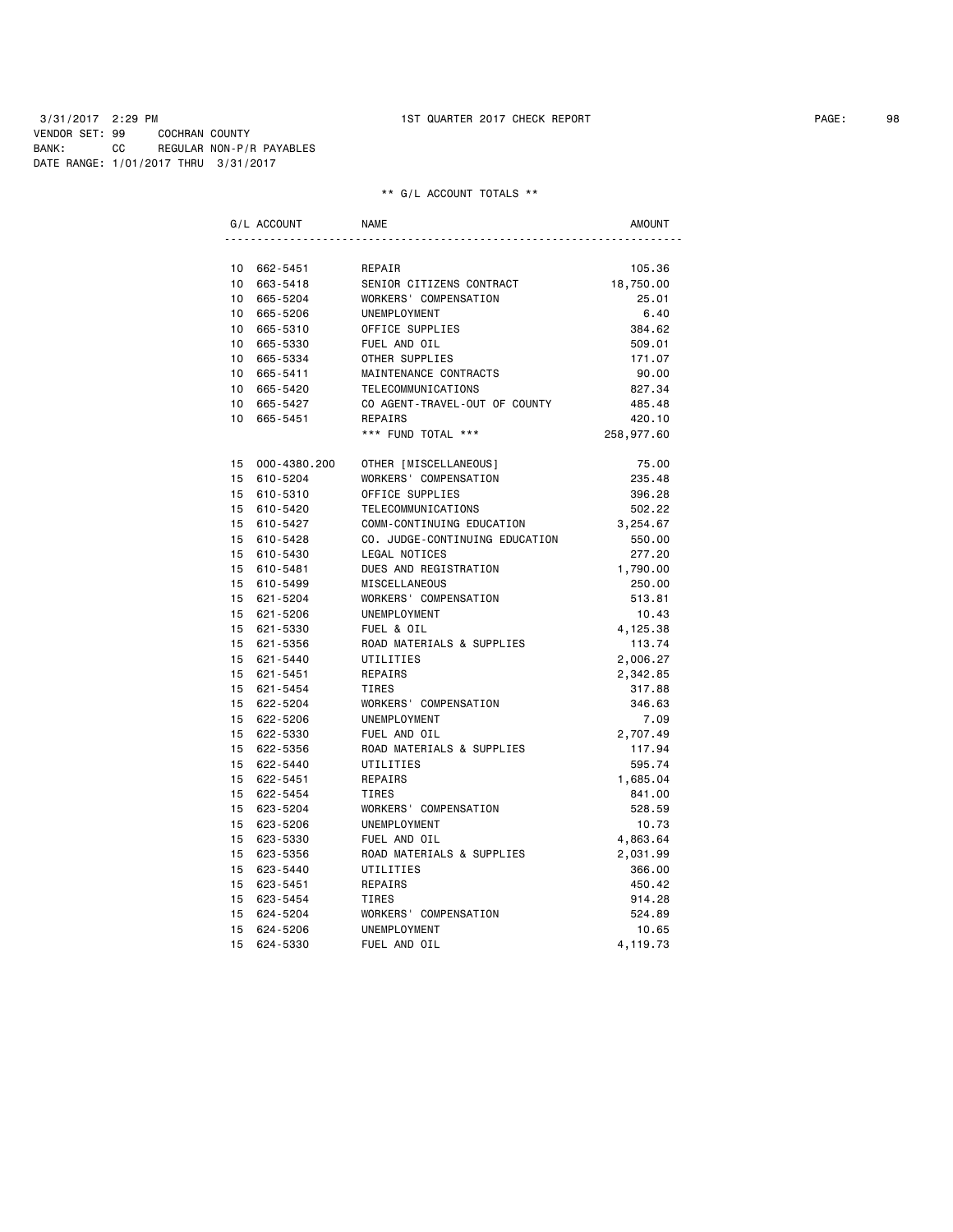|    | G/L ACCOUNT     | <b>NAME</b>                    | <b>AMOUNT</b> |
|----|-----------------|--------------------------------|---------------|
|    |                 |                                |               |
|    | 15 624-5356     | ROAD MATERIALS & SUPPLIES      | 183.97        |
|    | 15 624-5420     | TELECOMMUNICATIONS             | 147.82        |
|    | 15 624-5440     | UTILITIES                      | 821.97        |
|    | 15 624-5451     | REPAIRS                        | 11,187.69     |
|    | 15 624-5454     | TIRES                          | 247.00        |
|    |                 | *** FUND TOTAL ***             | 49,471.51     |
|    | 17 000-4333.312 | TJJD "R" GRANT                 | 578.70        |
| 17 | 573-5204        | WORKERS COMPENSATION           | 52.24         |
|    | 17 573-5206     | UNEMPLOYMENT INSURANCE         | 5.07          |
|    | 17 573-5413     | Detention Services             | 100.00        |
|    | 17 573-5413.001 | Inter-Cnty Contr TELECOUNSEL'G | 578.70        |
|    | 17 573-5413.002 | Mental Health External Contrac | 750.00        |
|    | 17 573-5413.003 | Grant C Placements             | 44.00         |
|    | 17 573-5413.004 | Other Placements               | 14, 198.30    |
|    | 17 573-5427     | TRAVEL & TRAINING              | 914.57        |
|    | 17 573-5464     | VEHICLE LEASE                  | 1,666.00      |
|    | 17 573-5499     | OPERATING EXPENSES             | 3,780.53      |
|    |                 | *** FUND TOTAL ***             | 22,668.11     |
|    | 22 403-5499     | CNTY CLERK R.M. & P LGC118.05  | 589.95        |
|    |                 | *** FUND TOTAL ***             | 589.95        |
|    | 24 510-5499     | COURTHOUSE SECURITY CCP102.0   | 62.86         |
|    |                 | *** FUND TOTAL ***             | 62.86         |
|    | 30 518-5204     | WORKERS COMPENSATION           | 99.32         |
|    | 30 518-5440     | UTILITIES                      | 147.77        |
|    |                 | *** FUND TOTAL ***             | 247.09        |
| 31 | 652-5311        | POSTAL EXPENSES                | 62.00         |
|    |                 | *** FUND TOTAL ***             | 62.00         |
|    | 90 000-2342     | Arrest Fees - State Officers   | 8.28          |
|    | 90 000-2342.001 | Omni FTA                       | 120.00        |
|    | 90 000-2347.001 | Truancy Prvtn & Diver. 102.015 | 112.54        |
| 90 | 000-2355        | MVF CCP 102.002                | 3.58          |
| 90 | 000-2358.001    | State CCC Date 010104 Forward  | 2,679.94      |
| 90 | 000-2361        | 50% of Time Payment to State   | 79.59         |
| 90 | 000-2363.001    | Divorce & Family Gov't 133.151 | 200.00        |
| 90 | 000-2363.002    | Other Than Divorce/Family 10B  | 180.00        |
| 90 | 000-2363.003    | Indigent Defense Fee           | 124.37        |
| 90 | 000-2363.004    | Co Filing Fee Ind Lgl Serv.    | 185.90        |
| 90 | 000-2363.005    | ELE. FILING FEE DIS CLK        | 450.00        |
| 90 | 000-2363.006    | ELE FILING FEE COUNTY CLERK    | 120.00        |
| 90 | 000-2363.007    | ELE FILING FEE JP              | 30.00         |
|    |                 |                                |               |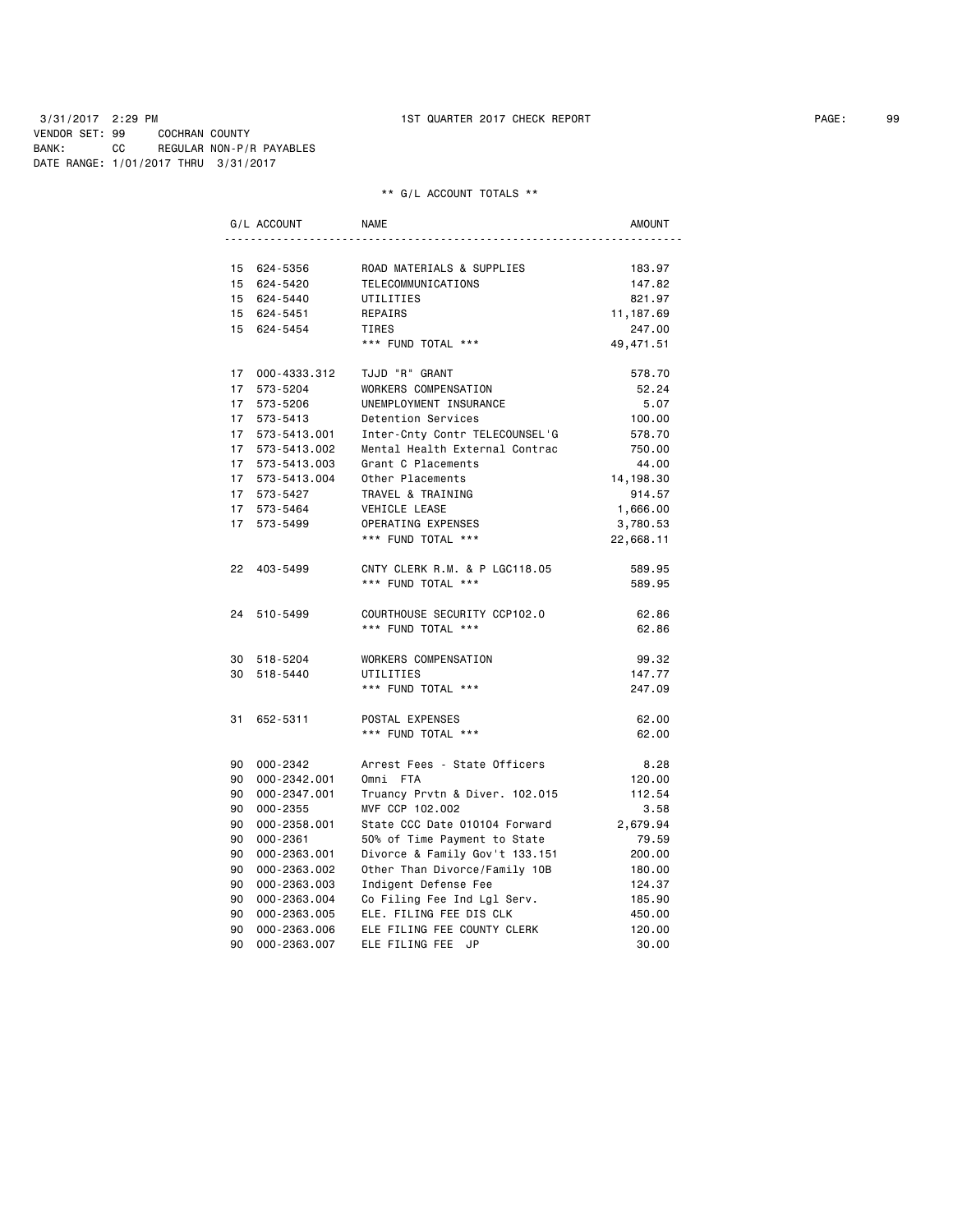3/31/2017 2:29 PM 1ST QUARTER 2017 CHECK REPORT PAGE: 100 VENDOR SET: 99 COCHRAN COUNTY BANK: CC REGULAR NON-P/R PAYABLES DATE RANGE: 1/01/2017 THRU 3/31/2017

|                         | G/L ACCOUNT        | <b>NAME</b>                    | <b>AMOUNT</b>  |                  |              |
|-------------------------|--------------------|--------------------------------|----------------|------------------|--------------|
|                         |                    |                                |                |                  |              |
|                         | 000-2365<br>90     | 50% of Seat Belt (545.412&13)  | 625.00         |                  |              |
|                         | 000-2367<br>90     | STF-Sub 95% C(Trans CD542.40   | 1,124.51       |                  |              |
|                         | 000-2368<br>90     | BB Bond Fee (Gov CD 41.258)    | 225.00         |                  |              |
|                         | 90<br>000-2372     | Birth Cert. Gov118.015         | 23.40          |                  |              |
|                         | 000-2373<br>90     | Marriage License Gov 118.011   | 90.00          |                  |              |
|                         | 000-2376<br>90     | Co. CrtCriminal Judicial Fund  | 167.81         |                  |              |
|                         | 000-2376.001<br>90 | CRIM ELECTRONIC EFF DIS CLK    | 8.69           |                  |              |
|                         | 000-2376.002<br>90 | CRIMINAL ELECTRONIC EFF CO.    | 7.31           |                  |              |
|                         | 000-2378<br>90     | JRF Jury Reimb Fee CCP102.0045 | 245.78         |                  |              |
|                         | 000-2379<br>90     | Judicial Support Fee/L133.105  | 793.37         |                  |              |
|                         | 000-2379.001<br>90 | Drug Court Fee CCP102.0178     | 3.86           |                  |              |
|                         | 000-2379.002<br>90 | 7th Crt of Appeal Gov't22.2081 | 60.00          |                  |              |
|                         |                    | *** FUND TOTAL ***             | 7,668.93       |                  |              |
|                         | N <sub>0</sub>     |                                | INVOICE AMOUNT | <b>DISCOUNTS</b> | CHECK AMOUNT |
| VENDOR SET: 99 BANK: CC | TOTALS:<br>413     |                                | 339,748.05     | 0.00             | 339,748.05   |
| TOTALS:<br>BANK: CC     | 413                |                                | 339,748.05     | 0.00             | 339,748.05   |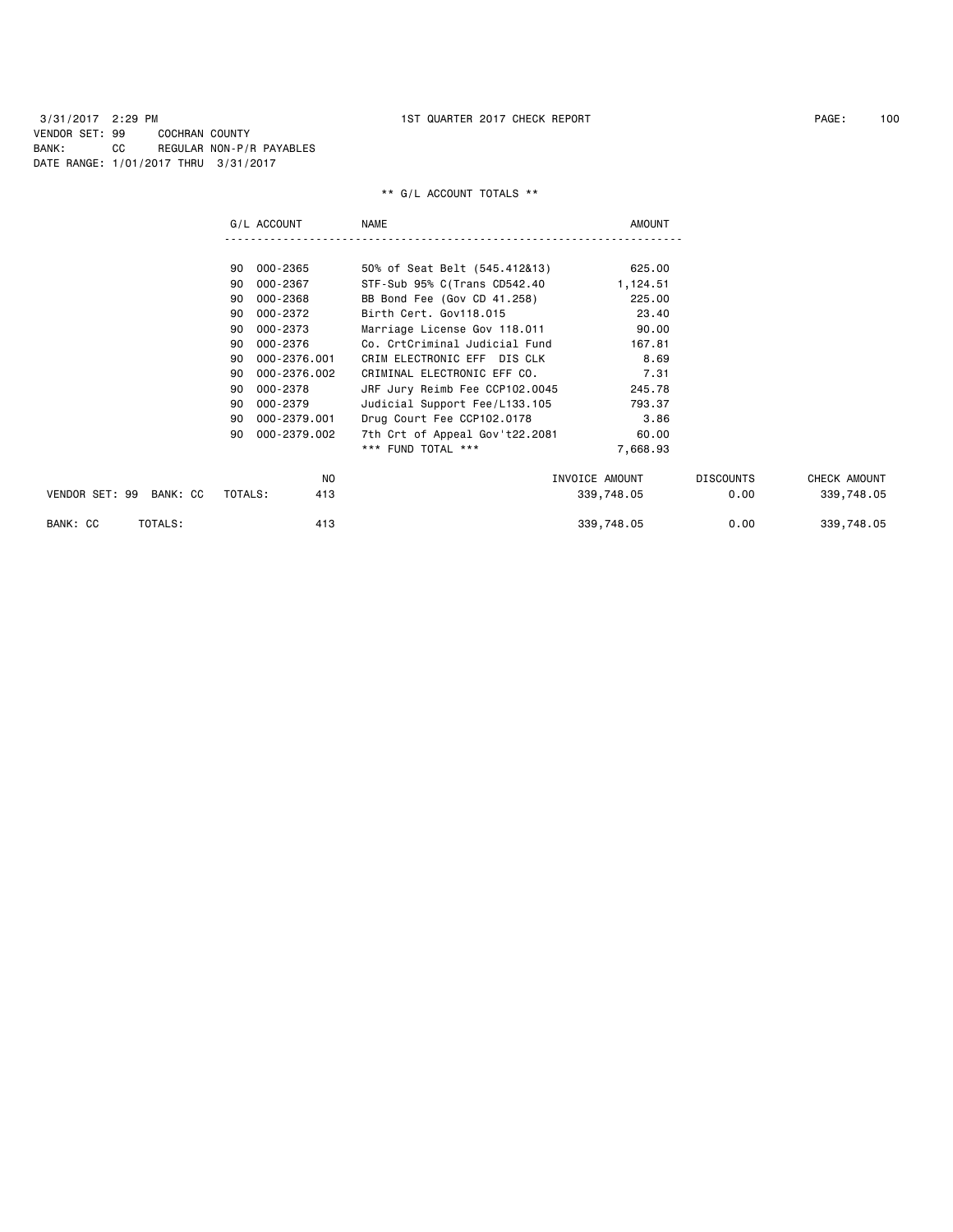3/31/2017 2:29 PM 1ST QUARTER 2017 CHECK REPORT PAGE: 101 VENDOR SET: 99 COCHRAN COUNTY BANK: PR PAYROLL PAYABLES DATE RANGE: 1/01/2017 THRU 3/31/2017

|             |    |                   |                                |                 | <b>CHECK</b>         |               |                 | <b>CHECK</b>   | <b>CHECK</b>  | CHECK         |
|-------------|----|-------------------|--------------------------------|-----------------|----------------------|---------------|-----------------|----------------|---------------|---------------|
| VENDOR I.D. |    |                   | <b>NAME</b>                    | <b>STATUS</b>   | DATE                 | <b>AMOUNT</b> | <b>DISCOUNT</b> | N <sub>0</sub> | <b>STATUS</b> | <b>AMOUNT</b> |
| A067        |    |                   | AMERICAN FAMILY LIFE ASSURANCE |                 |                      |               |                 |                |               |               |
|             |    | I-08 201701260614 | MONTHLY PREMIUM                | R               | 1/31/2017            |               |                 | 046528         |               |               |
|             |    | 10 000-2500.4     | INSURANCE PAYABLE              | MONTHLY PREMIUM |                      | 648.51        |                 |                |               |               |
|             | 15 | 000-2500.4        | INSURANCE PAYABLE              | MONTHLY PREMIUM |                      | 306.49        |                 |                |               |               |
|             | 30 | 000-2500.4        | <b>AFLAC</b>                   | MONTHLY PREMIUM |                      | 8.27          |                 |                |               |               |
|             |    | I-08A201701260614 | MONTHLY PREMIUM                | R               | 1/31/2017            |               |                 | 046528         |               |               |
|             |    | 10 000-2500.4     | INSURANCE PAYABLE              | MONTHLY PREMIUM |                      | 200.46        |                 |                |               | 1,163.73      |
| C091        |    |                   | COMPBENEFITS                   |                 |                      |               |                 |                |               |               |
|             |    | I-17A201701260614 | VISION MONTHLY PREMIUM         | R               | 1/31/2017            |               |                 | 046529         |               |               |
|             |    | 10 000-2500.4     | INSURANCE PAYABLE              |                 | VISION MONTHLY PREMI | 38.14         |                 |                |               | 38.14         |
| C253        |    |                   | COCHRAN COUNTY MONEY MKT       |                 |                      |               |                 |                |               |               |
|             |    | I-01 201701260614 | RETIREMENT CONTRIBUTIONS       | R               | 1/31/2017            |               |                 | 046530         |               |               |
|             |    | 10 000-2500.3     | <b>TCDRS PAYABLE</b>           |                 | RETIREMENT CONTRIBUT | 8,172.97      |                 |                |               |               |
|             | 10 | 400-5203          | RETIREMENT                     |                 | RETIREMENT CONTRIBUT | 1,165.59      |                 |                |               |               |
|             | 10 | 403-5203          | RETIREMENT                     |                 | RETIREMENT CONTRIBUT | 1,035.87      |                 |                |               |               |
|             | 10 | 435-5203          | RETIREMENT                     |                 | RETIREMENT CONTRIBUT | 220.51        |                 |                |               |               |
|             | 10 | 455-5203          | RETIREMENT                     |                 | RETIREMENT CONTRIBUT | 500.64        |                 |                |               |               |
|             | 10 | 475-5203          | RETIREMENT                     |                 | RETIREMENT CONTRIBUT | 1,334.37      |                 |                |               |               |
|             | 10 | 476-5203          | RETIREMENT                     |                 | RETIREMENT CONTRIBUT | 132.34        |                 |                |               |               |
|             | 10 | 490-5203.001      | RETIREMENT                     |                 | RETIREMENT CONTRIBUT | 72.43         |                 |                |               |               |
|             | 10 | 495-5203          | RETIREMENT                     |                 | RETIREMENT CONTRIBUT | 1,095.57      |                 |                |               |               |
|             | 10 | 497-5203          | RETIREMENT                     |                 | RETIREMENT CONTRIBUT | 520.05        |                 |                |               |               |
|             | 10 | 499-5203          | RETIREMENT                     |                 | RETIREMENT CONTRIBUT | 1,369.90      |                 |                |               |               |
|             | 10 | 510-5203          | RETIREMENT                     |                 | RETIREMENT CONTRIBUT | 377.00        |                 |                |               |               |
|             | 10 | 512-5203          | RETIREMENT                     |                 | RETIREMENT CONTRIBUT | 1,279.31      |                 |                |               |               |
|             | 10 | 516-5203          | RETIREMENT                     |                 | RETIREMENT CONTRIBUT | 456.50        |                 |                |               |               |
|             | 10 | 550-5203          | RETIREMENT                     |                 | RETIREMENT CONTRIBUT | 355.35        |                 |                |               |               |
|             | 10 | 560-5203          | RETIREMENT                     |                 | RETIREMENT CONTRIBUT | 3,592.45      |                 |                |               |               |
|             | 10 | 650-5203          | RETIREMENT                     |                 | RETIREMENT CONTRIBUT | 498.44        |                 |                |               |               |
|             | 10 | 652-5203          | RETIREMENT                     |                 | RETIREMENT CONTRIBUT | 22.27         |                 |                |               |               |
|             | 10 | 660-5203          | RETIREMENT                     |                 | RETIREMENT CONTRIBUT | 306.81        |                 |                |               |               |
|             | 10 | 662-5203          | RETIREMENT                     |                 | RETIREMENT CONTRIBUT | 420.39        |                 |                |               |               |
|             | 10 | 665-5203          | RETIREMENT                     |                 | RETIREMENT CONTRIBUT | 422.60        |                 |                |               |               |
|             | 15 | $000 - 2500.3$    | <b>TCDRS PAYABLE</b>           |                 | RETIREMENT CONTRIBUT | 2,961.96      |                 |                |               |               |
|             | 15 | 610-5203          | RETIREMENT                     |                 | RETIREMENT CONTRIBUT | 2,238.42      |                 |                |               |               |
|             | 15 | 621-5203          | RETIREMENT                     |                 | RETIREMENT CONTRIBUT | 908.97        |                 |                |               |               |
|             | 15 | 622-5203          | RETIREMENT                     |                 | RETIREMENT CONTRIBUT | 489.06        |                 |                |               |               |
|             | 15 | 623-5203          | RETIREMENT                     |                 | RETIREMENT CONTRIBUT | 940.20        |                 |                |               |               |
|             | 15 | 624-5203          | RETIREMENT                     |                 | RETIREMENT CONTRIBUT | 924.14        |                 |                |               |               |
|             | 17 | $000 - 2500.3$    | <b>TCDRS PAYABLE</b>           |                 | RETIREMENT CONTRIBUT | 239.59        |                 |                |               |               |
|             | 17 | 573-5203          | RETIREMENT                     |                 | RETIREMENT CONTRIBUT | 444.95        |                 |                |               |               |
|             | 30 | $000 - 2500.3$    | <b>TCDRS</b>                   |                 | RETIREMENT CONTRIBUT | 70.81         |                 |                |               |               |
|             | 30 | 518-5203          | RETIREMENT                     |                 | RETIREMENT CONTRIBUT | 131.48        |                 |                |               | 32,700.94     |
|             |    |                   |                                |                 |                      |               |                 |                |               |               |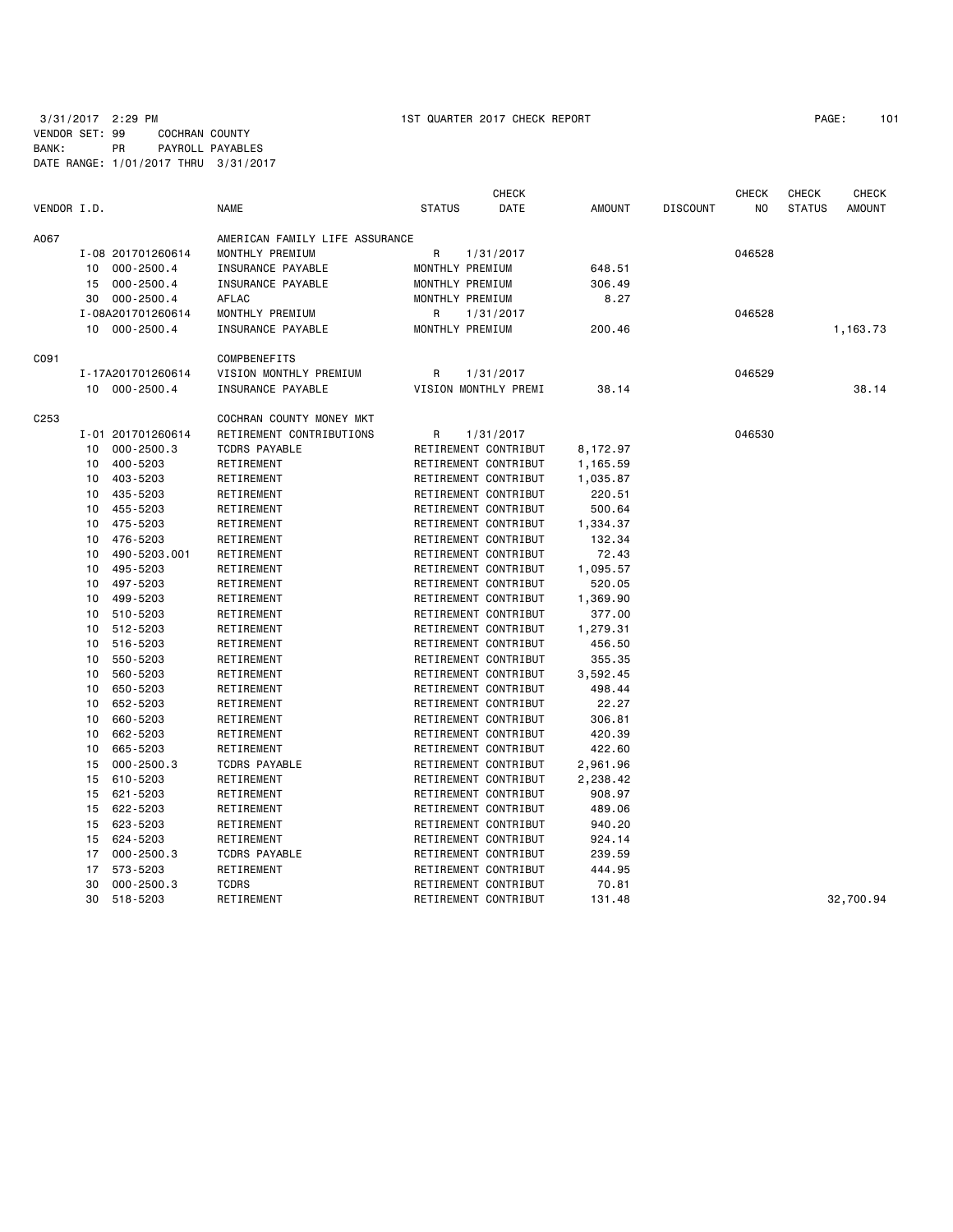3/31/2017 2:29 PM 1ST QUARTER 2017 CHECK REPORT PAGE: 102 VENDOR SET: 99 COCHRAN COUNTY BANK: PR PAYROLL PAYABLES DATE RANGE: 1/01/2017 THRU 3/31/2017

|             |    |                   |                                |                | <b>CHECK</b>         |           |                 | <b>CHECK</b> | <b>CHECK</b>  | <b>CHECK</b>  |
|-------------|----|-------------------|--------------------------------|----------------|----------------------|-----------|-----------------|--------------|---------------|---------------|
| VENDOR I.D. |    |                   | <b>NAME</b>                    | <b>STATUS</b>  | DATE                 | AMOUNT    | <b>DISCOUNT</b> | NO           | <b>STATUS</b> | <b>AMOUNT</b> |
| C300        |    |                   | COCHRAN COUNTY SCHOOLS FEDERAL |                |                      |           |                 |              |               |               |
|             |    | I-18A201701260614 | MONTHLY PREMUIM                | R              | 1/31/2017            |           |                 | 046531       |               |               |
|             |    | 10 000-2500.4     | INSURANCE PAYABLE              |                | MONTHLY PREMUIM      | 8,755.51  |                 |              |               |               |
|             | 15 | 000-2500.4        | INSURANCE PAYABLE              |                | MONTHLY PREMUIM      | 2,429.47  |                 |              |               |               |
|             |    | 30 000-2500.4     | AFLAC                          |                | MONTHLY PREMUIM      | 70.26     |                 |              |               | 11,255.24     |
| N017        |    |                   | NATIONAL FARM LIFE             |                |                      |           |                 |              |               |               |
|             |    | I-05 201701260614 | NFL PREMIUM                    | R              | 1/31/2017            |           |                 | 046532       |               |               |
|             |    | 10 000-2500.4     | INSURANCE PAYABLE              | NFL PREMIUM    |                      | 40.90     |                 |              |               |               |
|             |    | 15 000-2500.4     | INSURANCE PAYABLE              | NFL PREMIUM    |                      | 25.28     |                 |              |               |               |
|             |    | I-05A201701260614 | AFTER TAX PREM                 | R              | 1/31/2017            |           |                 | 046532       |               |               |
|             |    | 10 000-2500.4     | INSURANCE PAYABLE              | AFTER TAX PREM |                      | 114.21    |                 |              |               |               |
|             |    | 15 000-2500.4     | INSURANCE PAYABLE              | AFTER TAX PREM |                      | 93.82     |                 |              |               | 274.21        |
| N060        |    |                   | NATIONWIDE RETIREMENT SOL      |                |                      |           |                 |              |               |               |
|             |    | I-04 201701260614 | DEFERRED COMP WITHHELD         | R              | 1/31/2017            |           |                 | 046533       |               |               |
|             |    | 10 000-2500.7     | PEBSCO DEF COMP PAYABLE        |                | DEFERRED COMP WITHHE | 2,575.00  |                 |              |               |               |
|             |    | 15 000-2500.7     | PEBSCO DEF COMP PAYABLE        |                | DEFERRED COMP WITHHE | 25.00     |                 |              |               | 2,600.00      |
| N081        |    |                   | NATIONAL FAMILY CARE LIFE INS  |                |                      |           |                 |              |               |               |
|             |    | I-21 201701260614 | NATIONAL FAMILY CARE           | R              | 1/31/2017            |           |                 | 046534       |               |               |
|             |    | 10 000-2500.4     | INSURANCE PAYABLE              |                | NATIONAL FAMILY CARE | 59.00     |                 |              |               | 59.00         |
| 0029        |    |                   | OFFICE OF THE ATTORNEY GENERAL |                |                      |           |                 |              |               |               |
|             |    | I-09 201701260614 | CAUSE# 2002517527 &2003521159  | R              | 1/31/2017            |           |                 | 046535       |               |               |
|             |    | 10 000-2500.8     | CHILD SUPPORT PAYABLE          |                | CAUSE# 2002517527 &2 | 1,362.00  |                 |              |               | 1,362.00      |
| P187        |    |                   | COCHRAN COUNTY PAYROLL TAX     |                |                      |           |                 |              |               |               |
|             |    | I-T1 201701260614 | FEDERAL INCOME TAX W/H         | R              | 1/31/2017            |           |                 | 046536       |               |               |
|             |    | 10 000-2500.1     | WITHHOLDING TAX PAYABLE        |                | FEDERAL INCOME TAX W | 10,959.60 |                 |              |               |               |
|             |    | 15 000-2500.1     | WITHHOLDING TAX PAYABLE        |                | FEDERAL INCOME TAX W | 3,796.73  |                 |              |               |               |
|             |    | 17 000-2500.1     | WITHHOLDING TAX PAYABLE        |                | FEDERAL INCOME TAX W | 297.90    |                 |              |               |               |
|             | 30 | $000 - 2500.1$    | FEDERAL WITHOLDING             |                | FEDERAL INCOME TAX W | 137.20    |                 |              |               |               |
|             |    | I-T3 201701260614 | FICA TAX                       | R              | 1/31/2017            |           |                 | 046536       |               |               |
|             |    | 10 000-2500.2     | FICA PAYABLE                   | FICA TAX       |                      | 7,104.80  |                 |              |               |               |
|             | 10 | 400-5201          | SOCIAL SECURITY                | FICA TAX       |                      | 555.90    |                 |              |               |               |
|             | 10 | 403-5201          | SOCIAL SECURITY                | FICA TAX       |                      | 426.72    |                 |              |               |               |
|             | 10 | 435-5201          | SOCIAL SECURITY                | FICA TAX       |                      | 105.17    |                 |              |               |               |
|             |    | 10 455-5201       | SOCIAL SECURITY                | FICA TAX       |                      | 238.77    |                 |              |               |               |
|             |    | 10 475-5201       | SOCIAL SECURITY                | FICA TAX       |                      | 636.39    |                 |              |               |               |
|             | 10 | 476-5201          | SOCIAL SECURITY                | FICA TAX       |                      | 63.12     |                 |              |               |               |
|             | 10 | 490-5201.001      | SOCIAL SECURITY FICA           | FICA TAX       |                      | 34.55     |                 |              |               |               |
|             | 10 | 495-5201          | SOCIAL SECURITY                | FICA TAX       |                      | 487.26    |                 |              |               |               |
|             | 10 | 497-5201          | SOCIAL SECURITY                | FICA TAX       |                      | 248.03    |                 |              |               |               |
|             | 10 | 499-5201          | SOCIAL SECURITY                | FICA TAX       |                      | 646.57    |                 |              |               |               |
|             | 10 | 510-5201          | SOCIAL SECURITY                | FICA TAX       |                      | 179.80    |                 |              |               |               |
|             | 10 | 512-5201          | SOCIAL SECURITY                | FICA TAX       |                      | 555.87    |                 |              |               |               |
|             | 10 | 516-5201          | SOCIAL SECURITY                | FICA TAX       |                      | 219.13    |                 |              |               |               |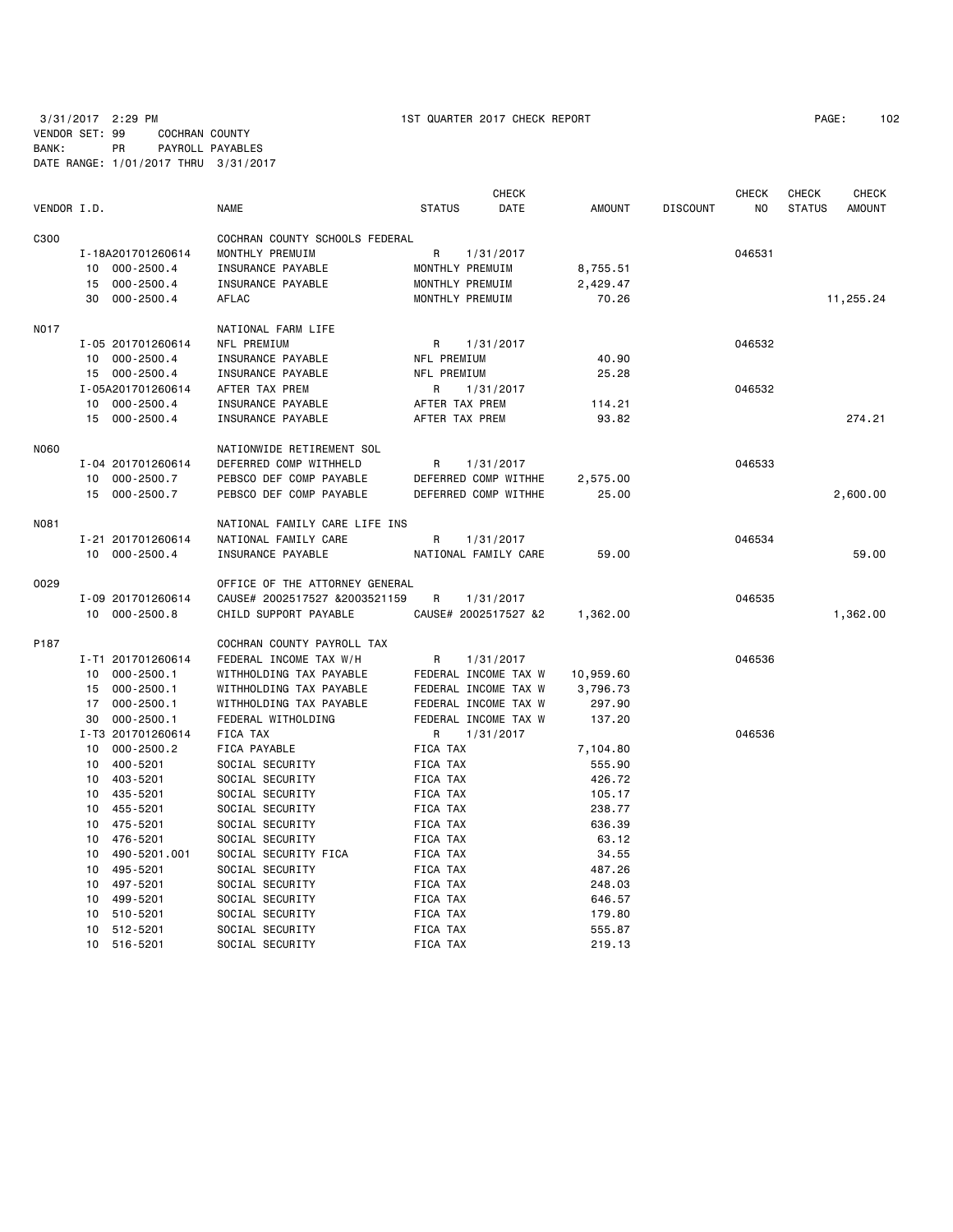CHECK CHECK CHECK CHECK VENDOR I.D. NAME STATUS DATE AMOUNT DISCOUNT NO STATUS AMOUNT P187 COCHRAN COUNTY PAYROLL TAX \*CONTINUED\* I-T3 201701260614 FICA TAX R 1/31/2017 046536 10 550-5201 SOCIAL SECURITY FICA TAX 169.47 10 560-5201 SOCIAL SECURITY FICA TAX 1,678.08 10 650-5201 SOCIAL SECURITY FICA TAX 10 652-5201 SOCIAL SECURITY FICA TAX 10.62 10 660-5201 SOCIAL SECURITY FICA TAX 147.24 10 662-5201 SOCIAL SECURITY FICA TAX 200.49 10 665-5201 SOCIAL SECURITY FICA TAX 263.90 15 000-2500.2 FICA PAYABLE FICA TAX 2,549.64 15 610-5201 SOCIAL SECURITY FICA TAX 1,067.56 15 621-5201 SOCIAL SECURITY FICA TAX 433.51 15 622-5201 SOCIAL SECURITY FICA TAX 228.13 15 623-5201 SOCIAL SECURITY FICA TAX 445.58 15 624-5201 SOCIAL SECURITY FICA TAX 374.86 17 000-2500.2 FICA PAYABLE FICA TAX 214.81 17 573-5201 SOCIAL SECURITY FICA TAX 214.81 30 000-2500.2 FICA FICA TAX 63.10 30 518-5201 SOCIAL SECURITY FICA TAX 63.10 I-T4 201701260614 MEDICARE TAX R 1/31/2017 046536 10 000-2500.2 FICA PAYABLE MEDICARE TAX 1,661.61 10 400-5201 SOCIAL SECURITY MEDICARE TAX 130.02 10 403-5201 SOCIAL SECURITY MEDICARE TAX 99.79 10 435-5201 SOCIAL SECURITY MEDICARE TAX 10 455-5201 SOCIAL SECURITY MEDICARE TAX 55.84 10 475-5201 SOCIAL SECURITY MEDICARE TAX 148.83 10 476-5201 SOCIAL SECURITY MEDICARE TAX 14.76 10 490-5201.001 SOCIAL SECURITY FICA MEDICARE TAX 8.08 10 495-5201 SOCIAL SECURITY MEDICARE TAX 113.95 10 497-5201 SOCIAL SECURITY MEDICARE TAX 58.01 10 499-5201 SOCIAL SECURITY MEDICARE TAX 151.22 10 510-5201 SOCIAL SECURITY MEDICARE TAX 42.05 10 512-5201 SOCIAL SECURITY MEDICARE TAX 130.01 10 516-5201 SOCIAL SECURITY 600 MEDICARE TAX 10 550-5201 SOCIAL SECURITY MEDICARE TAX 39.63 10 560-5201 SOCIAL SECURITY MEDICARE TAX 392.47 10 650-5201 SOCIAL SECURITY MEDICARE TAX 55.59 10 SOCIAL SECURITY MEDICARE TAX 2.48 10 660-5201 SOCIAL SECURITY MEDICARE TAX 34.43 10 662-5201 SOCIAL SECURITY MEDICARE TAX 46.90 10 665-5201 SOCIAL SECURITY MEDICARE TAX 61.72 15 000-2500.2 FICA PAYABLE MEDICARE TAX 596.29 15 610-5201 SOCIAL SECURITY MEDICARE TAX 249.67 15 621-5201 SOCIAL SECURITY MEDICARE TAX 101.39 15 622-5201 SOCIAL SECURITY MEDICARE TAX 53.35 15 623-5201 SOCIAL SECURITY MEDICARE TAX 104.21 15 624-5201 SOCIAL SECURITY MEDICARE TAX 87.66 17 000-2500.2 FICA PAYABLE MEDICARE TAX 50.24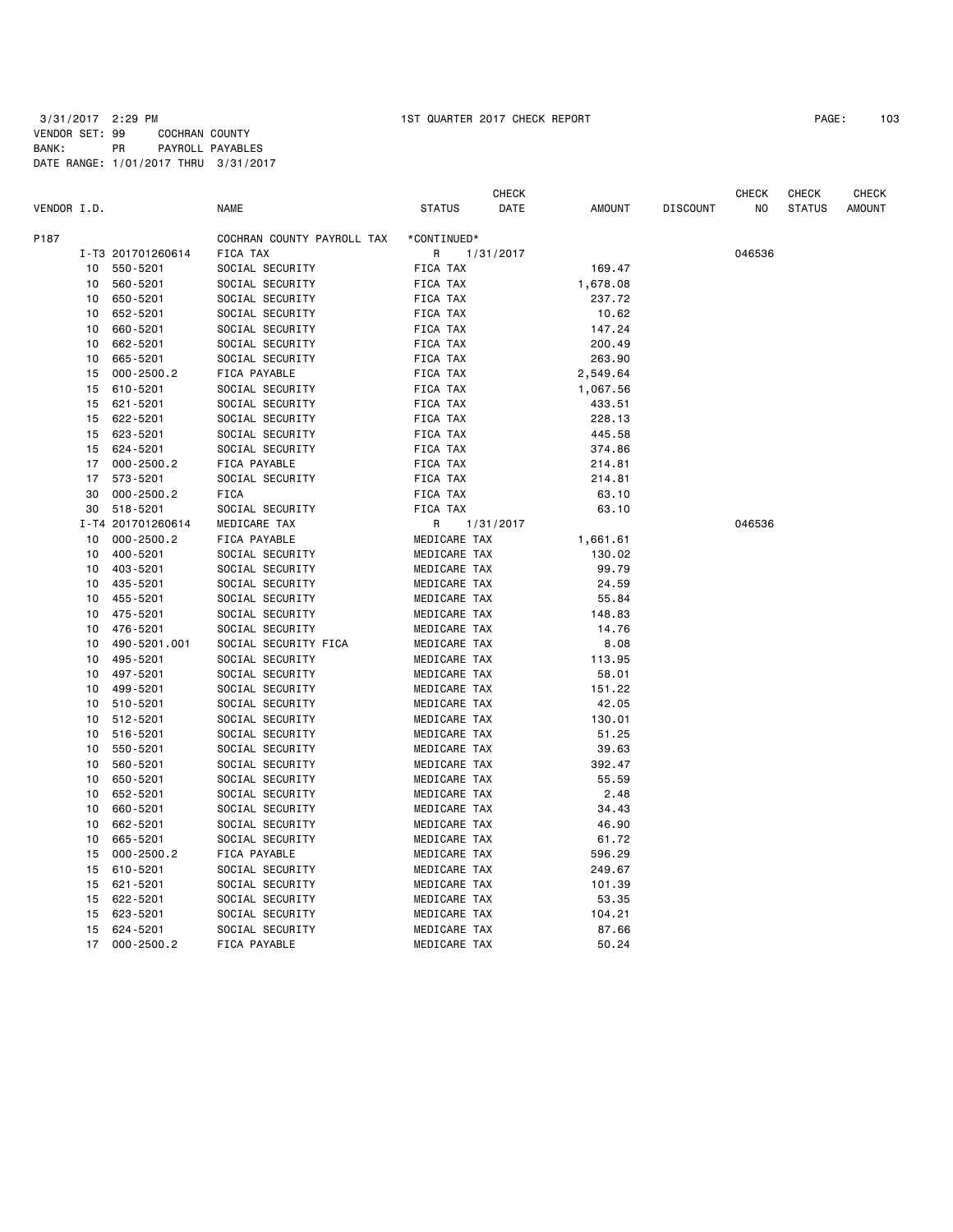3/31/2017 2:29 PM 1ST QUARTER 2017 CHECK REPORT PAGE: 104 VENDOR SET: 99 COCHRAN COUNTY BANK: PR PAYROLL PAYABLES DATE RANGE: 1/01/2017 THRU 3/31/2017

|             |    |                   |                            |                          | <b>CHECK</b>         |               |                 | CHECK  | CHECK         | <b>CHECK</b>  |
|-------------|----|-------------------|----------------------------|--------------------------|----------------------|---------------|-----------------|--------|---------------|---------------|
| VENDOR I.D. |    |                   | <b>NAME</b>                | <b>STATUS</b>            | DATE                 | <b>AMOUNT</b> | <b>DISCOUNT</b> | NO.    | <b>STATUS</b> | <b>AMOUNT</b> |
| P187        |    |                   | COCHRAN COUNTY PAYROLL TAX | *CONTINUED*              |                      |               |                 |        |               |               |
|             |    | I-T4 201701260614 | MEDICARE TAX               | R                        | 1/31/2017            |               |                 | 046536 |               |               |
|             |    | 17 573-5201       | SOCIAL SECURITY            | MEDICARE TAX             |                      | 50.24         |                 |        |               |               |
|             | 30 | $000 - 2500.2$    | <b>FICA</b>                | MEDICARE TAX             |                      | 14.76         |                 |        |               |               |
|             | 30 | 518-5201          | SOCIAL SECURITY            | MEDICARE TAX             |                      | 14.76         |                 |        |               | 39,701.93     |
| T218        |    |                   | TEXAS ASS'N OF COUNTIES    |                          |                      |               |                 |        |               |               |
|             |    | I-11 201701260614 | EMPLOYEE PREMIUMS          | R                        | 1/31/2017            |               |                 | 046537 |               |               |
|             | 10 | 400-5202          | GROUP INSURANCE            | EMPLOYEE PREMIUMS        |                      | 1,454.29      |                 |        |               |               |
|             | 10 | 403-5202          | GROUP INSURANCE            | EMPLOYEE PREMIUMS        |                      | 1,561.72      |                 |        |               |               |
|             | 10 | 455-5202          | GROUP INSURANCE            | EMPLOYEE PREMIUMS        |                      | 780.86        |                 |        |               |               |
|             | 10 | 475-5202          | GROUP INSURANCE            | EMPLOYEE PREMIUMS        |                      | 1,561.72      |                 |        |               |               |
|             | 10 | 495-5202          | GROUP INSURANCE            | <b>EMPLOYEE PREMIUMS</b> |                      | 1,561.72      |                 |        |               |               |
|             | 10 | 497-5202          | GROUP INSURANCE            | EMPLOYEE PREMIUMS        |                      | 780.86        |                 |        |               |               |
|             | 10 | 499-5202          | GROUP INSURANCE            | EMPLOYEE PREMIUMS        |                      | 2,342.58      |                 |        |               |               |
|             | 10 | 510-5202          | GROUP INSURANCE            | EMPLOYEE PREMIUMS        |                      | 780.86        |                 |        |               |               |
|             | 10 | 512-5202          | GROUP INSURANCE            | EMPLOYEE PREMIUMS        |                      | 2,342.58      |                 |        |               |               |
|             | 10 | 516-5202          | GROUP INSURANCE [50%]      | EMPLOYEE PREMIUMS        |                      | 796.19        |                 |        |               |               |
|             | 10 | 550-5202          | GROUP INSURANCE            | EMPLOYEE PREMIUMS        |                      | 780.86        |                 |        |               |               |
|             | 10 | 560-5202          | GROUP INSURANCE            | <b>EMPLOYEE PREMIUMS</b> |                      | 5,466.02      |                 |        |               |               |
|             | 10 | 650-5202          | GROUP INSURANCE            | EMPLOYEE PREMIUMS        |                      | 818.26        |                 |        |               |               |
|             | 10 | 652-5202          | GROUP INSURANCE            | EMPLOYEE PREMIUMS        |                      | 37.40         |                 |        |               |               |
|             | 10 | 660-5202          | GROUP INSURANCE [35%]      | EMPLOYEE PREMIUMS        |                      | 535.87        |                 |        |               |               |
|             | 10 | 662-5202          | GROUP INSURANCE            | EMPLOYEE PREMIUMS        |                      | 706.06        |                 |        |               |               |
|             | 10 | 665-5202          | GROUP INSURANCE            | EMPLOYEE PREMIUMS        |                      | 780.86        |                 |        |               |               |
|             | 15 | 610-5202          | GROUP INSURANCE            | EMPLOYEE PREMIUMS        |                      | 3,230.87      |                 |        |               |               |
|             | 15 | 621-5202          | GROUP INSURANCE            | <b>EMPLOYEE PREMIUMS</b> |                      | 1,561.72      |                 |        |               |               |
|             | 15 | 622-5202          | GROUP INSURANCE            | EMPLOYEE PREMIUMS        |                      | 780.86        |                 |        |               |               |
|             | 15 | 623-5202          | GROUP INSURANCE            | EMPLOYEE PREMIUMS        |                      | 1,561.72      |                 |        |               |               |
|             | 15 | 624-5202          | GROUP INSURANCE            | EMPLOYEE PREMIUMS        |                      | 1,561.72      |                 |        |               |               |
|             | 17 | 573-5202          | GROUP HEALTH INSURANCE     | EMPLOYEE PREMIUMS        |                      | 780.86        |                 |        |               |               |
|             | 30 | 518-5202          | GROUP INSURANCE [15%]      | EMPLOYEE PREMIUMS        |                      | 229.66        |                 |        |               |               |
|             |    | I-12 201701260614 | GROUP LIFE INSURANCE       | R                        | 1/31/2017            |               |                 | 046537 |               |               |
|             | 10 | 400-5202          | GROUP INSURANCE            |                          | GROUP LIFE INSURANCE | 5.39          |                 |        |               |               |
|             | 10 | 403-5202          | GROUP INSURANCE            |                          | GROUP LIFE INSURANCE | 5.78          |                 |        |               |               |
|             | 10 | 455-5202          | GROUP INSURANCE            |                          | GROUP LIFE INSURANCE | 2.89          |                 |        |               |               |
|             | 10 | 475-5202          | GROUP INSURANCE            |                          | GROUP LIFE INSURANCE | 5.78          |                 |        |               |               |
|             | 10 | 495-5202          | GROUP INSURANCE            |                          | GROUP LIFE INSURANCE | 5.78          |                 |        |               |               |
|             | 10 | 497-5202          | GROUP INSURANCE            |                          | GROUP LIFE INSURANCE | 2.89          |                 |        |               |               |
|             | 10 | 499-5202          | GROUP INSURANCE            |                          | GROUP LIFE INSURANCE | 8.67          |                 |        |               |               |
|             | 10 | 510-5202          | GROUP INSURANCE            |                          | GROUP LIFE INSURANCE | 2.89          |                 |        |               |               |
|             | 10 | 512-5202          | GROUP INSURANCE            |                          | GROUP LIFE INSURANCE | 8.67          |                 |        |               |               |
|             | 10 | 516-5202          | GROUP INSURANCE [50%]      |                          | GROUP LIFE INSURANCE | 2.95          |                 |        |               |               |
|             | 10 | 550-5202          | GROUP INSURANCE            |                          | GROUP LIFE INSURANCE | 2.89          |                 |        |               |               |
|             | 10 | 560-5202          | GROUP INSURANCE            |                          | GROUP LIFE INSURANCE | 20.23         |                 |        |               |               |
|             | 10 | 650-5202          | GROUP INSURANCE            |                          | GROUP LIFE INSURANCE | 3.03          |                 |        |               |               |
|             | 10 | 652-5202          | GROUP INSURANCE            |                          | GROUP LIFE INSURANCE | 0.14          |                 |        |               |               |
|             | 10 | 660-5202          | GROUP INSURANCE [35%]      |                          | GROUP LIFE INSURANCE | 1.98          |                 |        |               |               |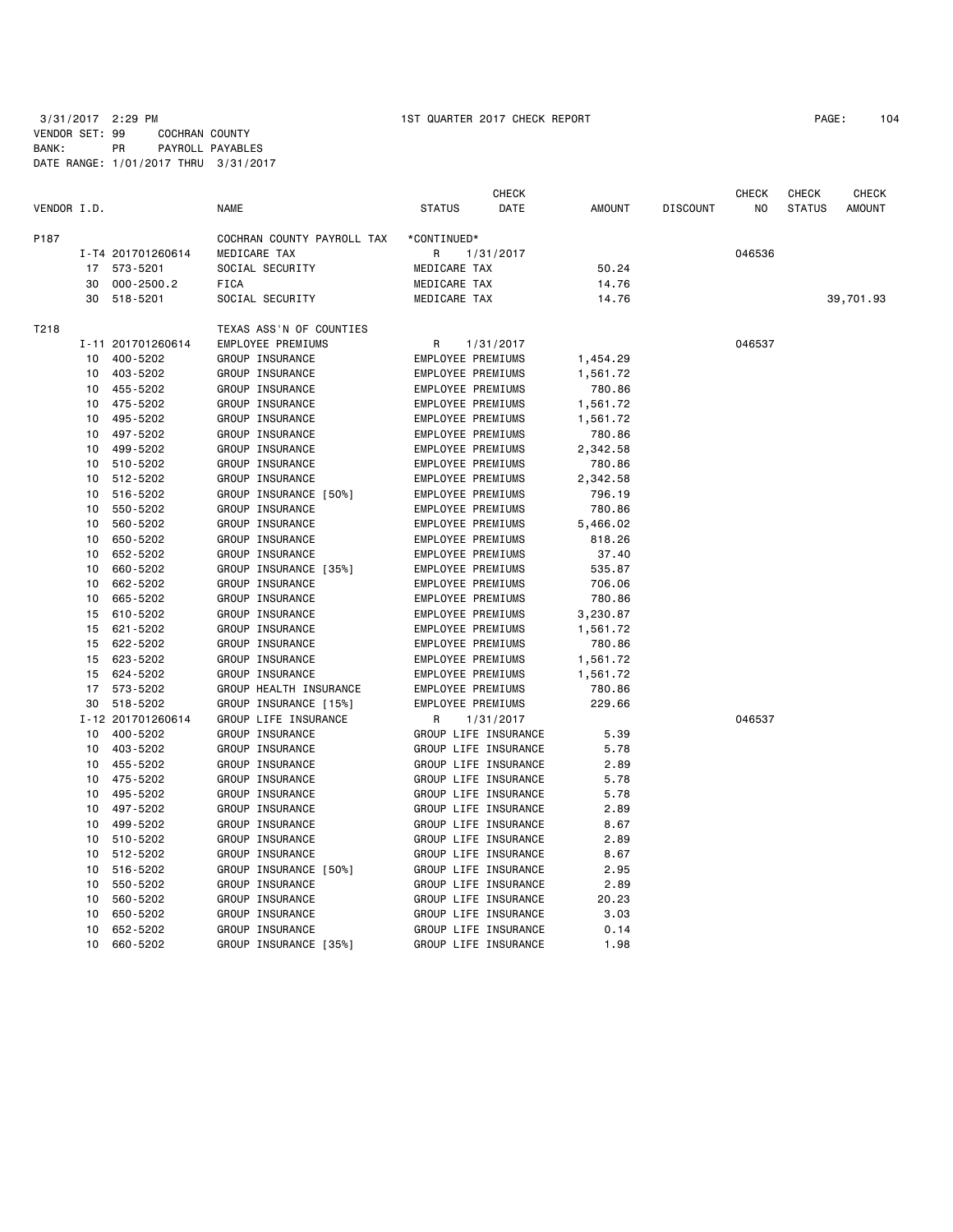3/31/2017 2:29 PM 1ST QUARTER 2017 CHECK REPORT PAGE: 105 VENDOR SET: 99 COCHRAN COUNTY BANK: PR PAYROLL PAYABLES DATE RANGE: 1/01/2017 THRU 3/31/2017

|                  |                             |                                | <b>CHECK</b>         |      |               |                 | <b>CHECK</b>   | <b>CHECK</b>  | <b>CHECK</b>  |
|------------------|-----------------------------|--------------------------------|----------------------|------|---------------|-----------------|----------------|---------------|---------------|
| VENDOR I.D.      |                             | <b>NAME</b>                    | <b>STATUS</b>        | DATE | <b>AMOUNT</b> | <b>DISCOUNT</b> | N <sub>O</sub> | <b>STATUS</b> | <b>AMOUNT</b> |
| T218             |                             | TEXAS ASS'N OF COUNTIES        | *CONTINUED*          |      |               |                 |                |               |               |
|                  | I-12 201701260614           | GROUP LIFE INSURANCE           | 1/31/2017<br>R       |      |               |                 | 046537         |               |               |
|                  | 662-5202<br>10              | GROUP INSURANCE                | GROUP LIFE INSURANCE |      | 2.61          |                 |                |               |               |
|                  | 665-5202<br>10              | GROUP INSURANCE                | GROUP LIFE INSURANCE |      | 2.89          |                 |                |               |               |
|                  | 610-5202<br>15              | GROUP INSURANCE                | GROUP LIFE INSURANCE |      | 11.95         |                 |                |               |               |
|                  | 15 621-5202                 | GROUP INSURANCE                | GROUP LIFE INSURANCE |      | 5.78          |                 |                |               |               |
|                  | 622-5202<br>15              | GROUP INSURANCE                | GROUP LIFE INSURANCE |      | 2.89          |                 |                |               |               |
|                  | 623-5202<br>15              | GROUP INSURANCE                | GROUP LIFE INSURANCE |      | 5.78          |                 |                |               |               |
|                  | 15<br>624-5202              | GROUP INSURANCE                | GROUP LIFE INSURANCE |      | 4.77          |                 |                |               |               |
|                  | 573-5202<br>17              | GROUP HEALTH INSURANCE         | GROUP LIFE INSURANCE |      | 2.89          |                 |                |               |               |
|                  | 518-5202<br>30              | GROUP INSURANCE [15%]          | GROUP LIFE INSURANCE |      | 0.85          |                 |                |               |               |
|                  | I-15 201701260614           | DEPENDENT HEALTH PREM WITHHELD | R<br>1/31/2017       |      |               |                 | 046537         |               |               |
|                  | $000 - 2500.4$<br>10        | INSURANCE PAYABLE              | DEPENDENT HEALTH PRE |      | 2,564.42      |                 |                |               |               |
|                  | 15<br>$000 - 2500.4$        | INSURANCE PAYABLE              | DEPENDENT HEALTH PRE |      | 858.92        |                 |                |               | 36,339.83     |
| C <sub>253</sub> |                             | COCHRAN COUNTY MONEY MKT       |                      |      |               |                 |                |               |               |
|                  | I-201701260615              | NON-DEPT SUPP DEATH JAN 2017   | R<br>1/31/2017       |      |               |                 | 046538         |               |               |
|                  | 10 409-5207                 | SUPPLEMENTAL DEATH BENEFITS    | NON-DEPT SUPP DEATH  |      | 1,308.04      |                 |                |               | 1,308.04      |
|                  |                             |                                |                      |      |               |                 |                |               |               |
| A067             |                             | AMERICAN FAMILY LIFE ASSURANCE |                      |      |               |                 |                |               |               |
|                  | I-08 201702210616           | MONTHLY PREMIUM                | R<br>2/28/2017       |      |               |                 | 046697         |               |               |
|                  | 10<br>$000 - 2500.4$        | INSURANCE PAYABLE              | MONTHLY PREMIUM      |      | 648.51        |                 |                |               |               |
|                  | $000 - 2500.4$<br>15        | INSURANCE PAYABLE              | MONTHLY PREMIUM      |      | 306.49        |                 |                |               |               |
|                  | $000 - 2500.4$<br>30        | <b>AFLAC</b>                   | MONTHLY PREMIUM      |      | 8.27          |                 |                |               |               |
|                  | I-08A201702210616           | MONTHLY PREMIUM                | R<br>2/28/2017       |      |               |                 | 046697         |               |               |
|                  | 10 000-2500.4               | INSURANCE PAYABLE              | MONTHLY PREMIUM      |      | 200.46        |                 |                |               | 1,163.73      |
| C091             |                             | <b>COMPBENEFITS</b>            |                      |      |               |                 |                |               |               |
|                  | I-17A201702210616           | VISION MONTHLY PREMIUM         | R<br>2/28/2017       |      |               |                 | 046698         |               |               |
|                  | 10 000-2500.4               | INSURANCE PAYABLE              | VISION MONTHLY PREMI |      | 38.14         |                 |                |               | 38.14         |
| C <sub>253</sub> |                             | COCHRAN COUNTY MONEY MKT       |                      |      |               |                 |                |               |               |
|                  | I-01 201702210616           | RETIREMENT CONTRIBUTIONS       | R<br>2/28/2017       |      |               |                 | 046699         |               |               |
|                  | $000 - 2500.3$<br>10        | <b>TCDRS PAYABLE</b>           | RETIREMENT CONTRIBUT |      | 8,315.96      |                 |                |               |               |
|                  | 400-5203<br>10              | RETIREMENT                     | RETIREMENT CONTRIBUT |      | 1,165.59      |                 |                |               |               |
|                  | 403-5203<br>10              | RETIREMENT                     | RETIREMENT CONTRIBUT |      | 1,065.57      |                 |                |               |               |
|                  | 435-5203<br>10              | RETIREMENT                     | RETIREMENT CONTRIBUT |      | 220.51        |                 |                |               |               |
|                  | 10<br>455-5203              | RETIREMENT                     | RETIREMENT CONTRIBUT |      | 583.52        |                 |                |               |               |
|                  | 475-5203<br>10              | RETIREMENT                     | RETIREMENT CONTRIBUT |      | 1,351.44      |                 |                |               |               |
|                  | 476-5203<br>10              | RETIREMENT                     | RETIREMENT CONTRIBUT |      | 132.34        |                 |                |               |               |
|                  | 490-5203.001<br>10          | RETIREMENT                     | RETIREMENT CONTRIBUT |      | 68.76         |                 |                |               |               |
|                  | 495-5203<br>10              | RETIREMENT                     | RETIREMENT CONTRIBUT |      | 935.73        |                 |                |               |               |
|                  | 497-5203<br>10              | RETIREMENT                     | RETIREMENT CONTRIBUT |      | 520.05        |                 |                |               |               |
|                  | 499-5203<br>10              | RETIREMENT                     | RETIREMENT CONTRIBUT |      | 1,380.13      |                 |                |               |               |
|                  | 10 510-5203                 | RETIREMENT                     | RETIREMENT CONTRIBUT |      | 377.00        |                 |                |               |               |
|                  | 10<br>512-5203              | RETIREMENT                     | RETIREMENT CONTRIBUT |      | 1,313.67      |                 |                |               |               |
|                  | 10<br>516-5203              | RETIREMENT                     | RETIREMENT CONTRIBUT |      | 456.50        |                 |                |               |               |
|                  | 10 <sub>1</sub><br>550-5203 | RETIREMENT                     | RETIREMENT CONTRIBUT |      | 354.17        |                 |                |               |               |
|                  |                             |                                |                      |      |               |                 |                |               |               |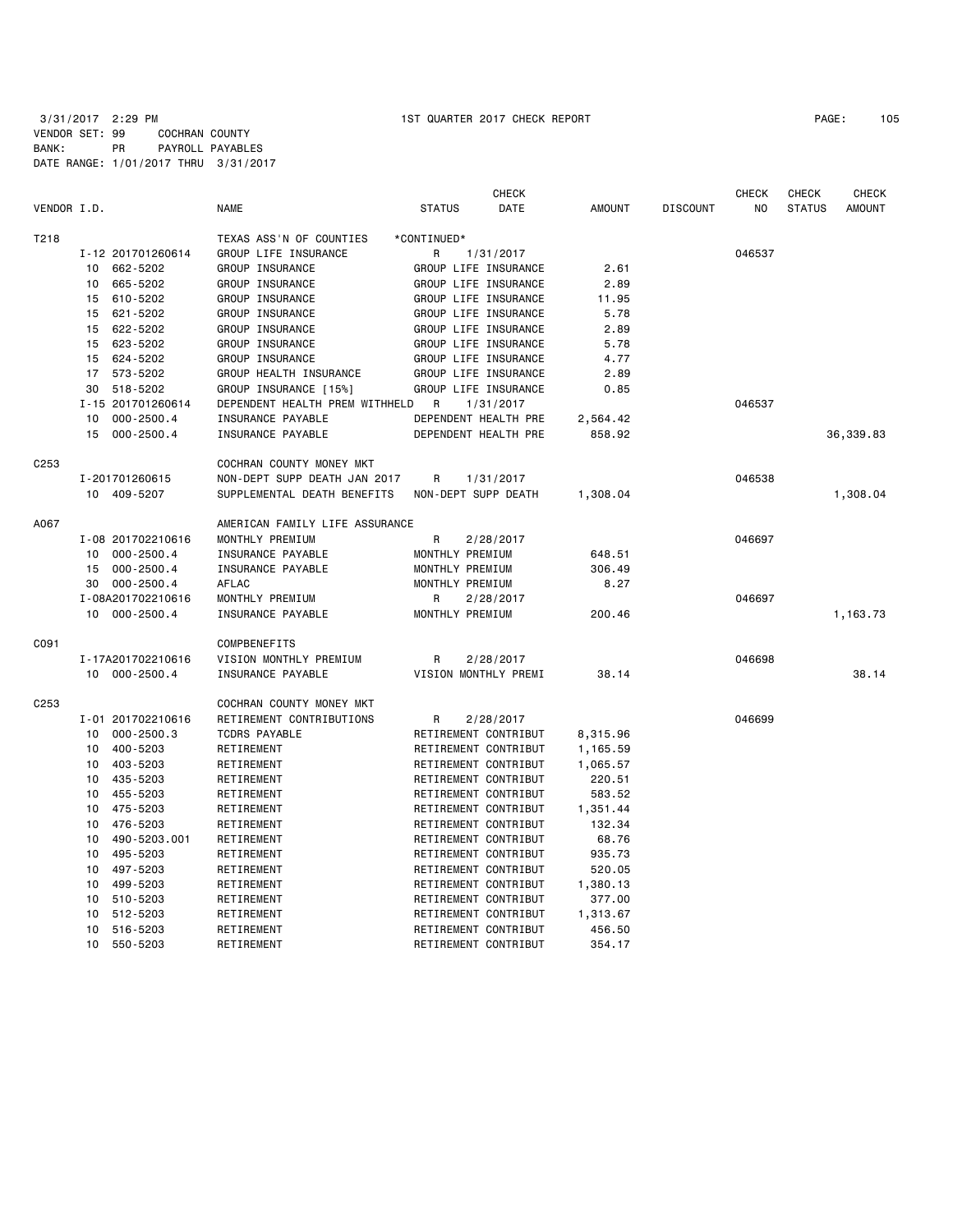3/31/2017 2:29 PM 1ST QUARTER 2017 CHECK REPORT PAGE: 106 VENDOR SET: 99 COCHRAN COUNTY BANK: PR PAYROLL PAYABLES DATE RANGE: 1/01/2017 THRU 3/31/2017

|                  |    |                   |                                |                      | <b>CHECK</b>         |               |                 | <b>CHECK</b> | <b>CHECK</b>  | <b>CHECK</b>  |
|------------------|----|-------------------|--------------------------------|----------------------|----------------------|---------------|-----------------|--------------|---------------|---------------|
| VENDOR I.D.      |    |                   | <b>NAME</b>                    | <b>STATUS</b>        | DATE                 | <b>AMOUNT</b> | <b>DISCOUNT</b> | NO.          | <b>STATUS</b> | <b>AMOUNT</b> |
| C <sub>253</sub> |    |                   | COCHRAN COUNTY MONEY MKT       | *CONTINUED*          |                      |               |                 |              |               |               |
|                  |    | I-01 201702210616 | RETIREMENT CONTRIBUTIONS       | R                    | 2/28/2017            |               |                 | 046699       |               |               |
|                  | 10 | 560-5203          | RETIREMENT                     | RETIREMENT CONTRIBUT |                      | 3,842.61      |                 |              |               |               |
|                  | 10 | 650-5203          | RETIREMENT                     | RETIREMENT CONTRIBUT |                      | 504.29        |                 |              |               |               |
|                  | 10 | 652-5203          | RETIREMENT                     | RETIREMENT CONTRIBUT |                      | 22.27         |                 |              |               |               |
|                  | 10 | 660-5203          | RETIREMENT                     | RETIREMENT CONTRIBUT |                      | 306.81        |                 |              |               |               |
|                  | 10 | 662-5203          | RETIREMENT                     | RETIREMENT CONTRIBUT |                      | 420.39        |                 |              |               |               |
|                  | 10 | 665-5203          | RETIREMENT                     | RETIREMENT CONTRIBUT |                      | 422.60        |                 |              |               |               |
|                  | 15 | $000 - 2500.3$    | <b>TCDRS PAYABLE</b>           | RETIREMENT CONTRIBUT |                      | 2,952.48      |                 |              |               |               |
|                  | 15 | 610-5203          | RETIREMENT                     | RETIREMENT CONTRIBUT |                      | 2,238.42      |                 |              |               |               |
|                  |    | 15 621-5203       | RETIREMENT                     | RETIREMENT CONTRIBUT |                      | 908.97        |                 |              |               |               |
|                  |    | 15 622-5203       | RETIREMENT                     | RETIREMENT CONTRIBUT |                      | 471.46        |                 |              |               |               |
|                  | 15 | 623-5203          | RETIREMENT                     | RETIREMENT CONTRIBUT |                      | 940.20        |                 |              |               |               |
|                  | 15 | 624-5203          | RETIREMENT                     | RETIREMENT CONTRIBUT |                      | 924.14        |                 |              |               |               |
|                  |    | 17 000-2500.3     | <b>TCDRS PAYABLE</b>           | RETIREMENT CONTRIBUT |                      | 240.10        |                 |              |               |               |
|                  |    | 17 573-5203       | RETIREMENT                     | RETIREMENT CONTRIBUT |                      | 445.90        |                 |              |               |               |
|                  | 30 | $000 - 2500.3$    | <b>TCDRS</b>                   | RETIREMENT CONTRIBUT |                      | 70.81         |                 |              |               |               |
|                  |    | 30 518-5203       | RETIREMENT                     | RETIREMENT CONTRIBUT |                      | 131.48        |                 |              |               | 33,083.87     |
| C300             |    |                   | COCHRAN COUNTY SCHOOLS FEDERAL |                      |                      |               |                 |              |               |               |
|                  |    | I-18A201702210616 | MONTHLY PREMUIM                | $\mathsf{R}$         | 2/28/2017            |               |                 | 046700       |               |               |
|                  | 10 | $000 - 2500.4$    | INSURANCE PAYABLE              | MONTHLY PREMUIM      |                      | 8,755.51      |                 |              |               |               |
|                  | 15 | $000 - 2500.4$    | INSURANCE PAYABLE              | MONTHLY PREMUIM      |                      | 2,443.46      |                 |              |               |               |
|                  | 30 | $000 - 2500.4$    | AFLAC                          | MONTHLY PREMUIM      |                      | 70.26         |                 |              |               | 11,269.23     |
| N017             |    |                   | NATIONAL FARM LIFE             |                      |                      |               |                 |              |               |               |
|                  |    | I-05 201702210616 | NFL PREMIUM                    | R                    | 2/28/2017            |               |                 | 046701       |               |               |
|                  |    | 10 000-2500.4     | INSURANCE PAYABLE              | NFL PREMIUM          |                      | 40.90         |                 |              |               |               |
|                  |    | 15 000-2500.4     | INSURANCE PAYABLE              | NFL PREMIUM          |                      | 25.28         |                 |              |               |               |
|                  |    | I-05A201702210616 | AFTER TAX PREM                 | R                    | 2/28/2017            |               |                 | 046701       |               |               |
|                  |    | 10 000-2500.4     | INSURANCE PAYABLE              | AFTER TAX PREM       |                      | 114.21        |                 |              |               |               |
|                  |    | 15 000-2500.4     | INSURANCE PAYABLE              | AFTER TAX PREM       |                      | 93.82         |                 |              |               | 274.21        |
| <b>N060</b>      |    |                   | NATIONWIDE RETIREMENT SOL      |                      |                      |               |                 |              |               |               |
|                  |    | I-04 201702210616 | DEFERRED COMP WITHHELD         | R                    | 2/28/2017            |               |                 | 046702       |               |               |
|                  | 10 | $000 - 2500.7$    | PEBSCO DEF COMP PAYABLE        | DEFERRED COMP WITHHE |                      | 2,500.00      |                 |              |               |               |
|                  | 15 | $000 - 2500.7$    | PEBSCO DEF COMP PAYABLE        | DEFERRED COMP WITHHE |                      | 25,00         |                 |              |               | 2,525.00      |
| <b>N081</b>      |    |                   | NATIONAL FAMILY CARE LIFE INS  |                      |                      |               |                 |              |               |               |
|                  |    | I-21 201702210616 | NATIONAL FAMILY CARE           | R                    | 2/28/2017            |               |                 | 046703       |               |               |
|                  |    | 10 000-2500.4     | INSURANCE PAYABLE              | NATIONAL FAMILY CARE |                      | 59.00         |                 |              |               | 59,00         |
| 0029             |    |                   | OFFICE OF THE ATTORNEY GENERAL |                      |                      |               |                 |              |               |               |
|                  |    | I-09 201702210616 | CAUSE# 2002517527 &2003521159  | R                    | 2/28/2017            |               |                 | 046704       |               |               |
|                  | 10 | $000 - 2500.8$    | CHILD SUPPORT PAYABLE          |                      | CAUSE# 2002517527 &2 | 1,362.00      |                 |              |               | 1,362.00      |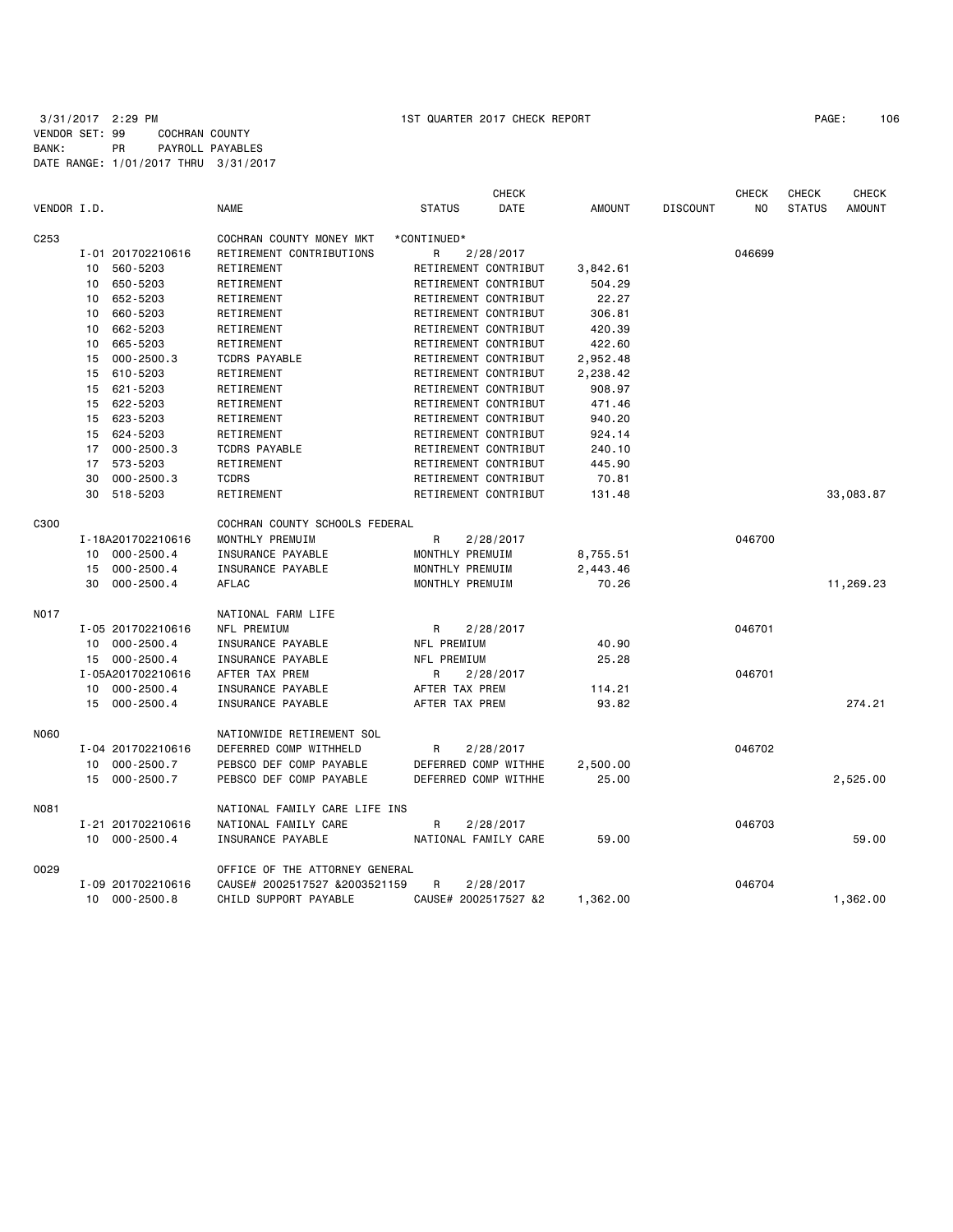CHECK CHECK CHECK CHECK VENDOR I.D. NAME STATUS DATE AMOUNT DISCOUNT NO STATUS AMOUNT P187 COCHRAN COUNTY PAYROLL TAX I-T1 201702210616 FEDERAL INCOME TAX W/H R 2/28/2017 046705 10 000-2500.1 WITHHOLDING TAX PAYABLE FEDERAL INCOME TAX W 10,741.89 15 000-2500.1 WITHHOLDING TAX PAYABLE FEDERAL INCOME TAX W 3,828.46 17 000-2500.1 WITHHOLDING TAX PAYABLE FEDERAL INCOME TAX W 299.81 30 000-2500.1 FEDERAL WITHOLDING FEDERAL INCOME TAX W 137.47 I-T3 201702210616 FICA TAX R 2/28/2017 046705 10 000-2500.2 FICA PAYABLE FICA TAX 7,230.12 10 400-5201 SOCIAL SECURITY FICA TAX 555.90 10 403-5201 SOCIAL SECURITY FICA TAX 440.89 10 435-5201 SOCIAL SECURITY FICA TAX 105.17 10 455-5201 SOCIAL SECURITY FICA TAX 278.30 10 475-5201 SOCIAL SECURITY FICA TAX 644.53 10 476-5201 SOCIAL SECURITY FICA TAX 63.12 10 490-5201.001 SOCIAL SECURITY FICA FICA TAX 32.79 10 495-5201 SOCIAL SECURITY FICA TAX 411.03 10 497-5201 SOCIAL SECURITY FICA TAX 248.03 10 499-5201 SOCIAL SECURITY FICA TAX 651.45 10 510-5201 SOCIAL SECURITY FICA TAX 179.80 10 512-5201 SOCIAL SECURITY FICA TAX 572.26 10 516-5201 SOCIAL SECURITY FICA TAX 219.25 10 550-5201 SOCIAL SECURITY FICA TAX 168.91 10 560-5201 SOCIAL SECURITY FICA TAX 1,797.37 10 650-5201 SOCIAL SECURITY FICA TAX 240.51 10 652-5201 SOCIAL SECURITY FICA TAX 10.62 10 660-5201 SOCIAL SECURITY FICA TAX 147.29 10 662-5201 SOCIAL SECURITY FICA TAX 200.49 10 665-5201 SOCIAL SECURITY FICA TAX 262.41 15 000-2500.2 FICA PAYABLE FICA TAX 2,541.24 15 610-5201 SOCIAL SECURITY FICA TAX 1,067.56 15 621-5201 SOCIAL SECURITY FICA TAX 433.51 15 622-5201 SOCIAL SECURITY FICA TAX 219.73 15 623-5201 SOCIAL SECURITY FICA TAX 445.58 15 624-5201 SOCIAL SECURITY FICA TAX 374.86 17 000-2500.2 FICA PAYABLE FICA TAX 215.64 17 573-5201 SOCIAL SECURITY FICA TAX 215.64 30 000-2500.2 FICA FICA TAX 63.12 SOCIAL SECURITY FICA TAX 63.12 I-T4 201702210616 MEDICARE TAX R 2/28/2017 046705 10 000-2500.2 FICA PAYABLE MEDICARE TAX 1,690.90 10 400-5201 SOCIAL SECURITY MEDICARE TAX 130.02 10 403-5201 SOCIAL SECURITY MEDICARE TAX 103.11 10 435-5201 SOCIAL SECURITY MEDICARE TAX 24.59 10 455-5201 SOCIAL SECURITY MEDICARE TAX 65.08 10 475-5201 SOCIAL SECURITY MEDICARE TAX 150.73 10 476-5201 SOCIAL SECURITY MEDICARE TAX 14.76 10 490-5201.001 SOCIAL SECURITY FICA MEDICARE TAX 7.67 10 495-5201 SOCIAL SECURITY MEDICARE TAX 96.13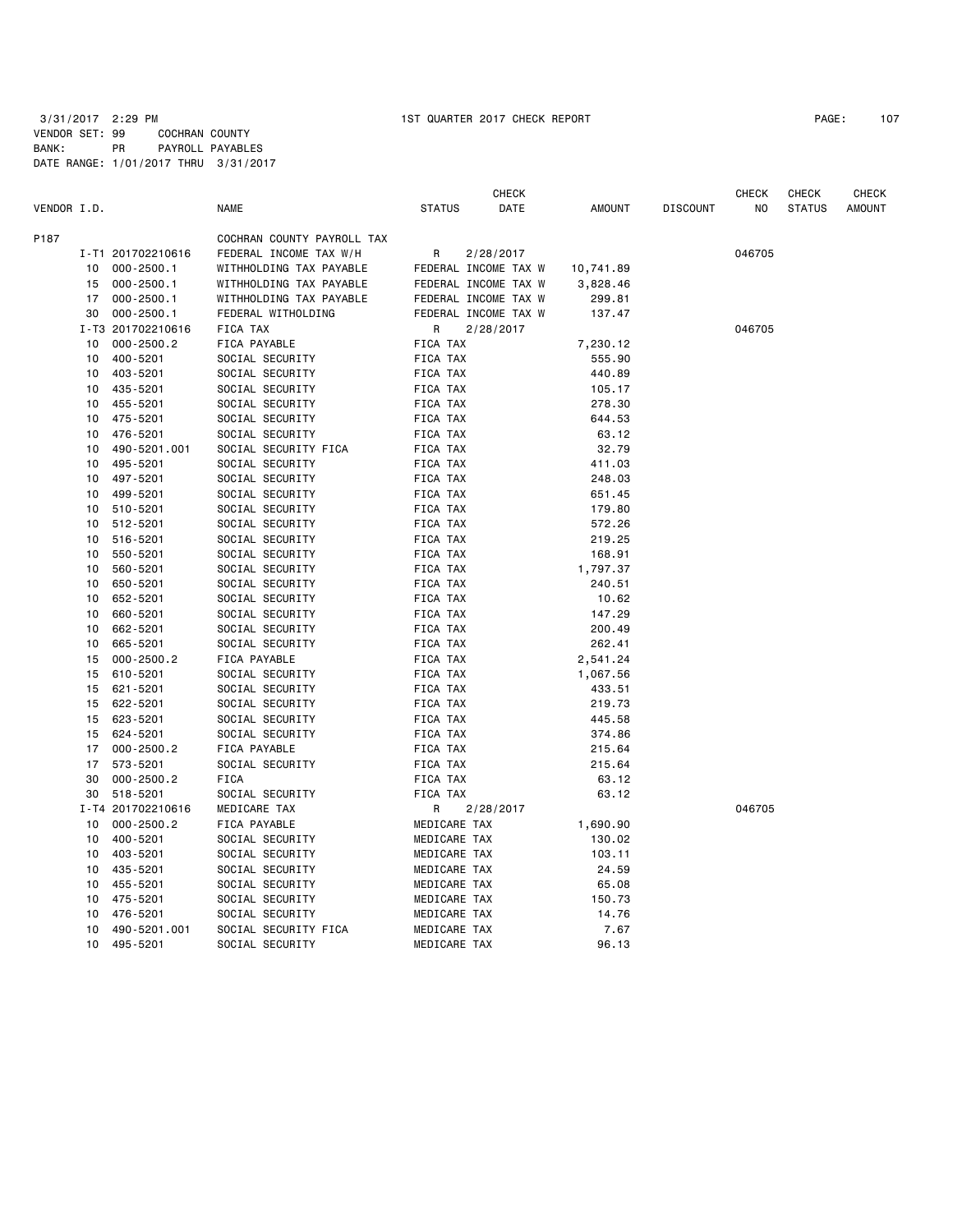|             |    |                   |                            |                          | <b>CHECK</b> |               |                 | <b>CHECK</b> | <b>CHECK</b>  | CHECK     |
|-------------|----|-------------------|----------------------------|--------------------------|--------------|---------------|-----------------|--------------|---------------|-----------|
| VENDOR I.D. |    |                   | <b>NAME</b>                | <b>STATUS</b>            | DATE         | <b>AMOUNT</b> | <b>DISCOUNT</b> | ΝO           | <b>STATUS</b> | AMOUNT    |
| P187        |    |                   | COCHRAN COUNTY PAYROLL TAX | *CONTINUED*              |              |               |                 |              |               |           |
|             |    | I-T4 201702210616 | MEDICARE TAX               | R                        | 2/28/2017    |               |                 | 046705       |               |           |
|             | 10 | 497-5201          | SOCIAL SECURITY            | MEDICARE TAX             |              | 58.01         |                 |              |               |           |
|             | 10 | 499-5201          | SOCIAL SECURITY            | MEDICARE TAX             |              | 152.36        |                 |              |               |           |
|             | 10 | 510-5201          | SOCIAL SECURITY            | MEDICARE TAX             |              | 42.05         |                 |              |               |           |
|             | 10 | 512-5201          | SOCIAL SECURITY            | MEDICARE TAX             |              | 133.83        |                 |              |               |           |
|             | 10 | 516-5201          | SOCIAL SECURITY            | MEDICARE TAX             |              | 51.27         |                 |              |               |           |
|             | 10 | 550-5201          | SOCIAL SECURITY            | MEDICARE TAX             |              | 39.50         |                 |              |               |           |
|             | 10 | 560-5201          | SOCIAL SECURITY            | MEDICARE TAX             |              | 420.36        |                 |              |               |           |
|             | 10 | 650-5201          | SOCIAL SECURITY            | MEDICARE TAX             |              | 56.24         |                 |              |               |           |
|             | 10 | 652-5201          | SOCIAL SECURITY            | MEDICARE TAX             |              | 2.48          |                 |              |               |           |
|             | 10 | 660-5201          | SOCIAL SECURITY            | MEDICARE TAX             |              | 34.45         |                 |              |               |           |
|             | 10 | 662-5201          | SOCIAL SECURITY            | MEDICARE TAX             |              | 46.90         |                 |              |               |           |
|             | 10 | 665-5201          | SOCIAL SECURITY            | MEDICARE TAX             |              | 61.37         |                 |              |               |           |
|             | 15 | $000 - 2500.2$    |                            |                          |              |               |                 |              |               |           |
|             |    |                   | FICA PAYABLE               | MEDICARE TAX             |              | 594.33        |                 |              |               |           |
|             | 15 | 610-5201          | SOCIAL SECURITY            | MEDICARE TAX             |              | 249.67        |                 |              |               |           |
|             | 15 | 621-5201          | SOCIAL SECURITY            | MEDICARE TAX             |              | 101.39        |                 |              |               |           |
|             | 15 | 622-5201          | SOCIAL SECURITY            | MEDICARE TAX             |              | 51.39         |                 |              |               |           |
|             | 15 | 623-5201          | SOCIAL SECURITY            | MEDICARE TAX             |              | 104.21        |                 |              |               |           |
|             | 15 | 624-5201          | SOCIAL SECURITY            | MEDICARE TAX             |              | 87.66         |                 |              |               |           |
|             | 17 | $000 - 2500.2$    | FICA PAYABLE               | MEDICARE TAX             |              | 50.43         |                 |              |               |           |
|             | 17 | 573-5201          | SOCIAL SECURITY            | MEDICARE TAX             |              | 50.43         |                 |              |               |           |
|             | 30 | $000 - 2500.2$    | <b>FICA</b>                | MEDICARE TAX             |              | 14.76         |                 |              |               |           |
|             | 30 | 518-5201          | SOCIAL SECURITY            | MEDICARE TAX             |              | 14.76         |                 |              |               | 39,808.71 |
| T218        |    |                   | TEXAS ASS'N OF COUNTIES    |                          |              |               |                 |              |               |           |
|             |    | I-11 201702210616 | EMPLOYEE PREMIUMS          | R                        | 2/28/2017    |               |                 | 046706       |               |           |
|             | 10 | 400-5202          | GROUP INSURANCE            | EMPLOYEE PREMIUMS        |              | 1,454.29      |                 |              |               |           |
|             | 10 | 403-5202          | GROUP INSURANCE            | <b>EMPLOYEE PREMIUMS</b> |              | 1,561.72      |                 |              |               |           |
|             | 10 | 455-5202          | GROUP INSURANCE            | EMPLOYEE PREMIUMS        |              | 780.86        |                 |              |               |           |
|             | 10 | 475-5202          | GROUP INSURANCE            | <b>EMPLOYEE PREMIUMS</b> |              | 1,561.72      |                 |              |               |           |
|             | 10 | 495-5202          | GROUP INSURANCE            | EMPLOYEE PREMIUMS        |              | 1,561.72      |                 |              |               |           |
|             | 10 | 497-5202          | GROUP INSURANCE            | EMPLOYEE PREMIUMS        |              | 780.86        |                 |              |               |           |
|             | 10 | 499-5202          | GROUP INSURANCE            | EMPLOYEE PREMIUMS        |              | 2,342.58      |                 |              |               |           |
|             | 10 | 510-5202          | GROUP INSURANCE            | EMPLOYEE PREMIUMS        |              | 780.86        |                 |              |               |           |
|             | 10 | 512-5202          | GROUP INSURANCE            | EMPLOYEE PREMIUMS        |              | 2,342.58      |                 |              |               |           |
|             | 10 | 516-5202          | GROUP INSURANCE [50%]      | EMPLOYEE PREMIUMS        |              | 796.19        |                 |              |               |           |
|             | 10 | 550-5202          | GROUP INSURANCE            | EMPLOYEE PREMIUMS        |              | 780.86        |                 |              |               |           |
|             | 10 | 560-5202          | GROUP INSURANCE            | <b>EMPLOYEE PREMIUMS</b> |              | 5,466.02      |                 |              |               |           |
|             | 10 | 650-5202          | GROUP INSURANCE            | <b>EMPLOYEE PREMIUMS</b> |              | 818.26        |                 |              |               |           |
|             | 10 | 652-5202          | GROUP INSURANCE            | EMPLOYEE PREMIUMS        |              | 37.40         |                 |              |               |           |
|             | 10 | 660-5202          | GROUP INSURANCE [35%]      | EMPLOYEE PREMIUMS        |              | 535.87        |                 |              |               |           |
|             | 10 | 662-5202          | GROUP INSURANCE            | EMPLOYEE PREMIUMS        |              | 706.06        |                 |              |               |           |
|             | 10 | 665-5202          | GROUP INSURANCE            | EMPLOYEE PREMIUMS        |              | 780.86        |                 |              |               |           |
|             | 15 | 610-5202          | GROUP INSURANCE            | EMPLOYEE PREMIUMS        |              | 3,230.87      |                 |              |               |           |
|             | 15 | 621-5202          | GROUP INSURANCE            | EMPLOYEE PREMIUMS        |              | 1,561.72      |                 |              |               |           |
|             | 15 | 622-5202          | GROUP INSURANCE            | <b>EMPLOYEE PREMIUMS</b> |              | 780.86        |                 |              |               |           |
|             | 15 | 623-5202          | GROUP INSURANCE            | EMPLOYEE PREMIUMS        |              | 1,561.72      |                 |              |               |           |
|             |    |                   |                            |                          |              |               |                 |              |               |           |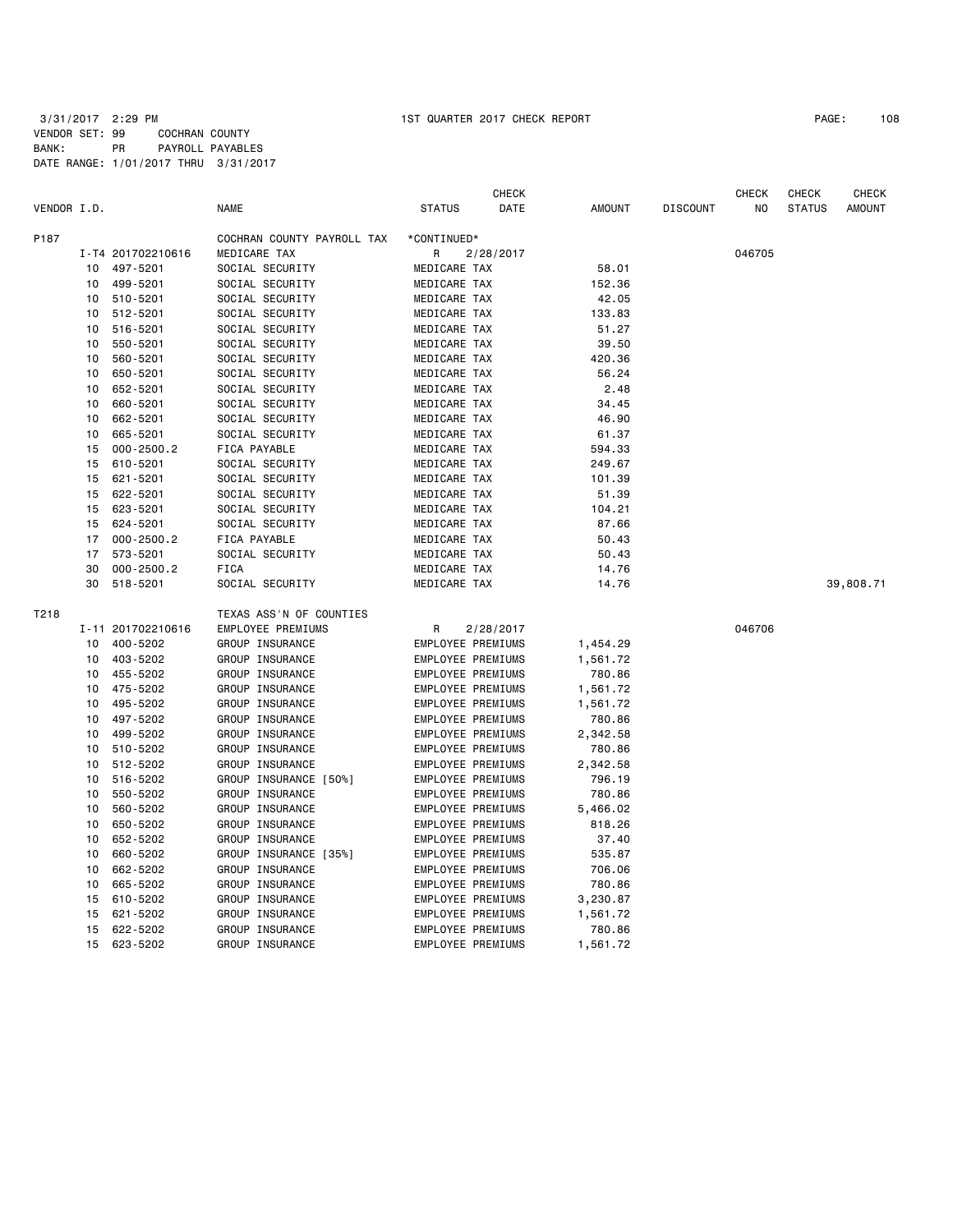3/31/2017 2:29 PM 1ST QUARTER 2017 CHECK REPORT PAGE: 109 VENDOR SET: 99 COCHRAN COUNTY BANK: PR PAYROLL PAYABLES DATE RANGE: 1/01/2017 THRU 3/31/2017

| VENDOR I.D. |                               | <b>NAME</b>                                        | <b>CHECK</b><br><b>STATUS</b><br>DATE | <b>AMOUNT</b> | <b>DISCOUNT</b> | <b>CHECK</b><br>NO | <b>CHECK</b><br><b>STATUS</b> | <b>CHECK</b><br><b>AMOUNT</b> |
|-------------|-------------------------------|----------------------------------------------------|---------------------------------------|---------------|-----------------|--------------------|-------------------------------|-------------------------------|
| T218        |                               | TEXAS ASS'N OF COUNTIES                            | *CONTINUED*                           |               |                 |                    |                               |                               |
|             | I-11 201702210616             | EMPLOYEE PREMIUMS                                  | 2/28/2017<br>R                        |               |                 | 046706             |                               |                               |
|             | 624-5202<br>15                | GROUP INSURANCE                                    | <b>EMPLOYEE PREMIUMS</b>              | 1,561.72      |                 |                    |                               |                               |
|             | 573-5202<br>17                | GROUP HEALTH INSURANCE                             | <b>EMPLOYEE PREMIUMS</b>              | 780.86        |                 |                    |                               |                               |
|             | 518-5202<br>30                | GROUP INSURANCE [15%]                              | <b>EMPLOYEE PREMIUMS</b>              | 229.66        |                 |                    |                               |                               |
|             | I-12 201702210616             | GROUP LIFE INSURANCE                               | R<br>2/28/2017                        |               |                 | 046706             |                               |                               |
|             | 400-5202<br>10                | GROUP INSURANCE                                    | GROUP LIFE INSURANCE                  | 5.39          |                 |                    |                               |                               |
|             | 403-5202<br>10                | GROUP INSURANCE                                    | GROUP LIFE INSURANCE                  | 5.78          |                 |                    |                               |                               |
|             | 455-5202<br>10                | GROUP INSURANCE                                    | GROUP LIFE INSURANCE                  | 2.89          |                 |                    |                               |                               |
|             | 475-5202<br>10                | GROUP INSURANCE                                    | GROUP LIFE INSURANCE                  | 5.78          |                 |                    |                               |                               |
|             | 495-5202<br>10                | GROUP INSURANCE                                    | GROUP LIFE INSURANCE                  | 5.78          |                 |                    |                               |                               |
|             | 497-5202<br>10                | GROUP INSURANCE                                    | GROUP LIFE INSURANCE                  | 2.89          |                 |                    |                               |                               |
|             | 499-5202<br>10                | GROUP INSURANCE                                    | GROUP LIFE INSURANCE                  | 8.67          |                 |                    |                               |                               |
|             | 510-5202<br>10                | GROUP INSURANCE                                    | GROUP LIFE INSURANCE                  | 2.89          |                 |                    |                               |                               |
|             | 512-5202<br>10                | GROUP INSURANCE                                    | GROUP LIFE INSURANCE                  | 8.67          |                 |                    |                               |                               |
|             | 516-5202<br>10                | GROUP INSURANCE [50%]                              | GROUP LIFE INSURANCE                  | 2.95          |                 |                    |                               |                               |
|             | 550-5202<br>10                | GROUP INSURANCE                                    | GROUP LIFE INSURANCE                  | 2.89          |                 |                    |                               |                               |
|             | 560-5202<br>10                | GROUP INSURANCE                                    | GROUP LIFE INSURANCE                  | 20.23         |                 |                    |                               |                               |
|             | 650-5202<br>10                | GROUP INSURANCE                                    | GROUP LIFE INSURANCE                  | 3.03          |                 |                    |                               |                               |
|             | 652-5202<br>10                | GROUP INSURANCE                                    | GROUP LIFE INSURANCE                  | 0.14          |                 |                    |                               |                               |
|             | 660-5202<br>10                | GROUP INSURANCE [35%]                              | GROUP LIFE INSURANCE                  | 1.98          |                 |                    |                               |                               |
|             | 662-5202<br>10                | GROUP INSURANCE                                    | GROUP LIFE INSURANCE                  | 2.61          |                 |                    |                               |                               |
|             | 665-5202<br>10                | GROUP INSURANCE                                    | GROUP LIFE INSURANCE                  | 2.89          |                 |                    |                               |                               |
|             | 610-5202<br>15                | GROUP INSURANCE                                    | GROUP LIFE INSURANCE                  | 11.95         |                 |                    |                               |                               |
|             | 621-5202<br>15                | GROUP INSURANCE                                    | GROUP LIFE INSURANCE                  | 5.78          |                 |                    |                               |                               |
|             | 622-5202<br>15                | GROUP INSURANCE                                    | GROUP LIFE INSURANCE                  | 2.89          |                 |                    |                               |                               |
|             | 15<br>623-5202                | GROUP INSURANCE                                    | GROUP LIFE INSURANCE                  | 5.78          |                 |                    |                               |                               |
|             | 624-5202<br>15                | GROUP INSURANCE                                    | GROUP LIFE INSURANCE                  | 4.77          |                 |                    |                               |                               |
|             | 573-5202<br>17                | GROUP HEALTH INSURANCE                             | GROUP LIFE INSURANCE                  | 2.89          |                 |                    |                               |                               |
|             | 518-5202<br>30                | GROUP INSURANCE [15%]                              | GROUP LIFE INSURANCE                  | 0.85          |                 |                    |                               |                               |
|             | I-15 201702210616             | DEPENDENT HEALTH PREM WITHHELD                     | R<br>2/28/2017                        |               |                 | 046706             |                               |                               |
|             | 10<br>$000 - 2500.4$          | INSURANCE PAYABLE                                  | DEPENDENT HEALTH PRE                  | 2,564.42      |                 |                    |                               |                               |
|             | $000 - 2500.4$<br>15          | INSURANCE PAYABLE                                  | DEPENDENT HEALTH PRE                  | 858.92        |                 |                    |                               | 36,339.83                     |
|             |                               |                                                    |                                       |               |                 |                    |                               |                               |
| C253        |                               | COCHRAN COUNTY MONEY MKT                           |                                       |               |                 |                    |                               |                               |
|             | I-201702210617<br>10 409-5207 | NON-DEPT SUPP DEATH<br>SUPPLEMENTAL DEATH BENEFITS | 2/28/2017<br>R<br>NON-DEPT SUPP DEATH | 1,323.35      |                 | 046707             |                               | 1,323.35                      |
|             |                               |                                                    |                                       |               |                 |                    |                               |                               |
| A067        |                               | AMERICAN FAMILY LIFE ASSURANCE                     |                                       |               |                 |                    |                               |                               |
|             | I-08 201703270618             | MONTHLY PREMIUM                                    | R<br>3/31/2017                        |               |                 | 046843             |                               |                               |
|             | 10<br>$000 - 2500.4$          | INSURANCE PAYABLE                                  | MONTHLY PREMIUM                       | 648.51        |                 |                    |                               |                               |
|             | 15<br>$000 - 2500.4$          | INSURANCE PAYABLE                                  | MONTHLY PREMIUM                       | 306.49        |                 |                    |                               |                               |
|             | $000 - 2500.4$<br>30          | AFLAC                                              | MONTHLY PREMIUM                       | 8.27          |                 |                    |                               |                               |
|             | I-08A201703270618             | MONTHLY PREMIUM                                    | R<br>3/31/2017                        |               |                 | 046843             |                               |                               |
|             | $000 - 2500.4$<br>10          | INSURANCE PAYABLE                                  | MONTHLY PREMIUM                       | 200.46        |                 |                    |                               | 1,163.73                      |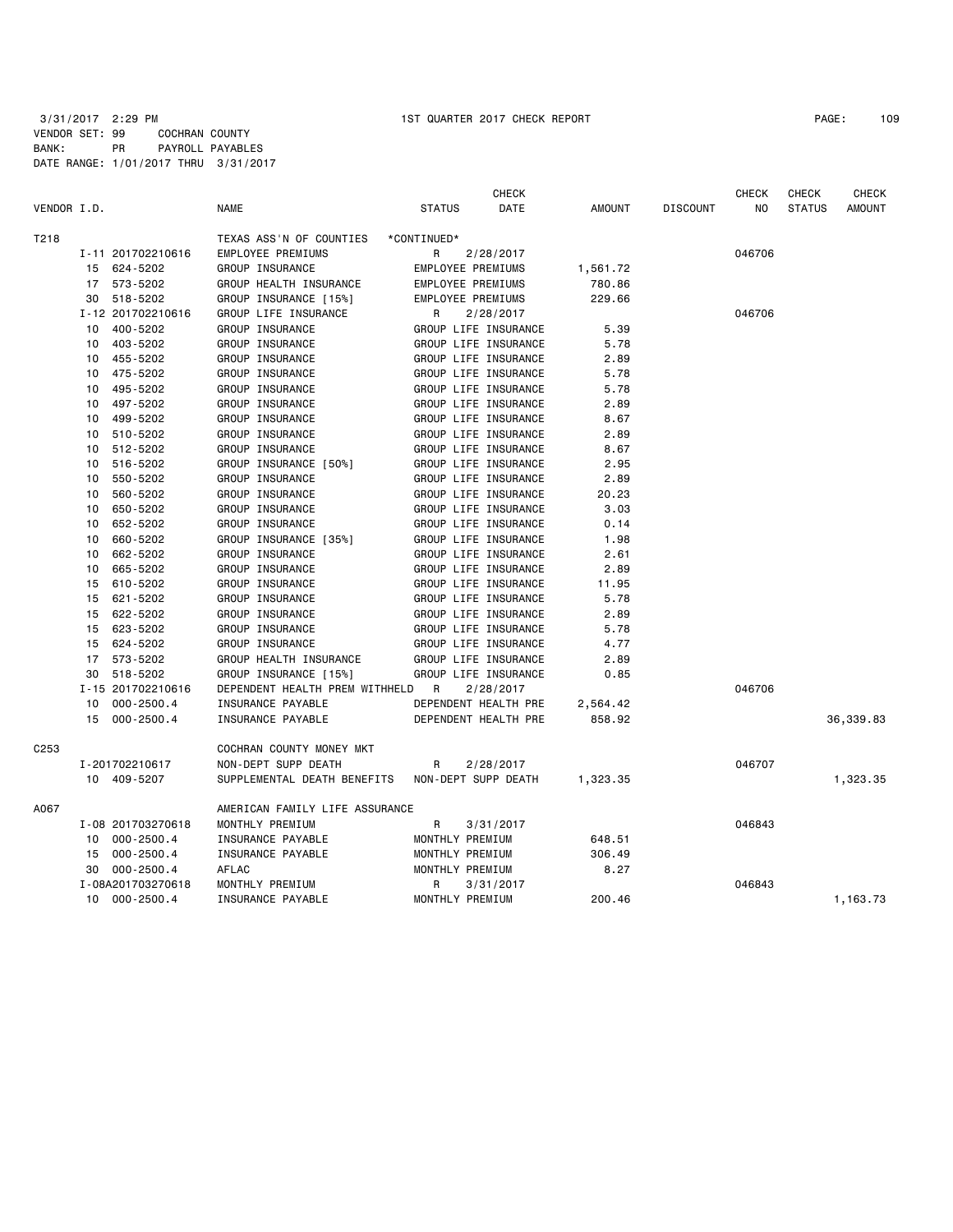3/31/2017 2:29 PM 1ST QUARTER 2017 CHECK REPORT PAGE: 110 VENDOR SET: 99 COCHRAN COUNTY BANK: PR PAYROLL PAYABLES DATE RANGE: 1/01/2017 THRU 3/31/2017

|             |    |                   |                                |                 | <b>CHECK</b>         |               |                 | <b>CHECK</b> | <b>CHECK</b>  | <b>CHECK</b>  |
|-------------|----|-------------------|--------------------------------|-----------------|----------------------|---------------|-----------------|--------------|---------------|---------------|
| VENDOR I.D. |    |                   | <b>NAME</b>                    | <b>STATUS</b>   | DATE                 | <b>AMOUNT</b> | <b>DISCOUNT</b> | NO.          | <b>STATUS</b> | <b>AMOUNT</b> |
| C091        |    |                   | COMPBENEFITS                   |                 |                      |               |                 |              |               |               |
|             |    | I-17A201703270618 | VISION MONTHLY PREMIUM         | R               | 3/31/2017            |               |                 | 046844       |               |               |
|             |    | 10 000-2500.4     | INSURANCE PAYABLE              |                 | VISION MONTHLY PREMI | 38.14         |                 |              |               | 38.14         |
| C253        |    |                   | COCHRAN COUNTY MONEY MKT       |                 |                      |               |                 |              |               |               |
|             |    | I-01 201703270618 | RETIREMENT CONTRIBUTIONS       | R               | 3/31/2017            |               |                 | 046845       |               |               |
|             | 10 | $000 - 2500.3$    | TCDRS PAYABLE                  |                 | RETIREMENT CONTRIBUT | 8,418.72      |                 |              |               |               |
|             | 10 | 400-5203          | RETIREMENT                     |                 | RETIREMENT CONTRIBUT | 1,165.59      |                 |              |               |               |
|             | 10 | 403-5203          | RETIREMENT                     |                 | RETIREMENT CONTRIBUT | 1,061.50      |                 |              |               |               |
|             | 10 | 435-5203          | RETIREMENT                     |                 | RETIREMENT CONTRIBUT | 220.51        |                 |              |               |               |
|             | 10 | 455-5203          | RETIREMENT                     |                 | RETIREMENT CONTRIBUT | 511.04        |                 |              |               |               |
|             | 10 | 475-5203          | RETIREMENT                     |                 | RETIREMENT CONTRIBUT | 1,342.37      |                 |              |               |               |
|             | 10 | 476-5203          | RETIREMENT                     |                 | RETIREMENT CONTRIBUT | 132.34        |                 |              |               |               |
|             | 10 | 490-5203.001      | RETIREMENT                     |                 | RETIREMENT CONTRIBUT | 134.89        |                 |              |               |               |
|             | 10 | 495-5203          | RETIREMENT                     |                 | RETIREMENT CONTRIBUT | 935.73        |                 |              |               |               |
|             | 10 | 497-5203          | RETIREMENT                     |                 | RETIREMENT CONTRIBUT | 553.49        |                 |              |               |               |
|             | 10 | 499-5203          | RETIREMENT                     |                 | RETIREMENT CONTRIBUT | 1,377.55      |                 |              |               |               |
|             | 10 | 510-5203          | RETIREMENT                     |                 | RETIREMENT CONTRIBUT | 377.00        |                 |              |               |               |
|             | 10 | 512-5203          | RETIREMENT                     |                 | RETIREMENT CONTRIBUT | 1,556.92      |                 |              |               |               |
|             | 10 | 516-5203          | RETIREMENT                     |                 | RETIREMENT CONTRIBUT | 459.07        |                 |              |               |               |
|             | 10 | 550-5203          | RETIREMENT                     |                 | RETIREMENT CONTRIBUT | 354.17        |                 |              |               |               |
|             | 10 | 560-5203          | RETIREMENT                     |                 | RETIREMENT CONTRIBUT | 3,789.65      |                 |              |               |               |
|             | 10 | 650-5203          | RETIREMENT                     |                 | RETIREMENT CONTRIBUT | 489.08        |                 |              |               |               |
|             | 10 | 652-5203          | RETIREMENT                     |                 | RETIREMENT CONTRIBUT | 22.27         |                 |              |               |               |
|             | 10 | 660-5203          | RETIREMENT                     |                 | RETIREMENT CONTRIBUT | 308.61        |                 |              |               |               |
|             | 10 | 662-5203          | RETIREMENT                     |                 | RETIREMENT CONTRIBUT | 420.39        |                 |              |               |               |
|             | 10 | 665-5203          | RETIREMENT                     |                 | RETIREMENT CONTRIBUT | 422.60        |                 |              |               |               |
|             | 15 | $000 - 2500.3$    | <b>TCDRS PAYABLE</b>           |                 | RETIREMENT CONTRIBUT | 3,177.66      |                 |              |               |               |
|             | 15 | 610-5203          | RETIREMENT                     |                 | RETIREMENT CONTRIBUT | 2,238.42      |                 |              |               |               |
|             | 15 | 621-5203          | RETIREMENT                     |                 | RETIREMENT CONTRIBUT | 908.97        |                 |              |               |               |
|             | 15 | 622-5203          | RETIREMENT                     |                 | RETIREMENT CONTRIBUT | 889.64        |                 |              |               |               |
|             | 15 | 623-5203          | RETIREMENT                     |                 | RETIREMENT CONTRIBUT | 940.20        |                 |              |               |               |
|             | 15 | 624-5203          | RETIREMENT                     |                 | RETIREMENT CONTRIBUT | 924.14        |                 |              |               |               |
|             | 17 | $000 - 2500.3$    | <b>TCDRS PAYABLE</b>           |                 | RETIREMENT CONTRIBUT | 240.39        |                 |              |               |               |
|             | 17 | 573-5203          | RETIREMENT                     |                 | RETIREMENT CONTRIBUT | 446.44        |                 |              |               |               |
|             | 30 | $000 - 2500.3$    | <b>TCDRS</b>                   |                 | RETIREMENT CONTRIBUT | 71.22         |                 |              |               |               |
|             | 30 | 518-5203          | RETIREMENT                     |                 | RETIREMENT CONTRIBUT | 132.25        |                 |              |               | 34,022.82     |
| C300        |    |                   | COCHRAN COUNTY SCHOOLS FEDERAL |                 |                      |               |                 |              |               |               |
|             |    | I-18A201703270618 | MONTHLY PREMUIM                | R               | 3/31/2017            |               |                 | 046846       |               |               |
|             |    | 10 000-2500.4     | INSURANCE PAYABLE              | MONTHLY PREMUIM |                      | 8,424.78      |                 |              |               |               |
|             | 15 | $000 - 2500.4$    | INSURANCE PAYABLE              | MONTHLY PREMUIM |                      | 2,443.46      |                 |              |               |               |
|             | 30 | $000 - 2500.4$    | AFLAC                          | MONTHLY PREMUIM |                      | 70.29         |                 |              |               | 10,938.53     |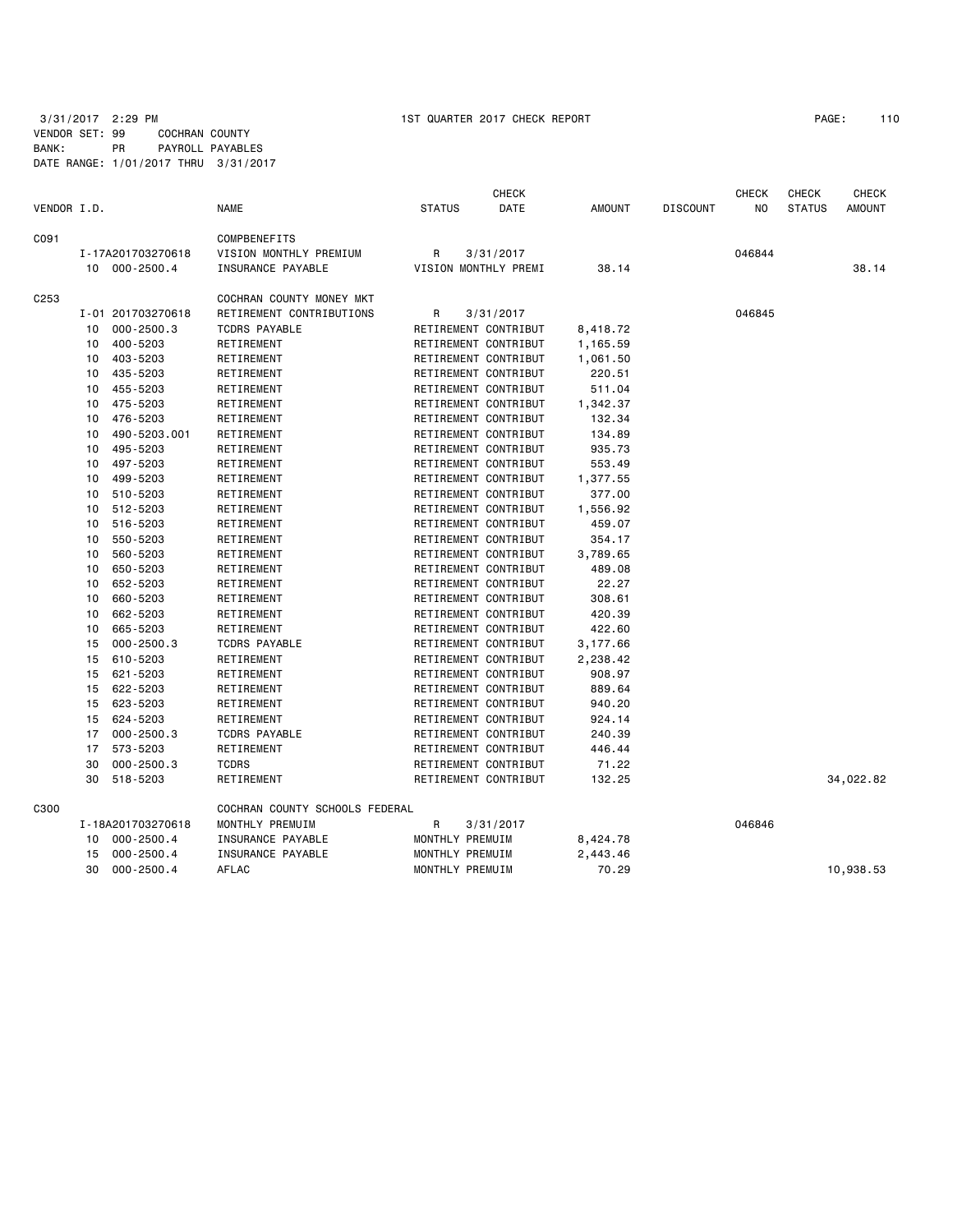3/31/2017 2:29 PM 1ST QUARTER 2017 CHECK REPORT PAGE: 111 VENDOR SET: 99 COCHRAN COUNTY BANK: PR PAYROLL PAYABLES DATE RANGE: 1/01/2017 THRU 3/31/2017

|             |                 |                      |                                    |                      | <b>CHECK</b>         |                  |                 | <b>CHECK</b>   | <b>CHECK</b>  | CHECK         |
|-------------|-----------------|----------------------|------------------------------------|----------------------|----------------------|------------------|-----------------|----------------|---------------|---------------|
| VENDOR I.D. |                 |                      | <b>NAME</b>                        | <b>STATUS</b>        | DATE                 | <b>AMOUNT</b>    | <b>DISCOUNT</b> | N <sub>O</sub> | <b>STATUS</b> | <b>AMOUNT</b> |
| <b>NO17</b> |                 |                      | NATIONAL FARM LIFE                 |                      |                      |                  |                 |                |               |               |
|             |                 | I-05 201703270618    | NFL PREMIUM                        | R                    | 3/31/2017            |                  |                 | 046847         |               |               |
|             |                 | 10 000-2500.4        | INSURANCE PAYABLE                  | NFL PREMIUM          |                      | 40.90            |                 |                |               |               |
|             |                 | 15 000-2500.4        | INSURANCE PAYABLE                  | NFL PREMIUM          |                      | 25.28            |                 |                |               |               |
|             |                 | I-05A201703270618    | AFTER TAX PREM                     | R                    | 3/31/2017            |                  |                 | 046847         |               |               |
|             |                 | 10 000-2500.4        | INSURANCE PAYABLE                  | AFTER TAX PREM       |                      | 114.21           |                 |                |               |               |
|             |                 | 15 000-2500.4        | INSURANCE PAYABLE                  | AFTER TAX PREM       |                      | 93.82            |                 |                |               | 274.21        |
| N060        |                 |                      | NATIONWIDE RETIREMENT SOL          |                      |                      |                  |                 |                |               |               |
|             |                 | I-04 201703270618    | DEFERRED COMP WITHHELD             | R                    | 3/31/2017            |                  |                 | 046848         |               |               |
|             |                 | 10 000-2500.7        | PEBSCO DEF COMP PAYABLE            |                      | DEFERRED COMP WITHHE | 2,500.00         |                 |                |               |               |
|             |                 | 15 000-2500.7        | PEBSCO DEF COMP PAYABLE            | DEFERRED COMP WITHHE |                      | 25.00            |                 |                |               | 2,525.00      |
| N081        |                 |                      | NATIONAL FAMILY CARE LIFE INS      |                      |                      |                  |                 |                |               |               |
|             |                 | I-21 201703270618    | NATIONAL FAMILY CARE               | R                    | 3/31/2017            |                  |                 | 046849         |               |               |
|             |                 | 10 000-2500.4        | INSURANCE PAYABLE                  |                      | NATIONAL FAMILY CARE | 59.00            |                 |                |               | 59.00         |
| 0029        |                 |                      | OFFICE OF THE ATTORNEY GENERAL     |                      |                      |                  |                 |                |               |               |
|             |                 | I-09 201703270618    | CAUSE# 2002517527 &2003521159      | R                    | 3/31/2017            |                  |                 | 046850         |               |               |
|             |                 | 10 000-2500.8        | CHILD SUPPORT PAYABLE              |                      | CAUSE# 2002517527 &2 | 1,362.00         |                 |                |               | 1,362.00      |
| 0029        |                 |                      | OFFICE OF THE ATTORNEY GENERAL     |                      |                      |                  |                 |                |               |               |
|             |                 | I-CDH201703270618    | CAUSE#233-534019-13                | R                    | 3/31/2017            |                  |                 | 046851         |               |               |
|             |                 | 10 000-2500.8        | CHILD SUPPORT PAYABLE              | CAUSE#233-534019-13  |                      | 570.00           |                 |                |               | 570.00        |
| P187        |                 |                      | COCHRAN COUNTY PAYROLL TAX         |                      |                      |                  |                 |                |               |               |
|             |                 | I-T1 201703270618    | FEDERAL INCOME TAX W/H             | R                    | 3/31/2017            |                  |                 | 046852         |               |               |
|             |                 | 10 000-2500.1        | WITHHOLDING TAX PAYABLE            |                      | FEDERAL INCOME TAX W | 11,002.51        |                 |                |               |               |
|             |                 | 15 000-2500.1        | WITHHOLDING TAX PAYABLE            | FEDERAL INCOME TAX W |                      | 4,209.59         |                 |                |               |               |
|             |                 | 17 000-2500.1        | WITHHOLDING TAX PAYABLE            |                      | FEDERAL INCOME TAX W | 299.04           |                 |                |               |               |
|             |                 | 30 000-2500.1        | FEDERAL WITHOLDING                 |                      | FEDERAL INCOME TAX W | 139.08           |                 |                |               |               |
|             |                 | I-T3 201703270618    | FICA TAX                           | R.                   | 3/31/2017            |                  |                 | 046852         |               |               |
|             |                 | 10 000-2500.2        | FICA PAYABLE                       | FICA TAX             |                      | 7,335.17         |                 |                |               |               |
|             |                 | 10 400-5201          | SOCIAL SECURITY                    | FICA TAX             |                      | 555.90           |                 |                |               |               |
|             |                 | 10 403-5201          | SOCIAL SECURITY                    | FICA TAX             |                      | 438.95           |                 |                |               |               |
|             |                 | 10 435-5201          | SOCIAL SECURITY                    | FICA TAX             |                      | 105.17           |                 |                |               |               |
|             | 10              | 455-5201             | SOCIAL SECURITY                    | FICA TAX             |                      | 243.73           |                 |                |               |               |
|             | 10              | 475-5201             | SOCIAL SECURITY                    | FICA TAX             |                      | 640.21           |                 |                |               |               |
|             | 10              | 476-5201             | SOCIAL SECURITY                    | FICA TAX             |                      | 63.12            |                 |                |               |               |
|             | 10              | 490-5201.001         | SOCIAL SECURITY FICA               | FICA TAX             |                      | 64.33            |                 |                |               |               |
|             | 10              | 495-5201             | SOCIAL SECURITY                    | FICA TAX             |                      | 411.03           |                 |                |               |               |
|             | 10              | 497-5201             | SOCIAL SECURITY                    | FICA TAX             |                      | 263.98           |                 |                |               |               |
|             | 10              | 499-5201             | SOCIAL SECURITY                    | FICA TAX             |                      | 650.22           |                 |                |               |               |
|             |                 | 10 510-5201          | SOCIAL SECURITY                    | FICA TAX             |                      | 179.80           |                 |                |               |               |
|             | 10              | 512-5201             | SOCIAL SECURITY                    | FICA TAX<br>FICA TAX |                      | 688.27           |                 |                |               |               |
|             | 10<br>10        | 516-5201<br>550-5201 | SOCIAL SECURITY<br>SOCIAL SECURITY | FICA TAX             |                      | 220.74<br>168.91 |                 |                |               |               |
|             | 10 <sup>1</sup> | 560-5201             | SOCIAL SECURITY                    | FICA TAX             |                      | 1,785.14         |                 |                |               |               |
|             |                 |                      |                                    |                      |                      |                  |                 |                |               |               |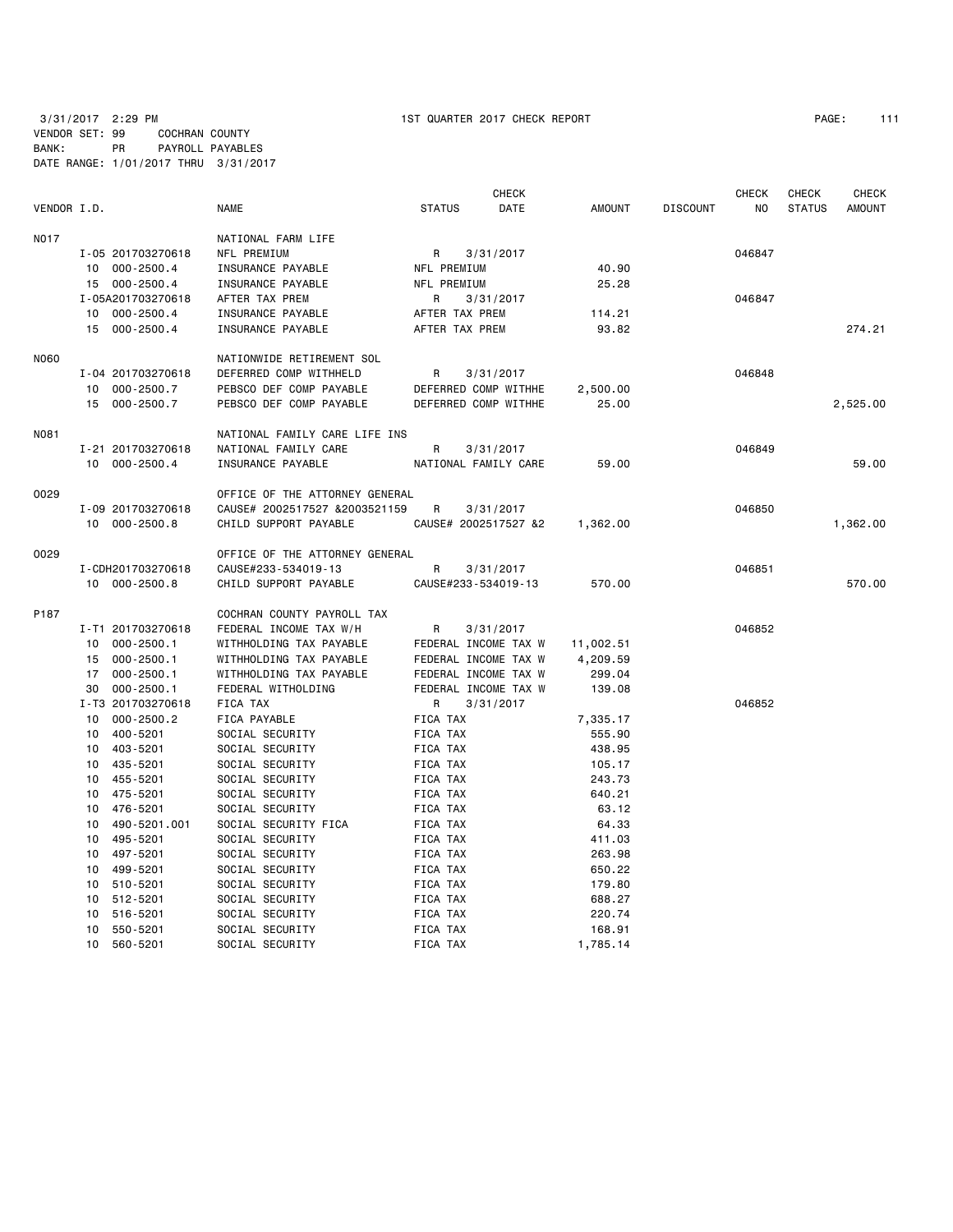|             |    |                   |                            |               | <b>CHECK</b> |               |                 | <b>CHECK</b> | <b>CHECK</b>  | <b>CHECK</b>  |
|-------------|----|-------------------|----------------------------|---------------|--------------|---------------|-----------------|--------------|---------------|---------------|
| VENDOR I.D. |    |                   | <b>NAME</b>                | <b>STATUS</b> | DATE         | <b>AMOUNT</b> | <b>DISCOUNT</b> | NO           | <b>STATUS</b> | <b>AMOUNT</b> |
| P187        |    |                   | COCHRAN COUNTY PAYROLL TAX | *CONTINUED*   |              |               |                 |              |               |               |
|             |    | I-T3 201703270618 | FICA TAX                   | R             | 3/31/2017    |               |                 | 046852       |               |               |
|             | 10 | 650-5201          | SOCIAL SECURITY            | FICA TAX      |              | 233.25        |                 |              |               |               |
|             | 10 | 652-5201          | SOCIAL SECURITY            | FICA TAX      |              | 10.62         |                 |              |               |               |
|             | 10 | 660-5201          | SOCIAL SECURITY            | FICA TAX      |              | 148.34        |                 |              |               |               |
|             | 10 | 662-5201          | SOCIAL SECURITY            | FICA TAX      |              | 200.49        |                 |              |               |               |
|             | 10 | 665-5201          | SOCIAL SECURITY            | FICA TAX      |              | 262.97        |                 |              |               |               |
|             | 15 | $000 - 2500.2$    | FICA PAYABLE               | FICA TAX      |              | 2,740.68      |                 |              |               |               |
|             | 15 | 610-5201          | SOCIAL SECURITY            | FICA TAX      |              | 1,067.56      |                 |              |               |               |
|             | 15 | 621-5201          | SOCIAL SECURITY            | FICA TAX      |              | 433.51        |                 |              |               |               |
|             | 15 | 622-5201          | SOCIAL SECURITY            | FICA TAX      |              | 419.17        |                 |              |               |               |
|             | 15 | 623-5201          | SOCIAL SECURITY            | FICA TAX      |              | 445.58        |                 |              |               |               |
|             | 15 | 624-5201          | SOCIAL SECURITY            | FICA TAX      |              | 374.86        |                 |              |               |               |
|             | 17 | $000 - 2500.2$    | FICA PAYABLE               | FICA TAX      |              | 215.34        |                 |              |               |               |
|             | 17 | 573-5201          | SOCIAL SECURITY            | FICA TAX      |              | 215.34        |                 |              |               |               |
|             | 30 | $000 - 2500.2$    | <b>FICA</b>                | FICA TAX      |              | 63.58         |                 |              |               |               |
|             |    | 30 518-5201       | SOCIAL SECURITY            | FICA TAX      |              | 63.58         |                 |              |               |               |
|             |    | I-T4 201703270618 | MEDICARE TAX               | R             | 3/31/2017    |               |                 | 046852       |               |               |
|             | 10 | $000 - 2500.2$    | FICA PAYABLE               | MEDICARE TAX  |              | 1,715.47      |                 |              |               |               |
|             | 10 | 400-5201          | SOCIAL SECURITY            | MEDICARE TAX  |              | 130.02        |                 |              |               |               |
|             | 10 | 403-5201          | SOCIAL SECURITY            | MEDICARE TAX  |              | 102.65        |                 |              |               |               |
|             | 10 | 435-5201          | SOCIAL SECURITY            | MEDICARE TAX  |              | 24.59         |                 |              |               |               |
|             | 10 | 455-5201          | SOCIAL SECURITY            | MEDICARE TAX  |              | 57.00         |                 |              |               |               |
|             | 10 | 475-5201          | SOCIAL SECURITY            | MEDICARE TAX  |              | 149.72        |                 |              |               |               |
|             | 10 | 476-5201          | SOCIAL SECURITY            | MEDICARE TAX  |              | 14.76         |                 |              |               |               |
|             | 10 | 490-5201.001      | SOCIAL SECURITY FICA       | MEDICARE TAX  |              | 15.05         |                 |              |               |               |
|             | 10 | 495-5201          | SOCIAL SECURITY            | MEDICARE TAX  |              | 96.13         |                 |              |               |               |
|             | 10 | 497-5201          | SOCIAL SECURITY            | MEDICARE TAX  |              | 61.74         |                 |              |               |               |
|             | 10 | 499-5201          | SOCIAL SECURITY            | MEDICARE TAX  |              | 152.07        |                 |              |               |               |
|             | 10 | 510-5201          | SOCIAL SECURITY            | MEDICARE TAX  |              | 42.05         |                 |              |               |               |
|             | 10 | 512-5201          | SOCIAL SECURITY            | MEDICARE TAX  |              | 160.97        |                 |              |               |               |
|             | 10 | 516-5201          | SOCIAL SECURITY            | MEDICARE TAX  |              | 51.63         |                 |              |               |               |
|             | 10 | 550-5201          | SOCIAL SECURITY            | MEDICARE TAX  |              | 39.50         |                 |              |               |               |
|             | 10 | 560-5201          | SOCIAL SECURITY            | MEDICARE TAX  |              | 417.48        |                 |              |               |               |
|             | 10 | 650-5201          | SOCIAL SECURITY            | MEDICARE TAX  |              | 54.54         |                 |              |               |               |
|             | 10 | 652-5201          | SOCIAL SECURITY            | MEDICARE TAX  |              | 2.48          |                 |              |               |               |
|             | 10 | 660-5201          | SOCIAL SECURITY            | MEDICARE TAX  |              | 34.69         |                 |              |               |               |
|             | 10 | 662-5201          | SOCIAL SECURITY            | MEDICARE TAX  |              | 46.90         |                 |              |               |               |
|             | 10 | 665-5201          | SOCIAL SECURITY            | MEDICARE TAX  |              | 61.50         |                 |              |               |               |
|             | 15 | $000 - 2500.2$    | FICA PAYABLE               | MEDICARE TAX  |              | 640.97        |                 |              |               |               |
|             | 15 | 610-5201          | SOCIAL SECURITY            | MEDICARE TAX  |              | 249.67        |                 |              |               |               |
|             | 15 | 621-5201          | SOCIAL SECURITY            | MEDICARE TAX  |              | 101.39        |                 |              |               |               |
|             | 15 | 622-5201          | SOCIAL SECURITY            | MEDICARE TAX  |              | 98.03         |                 |              |               |               |
|             | 15 | 623-5201          | SOCIAL SECURITY            | MEDICARE TAX  |              | 104.21        |                 |              |               |               |
|             | 15 | 624-5201          | SOCIAL SECURITY            | MEDICARE TAX  |              | 87.66         |                 |              |               |               |
|             | 17 | $000 - 2500.2$    | FICA PAYABLE               | MEDICARE TAX  |              | 50.36         |                 |              |               |               |
|             | 17 | 573-5201          | SOCIAL SECURITY            | MEDICARE TAX  |              | 50.36         |                 |              |               |               |
|             | 30 | $000 - 2500.2$    | FICA                       | MEDICARE TAX  |              | 14.86         |                 |              |               |               |
|             |    |                   |                            |               |              |               |                 |              |               |               |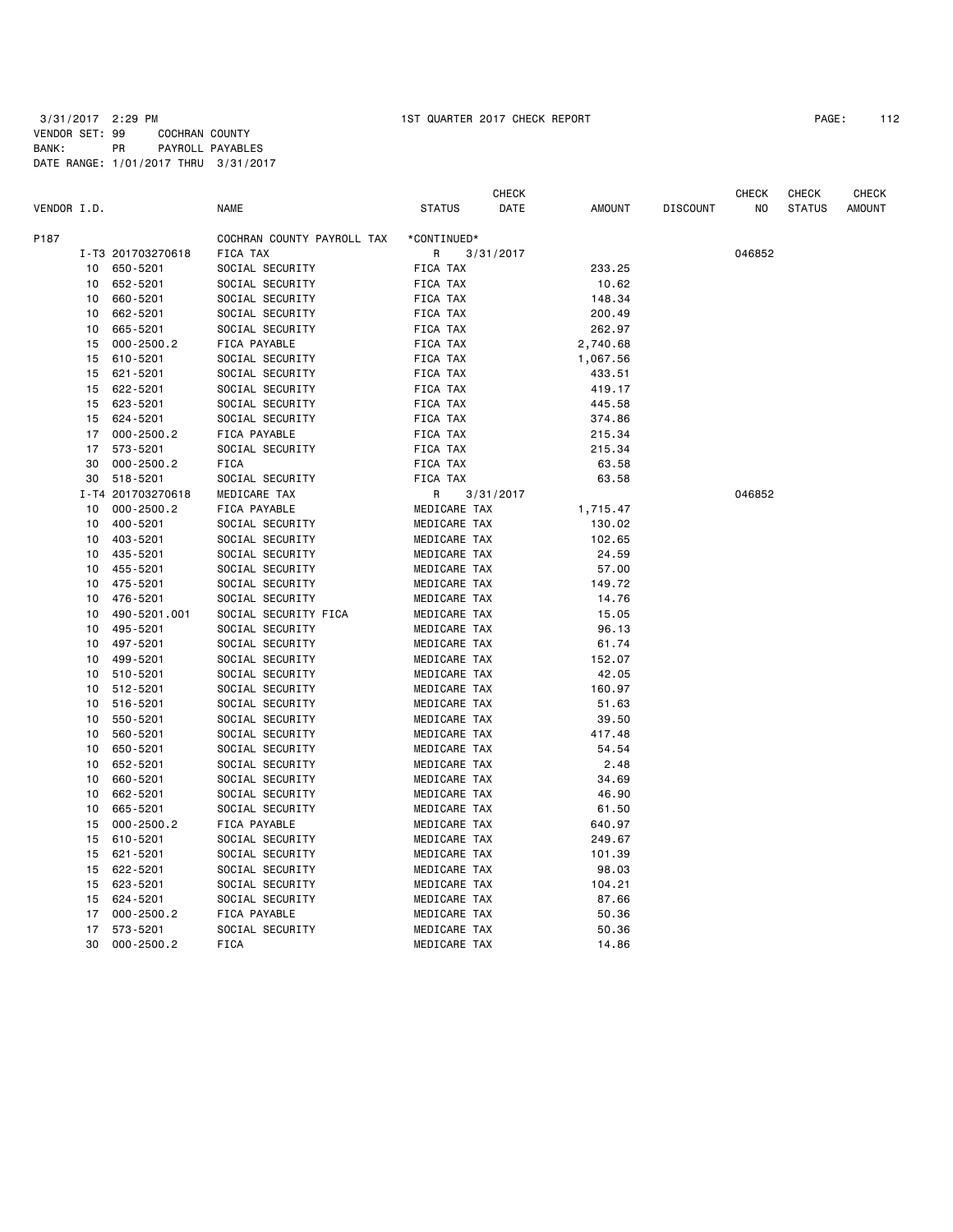3/31/2017 2:29 PM 1ST QUARTER 2017 CHECK REPORT PAGE: 113 VENDOR SET: 99 COCHRAN COUNTY BANK: PR PAYROLL PAYABLES DATE RANGE: 1/01/2017 THRU 3/31/2017

|             |    |                   |                            |                          | <b>CHECK</b>         |               |                 | <b>CHECK</b> | <b>CHECK</b>  | <b>CHECK</b>  |
|-------------|----|-------------------|----------------------------|--------------------------|----------------------|---------------|-----------------|--------------|---------------|---------------|
| VENDOR I.D. |    |                   | <b>NAME</b>                | <b>STATUS</b>            | DATE                 | <b>AMOUNT</b> | <b>DISCOUNT</b> | NO.          | <b>STATUS</b> | <b>AMOUNT</b> |
| P187        |    |                   | COCHRAN COUNTY PAYROLL TAX | *CONTINUED*              |                      |               |                 |              |               |               |
|             |    | I-T4 201703270618 | MEDICARE TAX               | R                        | 3/31/2017            |               |                 | 046852       |               |               |
|             |    | 30 518-5201       | SOCIAL SECURITY            | MEDICARE TAX             |                      | 14.87         |                 |              |               | 41,203.08     |
| T218        |    |                   | TEXAS ASS'N OF COUNTIES    |                          |                      |               |                 |              |               |               |
|             |    | I-11 201703270618 | EMPLOYEE PREMIUMS          | R                        | 3/31/2017            |               |                 | 046853       |               |               |
|             | 10 | 400-5202          | GROUP INSURANCE            | EMPLOYEE PREMIUMS        |                      | 1,454.29      |                 |              |               |               |
|             |    | 10 403-5202       | GROUP INSURANCE            | EMPLOYEE PREMIUMS        |                      | 1,561.72      |                 |              |               |               |
|             | 10 | 455-5202          | GROUP INSURANCE            | EMPLOYEE PREMIUMS        |                      | 780.86        |                 |              |               |               |
|             | 10 | 475-5202          | GROUP INSURANCE            | EMPLOYEE PREMIUMS        |                      | 1,561.72      |                 |              |               |               |
|             | 10 | 495-5202          | GROUP INSURANCE            | EMPLOYEE PREMIUMS        |                      | 1,561.72      |                 |              |               |               |
|             | 10 | 497-5202          | GROUP INSURANCE            | EMPLOYEE PREMIUMS        |                      | 780.86        |                 |              |               |               |
|             | 10 | 499-5202          | GROUP INSURANCE            | EMPLOYEE PREMIUMS        |                      | 2,342.58      |                 |              |               |               |
|             | 10 | 510-5202          | GROUP INSURANCE            | <b>EMPLOYEE PREMIUMS</b> |                      | 780.86        |                 |              |               |               |
|             | 10 | 512-5202          | GROUP INSURANCE            | EMPLOYEE PREMIUMS        |                      | 3,123.44      |                 |              |               |               |
|             | 10 | 516-5202          | GROUP INSURANCE [50%]      | EMPLOYEE PREMIUMS        |                      | 796.02        |                 |              |               |               |
|             | 10 | 550-5202          | GROUP INSURANCE            | EMPLOYEE PREMIUMS        |                      | 780.86        |                 |              |               |               |
|             | 10 | 560-5202          | GROUP INSURANCE            | EMPLOYEE PREMIUMS        |                      | 6,246.88      |                 |              |               |               |
|             | 10 | 650-5202          | GROUP INSURANCE            | EMPLOYEE PREMIUMS        |                      | 818.26        |                 |              |               |               |
|             | 10 | 652-5202          | GROUP INSURANCE            | EMPLOYEE PREMIUMS        |                      | 37.40         |                 |              |               |               |
|             | 10 | 660-5202          | GROUP INSURANCE [35%]      | EMPLOYEE PREMIUMS        |                      | 535.99        |                 |              |               |               |
|             | 10 | 662-5202          | GROUP INSURANCE            | EMPLOYEE PREMIUMS        |                      | 706.06        |                 |              |               |               |
|             | 10 | 665-5202          | GROUP INSURANCE            | EMPLOYEE PREMIUMS        |                      | 780.86        |                 |              |               |               |
|             | 15 | 610-5202          | GROUP INSURANCE            | EMPLOYEE PREMIUMS        |                      | 3,230.87      |                 |              |               |               |
|             | 15 | 621-5202          | GROUP INSURANCE            | EMPLOYEE PREMIUMS        |                      | 1,561.72      |                 |              |               |               |
|             | 15 | 622-5202          | GROUP INSURANCE            | EMPLOYEE PREMIUMS        |                      | 1,561.72      |                 |              |               |               |
|             | 15 | 623-5202          | GROUP INSURANCE            | EMPLOYEE PREMIUMS        |                      | 1,561.72      |                 |              |               |               |
|             | 15 | 624-5202          | GROUP INSURANCE            | <b>EMPLOYEE PREMIUMS</b> |                      | 1,561.72      |                 |              |               |               |
|             | 17 | 573-5202          | GROUP HEALTH INSURANCE     | EMPLOYEE PREMIUMS        |                      | 780.86        |                 |              |               |               |
|             | 30 | 518-5202          | GROUP INSURANCE [15%]      | EMPLOYEE PREMIUMS        |                      | 229.71        |                 |              |               |               |
|             |    | I-12 201703270618 | GROUP LIFE INSURANCE       | R                        | 3/31/2017            |               |                 | 046853       |               |               |
|             | 10 | 400-5202          | GROUP INSURANCE            |                          | GROUP LIFE INSURANCE | 5.39          |                 |              |               |               |
|             | 10 | 403-5202          | GROUP INSURANCE            |                          | GROUP LIFE INSURANCE | 5.78          |                 |              |               |               |
|             | 10 | 455-5202          | GROUP INSURANCE            |                          | GROUP LIFE INSURANCE | 2.89          |                 |              |               |               |
|             | 10 | 475-5202          | GROUP INSURANCE            |                          | GROUP LIFE INSURANCE | 5.78          |                 |              |               |               |
|             | 10 | 495-5202          | GROUP INSURANCE            |                          | GROUP LIFE INSURANCE | 5.78          |                 |              |               |               |
|             | 10 | 497-5202          | GROUP INSURANCE            |                          | GROUP LIFE INSURANCE | 2.89          |                 |              |               |               |
|             | 10 | 499-5202          | GROUP INSURANCE            |                          | GROUP LIFE INSURANCE | 8.67          |                 |              |               |               |
|             | 10 | 510-5202          | GROUP INSURANCE            |                          | GROUP LIFE INSURANCE | 2.89          |                 |              |               |               |
|             | 10 | 512-5202          | GROUP INSURANCE            |                          | GROUP LIFE INSURANCE | 11.56         |                 |              |               |               |
|             | 10 | 516-5202          | GROUP INSURANCE [50%]      |                          | GROUP LIFE INSURANCE | 2.95          |                 |              |               |               |
|             | 10 | 550-5202          | GROUP INSURANCE            |                          | GROUP LIFE INSURANCE | 2.89          |                 |              |               |               |
|             | 10 | 560-5202          | GROUP INSURANCE            |                          | GROUP LIFE INSURANCE | 23.16         |                 |              |               |               |
|             | 10 | 650-5202          | GROUP INSURANCE            |                          | GROUP LIFE INSURANCE | 3.03          |                 |              |               |               |
|             | 10 | 652-5202          | GROUP INSURANCE            |                          | GROUP LIFE INSURANCE | 0.14          |                 |              |               |               |
|             | 10 | 660-5202          | GROUP INSURANCE [35%]      |                          | GROUP LIFE INSURANCE | 1.98          |                 |              |               |               |
|             | 10 | 662-5202          | GROUP INSURANCE            |                          | GROUP LIFE INSURANCE | 2.61          |                 |              |               |               |
|             | 10 | 665-5202          | GROUP INSURANCE            |                          | GROUP LIFE INSURANCE | 2.89          |                 |              |               |               |
|             |    |                   |                            |                          |                      |               |                 |              |               |               |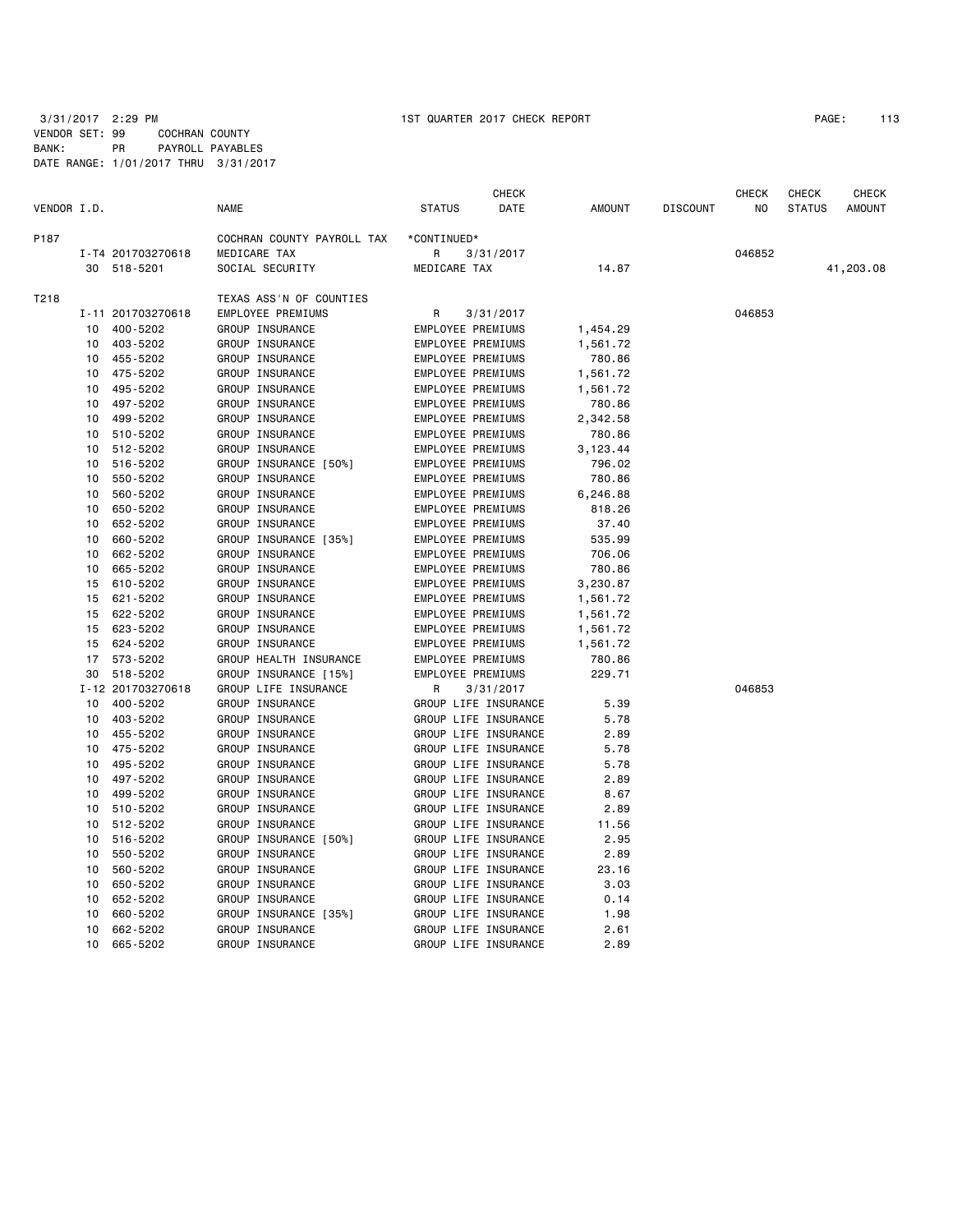# 3/31/2017 2:29 PM 1ST QUARTER 2017 CHECK REPORT PAGE: 114 VENDOR SET: 99 COCHRAN COUNTY BANK: PR PAYROLL PAYABLES DATE RANGE: 1/01/2017 THRU 3/31/2017

|                      |                                | <b>CHECK</b><br><b>CHECK</b><br><b>CHECK</b> |                      |          |                 |        |               |               |
|----------------------|--------------------------------|----------------------------------------------|----------------------|----------|-----------------|--------|---------------|---------------|
| VENDOR I.D.          | <b>NAME</b>                    | <b>STATUS</b>                                | <b>DATE</b>          | AMOUNT   | <b>DISCOUNT</b> | NO.    | <b>STATUS</b> | <b>AMOUNT</b> |
| T218                 | TEXAS ASS'N OF COUNTIES        | *CONTINUED*                                  |                      |          |                 |        |               |               |
| I-12 201703270618    | GROUP LIFE INSURANCE           | R                                            | 3/31/2017            |          |                 | 046853 |               |               |
| 610-5202<br>15       | GROUP INSURANCE                |                                              | GROUP LIFE INSURANCE | 11.95    |                 |        |               |               |
| 621-5202<br>15       | GROUP INSURANCE                |                                              | GROUP LIFE INSURANCE | 5.78     |                 |        |               |               |
| 15<br>622-5202       | GROUP INSURANCE                |                                              | GROUP LIFE INSURANCE | 5.78     |                 |        |               |               |
| 623-5202<br>15       | GROUP INSURANCE                |                                              | GROUP LIFE INSURANCE | 5.78     |                 |        |               |               |
| 624-5202<br>15       | <b>GROUP INSURANCE</b>         |                                              | GROUP LIFE INSURANCE | 4.77     |                 |        |               |               |
| 573-5202<br>17       | GROUP HEALTH INSURANCE         |                                              | GROUP LIFE INSURANCE | 2.89     |                 |        |               |               |
| 30<br>518-5202       | GROUP INSURANCE [15%]          |                                              | GROUP LIFE INSURANCE | 0.85     |                 |        |               |               |
| I-15 201703270618    | DEPENDENT HEALTH PREM WITHHELD | R                                            | 3/31/2017            |          |                 | 046853 |               |               |
| $000 - 2500.4$<br>10 | INSURANCE PAYABLE              |                                              | DEPENDENT HEALTH PRE | 2,564.42 |                 |        |               |               |
| $000 - 2500.4$<br>15 | INSURANCE PAYABLE              |                                              | DEPENDENT HEALTH PRE | 858.92   |                 |        |               | 38,691.12     |
| C <sub>253</sub>     | COCHRAN COUNTY MONEY MKT       |                                              |                      |          |                 |        |               |               |
| I-201703270619       | NON-DEPT SUPP DEATH            | R                                            | 3/31/2017            |          |                 | 046854 |               |               |
| 409-5207<br>10       | SUPPLEMENTAL DEATH BENEFITS    |                                              | NON-DEPT SUPP DEATH  | 1,360.91 |                 |        |               | 1,360.91      |

| $\star$ $\star$ | TOTALS * *          | N <sub>O</sub> |                     | INVOICE AMOUNT |            | <b>DISCOUNTS</b> | CHECK AMOUNT |
|-----------------|---------------------|----------------|---------------------|----------------|------------|------------------|--------------|
|                 | REGULAR CHECKS:     | 34             |                     |                | 386,258.67 | 0.00             | 386,258.67   |
|                 | HAND CHECKS:        |                | 0                   |                | 0.00       | 0.00             | 0.00         |
|                 | DRAFTS:             |                | 0                   |                | 0.00       | 0.00             | 0.00         |
|                 | EFT:                |                | 0                   |                | 0.00       | 0.00             | 0.00         |
|                 | NON CHECKS:         |                | 0                   |                | 0.00       | 0.00             | 0.00         |
|                 | <b>VOID CHECKS:</b> |                | O VOID DEBITS       | 0.00           |            |                  |              |
|                 |                     |                | <b>VOID CREDITS</b> | 0.00           | 0.00       | 0.00             |              |

TOTAL ERRORS: 0

# \*\* G/L ACCOUNT TOTALS \*\*

|    | G/L ACCOUNT    | <b>NAME</b>             | <b>AMOUNT</b> |
|----|----------------|-------------------------|---------------|
|    |                |                         |               |
| 10 | $000 - 2500.1$ | WITHHOLDING TAX PAYABLE | 32,704.00     |
| 10 | $000 - 2500.2$ | FICA PAYABLE            | 26,738.07     |
| 10 | $000 - 2500.3$ | TCDRS PAYABLE           | 24,907.65     |
| 10 | $000 - 2500.4$ | INSURANCE PAYABLE       | 36,932.72     |
| 10 | 000-2500.7     | PEBSCO DEF COMP PAYABLE | 7,575.00      |
| 10 | $000 - 2500.8$ | CHILD SUPPORT PAYABLE   | 4,656.00      |
| 10 | 400-5201       | SOCIAL SECURITY         | 2,057.76      |
| 10 | 400-5202       | GROUP INSURANCE         | 4,379.04      |
| 10 | 400-5203       | RETIREMENT              | 3,496.77      |
| 10 | 403-5201       | SOCIAL SECURITY         | 1,612.11      |
| 10 | 403-5202       | GROUP INSURANCE         | 4,702.50      |
| 10 | 403-5203       | RETIREMENT              | 3,162.94      |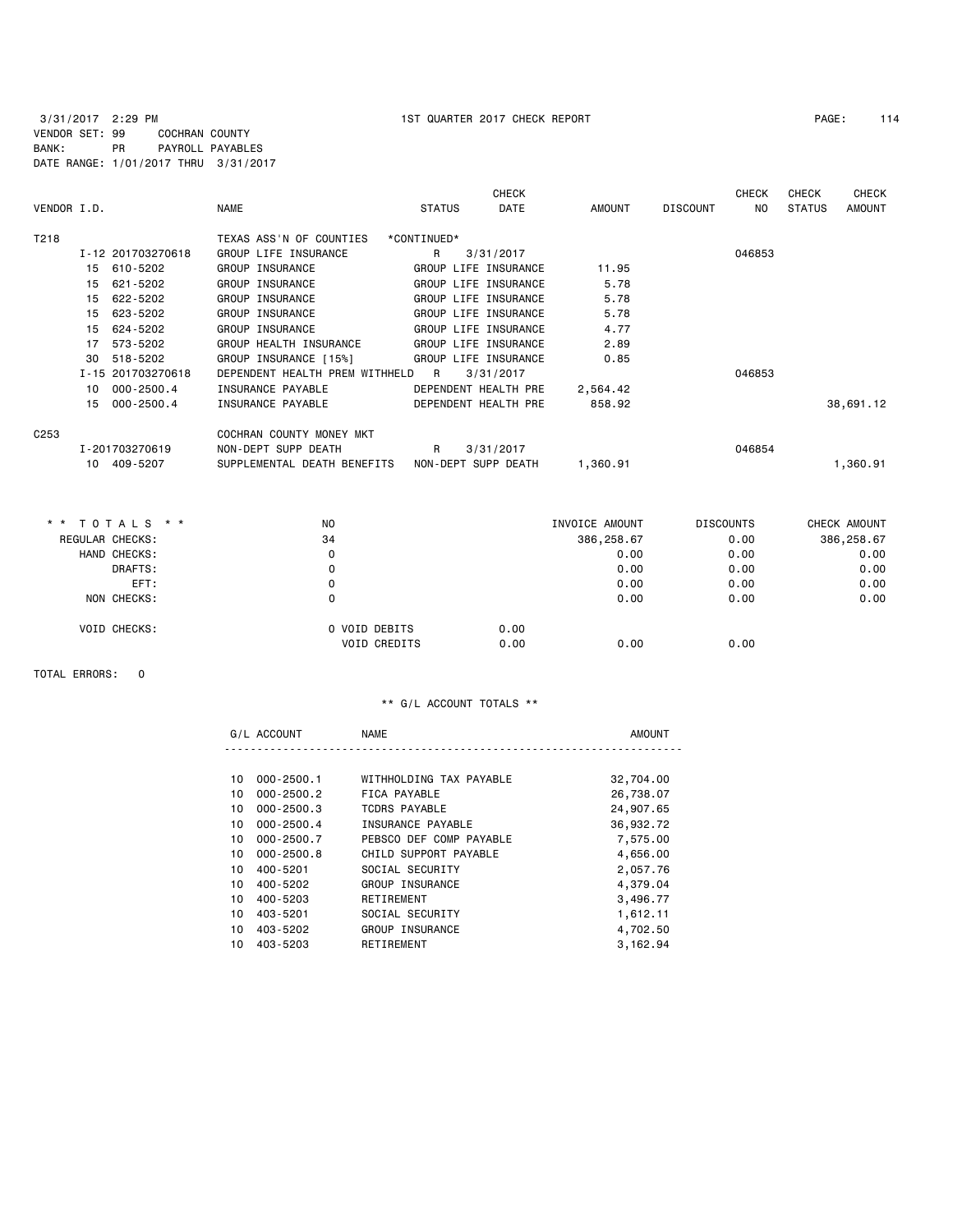3/31/2017 2:29 PM 1ST QUARTER 2017 CHECK REPORT PAGE: 115 VENDOR SET: 99 COCHRAN COUNTY BANK: PR PAYROLL PAYABLES DATE RANGE: 1/01/2017 THRU 3/31/2017

#### \*\* G/L ACCOUNT TOTALS \*\*

| G/L ACCOUNT |              | <b>NAME</b>                 | AMOUNT    |
|-------------|--------------|-----------------------------|-----------|
|             |              |                             |           |
| 10          | 409-5207     | SUPPLEMENTAL DEATH BENEFITS | 3,992.30  |
| 10          | 435-5201     | SOCIAL SECURITY             | 389.28    |
| 10          | 435-5203     | RETIREMENT                  | 661.53    |
| 10          | 455-5201     | SOCIAL SECURITY             | 938.72    |
| 10          | 455-5202     | GROUP INSURANCE             | 2,351.25  |
| 10          | 455-5203     | RETIREMENT                  | 1,595.20  |
| 10          | 475-5201     | SOCIAL SECURITY             | 2,370.41  |
| 10          | 475-5202     | GROUP INSURANCE             | 4,702.50  |
| 10          | 475-5203     | RETIREMENT                  | 4,028.18  |
| 10          | 476-5201     | SOCIAL SECURITY             | 233.64    |
| 10          | 476-5203     | RETIREMENT                  | 397.02    |
| 10          | 490-5201.001 | SOCIAL SECURITY FICA        | 162.47    |
| 10          | 490-5203.001 | RETIREMENT                  | 276.08    |
| 10          | 495-5201     | SOCIAL SECURITY             | 1,615.53  |
| 10          | 495-5202     | GROUP INSURANCE             | 4,702.50  |
| 10          | 495-5203     | RETIREMENT                  | 2,967.03  |
| 10          | 497-5201     | SOCIAL SECURITY             | 937.80    |
| 10          | 497-5202     | GROUP INSURANCE             | 2,351.25  |
| 10          | 497-5203     | RETIREMENT                  | 1,593.59  |
| 10          | 499-5201     | SOCIAL SECURITY             | 2,403.89  |
| 10          | 499-5202     | GROUP INSURANCE             | 7,053.75  |
| 10          | 499-5203     | RETIREMENT                  | 4,127.58  |
| 10          | 510-5201     | SOCIAL SECURITY             | 665.55    |
| 10          | 510-5202     | GROUP INSURANCE             | 2,351.25  |
| 10          | 510-5203     | RETIREMENT                  | 1,131.00  |
| 10          | 512-5201     | SOCIAL SECURITY             | 2,241.21  |
| 10          | 512-5202     | GROUP INSURANCE             | 7,837.50  |
| 10          | 512-5203     | RETIREMENT                  | 4,149.90  |
| 10          | 516-5201     | SOCIAL SECURITY             | 813.27    |
| 10          | 516-5202     | GROUP INSURANCE [50%]       | 2,397.25  |
| 10          | 516-5203     | RETIREMENT                  | 1,372.07  |
| 10          | 550-5201     | SOCIAL SECURITY             | 625.92    |
| 10          | 550-5202     | GROUP INSURANCE             | 2,351.25  |
| 10          | 550-5203     | RETIREMENT                  | 1,063.69  |
| 10          | 560-5201     | SOCIAL SECURITY             | 6,490.90  |
| 10          | 560-5202     | GROUP INSURANCE             | 17,242.54 |
| 10          | 560-5203     | RETIREMENT                  | 11,224.71 |
| 10          | 650-5201     | SOCIAL SECURITY             | 877.85    |
| 10          | 650-5202     | GROUP INSURANCE             | 2,463.87  |
| 10          | 650-5203     | RETIREMENT                  | 1,491.81  |
| 10          | 652-5201     | SOCIAL SECURITY             | 39.30     |
| 10          | 652-5202     | GROUP INSURANCE             | 112.62    |
| 10          | 652-5203     | RETIREMENT                  | 66.81     |
| 10          | 660-5201     | SOCIAL SECURITY             | 546.44    |
| 10          | 660-5202     | GROUP INSURANCE [35%]       | 1,613.67  |
| 10          | 660-5203     | RETIREMENT                  | 922.23    |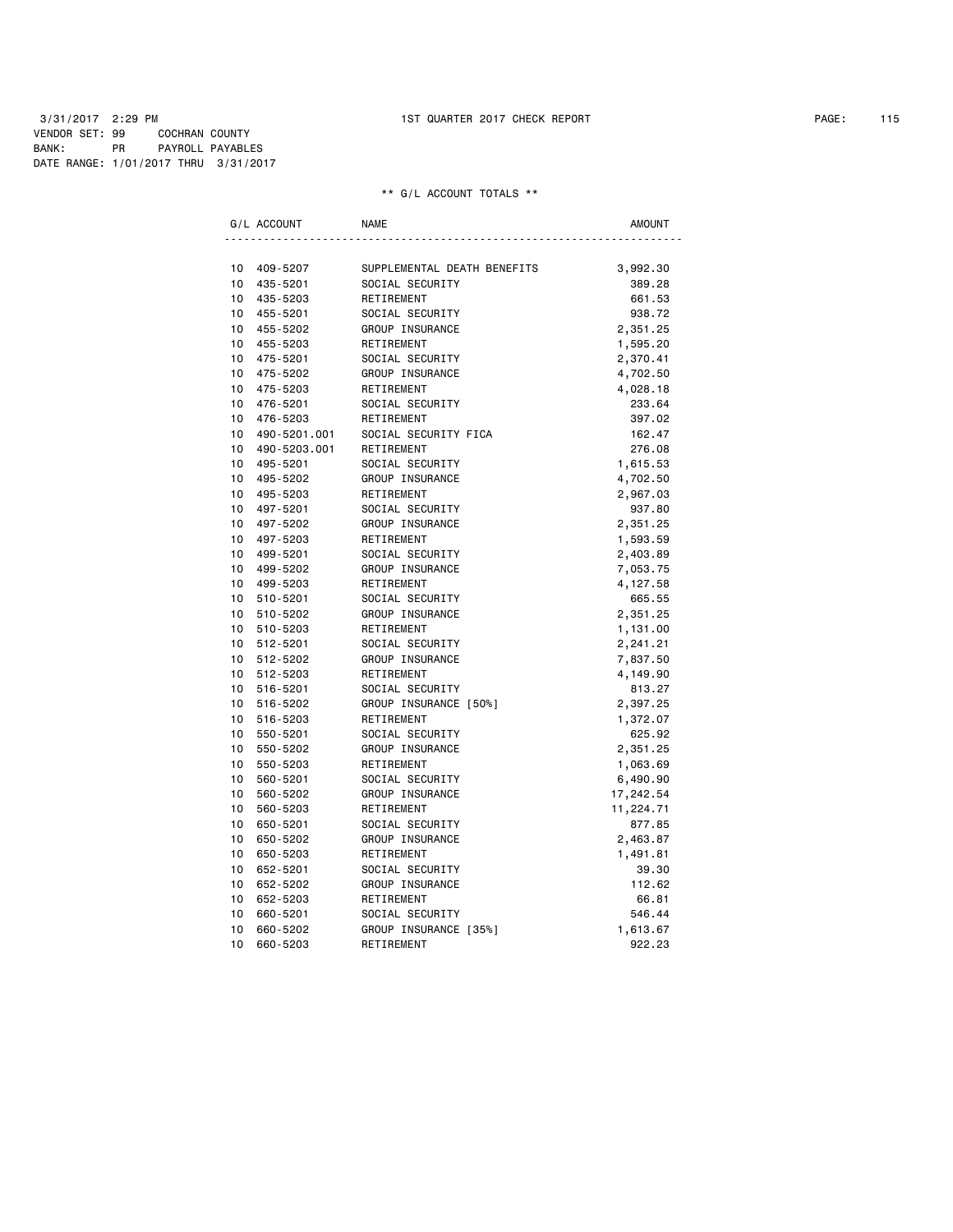### 3/31/2017 2:29 PM 1ST QUARTER 2017 CHECK REPORT PAGE: 116 VENDOR SET: 99 COCHRAN COUNTY BANK: PR PAYROLL PAYABLES DATE RANGE: 1/01/2017 THRU 3/31/2017

#### \*\* G/L ACCOUNT TOTALS \*\*

|                 | G/L ACCOUNT    | <b>NAME</b>             | AMOUNT     |
|-----------------|----------------|-------------------------|------------|
|                 |                |                         |            |
| 10              | 662-5201       | SOCIAL SECURITY         | 742.17     |
| 10              | 662-5202       | GROUP INSURANCE         | 2,126.01   |
| 10 <sup>1</sup> | 662-5203       | RETIREMENT              | 1,261.17   |
| $10-10$         | 665-5201       | SOCIAL SECURITY         | 973.87     |
| 10 <sup>1</sup> | 665-5202       | GROUP INSURANCE         | 2,351.25   |
|                 | 10 665-5203    | RETIREMENT              | 1,267.80   |
|                 |                | *** FUND TOTAL ***      | 281,590.94 |
|                 | 15 000-2500.1  | WITHHOLDING TAX PAYABLE | 11,834.78  |
| 15              | $000 - 2500.2$ | FICA PAYABLE            | 9,663.15   |
| 15              | 000-2500.3     | <b>TCDRS PAYABLE</b>    | 9,092.10   |
|                 | 15 000-2500.4  | INSURANCE PAYABLE       | 11,169.92  |
|                 | 15 000-2500.7  | PEBSCO DEF COMP PAYABLE | 75.00      |
| 15              | 610-5201       | SOCIAL SECURITY         | 3,951.69   |
| 15              | 610-5202       | GROUP INSURANCE         | 9,728.46   |
| 15              | 610-5203       | RETIREMENT              | 6,715.26   |
| 15              | 621-5201       | SOCIAL SECURITY         | 1,604.70   |
|                 | 15 621-5202    | GROUP INSURANCE         | 4,702.50   |
|                 | 15 621-5203    | RETIREMENT              | 2,726.91   |
|                 | 15 622-5201    | SOCIAL SECURITY         | 1,069.80   |
|                 | 15 622-5202    | GROUP INSURANCE         | 3,135.00   |
| 15              | 622-5203       | RETIREMENT              | 1,850.16   |
|                 | 15 623-5201    | SOCIAL SECURITY         | 1,649.37   |
|                 | 15 623-5202    | GROUP INSURANCE         | 4,702.50   |
|                 | 15 623-5203    | RETIREMENT              | 2,820.60   |
|                 | 15 624-5201    | SOCIAL SECURITY         | 1,387.56   |
| 15              | 624-5202       | GROUP INSURANCE         | 4,699.47   |
| 15              | 624-5203       | RETIREMENT              | 2,772.42   |
|                 |                | *** FUND TOTAL ***      | 95, 351.35 |
|                 | 17 000-2500.1  | WITHHOLDING TAX PAYABLE | 896.75     |
| 17              | $000 - 2500.2$ | FICA PAYABLE            | 796.82     |
| 17 <sup>7</sup> | $000 - 2500.3$ | <b>TCDRS PAYABLE</b>    | 720.08     |
| 17              | 573-5201       | SOCIAL SECURITY         | 796.82     |
| 17              | 573-5202       | GROUP HEALTH INSURANCE  | 2,351.25   |
| 17              | 573-5203       | RETIREMENT              | 1,337.29   |
|                 |                | *** FUND TOTAL ***      | 6,899.01   |
|                 | 30 000-2500.1  | FEDERAL WITHOLDING      | 413.75     |
| 30              | 000-2500.2     | <b>FICA</b>             | 234.18     |
| 30              | $000 - 2500.3$ | <b>TCDRS</b>            | 212.84     |
| 30              | $000 - 2500.4$ | AFLAC                   | 235.62     |
| 30              | 518-5201       | SOCIAL SECURITY         | 234.19     |
| 30              | 518-5202       | GROUP INSURANCE [15%]   | 691.58     |
| 30              | 518-5203       | RETIREMENT              | 395.21     |
|                 |                | *** FUND TOTAL ***      | 2,417.37   |
|                 |                |                         |            |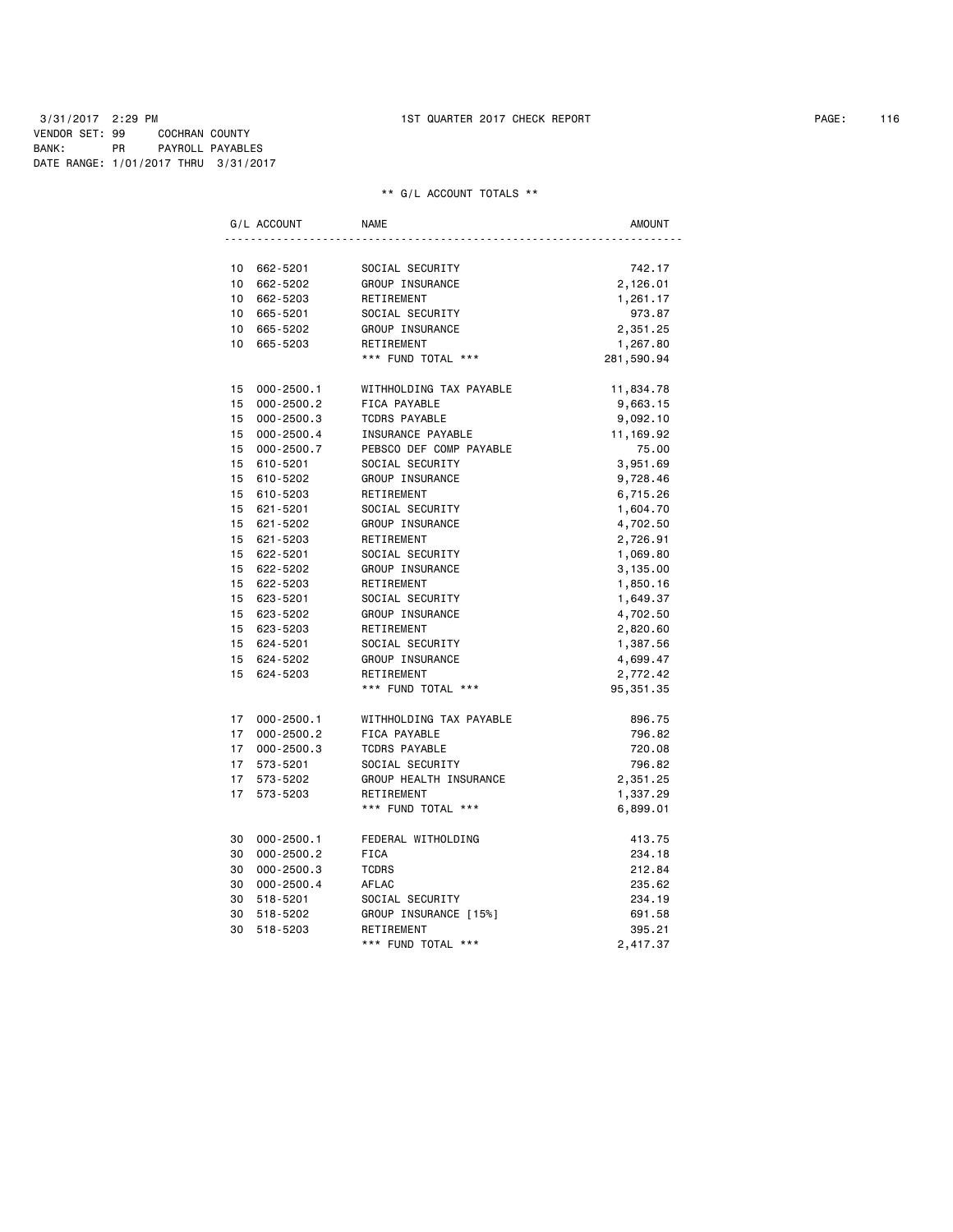3/31/2017 2:29 PM 1ST QUARTER 2017 CHECK REPORT PAGE: 117 VENDOR SET: 99 COCHRAN COUNTY BANK: PR PAYROLL PAYABLES DATE RANGE: 1/01/2017 THRU 3/31/2017

| VENDOR I.D.       |          | <b>NAME</b> |                      | <b>STATUS</b> | <b>CHECK</b><br><b>DATE</b> | <b>AMOUNT</b>                | <b>DISCOUNT</b>  | <b>CHECK</b><br>NO. | <b>CHECK</b><br><b>STATUS</b> | <b>CHECK</b><br><b>AMOUNT</b> |
|-------------------|----------|-------------|----------------------|---------------|-----------------------------|------------------------------|------------------|---------------------|-------------------------------|-------------------------------|
| VENDOR SET: 99    | BANK: PR | TOTALS:     | N <sub>O</sub><br>34 |               |                             | INVOICE AMOUNT<br>386,258.67 | <b>DISCOUNTS</b> | 0.00                |                               | CHECK AMOUNT<br>386,258.67    |
| BANK: PR          | TOTALS:  |             | 34                   |               |                             | 386,258.67                   |                  | 0.00                |                               | 386,258.67                    |
| TOTALS:<br>REPORT |          |             | 447                  |               |                             | 726,006.72                   |                  | 0.00                |                               | 726,006.72                    |